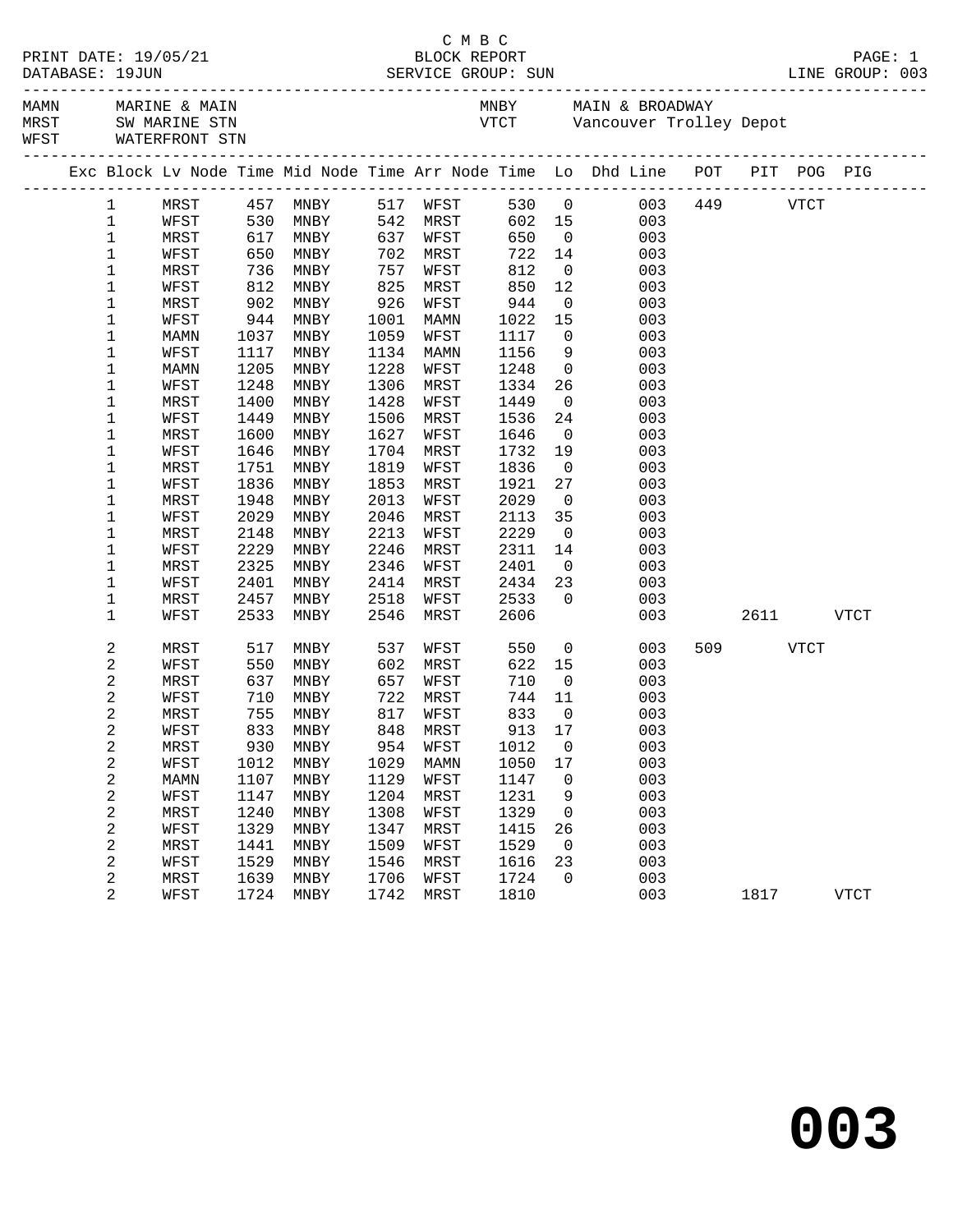### C M B C<br>BLOCK REPORT

| DATABASE: 19JUN |              |              |                              |      | SERVICE GROUP: SUN          |              |                          |                                                                                |     |             |      | LINE GROUP: 003 |  |
|-----------------|--------------|--------------|------------------------------|------|-----------------------------|--------------|--------------------------|--------------------------------------------------------------------------------|-----|-------------|------|-----------------|--|
|                 |              |              |                              |      |                             |              |                          | Exc Block Lv Node Time Mid Node Time Arr Node Time Lo Dhd Line POT PIT POG PIG |     |             |      |                 |  |
| 3               | MRST         |              | 537 MNBY                     |      | 557 WFST 610 0              |              |                          | 003                                                                            |     | 529 VTCT    |      |                 |  |
| 3               | WFST         | 610          | MNBY                         |      | 622 MRST                    | 642 14       |                          | 003                                                                            |     |             |      |                 |  |
| 3               | MRST         | 656          | MNBY                         | 717  | WFST                        | 730          | $\overline{0}$           | 003                                                                            |     |             |      |                 |  |
| 3               | WFST         | 730          | MNBY                         | 742  | MRST                        | 804          | 9                        | 003                                                                            |     |             |      |                 |  |
| 3               | MRST         | 813          | MNBY                         | 835  | WFST                        | 851          | $\mathbf 0$              | 003                                                                            |     |             |      |                 |  |
| 3               | WFST         | 851          | MNBY                         | 907  | MRST                        | 932          | 9                        | 003                                                                            |     |             |      |                 |  |
| 3               | MRST         | 941          | MNBY                         | 1006 | WFST                        | 1024         | $\mathsf{O}$             | 003                                                                            |     |             |      |                 |  |
| 3               | WFST         | 1024         | MNBY                         | 1041 | MRST                        | 1106         | 26                       | 003                                                                            |     |             |      |                 |  |
| 3               | MRST         | 1132         | MNBY                         | 1158 | WFST                        | 1217         | $\overline{0}$           | 003                                                                            |     |             |      |                 |  |
| 3               | WFST         | 1217         | MNBY                         | 1235 | MAMN                        | 1259         | 15                       | 003                                                                            |     |             |      |                 |  |
| 3               | MAMN         | 1314         | MNBY                         | 1338 | WFST                        | 1359         | $\overline{0}$           | 003                                                                            |     |             |      |                 |  |
| 3               | WFST         | 1359         | MNBY                         | 1416 | MAMN                        | 1440         | 16                       | 003                                                                            |     |             |      |                 |  |
| 3               | MAMN         | 1456         | MNBY                         | 1519 | WFST                        | 1539         | $\overline{0}$           | 003                                                                            |     |             |      |                 |  |
| 3               | WFST         | 1539         | MNBY                         | 1556 | MAMN                        | 1620         | 13                       | 003                                                                            |     |             |      |                 |  |
| 3               | MAMN         | 1633         | MNBY                         | 1656 | WFST                        | 1714         | $\mathsf{O}$             | 003                                                                            |     |             |      |                 |  |
| 3               | WFST         | 1714         | MNBY                         | 1732 | MAMN                        | 1756         | 12                       | 003                                                                            |     |             |      |                 |  |
| 3               | MAMN         | 1808         | MNBY                         | 1832 | WFST                        | 1849         | $\overline{0}$           | 003                                                                            |     |             |      |                 |  |
| 3               | WFST         | 1849         | MNBY                         | 1906 | MAMN                        | 1930         | 5                        | 003                                                                            |     |             |      |                 |  |
| 3               | MAMN         | 1935         | MNBY                         | 1957 | WFST                        | 2014         | $\mathsf{O}$             | 003                                                                            |     |             |      |                 |  |
| 3               | WFST         | 2014         | MNBY                         | 2031 | MAMN                        | 2055         | 12                       | 003                                                                            |     |             |      |                 |  |
| 3               | MAMN         | 2107         | MNBY                         | 2128 | WFST                        | 2144         | $\overline{0}$           | 003                                                                            |     |             |      |                 |  |
| 3               | WFST         | 2144         | MNBY                         | 2201 | MRST                        | 2226         | 13                       | 003                                                                            |     |             |      |                 |  |
| 3               | MRST         | 2239         | MNBY                         | 2300 | WFST                        | 2315         | $\mathbf 0$              | 003                                                                            |     |             |      |                 |  |
| 3               | WFST         | 2315         | MNBY                         | 2329 | MRST                        | 2352         |                          | 003                                                                            |     |             | 2357 | <b>VTCT</b>     |  |
|                 |              |              |                              |      |                             |              |                          |                                                                                |     |             |      |                 |  |
| 4               | MRST         | 557          | MNBY                         | 617  | WFST                        | 630          | $\overline{0}$           | 003                                                                            |     | 549         | VTCT |                 |  |
| 4               | WFST         | 630          | MNBY                         | 642  | MRST                        | 702          | 14                       | 003                                                                            |     |             |      |                 |  |
| 4               | MRST         | 716          | MNBY                         | 737  | WFST                        | 752          | $\overline{0}$           | 003                                                                            |     |             |      |                 |  |
| 4               | WFST         | 752          | MNBY                         | 804  | MRST                        | 828          | 19                       | 003                                                                            |     |             |      |                 |  |
| 4               | MRST         | 847          | MNBY                         | 911  | WFST                        | 929          | $\overline{0}$           | 003                                                                            |     |             |      |                 |  |
| 4               | WFST         | 929          | MNBY                         | 945  | MRST                        | 1010         | 14                       | 003                                                                            |     |             |      |                 |  |
| 4               | MRST         | 1024         | MNBY                         | 1049 | WFST                        | 1107         | $\overline{\phantom{0}}$ | 003                                                                            |     |             |      |                 |  |
| 4               | WFST         | 1107         | MNBY                         | 1124 | MRST                        | 1149         | 21                       | 003                                                                            |     |             |      |                 |  |
| 4               | MRST         | 1210         | MNBY                         | 1238 | WFST                        | 1258         | $\overline{0}$           | 003                                                                            |     |             |      |                 |  |
| 4               | WFST         | 1258<br>1354 | MNBY                         | 1316 | MAMN                        | 1340         | 14<br>$\overline{0}$     | 003<br>003                                                                     |     |             |      |                 |  |
| 4               | MAMN         |              | MNBY                         | 1418 | WFST                        | 1439         | 16                       |                                                                                |     |             |      |                 |  |
| 4<br>4          | WFST<br>MAMN | 1439<br>1536 | MNBY<br>MNBY                 | 1456 | MAMN<br>1559 WFST           | 1520<br>1618 | $\overline{0}$           | 003<br>003                                                                     |     |             |      |                 |  |
| 4               | WFST         |              |                              |      | 1618 MNBY 1635 MAMN 1658 21 |              |                          | 003                                                                            |     |             |      |                 |  |
|                 |              | 1719         | MNBY                         | 1743 | WFST                        | 1800         | $\mathbf 0$              | 003                                                                            |     |             |      |                 |  |
| 4               | MAMN<br>WFST | 1800         | MNBY                         | 1818 | MAMN                        | 1842         | 22                       | 003                                                                            |     |             |      |                 |  |
| 4<br>4          | MAMN         | 1904         | MNBY                         | 1928 | WFST                        | 1945         | $\overline{0}$           | 003                                                                            |     |             |      |                 |  |
| 4               | WFST         | 1945         | MNBY                         | 2002 | MAMN                        | 2026         | 11                       | 003                                                                            |     |             |      |                 |  |
| 4               | MAMN         | 2037         | MNBY                         | 2058 | WFST                        | 2114         | 0                        | 003                                                                            |     |             |      |                 |  |
| 4               | WFST         | 2114         | MNBY                         | 2131 | MRST                        | 2157         | 8                        | 003                                                                            |     |             |      |                 |  |
| 4               | MRST         | 2205         | MNBY                         | 2230 | WFST                        | 2246         | $\mathbf 0$              | 003                                                                            |     |             |      |                 |  |
| 4               | WFST         | 2246         | $\ensuremath{\mathsf{MNBY}}$ | 2300 | MRST                        | 2324         |                          | 003                                                                            |     | 2329        |      | <b>VTCT</b>     |  |
|                 |              |              |                              |      |                             |              |                          |                                                                                |     |             |      |                 |  |
| 5               | MRST         | 830          | MNBY                         | 853  | WFST                        | 909          | $\mathbf 0$              | 003                                                                            | 822 | <b>VTCT</b> |      |                 |  |
| 5               | WFST         | 909          | MNBY                         | 925  | MAMN                        | 946          | 10                       | 003                                                                            |     |             |      |                 |  |
| 5               | MAMN         | 956          | MNBY                         | 1018 | WFST                        | 1036         | $\overline{0}$           | 003                                                                            |     |             |      |                 |  |
| 5               | WFST         | 1036         | MNBY                         | 1053 | MAMN                        | 1114         | 12                       | 003                                                                            |     |             |      |                 |  |
| 5               | MAMN         | 1126         | MNBY                         | 1148 | WFST                        | 1207         | 0                        | 003                                                                            |     |             |      |                 |  |
| 5               | WFST         | 1207         | MNBY                         | 1224 | MRST                        | 1251         | 9                        | 003                                                                            |     |             |      |                 |  |
| 5               | MRST         | 1300         | MNBY                         | 1328 | WFST                        | 1349         | $\mathbf 0$              | 003                                                                            |     |             |      |                 |  |
|                 |              |              |                              |      |                             |              |                          |                                                                                |     |             |      |                 |  |

5 WFST 1349 MNBY 1406 MRST 1436 26 003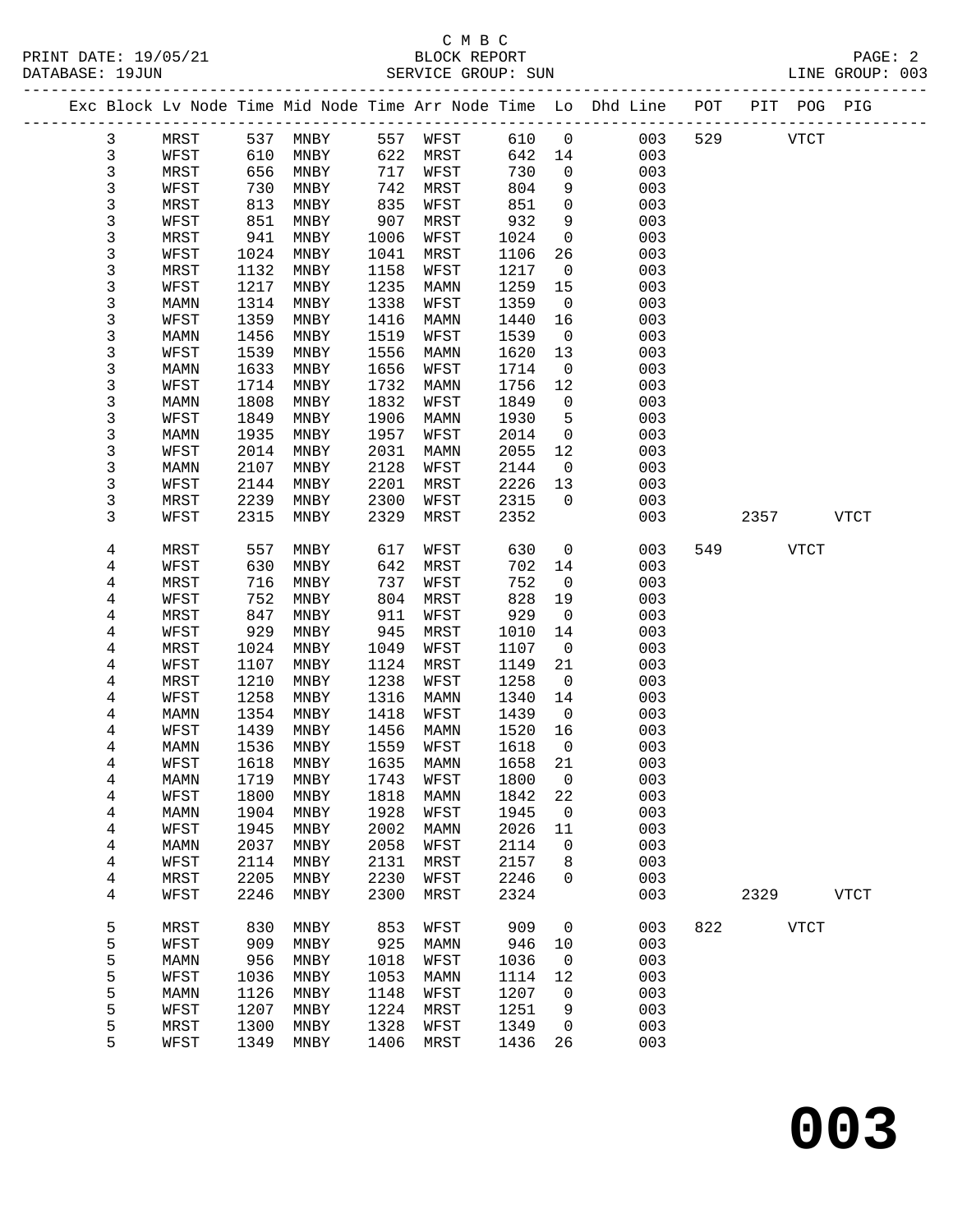### C M B C<br>BLOCK REPORT

PRINT DATE: 19/05/21 BLOCK REPORT PAGE: 3 SERVICE GROUP: SUN -------------------------------------------------------------------------------------------------

|  |        |              |              |              |              |              |              |              | Exc Block Lv Node Time Mid Node Time Arr Node Time Lo Dhd Line | POT  |      |             | PIT POG PIG |  |
|--|--------|--------------|--------------|--------------|--------------|--------------|--------------|--------------|----------------------------------------------------------------|------|------|-------------|-------------|--|
|  | 5      | MRST         | 1502         | MNBY         | 1529         | WFST         | 1549         | $\mathsf{O}$ | 003                                                            |      |      |             |             |  |
|  | 5      | WFST         | 1549         | MNBY         | 1606         | MRST         | 1634         |              | 003                                                            |      | 1639 |             | <b>VTCT</b> |  |
|  | 6      | MRST         | 917          | MNBY         | 941          | WFST         | 959          | $\mathsf{O}$ | 003                                                            | 909  |      | <b>VTCT</b> |             |  |
|  | 6      | WFST         | 959          | MNBY         | 1016         | MRST         | 1041         | 13           | 003                                                            |      |      |             |             |  |
|  | 6      | MRST         | 1054         | MNBY         | 1119         | WFST         | 1137         | 0            | 003                                                            |      |      |             |             |  |
|  | 6      | WFST         | 1137         | MNBY         | 1154         | MAMN         | 1216         | 18           | 003                                                            |      |      |             |             |  |
|  | 6      | MAMN         | 1234         | MNBY         | 1258         | WFST         | 1318         | $\mathbf 0$  | 003                                                            |      |      |             |             |  |
|  | 6      | WFST         | 1318         | MNBY         | 1336         | MAMN         | 1400         | 15           | 003                                                            |      |      |             |             |  |
|  | 6      | MAMN         | 1415         | MNBY         | 1439         | WFST         | 1459         | 0            | 003                                                            |      |      |             |             |  |
|  | 6      | WFST         | 1459         | MNBY         | 1516         | MAMN         | 1540         | 16           | 003                                                            |      |      |             |             |  |
|  | 6      | MAMN         | 1556         | MNBY         | 1619         | WFST         | 1638         | $\mathbf 0$  | 003                                                            |      |      |             |             |  |
|  | 6      | WFST         | 1638         | MNBY         | 1655         | MAMN         | 1718         | 25           | 003                                                            |      |      |             |             |  |
|  | 6      | MAMN         | 1743         | MNBY         | 1807         | WFST         | 1824         | $\mathbf 0$  | 003                                                            |      |      |             |             |  |
|  | 6      | WFST         | 1824         | MNBY         | 1841         | MRST         | 1909         |              | 003                                                            |      | 1915 |             | <b>VTCT</b> |  |
|  | 7      | MRST         | 1004         | MNBY         | 1029         | WFST         | 1047         | $\mathsf{O}$ | 003                                                            | 956  |      | <b>VTCT</b> |             |  |
|  | 7      | WFST         | 1047         | MNBY         | 1104         | MRST         | 1129         | 22           | 003                                                            |      |      |             |             |  |
|  | 7      | MRST         | 1151         | MNBY         | 1218         | WFST         | 1238         | 0            | 003                                                            |      |      |             |             |  |
|  | 7      | WFST         | 1238         | MNBY         | 1256         | MAMN         | 1320         | 14           | 003                                                            |      |      |             |             |  |
|  | 7      | MAMN         | 1334         | MNBY         | 1358         | WFST         | 1419         | $\mathbf 0$  | 003                                                            |      |      |             |             |  |
|  | 7      | WFST         | 1419         | MNBY         | 1436         | MAMN         | 1500         | 16           | 003                                                            |      |      |             |             |  |
|  | 7      | MAMN         | 1516         | MNBY         | 1539         | WFST         | 1558         | 0            | 003                                                            |      |      |             |             |  |
|  | 7      | WFST         | 1558         | MNBY         | 1615         | MAMN         | 1638         | 17           | 003                                                            |      |      |             |             |  |
|  | 7      | MAMN         | 1655         | MNBY         | 1718         | WFST         | 1736         | $\mathbf 0$  | 003                                                            |      |      |             |             |  |
|  | 7<br>7 | WFST         | 1736         | MNBY         | 1754<br>1858 | MAMN         | 1818<br>1915 | 16           | 003<br>003                                                     |      |      |             |             |  |
|  | 7      | MAMN<br>WFST | 1834<br>1915 | MNBY<br>MNBY | 1932         | WFST<br>MAMN | 1956         | 0<br>11      | 003                                                            |      |      |             |             |  |
|  | 7      | MAMN         | 2007         | MNBY         | 2028         | WFST         | 2044         | $\mathbf 0$  | 003                                                            |      |      |             |             |  |
|  | 7      | WFST         | 2044         | MNBY         | 2101         | MAMN         | 2125         | 12           | 003                                                            |      |      |             |             |  |
|  | 7      | MAMN         | 2137         | MNBY         | 2158         | WFST         | 2214         | 0            | 003                                                            |      |      |             |             |  |
|  | 7      | WFST         | 2214         | MNBY         | 2231         | MRST         | 2256         | 13           | 003                                                            |      |      |             |             |  |
|  | 7      | MRST         | 2309         | MNBY         | 2330         | WFST         | 2345         | $\mathsf{O}$ | 003                                                            |      |      |             |             |  |
|  | 7      | WFST         | 2345         | MNBY         | 2359         | MRST         | 2422         | 5            | 003                                                            |      |      |             |             |  |
|  | 7      | MRST         | 2427         | MNBY         | 2448         | WFST         | 2503         | $\Omega$     | 003                                                            |      |      |             |             |  |
|  | 7      | WFST         | 2503         | MNBY         | 2516         | MRST         | 2536         |              | 003                                                            |      | 2541 |             | <b>VTCT</b> |  |
|  | 8      | MRST         | 1014         | MNBY         | 1039         | WFST         | 1057         | $\mathbf 0$  | 003                                                            | 1006 |      | <b>VTCT</b> |             |  |
|  | 8      | WFST         | 1057         | MNBY         | 1114         | MAMN         | 1135         | 10           | 003                                                            |      |      |             |             |  |
|  | 8      | MAMN         | 1145         | MNBY         | 1208         | WFST         | 1228         | $\mathbf 0$  | 003                                                            |      |      |             |             |  |
|  | 8      | WFST         |              | 1228 MNBY    |              | 1246 MRST    | 1314 26      |              | 003                                                            |      |      |             |             |  |
|  | 8      | MRST         | 1340         | MNBY         | 1408         | WFST         | 1429         | 0            | 003                                                            |      |      |             |             |  |
|  | 8      | WFST         | 1429         | MNBY         | 1446         | MRST         | 1516         | 26           | 003                                                            |      |      |             |             |  |
|  | 8      | MRST         | 1542         | MNBY         | 1609         | WFST         | 1628         | 0            | 003                                                            |      |      |             |             |  |
|  | 8      | WFST         | 1628         | MNBY         | 1645         | MRST         | 1713         | 13           | 003                                                            |      |      |             |             |  |
|  | 8      | MRST<br>WFST | 1726<br>1811 | MNBY         | 1754<br>1829 | WFST<br>MRST | 1811<br>1857 | $\mathbf 0$  | 003<br>003                                                     |      |      |             |             |  |
|  | 8<br>8 | MRST         | 1917         | MNBY<br>MNBY | 1943         | WFST         | 2000         | 20<br>0      | 003                                                            |      |      |             |             |  |
|  | 8      | WFST         | 2000         | MNBY         | 2017         | MRST         | 2045         | 33           | 003                                                            |      |      |             |             |  |
|  | 8      | MRST         | 2118         | MNBY         | 2143         | WFST         | 2159         | 0            | 003                                                            |      |      |             |             |  |
|  | 8      | WFST         | 2159         | MNBY         | 2216         | MRST         | 2241         | 13           | 003                                                            |      |      |             |             |  |
|  | 8      | MRST         | 2254         | MNBY         | 2315         | WFST         | 2330         | 0            | 003                                                            |      |      |             |             |  |
|  | 8      | WFST         | 2330         | MNBY         | 2344         | MRST         | 2407         |              | 003                                                            |      | 2412 |             | <b>VTCT</b> |  |
|  |        |              |              |              |              |              |              |              |                                                                |      |      |             |             |  |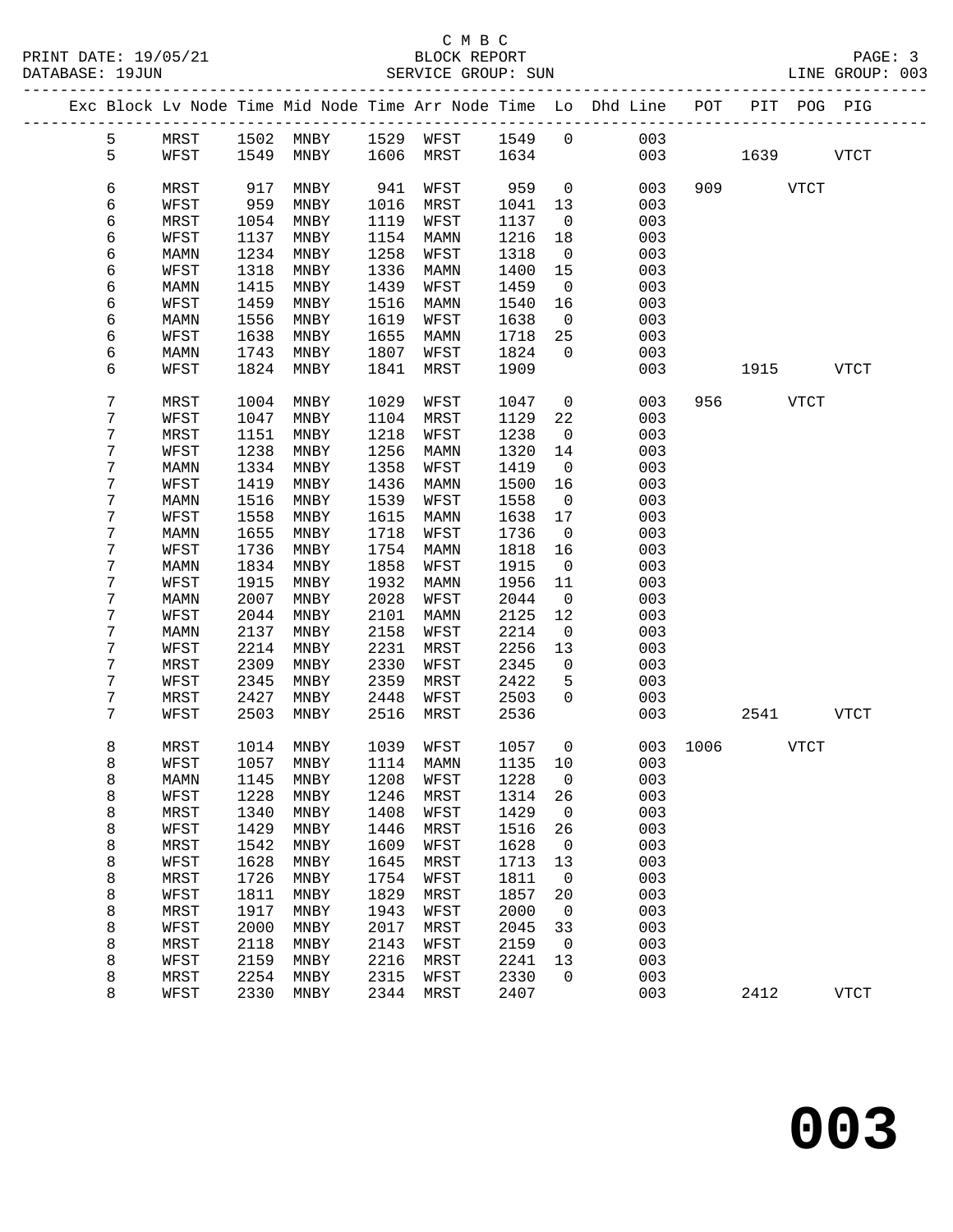#### C M B C<br>BLOCK REPORT PRINT DATE: 19/05/21 BLOCK REPORT PAGE: 4 SERVICE GROUP: SUN

|  |      |             |      |                 |      |             |      | ------------   | Exc Block Lv Node Time Mid Node Time Arr Node Time Lo Dhd Line POT |          |      | PIT POG PIG |              |
|--|------|-------------|------|-----------------|------|-------------|------|----------------|--------------------------------------------------------------------|----------|------|-------------|--------------|
|  | 9    | MRST        | 1044 | MNBY            | 1109 | WFST        | 1127 | $\overline{0}$ |                                                                    | 003 1036 |      | <b>VTCT</b> |              |
|  | 9    | WFST        | 1127 | MNBY            | 1144 | MRST        | 1210 | 10             | 003                                                                |          |      |             |              |
|  | 9    | MRST        | 1220 | MNBY            | 1248 | WFST        | 1308 | $\overline{0}$ | 003                                                                |          |      |             |              |
|  | 9    | WFST        | 1308 | MNBY            | 1326 | MRST        | 1354 | 27             | 003                                                                |          |      |             |              |
|  | 9    | MRST        | 1421 | MNBY            | 1449 | WFST        | 1509 | $\overline{0}$ | 003                                                                |          |      |             |              |
|  | 9    | WFST        | 1509 | MNBY            | 1526 | MRST        | 1556 | 23             | 003                                                                |          |      |             |              |
|  | 9    | <b>MRST</b> | 1619 | MNBY            | 1646 | WFST        | 1704 | $\overline{0}$ | 003                                                                |          |      |             |              |
|  | 9    | WFST        | 1704 | MNBY            | 1722 | MRST        | 1750 | 27             | 003                                                                |          |      |             |              |
|  | 9    | MRST        | 1817 | MNBY            | 1845 | WFST        | 1902 | $\mathbf 0$    | 003                                                                |          |      |             |              |
|  | 9    | WFST        | 1902 | MNBY            | 1919 | MRST        | 1947 | 31             | 003                                                                |          |      |             |              |
|  | 9    | MRST        | 2018 | MNBY            | 2043 | WFST        | 2059 | $\Omega$       | 003                                                                |          |      |             |              |
|  | 9    | WFST        | 2059 | MNBY            | 2116 | MRST        | 2142 |                | 003                                                                |          | 2147 |             | <b>VTCT</b>  |
|  | 10   | MRST        | 1112 | MNBY            | 1138 | WFST        | 1157 | $\mathbf 0$    | 003                                                                | 1104     |      | <b>VTCT</b> |              |
|  | 10   | WFST        | 1157 | MNBY            | 1214 | MAMN        | 1237 | 17             | 003                                                                |          |      |             |              |
|  | 10   | <b>MAMN</b> | 1254 | MNBY            | 1318 | WFST        | 1339 | $\mathbf 0$    | 003                                                                |          |      |             |              |
|  | 10   | WFST        | 1339 | MNBY            | 1357 | MAMN        | 1421 | 14             | 003                                                                |          |      |             |              |
|  | $10$ | MAMN        | 1435 | MNBY            | 1459 | WFST        | 1519 | $\mathbf 0$    | 003                                                                |          |      |             |              |
|  | 10   | WFST        | 1519 | MNBY            | 1536 | MAMN        | 1600 | 13             | 003                                                                |          |      |             |              |
|  | 10   | <b>MAMN</b> | 1613 | MNBY            | 1636 | WFST        | 1655 | $\Omega$       | 003                                                                |          |      |             |              |
|  | 10   | WFST        | 1655 | MNBY            | 1713 | <b>MAMN</b> | 1737 |                | 003                                                                |          | 1748 |             | ${\tt VTCT}$ |
|  | 11   | MRST        | 1320 | MNBY            | 1348 | WFST        | 1409 | $\mathbf 0$    | 003                                                                | 1312     |      | VTCT        |              |
|  | 11   | WFST        | 1409 | MNBY            | 1426 | MRST        | 1456 | 26             | 003                                                                |          |      |             |              |
|  | 11   | MRST        | 1522 | MNBY            | 1549 | WFST        | 1608 | $\overline{0}$ | 003                                                                |          |      |             |              |
|  | 11   | WFST        | 1608 | MNBY            | 1625 | MRST        | 1653 | 10             | 003                                                                |          |      |             |              |
|  | 11   | MRST        | 1703 | MNBY            | 1731 | WFST        | 1748 | $\overline{0}$ | 003                                                                |          |      |             |              |
|  | 11   | WFST        | 1748 | MNBY            | 1806 | MRST        | 1834 | 11             | 003                                                                |          |      |             |              |
|  | 11   | MRST        | 1845 | MNBY            | 1913 | WFST        | 1930 | $\mathbf 0$    | 003                                                                |          |      |             |              |
|  | 11   | WFST        | 1930 | MNBY            | 1947 | MRST        | 2015 | 33             | 003                                                                |          |      |             |              |
|  | 11   | MRST        | 2048 | $\texttt{MNBY}$ | 2113 | WFST        | 2129 | $\mathbf 0$    | 003                                                                |          |      |             |              |
|  | 11   | WFST        | 2129 | MNBY            | 2146 | MAMN        | 2210 | 14             | 003                                                                |          |      |             |              |
|  | 11   | MAMN        | 2224 | MNBY            | 2245 | WFST        | 2301 | $\overline{0}$ | 003                                                                |          |      |             |              |
|  | 11   | WFST        | 2301 | MNBY            | 2315 | MRST        | 2339 | 16             | 003                                                                |          |      |             |              |
|  | 11   | MRST        | 2355 | MNBY            | 2416 | WFST        | 2431 | $\Omega$       | 003                                                                |          |      |             |              |
|  | 11   | WFST        | 2431 | MNBY            | 2444 | MRST        | 2504 |                | 003                                                                |          | 2509 |             | <b>VTCT</b>  |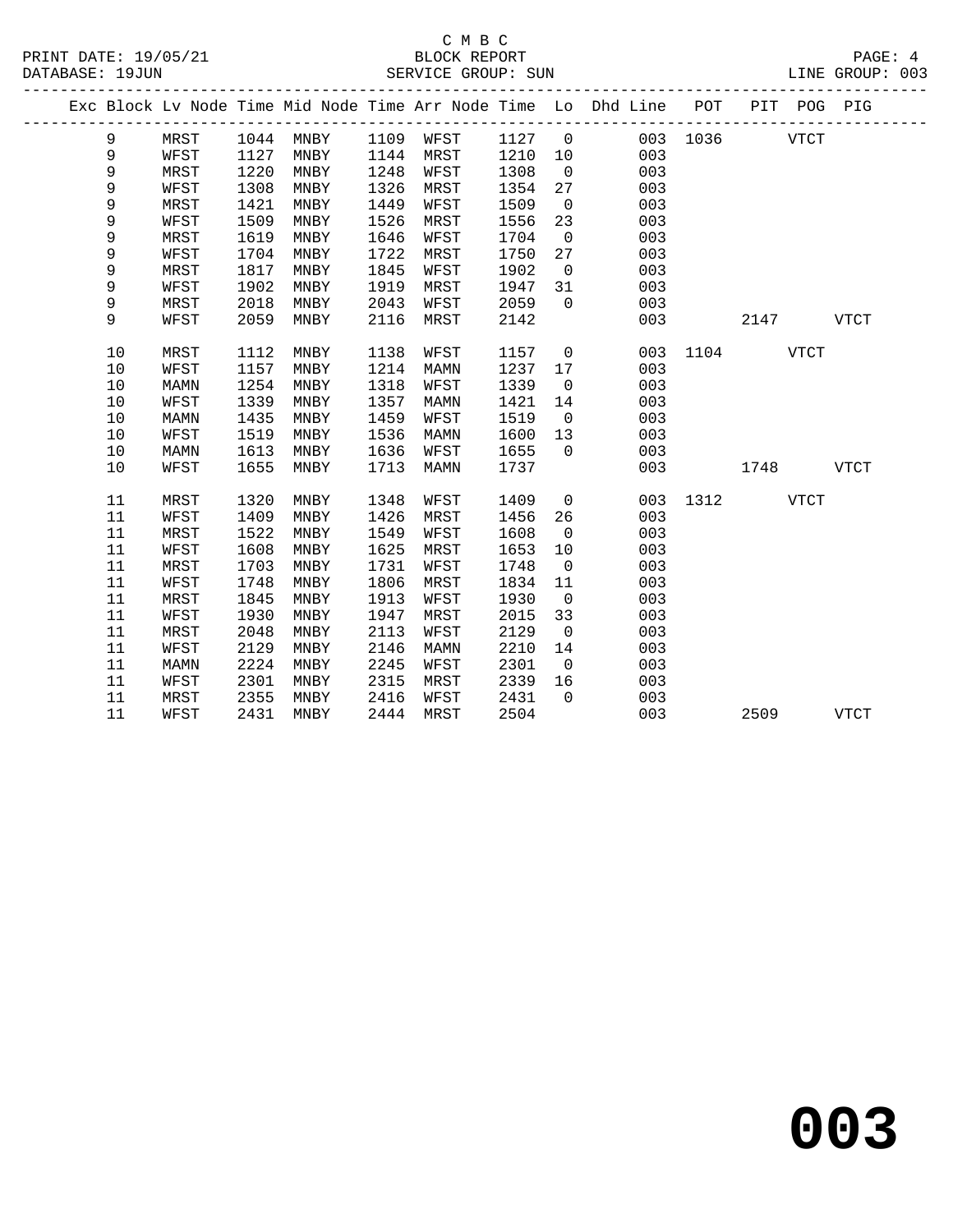| PRINT DATE: 19/05/21<br>DATABASE: 19JUN |                                                                                          |                                                                                                                                   |                                                                                  | 95/21 BLOCK REPORT<br>SERVICE GROUP: SUN                                                                                                                                               |                                                                                   |                                                                                                                       | C M B C                                                                                                            |                                                        | LINE GROUP: 004                                                                                                                                                                                                        |          |             | PAGE: 5     |
|-----------------------------------------|------------------------------------------------------------------------------------------|-----------------------------------------------------------------------------------------------------------------------------------|----------------------------------------------------------------------------------|----------------------------------------------------------------------------------------------------------------------------------------------------------------------------------------|-----------------------------------------------------------------------------------|-----------------------------------------------------------------------------------------------------------------------|--------------------------------------------------------------------------------------------------------------------|--------------------------------------------------------|------------------------------------------------------------------------------------------------------------------------------------------------------------------------------------------------------------------------|----------|-------------|-------------|
| CMHA CAMBIE & HASTINGS                  |                                                                                          |                                                                                                                                   |                                                                                  | 5GRN 5 AV & GRANVILLE ST<br>AL10 ALMA & 10 AV<br>BYGR         BROADWAY & GRANVILLE<br>GRBY     GRANVILLE & BROADWAY<br>NADU      NANAIMO & DUNDAS<br>VTCT      Vancouver Trolley Depot |                                                                                   |                                                                                                                       |                                                                                                                    |                                                        | A10N $\qquad$ ALMA & 10 AV NORTH<br>ETRE ETON & RENFREW<br>GRDM GRANVILLE & DUNSMUIR<br>ULP1 UNIVERSITY LOOP                                                                                                           |          |             |             |
|                                         |                                                                                          |                                                                                                                                   |                                                                                  |                                                                                                                                                                                        |                                                                                   |                                                                                                                       |                                                                                                                    |                                                        | Exc Block Lv Node Time Mid Node Time Arr Node Time Lo Dhd Line POT PIT POG PIG                                                                                                                                         |          |             |             |
|                                         | 11<br>11<br>11<br>11<br>11<br>11<br>11<br>11<br>11<br>11<br>11                           | <b>BLLP</b><br>ETRE<br>ULP1<br>ETRE<br>ULP1<br>ETRE<br>ULP1<br>ETRE<br>ULP1                                                       | 1218<br>1448<br>1716                                                             | 733 5GRN 751 ETRE<br>835 CLOV 905 ULP1<br>951 5GRN 1016 ETRE<br>1100 CLOV<br>5GRN<br>1329 CLOV<br>5GRN<br>1559 CLOV<br>5GRN                                                            |                                                                                   | 1134 ULP1<br>1246 ETRE                                                                                                | 818 17<br>$927\n\n1044$<br>1159<br>1317<br>1404 ULP1 1435<br>1516 ETRE 1549<br>1634 ULP1 1706<br>1746 ETRE 1817 15 | 12<br>10                                               | GRDM 610 NADU ETRE 627 4 004 547 VTCT<br>ETRE 631 CLOV 657 BLLP 712 21 004<br>004<br>$\begin{array}{ccc} 24 & \quad & 004 \\ 16 & \quad & 004 \end{array}$<br>19<br>004<br>004<br>13<br>004<br>004<br>10<br>004<br>004 |          |             |             |
|                                         | 11<br>12<br>12<br>12<br>12<br>12<br>12<br>12<br>12<br>12<br>12<br>12<br>$12$<br>12<br>12 | ETRE<br>GRDM<br>ETRE<br><b>BLLP</b><br>ETRE<br>ULP1<br>ETRE<br>ULP1<br>ETRE<br>ULP1<br>ETRE<br>ULP1<br>ETRE<br>ULP1<br>CMHA       | 1010<br>1233<br>1502<br>1731                                                     | 1832 CLOV<br>643 NADU<br>709 CLOV 737 BLLP<br>803 5GRN<br>857 CLOV<br>5GRN<br>1115 CLOV<br>5GRN<br>1344 CLOV<br>5GRN<br>1614 CLOV<br>5GRN<br>2043 CLOV                                 | 1301<br>1531<br>1801                                                              | ETRE<br>821 ETRE<br>927 ULP1<br>1036 ETRE<br>1149 ULP1<br>ETRE<br>1419 ULP1<br>ETRE<br>1649 ULP1<br>ETRE<br>2056 ULP1 | 1904 ULP1 1930<br>752 11<br>848<br>949<br>1104<br>1214<br>1334<br>1450<br>1604<br>1721<br>1832<br>2121             | 9<br>21<br>11<br>19<br>10<br>12<br>10<br>10            | 004 2007 VTCT<br>701 8<br>004<br>004<br>004<br>004<br>004<br>004<br>004<br>004<br>004<br>004<br>15<br>004<br>1847 CLOV 1919 ULP1 1945 17 004<br>2002 5GRN 2029 CMHA 2043 0 004<br>004<br>004 2158                      | 620 VTCT |             | <b>VTCT</b> |
|                                         | 13<br>13<br>$13$<br>13<br>13<br>13<br>13<br>13<br>$13$<br>13<br>13<br>13                 | <b>BYGR</b><br><b>BLLP</b><br>${\tt ETRE}$<br><b>BLLP</b><br>ETRE<br>ULP1<br>ETRE<br>ULP1<br>${\tt ETRE}$<br>ULP1<br>ETRE<br>ULP1 | 704<br>807<br>856<br>955<br>1104<br>1215<br>1333<br>1444<br>1600<br>1715<br>1825 | 648 AL10<br>5GRN<br><b>CLOV</b><br>5GRN<br>CLOV<br>5GRN<br>$\mathtt{CLOV}$<br>5GRN<br>$\rm CLOV$<br>5GRN<br><b>CLOV</b><br>A10N                                                        | 722<br>835<br>916<br>1027<br>1131<br>1249<br>1401<br>1519<br>1631<br>1749<br>1836 | 656 BLLP<br>ETRE<br><b>BLLP</b><br>ETRE<br>ULP1<br>ETRE<br>ULP1<br>ETRE<br>ULP1<br>ETRE<br>ULP1<br>GRBY               | 749<br>852<br>944<br>1050<br>1201<br>1318<br>1434<br>1550<br>1702<br>1818<br>1847                                  | 18<br>4<br>11<br>14<br>14<br>15<br>10<br>10<br>13<br>7 | 702 2 014 627<br>004<br>004<br>004<br>004<br>004<br>004<br>004<br>004<br>004<br>004<br>014                                                                                                                             | 1904     | <b>VTCT</b> | <b>VTCT</b> |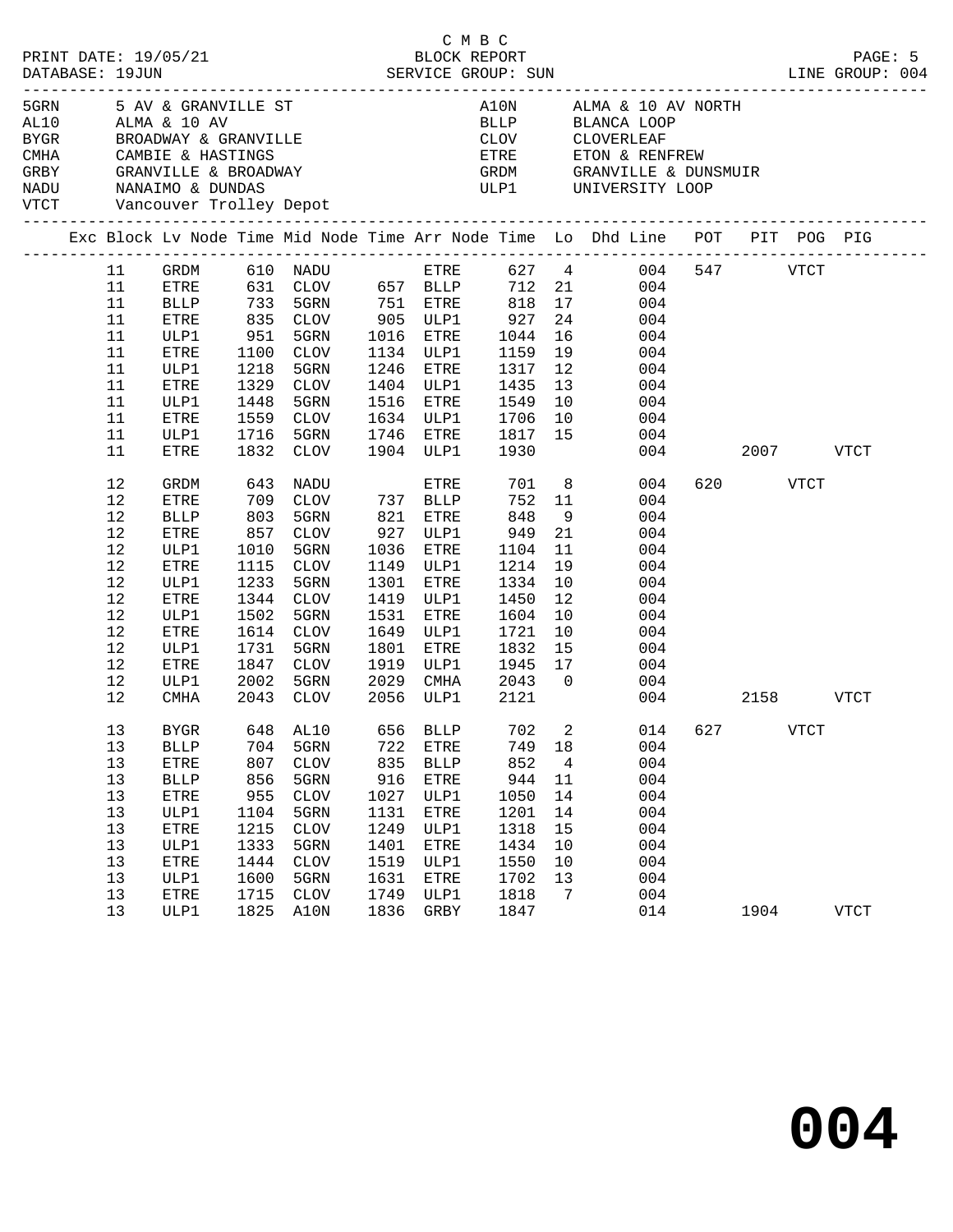### C M B C<br>BLOCK REPORT SERVICE GROUP: SUN

|  |      |              |      |                             |      |              |       |                            | Exc Block Lv Node Time Mid Node Time Arr Node Time Lo Dhd Line POT |     |      | PIT POG PIG |             |
|--|------|--------------|------|-----------------------------|------|--------------|-------|----------------------------|--------------------------------------------------------------------|-----|------|-------------|-------------|
|  | 14   | GRDM         |      | 713 NADU                    |      | ETRE         | 731 8 |                            | 004                                                                | 650 |      | <b>VTCT</b> |             |
|  | 14   | ETRE         | 739  | CLOV                        |      | 807 BLLP     | 824   | $\overline{9}$             | 004                                                                |     |      |             |             |
|  | 14   | <b>BLLP</b>  | 833  | 5GRN                        |      | 851 ETRE     | 918   | 17                         | 004                                                                |     |      |             |             |
|  | 14   | ETRE         | 935  | CLOV                        |      | 1007 ULP1    | 1030  | 19                         | 004                                                                |     |      |             |             |
|  | 14   | ULP1         | 1049 | 5GRN                        | 1116 | ETRE         | 1146  | 14                         | 004                                                                |     |      |             |             |
|  | 14   | ETRE         | 1200 | CLOV                        |      | 1234 ULP1    | 1303  | 15                         | 004                                                                |     |      |             |             |
|  | 14   | ULP1         | 1318 | 5GRN                        | 1346 | ETRE         | 1419  | 10                         | 004                                                                |     |      |             |             |
|  | 14   | ETRE         | 1429 | CLOV                        | 1504 | ULP1         | 1535  | 10                         | 004                                                                |     |      |             |             |
|  | 14   | ULP1         | 1545 | 5GRN                        | 1616 | ETRE         | 1647  | 13                         | 004                                                                |     |      |             |             |
|  | 14   | ETRE         | 1700 | CLOV                        | 1734 | ULP1         | 1803  | 16                         | 004                                                                |     |      |             |             |
|  | 14   | ULP1         | 1819 | 5GRN                        | 1849 | ETRE         | 1920  | $7\overline{ }$            | 004                                                                |     |      |             |             |
|  | 14   | ETRE         | 1927 | CLOV                        | 1956 | ULP1         | 2021  | 22                         | 004                                                                |     |      |             |             |
|  | 14   | ULP1         | 2043 | 5GRN                        | 2109 | CMHA         | 2123  | $\mathbf 0$                | 004                                                                |     |      |             |             |
|  | 14   | CMHA         | 2123 | CLOV                        | 2136 | ULP1         | 2201  | 7                          | 004                                                                |     |      |             |             |
|  | 14   | ULP1         | 2208 | 5GRN                        | 2229 | CMHA         | 2242  | $\overline{2}$             | 004                                                                |     |      |             |             |
|  | 14   | CMHA         | 2244 | CLOV                        | 2256 | ULP1         | 2320  | 6                          | 004                                                                |     |      |             |             |
|  | 14   | ULP1         | 2326 | 5GRN                        | 2349 | CMHA         | 2402  | 2                          | 004                                                                |     |      |             |             |
|  | 14   | CMHA         | 2404 | CLOV                        | 2418 | ULP1         | 2439  |                            | 004                                                                |     | 2509 |             | VTCT        |
|  |      |              |      |                             |      |              |       |                            |                                                                    |     |      |             |             |
|  | 15   | <b>BYGR</b>  | 855  | AL10                        | 905  | <b>BLLP</b>  | 911   | 5                          | 014                                                                |     | 834  | VTCT        |             |
|  | 15   | <b>BLLP</b>  | 916  | 5GRN                        | 936  | ETRE         | 1004  | 10                         | 004                                                                |     |      |             |             |
|  | 15   | ETRE         | 1014 | CLOV                        | 1047 | ULP1         | 1110  | 9                          | 004                                                                |     |      |             |             |
|  | 15   | ULP1         | 1119 | 5GRN                        | 1146 | ETRE         | 1216  | 13                         | 004                                                                |     |      |             |             |
|  | 15   | ${\tt ETRE}$ | 1229 | CLOV                        | 1304 | ULP1         | 1335  | 13                         | 004                                                                |     |      |             |             |
|  | 15   | ULP1         | 1348 | 5GRN                        | 1416 | ETRE         | 1449  | 10                         | 004                                                                |     |      |             |             |
|  | 15   | <b>ETRE</b>  | 1459 | CLOV                        | 1534 | ULP1         | 1605  | 10                         | 004                                                                |     |      |             |             |
|  | 15   | ULP1         | 1615 | 5GRN                        | 1646 | ETRE         | 1717  | 15                         | 004                                                                |     |      |             |             |
|  | 15   | ${\tt ETRE}$ | 1732 | CLOV                        | 1804 | ULP1         | 1831  | 10                         | 004                                                                |     |      |             |             |
|  | 15   | ULP1         | 1841 | 5GRN                        | 1909 | ETRE         | 1939  | 8 <sup>8</sup>             | 004                                                                |     |      |             |             |
|  | 15   | ETRE         | 1947 | CLOV                        | 2016 | ULP1         | 2041  | 22                         | 004                                                                |     |      |             |             |
|  | 15   | ULP1         | 2103 | 5GRN                        | 2129 | CMHA         | 2143  | $\overline{0}$             | 004                                                                |     |      |             |             |
|  | 15   | CMHA         | 2143 | CLOV                        | 2156 | ULP1         | 2221  | $7\overline{ }$            | 004                                                                |     |      |             |             |
|  | 15   | ULP1         | 2228 | 5GRN                        | 2249 | CMHA         | 2302  | 2                          | 004                                                                |     |      |             |             |
|  | 15   | CMHA         | 2304 | CLOV                        | 2316 | ULP1         | 2338  | 13                         | 004                                                                |     |      |             |             |
|  | 15   | ULP1         | 2351 | 5GRN                        | 2414 | CMHA         | 2426  |                            | 004                                                                |     | 2451 |             | <b>VTCT</b> |
|  | 16   | GRDM         | 855  | NADU                        |      | ETRE         | 913   | $\overline{\phantom{a}}^2$ | 004                                                                | 830 |      | <b>VTCT</b> |             |
|  | 16   | ETRE         | 915  | CLOV                        |      | 947 ULP1     | 1010  | 20                         | 004                                                                |     |      |             |             |
|  | 16   | ULP1         | 1030 | 5GRN                        |      | 1056 ETRE    | 1124  | 6                          | 004                                                                |     |      |             |             |
|  | 16   | <b>ETRE</b>  |      | 1130 CLOV 1204 ULP1 1231 17 |      |              |       |                            | 004                                                                |     |      |             |             |
|  | 16   | ULP1         | 1248 | 5GRN                        | 1316 | ETRE         | 1349  | 10                         | 004                                                                |     |      |             |             |
|  | 16   | ETRE         | 1359 | <b>CLOV</b>                 | 1434 | ULP1         | 1505  | 12                         | 004                                                                |     |      |             |             |
|  | 16   | ULP1         | 1517 | 5GRN                        | 1546 | ETRE         | 1619  | 10                         | 004                                                                |     |      |             |             |
|  | 16   | ${\tt ETRE}$ | 1629 | <b>CLOV</b>                 | 1704 | ULP1         | 1733  | 13                         | 004                                                                |     |      |             |             |
|  | 16   | ULP1         | 1746 | 5GRN                        | 1816 | ETRE         | 1847  |                            | 004                                                                |     | 1929 |             | <b>VTCT</b> |
|  | 17   | <b>BYGR</b>  | 917  | AL10                        | 927  | <b>BLLP</b>  | 933   | 3                          | 014                                                                | 856 |      | <b>VTCT</b> |             |
|  | 17   | <b>BLLP</b>  | 936  | 5GRN                        | 956  | ${\tt ETRE}$ | 1024  | 6                          | 004                                                                |     |      |             |             |
|  | 17   | ETRE         | 1030 | ${\tt CLOV}$                | 1104 | ULP1         | 1128  | 21                         | 004                                                                |     |      |             |             |
|  | 17   | ULP1         | 1149 | 5GRN                        | 1216 | ETRE         | 1246  | 13                         | 004                                                                |     |      |             |             |
|  | 17   | ${\tt ETRE}$ | 1259 | $\rm CLOV$                  | 1334 | ULP1         | 1405  | 13                         | 004                                                                |     |      |             |             |
|  | 17   | ULP1         | 1418 | 5GRN                        | 1446 | ETRE         | 1519  | 10                         | 004                                                                |     |      |             |             |
|  | 17   | ${\tt ETRE}$ | 1529 | ${\tt CLOV}$                | 1604 | ULP1         | 1636  | 9                          | 004                                                                |     |      |             |             |
|  | 17   | ULP1         | 1645 | 5GRN                        | 1716 | ETRE         | 1747  | 15                         | 004                                                                |     |      |             |             |
|  | $17$ | ETRE         | 1802 | <b>CLOV</b>                 | 1834 | ULP1         | 1901  | 20                         | 004                                                                |     |      |             |             |
|  | 17   | ULP1         | 1921 | 5GRN                        | 1949 | ETRE         | 2019  |                            | 004                                                                |     | 2059 |             | <b>VTCT</b> |
|  |      |              |      |                             |      |              |       |                            |                                                                    |     |      |             |             |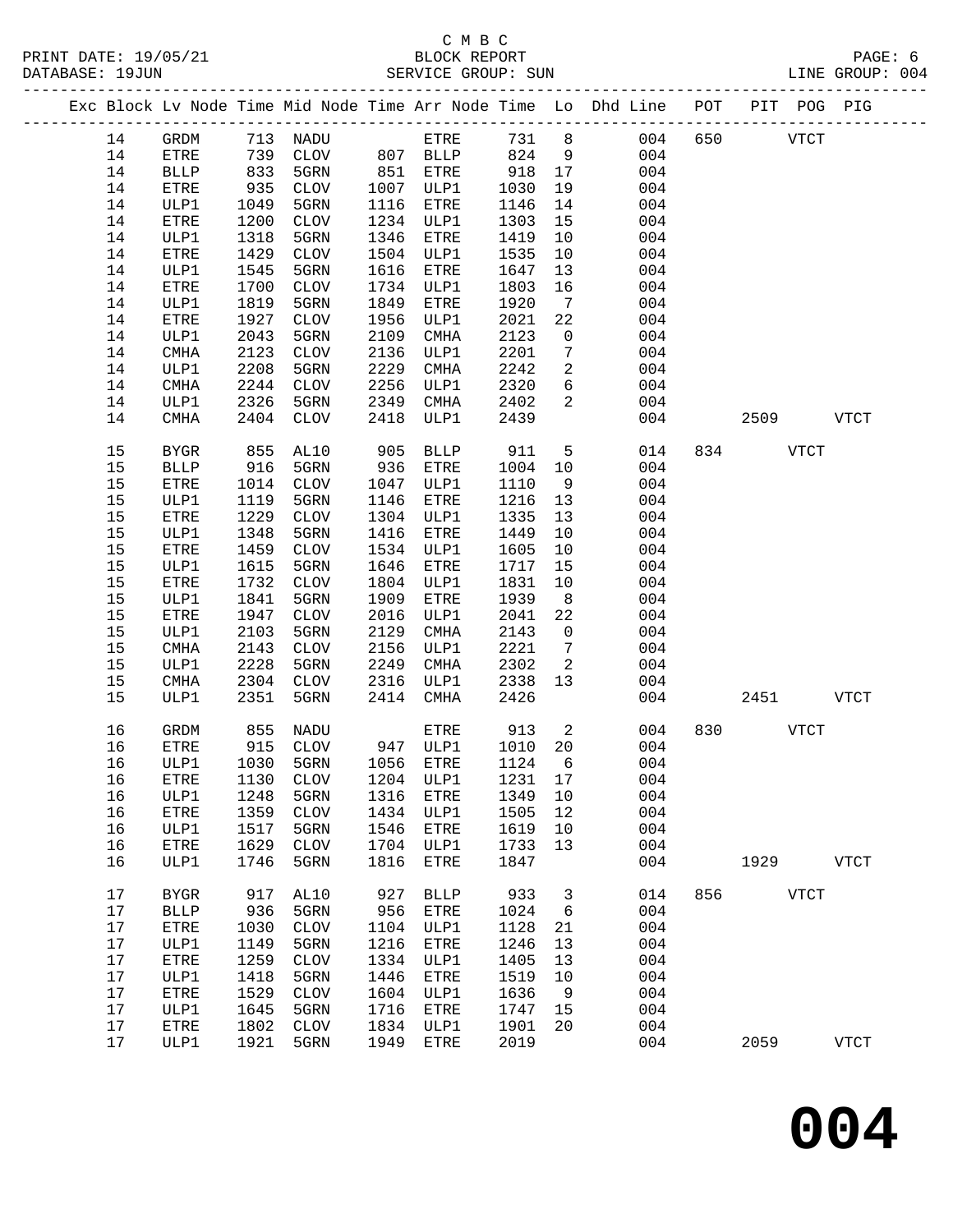### C M B C<br>BLOCK REPORT SERVICE GROUP: SUN

|    |              |      |             |      |             |                    |                         | Exc Block Lv Node Time Mid Node Time Arr Node Time Lo Dhd Line POT PIT POG PIG |               |      |             |      |
|----|--------------|------|-------------|------|-------------|--------------------|-------------------------|--------------------------------------------------------------------------------|---------------|------|-------------|------|
| 18 | GRDM         |      | 1019 NADU   |      | ETRE 1038 7 |                    |                         | 004                                                                            |               | 954  | <b>VTCT</b> |      |
| 18 | ETRE         |      | 1045 CLOV   |      | 1119 ULP1   | 1143 20<br>1302 12 |                         | 004                                                                            |               |      |             |      |
| 18 | ULP1         | 1203 | 5GRN        | 1231 | ETRE        |                    |                         | 004                                                                            |               |      |             |      |
| 18 | ETRE         | 1314 | CLOV        | 1349 | ULP1        | 1420               | 13                      | 004                                                                            |               |      |             |      |
| 18 | ULP1         | 1433 | 5GRN        | 1501 | ETRE        | 1534               | 10                      | 004                                                                            |               |      |             |      |
| 18 | <b>ETRE</b>  | 1544 | CLOV        | 1619 | ULP1        | 1651               | 9                       | 004                                                                            |               |      |             |      |
| 18 | ULP1         | 1700 | 5GRN        | 1731 | ETRE        | 1802               | 15                      | 004                                                                            |               |      |             |      |
| 18 | <b>ETRE</b>  | 1817 | CLOV        | 1849 | ULP1        | 1916               | 26                      | 004                                                                            |               |      |             |      |
| 18 | ULP1         | 1942 | 5GRN        | 2009 | CMHA        | 2023               |                         | 004                                                                            |               | 2048 |             | VTCT |
| 19 | <b>GRDM</b>  | 1121 | NADU        |      | ETRE        | 1141               | $\overline{4}$          |                                                                                | 004 1056 VTCT |      |             |      |
| 19 | <b>ETRE</b>  | 1145 | CLOV        | 1219 | ULP1        | 1246               | 17                      | 004                                                                            |               |      |             |      |
| 19 | ULP1         | 1303 | 5GRN        | 1331 | ETRE        | 1404               | 10                      | 004                                                                            |               |      |             |      |
| 19 | ${\tt ETRE}$ | 1414 | CLOV        | 1449 | ULP1        | 1520               | 11                      | 004                                                                            |               |      |             |      |
| 19 | ULP1         | 1531 | 5GRN        | 1601 | ETRE        | 1634               | 10                      | 004                                                                            |               |      |             |      |
| 19 | <b>ETRE</b>  | 1644 | <b>CLOV</b> | 1719 | ULP1        | 1748               | 13                      | 004                                                                            |               |      |             |      |
| 19 | ULP1         | 1801 | 5GRN        | 1831 | ETRE        | 1902               | $5^{\circ}$             | 004                                                                            |               |      |             |      |
| 19 | <b>ETRE</b>  | 1907 | <b>CLOV</b> | 1936 | ULP1        | 2001               | 21                      | 004                                                                            |               |      |             |      |
| 19 | ULP1         | 2022 | 5GRN        | 2049 | CMHA        | 2103               | $\overline{0}$          | 004                                                                            |               |      |             |      |
| 19 | <b>CMHA</b>  | 2103 | CLOV        | 2116 | ULP1        | 2141               | $7\phantom{.0}$         | 004                                                                            |               |      |             |      |
| 19 | ULP1         | 2148 | 5GRN        | 2209 | CMHA        | 2222               | 2                       | 004                                                                            |               |      |             |      |
| 19 | <b>CMHA</b>  | 2224 | CLOV        | 2236 | ULP1        | 2300               | $6\overline{6}$         | 004                                                                            |               |      |             |      |
| 19 | ULP1         | 2306 | 5GRN        | 2329 | CMHA        | 2342               | 2                       | 004                                                                            |               |      |             |      |
| 19 | <b>CMHA</b>  | 2344 | CLOV        | 2356 | ULP1        | 2418               |                         | 004                                                                            |               | 2452 |             | VTCT |
| 20 | <b>BYGR</b>  | 1107 | AL10        | 1119 | ULP1        | 1131               | $\overline{\mathbf{3}}$ |                                                                                | 014 1046 VTCT |      |             |      |
| 20 | ULP1         | 1134 | 5GRN        | 1201 | ETRE        | 1231               | 13                      | 004                                                                            |               |      |             |      |
| 20 | <b>ETRE</b>  | 1244 | <b>CLOV</b> | 1319 | ULP1        | 1350               | 13                      | 004                                                                            |               |      |             |      |
| 20 | ULP1         | 1403 | 5GRN        | 1431 | ETRE        | 1504               | 10                      | 004                                                                            |               |      |             |      |
| 20 | <b>ETRE</b>  | 1514 | <b>CLOV</b> | 1549 | ULP1        | 1621               | 9                       | 004                                                                            |               |      |             |      |
| 20 | ULP1         | 1630 | 5GRN        | 1701 | ETRE        | 1732               | 15                      | 004                                                                            |               |      |             |      |
| 20 | <b>ETRE</b>  | 1747 | <b>CLOV</b> | 1819 | ULP1        | 1846               | 15                      | 004                                                                            |               |      |             |      |
| 20 | ULP1         | 1901 | 5GRN        | 1929 | ETRE        | 1959               | 8 <sup>8</sup>          | 004                                                                            |               |      |             |      |
| 20 | <b>ETRE</b>  | 2007 | <b>CLOV</b> | 2036 | ULP1        | 2101               | 22                      | 004                                                                            |               |      |             |      |
| 20 | ULP1         | 2123 | 5GRN        | 2149 | CMHA        | 2203               | $\mathbf{1}$            | 004                                                                            |               |      |             |      |
| 20 | <b>CMHA</b>  | 2204 | CLOV        | 2216 | ULP1        | 2240               | 6                       | 004                                                                            |               |      |             |      |
| 20 | ULP1         | 2246 | 5GRN        | 2309 | CMHA        | 2322               | 2                       | 004                                                                            |               |      |             |      |
| 20 | CMHA         |      | 2324 CLOV   | 2336 | ULP1        | 2358               |                         | 004                                                                            |               | 2432 |             | VTCT |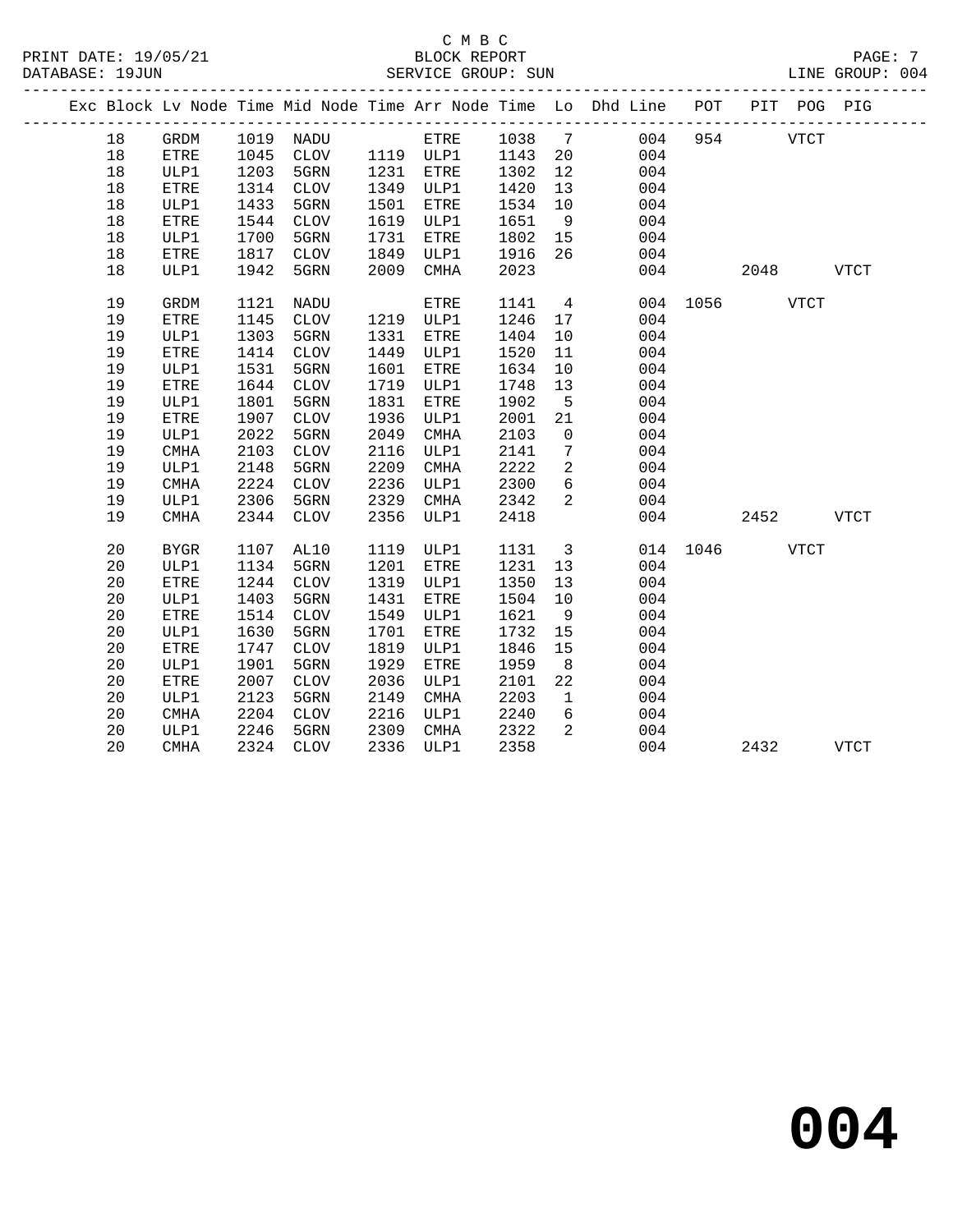|  |                              |                                                                                                                                       |              |                                                                                                                                                                                                                                                                              |      |                   |                  |                                  |                                                                                |          | PAGE: 8<br>LINE GROUP: 005 |
|--|------------------------------|---------------------------------------------------------------------------------------------------------------------------------------|--------------|------------------------------------------------------------------------------------------------------------------------------------------------------------------------------------------------------------------------------------------------------------------------------|------|-------------------|------------------|----------------------------------|--------------------------------------------------------------------------------|----------|----------------------------|
|  |                              | BURO BURRARD & ROBSON<br>CADS SB CAMBIE ST NS DUNSMUI<br>DADW DAVIE & DENMAN<br>DAPF DAVIE NS PACIFIC<br>VTCT Vancouver Trolley Depot |              | SB CAMBIE ST NS DUNSMUIR<br>DAVIE : DELLIS<br>Example of the state of the state of the state of the state of the state of the state of the state of the state of the state of the state of the state of the state of the state of the state of the state of the state of the |      |                   | DADE             |                                  | DAVIE & DENMAN<br>DAMW DAVIE & MAINLAND<br>ROBSON & BURRARD                    |          |                            |
|  |                              |                                                                                                                                       |              |                                                                                                                                                                                                                                                                              |      |                   |                  |                                  | Exc Block Lv Node Time Mid Node Time Arr Node Time Lo Dhd Line POT PIT POG PIG |          |                            |
|  | $\mathbf{1}$<br>$\mathbf{1}$ | ROBR<br>DADE                                                                                                                          | 632          | ∪5∠<br>638 DAPF 647 CADN<br>702                                                                                                                                                                                                                                              |      | DADE              |                  | 653 9                            | 638 0 005<br>006                                                               | 600 VTCT |                            |
|  | $\mathbf{1}$                 | CADN                                                                                                                                  | 702          |                                                                                                                                                                                                                                                                              |      | DADE              | 715              | $\overline{0}$                   | 005                                                                            |          |                            |
|  | 1                            | DADE                                                                                                                                  |              | 715 DAPF 726 CADN                                                                                                                                                                                                                                                            |      |                   |                  | 732 10                           | 006                                                                            |          |                            |
|  | 1                            | CADN                                                                                                                                  | 742          |                                                                                                                                                                                                                                                                              |      | DADE              | 755              | $\mathbf 0$                      | 005                                                                            |          |                            |
|  | 1                            | DADE                                                                                                                                  | 755          | DAPF 806 CADN                                                                                                                                                                                                                                                                |      |                   | 812              | $7\phantom{.0}$                  | 006                                                                            |          |                            |
|  | 1                            | CADN                                                                                                                                  | 819          |                                                                                                                                                                                                                                                                              |      | DADE              | 835              | $\overline{0}$                   | 005                                                                            |          |                            |
|  | 1                            | DADE                                                                                                                                  | 835          | DAPF 846 CADN                                                                                                                                                                                                                                                                |      |                   | 852              | $\mathbf{1}$                     | 006                                                                            |          |                            |
|  | 1                            | CADN                                                                                                                                  | 853          |                                                                                                                                                                                                                                                                              |      | <b>DADE</b>       | 910              | $\overline{0}$                   | 005                                                                            |          |                            |
|  | 1                            | DADE                                                                                                                                  | 910          | DAPF                                                                                                                                                                                                                                                                         |      | 921 CADN          | 928              | 10                               | 006                                                                            |          |                            |
|  | 1                            | CADN                                                                                                                                  | 938          |                                                                                                                                                                                                                                                                              |      | DADE              | 955              | $\overline{0}$                   | 005                                                                            |          |                            |
|  | 1                            | DADE                                                                                                                                  | 955          | <b>DAPF</b>                                                                                                                                                                                                                                                                  |      | 1006 CADN         | 1013             | 8 <sup>8</sup>                   | 006                                                                            |          |                            |
|  | 1                            | CADN                                                                                                                                  | 1021         |                                                                                                                                                                                                                                                                              |      | DADE              | 1040             | $\overline{0}$                   | 005                                                                            |          |                            |
|  | 1                            | DADE                                                                                                                                  | 1040         | DAPF                                                                                                                                                                                                                                                                         |      | 1051 CADN         | 1059             | 13                               | 006                                                                            |          |                            |
|  | 1<br>$\mathbf 1$             | CADN<br>DADE                                                                                                                          | 1112         | DAPF                                                                                                                                                                                                                                                                         |      | DADE              | 1132<br>1153     | $\overline{0}$<br>$\overline{7}$ | 005                                                                            |          |                            |
|  | 1                            | CADN                                                                                                                                  | 1132<br>1200 |                                                                                                                                                                                                                                                                              |      | 1145 CADN<br>DADE | 1220             | $\overline{0}$                   | 006<br>005                                                                     |          |                            |
|  | $\mathbf 1$                  | DADE                                                                                                                                  | 1220         | <b>DAPF</b>                                                                                                                                                                                                                                                                  |      | 1233 CADN         | 1241             | 12                               | 006                                                                            |          |                            |
|  | 1                            | CADN                                                                                                                                  | 1253         |                                                                                                                                                                                                                                                                              |      | DADE              | 1316             | $\overline{0}$                   | 005                                                                            |          |                            |
|  | 1                            | DADE                                                                                                                                  | 1316         | <b>DAPF</b>                                                                                                                                                                                                                                                                  |      | 1329 CADN         | 1338             | 9                                | 006                                                                            |          |                            |
|  | 1                            | CADN                                                                                                                                  | 1347         |                                                                                                                                                                                                                                                                              |      | DADE              | 1412             | $\overline{0}$                   | 005                                                                            |          |                            |
|  | 1                            | DADE                                                                                                                                  | 1412         | DAPF                                                                                                                                                                                                                                                                         |      | 1425 CADN         | 1434             | 9                                | 006                                                                            |          |                            |
|  | $\mathbf 1$                  | CADN                                                                                                                                  | 1443         |                                                                                                                                                                                                                                                                              |      | DADE              | 1508             | $\mathsf{O}$                     | 005                                                                            |          |                            |
|  | 1                            | DADE                                                                                                                                  | 1508         | DAPF                                                                                                                                                                                                                                                                         |      | 1522 CADN         | 1531             | 8                                | 006                                                                            |          |                            |
|  | $\mathbf 1$                  | CADN                                                                                                                                  | 1539         |                                                                                                                                                                                                                                                                              |      | <b>DADE</b>       | 1604             | $\overline{0}$                   | 005                                                                            |          |                            |
|  | 1                            | DADE                                                                                                                                  | 1604         | <b>DAPF</b>                                                                                                                                                                                                                                                                  |      | 1618 CADN         | 1627             | 8                                | 006                                                                            |          |                            |
|  | $\mathbf 1$                  | CADN                                                                                                                                  | 1635         | <b>DAPF</b>                                                                                                                                                                                                                                                                  |      | DADE              | 1700             | $\mathsf{O}$                     | 005                                                                            |          |                            |
|  | 1                            | DADE                                                                                                                                  | 1700         |                                                                                                                                                                                                                                                                              |      | 1714 CADN         | 1722             | 9                                | 006                                                                            |          |                            |
|  | 1<br>1                       | CADN                                                                                                                                  | 1731<br>1755 | DAPF                                                                                                                                                                                                                                                                         |      | DADE<br>1809 CADN | 1755             | $\overline{0}$<br>14             | 005<br>006                                                                     |          |                            |
|  | 1                            | DADE<br>CADN                                                                                                                          | 1831         |                                                                                                                                                                                                                                                                              |      | DADE              | 1817<br>1855     | $\overline{0}$                   | 005                                                                            |          |                            |
|  | $\ensuremath{\mathbbm{1}}$   | DADE                                                                                                                                  |              | 1855 DAPF                                                                                                                                                                                                                                                                    |      |                   | 1909 CADN 1916 7 |                                  | 006                                                                            |          |                            |
|  | 1                            | CADN                                                                                                                                  | 1923         |                                                                                                                                                                                                                                                                              |      | DADE              | 1945             | 0                                | 005                                                                            |          |                            |
|  | 1                            | DADE                                                                                                                                  | 1945         | DAPF                                                                                                                                                                                                                                                                         | 1957 | CADN              | 2004             | 9                                | 006                                                                            |          |                            |
|  | 1                            | CADN                                                                                                                                  | 2013         |                                                                                                                                                                                                                                                                              |      | DADE              | 2035             | 0                                | 005                                                                            |          |                            |
|  | 1                            | DADE                                                                                                                                  | 2035         | DAPF                                                                                                                                                                                                                                                                         | 2047 | CADN              | 2053             | 13                               | 006                                                                            |          |                            |
|  | 1                            | CADN                                                                                                                                  | 2106         |                                                                                                                                                                                                                                                                              |      | <b>DADE</b>       | 2125             | $\mathbf 0$                      | 005                                                                            |          |                            |
|  | 1                            | DADE                                                                                                                                  | 2125         | DAPF                                                                                                                                                                                                                                                                         | 2137 | CADN              | 2143             | 14                               | 006                                                                            |          |                            |
|  | 1                            | CADN                                                                                                                                  | 2157         |                                                                                                                                                                                                                                                                              |      | DADE              | 2215             | $\mathbf 0$                      | 005                                                                            |          |                            |
|  | $\mathbf 1$                  | DADE                                                                                                                                  | 2215         | DAPF                                                                                                                                                                                                                                                                         | 2227 | CADN              | 2233             | 15                               | 006                                                                            |          |                            |
|  | 1                            | CADN                                                                                                                                  | 2248         |                                                                                                                                                                                                                                                                              |      | DADE              | 2305             | $\mathbf 0$                      | 005                                                                            |          |                            |
|  | 1                            | DADE                                                                                                                                  | 2305         | DAPF                                                                                                                                                                                                                                                                         | 2315 | CADN              | 2321             | 12                               | 006                                                                            |          |                            |
|  | 1<br>$\mathbf 1$             | CADN<br>DADE                                                                                                                          | 2333<br>2350 | DAPF                                                                                                                                                                                                                                                                         | 2400 | DADE<br>CADN      | 2350<br>2406     | $\mathbf 0$<br>12                | 005<br>006                                                                     |          |                            |
|  | $\mathbf 1$                  | CADN                                                                                                                                  | 2418         |                                                                                                                                                                                                                                                                              |      | DADE              | 2430             | $\mathbf 0$                      | 005                                                                            |          |                            |
|  | $\mathbf 1$                  | DADE                                                                                                                                  | 2430         | DAPF                                                                                                                                                                                                                                                                         | 2440 | CADN              | 2446             | 12                               | 006                                                                            |          |                            |
|  | $\mathbf 1$                  | $\texttt{CADN}\xspace$                                                                                                                | 2458         |                                                                                                                                                                                                                                                                              |      | DADE              | 2510             | $\Omega$                         | 005                                                                            |          |                            |
|  | $\mathbf{1}$                 | DADE                                                                                                                                  | 2510         | DAPF                                                                                                                                                                                                                                                                         |      | 2520 CADN         | 2526             |                                  | 006                                                                            | 2555     | VTCT                       |
|  |                              |                                                                                                                                       |              |                                                                                                                                                                                                                                                                              |      |                   |                  |                                  |                                                                                |          |                            |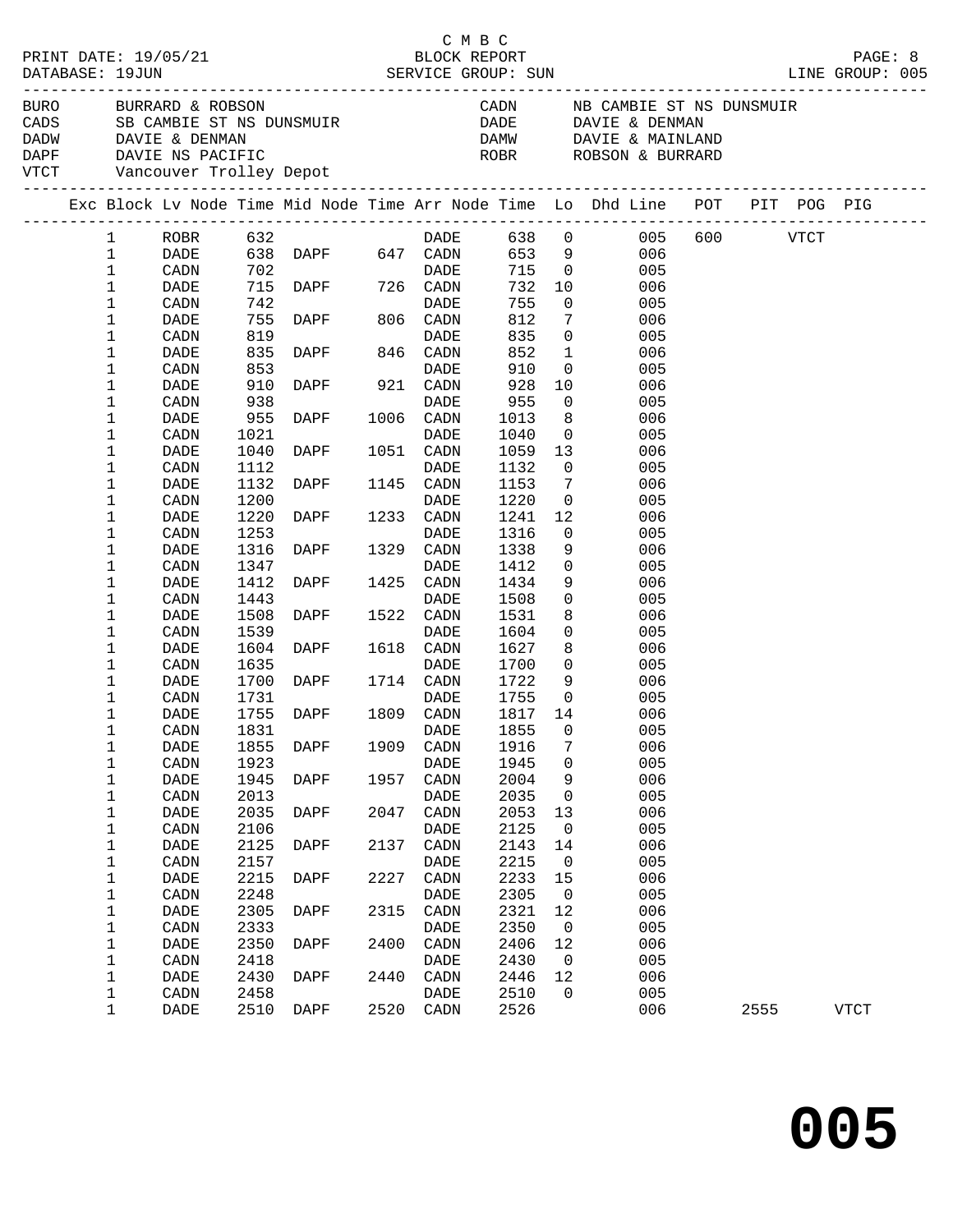PRINT DATE: 19/05/21 BLOCK REPORT PAGE: 9 DATABASE: 19JUN

### C M B C<br>BLOCK REPORT

| Exc Block Ly Node Time Mid Node Time Arr Node Time Lo Dhd Line POT PIT POG PIG |  |  |  |  |
|--------------------------------------------------------------------------------|--|--|--|--|

|  |                |             |      |      |      |             |      |                   | Exc Block Lv Node Time Mid Node Time Arr Node Time Lo Dhd Line | POT | PIT  | POG         | PIG  |
|--|----------------|-------------|------|------|------|-------------|------|-------------------|----------------------------------------------------------------|-----|------|-------------|------|
|  | 2              | CADN        | 642  |      |      | DADE        | 655  | $\overline{0}$    | 005                                                            | 614 |      | <b>VTCT</b> |      |
|  | 2              | <b>DADE</b> | 655  | DAPF |      | 704 CADN    | 710  | $12 \overline{ }$ | 006                                                            |     |      |             |      |
|  | 2              | CADN        | 722  |      |      | DADE        | 735  | $\Omega$          | 005                                                            |     |      |             |      |
|  | 2              | DADE        | 735  | DAPF | 746  | CADN        | 752  | 7                 | 006                                                            |     |      |             |      |
|  | 2              | CADN        | 759  |      |      | DADE        | 815  | $\Omega$          | 005                                                            |     |      |             |      |
|  | $\overline{a}$ | DADE        | 815  | DAPF | 826  | CADN        | 832  | 6                 | 006                                                            |     |      |             |      |
|  | $\sqrt{2}$     | CADN        | 838  |      |      | DADE        | 855  | $\overline{0}$    | 005                                                            |     |      |             |      |
|  | $\overline{a}$ | DADE        | 855  | DAPF | 906  | CADN        | 913  | 10                | 006                                                            |     |      |             |      |
|  | $\sqrt{2}$     | CADN        | 923  |      |      | DADE        | 940  | $\Omega$          | 005                                                            |     |      |             |      |
|  | 2              | <b>DADE</b> | 940  | DAPF | 951  | CADN        | 958  | 5                 | 006                                                            |     |      |             |      |
|  | $\sqrt{2}$     | CADN        | 1003 |      |      | <b>DADE</b> | 1020 | $\Omega$          | 005                                                            |     |      |             |      |
|  | $\sqrt{2}$     | DADE        | 1020 | DAPF | 1031 | CADN        | 1038 | 10                | 006                                                            |     |      |             |      |
|  | $\mathbf{2}$   | CADN        | 1048 |      |      | DADE        | 1108 | $\overline{0}$    | 005                                                            |     |      |             |      |
|  | 2              | DADE        | 1108 | DAPF | 1121 | CADN        | 1129 | 7                 | 006                                                            |     |      |             |      |
|  | $\sqrt{2}$     | CADN        | 1136 |      |      | DADE        | 1156 | $\overline{0}$    | 005                                                            |     |      |             |      |
|  | $\mathbf{2}$   | <b>DADE</b> | 1156 | DAPF | 1209 | CADN        | 1217 | 12                | 006                                                            |     |      |             |      |
|  | $\sqrt{2}$     | CADN        | 1229 |      |      | DADE        | 1252 | $\overline{0}$    | 005                                                            |     |      |             |      |
|  | 2              | DADE        | 1252 | DAPF | 1305 | CADN        | 1313 | 11                | 006                                                            |     |      |             |      |
|  | $\sqrt{2}$     | CADN        | 1324 |      |      | DADE        | 1348 | $\overline{0}$    | 005                                                            |     |      |             |      |
|  | 2              | DADE        | 1348 | DAPF | 1401 | CADN        | 1410 | 9                 | 006                                                            |     |      |             |      |
|  | 2              | CADN        | 1419 |      |      | <b>DADE</b> | 1444 | $\Omega$          | 005                                                            |     |      |             |      |
|  | $\sqrt{2}$     | DADE        | 1444 | DAPF | 1457 | CADN        | 1506 | 9                 | 006                                                            |     |      |             |      |
|  | $\sqrt{2}$     | CADN        | 1515 |      |      | <b>DADE</b> | 1540 | $\mathbf 0$       | 005                                                            |     |      |             |      |
|  | $\overline{a}$ | DADE        | 1540 | DAPF | 1554 | CADN        | 1603 | 8                 | 006                                                            |     |      |             |      |
|  | 2              | CADN        | 1611 |      |      | DADE        | 1636 | 0                 | 005                                                            |     |      |             |      |
|  | 2              | <b>DADE</b> | 1636 | DAPF | 1650 | CADN        | 1659 | 8                 | 006                                                            |     |      |             |      |
|  | 2              | CADN        | 1707 |      |      | DADE        | 1731 | $\overline{0}$    | 005                                                            |     |      |             |      |
|  | $\overline{a}$ | DADE        | 1731 | DAPF | 1745 | CADN        | 1753 | 8                 | 006                                                            |     |      |             |      |
|  | 2              | CADN        | 1801 |      |      | DADE        | 1825 | $\Omega$          | 005                                                            |     |      |             |      |
|  | $\overline{2}$ | DADE        | 1825 | DAPF | 1839 | CADN        | 1847 |                   | 006                                                            |     | 1916 |             | VTCT |
|  |                |             |      |      |      |             |      |                   |                                                                |     |      |             |      |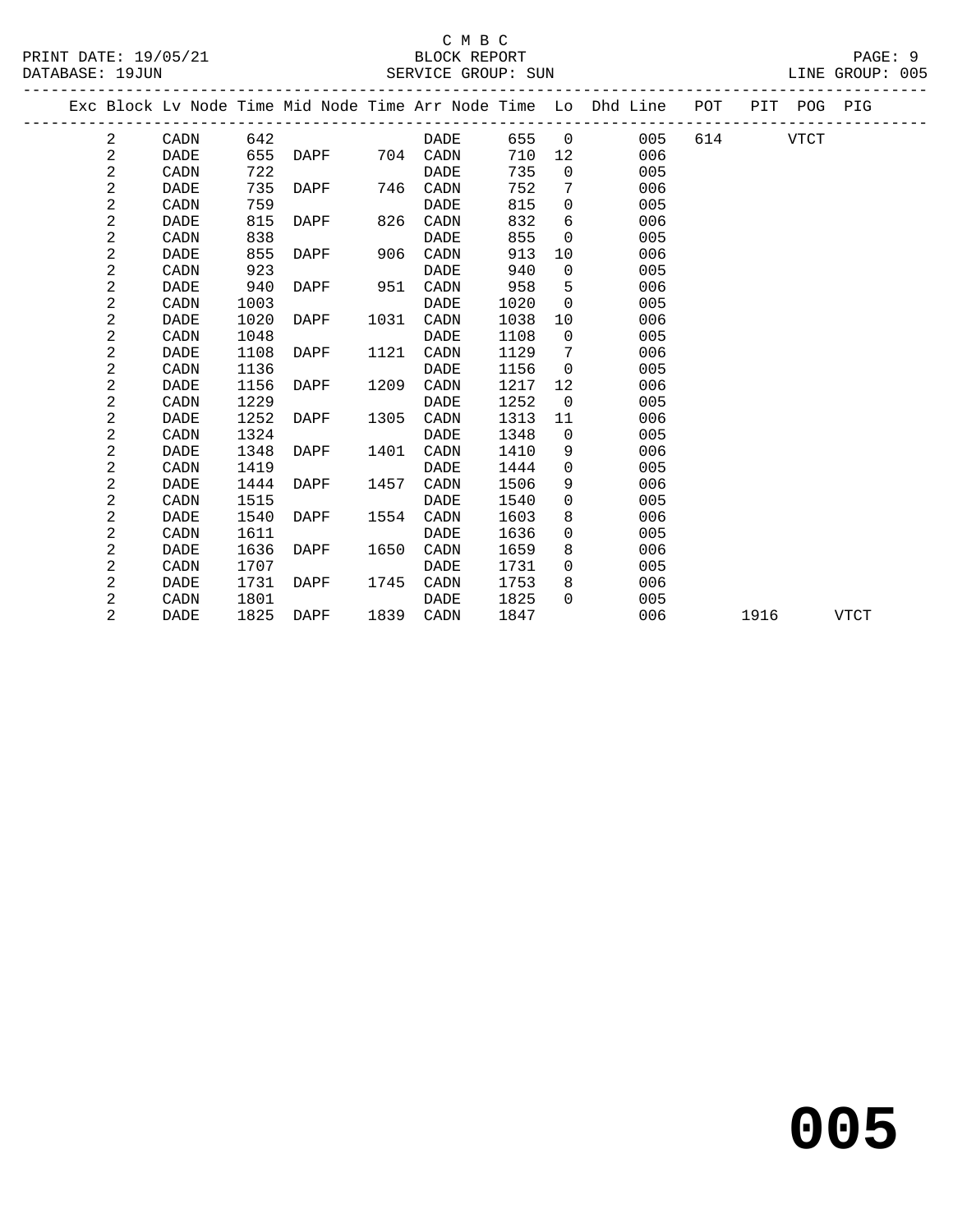|  |   |             |      |      |      |             |      |             | Exc Block Lv Node Time Mid Node Time Arr Node Time Lo Dhd Line POT |     |      | PIT POG PIG |             |
|--|---|-------------|------|------|------|-------------|------|-------------|--------------------------------------------------------------------|-----|------|-------------|-------------|
|  | 3 | CADN        | 908  |      |      | DADE        | 925  | $\mathbf 0$ | 005                                                                | 840 |      | <b>VTCT</b> |             |
|  | 3 | <b>DADE</b> | 925  | DAPF | 936  | CADN        | 943  | 10          | 006                                                                |     |      |             |             |
|  | 3 | CADN        | 953  |      |      | DADE        | 1010 | $\Omega$    | 005                                                                |     |      |             |             |
|  | 3 | DADE        | 1010 | DAPF | 1021 | CADN        | 1028 | 12          | 006                                                                |     |      |             |             |
|  | 3 | CADN        | 1040 |      |      | DADE        | 1100 | $\Omega$    | 005                                                                |     |      |             |             |
|  | 3 | DADE        | 1100 | DAPF | 1113 | CADN        | 1121 | 7           | 006                                                                |     |      |             |             |
|  | 3 | CADN        | 1128 |      |      | <b>DADE</b> | 1148 | $\Omega$    | 005                                                                |     |      |             |             |
|  | 3 | DADE        | 1148 | DAPF | 1201 | CADN        | 1209 | 12          | 006                                                                |     |      |             |             |
|  | 3 | CADN        | 1221 |      |      | DADE        | 1244 | $\Omega$    | 005                                                                |     |      |             |             |
|  | 3 | DADE        | 1244 | DAPF | 1257 | CADN        | 1305 | 11          | 006                                                                |     |      |             |             |
|  | 3 | CADN        | 1316 |      |      | DADE        | 1340 | $\Omega$    | 005                                                                |     |      |             |             |
|  | 3 | DADE        | 1340 | DAPF | 1353 | CADN        | 1402 | 9           | 006                                                                |     |      |             |             |
|  | 3 | CADN        | 1411 |      |      | DADE        | 1436 | $\mathbf 0$ | 005                                                                |     |      |             |             |
|  | 3 | DADE        | 1436 | DAPF | 1449 | CADN        | 1458 | 9           | 006                                                                |     |      |             |             |
|  | 3 | CADN        | 1507 |      |      | DADE        | 1532 | $\Omega$    | 005                                                                |     |      |             |             |
|  | 3 | DADE        | 1532 | DAPF | 1546 | CADN        | 1555 | 8           | 006                                                                |     |      |             |             |
|  | 3 | CADN        | 1603 |      |      | DADE        | 1628 | $\Omega$    | 005                                                                |     |      |             |             |
|  | 3 | DADE        | 1628 | DAPF | 1642 | CADN        | 1651 | 7           | 006                                                                |     |      |             |             |
|  | 3 | CADN        | 1658 |      |      | DADE        | 1723 | $\Omega$    | 005                                                                |     |      |             |             |
|  | 3 | DADE        | 1723 | DAPF | 1737 | CADN        | 1745 | 6           | 006                                                                |     |      |             |             |
|  | 3 | CADN        | 1751 |      |      | DADE        | 1815 | $\mathbf 0$ | 005                                                                |     |      |             |             |
|  | 3 | DADE        | 1815 | DAPF | 1829 | CADN        | 1837 | 14          | 006                                                                |     |      |             |             |
|  | 3 | CADN        | 1851 |      |      | DADE        | 1915 | $\Omega$    | 005                                                                |     |      |             |             |
|  | 3 | DADE        | 1915 | DAPF | 1929 | CADN        | 1936 | 7           | 006                                                                |     |      |             |             |
|  | 3 | CADN        | 1943 |      |      | DADE        | 2005 | $\Omega$    | 005                                                                |     |      |             |             |
|  | 3 | DADE        | 2005 | DAPF | 2017 | CADN        | 2024 | 9           | 006                                                                |     |      |             |             |
|  | 3 | CADN        | 2033 |      |      | DADE        | 2055 | $\mathbf 0$ | 005                                                                |     |      |             |             |
|  | 3 | DADE        | 2055 | DAPF | 2107 | CADN        | 2113 | 13          | 006                                                                |     |      |             |             |
|  | 3 | CADN        | 2126 |      |      | DADE        | 2145 | $\mathbf 0$ | 005                                                                |     |      |             |             |
|  | 3 | DADE        | 2145 | DAPF | 2157 | CADN        | 2203 | 6           | 006                                                                |     |      |             |             |
|  | 3 | CADN        | 2209 |      |      | DADE        | 2227 | $\Omega$    | 005                                                                |     |      |             |             |
|  | 3 | DADE        | 2227 | DAPF | 2239 | CADN        | 2245 |             | 006                                                                |     | 2314 |             | <b>VTCT</b> |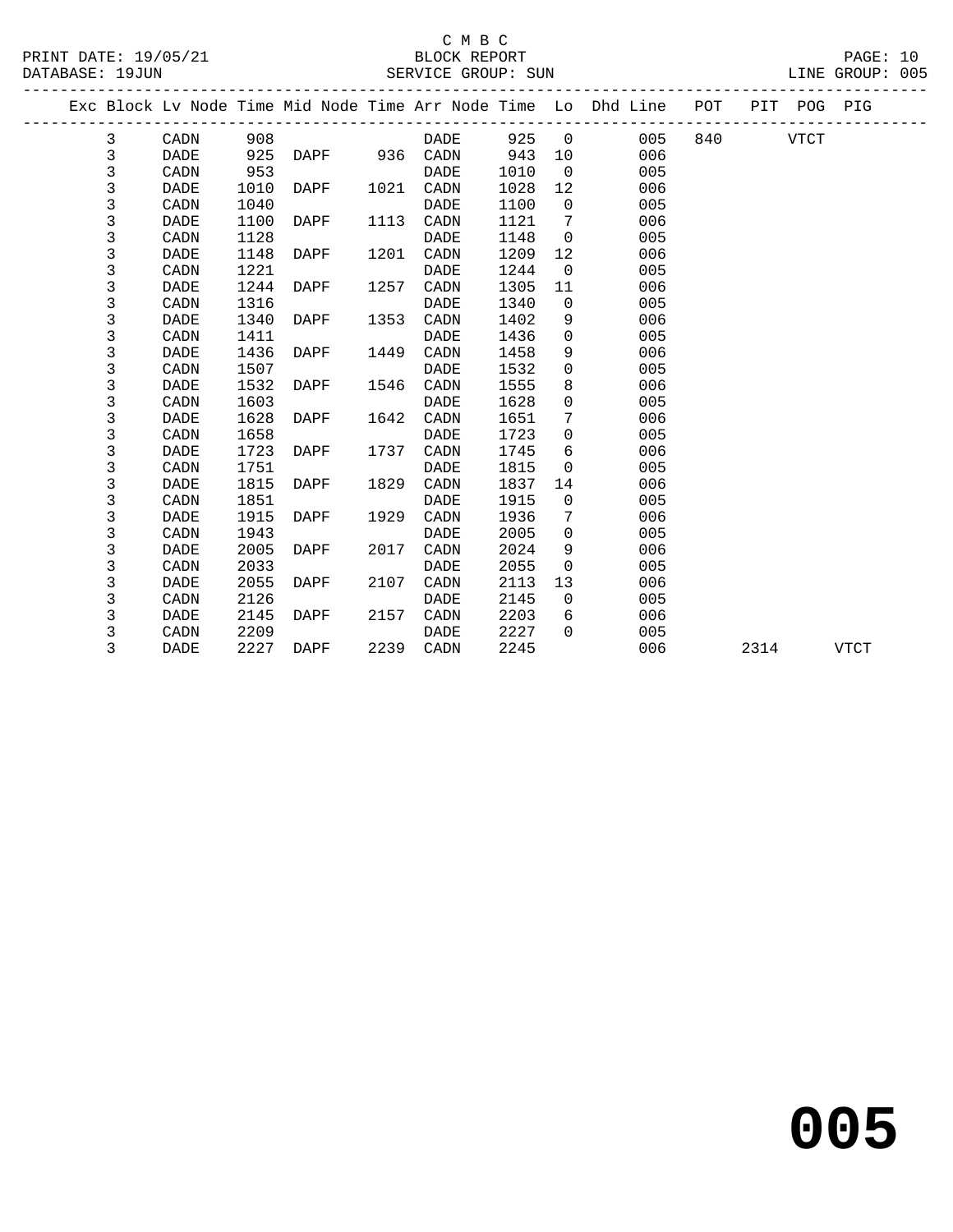| PRINT DATE: 19/05/21<br>DATABASE: 19JUN |             |      |      |      | C M B C<br>BLOCK REPORT<br>SERVICE GROUP: SUN |      |                          |                                                                    |     |      |             | PAGE: 11<br>LINE GROUP: 005 |  |
|-----------------------------------------|-------------|------|------|------|-----------------------------------------------|------|--------------------------|--------------------------------------------------------------------|-----|------|-------------|-----------------------------|--|
|                                         |             |      |      |      |                                               |      |                          | Exc Block Lv Node Time Mid Node Time Arr Node Time Lo Dhd Line POT |     |      | PIT POG PIG |                             |  |
| 4                                       | CADN        | 1011 |      |      | DADE                                          | 1030 | $\overline{\phantom{0}}$ | 005                                                                | 943 |      | <b>VTCT</b> |                             |  |
| 4                                       | <b>DADE</b> | 1030 | DAPF |      | 1041 CADN                                     | 1049 | 15                       | 006                                                                |     |      |             |                             |  |
| 4                                       | CADN        | 1104 |      |      | <b>DADE</b>                                   | 1124 | $\Omega$                 | 005                                                                |     |      |             |                             |  |
| 4                                       | DADE        | 1124 | DAPF | 1137 | CADN                                          | 1145 | $7\phantom{.0}$          | 006                                                                |     |      |             |                             |  |
| 4                                       | CADN        | 1152 |      |      | DADE                                          | 1212 | 0                        | 005                                                                |     |      |             |                             |  |
| 4                                       | DADE        | 1212 | DAPF | 1225 | CADN                                          | 1233 | 12                       | 006                                                                |     |      |             |                             |  |
| 4                                       | CADN        | 1245 |      |      | DADE                                          | 1308 | 0                        | 005                                                                |     |      |             |                             |  |
| 4                                       | <b>DADE</b> | 1308 | DAPF | 1321 | CADN                                          | 1330 | 9                        | 006                                                                |     |      |             |                             |  |
| 4                                       | CADN        | 1339 |      |      | <b>DADE</b>                                   | 1404 | $\mathbf 0$              | 005                                                                |     |      |             |                             |  |
| 4                                       | DADE        | 1404 | DAPF | 1417 | CADN                                          | 1426 | 9                        | 006                                                                |     |      |             |                             |  |
| 4                                       | CADN        | 1435 |      |      | DADE                                          | 1500 | $\mathbf 0$              | 005                                                                |     |      |             |                             |  |
| 4                                       | DADE        | 1500 | DAPF | 1514 | CADN                                          | 1523 | 8                        | 006                                                                |     |      |             |                             |  |
| 4                                       | CADN        | 1531 |      |      | <b>DADE</b>                                   | 1556 | 0                        | 005                                                                |     |      |             |                             |  |
| 4                                       | DADE        | 1556 | DAPF | 1610 | CADN                                          | 1619 | 8                        | 006                                                                |     |      |             |                             |  |
| 4                                       | CADN        | 1627 |      |      | <b>DADE</b>                                   | 1652 | $\mathbf 0$              | 005                                                                |     |      |             |                             |  |
| 4                                       | DADE        | 1652 | DAPF | 1706 | CADN                                          | 1714 | 9                        | 006                                                                |     |      |             |                             |  |
| 4                                       | CADN        | 1723 |      |      | DADE                                          | 1747 | 0                        | 005                                                                |     |      |             |                             |  |
| 4                                       | DADE        | 1747 | DAPF | 1801 | CADN                                          | 1809 | 12                       | 006                                                                |     |      |             |                             |  |
| 4                                       | CADN        | 1821 |      |      | DADE                                          | 1845 | $\mathbf 0$              | 005                                                                |     |      |             |                             |  |
| 4                                       | <b>DADE</b> | 1845 | DAPF | 1859 | CADN                                          | 1906 | 7                        | 006                                                                |     |      |             |                             |  |
| 4                                       | CADN        | 1913 |      |      | DADE                                          | 1935 | $\mathbf 0$              | 005                                                                |     |      |             |                             |  |
| 4                                       | DADE        | 1935 | DAPF | 1947 | CADN                                          | 1954 | 9                        | 006                                                                |     |      |             |                             |  |
| 4                                       | CADN        | 2003 |      |      | <b>DADE</b>                                   | 2025 | $\mathbf 0$              | 005                                                                |     |      |             |                             |  |
| 4                                       | DADE        | 2025 | DAPF | 2037 | CADN                                          | 2044 | 12                       | 006                                                                |     |      |             |                             |  |
| 4                                       | CADN        | 2056 |      |      | DADE                                          | 2115 | $\mathbf 0$              | 005                                                                |     |      |             |                             |  |
| 4                                       | DADE        | 2115 | DAPF | 2127 | CADN                                          | 2133 | 14                       | 006                                                                |     |      |             |                             |  |
| 4                                       | CADN        | 2147 |      |      | DADE                                          | 2205 | $\mathbf 0$              | 005                                                                |     |      |             |                             |  |
| 4                                       | DADE        | 2205 | DAPF | 2217 | CADN                                          | 2223 | 10                       | 006                                                                |     |      |             |                             |  |
| 4                                       | CADN        | 2233 |      |      | DADE                                          | 2251 | 0                        | 005                                                                |     |      |             |                             |  |
| 4                                       | <b>DADE</b> | 2251 | DAPF | 2303 | CADN                                          | 2309 | 9                        | 006                                                                |     |      |             |                             |  |
| 4                                       | CADN        | 2318 |      |      | <b>DADE</b>                                   | 2335 | $\mathbf 0$              | 005                                                                |     |      |             |                             |  |
| 4                                       | DADE        | 2335 | DAPF | 2345 | CADN                                          | 2351 | 7                        | 006                                                                |     |      |             |                             |  |
| 4                                       | CADN        | 2358 |      |      | DADE                                          | 2410 | 0                        | 005                                                                |     |      |             |                             |  |
| 4                                       | <b>DADE</b> | 2410 | DAPF | 2420 | CADN                                          | 2426 | 12                       | 006                                                                |     |      |             |                             |  |
| 4                                       | CADN        | 2438 |      |      | DADE                                          | 2450 | $\mathbf 0$              | 005                                                                |     |      |             |                             |  |
| 4                                       | DADE        | 2450 | DAPF | 2500 | CADN                                          | 2506 | 12                       | 006                                                                |     |      |             |                             |  |
| 4                                       | CADN        | 2518 |      |      | <b>DADE</b>                                   | 2530 | $\Omega$                 | 005                                                                |     |      |             |                             |  |
| 4                                       | <b>DADE</b> | 2530 | DAPF | 2540 | CADN                                          | 2546 |                          | 006                                                                |     | 2615 |             | VTCT                        |  |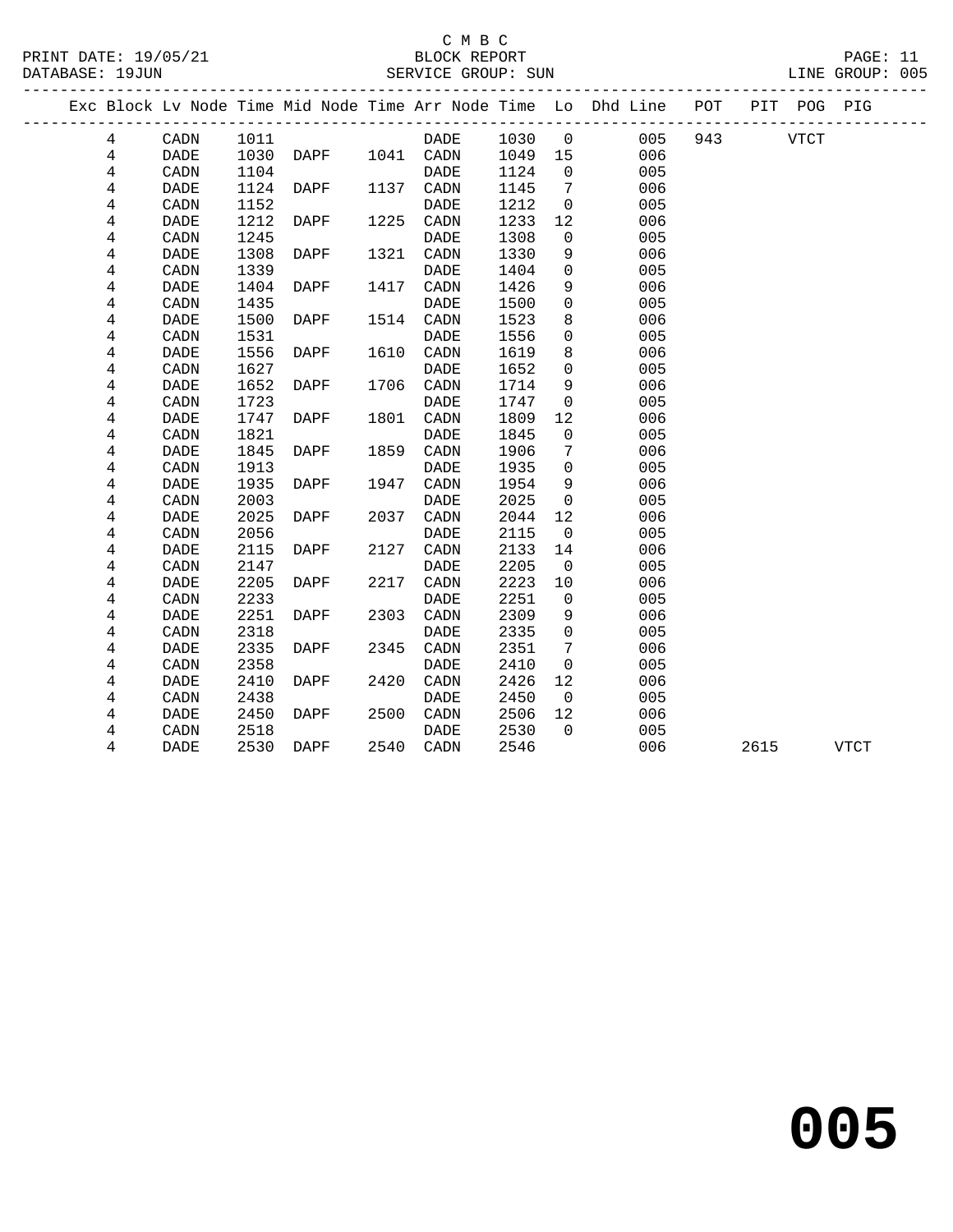PRINT DATE: 19/05/21 BLOCK REPORT BLOCK REPORT DATABASE: 1<br>-----------

### C M B C<br>BLOCK REPORT

|  | DATABASE: 19JUN |           |      |                             |      | SERVICE GROUP: SUN |         |                |                                                                                |               |      | LINE GROUP: 005 |  |
|--|-----------------|-----------|------|-----------------------------|------|--------------------|---------|----------------|--------------------------------------------------------------------------------|---------------|------|-----------------|--|
|  |                 |           |      | --------------------------- |      |                    |         |                | Exc Block Lv Node Time Mid Node Time Arr Node Time Lo Dhd Line POT PIT POG PIG |               |      |                 |  |
|  | 5               | CADN 1031 |      |                             |      | DADE 1050 0        |         |                |                                                                                | 005 1003 VTCT |      |                 |  |
|  | 5               | DADE      |      | 1050 DAPF 1101 CADN         |      |                    | 1109 11 |                | 006                                                                            |               |      |                 |  |
|  | 5               | CADN      | 1120 |                             |      | DADE               | 1140    | $\overline{0}$ | 005                                                                            |               |      |                 |  |
|  | 5               | DADE      | 1140 | DAPF                        | 1153 | CADN               | 1201    | 7              | 006                                                                            |               |      |                 |  |
|  | 5               | CADN      | 1208 |                             |      | DADE               | 1228    | $\overline{0}$ | 005                                                                            |               |      |                 |  |
|  | 5               | DADE      | 1228 | DAPF                        | 1241 | CADN               | 1249    | 12             | 006                                                                            |               |      |                 |  |
|  | 5               | CADN      | 1301 |                             |      | DADE               | 1324    | $\overline{0}$ | 005                                                                            |               |      |                 |  |
|  | 5               | DADE      | 1324 | DAPF                        | 1337 | CADN               | 1346    | 9              | 006                                                                            |               |      |                 |  |
|  | 5               | CADN      | 1355 |                             |      | DADE               | 1420    | $\overline{0}$ | 005                                                                            |               |      |                 |  |
|  | 5               | DADE      | 1420 | DAPF                        | 1433 | CADN               | 1442    | 9              | 006                                                                            |               |      |                 |  |
|  | 5               | CADN      | 1451 |                             |      | DADE               | 1516    | $\overline{0}$ | 005                                                                            |               |      |                 |  |
|  | 5               | DADE      | 1516 | DAPF                        |      | 1530 CADN          | 1539    | 8              | 006                                                                            |               |      |                 |  |
|  | 5               | CADN      | 1547 |                             |      | DADE               | 1612    | $\overline{0}$ | 005                                                                            |               |      |                 |  |
|  | 5               | DADE      | 1612 | DAPF                        | 1626 | CADN               | 1635    | 8              | 006                                                                            |               |      |                 |  |
|  | 5               | CADN      | 1643 |                             |      | <b>DADE</b>        | 1708    | $\overline{0}$ | 005                                                                            |               |      |                 |  |
|  | 5               | DADE      | 1708 | DAPF                        |      | 1722 CADN          | 1730    | 11             | 006                                                                            |               |      |                 |  |
|  | 5               | CADN      | 1741 |                             |      | DADE               | 1805    | $\overline{0}$ | 005                                                                            |               |      |                 |  |
|  | 5               | DADE      | 1805 | DAPF                        | 1819 | CADN               | 1827    | 14             | 006                                                                            |               |      |                 |  |
|  | 5               | CADN      | 1841 |                             |      | DADE               | 1905    | $\overline{0}$ | 005                                                                            |               |      |                 |  |
|  | 5               | DADE      | 1905 | DAPF                        | 1919 | CADN               | 1926    | 7              | 006                                                                            |               |      |                 |  |
|  | 5               | CADN      | 1933 |                             |      | DADE               | 1955    | $\Omega$       | 005                                                                            |               |      |                 |  |
|  | 5               | DADE      | 1955 | DAPF                        | 2007 | CADN               | 2014    | 9              | 006                                                                            |               |      |                 |  |
|  | 5               | CADN      | 2023 |                             |      | DADE               | 2045    | $\overline{0}$ | 005                                                                            |               |      |                 |  |
|  | 5               | DADE      | 2045 | DAPF                        | 2057 | CADN               | 2103    | 13             | 006                                                                            |               |      |                 |  |
|  | 5               | CADN      | 2116 |                             |      | DADE               | 2135    | $\overline{0}$ | 005                                                                            |               |      |                 |  |
|  | 5               | DADE      | 2135 | DAPF                        | 2147 | CADN               | 2153    |                | 006                                                                            |               | 2222 | VTCT            |  |
|  |                 |           |      |                             |      |                    |         |                |                                                                                |               |      |                 |  |

| 5 | CADN        | 2116 |      |      | DADE        | 2135 | $\mathbf 0$ | 005 |      |      |             |             |
|---|-------------|------|------|------|-------------|------|-------------|-----|------|------|-------------|-------------|
| 5 | <b>DADE</b> | 2135 | DAPF | 2147 | CADN        | 2153 |             | 006 |      | 2222 |             | <b>VTCT</b> |
| 6 | CADN        | 1056 |      |      | <b>DADE</b> | 1116 | 0           | 005 | 1028 |      | <b>VTCT</b> |             |
| 6 | <b>DADE</b> | 1116 | DAPF | 1129 | CADN        | 1137 | 7           | 006 |      |      |             |             |
| б | CADN        | 1144 |      |      | DADE        | 1204 | $\mathbf 0$ | 005 |      |      |             |             |
| б | DADE        | 1204 | DAPF | 1217 | CADN        | 1225 | 12          | 006 |      |      |             |             |
| 6 | CADN        | 1237 |      |      | DADE        | 1300 | $\mathbf 0$ | 005 |      |      |             |             |
| 6 | DADE        | 1300 | DAPF | 1313 | CADN        | 1322 | 10          | 006 |      |      |             |             |
| б | CADN        | 1332 |      |      | <b>DADE</b> | 1356 | $\mathbf 0$ | 005 |      |      |             |             |
| б | <b>DADE</b> | 1356 | DAPF | 1409 | CADN        | 1418 | 9           | 006 |      |      |             |             |
| б | CADN        | 1427 |      |      | <b>DADE</b> | 1452 | 0           | 005 |      |      |             |             |
| б | <b>DADE</b> | 1452 | DAPF | 1505 | CADN        | 1514 | 9           | 006 |      |      |             |             |
| б | CADN        | 1523 |      |      | <b>DADE</b> | 1548 | 0           | 005 |      |      |             |             |
| 6 | <b>DADE</b> | 1548 | DAPF | 1602 | CADN        | 1611 | 8           | 006 |      |      |             |             |
| 6 | CADN        | 1619 |      |      | <b>DADE</b> | 1644 | $\mathsf 0$ | 005 |      |      |             |             |
| б | <b>DADE</b> | 1644 | DAPF | 1658 | CADN        | 1707 | $\,8\,$     | 006 |      |      |             |             |
| б | CADN        | 1715 |      |      | <b>DADE</b> | 1739 | $\mathbf 0$ | 005 |      |      |             |             |
| б | DADE        | 1739 | DAPF | 1753 | CADN        | 1801 | 10          | 006 |      |      |             |             |
| 6 | CADN        | 1811 |      |      | <b>DADE</b> | 1835 | $\mathbf 0$ | 005 |      |      |             |             |
| б | <b>DADE</b> | 1835 | DAPF | 1849 | CADN        | 1856 | 5           | 006 |      |      |             |             |
| 6 | CADN        | 1901 |      |      | <b>DADE</b> | 1925 | 0           | 005 |      |      |             |             |
| 6 | <b>DADE</b> | 1925 | DAPF | 1939 | CADN        | 1946 | 7           | 006 |      |      |             |             |
| 6 | CADN        | 1953 |      |      | <b>DADE</b> | 2015 | $\mathbf 0$ | 005 |      |      |             |             |
| б | DADE        | 2015 | DAPF | 2027 | CADN        | 2034 | $12$        | 006 |      |      |             |             |
| 6 | CADN        | 2046 |      |      | DADE        | 2105 | $\mathbf 0$ | 005 |      |      |             |             |
| б | <b>DADE</b> | 2105 | DAPF | 2117 | CADN        | 2123 | 13          | 006 |      |      |             |             |
| б | CADN        | 2136 |      |      | <b>DADE</b> | 2155 | 0           | 005 |      |      |             |             |
| 6 | <b>DADE</b> | 2155 | DAPF | 2207 | CADN        | 2213 | 8           | 006 |      |      |             |             |
| 6 | CADN        | 2221 |      |      | DADE        | 2239 | 0           | 005 |      |      |             |             |
| 6 | DADE        | 2239 | DAPF | 2251 | CADN        | 2257 | 6           | 006 |      |      |             |             |
| 6 | CADN        | 2303 |      |      | <b>DADE</b> | 2320 | $\Omega$    | 005 |      |      |             |             |
|   |             |      |      |      |             |      |             |     |      |      |             |             |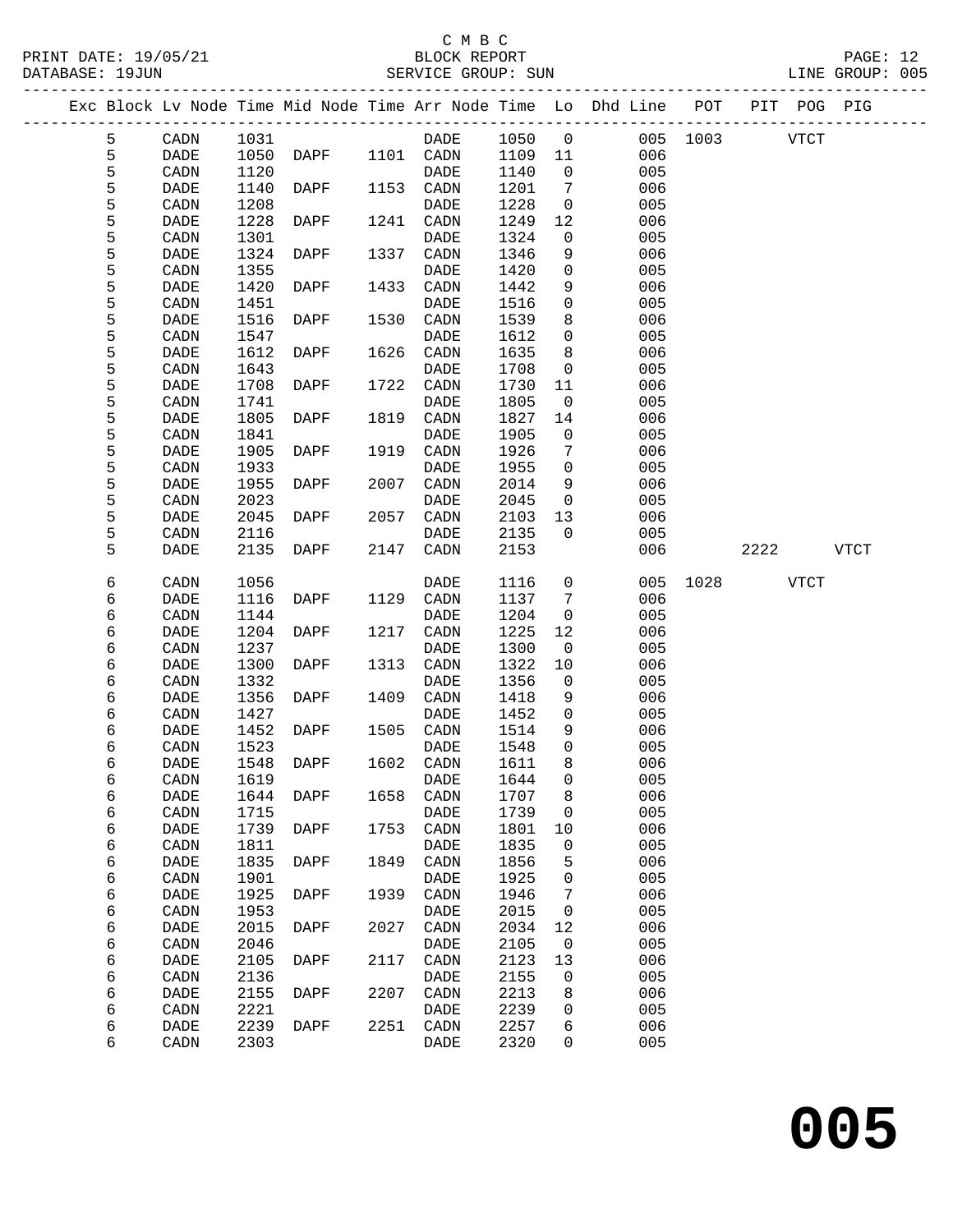|  |                |             |      |           |      |             |      |                | Exc Block Lv Node Time Mid Node Time Arr Node Time Lo Dhd Line POT |      |      | PIT POG PIG |      |
|--|----------------|-------------|------|-----------|------|-------------|------|----------------|--------------------------------------------------------------------|------|------|-------------|------|
|  | 6              | DADE        |      | 2320 DAPF |      | 2330 CADN   | 2336 |                | 006                                                                |      | 2405 |             | VTCT |
|  | $\overline{7}$ | CADN        | 1213 |           |      | <b>DADE</b> | 1236 | $\mathbf 0$    | 005                                                                | 1145 |      | <b>VTCT</b> |      |
|  | 7              | <b>DADE</b> | 1236 | DAPF      |      | 1249 CADN   | 1257 | 11             | 006                                                                |      |      |             |      |
|  | 7              | CADN        | 1308 |           |      | <b>DADE</b> | 1332 | $\mathbf 0$    | 005                                                                |      |      |             |      |
|  | 7              | DADE        | 1332 | DAPF      | 1345 | CADN        | 1354 | 9              | 006                                                                |      |      |             |      |
|  | $\overline{7}$ | CADN        | 1403 |           |      | DADE        | 1428 | $\mathbf 0$    | 005                                                                |      |      |             |      |
|  | 7              | DADE        | 1428 | DAPF      | 1441 | CADN        | 1450 | 9              | 006                                                                |      |      |             |      |
|  | 7              | CADN        | 1459 |           |      | DADE        | 1524 | $\mathbf 0$    | 005                                                                |      |      |             |      |
|  | 7              | DADE        | 1524 | DAPF      | 1538 | CADN        | 1547 | 8              | 006                                                                |      |      |             |      |
|  | 7              | CADN        | 1555 |           |      | DADE        | 1620 | $\mathbf 0$    | 005                                                                |      |      |             |      |
|  | 7              | DADE        | 1620 | DAPF      | 1634 | CADN        | 1643 | 7              | 006                                                                |      |      |             |      |
|  | 7              | CADN        | 1650 |           |      | DADE        | 1715 | $\Omega$       | 005                                                                |      |      |             |      |
|  | 7              | DADE        | 1715 | DAPF      | 1729 | CADN        | 1737 |                | 006                                                                |      | 1806 |             | VTCT |
|  | 20             | CADS        | 618  | DAMW      | 623  | DADW        | 630  | 0              | 006                                                                | 550  |      | VTCT        |      |
|  | 20             | DADW        | 630  |           |      | CADS        | 645  | 13             | 005                                                                |      |      |             |      |
|  | 20             | CADS        | 658  | DAMW      |      | 703 DADW    | 710  | $\mathbf 0$    | 006                                                                |      |      |             |      |
|  | 20             | DADW        | 710  |           |      | CADS        | 725  | 13             | 005                                                                |      |      |             |      |
|  | 20             | CADS        | 738  | DAMW      | 743  | DADW        | 750  | $\mathbf 0$    | 006                                                                |      |      |             |      |
|  | 20             | <b>DADW</b> | 750  |           |      | CADS        | 807  | 10             | 005                                                                |      |      |             |      |
|  | 20             | CADS        | 817  | DAMW      | 822  | DADW        | 830  | $\mathbf 0$    | 006                                                                |      |      |             |      |
|  | 20             | <b>DADW</b> | 830  |           |      | CADS        | 847  | 10             | 005                                                                |      |      |             |      |
|  | 20             | CADS        | 857  | DAMW      | 902  | DADW        | 910  | $\mathbf 0$    | 006                                                                |      |      |             |      |
|  | 20             | <b>DADW</b> | 910  |           |      | CADS        | 929  | 15             | 005                                                                |      |      |             |      |
|  | 20             | CADS        | 944  | DAMW      | 950  | DADW        | 1000 | $\overline{0}$ | 006                                                                |      |      |             |      |
|  | 20             | <b>DADW</b> | 1000 |           |      | CADS        | 1020 | 12             | 005                                                                |      |      |             |      |
|  | 20             | CADS        | 1032 | DAMW      | 1038 | DADW        | 1048 | 0              | 006                                                                |      |      |             |      |
|  | 20             | <b>DADW</b> | 1048 |           |      | CADS        | 1108 | 12             | 005                                                                |      |      |             |      |
|  | 20             | CADS        | 1120 | DAMW      | 1126 | DADW        | 1136 | $\overline{0}$ | 006                                                                |      |      |             |      |
|  | 20             | <b>DADW</b> | 1136 |           |      | CADS        | 1156 | 11             | 005                                                                |      |      |             |      |
|  | 20             | CADS        | 1207 | DAMW      | 1213 | DADW        | 1224 | $\mathbf 0$    | 006                                                                |      |      |             |      |
|  | 20             | <b>DADW</b> | 1224 |           |      | CADS        | 1246 | 8              | 005                                                                |      |      |             |      |
|  | 20             | CADS        | 1254 | DAMW      | 1300 | DADW        | 1312 | $\overline{0}$ | 006                                                                |      |      |             |      |
|  | 20             | DADW        | 1312 |           |      | CADS        | 1336 | 13             | 005                                                                |      |      |             |      |
|  | 20             | CADS        | 1349 | DAMW      | 1356 | DADW        | 1408 | $\overline{0}$ | 006                                                                |      |      |             |      |
|  | 20             | <b>DADW</b> | 1408 |           |      | CADS        | 1433 | 12             | 005                                                                |      |      |             |      |
|  | 20             | CADS        | 1445 | DAMW      | 1452 | DADW        | 1504 | $\overline{0}$ | 006                                                                |      |      |             |      |
|  | 20             | <b>DADW</b> | 1504 |           |      | CADS        | 1530 | 11             | 005                                                                |      |      |             |      |
|  | 20             | CADS        | 1541 | DAMW      | 1548 | DADW        | 1600 | 0              | 006                                                                |      |      |             |      |
|  | 20             | <b>DADW</b> | 1600 |           |      | CADS        | 1625 | 12             | 005                                                                |      |      |             |      |
|  | 20             | CADS        | 1637 | DAMW      | 1644 | DADW        | 1656 | 0              | 006                                                                |      |      |             |      |
|  | 20             | DADW        | 1656 |           |      | CADS        | 1721 | 5              | 005                                                                |      |      |             |      |
|  | 20             | CADS        | 1726 | DAMW      | 1733 | DADW        | 1745 | $\Omega$       | 006                                                                |      |      |             |      |
|  | 20             | <b>DADW</b> | 1745 |           |      | CADS        | 1809 |                | 005                                                                |      | 1834 |             | VTCT |
|  |                |             |      |           |      |             |      |                |                                                                    |      |      |             |      |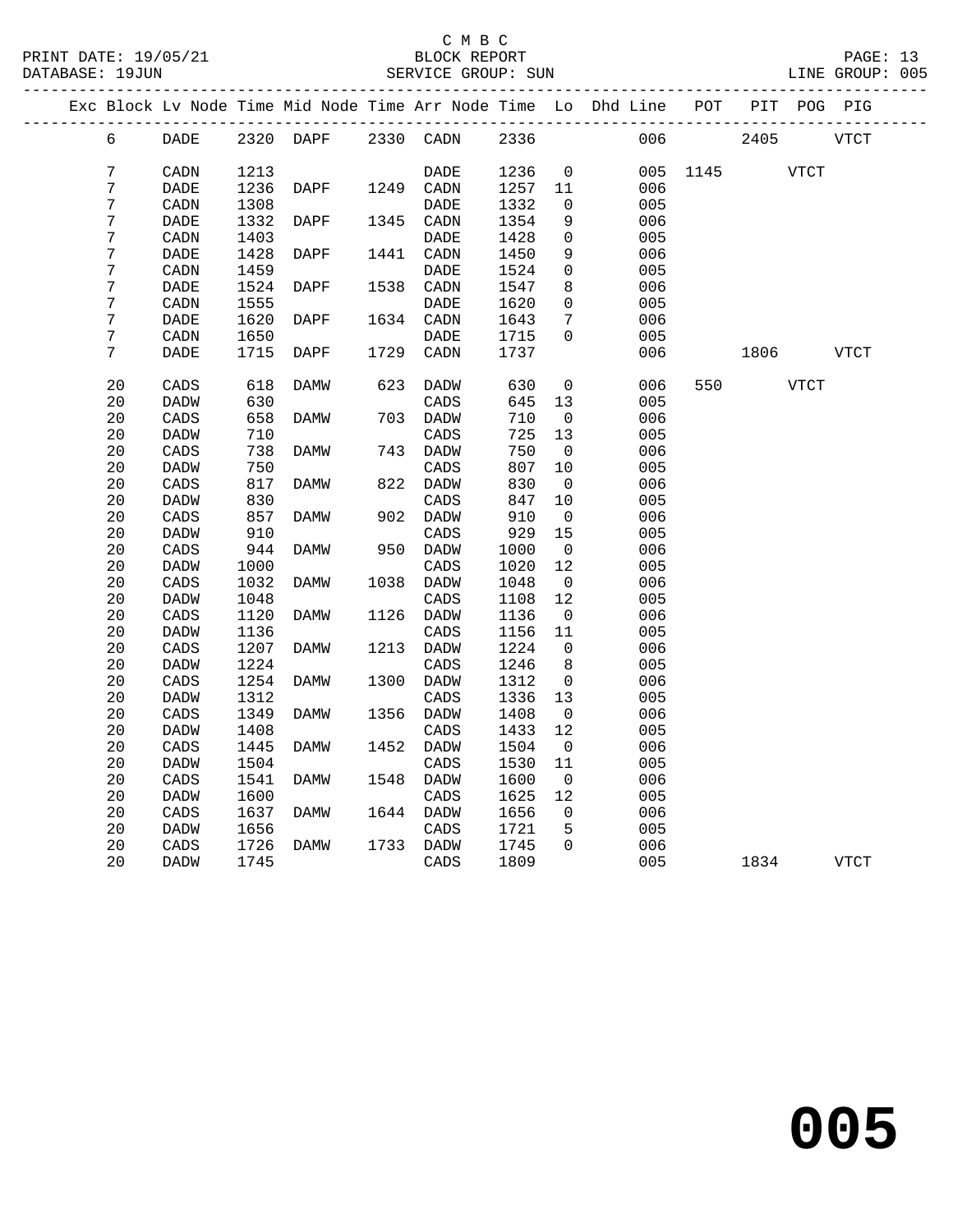|  |    |                 |      |          |      |                 |        |                         | Exc Block Lv Node Time Mid Node Time Arr Node Time Lo Dhd Line POT |         |             | PIT POG PIG |      |
|--|----|-----------------|------|----------|------|-----------------|--------|-------------------------|--------------------------------------------------------------------|---------|-------------|-------------|------|
|  | 21 | CADS            |      | 638 DAMW |      | 643 DADW        | 650    | $\overline{0}$          |                                                                    | 006 610 | <b>VTCT</b> |             |      |
|  | 21 | DADW            | 650  |          |      | CADS            | 705 13 |                         | 005                                                                |         |             |             |      |
|  | 21 | CADS            | 718  | DAMW     |      | 723 DADW        | 730    | $\overline{0}$          | 006                                                                |         |             |             |      |
|  | 21 | DADW            | 730  |          |      | CADS            | 747    | 11                      | 005                                                                |         |             |             |      |
|  | 21 | $\mathtt{CADS}$ | 758  | DAMW     |      | 803 DADW        | 810    | $\overline{0}$          | 006                                                                |         |             |             |      |
|  | 21 | DADW            | 810  |          |      | CADS            | 827    | 10                      | 005                                                                |         |             |             |      |
|  | 21 | CADS            | 837  | DAMW     | 842  | DADW            | 850    | $\overline{0}$          | 006                                                                |         |             |             |      |
|  | 21 | DADW            | 850  |          |      | CADS            | 907    | 10                      | 005                                                                |         |             |             |      |
|  | 21 | CADS            | 917  | DAMW     |      | 922 DADW        | 930    | $\overline{0}$          | 006                                                                |         |             |             |      |
|  | 21 | DADW            | 930  |          |      | $\mathtt{CADS}$ | 950    | $\overline{4}$          | 005                                                                |         |             |             |      |
|  | 21 | CADS            | 954  | DAMW     |      | 1000 DADW       | 1010   | $\overline{0}$          | 006                                                                |         |             |             |      |
|  | 21 | DADW            | 1010 |          |      | CADS            | 1030   | 10                      | 005                                                                |         |             |             |      |
|  | 21 | CADS            | 1040 | DAMW     | 1046 | DADW            | 1056   | $\overline{0}$          | 006                                                                |         |             |             |      |
|  | 21 | DADW            | 1056 |          |      | $\mathtt{CADS}$ | 1116   | 12                      | 005                                                                |         |             |             |      |
|  | 21 | $\mathtt{CADS}$ | 1128 | DAMW     |      | 1134 DADW       | 1144   | $\overline{0}$          | 006                                                                |         |             |             |      |
|  | 21 | DADW            | 1144 |          |      | CADS            | 1204   | 10                      | 005                                                                |         |             |             |      |
|  | 21 | CADS            | 1214 | DAMW     |      | 1220 DADW       | 1232   | $\overline{0}$          | 006                                                                |         |             |             |      |
|  | 21 | DADW            | 1232 |          |      | CADS            | 1254   | 8                       | 005                                                                |         |             |             |      |
|  | 21 | $\mathtt{CADS}$ | 1302 | DAMW     | 1308 | DADW            | 1320   | $\overline{0}$          | 006                                                                |         |             |             |      |
|  | 21 | DADW            | 1320 |          |      | $\mathtt{CADS}$ | 1344   | 13                      | 005                                                                |         |             |             |      |
|  | 21 | CADS            | 1357 | DAMW     |      | 1404 DADW       | 1416   | $\overline{0}$          | 006                                                                |         |             |             |      |
|  | 21 | <b>DADW</b>     | 1416 |          |      | CADS            | 1441   | 12                      | 005                                                                |         |             |             |      |
|  | 21 | CADS            | 1453 | DAMW     |      | 1500 DADW       | 1512   | $\overline{0}$          | 006                                                                |         |             |             |      |
|  | 21 | DADW            | 1512 |          |      | $\mathtt{CADS}$ | 1538   | 11                      | 005                                                                |         |             |             |      |
|  | 21 | $\mathtt{CADS}$ | 1549 | DAMW     | 1556 | DADW            | 1608   | $\overline{0}$          | 006                                                                |         |             |             |      |
|  | 21 | DADW            | 1608 |          |      | CADS            | 1633   | 11                      | 005                                                                |         |             |             |      |
|  | 21 | CADS            | 1644 | DAMW     | 1651 | DADW            | 1703   | $\overline{0}$          | 006                                                                |         |             |             |      |
|  | 21 | DADW            | 1703 |          |      | CADS            | 1727   | 6                       | 005                                                                |         |             |             |      |
|  | 21 | $\mathtt{CADS}$ | 1733 | DAMW     |      | 1740 DADW       | 1752   | 0                       | 006                                                                |         |             |             |      |
|  | 21 | <b>DADW</b>     | 1752 |          |      | CADS            | 1816   | 10                      | 005                                                                |         |             |             |      |
|  | 21 | CADS            | 1826 | DAMW     |      | 1833 DADW       | 1845   | $\overline{0}$          | 006                                                                |         |             |             |      |
|  | 21 | DADW            | 1845 |          |      | CADS            | 1909   | 8                       | 005                                                                |         |             |             |      |
|  | 21 | CADS            | 1917 | DAMW     |      | 1924 DADW       | 1935   | 0                       | 006                                                                |         |             |             |      |
|  | 21 | DADW            | 1935 |          |      | $\mathtt{CADS}$ | 1958   | 11                      | 005                                                                |         |             |             |      |
|  | 21 | CADS            | 2009 | DAMW     | 2015 | DADW            | 2025   | $\overline{0}$          | 006                                                                |         |             |             |      |
|  | 21 | DADW            | 2025 |          |      | CADS            | 2048   | 11                      | 005                                                                |         |             |             |      |
|  | 21 | CADS            | 2059 | DAMW     |      | 2105 DADW       | 2115   | $\overline{0}$          | 006                                                                |         |             |             |      |
|  | 21 | DADW            | 2115 |          |      | CADS            | 2136   | 13                      | 005                                                                |         |             |             |      |
|  | 21 | $\mathtt{CADS}$ | 2149 | DAMW     | 2155 | DADW            | 2205   | $\overline{\mathbf{0}}$ | 006                                                                |         |             |             |      |
|  | 21 | DADW            | 2205 |          |      | $\mathtt{CADS}$ | 2225   | 12                      | 005                                                                |         |             |             |      |
|  | 21 | CADS            | 2237 | DAMW     | 2243 | DADW            | 2253   | $\Omega$                | 006                                                                |         |             |             |      |
|  | 21 | DADW            | 2253 |          |      | CADS            | 2313   |                         | 005                                                                |         | 2338        |             | VTCT |
|  |    |                 |      |          |      |                 |        |                         |                                                                    |         |             |             |      |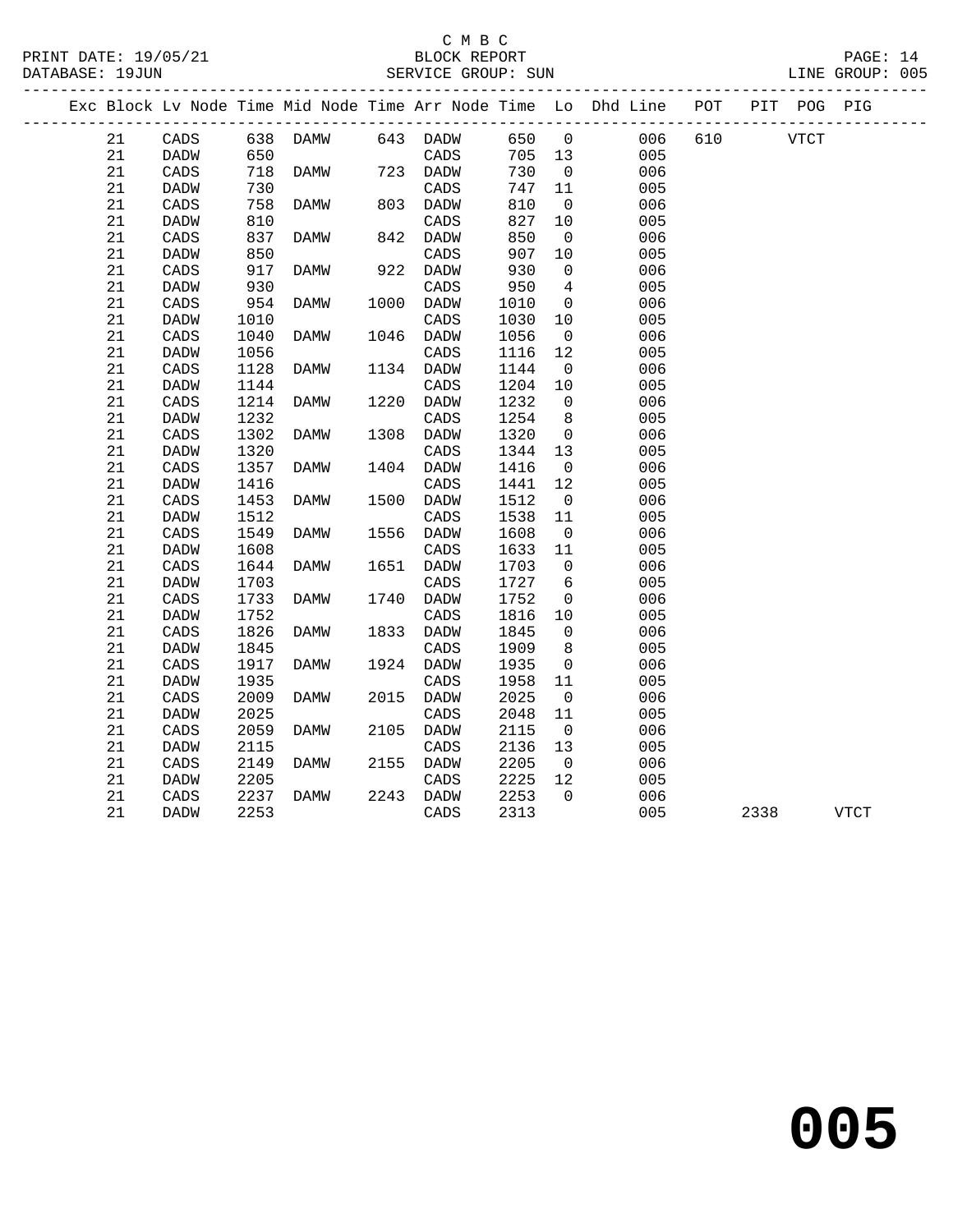|  |             |             |      |      |      |             |      |                | Exc Block Lv Node Time Mid Node Time Arr Node Time Lo Dhd Line | POT |      | PIT POG PIG |      |
|--|-------------|-------------|------|------|------|-------------|------|----------------|----------------------------------------------------------------|-----|------|-------------|------|
|  | 22          | CADS        | 932  | DAMW | 937  | DADW        | 945  | $\Omega$       | 006                                                            | 904 |      | <b>VTCT</b> |      |
|  | 22          | <b>DADW</b> | 945  |      |      | CADS        | 1005 | 9              | 005                                                            |     |      |             |      |
|  | 22          | CADS        | 1014 | DAMW | 1020 | DADW        | 1030 | $\Omega$       | 006                                                            |     |      |             |      |
|  | 22          | <b>DADW</b> | 1030 |      |      | CADS        | 1050 | 14             | 005                                                            |     |      |             |      |
|  | 22          | CADS        | 1104 | DAMW | 1110 | DADW        | 1120 | $\Omega$       | 006                                                            |     |      |             |      |
|  | 22          | <b>DADW</b> | 1120 |      |      | CADS        | 1140 | 11             | 005                                                            |     |      |             |      |
|  | 22          | CADS        | 1151 | DAMW | 1157 | DADW        | 1208 | $\mathbf 0$    | 006                                                            |     |      |             |      |
|  | 22          | <b>DADW</b> | 1208 |      |      | CADS        | 1230 | 8              | 005                                                            |     |      |             |      |
|  | 22          | CADS        | 1238 | DAMW | 1244 | DADW        | 1256 | $\Omega$       | 006                                                            |     |      |             |      |
|  | 22          | <b>DADW</b> | 1256 |      |      | CADS        | 1318 | 8              | 005                                                            |     |      |             |      |
|  | 22          | CADS        | 1326 | DAMW | 1332 | <b>DADW</b> | 1344 | $\Omega$       | 006                                                            |     |      |             |      |
|  | 22          | <b>DADW</b> | 1344 |      |      | CADS        | 1409 | 12             | 005                                                            |     |      |             |      |
|  | 22          | CADS        | 1421 | DAMW | 1428 | DADW        | 1440 | $\overline{0}$ | 006                                                            |     |      |             |      |
|  | 22          | <b>DADW</b> | 1440 |      |      | CADS        | 1506 | 11             | 005                                                            |     |      |             |      |
|  | 22          | CADS        | 1517 | DAMW | 1524 | DADW        | 1536 | $\overline{0}$ | 006                                                            |     |      |             |      |
|  | 22          | <b>DADW</b> | 1536 |      |      | CADS        | 1602 | 11             | 005                                                            |     |      |             |      |
|  | 22          | CADS        | 1613 | DAMW | 1620 | DADW        | 1632 | $\overline{0}$ | 006                                                            |     |      |             |      |
|  | 22          | DADW        | 1632 |      |      | CADS        | 1657 | 8              | 005                                                            |     |      |             |      |
|  | 22          | CADS        | 1705 | DAMW | 1712 | DADW        | 1724 | $\Omega$       | 006                                                            |     |      |             |      |
|  | 22          | <b>DADW</b> | 1724 |      |      | CADS        | 1748 | 9              | 005                                                            |     |      |             |      |
|  | $2\sqrt{2}$ | CADS        | 1757 | DAMW | 1804 | DADW        | 1816 | $\mathbf 0$    | 006                                                            |     |      |             |      |
|  | 22          | DADW        | 1816 |      |      | CADS        | 1840 | 7              | 005                                                            |     |      |             |      |
|  | 22          | CADS        | 1847 | DAMW | 1854 | DADW        | 1905 | $\Omega$       | 006                                                            |     |      |             |      |
|  | 22          | <b>DADW</b> | 1905 |      |      | CADS        | 1928 | 9              | 005                                                            |     |      |             |      |
|  | 22          | CADS        | 1937 | DAMW | 1944 | DADW        | 1955 | $\mathbf 0$    | 006                                                            |     |      |             |      |
|  | 22          | <b>DADW</b> | 1955 |      |      | CADS        | 2018 | 11             | 005                                                            |     |      |             |      |
|  | 22          | CADS        | 2029 | DAMW | 2035 | <b>DADW</b> | 2045 | $\Omega$       | 006                                                            |     |      |             |      |
|  | 22          | <b>DADW</b> | 2045 |      |      | CADS        | 2108 | 11             | 005                                                            |     |      |             |      |
|  | 22          | CADS        | 2119 | DAMW | 2125 | DADW        | 2135 | $\Omega$       | 006                                                            |     |      |             |      |
|  | 22          | <b>DADW</b> | 2135 |      |      | CADS        | 2156 |                | 005                                                            |     | 2221 |             | VTCT |
|  |             |             |      |      |      |             |      |                |                                                                |     |      |             |      |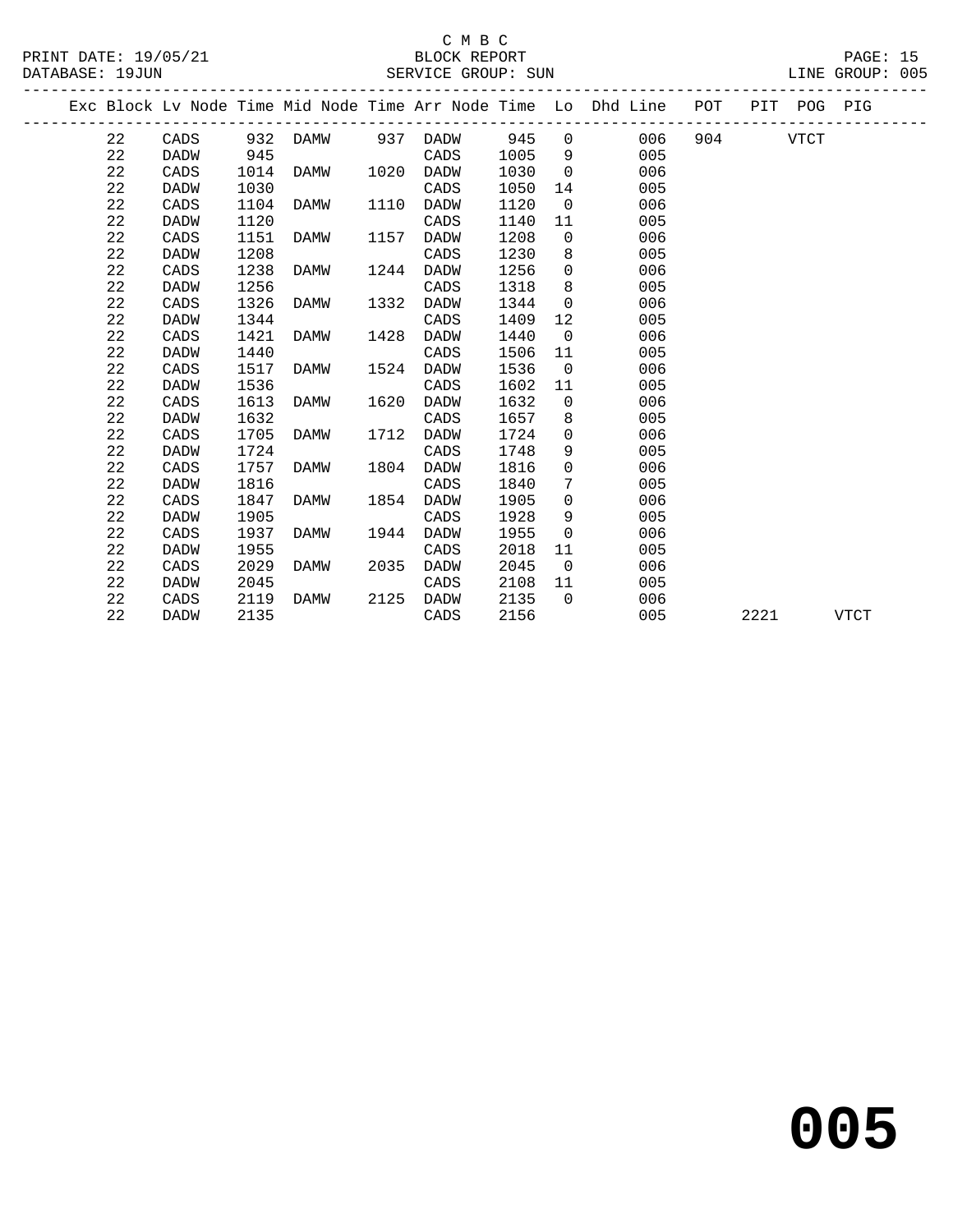### C M B C<br>BLOCK REPORT

| PRINT DATE: 19/05/21<br>DATABASE: 19JUN |                 |      | BLOCK REPORT<br>SERVICE GROUP: SUN |      |             |         |                 |                                                                    |          |      |             | PAGE: 16<br>LINE GROUP: 005 |  |
|-----------------------------------------|-----------------|------|------------------------------------|------|-------------|---------|-----------------|--------------------------------------------------------------------|----------|------|-------------|-----------------------------|--|
|                                         |                 |      |                                    |      |             |         |                 | Exc Block Lv Node Time Mid Node Time Arr Node Time Lo Dhd Line POT |          |      | PIT POG PIG |                             |  |
| 23                                      | CADS            |      | 1048 DAMW                          |      | 1054 DADW   | 1104 0  |                 |                                                                    | 006 1020 |      | <b>VTCT</b> |                             |  |
| 23                                      | DADW            | 1104 |                                    |      | CADS        | 1124 12 |                 | 005                                                                |          |      |             |                             |  |
| 23                                      | CADS            | 1136 | DAMW                               | 1142 | <b>DADW</b> | 1152    | $\overline{0}$  | 006                                                                |          |      |             |                             |  |
| 23                                      | <b>DADW</b>     | 1152 |                                    |      | CADS        | 1212    | 10              | 005                                                                |          |      |             |                             |  |
| 23                                      | CADS            | 1222 | DAMW                               | 1228 | <b>DADW</b> | 1240    | $\mathsf{O}$    | 006                                                                |          |      |             |                             |  |
| 23                                      | <b>DADW</b>     | 1240 |                                    |      | CADS        | 1302    | 8 <sup>8</sup>  | 005                                                                |          |      |             |                             |  |
| 23                                      | CADS            | 1310 | DAMW                               | 1316 | <b>DADW</b> | 1328    | $\overline{0}$  | 006                                                                |          |      |             |                             |  |
| 23                                      | <b>DADW</b>     | 1328 |                                    |      | CADS        | 1352    | 13              | 005                                                                |          |      |             |                             |  |
| 23                                      | CADS            | 1405 | DAMW                               | 1412 | <b>DADW</b> | 1424    | $\overline{0}$  | 006                                                                |          |      |             |                             |  |
| 23                                      | <b>DADW</b>     | 1424 |                                    |      | CADS        | 1449    | 12              | 005                                                                |          |      |             |                             |  |
| 23                                      | CADS            | 1501 | DAMW                               | 1508 | <b>DADW</b> | 1520    | $\overline{0}$  | 006                                                                |          |      |             |                             |  |
| 23                                      | <b>DADW</b>     | 1520 |                                    |      | CADS        | 1546    | 11              | 005                                                                |          |      |             |                             |  |
| 23                                      | CADS            | 1557 | DAMW                               | 1604 | <b>DADW</b> | 1616    | $\overline{0}$  | 006                                                                |          |      |             |                             |  |
| 23                                      | <b>DADW</b>     | 1616 |                                    |      | CADS        | 1641    | 10              | 005                                                                |          |      |             |                             |  |
| 23                                      | CADS            | 1651 | DAMW                               | 1658 | <b>DADW</b> | 1710    | $\overline{0}$  | 006                                                                |          |      |             |                             |  |
| 23                                      | DADW            | 1710 |                                    |      | CADS        | 1734    | $7\phantom{.0}$ | 005                                                                |          |      |             |                             |  |
| 23                                      | $\mathtt{CADS}$ | 1741 | DAMW                               | 1748 | DADW        | 1800    | $\overline{0}$  | 006                                                                |          |      |             |                             |  |
| 23                                      | DADW            | 1800 |                                    |      | CADS        | 1824    | 12              | 005                                                                |          |      |             |                             |  |
| 23                                      | CADS            | 1836 | DAMW                               | 1843 | <b>DADW</b> | 1855    | $\overline{0}$  | 006                                                                |          |      |             |                             |  |
| 23                                      | <b>DADW</b>     | 1855 |                                    |      | CADS        | 1919    | 8 <sup>8</sup>  | 005                                                                |          |      |             |                             |  |
| 23                                      | CADS            | 1927 | DAMW                               | 1934 | <b>DADW</b> | 1945    | $\overline{0}$  | 006                                                                |          |      |             |                             |  |
| 23                                      | <b>DADW</b>     | 1945 |                                    |      | CADS        | 2008    | 11              | 005                                                                |          |      |             |                             |  |
| 23                                      | CADS            | 2019 | DAMW                               | 2025 | <b>DADW</b> | 2035    | $\overline{0}$  | 006                                                                |          |      |             |                             |  |
| 23                                      | DADW            | 2035 |                                    |      | CADS        | 2058    | 11              | 005                                                                |          |      |             |                             |  |
| 23                                      | CADS            | 2109 | DAMW                               | 2115 | DADW        | 2125    | $\overline{0}$  | 006                                                                |          |      |             |                             |  |
| 23                                      | DADW            | 2125 |                                    |      | CADS        | 2146    | 15              | 005                                                                |          |      |             |                             |  |
| 23                                      | CADS            | 2201 | DAMW                               | 2207 | <b>DADW</b> | 2217    | $\overline{0}$  | 006                                                                |          |      |             |                             |  |
| 23                                      | <b>DADW</b>     | 2217 |                                    |      | CADS        | 2237    | 12              | 005                                                                |          |      |             |                             |  |
| 23                                      | CADS            | 2249 | DAMW                               | 2255 | DADW        | 2305    | $\mathsf 0$     | 006                                                                |          |      |             |                             |  |
| 23                                      | <b>DADW</b>     | 2305 |                                    |      | CADS        | 2324    | 5               | 005                                                                |          |      |             |                             |  |
| 23                                      | CADS            | 2329 | DAMW                               | 2335 | <b>DADW</b> | 2345    | $\Omega$        | 006                                                                |          |      |             |                             |  |
| 23                                      | <b>DADW</b>     | 2345 |                                    |      | CADS        | 2402    |                 | 005                                                                |          | 2427 |             | <b>VTCT</b>                 |  |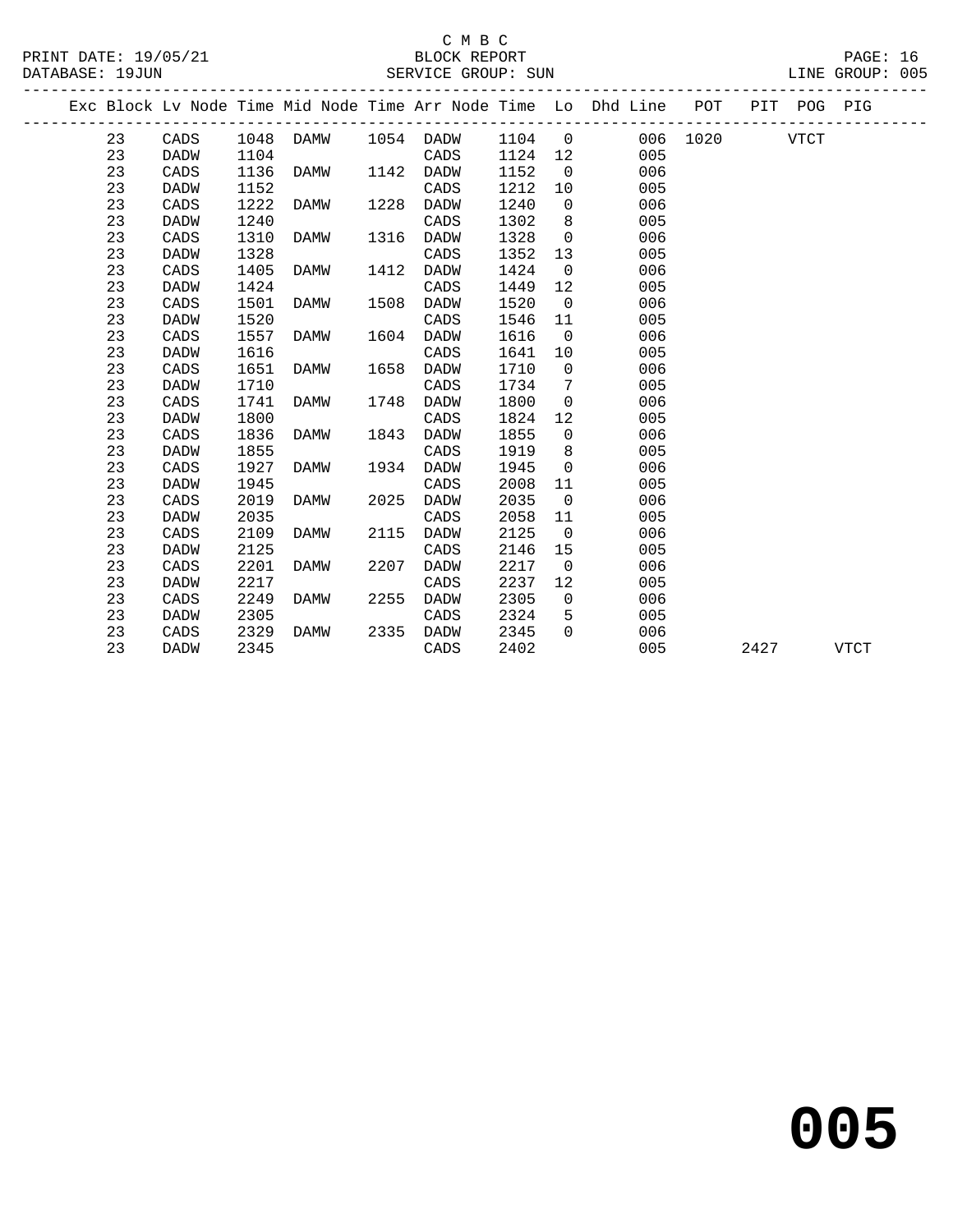### C M B C<br>BLOCK REPORT SERVICE GROUP: SUN

|  |    |                 |      |                            |      | ----------------------------------- |         |                | Exc Block Lv Node Time Mid Node Time Arr Node Time Lo Dhd Line POT |          |      | PIT POG PIG |      |
|--|----|-----------------|------|----------------------------|------|-------------------------------------|---------|----------------|--------------------------------------------------------------------|----------|------|-------------|------|
|  | 24 | $\mathtt{CADS}$ |      | 1024 DAMW 1030 DADW 1040 0 |      |                                     |         |                | 006                                                                | 956 VTCT |      |             |      |
|  | 24 | DADW            | 1040 |                            |      | CADS                                | 1100 12 |                | 005                                                                |          |      |             |      |
|  | 24 | CADS            | 1112 | <b>DAMW</b>                |      | 1118 DADW                           | 1128    | $\overline{0}$ | 006                                                                |          |      |             |      |
|  | 24 | DADW            | 1128 |                            |      | $\mathtt{CADS}$                     | 1148    | 11             | 005                                                                |          |      |             |      |
|  | 24 | CADS            | 1159 | DAMW                       |      | 1205 DADW                           | 1216    | $\overline{0}$ | 006                                                                |          |      |             |      |
|  | 24 | <b>DADW</b>     | 1216 |                            |      | CADS                                | 1238    | 8              | 005                                                                |          |      |             |      |
|  | 24 | CADS            | 1246 | DAMW                       |      | 1252 DADW                           | 1304    | $\overline{0}$ | 006                                                                |          |      |             |      |
|  | 24 | DADW            | 1304 |                            |      | CADS                                | 1328    | 13             | 005                                                                |          |      |             |      |
|  | 24 | CADS            | 1341 | DAMW                       |      | 1348 DADW                           | 1400    | $\overline{0}$ | 006                                                                |          |      |             |      |
|  | 24 | <b>DADW</b>     | 1400 |                            |      | CADS                                | 1425    | 12             | 005                                                                |          |      |             |      |
|  | 24 | CADS            | 1437 | DAMW                       |      | 1444 DADW                           | 1456    | $\overline{0}$ | 006                                                                |          |      |             |      |
|  | 24 | <b>DADW</b>     | 1456 |                            |      | CADS                                | 1522    | 11             | 005                                                                |          |      |             |      |
|  | 24 | CADS            | 1533 | DAMW                       |      | 1540 DADW                           | 1552    | $\overline{0}$ | 006                                                                |          |      |             |      |
|  | 24 | <b>DADW</b>     | 1552 |                            |      | CADS                                | 1618    | 11             | 005                                                                |          |      |             |      |
|  | 24 | CADS            | 1629 | DAMW                       |      | 1636 DADW                           | 1648    | $\overline{0}$ | 006                                                                |          |      |             |      |
|  | 24 | <b>DADW</b>     | 1648 |                            |      | CADS                                | 1713    | 6              | 005                                                                |          |      |             |      |
|  | 24 | CADS            | 1719 | DAMW                       | 1726 | DADW                                | 1738    | $\mathbf 0$    | 006                                                                |          |      |             |      |
|  | 24 | <b>DADW</b>     | 1738 |                            |      | CADS                                | 1802    | 14             | 005                                                                |          |      |             |      |
|  | 24 | CADS            | 1816 | DAMW                       |      | 1823 DADW                           | 1835    | $\overline{0}$ | 006                                                                |          |      |             |      |
|  | 24 | <b>DADW</b>     | 1835 |                            |      | CADS                                | 1859    | 8 <sup>8</sup> | 005                                                                |          |      |             |      |
|  | 24 | CADS            | 1907 | DAMW                       |      | 1914 DADW                           | 1925    | $\overline{0}$ | 006                                                                |          |      |             |      |
|  | 24 | <b>DADW</b>     | 1925 |                            |      | CADS                                | 1948    | 11             | 005                                                                |          |      |             |      |
|  | 24 | CADS            | 1959 | DAMW                       | 2005 | DADW                                | 2015    | $\overline{0}$ | 006                                                                |          |      |             |      |
|  | 24 | <b>DADW</b>     | 2015 |                            |      | CADS                                | 2038    | 11             | 005                                                                |          |      |             |      |
|  | 24 | CADS            | 2049 | DAMW                       |      | 2055 DADW                           | 2105    | $\overline{0}$ | 006                                                                |          |      |             |      |
|  | 24 | <b>DADW</b>     | 2105 |                            |      | CADS                                | 2126    | 13             | 005                                                                |          |      |             |      |
|  | 24 | CADS            | 2139 | DAMW                       |      | 2145 DADW                           | 2155    | $\overline{0}$ | 006                                                                |          |      |             |      |
|  | 24 | <b>DADW</b>     | 2155 |                            |      | CADS                                | 2216    | 9              | 005                                                                |          |      |             |      |
|  | 24 | CADS            | 2225 | DAMW                       | 2231 | DADW                                | 2241    | $\overline{0}$ | 006                                                                |          |      |             |      |
|  | 24 | <b>DADW</b>     | 2241 |                            |      | CADS                                | 2301    | 13             | 005                                                                |          |      |             |      |
|  | 24 | CADS            | 2314 | DAMW                       |      | 2320 DADW                           | 2330    | $\overline{0}$ | 006                                                                |          |      |             |      |
|  | 24 | <b>DADW</b>     | 2330 |                            |      | CADS                                | 2349    | 16             | 005                                                                |          |      |             |      |
|  | 24 | CADS            | 2405 | DAMW                       |      | 2411 DADW                           | 2420    | $\overline{0}$ | 006                                                                |          |      |             |      |
|  | 24 | <b>DADW</b>     | 2420 |                            |      | CADS                                | 2437    | 8              | 005                                                                |          |      |             |      |
|  | 24 | CADS            | 2445 | DAMW                       |      | 2451 DADW                           | 2500    | $\overline{0}$ | 006                                                                |          |      |             |      |
|  | 24 | DADW            | 2500 |                            |      | CADS                                | 2517    | 8              | 005                                                                |          |      |             |      |
|  | 24 | CADS            | 2525 | DAMW                       |      | 2531 DADW                           | 2540    | $\Omega$       | 006                                                                |          |      |             |      |
|  | 24 | DADW            | 2540 |                            |      | BURO                                | 2547    |                | 005                                                                |          | 2614 |             | VTCT |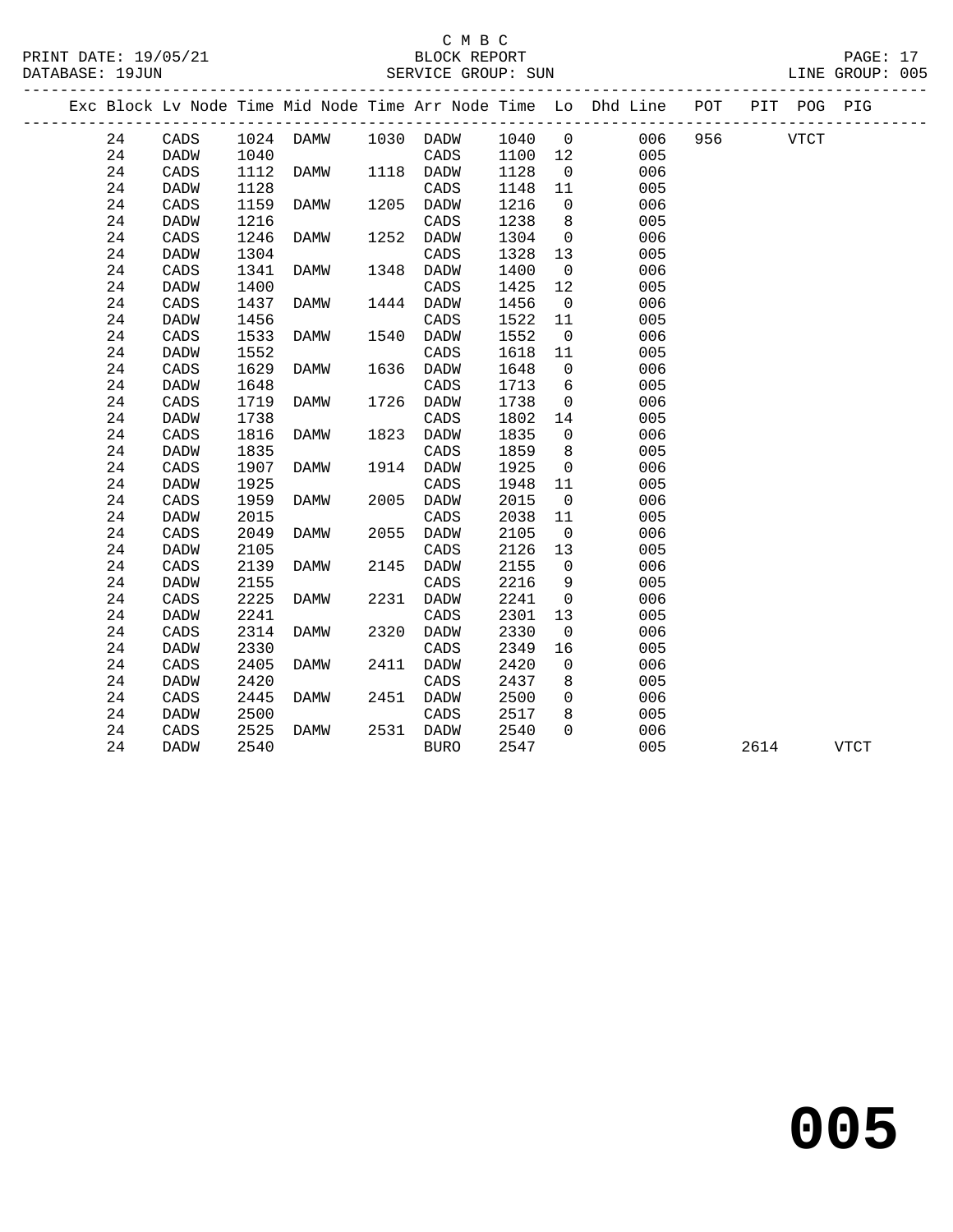### C M B C

| PRINT DATE: 19/05/21<br>DATABASE: 19JUN |                 |      | 5/21 BLOCK REPORT BLOCK REPORT |      |                          |                 |                |                                                                                |               |      | PAGE: 18<br>LINE GROUP: 005 |  |
|-----------------------------------------|-----------------|------|--------------------------------|------|--------------------------|-----------------|----------------|--------------------------------------------------------------------------------|---------------|------|-----------------------------|--|
|                                         |                 |      |                                |      |                          |                 |                | Exc Block Lv Node Time Mid Node Time Arr Node Time Lo Dhd Line POT PIT POG PIG |               |      |                             |  |
| 25                                      | CADS            |      |                                |      |                          |                 |                | 1004 DAMW 1010 DADW 1020 0 006 936 VTCT                                        |               |      |                             |  |
| 25                                      | DADW            | 1020 |                                |      | CADS                     | 1040 16         |                | 005                                                                            |               |      |                             |  |
| 25                                      | CADS            | 1056 | <b>DAMW</b>                    |      | 1102 DADW                | 1112            | $\overline{0}$ | 006                                                                            |               |      |                             |  |
| 25                                      | DADW            | 1112 |                                |      | CADS                     | 1132            | 11             | 005                                                                            |               |      |                             |  |
| 25                                      | CADS            | 1143 | DAMW                           |      | 1149 DADW                | 1200            | $\overline{0}$ | 006                                                                            |               |      |                             |  |
| 25                                      | DADW            | 1200 |                                |      | CADS                     | 1222            | 8              | 005                                                                            |               |      |                             |  |
| 25                                      | CADS            | 1230 | DAMW                           | 1236 | DADW                     | 1248            | $\overline{0}$ | 006                                                                            |               |      |                             |  |
| 25                                      | DADW            | 1248 |                                |      | CADS                     | 1310            | 8 <sup>8</sup> | 005                                                                            |               |      |                             |  |
| 25                                      | CADS            | 1318 | DAMW                           |      | 1324 DADW                | 1336            | $\overline{0}$ | 006                                                                            |               |      |                             |  |
| 25                                      | DADW            | 1336 |                                |      | CADS                     | 1401            | 12             | 005                                                                            |               |      |                             |  |
| 25                                      | CADS            | 1413 | DAMW                           | 1420 | DADW                     | 1432            | $\overline{0}$ | 006                                                                            |               |      |                             |  |
| 25                                      | DADW            | 1432 |                                |      | CADS                     | 1458            | 11             | 005                                                                            |               |      |                             |  |
| 25                                      | CADS            | 1509 | DAMW                           |      | 1516 DADW                | 1528            | $\overline{0}$ | 006                                                                            |               |      |                             |  |
| 25                                      | DADW            | 1528 |                                |      | CADS                     | 1554            | 11             | 005                                                                            |               |      |                             |  |
| 25                                      | CADS            | 1605 | DAMW                           | 1612 | DADW                     | 1624            | $\overline{0}$ | 006                                                                            |               |      |                             |  |
| 25                                      | DADW            | 1624 |                                |      | CADS                     | 1649            | 9              | 005                                                                            |               |      |                             |  |
| 25                                      | CADS            | 1658 | DAMW                           |      | 1705 DADW                | 1717 0          |                | 006                                                                            |               |      |                             |  |
| 25                                      | DADW            | 1717 |                                |      | CADS                     | 1741            | 8              | 005                                                                            |               |      |                             |  |
| 25                                      | CADS            | 1749 | DAMW                           |      | 1756 DADW                | 1808            | $\overline{0}$ | 006                                                                            |               |      |                             |  |
| 25                                      | DADW            | 1808 |                                |      | CADS                     | 1832            |                | 005                                                                            | 1857 VTCT     |      |                             |  |
| 26                                      | CADS            | 1334 | DAMW                           | 1340 | DADW                     | 1352            | $\overline{0}$ |                                                                                | 006 1306 VTCT |      |                             |  |
| 26                                      | DADW            | 1352 |                                |      | CADS                     | 1417            | 12             | 005                                                                            |               |      |                             |  |
| 26                                      | CADS            | 1429 | DAMW                           | 1436 | DADW                     | 1448            | $\overline{0}$ | 006                                                                            |               |      |                             |  |
| 26                                      | DADW            | 1448 |                                |      | CADS                     | 1514            | 11             | 005                                                                            |               |      |                             |  |
| 26                                      | CADS            | 1525 | DAMW                           | 1532 | DADW                     | 1544            | $\overline{0}$ | 006                                                                            |               |      |                             |  |
| 26                                      | DADW            | 1544 |                                |      | CADS                     | 1610            | 11             | 005                                                                            |               |      |                             |  |
| 26                                      | CADS            | 1621 | DAMW                           | 1628 | DADW                     | 1640            | $\overline{0}$ | 006                                                                            |               |      |                             |  |
| 26                                      | DADW            | 1640 |                                |      | CADS                     | 1705            | $\overline{7}$ | 005                                                                            |               |      |                             |  |
| 26                                      | CADS            | 1712 | DAMW                           | 1719 | DADW                     | 1731            | $\overline{0}$ | 006                                                                            |               |      |                             |  |
| 26                                      | DADW            | 1731 |                                |      | CADS                     | 1755            | 11             | 005                                                                            |               |      |                             |  |
| 26                                      | CADS            | 1806 | DAMW                           | 1813 | DADW                     | 1825            | $\overline{0}$ | 006                                                                            |               |      |                             |  |
| 26                                      | DADW            | 1825 |                                |      | CADS                     | 1849            | 8 <sup>8</sup> | 005                                                                            |               |      |                             |  |
| 26                                      | CADS            | 1857 | DAMW                           |      | 1904 DADW                | 1915            | $\overline{0}$ | 006                                                                            |               |      |                             |  |
| 26                                      | DADW            | 1915 | DAMW                           |      | CADS<br>1955 DADW        | 1938 11<br>2005 |                | 005                                                                            |               |      |                             |  |
| 26                                      | CADS            | 1949 |                                |      |                          |                 | $\overline{0}$ | 006                                                                            |               |      |                             |  |
| 26<br>26 CADS                           | DADW            | 2005 | 2039 DAMW                      |      | CADS<br>2045 DADW 2055 0 | 2028            | 11             | 005<br>006                                                                     |               |      |                             |  |
| 26                                      |                 | 2055 |                                |      | CADS                     | 2118            |                | 005                                                                            |               |      |                             |  |
| 26                                      | DADW            | 2129 |                                | 2135 |                          | 2145            | 11             | 006                                                                            |               |      |                             |  |
| 26                                      | CADS<br>DADW    | 2145 | DAMW                           |      | DADW<br>CADS             | 2206            | 0<br>7         | 005                                                                            |               |      |                             |  |
| 26                                      | CADS            | 2213 | DAMW                           | 2219 | DADW                     | 2229            | 0              | 006                                                                            |               |      |                             |  |
| 26                                      | DADW            | 2229 |                                |      | CADS                     | 2249            | 12             | 005                                                                            |               |      |                             |  |
| 26                                      | CADS            | 2301 | DAMW                           | 2307 | DADW                     | 2317            | 0              | 006                                                                            |               |      |                             |  |
| 26                                      | DADW            | 2317 |                                |      | CADS                     | 2336            | 9              | 005                                                                            |               |      |                             |  |
| 26                                      | CADS            | 2345 | <b>DAMW</b>                    | 2351 | DADW                     | 2400            | 0              | 006                                                                            |               |      |                             |  |
| 26                                      | DADW            | 2400 |                                |      | CADS                     | 2417            | 8              | 005                                                                            |               |      |                             |  |
| 26                                      | $\mathtt{CADS}$ | 2425 | <b>DAMW</b>                    | 2431 | DADW                     | 2440            | 0              | 006                                                                            |               |      |                             |  |
| 26                                      | DADW            | 2440 |                                |      | CADS                     | 2457            | 8              | 005                                                                            |               |      |                             |  |
| 26                                      | $\mathtt{CADS}$ | 2505 | <b>DAMW</b>                    | 2511 | DADW                     | 2520            | 0              | 006                                                                            |               |      |                             |  |
| 26                                      | DADW            | 2520 |                                |      | CADS                     | 2537            | 8              | 005                                                                            |               |      |                             |  |
| 26                                      | $\mathtt{CADS}$ | 2545 | DAMW                           | 2551 | DADW                     | 2600            | 0              | 006                                                                            |               |      |                             |  |
| 26                                      | DADW            | 2600 |                                |      | <b>BURO</b>              | 2607            |                | 005                                                                            |               | 2634 | ${\tt VTCT}$                |  |
|                                         |                 |      |                                |      |                          |                 |                |                                                                                |               |      |                             |  |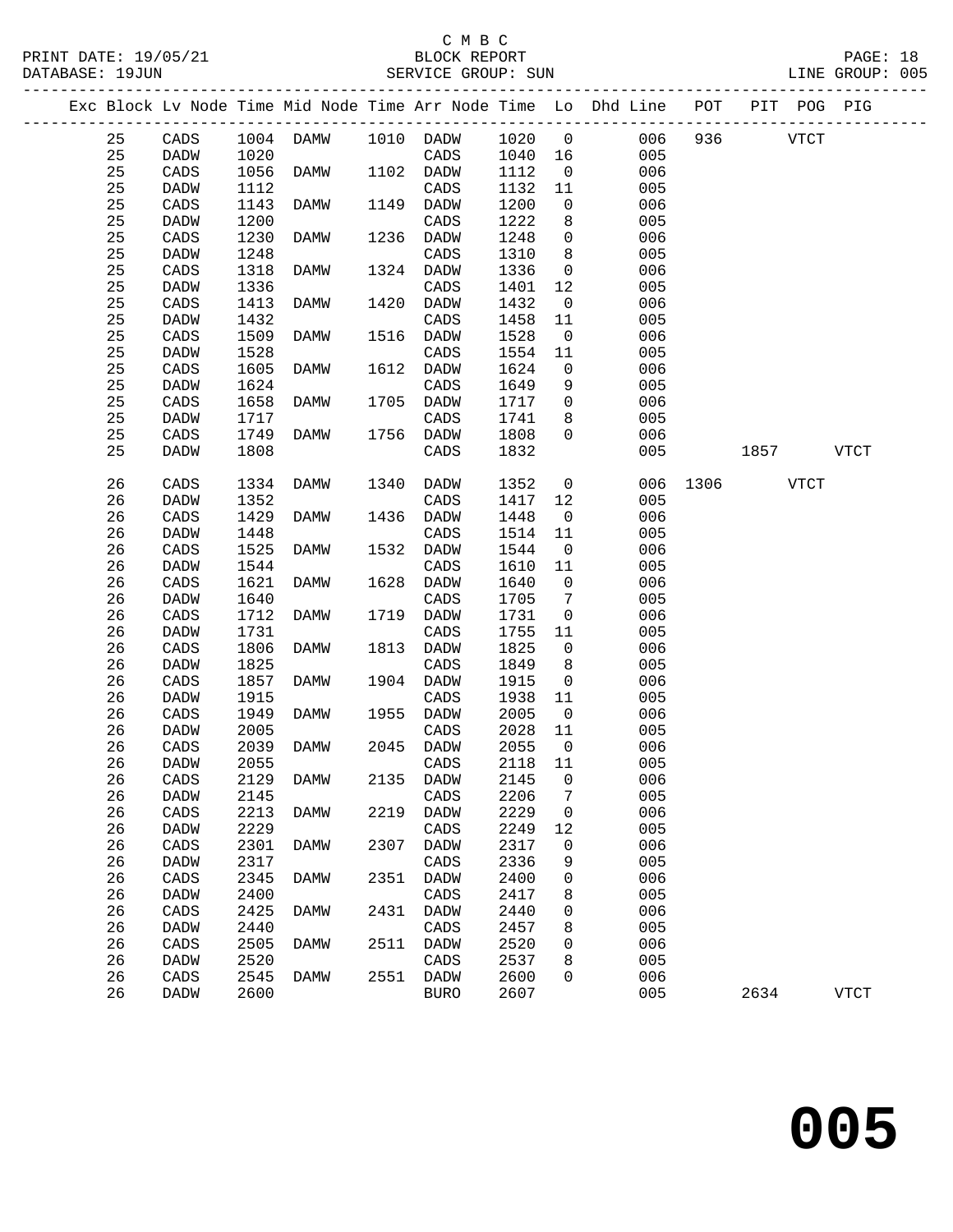|  |    |                 |      |                      |      |                      |              |                 |                                                                                                                                                                                                      |        |             |      | PAGE: 19<br>LINE GROUP: 007 |  |
|--|----|-----------------|------|----------------------|------|----------------------|--------------|-----------------|------------------------------------------------------------------------------------------------------------------------------------------------------------------------------------------------------|--------|-------------|------|-----------------------------|--|
|  |    |                 |      |                      |      |                      |              |                 | 5 AV & GRANVILLE ST AND BULLE DULP WE WARE SUNNER ST HOD HOWE & DUNSMUIR<br>FROM A PENDER & HAMILTON ARRY TO A MANAIMO STATION<br>FROM PENDER & HAMILTON CONTROL TO A VICT A VANCOUVER TROILEY DEPOT |        |             |      |                             |  |
|  |    |                 |      |                      |      |                      |              |                 | Exc Block Lv Node Time Mid Node Time Arr Node Time Lo Dhd Line POT PIT POG PIG                                                                                                                       |        |             |      |                             |  |
|  | 31 | DULP 546 5GRN   |      |                      |      | 606 NAST             | 638 10       |                 | 007                                                                                                                                                                                                  |        | 524 VTCT    |      |                             |  |
|  | 31 | NAST            |      | 648 PNHM             |      | 712 DULP             | 742 4        |                 | 007                                                                                                                                                                                                  |        |             |      |                             |  |
|  | 31 | <b>DULP</b>     |      |                      |      |                      |              |                 | 007                                                                                                                                                                                                  |        |             |      |                             |  |
|  | 31 | NAST            |      | 746 5GRN<br>858 PNHM |      | 806 NAST<br>925 DULP | $841$ $1000$ |                 | $\frac{17}{21}$<br>007                                                                                                                                                                               |        |             |      |                             |  |
|  | 31 | DULP            | 1021 | 5GRN                 | 1046 | NAST                 | 1127         |                 | 19<br>007                                                                                                                                                                                            |        |             |      |                             |  |
|  | 31 | NAST            | 1146 | PNHM                 | 1214 | DULP                 | 1254         | 16              | 007                                                                                                                                                                                                  |        |             |      |                             |  |
|  | 31 | <b>DULP</b>     | 1310 | 5GRN                 | 1337 | NAST                 | 1422         | 8 <sup>1</sup>  | 007                                                                                                                                                                                                  |        |             |      |                             |  |
|  | 31 | NAST            | 1430 | PNHM                 | 1500 | DULP                 | 1546         | 9               | 007                                                                                                                                                                                                  |        |             |      |                             |  |
|  | 31 | <b>DULP</b>     | 1555 | 5GRN                 | 1624 | NAST                 | 1707         | 8 <sup>8</sup>  | 007                                                                                                                                                                                                  |        |             |      |                             |  |
|  | 31 | NAST            | 1715 | PNHM                 | 1744 | DULP                 | 1829         |                 |                                                                                                                                                                                                      | 007 00 | 1849        |      | <b>VTCT</b>                 |  |
|  |    |                 |      |                      |      |                      |              |                 |                                                                                                                                                                                                      |        |             |      |                             |  |
|  | 32 | NAST            | 613  | PNHM                 | 637  | DULP                 | 707          | 9               | 007                                                                                                                                                                                                  |        | 542         | VTCT |                             |  |
|  | 32 | DULP            | 716  | 5GRN                 | 736  | NAST                 | 811          | $6\overline{6}$ | 007                                                                                                                                                                                                  |        |             |      |                             |  |
|  | 32 | NAST            | 817  | PNHM                 | 841  | DULP                 | 912          | 11              | 007                                                                                                                                                                                                  |        |             |      |                             |  |
|  | 32 | <b>DULP</b>     | 923  | 5GRN                 | 946  | NAST                 | 1025         | $\overline{7}$  | 007                                                                                                                                                                                                  |        |             |      |                             |  |
|  | 32 | NAST            | 1032 | PNHM                 | 1100 | DULP                 | 1139         | 17              | 007                                                                                                                                                                                                  |        |             |      |                             |  |
|  | 32 | <b>DULP</b>     | 1156 | 5GRN                 | 1222 | NAST                 | 1305         | 10              | 007                                                                                                                                                                                                  |        |             |      |                             |  |
|  | 32 | NAST            | 1315 | PNHM                 | 1345 | DULP                 | 1429         | 11              | 007                                                                                                                                                                                                  |        |             |      |                             |  |
|  | 32 | <b>DULP</b>     | 1440 | 5GRN                 | 1507 | NAST                 | 1552         | $7\overline{ }$ | 007                                                                                                                                                                                                  |        |             |      |                             |  |
|  | 32 | NAST            | 1559 | PNHM                 | 1629 | DULP                 | 1717         | 10              | 007                                                                                                                                                                                                  |        |             |      |                             |  |
|  | 32 | DULP            | 1727 | 5GRN                 | 1754 | NAST                 | 1836         | 8 <sup>8</sup>  | 007                                                                                                                                                                                                  |        |             |      |                             |  |
|  | 32 | NAST            | 1844 | PNHM                 | 1912 | DULP                 | 1954         |                 | 007                                                                                                                                                                                                  |        | 2009 VTCT   |      |                             |  |
|  | 33 | <b>DULP</b>     | 616  | 5GRN                 | 636  | NAST                 | 709          | 8 <sup>8</sup>  | 007                                                                                                                                                                                                  |        | 554 VTCT    |      |                             |  |
|  | 33 | NAST            | 717  | PNHM                 | 741  | DULP                 | 812          | $4\overline{4}$ | 007                                                                                                                                                                                                  |        |             |      |                             |  |
|  | 33 | DULP            | 816  | 5GRN                 | 836  | NAST                 | 915          | 23              | 007                                                                                                                                                                                                  |        |             |      |                             |  |
|  | 33 | NAST            | 938  | PNHM                 | 1005 | DULP                 | 1040         | 16              | 007                                                                                                                                                                                                  |        |             |      |                             |  |
|  | 33 | DULP            | 1056 | 5GRN                 | 1122 | NAST                 | 1205         | 12              | 007                                                                                                                                                                                                  |        |             |      |                             |  |
|  | 33 | NAST            | 1217 | PNHM                 | 1245 | DULP                 | 1327         | 13              | 007                                                                                                                                                                                                  |        |             |      |                             |  |
|  | 33 | $\texttt{DULP}$ | 1340 | 5GRN                 | 1407 | NAST                 | 1452         | 8 <sup>8</sup>  | 007                                                                                                                                                                                                  |        |             |      |                             |  |
|  | 33 | NAST            | 1500 | PNHM                 | 1530 | DULP                 | 1616         | 9               | 007                                                                                                                                                                                                  |        |             |      |                             |  |
|  | 33 | $\texttt{DULP}$ | 1625 | 5GRN                 | 1654 | NAST                 | 1737         | 9               | 007                                                                                                                                                                                                  |        |             |      |                             |  |
|  | 33 | NAST            | 1746 | PNHM                 |      | 1814 DULP            | 1857 17      |                 | 007                                                                                                                                                                                                  |        |             |      |                             |  |
|  | 33 | DULP 1914       |      | 5GRN 1939 NAST       |      |                      |              |                 | 2020 7 007                                                                                                                                                                                           |        |             |      |                             |  |
|  | 33 | NAST            | 2027 | PNHM                 | 2054 | <b>DULP</b>          | 2132         | $\overline{4}$  | 007                                                                                                                                                                                                  |        |             |      |                             |  |
|  | 33 | DULP            | 2136 | 5GRN                 | 2159 | NAST                 | 2238         | 11              | 007                                                                                                                                                                                                  |        |             |      |                             |  |
|  | 33 | NAST            | 2249 | PNHM                 | 2315 | <b>DULP</b>          | 2349         | 19              | 007                                                                                                                                                                                                  |        |             |      |                             |  |
|  | 33 | DULP            | 2408 | 5GRN                 | 2429 | NAST                 | 2504         | 17              | 007                                                                                                                                                                                                  |        |             |      |                             |  |
|  | 33 | NAST            | 2521 | PNHM                 | 2543 | HODM                 | 2547         |                 | 007                                                                                                                                                                                                  |        | 2611        |      | <b>VTCT</b>                 |  |
|  | 34 | DULP            | 646  | 5GRN                 | 706  | <b>NAST</b>          | 741          | $6\overline{6}$ | 007                                                                                                                                                                                                  | 624    | <b>VTCT</b> |      |                             |  |
|  | 34 | NAST            | 747  | PNHM                 | 811  | <b>DULP</b>          | 842          | 21              | 007                                                                                                                                                                                                  |        |             |      |                             |  |
|  | 34 | <b>DULP</b>     | 903  | 5GRN                 | 926  | NAST                 | 1005         | 12              | 007                                                                                                                                                                                                  |        |             |      |                             |  |
|  | 34 | NAST            | 1017 | PNHM                 | 1045 | <b>DULP</b>          | 1122         | 19              | 007                                                                                                                                                                                                  |        |             |      |                             |  |
|  | 34 | DULP            | 1141 | 5GRN                 | 1207 | NAST                 | 1250         | 10              | 007                                                                                                                                                                                                  |        |             |      |                             |  |
|  | 34 | NAST            | 1300 | PNHM                 | 1330 | DULP                 | 1414         | 11              | 007                                                                                                                                                                                                  |        |             |      |                             |  |
|  | 34 | DULP            | 1425 | 5GRN                 | 1452 | NAST                 | 1537         | $\overline{7}$  | 007                                                                                                                                                                                                  |        |             |      |                             |  |
|  | 34 | NAST            | 1544 | PNHM                 | 1614 | DULP                 | 1702         | 10              | 007                                                                                                                                                                                                  |        |             |      |                             |  |
|  | 34 | DULP            | 1712 | 5GRN                 | 1739 | NAST                 | 1821         |                 | 007                                                                                                                                                                                                  |        | 1857        |      | <b>VTCT</b>                 |  |
|  |    |                 |      |                      |      |                      |              |                 |                                                                                                                                                                                                      |        |             |      |                             |  |

C M B C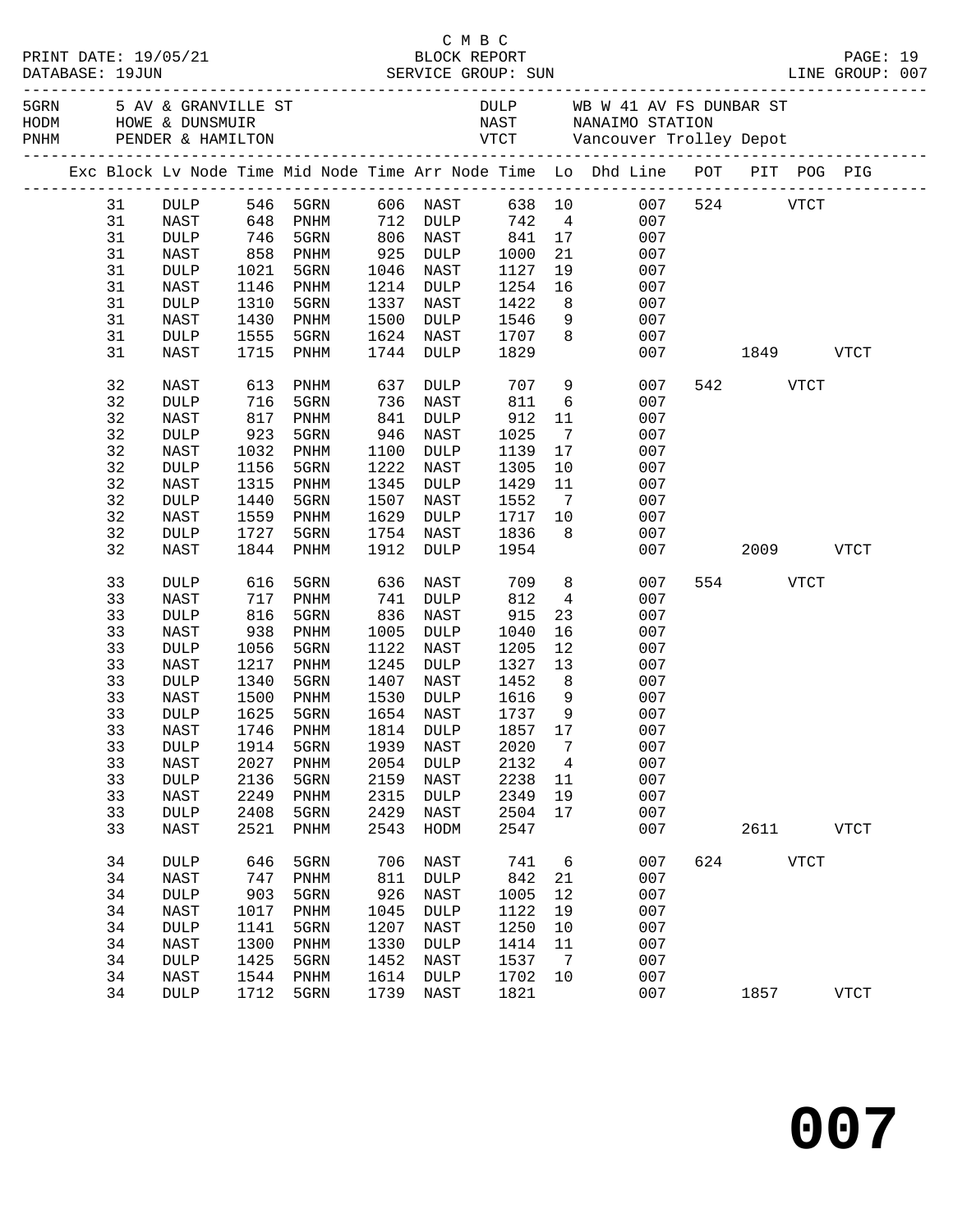|  |    |             |      |           |      |                 |      |                         | Exc Block Lv Node Time Mid Node Time Arr Node Time Lo Dhd Line POT PIT POG PIG |     |             |      |             |
|--|----|-------------|------|-----------|------|-----------------|------|-------------------------|--------------------------------------------------------------------------------|-----|-------------|------|-------------|
|  | 35 | NAST        |      | 838 PNHM  |      | 905 DULP 939 24 |      |                         | 007                                                                            | 807 | <b>VTCT</b> |      |             |
|  | 35 | DULP        | 1003 | 5GRN      | 1026 | NAST            | 1105 | 11                      | 007                                                                            |     |             |      |             |
|  | 35 | NAST        | 1116 | PNHM      | 1144 | DULP            | 1224 | 16                      | 007                                                                            |     |             |      |             |
|  | 35 | <b>DULP</b> | 1240 | 5GRN      | 1307 | NAST            | 1350 | 10                      | 007                                                                            |     |             |      |             |
|  | 35 | NAST        | 1400 | PNHM      | 1430 | DULP            | 1514 | 11                      | 007                                                                            |     |             |      |             |
|  | 35 | <b>DULP</b> | 1525 | 5GRN      | 1552 | NAST            | 1637 | 8 <sup>8</sup>          | 007                                                                            |     |             |      |             |
|  | 35 | NAST        | 1645 | PNHM      | 1714 | DULP            | 1759 | 13                      | 007                                                                            |     |             |      |             |
|  | 35 | <b>DULP</b> | 1812 | 5GRN      | 1839 | NAST            | 1921 | $6\overline{6}$         | 007                                                                            |     |             |      |             |
|  | 35 | NAST        | 1927 | PNHM      | 1954 | DULP            | 2033 | $\overline{\mathbf{3}}$ | 007                                                                            |     |             |      |             |
|  | 35 | <b>DULP</b> | 2036 | 5GRN      | 2059 | NAST            | 2138 | 11                      | 007                                                                            |     |             |      |             |
|  | 35 | NAST        | 2149 | PNHM      | 2215 | DULP            | 2251 | 8 <sup>8</sup>          | 007                                                                            |     |             |      |             |
|  | 35 | <b>DULP</b> | 2259 | 5GRN      | 2319 | NAST            | 2356 | 12                      | 007                                                                            |     |             |      |             |
|  | 35 | NAST        | 2408 | PNHM      | 2430 | <b>DULP</b>     | 2507 |                         | 007                                                                            |     | 2522        |      | <b>VTCT</b> |
|  | 36 | DULP        | 843  | 5GRN      | 906  | NAST            | 945  | 12                      | 007                                                                            |     | 821 7       | VTCT |             |
|  | 36 | NAST        | 957  | PNHM      | 1025 | DULP            | 1102 | 9                       | 007                                                                            |     |             |      |             |
|  | 36 | <b>DULP</b> | 1111 | 5GRN      | 1137 | NAST            | 1220 | 10                      | 007                                                                            |     |             |      |             |
|  | 36 | NAST        | 1230 | PNHM      | 1300 | DULP            | 1344 | 11                      | 007                                                                            |     |             |      |             |
|  | 36 | <b>DULP</b> | 1355 | 5GRN      | 1422 | NAST            | 1507 | $\overline{7}$          | 007                                                                            |     |             |      |             |
|  | 36 | NAST        | 1514 | PNHM      | 1544 | DULP            | 1632 | 9                       | 007                                                                            |     |             |      |             |
|  | 36 | <b>DULP</b> | 1641 | 5GRN      | 1709 | NAST            | 1751 | 13                      | 007                                                                            |     |             |      |             |
|  | 36 | NAST        | 1804 | PNHM      | 1832 | DULP            | 1915 | 19                      | 007                                                                            |     |             |      |             |
|  | 36 | <b>DULP</b> | 1934 | 5GRN      | 1959 | NAST            | 2040 | $\overline{7}$          | 007                                                                            |     |             |      |             |
|  | 36 | NAST        | 2047 | PNHM      | 2114 | DULP            | 2152 | $5^{\circ}$             | 007                                                                            |     |             |      |             |
|  | 36 | <b>DULP</b> | 2157 | 5GRN      | 2219 | NAST            | 2256 | 13                      | 007                                                                            |     |             |      |             |
|  | 36 | NAST        | 2309 | PNHM      | 2335 | DULP            | 2409 |                         | 007                                                                            |     | 2424        |      | VTCT        |
|  | 37 | NAST        | 918  | PNHM      | 945  | DULP            | 1020 | 20                      | 007                                                                            | 847 | <b>VTCT</b> |      |             |
|  | 37 | <b>DULP</b> | 1040 | 5GRN      | 1106 | NAST            | 1149 | 12                      | 007                                                                            |     |             |      |             |
|  | 37 | NAST        | 1201 | PNHM      | 1229 | DULP            | 1311 | 14                      | 007                                                                            |     |             |      |             |
|  | 37 | <b>DULP</b> | 1325 | 5GRN      | 1352 | NAST            | 1437 | 8                       | 007                                                                            |     |             |      |             |
|  | 37 | NAST        | 1445 | PNHM      | 1515 | DULP            | 1601 | 9                       | 007                                                                            |     |             |      |             |
|  | 37 | DULP        | 1610 | 5GRN      | 1639 | NAST            | 1722 | 9                       | 007                                                                            |     |             |      |             |
|  | 37 | NAST        | 1731 | PNHM      | 1759 | DULP            | 1842 | 12                      | 007                                                                            |     |             |      |             |
|  | 37 | <b>DULP</b> | 1854 | 5GRN      | 1919 | NAST            | 2000 | $7\phantom{.0}$         | 007                                                                            |     |             |      |             |
|  | 37 | NAST        | 2007 | PNHM      | 2034 | <b>DULP</b>     | 2113 | $\overline{\mathbf{3}}$ | 007                                                                            |     |             |      |             |
|  | 37 | <b>DULP</b> | 2116 | 5GRN      | 2139 | NAST            | 2218 | 11                      | 007                                                                            |     |             |      |             |
|  | 37 | NAST        | 2229 | PNHM      | 2255 | DULP            | 2329 | 9                       | 007                                                                            |     |             |      |             |
|  | 37 | <b>DULP</b> | 2338 | 5GRN      | 2359 | NAST            | 2434 | $5^{\circ}$             | 007                                                                            |     |             |      |             |
|  | 37 | NAST        |      | 2439 PNHM |      | 2501 DULP       | 2534 |                         | 007                                                                            |     | 2549        |      | <b>VTCT</b> |
|  | 38 | <b>DULP</b> | 943  | 5GRN      | 1006 | <b>NAST</b>     | 1045 | 16                      | 007                                                                            | 921 | VTCT        |      |             |
|  | 38 | NAST        | 1101 | PNHM      | 1129 | DULP            | 1209 | 16                      | 007                                                                            |     |             |      |             |
|  | 38 | <b>DULP</b> | 1225 | 5GRN      | 1252 | NAST            | 1336 | 9                       | 007                                                                            |     |             |      |             |
|  | 38 | NAST        | 1345 | PNHM      | 1415 | <b>DULP</b>     | 1459 | 11                      | 007                                                                            |     |             |      |             |
|  | 38 | <b>DULP</b> | 1510 | 5GRN      | 1537 | NAST            | 1622 | 8                       | 007                                                                            |     |             |      |             |
|  | 38 | NAST        | 1630 | PNHM      | 1659 | <b>DULP</b>     | 1744 | 13                      | 007                                                                            |     |             |      |             |
|  | 38 | <b>DULP</b> | 1757 | 5GRN      | 1824 | NAST            | 1906 |                         | 007                                                                            |     | 1942        |      | <b>VTCT</b> |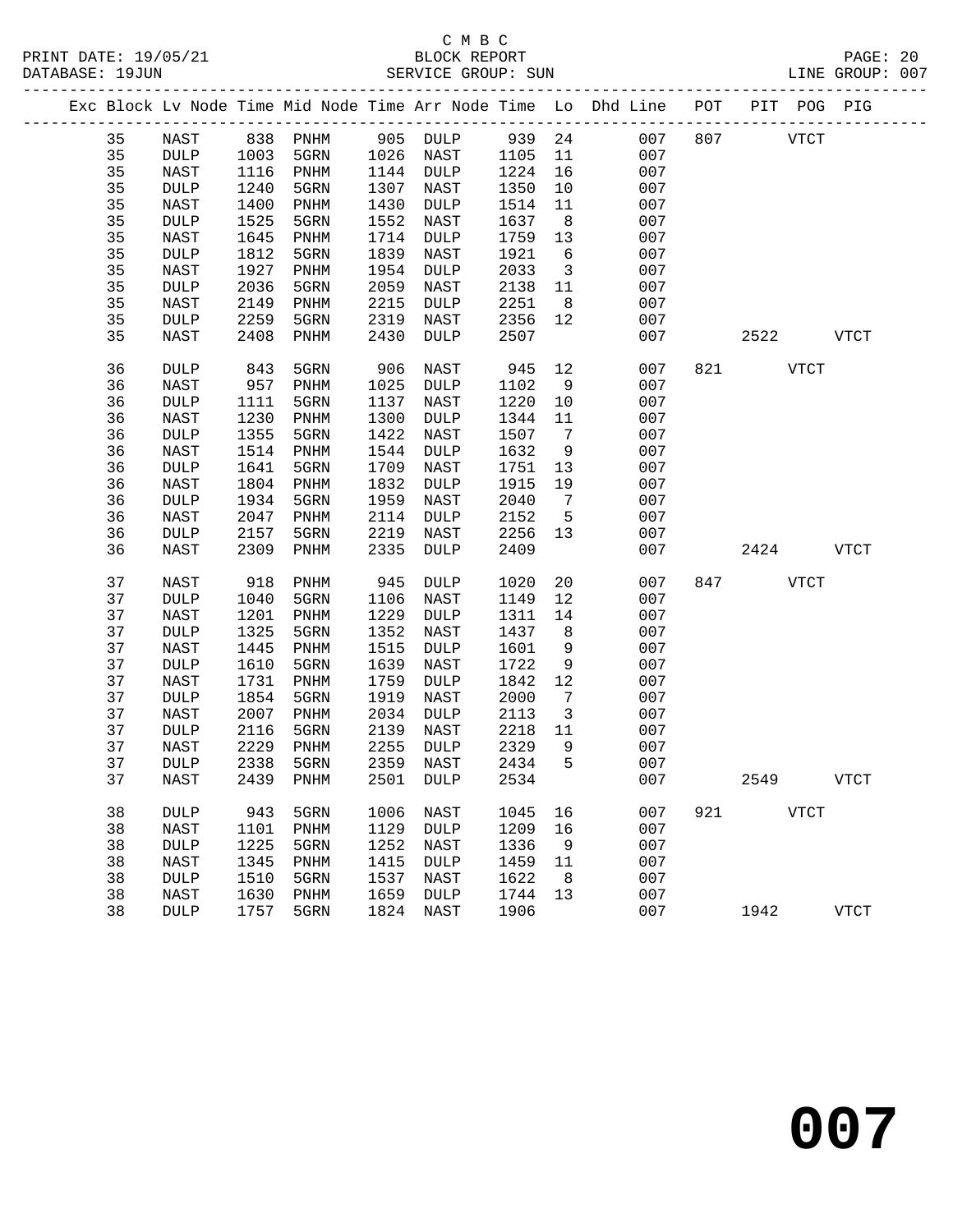|  |    |                 |      |      |      |             |         |                         | Exc Block Lv Node Time Mid Node Time Arr Node Time Lo Dhd Line POT PIT POG PIG<br>------------------------------- |               |      |      |
|--|----|-----------------|------|------|------|-------------|---------|-------------------------|-------------------------------------------------------------------------------------------------------------------|---------------|------|------|
|  | 39 | NAST            | 1047 | PNHM |      | 1115 DULP   | 1154 16 |                         |                                                                                                                   | 007 1013 VTCT |      |      |
|  | 39 | <b>DULP</b>     | 1210 | 5GRN | 1237 | NAST        | 1321    | 9                       | 007                                                                                                               |               |      |      |
|  | 39 | <b>NAST</b>     | 1330 | PNHM | 1400 | DULP        | 1444    | 11                      | 007                                                                                                               |               |      |      |
|  | 39 | <b>DULP</b>     | 1455 | 5GRN | 1522 | NAST        | 1607    | 8                       | 007                                                                                                               |               |      |      |
|  | 39 | <b>NAST</b>     | 1615 | PNHM | 1644 | <b>DULP</b> | 1730    | 12                      | 007                                                                                                               |               |      |      |
|  | 39 | <b>DULP</b>     | 1742 | 5GRN | 1809 | NAST        | 1851    | 16                      | 007                                                                                                               |               |      |      |
|  | 39 | <b>NAST</b>     | 1907 | PNHM | 1934 | <b>DULP</b> | 2013    | $\overline{\mathbf{3}}$ | 007                                                                                                               |               |      |      |
|  | 39 | <b>DULP</b>     | 2016 | 5GRN | 2039 | NAST        | 2118    | 11                      | 007                                                                                                               |               |      |      |
|  | 39 | <b>NAST</b>     | 2129 | PNHM | 2155 | <b>DULP</b> | 2231    | $6\overline{6}$         | 007                                                                                                               |               |      |      |
|  | 39 | $\texttt{DULP}$ | 2237 | 5GRN | 2259 | NAST        | 2336    | 15                      | 007                                                                                                               |               |      |      |
|  | 39 | <b>NAST</b>     | 2351 | PNHM | 2415 | <b>DULP</b> | 2448    |                         | 007                                                                                                               |               | 2503 | VTCT |
|  | 40 | NAST            | 1131 | PNHM | 1159 | DULP        | 1239    | 16                      |                                                                                                                   | 007 1057 VTCT |      |      |
|  | 40 | <b>DULP</b>     | 1255 | 5GRN | 1322 | NAST        | 1405    | 10                      | 007                                                                                                               |               |      |      |
|  | 40 | <b>NAST</b>     | 1415 | PNHM | 1445 | <b>DULP</b> | 1529    | 10                      | 007                                                                                                               |               |      |      |
|  | 40 | <b>DULP</b>     | 1539 | 5GRN | 1608 | NAST        | 1651    | 9                       | 007                                                                                                               |               |      |      |
|  | 40 | <b>NAST</b>     | 1700 | PNHM | 1729 | <b>DULP</b> | 1814    | 18                      | 007                                                                                                               |               |      |      |
|  | 40 | <b>DULP</b>     | 1832 | 5GRN | 1859 | NAST        | 1941    | 6                       | 007                                                                                                               |               |      |      |
|  | 40 | <b>NAST</b>     | 1947 | PNHM | 2014 | <b>DULP</b> | 2053    | $\overline{3}$          | 007                                                                                                               |               |      |      |
|  | 40 | <b>DULP</b>     | 2056 | 5GRN | 2119 | NAST        | 2158    | 11                      | 007                                                                                                               |               |      |      |
|  | 40 | <b>NAST</b>     | 2209 | PNHM | 2235 | DULP        | 2311    | 8                       | 007                                                                                                               |               |      |      |
|  | 40 | <b>DULP</b>     | 2319 | 5GRN | 2339 | NAST        | 2416    |                         | 007                                                                                                               |               | 2452 | VTCT |
|  | 41 | <b>DULP</b>     | 1126 | 5GRN | 1152 | NAST        | 1235    | 10                      |                                                                                                                   | 007 1102 VTCT |      |      |
|  | 41 | <b>NAST</b>     | 1245 | PNHM | 1315 | <b>DULP</b> | 1359    | 11                      | 007                                                                                                               |               |      |      |
|  | 41 | <b>DULP</b>     | 1410 | 5GRN | 1437 | NAST        | 1522    | 7                       | 007                                                                                                               |               |      |      |
|  | 41 | NAST            | 1529 | PNHM | 1559 | <b>DULP</b> | 1647    | 9                       | 007                                                                                                               |               |      |      |
|  | 41 | <b>DULP</b>     | 1656 | 5GRN | 1724 | NAST        | 1806    | 18                      | 007                                                                                                               |               |      |      |
|  | 41 | NAST            | 1824 | PNHM | 1852 | <b>DULP</b> | 1934    | 22                      | 007                                                                                                               |               |      |      |
|  | 41 | <b>DULP</b>     | 1956 | 5GRN | 2019 | NAST        | 2058    | 9                       | 007                                                                                                               |               |      |      |
|  | 41 | <b>NAST</b>     | 2107 | PNHM | 2134 | <b>DULP</b> | 2212    | 5                       | 007                                                                                                               |               |      |      |
|  | 41 | <b>DULP</b>     | 2217 | 5GRN | 2239 | NAST        | 2316    | 15                      | 007                                                                                                               |               |      |      |
|  | 41 | NAST            | 2331 | PNHM | 2355 | DULP        | 2428    | 10 <sup>°</sup>         | 007                                                                                                               |               |      |      |
|  | 41 | <b>DULP</b>     | 2438 | 5GRN | 2459 | NAST        | 2534    |                         | 007                                                                                                               |               | 2604 | VTCT |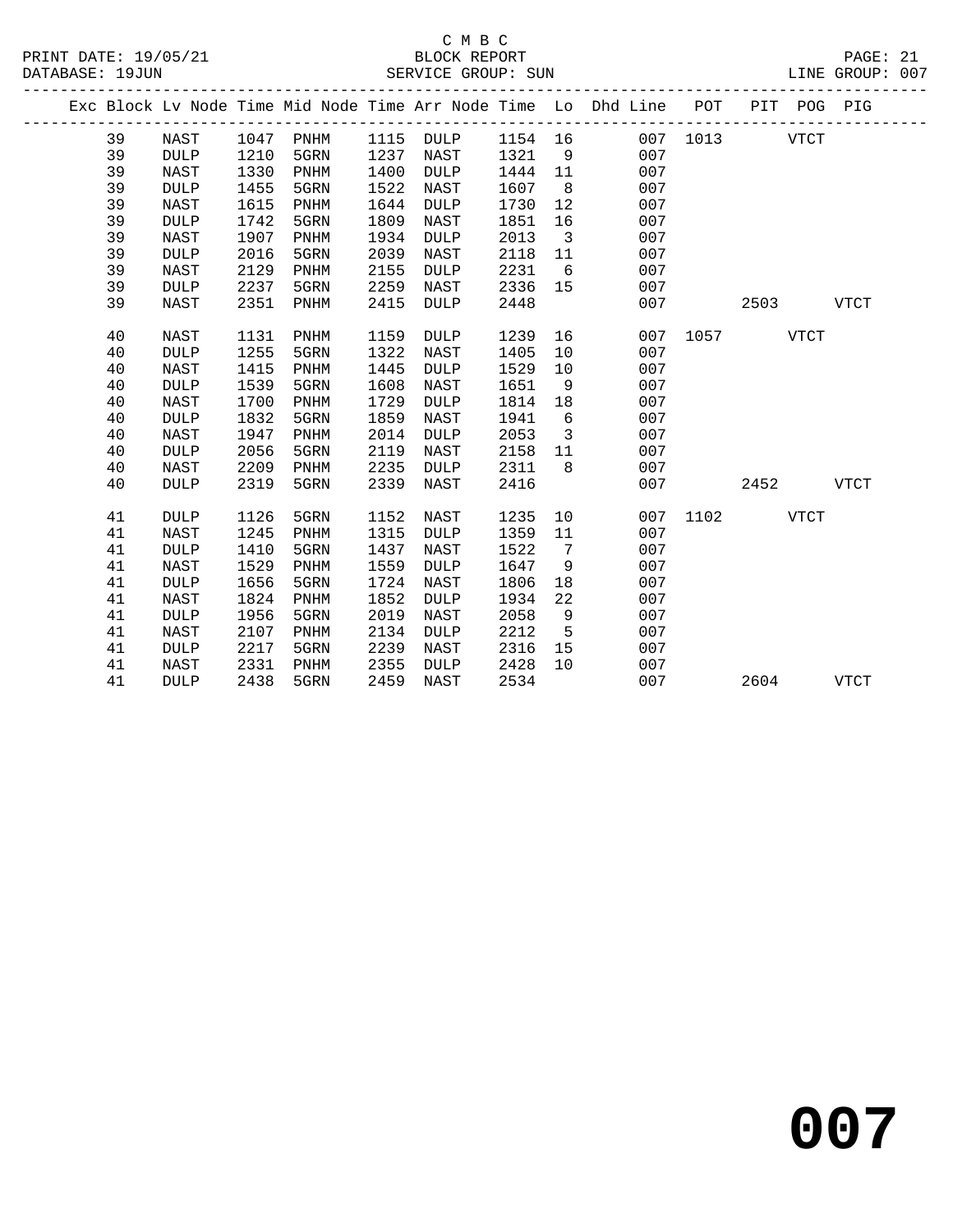|                 |              |            |                                                                          |              |                   |                          |                | Exc Block Lv Node Time Mid Node Time Arr Node Time Lo Dhd Line POT PIT POG PIG |           |      |             |  |
|-----------------|--------------|------------|--------------------------------------------------------------------------|--------------|-------------------|--------------------------|----------------|--------------------------------------------------------------------------------|-----------|------|-------------|--|
|                 |              |            |                                                                          |              |                   |                          |                | 1 WFST 532 BYKY 545 FRTE 602 15 008                                            | 502 VTCT  |      |             |  |
| $\mathbf 1$     | FRTE         |            | 617 BYKY 637 WFST                                                        |              |                   |                          |                | 650 0<br>008                                                                   |           |      |             |  |
| $\mathbf{1}$    | WFST         |            |                                                                          |              |                   |                          |                | 721 16 008                                                                     |           |      |             |  |
| $\mathbf 1$     | FRTE         |            | 650 BYKY      703 FRTE<br>737 BYKY     757 WFST<br>811 BYKY     825 FRTE |              |                   | 721 16<br>811 0<br>846 5 |                | 008                                                                            |           |      |             |  |
| $\mathbf{1}$    | WFST         |            |                                                                          |              |                   |                          |                | 5 <sub>1</sub><br>008                                                          |           |      |             |  |
| $\mathbf 1$     | FRTE         |            | 851 BYKY 913                                                             |              | WFST              | 928                      |                | $\overline{0}$<br>008                                                          |           |      |             |  |
| 1               | WFST         | 928        | BYKY                                                                     | 943          | FRTE              | 1005<br>1059             |                | 10<br>008                                                                      |           |      |             |  |
| 1               | FRTE         |            | 1015 BYKY                                                                | 1040         | WFST              |                          |                | $\begin{array}{c} 0 \\ 12 \end{array}$<br>008                                  |           |      |             |  |
| 1<br>1          | WFST         |            | 1059 BYKY<br>1151 BYKY                                                   | 1218         | 1114 FRTE         | 1139<br>1237             |                | 008<br>$\overline{0}$                                                          |           |      |             |  |
| 1               | FRTE<br>WFST |            | 1237 BYKY                                                                |              | WFST<br>1254 FRTE | 1320                     | 11             | 008<br>008                                                                     |           |      |             |  |
| 1               | FRTE         | 1331       | BYKY                                                                     | 1358         | WFST              | 1418                     |                | 008                                                                            |           |      |             |  |
| 1               | WFST         |            | 1418 BYKY                                                                |              | 1436 FRTE         | 1504                     |                | $\begin{array}{c} 0 \\ 9 \end{array}$<br>008                                   |           |      |             |  |
| 1               | FRTE         |            | 1513 BYKY                                                                | 1539         | WFST              | 1559                     |                | $\overline{0}$<br>008                                                          |           |      |             |  |
| 1               | WFST         | 1559       | BYKY                                                                     | 1617         | FRTE              | 1644                     |                | 13<br>008                                                                      |           |      |             |  |
| 1               | FRTE         |            | 1657 BYKY                                                                | 1721         | WFST              |                          |                | 008<br>$\overline{0}$                                                          |           |      |             |  |
| $\mathbf 1$     | WFST         |            | 1739 BYKY                                                                |              | 1756 FRTE         | 1739<br>1822             | $\overline{0}$ | 008                                                                            |           |      |             |  |
| $\mathbf 1$     | FRTE         |            | 1822 BYKY                                                                |              | $41\mathrm{FR}$   | 1833                     |                | 008                                                                            | 1849 VTCT |      |             |  |
| 2               | F41S         | 550<br>557 |                                                                          |              | FRTE              | 557                      |                | $\begin{matrix} 0 \\ 0 \end{matrix}$<br>008                                    | 534 VTCT  |      |             |  |
| $\sqrt{2}$      | FRTE         |            |                                                                          |              | 617 WFST          | 630                      |                | 008                                                                            |           |      |             |  |
| $\sqrt{2}$      | WFST         |            | 630 BYKY                                                                 |              | 643 FRTE          | 700                      | 17             | 008                                                                            |           |      |             |  |
| 2               | FRTE         | 717        | <b>BYKY</b>                                                              | 737          | WFST              | 751                      | $\overline{0}$ | 008                                                                            |           |      |             |  |
| $\sqrt{2}$      | WFST         |            | 751 BYKY<br>835 BYKY                                                     | 805          | FRTE              | 826                      | 9              | 008                                                                            |           |      |             |  |
| 2               | FRTE         |            |                                                                          | 857          | WFST              | 912                      | $\overline{0}$ | 008                                                                            |           |      |             |  |
| 2               | WFST         |            | 912 BYKY                                                                 | 927          | FRTE              | 949                      | $\overline{7}$ | 008                                                                            |           |      |             |  |
| $\sqrt{2}$      | FRTE         |            | 956 BYKY                                                                 | 1020<br>1053 | WFST              | 1038                     | $\overline{0}$ | 008                                                                            |           |      |             |  |
| $\sqrt{2}$<br>2 | WFST<br>FRTE |            | 1038 BYKY<br>1124 BYKY                                                   |              | FRTE<br>1149 WFST | 1117<br>1208             | $\overline{0}$ | $7\overline{ }$<br>008<br>008                                                  |           |      |             |  |
| 2               | WFST         |            | 1208 BYKY                                                                |              | 1225 FRTE         | 1251                     |                | 10<br>008                                                                      |           |      |             |  |
| 2               | FRTE         |            | 1301 BYKY                                                                |              | 1328 WFST         | 1349                     | $\overline{0}$ | 008                                                                            |           |      |             |  |
| 2               | WFST         |            | 1349 BYKY                                                                |              | 1406 FRTE         | 1434                     | 9              | 008                                                                            |           |      |             |  |
| $\sqrt{2}$      |              |            | FRTE 1443 BYKY 1509 WFST 1529 0                                          |              |                   |                          |                | 008                                                                            |           |      |             |  |
| 2               | WFST         | 1529       | <b>BYKY</b>                                                              | 1547         | FRTE              | 1615                     | 10             | 008                                                                            |           |      |             |  |
| $\sqrt{2}$      | FRTE         | 1625       | <b>BYKY</b>                                                              | 1651         | WFST              | 1709                     | 0              | 008                                                                            |           |      |             |  |
| 2               | WFST         | 1709       | <b>BYKY</b>                                                              | 1727         | FRTE              | 1753                     | 8              | 008                                                                            |           |      |             |  |
| $\sqrt{2}$      | FRTE         | 1801       | <b>BYKY</b>                                                              | 1825         | WFST              | 1843                     | 0              | 008                                                                            |           |      |             |  |
| $\sqrt{2}$      | WFST         | 1843       | <b>BYKY</b>                                                              | 1900         | FRTE              | 1926                     | 9              | 008                                                                            |           |      |             |  |
| $\sqrt{2}$      | FRTE         | 1935       | <b>BYKY</b>                                                              | 1957         | WFST              | 2014                     | 0              | 008                                                                            |           |      |             |  |
| 2               | WFST         | 2014       | <b>BYKY</b>                                                              | 2031         | FRTE              | 2054                     | 11             | 008                                                                            |           |      |             |  |
| $\sqrt{2}$      | FRTE         | 2105       | <b>BYKY</b>                                                              | 2126         | WFST              | 2141                     | 0              | 008                                                                            |           |      |             |  |
| 2               | WFST         | 2141       | <b>BYKY</b>                                                              | 2158         | FRTE              | 2221                     | 15             | 008                                                                            |           |      |             |  |
| 2               | FRTE         | 2236       | <b>BYKY</b>                                                              | 2256         | WFST              | 2311                     | 0              | 008                                                                            |           |      |             |  |
| 2               | WFST         | 2311       | <b>BYKY</b>                                                              | 2327         | FRTE              | 2348                     | 1              | 008                                                                            |           |      |             |  |
| 2               | FRTE         | 2349       | <b>BYKY</b>                                                              |              | 41FR              | 2356                     |                | 008                                                                            |           | 2411 | <b>VTCT</b> |  |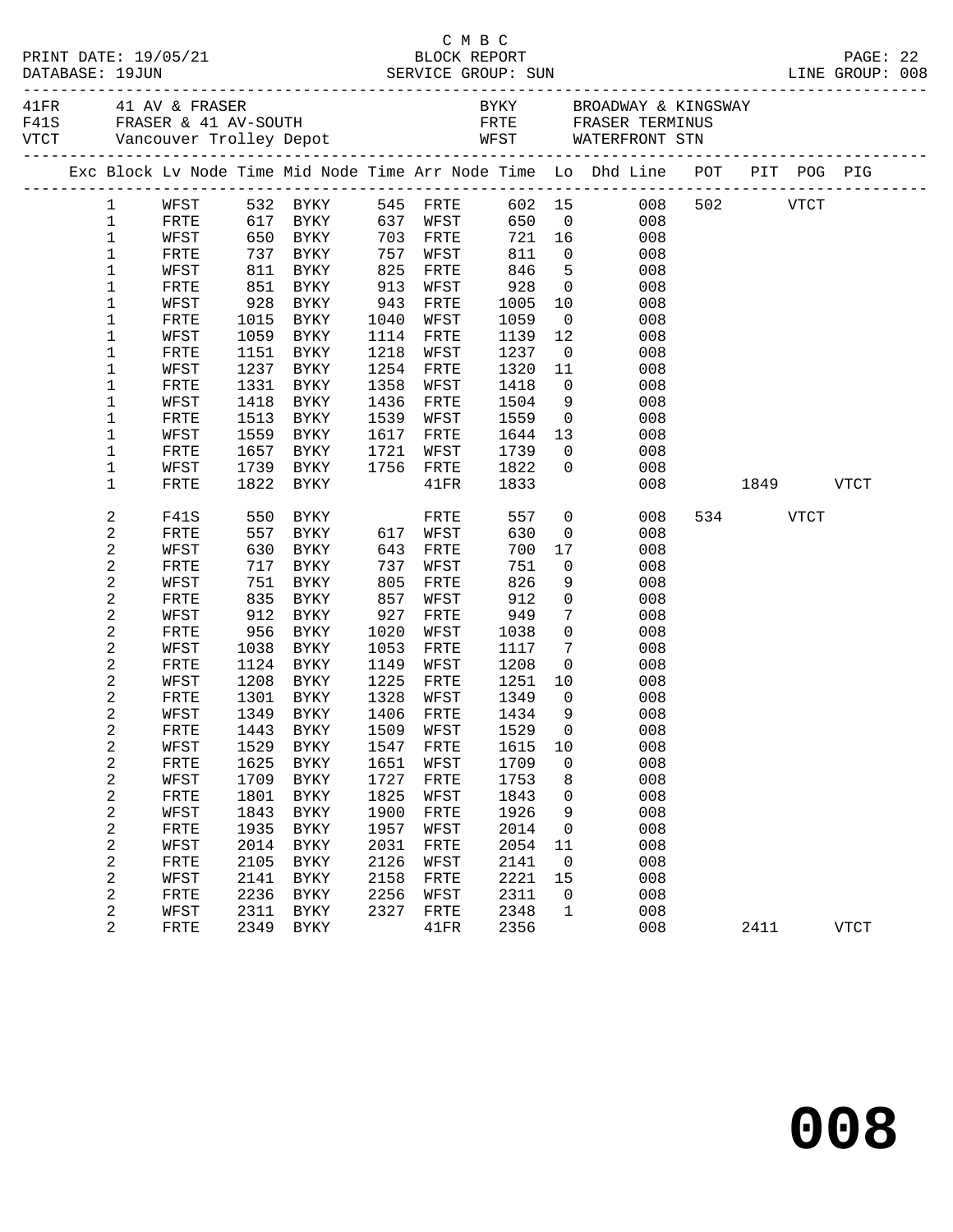### C M B C<br>BLOCK BEPORT

| PRINT DATE: 19/05/21<br>DATABASE: 19JUN |                |              |              |                            |              |                      |              |                              | PAGE: 23<br>BLOCK REPORT PAGE: 23<br>SERVICE GROUP: SUN LINE GROUP: 008        |     |          |             |             |  |
|-----------------------------------------|----------------|--------------|--------------|----------------------------|--------------|----------------------|--------------|------------------------------|--------------------------------------------------------------------------------|-----|----------|-------------|-------------|--|
|                                         |                |              |              |                            |              |                      |              |                              | Exc Block Lv Node Time Mid Node Time Arr Node Time Lo Dhd Line POT PIT POG PIG |     |          |             |             |  |
|                                         | $\mathbf{3}$   | WFST         |              |                            |              |                      |              |                              | 622 15 008                                                                     |     | 522 VTCT |             |             |  |
|                                         | $\mathfrak{Z}$ | FRTE         |              |                            |              |                      |              | 710 0                        | 008                                                                            |     |          |             |             |  |
|                                         | 3              | WFST         |              | 710 BYKY                   | 723          | FRTE                 | 741 15       |                              | 008                                                                            |     |          |             |             |  |
|                                         | 3              | FRTE         | 756          | BYKY                       | 818          | WFST                 | 832          | $\overline{0}$               | 008                                                                            |     |          |             |             |  |
|                                         | 3              | WFST         | 832          | BYKY                       | 846          | FRTE                 | 907          | 12                           | 008                                                                            |     |          |             |             |  |
|                                         | 3              | FRTE         | 919          | BYKY                       | 941          | WFST                 | 958          | $\overline{0}$               | 008                                                                            |     |          |             |             |  |
|                                         | 3              | WFST         | 958          | BYKY                       | 1013         | FRTE                 | 1036         | 9                            | 008                                                                            |     |          |             |             |  |
|                                         | 3              | FRTE         | 1045         | BYKY                       | 1110         | WFST                 | 1129         | $\overline{0}$               | 008                                                                            |     |          |             |             |  |
|                                         | 3              | WFST         | 1129         | BYKY                       | 1144         | FRTE                 | 1209         | 12                           | 008                                                                            |     |          |             |             |  |
|                                         | 3              | FRTE         | 1221         | BYKY                       | 1248         | WFST                 | 1309         | $\mathsf{O}$                 | 008                                                                            |     |          |             |             |  |
|                                         | 3              | WFST         | 1309         | BYKY                       | 1326         | FRTE                 | 1354         | $7\phantom{.0}\phantom{.0}7$ | 008                                                                            |     |          |             |             |  |
|                                         | 3              | FRTE         | 1401         | BYKY                       | 1428         | WFST                 | 1448         | $\overline{0}$               | 008                                                                            |     |          |             |             |  |
|                                         | 3              | WFST         | 1448         | BYKY                       | 1506         | FRTE                 | 1534         | 11                           | 008                                                                            |     |          |             |             |  |
|                                         | 3              | FRTE         | 1545<br>1629 | BYKY                       | 1611<br>1647 | WFST                 | 1629<br>1714 | $\overline{0}$<br>14         | 008<br>008                                                                     |     |          |             |             |  |
|                                         | 3<br>3         | WFST<br>FRTE | 1728         | BYKY<br>BYKY               | 1752         | FRTE<br>WFST         | 1810         | $\overline{0}$               | 008                                                                            |     |          |             |             |  |
|                                         | 3              | WFST         | 1810         | BYKY                       | 1827         | FRTE                 | 1853         | 15                           | 008                                                                            |     |          |             |             |  |
|                                         | 3              | FRTE         | 1908         | BYKY                       | 1930         | WFST                 | 1947         | $\overline{0}$               | 008                                                                            |     |          |             |             |  |
|                                         | 3              | WFST         | 1947         | BYKY                       | 2004         | FRTE                 | 2028         | $7\phantom{.0}$              | 008                                                                            |     |          |             |             |  |
|                                         | 3              | FRTE         | 2035         | BYKY                       | 2056         | WFST                 | 2111         | $\mathsf{O}$                 | 008                                                                            |     |          |             |             |  |
|                                         | 3              | WFST         | 2111         | BYKY                       | 2128         | FRTE                 | 2151         | 15                           | 008                                                                            |     |          |             |             |  |
|                                         | 3              | FRTE         | 2206         | BYKY                       | 2226         | WFST                 | 2241         | $\overline{0}$               | 008                                                                            |     |          |             |             |  |
|                                         | 3              | WFST         | 2241         | BYKY                       | 2257         | FRTE                 | 2318         | $\mathbf{1}$                 | 008                                                                            |     |          |             |             |  |
|                                         | 3              | FRTE         | 2319         | BYKY                       |              | 41FR                 | 2327         |                              | 008                                                                            |     | 2343     |             | <b>VTCT</b> |  |
|                                         | 4              | WFST         | 612          | BYKY                       | 625          | FRTE                 | 642          | 15                           | 008                                                                            |     | 542      | <b>VTCT</b> |             |  |
|                                         | 4              | FRTE         | 657          | <b>BYKY</b>                | 717          | WFST                 | 731          | $\overline{0}$               | 008                                                                            |     |          |             |             |  |
|                                         | 4              | WFST         | 731          | BYKY                       | 744          | FRTE                 | 804          | 11                           | 008                                                                            |     |          |             |             |  |
|                                         | 4              | FRTE         | 815          | BYKY                       | 837          | WFST                 | 852          | $\overline{0}$               | 008                                                                            |     |          |             |             |  |
|                                         | 4              | WFST         | 852          | BYKY                       | 907          | FRTE                 | 929          | 15                           | 008                                                                            |     |          |             |             |  |
|                                         | 4              | ${\tt FRTE}$ | 944          | BYKY                       | 1008         | WFST                 | 1026         | $\overline{0}$               | 008                                                                            |     |          |             |             |  |
|                                         | 4<br>4         | WFST<br>FRTE | 1026<br>1115 | BYKY<br>BYKY               | 1041<br>1140 | FRTE<br>WFST         | 1105<br>1159 | 10<br>$\overline{0}$         | 008<br>008                                                                     |     |          |             |             |  |
|                                         | 4              | WFST         | 1159         | BYKY                       | 1214         | FRTE                 | 1239         | 12                           | 008                                                                            |     |          |             |             |  |
|                                         | 4              | FRTE         | 1251         | BYKY                       | 1318         | WFST                 | 1339         | $\overline{0}$               | 008                                                                            |     |          |             |             |  |
|                                         | 4              | WFST         | 1339         | BYKY                       | 1356         | FRTE                 | 1424         | 8 <sup>8</sup>               | 008                                                                            |     |          |             |             |  |
|                                         | 4              | FRTE         |              | 1432 BYKY                  | 1459         | WFST                 | 1519         | $\Omega$                     | 008                                                                            |     |          |             |             |  |
|                                         | 4              | WFST         | 1519         | BYKY                       | 1537         | FRTE                 | 1605 10      |                              | 008                                                                            |     |          |             |             |  |
|                                         | 4              | FRTE         | 1615         | BYKY                       | 1641         | WFST                 | 1659         | 0                            | 008                                                                            |     |          |             |             |  |
|                                         | 4              | WFST         | 1659         | <b>BYKY</b>                | 1717         | FRTE                 | 1743         | 0                            | 008                                                                            |     |          |             |             |  |
|                                         | 4              | FRTE         | 1743         | BYKY                       |              | 41FR                 | 1754         |                              | 008                                                                            |     | 1810     |             | <b>VTCT</b> |  |
|                                         | 5              | F41S         | 857          | <b>BYKY</b>                |              | FRTE                 | 905          | 0                            | 008                                                                            | 840 |          | <b>VTCT</b> |             |  |
|                                         | 5              | FRTE         | 905          | <b>BYKY</b>                | 927          | ${\tt WFST}$         | 944          | 0                            | 008                                                                            |     |          |             |             |  |
|                                         | 5              | WFST         | 944          | <b>BYKY</b>                | 959          | FRTE                 | 1021         | 14                           | 008                                                                            |     |          |             |             |  |
|                                         | 5              | FRTE         | 1035         | <b>BYKY</b>                | 1100         | WFST                 | 1119         | 0                            | 008                                                                            |     |          |             |             |  |
|                                         | 5              | WFST         | 1119         | <b>BYKY</b>                | 1134         | FRTE                 | 1159         | 12                           | 008                                                                            |     |          |             |             |  |
|                                         | 5              | FRTE         | 1211         | <b>BYKY</b>                | 1238         | WFST                 | 1259         | 0                            | 008                                                                            |     |          |             |             |  |
|                                         | 5              | WFST         | 1259         | <b>BYKY</b>                | 1316         | FRTE                 | 1342         | 9                            | 008                                                                            |     |          |             |             |  |
|                                         | 5              | FRTE         | 1351         | <b>BYKY</b>                | 1418         | WFST                 | 1438         | 0                            | 008                                                                            |     |          |             |             |  |
|                                         | 5              | WFST         | 1438         | <b>BYKY</b>                | 1456         | FRTE                 | 1524         | 9                            | 008                                                                            |     |          |             |             |  |
|                                         | 5<br>5         | FRTE<br>WFST | 1533<br>1619 | <b>BYKY</b><br><b>BYKY</b> | 1559<br>1637 | WFST<br>${\tt FRTE}$ | 1619<br>1704 | 0<br>13                      | 008<br>008                                                                     |     |          |             |             |  |
|                                         |                |              |              |                            |              |                      |              |                              |                                                                                |     |          |             |             |  |

 5 FRTE 1717 BYKY 1741 WFST 1759 0 008 5 WFST 1759 BYKY 1816 FRTE 1842 12 008 5 FRTE 1854 BYKY 1916 WFST 1934 0 008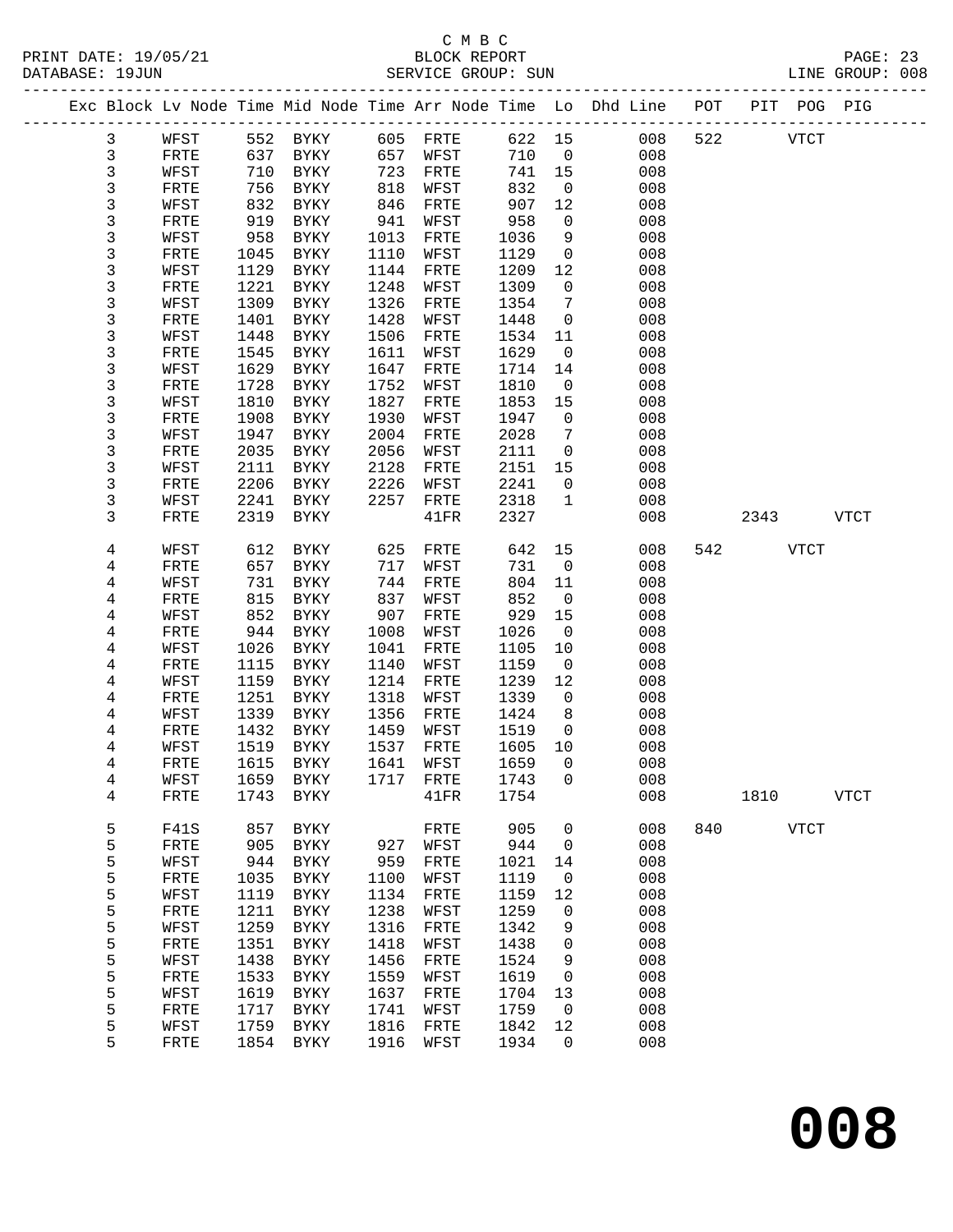| PRINT DATE: 19/05/21 | BLOCK REPORT                                                                   | PAGE: 24        |
|----------------------|--------------------------------------------------------------------------------|-----------------|
| DATABASE: 19JIIN     | SERVICE GROUP: SUN                                                             | LINE GROUP: 008 |
|                      | Exc Block Ly Node Time Mid Node Time Arr Node Time Lo Dhd Line POT PIT POG PIG |                 |

| 5                | WFST         |      |             | 1934 BYKY 1951 FRTE 2015 |      |      | $\overline{0}$ | 008 |          |             |
|------------------|--------------|------|-------------|--------------------------|------|------|----------------|-----|----------|-------------|
| 5                | FRTE         |      | 2015 BYKY   |                          | 41FR | 2024 |                | 008 | 2040     | <b>VTCT</b> |
|                  |              |      |             |                          |      |      |                |     |          |             |
| 6                | <b>F41S</b>  | 925  | BYKY        |                          | FRTE | 933  | $\overline{0}$ | 008 | 908 VTCT |             |
| 6                | FRTE         | 933  | BYKY        | 955 WFST                 |      | 1013 | $\mathbf 0$    | 008 |          |             |
| 6                | WFST         | 1013 | <b>BYKY</b> | 1028                     | FRTE | 1051 | 14             | 008 |          |             |
| 6                | FRTE         | 1105 | BYKY        | 1130                     | WFST | 1149 | $\overline{0}$ | 008 |          |             |
| 6                | WFST         | 1149 | BYKY        | 1204                     | FRTE | 1229 | 12             | 008 |          |             |
| $\epsilon$       | ${\tt FRTE}$ | 1241 | <b>BYKY</b> | 1308                     | WFST | 1329 | $\overline{0}$ | 008 |          |             |
| 6                | WFST         | 1329 | BYKY        | 1346                     | FRTE | 1414 | 8              | 008 |          |             |
| $\epsilon$       | FRTE         | 1422 | BYKY        | 1449                     | WFST | 1509 | $\overline{0}$ | 008 |          |             |
| $\epsilon$       | WFST         | 1509 | BYKY        | 1527                     | FRTE | 1555 | 10             | 008 |          |             |
| 6                | ${\tt FRTE}$ | 1605 | BYKY        | 1631                     | WFST | 1649 | $\overline{0}$ | 008 |          |             |
| б                | WFST         | 1649 | BYKY        | 1707                     | FRTE | 1733 | 16             | 008 |          |             |
| 6                | ${\tt FRTE}$ | 1749 | BYKY        | 1813                     | WFST | 1831 | $\overline{0}$ | 008 |          |             |
| 6                | WFST         | 1831 | BYKY        | 1848                     | FRTE | 1914 | 8              | 008 |          |             |
| $\epsilon$       | FRTE         | 1922 | BYKY        | 1944                     | WFST | 2001 | $\overline{0}$ | 008 |          |             |
| 6                | WFST         | 2001 | BYKY        | 2018                     | FRTE | 2041 | $\overline{9}$ | 008 |          |             |
| 6                | ${\tt FRTE}$ | 2050 | BYKY        | 2111                     | WFST | 2126 | $\overline{0}$ | 008 |          |             |
| 6                | WFST         | 2126 | BYKY        | 2143                     | FRTE | 2206 | 15             | 008 |          |             |
| $\epsilon$       | ${\tt FRTE}$ | 2221 | BYKY        | 2241                     | WFST | 2256 | $\overline{0}$ | 008 |          |             |
| б                | WFST         | 2256 | <b>BYKY</b> | 2312                     | FRTE | 2333 | 11             | 008 |          |             |
| 6                | FRTE         | 2344 | <b>BYKY</b> | 2401                     | WFST | 2414 | $\mathbf 0$    | 008 |          |             |
| 6                | WFST         | 2414 | BYKY        | 2430                     | FRTE | 2451 | $\overline{3}$ | 008 |          |             |
| 6                | FRTE         | 2454 | BYKY        | 2510                     | WFST | 2522 | $\mathbf 0$    | 008 |          |             |
| 6                | WFST         | 2522 | BYKY        | 2538                     | FRTE | 2558 | $\mathbf 0$    | 008 |          |             |
| 6                | ${\tt FRTE}$ | 2558 | BYKY        |                          | 41FR | 2604 |                | 008 |          | 2618 VTCT   |
| $\overline{7}$   | <b>F41S</b>  | 956  | BYKY        |                          | FRTE | 1005 | $\overline{0}$ | 008 | 939 VTCT |             |
| 7                | ${\tt FRTE}$ | 1005 | <b>BYKY</b> | 1030 WFST                |      | 1049 | $\overline{0}$ | 008 |          |             |
| $7\phantom{.}$   | WFST         | 1049 | BYKY        | 1104                     | FRTE | 1129 | 13             | 008 |          |             |
| $\boldsymbol{7}$ | ${\tt FRTE}$ | 1142 | BYKY        | 1209                     | WFST | 1228 | $\overline{0}$ | 008 |          |             |
| $\overline{7}$   | WFST         | 1228 | <b>BYKY</b> | 1245                     | FRTE | 1311 | 10             | 008 |          |             |
| $\boldsymbol{7}$ | FRTE         | 1321 | BYKY        | 1348                     | WFST | 1408 | $\overline{0}$ | 008 |          |             |
| $\overline{7}$   | WFST         | 1408 | BYKY        | 1426                     | FRTE | 1454 | 9              | 008 |          |             |
| 7                | ${\tt FRTE}$ | 1503 | BYKY        | 1529                     | WFST | 1549 | $\overline{0}$ | 008 |          |             |
| 7                | WFST         | 1549 | BYKY        | 1607                     | FRTE | 1634 | 13             | 008 |          |             |
| $\overline{7}$   | ${\tt FRTE}$ | 1647 | BYKY        | 1711                     | WFST | 1729 | $\overline{0}$ | 008 |          |             |
| $\overline{7}$   | WFST         | 1729 | <b>BYKY</b> | 1747                     | FRTE | 1813 | 15             | 008 |          |             |
| 7                | ${\tt FRTE}$ | 1828 | BYKY        | 1850                     | WFST | 1908 | $\overline{0}$ | 008 |          |             |
| 7                | WFST         | 1908 | BYKY        | 1925                     | FRTE | 1949 | 14             | 008 |          |             |
| 7                | ${\tt FRTE}$ | 2003 | BYKY        | 2025                     | WFST | 2042 | $\overline{0}$ | 008 |          |             |
| $\boldsymbol{7}$ | WFST         | 2042 | BYKY        | 2059                     | FRTE | 2122 | 13             | 008 |          |             |
| $\overline{7}$   | ${\tt FRTE}$ | 2135 | BYKY        | 2156                     | WFST | 2211 | $\overline{0}$ | 008 |          |             |
| $\overline{7}$   | WFST         | 2211 | BYKY        | 2228                     | FRTE | 2251 | $\mathsf{O}$   | 008 |          |             |
| $\overline{7}$   | FRTE         |      | 2251 BYKY   |                          | 41FR | 2259 |                | 008 |          | 2315 VTCT   |
|                  |              |      |             |                          |      |      |                |     |          |             |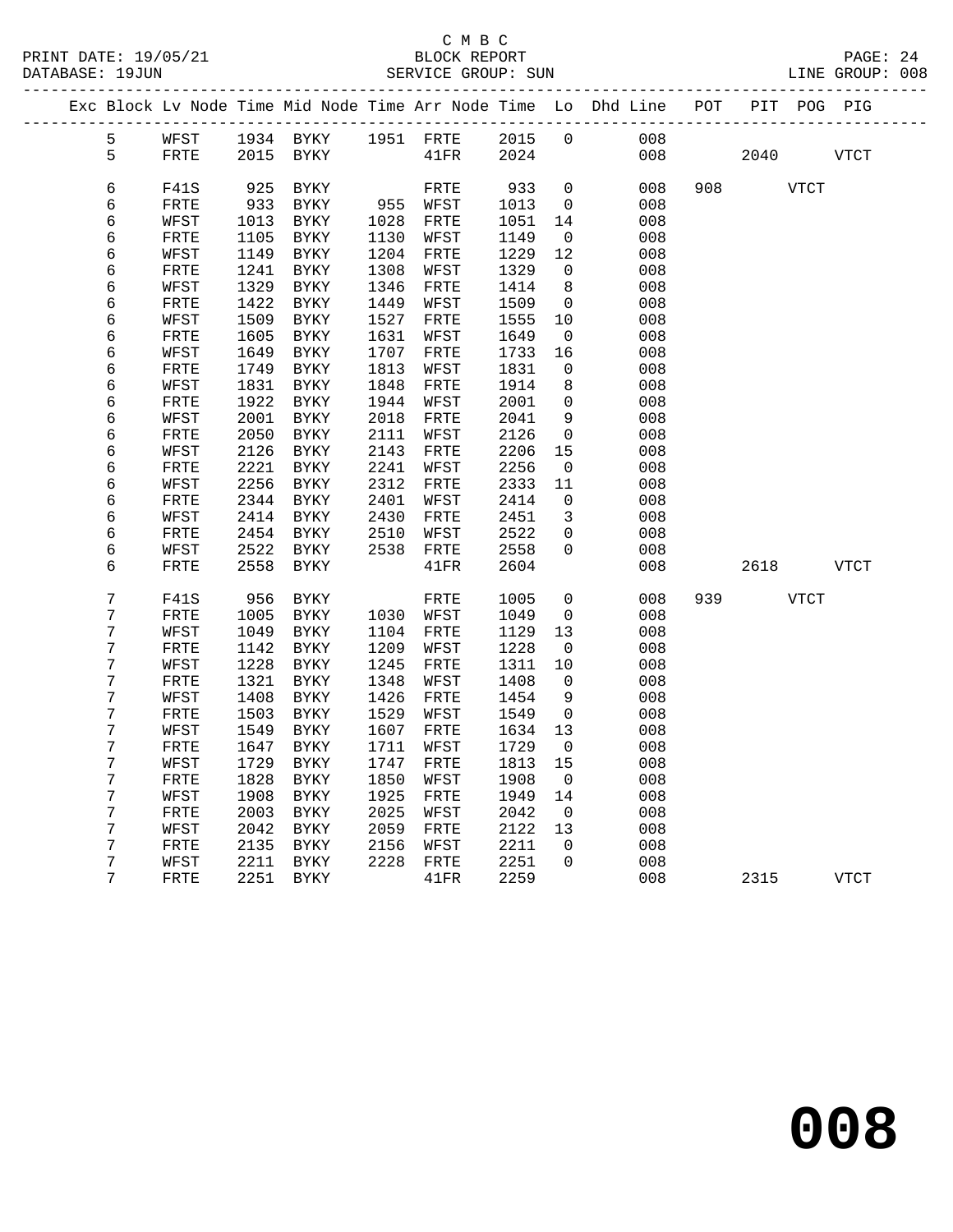|  |              |              |              |                     |              |              |              |                          | Exc Block Lv Node Time Mid Node Time Arr Node Time Lo Dhd Line POT PIT POG PIG |               |             |             |
|--|--------------|--------------|--------------|---------------------|--------------|--------------|--------------|--------------------------|--------------------------------------------------------------------------------|---------------|-------------|-------------|
|  | 8            | F41S         |              | 1016 BYKY           |              | FRTE         | 1025 0       |                          | 008                                                                            | 959           | <b>VTCT</b> |             |
|  | 8            | FRTE         |              | 1025 BYKY           |              | 1050 WFST    | 1109         | $\overline{0}$           | 008                                                                            |               |             |             |
|  | 8            | WFST         | 1109         | BYKY                |              | 1124 FRTE    | 1149         | 12                       | 008                                                                            |               |             |             |
|  | 8            | FRTE         | 1201         | BYKY                | 1228         | WFST         | 1247         | $\overline{\mathbf{0}}$  | 008                                                                            |               |             |             |
|  | 8            | WFST         | 1247         | BYKY                | 1304         | FRTE         | 1330         | 11                       | 008                                                                            |               |             |             |
|  | 8            | FRTE         | 1341         | BYKY                | 1408         | WFST         | 1428         | $\overline{0}$           | 008                                                                            |               |             |             |
|  | 8            | WFST         | 1428         | BYKY                | 1446         | FRTE         | 1514         | 9                        | 008                                                                            |               |             |             |
|  | 8            | FRTE         | 1523         | BYKY                | 1549         | WFST         | 1609         | $\mathsf{O}$             | 008                                                                            |               |             |             |
|  | 8            | WFST         | 1609         | BYKY                | 1627         | FRTE         | 1654         | 13                       | 008                                                                            |               |             |             |
|  | 8            | FRTE         | 1707         | BYKY                | 1731         | WFST         | 1749         | $\overline{0}$           | 008                                                                            |               |             |             |
|  | 8            | WFST         | 1749         | BYKY                | 1806         | FRTE         | 1832         | 9                        | 008                                                                            |               |             |             |
|  | 8            | FRTE         | 1841         | BYKY                | 1903         | WFST         | 1921         | $\mathsf{O}$             | 008                                                                            |               |             |             |
|  | 8            | WFST         | 1921         | BYKY                | 1938         | FRTE         | 2002         | 17                       | 008                                                                            |               |             |             |
|  | 8            | FRTE         | 2019         | BYKY                | 2040         | WFST         | 2055         | $\overline{0}$           | 008                                                                            |               |             |             |
|  | 8            | WFST         | 2055<br>2151 | BYKY                | 2112<br>2211 | FRTE         | 2135<br>2226 | 16<br>$\mathbf{0}$       | 008<br>008                                                                     |               |             |             |
|  | 8<br>8       | FRTE<br>WFST | 2226         | BYKY<br>BYKY        | 2243         | WFST<br>FRTE | 2306         | 9                        | 008                                                                            |               |             |             |
|  | 8            | FRTE         | 2315         | BYKY                | 2333         | WFST         | 2347         | $\mathsf{O}$             | 008                                                                            |               |             |             |
|  | 8            | WFST         | 2347         | BYKY                | 2403         | FRTE         | 2424         | $\mathbf 0$              | 008                                                                            |               |             |             |
|  | 8            | FRTE         | 2424         | BYKY                |              | 41FR         | 2431         |                          | 008                                                                            |               | 2446 VTCT   |             |
|  |              |              |              |                     |              |              |              |                          |                                                                                |               |             |             |
|  | 9            | <b>F41S</b>  | 1046         | BYKY                |              | FRTE         | 1055         | $\mathsf{O}$             |                                                                                | 008 1029 VTCT |             |             |
|  | 9            | FRTE         | 1055         | BYKY                | 1120         | WFST         | 1139         | $\overline{0}$           | 008                                                                            |               |             |             |
|  | 9            | WFST         | 1139         | BYKY                | 1154         | FRTE         | 1219         | 12                       | 008                                                                            |               |             |             |
|  | 9            | FRTE         | 1231         | BYKY                | 1258         | WFST         | 1319         | $\overline{0}$           | 008                                                                            |               |             |             |
|  | 9            | WFST         | 1319         | BYKY                | 1336         | FRTE         | 1404         | $\overline{7}$           | 008                                                                            |               |             |             |
|  | 9            | FRTE         | 1411         | BYKY                | 1438         | WFST         | 1458         | $\overline{0}$           | 008                                                                            |               |             |             |
|  | 9            | WFST         | 1458         | BYKY                | 1516         | FRTE         | 1544         | 11                       | 008                                                                            |               |             |             |
|  | 9            | FRTE         | 1555         | BYKY                | 1621         | WFST         | 1639         | $\overline{0}$           | 008                                                                            |               |             |             |
|  | 9            | WFST         | 1639         | BYKY                | 1657         | FRTE         | 1724         | 14                       | 008                                                                            |               |             |             |
|  | 9            | ${\tt FRTE}$ | 1738         | BYKY                | 1802         | WFST         | 1820         | $\overline{0}$           | 008                                                                            |               |             |             |
|  | 9<br>9       | WFST         | 1820         | BYKY                | 1837         | FRTE         | 1903         | $\overline{0}$           | 008                                                                            |               |             |             |
|  |              | FRTE         | 1903         | BYKY                |              | 41FR         | 1912         |                          | 008                                                                            |               | 1928   1920 | <b>VTCT</b> |
|  | 10           | F41S         | 1124         | BYKY                |              | FRTE         | 1134         | $\mathsf{O}$             |                                                                                | 008 1106 VTCT |             |             |
|  | $10$         | FRTE         | 1134         | BYKY                |              | 1159 WFST    | 1218         | $\overline{0}$           | 008                                                                            |               |             |             |
|  | 10           | WFST         | 1218         | BYKY                | 1235         | FRTE         | 1301         | 10                       | 008                                                                            |               |             |             |
|  | 10           | FRTE         | 1311         | BYKY                | 1338         | WFST         | 1358         | $\overline{0}$           | 008                                                                            |               |             |             |
|  | $10$         | WFST         | 1358         | BYKY                | 1415         | FRTE         | 1443         | 10                       | 008                                                                            |               |             |             |
|  | 10           | FRTE         |              | 1453 BYKY 1519 WFST |              |              | 1539 0       |                          | 008                                                                            |               |             |             |
|  | 10           | WFST         | 1539         | BYKY                | 1557         | FRTE         | 1626         | 11                       | 008                                                                            |               |             |             |
|  | 10           | FRTE         | 1637         | BYKY                | 1701         | WFST         | 1719         | $\overline{0}$           | 008                                                                            |               |             |             |
|  | $10$<br>$10$ | WFST         | 1719<br>1815 | BYKY                | 1736<br>1837 | FRTE         | 1802<br>1855 | 13<br>$\overline{0}$     | 008<br>008                                                                     |               |             |             |
|  | $10$         | FRTE<br>WFST | 1855         | BYKY<br>BYKY        | 1912         | WFST<br>FRTE | 1938         | 10                       | 008                                                                            |               |             |             |
|  | $10$         | FRTE         | 1948         | BYKY                | 2010         | WFST         | 2027         | $\overline{\phantom{0}}$ | 008                                                                            |               |             |             |
|  | $10$         | WFST         | 2027         | <b>BYKY</b>         | 2044         | FRTE         | 2107         | 13                       | 008                                                                            |               |             |             |
|  | $10$         | ${\tt FRTE}$ | 2120         | BYKY                | 2141         | WFST         | 2156         | $\overline{0}$           | 008                                                                            |               |             |             |
|  | $10$         | WFST         | 2156         | BYKY                | 2213         | FRTE         | 2236         | 18                       | 008                                                                            |               |             |             |
|  | 10           | FRTE         | 2254         | <b>BYKY</b>         | 2312         | WFST         | 2326         | $\overline{0}$           | 008                                                                            |               |             |             |
|  | 10           | WFST         | 2326         | <b>BYKY</b>         | 2342         | FRTE         | 2403         | 12                       | 008                                                                            |               |             |             |
|  | 10           | FRTE         | 2415         | BYKY                | 2432         | WFST         | 2445         | $\mathsf{O}$             | 008                                                                            |               |             |             |
|  | 10           | WFST         | 2445         | BYKY                | 2501         | FRTE         | 2521         | 3                        | 008                                                                            |               |             |             |
|  | 10           | FRTE         | 2524         | BYKY                | 2540         | WFST         | 2552         | 0                        | 008                                                                            |               |             |             |
|  | 10           | WFST         | 2552         | BYKY                | 2608         | FRTE         | 2628         | $\mathbf 0$              | 008                                                                            |               |             |             |
|  | 10           | FRTE         |              | 2628 BYKY           |              | 41FR         | 2634         |                          | 008                                                                            |               | 2648        | <b>VTCT</b> |
|  |              |              |              |                     |              |              |              |                          |                                                                                |               |             |             |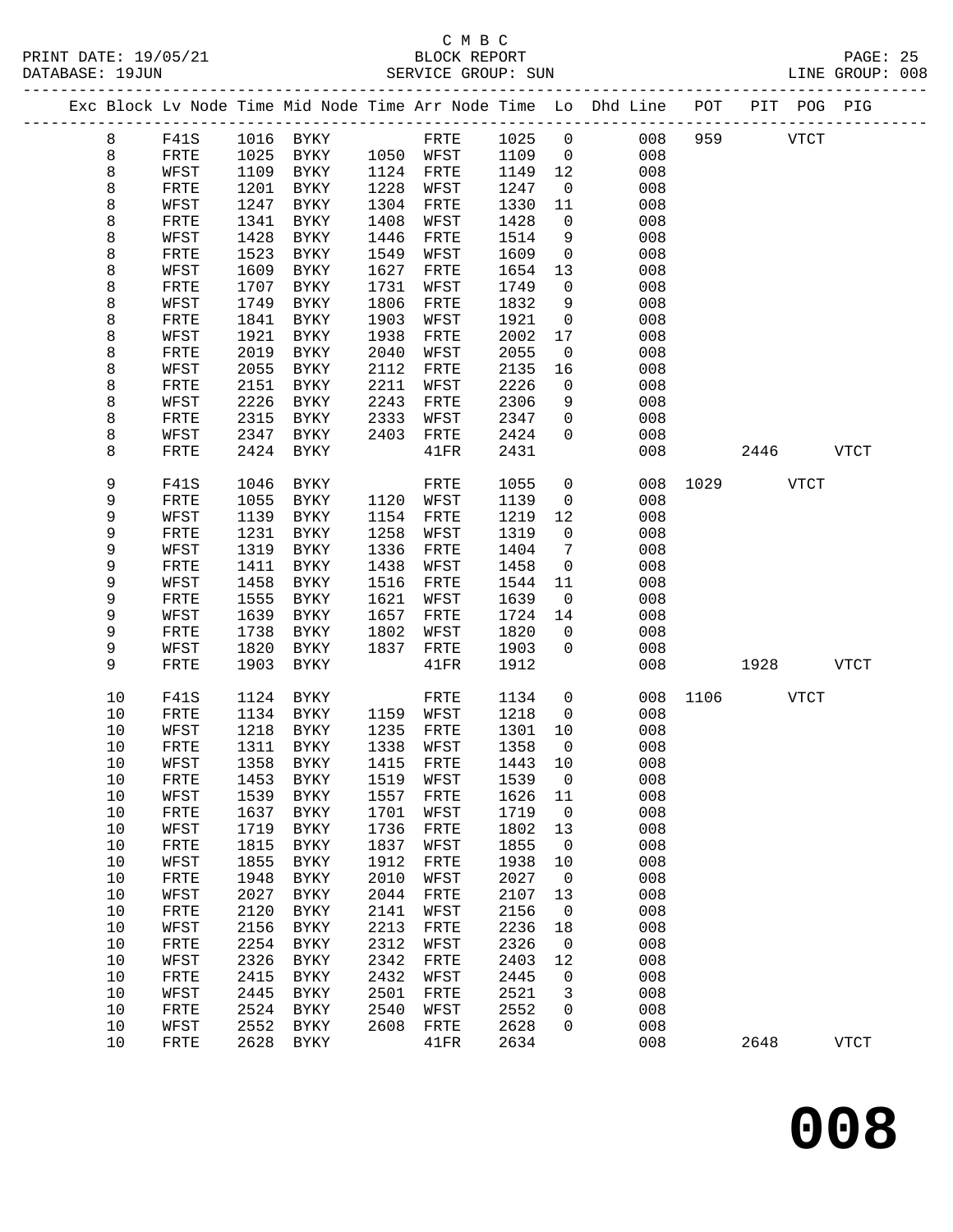|             |                                                                                                                                                              |                                                                                                                                                                                                                                                                                                                                |                                                                                                      |                                                                                                                                                                                                                                                     |                                                                                                                      |                                                                                                                                                                                             | C M B C |                                                                                                                                                                        |                                                                                                                                                                                                                                                                                                    |                                                                                                                                                                                                                                                                                                             |      |      |             |  |
|-------------|--------------------------------------------------------------------------------------------------------------------------------------------------------------|--------------------------------------------------------------------------------------------------------------------------------------------------------------------------------------------------------------------------------------------------------------------------------------------------------------------------------|------------------------------------------------------------------------------------------------------|-----------------------------------------------------------------------------------------------------------------------------------------------------------------------------------------------------------------------------------------------------|----------------------------------------------------------------------------------------------------------------------|---------------------------------------------------------------------------------------------------------------------------------------------------------------------------------------------|---------|------------------------------------------------------------------------------------------------------------------------------------------------------------------------|----------------------------------------------------------------------------------------------------------------------------------------------------------------------------------------------------------------------------------------------------------------------------------------------------|-------------------------------------------------------------------------------------------------------------------------------------------------------------------------------------------------------------------------------------------------------------------------------------------------------------|------|------|-------------|--|
| <b>VTCT</b> |                                                                                                                                                              |                                                                                                                                                                                                                                                                                                                                |                                                                                                      | Vancouver Trolley Depot                                                                                                                                                                                                                             |                                                                                                                      |                                                                                                                                                                                             |         |                                                                                                                                                                        |                                                                                                                                                                                                                                                                                                    |                                                                                                                                                                                                                                                                                                             |      |      |             |  |
|             |                                                                                                                                                              |                                                                                                                                                                                                                                                                                                                                |                                                                                                      |                                                                                                                                                                                                                                                     |                                                                                                                      |                                                                                                                                                                                             |         |                                                                                                                                                                        |                                                                                                                                                                                                                                                                                                    | Exc Block Lv Node Time Mid Node Time Arr Node Time Lo Dhd Line POT PIT POG PIG                                                                                                                                                                                                                              |      |      |             |  |
|             | 11<br>11<br>11<br>11<br>11<br>11<br>11<br>11<br>11<br>11<br>11<br>11<br>11<br>$11\,$<br>11<br>11<br>11<br>11<br>11<br>11<br>11<br>11<br>11<br>11<br>11<br>11 | $MH-E$<br>OA12<br>BYMN<br>10FI<br>BDLP<br>10FI<br><b>BDLP</b><br>10FI<br><b>BDLP</b><br><b>BYAL</b><br>GRCO<br><b>BYAL</b><br><b>BDLP</b><br><b>BYAL</b><br><b>BDLP</b><br><b>BYAL</b><br>GRCO<br><b>BYAL</b><br><b>BDLP</b><br><b>BYAL</b><br><b>GRCO</b><br><b>BYAL</b><br><b>GRCO</b><br><b>BYAL</b><br><b>GRCO</b><br>BYAL | 1039<br>1226<br>1320<br>1418<br>1555<br>1650<br>1749<br>1830<br>1908<br>1949<br>2028<br>2110<br>2150 | 615 BYOA      636  10FI<br>642   BYKY      654   BDLP<br>710 BYOA<br>741 BYKY<br>834 BYOA<br>918 BYKY<br>959 BYOA<br>BYKY<br>1133 BYOA<br>BYKY<br>BYOA<br>BYKY<br>1505 BYOA<br>BYKY<br>BYOA<br>BYKY<br>BYOA<br>BYKY<br>BYOA<br>BYKY<br>BYOA<br>BYKY | 856 AL10<br>941 GRCO<br>1254<br>1350<br>1448<br>1625<br>1717<br>1816<br>1849<br>1932<br>2007<br>2052<br>2127<br>2211 | 654 BDLP<br>732 10FI<br>754 BDLP<br>1016 AL10<br>1105 BDLP<br>1201 AL10<br><b>BDLP</b><br>AL10<br>GRCO<br>1526 AL10<br>BDLP<br>AL10<br>GRCO<br>AL10<br>GRCO<br>AL10<br>GRCO<br>AL10<br>GRCO |         | 642<br>708<br>738<br>810<br>910<br>949<br>1032<br>1125<br>1218<br>1314<br>1408<br>1458<br>1544<br>1645<br>1735<br>1827<br>1904<br>1944<br>2022<br>2103<br>2141<br>2220 | $\overline{0}$<br>$\overline{\phantom{a}}$<br>$\overline{\mathbf{3}}$<br>24<br>8 <sup>8</sup><br>10<br>$7\phantom{0}$<br>8 <sup>8</sup><br>8 <sup>8</sup><br>$7\overline{ }$<br>11<br>$-5$<br>14<br>$\overline{\mathbf{3}}$<br>$\overline{4}$<br>5<br>$6\overline{6}$<br>$\overline{7}$<br>9<br>10 | 455 0A41 503 0A12 512 0 017<br>512 BYMN 522 0 009<br>522 10FI 534 1 009<br>535 BYKY 547 BDLP 601 14 009<br>009<br>009<br>009<br>009<br>009<br>009<br>009<br>009<br>009<br>$\begin{array}{c} 6 \\ 10 \end{array}$<br>009<br>009<br>009<br>009<br>009<br>009<br>009<br>009<br>009<br>009<br>009<br>009<br>009 | 453  | VTCT |             |  |
|             | 11<br>11<br>11<br>11<br>11<br>11<br>11                                                                                                                       | <b>GRCO</b><br>BYAL<br><b>BDLP</b><br>BYAL<br><b>BDLP</b><br>10FI<br><b>BDLP</b>                                                                                                                                                                                                                                               | 2230<br>2310<br>2359<br>2440<br>2521<br>2548                                                         | BYOA<br>BYKY<br>BYOA<br>BYKY<br>BYOA<br>BYKY<br>2616 BYST                                                                                                                                                                                           | 2246<br>2329<br>2418<br>2459<br>2540<br>2600                                                                         | AL10<br>BDLP<br>AL10<br>BDLP<br>10FI<br>BDLP<br>2624 GRBY                                                                                                                                   |         | 2259<br>2345<br>2431<br>2513<br>2543<br>2614<br>2637                                                                                                                   | 11<br>14<br>9<br>8 <sup>8</sup><br>$5^{\circ}$<br>$\overline{\mathbf{2}}$                                                                                                                                                                                                                          | 009<br>009<br>009<br>009<br>009<br>009<br>009                                                                                                                                                                                                                                                               | 2652 |      | <b>VTCT</b> |  |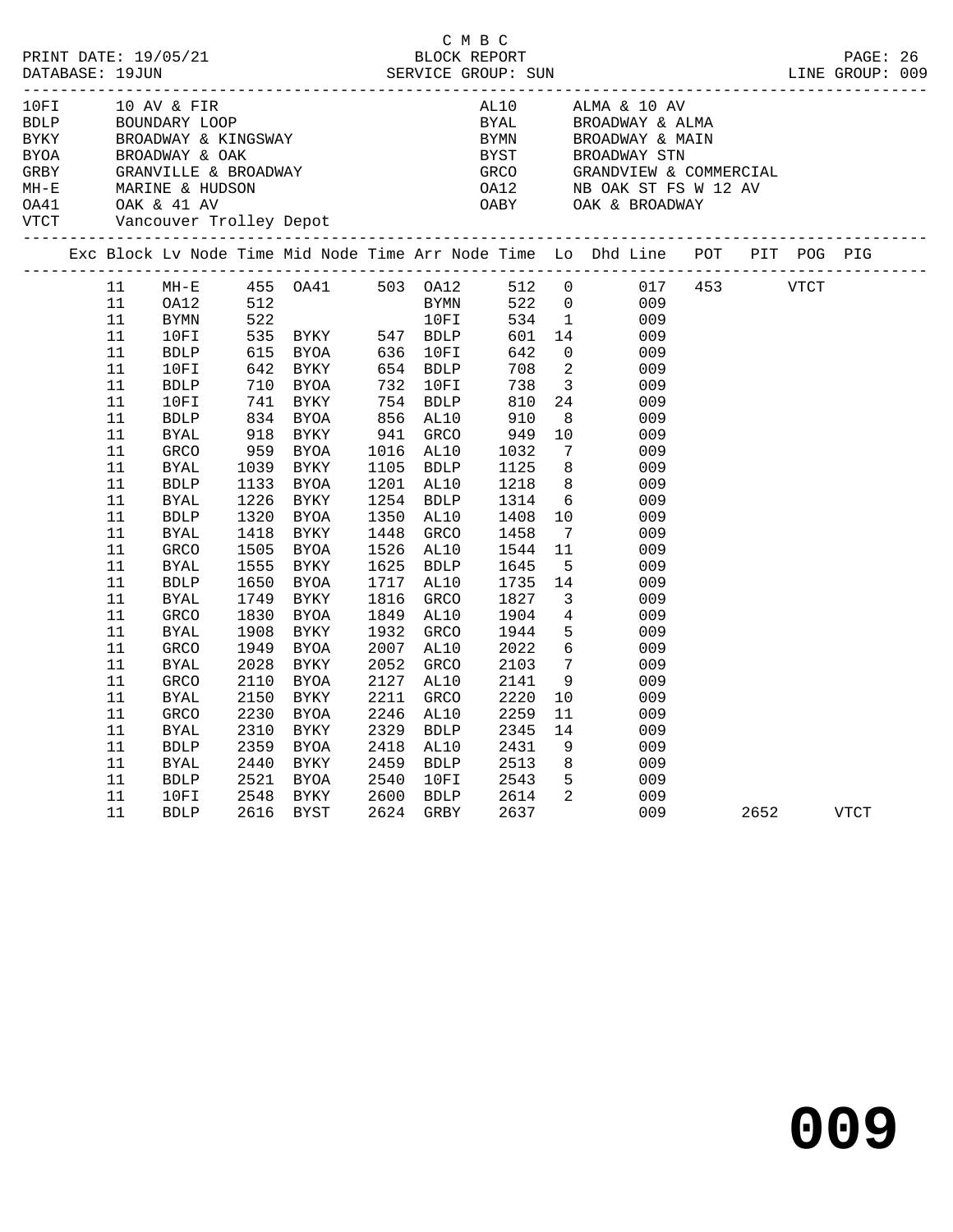|    |              |      |                          |      |             |        |                         | Exc Block Lv Node Time Mid Node Time Arr Node Time Lo Dhd Line POT PIT POG PIG |          |             |             |  |
|----|--------------|------|--------------------------|------|-------------|--------|-------------------------|--------------------------------------------------------------------------------|----------|-------------|-------------|--|
| 12 | $MH-E$       |      | 503   0A41   511   0A12  |      |             |        |                         | 520 3<br>017                                                                   | 501 VTCT |             |             |  |
| 12 | OA12         | 523  | BYKY                     |      | 530 BDLP    | 544 11 |                         | 009                                                                            |          |             |             |  |
| 12 | BDLP         | 555  | BYOA                     |      | 616 10FI    | 622    | $\overline{0}$          | 009                                                                            |          |             |             |  |
| 12 | 10FI         | 622  | BYKY                     |      | 634 BDLP    | 648    | $\overline{2}$          | 009                                                                            |          |             |             |  |
| 12 | <b>BDLP</b>  | 650  | BYOA                     | 712  | 10FI        | 718    | $\overline{\mathbf{3}}$ | 009                                                                            |          |             |             |  |
| 12 | 10FI         | 721  | BYKY                     |      | 734 BDLP    | 750    | 22                      | 009                                                                            |          |             |             |  |
| 12 | <b>BDLP</b>  | 812  | BYOA                     | 834  | 10FI        | 840    | $\mathbf{1}$            | 009                                                                            |          |             |             |  |
| 12 | 10FI         | 841  | BYKY                     | 855  | GRCO        | 903    | 16                      | 009                                                                            |          |             |             |  |
| 12 | GRCO         | 919  | BYOA                     | 936  | AL10        | 951    | 8                       | 009                                                                            |          |             |             |  |
| 12 | BYAL         | 959  | BYKY                     |      | 1024 GRCO   | 1033   | 6                       | 009                                                                            |          |             |             |  |
| 12 | GRCO         | 1039 | BYOA                     | 1057 | AL10        | 1113   | $6\overline{6}$         | 009                                                                            |          |             |             |  |
| 12 | BYAL         | 1119 | BYKY                     | 1145 | GRCO        | 1156   | 9                       | 009                                                                            |          |             |             |  |
| 12 | GRCO         | 1205 | BYOA                     | 1226 | AL10        | 1243   | $5^{\circ}$             | 009                                                                            |          |             |             |  |
| 12 | BYAL         | 1248 | BYKY                     | 1316 | GRCO        | 1326   | 10                      | 009                                                                            |          |             |             |  |
| 12 | GRCO         | 1336 | BYOA                     | 1358 | AL10        | 1416   | 9                       | 009                                                                            |          |             |             |  |
| 12 | <b>BYAL</b>  | 1425 | BYKY                     | 1455 | <b>BDLP</b> | 1515   | $\overline{4}$          | 009                                                                            |          |             |             |  |
| 12 | <b>BDLP</b>  | 1519 | BYOA                     | 1548 | AL10        | 1606   | 12                      | 009                                                                            |          |             |             |  |
| 12 | BYAL         | 1618 | BYKY                     | 1648 | GRCO        | 1659   | 6                       | 009                                                                            |          |             |             |  |
| 12 | GRCO         | 1705 | BYOA                     | 1725 | AL10        | 1743   | 14                      | 009                                                                            |          |             |             |  |
| 12 | <b>BYAL</b>  | 1757 | BYKY                     | 1824 | <b>BDLP</b> | 1843   | 9                       | 009                                                                            |          |             |             |  |
| 12 | <b>BDLP</b>  | 1852 | BYOA                     | 1918 | AL10        | 1933   | $5^{\circ}$             | 009                                                                            |          |             |             |  |
| 12 | <b>BYAL</b>  | 1938 | BYKY                     | 2002 | BDLP        | 2020   | 13                      | 009                                                                            |          |             |             |  |
| 12 | ${\tt BDLP}$ | 2033 | BYOA                     | 2057 | AL10        | 2112   | $7\overline{ }$         | 009                                                                            |          |             |             |  |
| 12 | <b>BYAL</b>  | 2119 | BYKY                     | 2141 | BDLP        | 2159   | 15                      | 009                                                                            |          |             |             |  |
| 12 | <b>BDLP</b>  | 2214 | BYOA                     | 2236 | AL10        | 2249   | 6                       | 009                                                                            |          |             |             |  |
| 12 | BYAL         | 2255 | BYKY                     | 2314 | GRCO        | 2322   | 25                      | 009                                                                            |          |             |             |  |
| 12 | GRCO         | 2347 | BYOA                     | 2402 | AL10        | 2415   | $5^{\circ}$             | 009                                                                            |          |             |             |  |
| 12 | BYAL         | 2420 | BYKY                     | 2439 | BDLP        | 2453   | $\overline{\mathbf{3}}$ | 009                                                                            |          |             |             |  |
| 12 | <b>BDLP</b>  | 2456 | BYOA                     | 2515 | 10FI        | 2518   | $\mathbf 0$             | 009                                                                            |          |             |             |  |
| 12 | 10FI         | 2518 | BYKY                     | 2530 | BDLP        | 2544   | $7\phantom{.0}$         | 009                                                                            |          |             |             |  |
| 12 | <b>BDLP</b>  | 2551 | BYST                     | 2559 | GRBY        | 2612   |                         | 009                                                                            | 2627     |             | <b>VTCT</b> |  |
| 13 | $MH-E$       | 518  | OA41                     |      | 526 OA12    | 535    | $\mathsf{O}$            | 017                                                                            | 516 7    | <b>VTCT</b> |             |  |
| 13 | OA12         | 535  |                          |      | BYMN        | 545    | $\mathsf{O}$            | 009                                                                            |          |             |             |  |
| 13 | BYMN         | 545  |                          |      | 10FI        | 557    | $\overline{3}$          | 009                                                                            |          |             |             |  |
| 13 | 10FI         | 600  | <b>BYKY</b>              |      | 612 BDLP    | 626    | 6                       | 009                                                                            |          |             |             |  |
| 13 | <b>BDLP</b>  | 632  | BYOA                     |      | 654 10FI    | 700    | $\mathbf{1}$            | 009                                                                            |          |             |             |  |
| 13 | 10FI         | 701  | BYKY                     |      | 714 BDLP    | 730    | 22                      | 009                                                                            |          |             |             |  |
| 13 | <b>BDLP</b>  |      | 752 BYOA                 |      | 814 10FI    | 820    | $\mathbf{1}$            | 009                                                                            |          |             |             |  |
| 13 | 10FI         |      | 821 BYKY 835 GRCO 843 16 |      |             |        |                         | 009                                                                            |          |             |             |  |
| 13 | <b>GRCO</b>  | 859  | BYOA                     | 916  | AL10        | 931    | 9                       | 009                                                                            |          |             |             |  |
| 13 | <b>BYAL</b>  | 940  | BYKY                     | 1003 | GRCO        | 1012   | 7                       | 009                                                                            |          |             |             |  |
| 13 | GRCO         | 1019 | <b>BYOA</b>              | 1036 | AL10        | 1052   | 5                       | 009                                                                            |          |             |             |  |
| 13 | <b>BYAL</b>  | 1057 | BYKY                     | 1123 | <b>BDLP</b> | 1143   | 5                       | 009                                                                            |          |             |             |  |
| 13 | ${\tt BDLP}$ | 1148 | BYOA                     | 1217 | AL10        | 1234   | 7                       | 009                                                                            |          |             |             |  |
| 13 | <b>BYAL</b>  | 1241 | BYKY                     | 1309 | <b>BDLP</b> | 1329   | 6                       | 009                                                                            |          |             |             |  |
| 13 | <b>BDLP</b>  | 1335 | BYOA                     | 1405 | AL10        | 1423   | 10                      | 009                                                                            |          |             |             |  |
| 13 | <b>BYAL</b>  | 1433 | <b>BYKY</b>              | 1503 | GRCO        | 1513   | 7                       | 009                                                                            |          |             |             |  |
| 13 | GRCO         | 1520 | BYOA                     | 1541 | AL10        | 1559   | 11                      | 009                                                                            |          |             |             |  |
| 13 | <b>BYAL</b>  | 1610 | BYKY                     | 1640 | <b>BDLP</b> | 1700   | 5                       | 009                                                                            |          |             |             |  |
| 13 | <b>BDLP</b>  | 1705 | BYOA                     | 1732 | AL10        | 1750   |                         | 009                                                                            | 1812     |             | <b>VTCT</b> |  |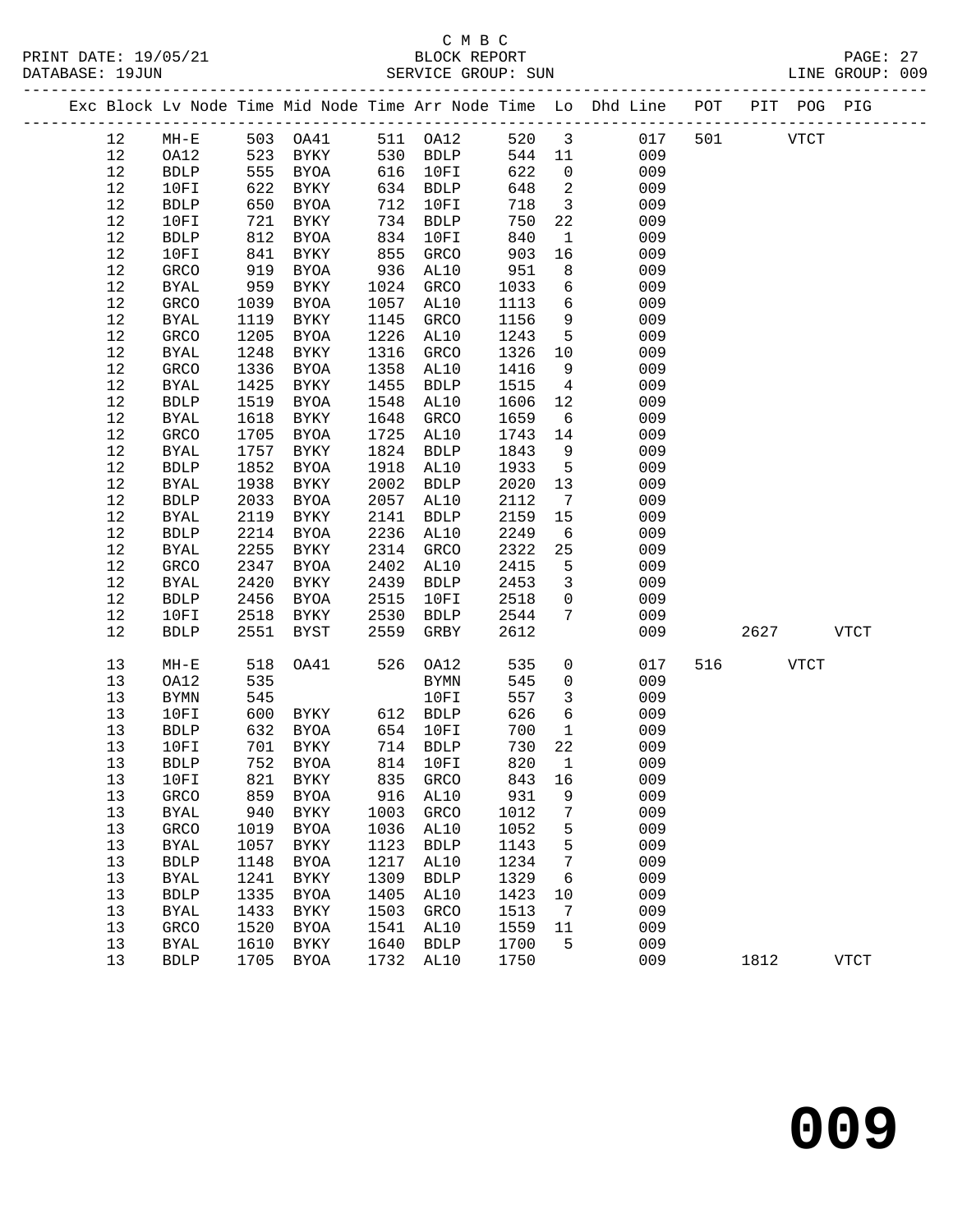|  |    |              |      |                               |      |             |       |                 | Exc Block Lv Node Time Mid Node Time Arr Node Time Lo Dhd Line POT |     |      | PIT POG PIG |             |
|--|----|--------------|------|-------------------------------|------|-------------|-------|-----------------|--------------------------------------------------------------------|-----|------|-------------|-------------|
|  | 14 | OA12         |      | 700 BYKY 708 BDLP             |      |             | 724 8 |                 | 009                                                                | 640 |      | <b>VTCT</b> |             |
|  | 14 | <b>BDLP</b>  | 732  | BYOA                          |      | 754 10FI    | 800   | $\overline{1}$  | 009                                                                |     |      |             |             |
|  | 14 | 10FI         | 801  | BYKY                          |      | 814 BDLP    | 830   | 14              | 009                                                                |     |      |             |             |
|  | 14 | <b>BDLP</b>  | 844  | BYOA                          | 906  | AL10        | 920   | 8               | 009                                                                |     |      |             |             |
|  | 14 | <b>BYAL</b>  | 928  | BYKY                          | 951  | BDLP        | 1010  | 11              | 009                                                                |     |      |             |             |
|  | 14 | <b>BDLP</b>  | 1021 | BYOA                          | 1047 | AL10        | 1103  | 9               | 009                                                                |     |      |             |             |
|  | 14 | <b>BYAL</b>  | 1112 | BYKY                          | 1138 | <b>BDLP</b> | 1158  | $6\overline{6}$ | 009                                                                |     |      |             |             |
|  | 14 | ${\tt BDLP}$ | 1204 | BYOA                          | 1233 | AL10        | 1250  | $6\overline{6}$ | 009                                                                |     |      |             |             |
|  | 14 | <b>BYAL</b>  | 1256 | BYKY                          | 1324 | <b>BDLP</b> | 1344  | $6\overline{6}$ | 009                                                                |     |      |             |             |
|  | 14 | <b>BDLP</b>  | 1350 | BYOA                          | 1420 | AL10        | 1438  | 10              | 009                                                                |     |      |             |             |
|  | 14 | BYAL         | 1448 | BYKY                          | 1518 | GRCO        | 1529  | $6\overline{6}$ | 009                                                                |     |      |             |             |
|  | 14 | GRCO         | 1535 | BYOA                          | 1556 | AL10        | 1614  | 11              | 009                                                                |     |      |             |             |
|  | 14 | BYAL         | 1625 | BYKY                          | 1655 | BDLP        | 1715  | 4               | 009                                                                |     |      |             |             |
|  | 14 | <b>BDLP</b>  | 1719 | BYOA                          | 1745 | AL10        | 1802  |                 | 009                                                                |     | 1824 |             | VTCT        |
|  | 15 | OA12         | 832  | BYKY                          | 841  | <b>BDLP</b> | 857   | 6               | 009                                                                |     | 812  | <b>VTCT</b> |             |
|  | 15 | <b>BDLP</b>  | 903  | BYOA                          | 926  | AL10        | 941   | 8               | 009                                                                |     |      |             |             |
|  | 15 | <b>BYAL</b>  | 949  | BYKY                          | 1014 | BDLP        | 1033  | 8               | 009                                                                |     |      |             |             |
|  | 15 | <b>BDLP</b>  | 1041 | BYOA                          | 1107 | AL10        | 1123  | 11              | 009                                                                |     |      |             |             |
|  | 15 | BYAL         | 1134 | BYKY                          | 1200 | GRCO        | 1211  | 9               | 009                                                                |     |      |             |             |
|  | 15 | GRCO         | 1220 | BYOA                          | 1241 | AL10        | 1258  | 5               | 009                                                                |     |      |             |             |
|  | 15 | <b>BYAL</b>  | 1303 | BYKY                          | 1331 | GRCO        | 1341  | 10              | 009                                                                |     |      |             |             |
|  | 15 | GRCO         | 1351 | BYOA                          | 1413 | AL10        | 1431  | 9               | 009                                                                |     |      |             |             |
|  | 15 | <b>BYAL</b>  | 1440 | BYKY                          | 1510 | <b>BDLP</b> | 1530  | $\overline{4}$  | 009                                                                |     |      |             |             |
|  | 15 | <b>BDLP</b>  | 1534 | BYOA                          | 1603 | AL10        | 1621  | 12              | 009                                                                |     |      |             |             |
|  | 15 | <b>BYAL</b>  | 1633 | BYKY                          | 1703 | GRCO        | 1714  | 6               | 009                                                                |     |      |             |             |
|  | 15 | GRCO         | 1720 | BYOA                          | 1739 | AL10        | 1756  | 11              | 009                                                                |     |      |             |             |
|  | 15 | <b>BYAL</b>  | 1807 | BYKY                          | 1834 | GRCO        | 1845  | $\overline{4}$  | 009                                                                |     |      |             |             |
|  | 15 | GRCO         | 1849 | BYOA                          | 1908 | AL10        | 1923  | 5               | 009                                                                |     |      |             |             |
|  | 15 | <b>BYAL</b>  | 1928 | BYKY                          | 1952 | GRCO        | 2004  | 5               | 009                                                                |     |      |             |             |
|  | 15 | GRCO         | 2009 | BYOA                          | 2027 | AL10        | 2042  | $7\overline{ }$ | 009                                                                |     |      |             |             |
|  | 15 | <b>BYAL</b>  | 2049 | BYKY                          | 2111 | GRCO        | 2120  | 10              | 009                                                                |     |      |             |             |
|  | 15 | GRCO         | 2130 | BYOA                          | 2147 | AL10        | 2201  | 8 <sup>8</sup>  | 009                                                                |     |      |             |             |
|  | 15 | <b>BYAL</b>  | 2209 | BYKY                          | 2230 | GRCO        | 2239  | 11              | 009                                                                |     |      |             |             |
|  | 15 | GRCO         | 2250 | BYOA                          | 2306 | AL10        | 2319  | 6               | 009                                                                |     |      |             |             |
|  | 15 | BYAL         | 2325 | BYKY                          | 2344 | GRCO        | 2352  | 28              | 009                                                                |     |      |             |             |
|  | 15 | GRCO         | 2420 | BYOA                          | 2433 | AL10        | 2446  |                 | 009                                                                |     | 2508 |             | <b>VTCT</b> |
|  | 16 | OA12         |      | 849 BYKY                      |      | 858 BDLP    | 914   | $\overline{9}$  | 009                                                                | 829 | VTCT |             |             |
|  | 16 |              |      | BDLP 923 BYOA 946 AL10 1001 8 |      |             |       |                 | 009                                                                |     |      |             |             |
|  | 16 | <b>BYAL</b>  | 1009 | BYKY                          | 1034 | <b>BDLP</b> | 1053  | 7               | 009                                                                |     |      |             |             |
|  | 16 | <b>BDLP</b>  | 1100 | BYOA                          | 1128 | AL10        | 1145  | 11              | 009                                                                |     |      |             |             |
|  | 16 | <b>BYAL</b>  | 1156 | BYKY                          | 1223 | <b>BDLP</b> | 1243  | 7               | 009                                                                |     |      |             |             |
|  | 16 | <b>BDLP</b>  | 1250 | <b>BYOA</b>                   | 1320 | AL10        | 1338  | 10              | 009                                                                |     |      |             |             |
|  | 16 | BYAL         | 1348 | <b>BYKY</b>                   | 1417 | GRCO        | 1427  | 8               | 009                                                                |     |      |             |             |
|  | 16 | GRCO         | 1435 | BYOA                          | 1458 | AL10        | 1516  | 9               | 009                                                                |     |      |             |             |
|  | 16 | <b>BYAL</b>  | 1525 | BYKY                          | 1555 | <b>BDLP</b> | 1615  | 6               | 009                                                                |     |      |             |             |
|  | 16 | ${\tt BDLP}$ | 1621 | <b>BYOA</b>                   | 1648 | AL10        | 1706  | 13              | 009                                                                |     |      |             |             |
|  | 16 | <b>BYAL</b>  | 1719 | BYKY                          | 1746 | GRCO        | 1757  | 12              | 009                                                                |     |      |             |             |
|  | 16 | GRCO         | 1809 | BYOA                          | 1828 | AL10        | 1845  | 13              | 009                                                                |     |      |             |             |
|  | 16 | <b>BYAL</b>  | 1858 | <b>BYKY</b>                   | 1922 | <b>BDLP</b> | 1940  | 13              | 009                                                                |     |      |             |             |
|  | 16 | <b>BDLP</b>  | 1953 | <b>BYOA</b>                   | 2017 | AL10        | 2032  | 6               | 009                                                                |     |      |             |             |
|  | 16 | <b>BYAL</b>  | 2038 | <b>BYKY</b>                   | 2102 | <b>BDLP</b> | 2120  | 13              | 009                                                                |     |      |             |             |
|  | 16 | <b>BDLP</b>  | 2133 | BYOA                          | 2156 | AL10        | 2210  | 9               | 009                                                                |     |      |             |             |
|  | 16 | <b>BYAL</b>  | 2219 | BYKY                          | 2239 | <b>BDLP</b> | 2255  | $\mathbf{3}$    | 009                                                                |     |      |             |             |
|  | 16 | <b>BDLP</b>  | 2258 | BYST                          | 2306 | OABY        | 2319  |                 | 009                                                                |     | 2336 |             | <b>VTCT</b> |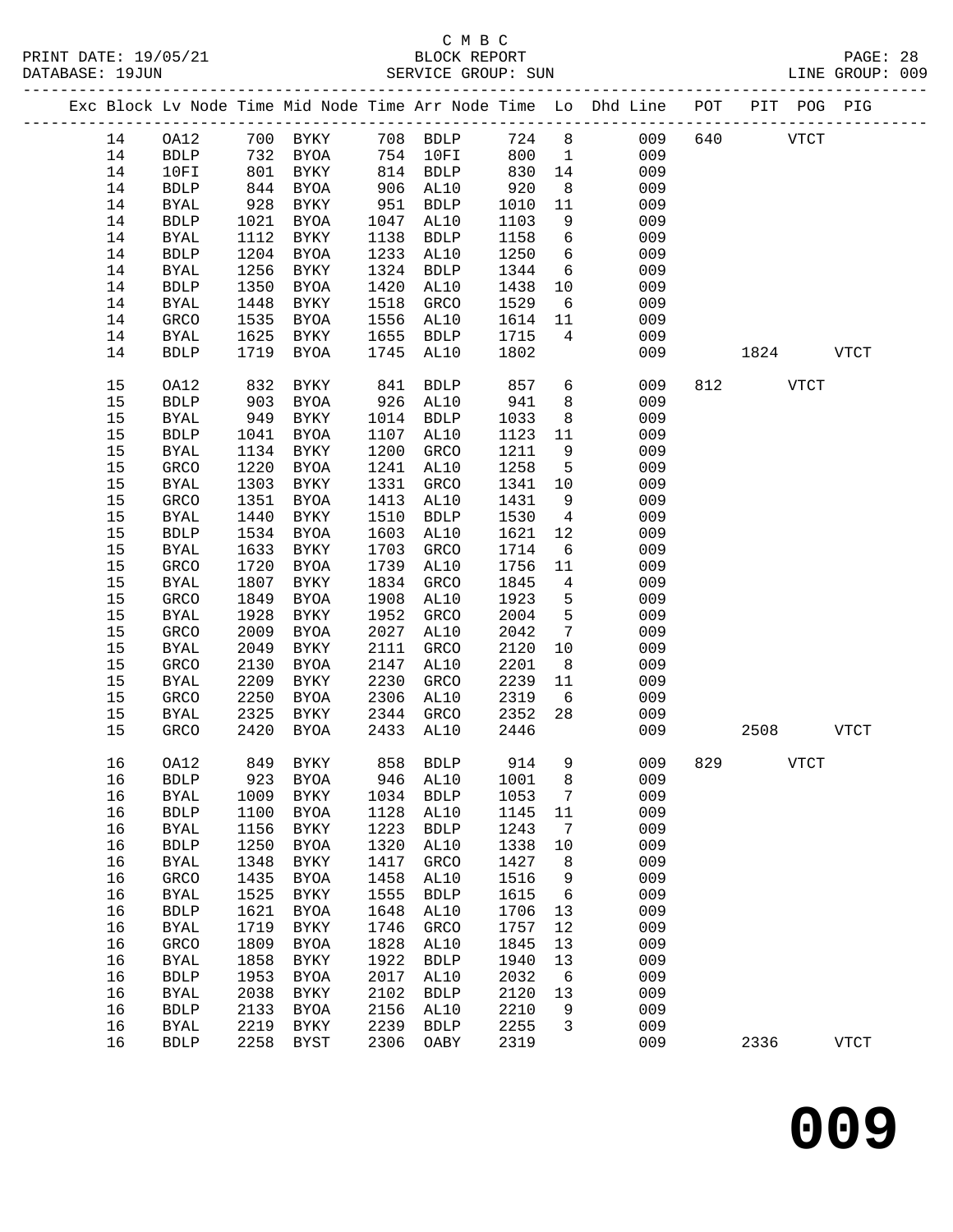|  |    |              |      |             |      |                                 |         |                              | Exc Block Lv Node Time Mid Node Time Arr Node Time Lo Dhd Line POT PIT POG PIG |      |          |             |             |
|--|----|--------------|------|-------------|------|---------------------------------|---------|------------------------------|--------------------------------------------------------------------------------|------|----------|-------------|-------------|
|  | 17 | 10FI         |      | 856 BYKY    |      | 910 BDLP                        | 926 17  |                              | 009                                                                            | 838  |          | <b>VTCT</b> |             |
|  | 17 | <b>BDLP</b>  | 943  | BYOA        |      | 1006 AL10                       | 1021    | 8 <sup>8</sup>               | 009                                                                            |      |          |             |             |
|  | 17 | <b>BYAL</b>  |      | <b>BYKY</b> | 1055 | GRCO                            | 1104    | 14                           | 009                                                                            |      |          |             |             |
|  | 17 | GRCO         | 1118 | BYOA        | 1138 | AL10                            | 1155    | 8 <sup>8</sup>               | 009                                                                            |      |          |             |             |
|  | 17 | BYAL         | 1203 | BYKY        | 1230 | GRCO                            | 1240    | 11                           | 009                                                                            |      |          |             |             |
|  | 17 | GRCO         | 1251 | BYOA        | 1313 | AL10                            | 1331    | 9                            | 009                                                                            |      |          |             |             |
|  | 17 | <b>BYAL</b>  | 1340 | BYKY        | 1409 | <b>BDLP</b>                     | 1429    | $5^{\circ}$                  | 009                                                                            |      |          |             |             |
|  | 17 | ${\tt BDLP}$ | 1434 | BYOA        | 1505 | AL10                            | 1523    | 10                           | 009                                                                            |      |          |             |             |
|  | 17 | <b>BYAL</b>  | 1533 | BYKY        | 1603 | GRCO                            | 1614    | $7\phantom{.0}\phantom{.0}7$ | 009                                                                            |      |          |             |             |
|  | 17 | GRCO         | 1621 | BYOA        | 1641 | AL10                            | 1659    | 11                           | 009                                                                            |      |          |             |             |
|  | 17 | <b>BYAL</b>  | 1710 | BYKY        | 1738 | BDLP                            | 1758    | 11                           | 009                                                                            |      |          |             |             |
|  | 17 | <b>BDLP</b>  | 1809 | BYST        | 1818 | OABY                            | 1835    |                              | 009                                                                            |      | 1854     |             | VTCT        |
|  | 18 | <b>BYAL</b>  | 858  | BYKY        | 921  | GRCO                            | 929     | 10                           | 009                                                                            |      | 828 VTCT |             |             |
|  | 18 | GRCO         | 939  | BYOA        | 956  | AL10                            | 1011    | 8                            | 009                                                                            |      |          |             |             |
|  | 18 | <b>BYAL</b>  | 1019 | BYKY        | 1045 | GRCO                            | 1054    | $\overline{4}$               | 009                                                                            |      |          |             |             |
|  | 18 | GRCO         | 1058 | <b>BYOA</b> | 1118 | AL10                            | 1135    | $7\phantom{.0}$              | 009                                                                            |      |          |             |             |
|  | 18 | <b>BYAL</b>  | 1142 | BYKY        | 1208 | <b>BDLP</b>                     | 1228    | $7\phantom{.0}$              | 009                                                                            |      |          |             |             |
|  | 18 | <b>BDLP</b>  | 1235 | BYOA        | 1304 | AL10                            | 1321    | 12                           | 009                                                                            |      |          |             |             |
|  | 18 | BYAL         | 1333 | BYKY        | 1402 | GRCO                            | 1412    | 8 <sup>8</sup>               | 009                                                                            |      |          |             |             |
|  | 18 | GRCO         | 1420 | BYOA        | 1443 | AL10                            | 1501    | 9                            | 009                                                                            |      |          |             |             |
|  | 18 | <b>BYAL</b>  | 1510 | BYKY        | 1540 | <b>BDLP</b>                     | 1600    | $\overline{4}$               | 009                                                                            |      |          |             |             |
|  | 18 | <b>BDLP</b>  | 1604 | BYOA        | 1633 | AL10                            | 1651    | 12                           | 009                                                                            |      |          |             |             |
|  | 18 | <b>BYAL</b>  | 1703 | BYKY        | 1731 | GRCO                            | 1742    | 8                            | 009                                                                            |      |          |             |             |
|  | 18 | GRCO         | 1750 | BYOA        | 1809 | AL10                            | 1826    | 11                           | 009                                                                            |      |          |             |             |
|  | 18 | <b>BYAL</b>  | 1837 | BYKY        | 1904 | BDLP                            | 1923    | 10                           | 009                                                                            |      |          |             |             |
|  | 18 | <b>BDLP</b>  | 1933 | BYOA        | 1958 | AL10                            | 2013    | $-5$                         | 009                                                                            |      |          |             |             |
|  | 18 | <b>BYAL</b>  | 2018 | BYKY        | 2042 | <b>BDLP</b>                     | 2100    | 14                           | 009                                                                            |      |          |             |             |
|  | 18 | <b>BDLP</b>  | 2114 | BYOA        | 2137 | AL10                            | 2151    | 8 <sup>8</sup>               | 009                                                                            |      |          |             |             |
|  | 18 | <b>BYAL</b>  | 2159 | BYKY        | 2221 | <b>BDLP</b>                     | 2237    | 19                           | 009                                                                            |      |          |             |             |
|  | 18 | <b>BDLP</b>  | 2256 | BYOA        | 2317 | AL10                            | 2330    | 6                            | 009                                                                            |      |          |             |             |
|  | 18 | <b>BYAL</b>  | 2336 | BYKY        | 2355 | <b>BDLP</b>                     | 2411    | 14                           | 009                                                                            |      |          |             |             |
|  | 18 | <b>BDLP</b>  | 2425 | BYST        | 2433 | GRBY                            | 2446    |                              | 009                                                                            |      | 2501     |             | <b>VTCT</b> |
|  | 19 | <b>BYAL</b>  | 909  | BYKY        | 931  | <b>BDLP</b>                     | 947     | 14                           | 009                                                                            | 839  |          | <b>VTCT</b> |             |
|  | 19 | <b>BDLP</b>  | 1001 | BYOA        |      | 1026 AL10                       | 1042    | $\overline{7}$               | 009                                                                            |      |          |             |             |
|  | 19 | <b>BYAL</b>  | 1049 | BYKY        |      | 1115 GRCO                       | 1126    | 8 <sup>8</sup>               | 009                                                                            |      |          |             |             |
|  | 19 | GRCO         | 1134 | BYOA        |      | 1154 AL10                       | 1211    | $\overline{7}$               | 009                                                                            |      |          |             |             |
|  | 19 | <b>BYAL</b>  | 1218 | BYKY        |      | 1246 GRCO                       | 1256 10 |                              | 009                                                                            |      |          |             |             |
|  | 19 |              |      |             |      | GRCO 1306 BYOA 1328 AL10 1346 9 |         |                              | 009                                                                            |      |          |             |             |
|  | 19 | <b>BYAL</b>  | 1355 | <b>BYKY</b> | 1424 | <b>BDLP</b>                     | 1444    | 5                            | 009                                                                            |      |          |             |             |
|  | 19 | <b>BDLP</b>  | 1449 | <b>BYOA</b> | 1518 | AL10                            | 1536    | 12                           | 009                                                                            |      |          |             |             |
|  | 19 | <b>BYAL</b>  | 1548 | <b>BYKY</b> | 1618 | GRCO                            | 1629    | 7                            | 009                                                                            |      |          |             |             |
|  | 19 | GRCO         | 1636 | BYOA        | 1656 | AL10                            | 1714    | 12                           | 009                                                                            |      |          |             |             |
|  | 19 | <b>BYAL</b>  | 1726 | BYKY        | 1753 | <b>BDLP</b>                     | 1812    | 5                            | 009                                                                            |      |          |             |             |
|  | 19 | <b>BDLP</b>  | 1817 | BYOA        | 1843 | AL10                            | 1858    |                              | 009                                                                            |      | 1920     |             | <b>VTCT</b> |
|  | 20 | OA12         | 1043 | BYKY        | 1053 | <b>BDLP</b>                     | 1112    | 5                            | 009                                                                            | 1023 |          | <b>VTCT</b> |             |
|  | 20 | <b>BDLP</b>  | 1117 | BYOA        | 1145 | AL10                            | 1202    | 9                            | 009                                                                            |      |          |             |             |
|  | 20 | <b>BYAL</b>  | 1211 | BYKY        | 1238 | <b>BDLP</b>                     | 1258    | 7                            | 009                                                                            |      |          |             |             |
|  | 20 | <b>BDLP</b>  | 1305 | <b>BYOA</b> | 1335 | AL10                            | 1353    | 10                           | 009                                                                            |      |          |             |             |
|  | 20 | <b>BYAL</b>  | 1403 | BYKY        | 1432 | GRCO                            | 1442    | 8                            | 009                                                                            |      |          |             |             |
|  | 20 | GRCO         | 1450 | BYOA        | 1511 | AL10                            | 1529    | 11                           | 009                                                                            |      |          |             |             |
|  | 20 | <b>BYAL</b>  | 1540 | <b>BYKY</b> | 1610 | <b>BDLP</b>                     | 1630    | 5                            | 009                                                                            |      |          |             |             |
|  | 20 | <b>BDLP</b>  | 1635 | BYOA        | 1702 | AL10                            | 1720    | 14                           | 009                                                                            |      |          |             |             |
|  | 20 | <b>BYAL</b>  | 1734 | BYKY        | 1801 | GRCO                            | 1812    | 2                            | 009                                                                            |      |          |             |             |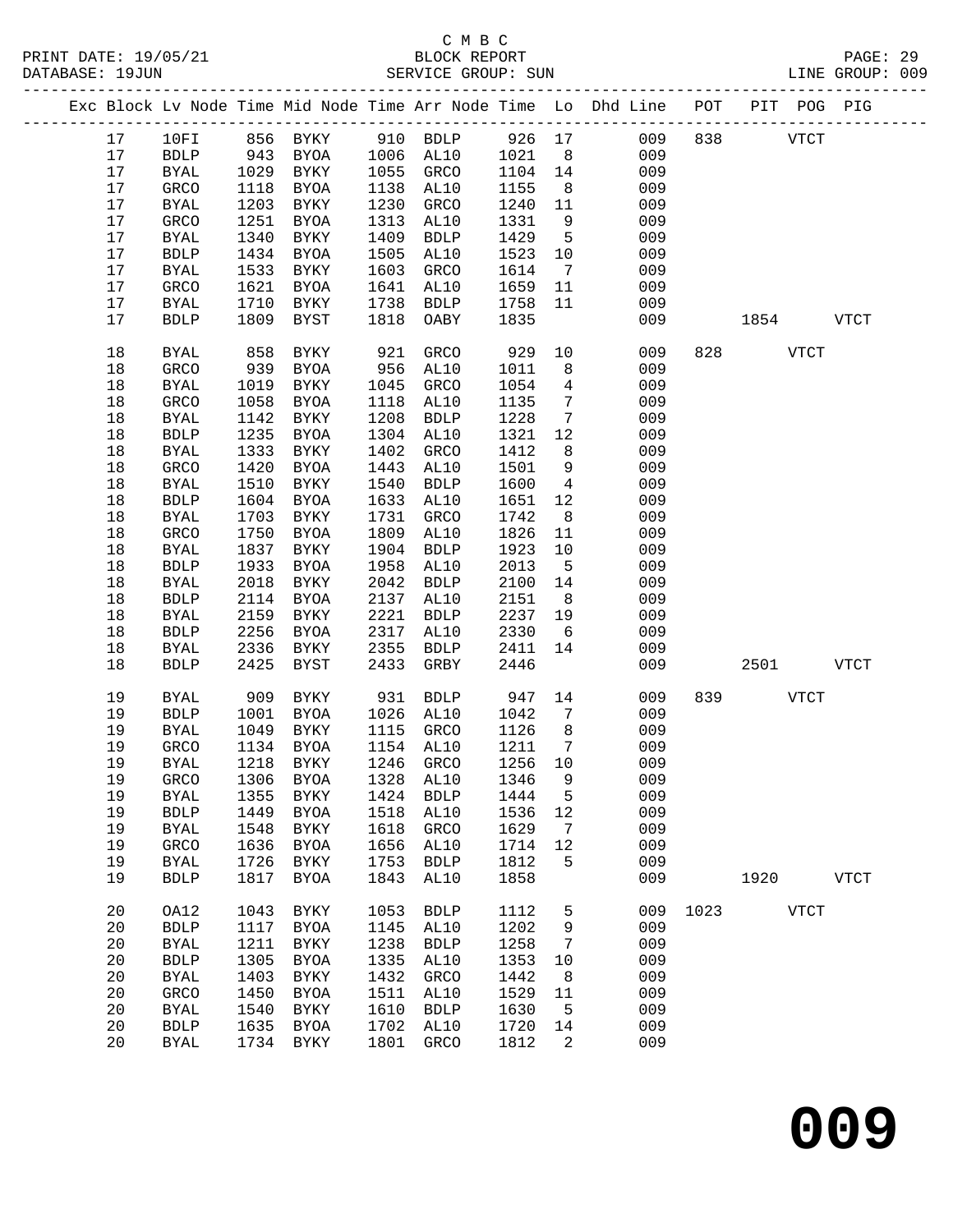|  |    |              |      |              |      |                               |      |                              | Exc Block Lv Node Time Mid Node Time Arr Node Time Lo Dhd Line POT PIT POG PIG |               |      |             |               |
|--|----|--------------|------|--------------|------|-------------------------------|------|------------------------------|--------------------------------------------------------------------------------|---------------|------|-------------|---------------|
|  | 20 |              |      |              |      | GRCO 1814 BYMN 1825 OABY 1832 |      |                              |                                                                                | 009 1851      |      |             | VTCT          |
|  | 21 | BYAL         |      | 1104 BYKY    |      | 1130 GRCO                     | 1141 | 8 <sup>8</sup>               |                                                                                | 009 1034 VTCT |      |             |               |
|  | 21 | GRCO         | 1149 | BYOA         | 1210 | AL10                          | 1227 | 6                            | 009                                                                            |               |      |             |               |
|  |    |              |      |              |      |                               |      |                              |                                                                                |               |      |             |               |
|  | 21 | <b>BYAL</b>  | 1233 | BYKY         | 1301 | GRCO                          | 1311 | 10                           | 009                                                                            |               |      |             |               |
|  | 21 | GRCO         | 1321 | BYOA         | 1343 | AL10                          | 1401 | 9                            | 009                                                                            |               |      |             |               |
|  | 21 | BYAL         | 1410 | BYKY         | 1439 | BDLP                          | 1459 | $5^{\circ}$                  | 009                                                                            |               |      |             |               |
|  | 21 | <b>BDLP</b>  | 1504 | BYOA         | 1533 | AL10                          | 1551 | 12                           | 009                                                                            |               |      |             |               |
|  | 21 | BYAL         | 1603 | BYKY         | 1633 | GRCO                          | 1644 | $6\overline{6}$              | 009                                                                            |               |      |             |               |
|  | 21 | GRCO         | 1650 | BYOA         | 1710 | AL10                          | 1728 | 13                           | 009                                                                            |               |      |             |               |
|  | 21 | BYAL         | 1741 | BYKY         | 1808 | BDLP                          | 1827 | $5^{\circ}$                  | 009                                                                            |               |      |             |               |
|  | 21 | <b>BDLP</b>  | 1832 | BYOA         | 1858 | AL10                          | 1913 | $5^{\circ}$                  | 009                                                                            |               |      |             |               |
|  | 21 | <b>BYAL</b>  | 1918 | BYKY         | 1942 | BDLP                          | 2000 | 13                           | 009                                                                            |               |      |             |               |
|  | 21 | ${\tt BDLP}$ | 2013 | BYOA         | 2037 | AL10                          | 2052 | $7\phantom{.0}\phantom{.0}7$ | 009                                                                            |               |      |             |               |
|  | 21 | <b>BYAL</b>  | 2059 | BYKY         | 2121 | <b>BDLP</b>                   | 2139 | 15                           | 009                                                                            |               |      |             |               |
|  | 21 | ${\tt BDLP}$ | 2154 | BYOA         | 2216 | AL10                          | 2229 | 10                           | 009                                                                            |               |      |             |               |
|  | 21 | <b>BYAL</b>  | 2239 | BYKY         | 2259 | BDLP                          | 2315 | 11                           | 009                                                                            |               |      |             |               |
|  | 21 | <b>BDLP</b>  | 2326 | BYOA         | 2347 | AL10                          | 2400 |                              | 009                                                                            |               | 2422 |             | VTCT          |
|  | 22 | <b>BYAL</b>  | 1127 | BYKY         | 1153 | <b>BDLP</b>                   | 1213 | $6\overline{6}$              |                                                                                | 009 1057 VTCT |      |             |               |
|  | 22 | <b>BDLP</b>  | 1219 | BYOA         | 1248 | AL10                          | 1305 | 6                            | 009                                                                            |               |      |             |               |
|  | 22 | <b>BYAL</b>  | 1311 | BYKY         | 1339 | BDLP                          | 1359 | 6                            | 009                                                                            |               |      |             |               |
|  | 22 | ${\tt BDLP}$ | 1405 | BYOA         | 1435 | AL10                          | 1453 | 10                           | 009                                                                            |               |      |             |               |
|  | 22 | <b>BYAL</b>  | 1503 | BYKY         | 1533 | GRCO                          | 1544 | $6\overline{6}$              | 009                                                                            |               |      |             |               |
|  | 22 | GRCO         | 1550 | BYOA         | 1611 | AL10                          | 1629 | 11                           | 009                                                                            |               |      |             |               |
|  | 22 | <b>BYAL</b>  | 1640 | BYKY         | 1710 | <b>BDLP</b>                   | 1730 | $\overline{4}$               | 009                                                                            |               |      |             |               |
|  | 22 | <b>BDLP</b>  | 1734 | BYOA         | 1800 | AL10                          | 1817 | 10                           | 009                                                                            |               |      |             |               |
|  | 22 | BYAL         | 1827 | BYKY         | 1854 | GRCO                          | 1906 | $\overline{\mathbf{3}}$      | 009                                                                            |               |      |             |               |
|  | 22 | GRCO         | 1909 | BYOA         | 1928 | AL10                          | 1943 | 5                            | 009                                                                            |               |      |             |               |
|  | 22 | <b>BYAL</b>  | 1948 | BYKY         | 2012 | GRCO                          | 2023 | $\epsilon$                   | 009                                                                            |               |      |             |               |
|  | 22 | GRCO         | 2029 | BYOA         | 2047 | AL10                          | 2102 | $7\phantom{.0}$              | 009                                                                            |               |      |             |               |
|  | 22 | BYAL         | 2109 | BYKY         | 2131 | GRCO                          | 2140 | $\overline{9}$               | 009                                                                            |               |      |             |               |
|  | 22 | GRCO         | 2149 | BYOA         | 2206 | AL10                          | 2220 | 9                            | 009                                                                            |               |      |             |               |
|  | 22 | <b>BYAL</b>  | 2229 | BYKY         | 2250 | GRCO                          | 2259 | 18                           | 009                                                                            |               |      |             |               |
|  | 22 | GRCO         | 2317 | BYOA         | 2332 | AL10                          | 2345 | 15                           | 009                                                                            |               |      |             |               |
|  | 22 | BYAL         | 2400 | BYKY         | 2419 | GRCO                          | 2427 | 19                           | 009                                                                            |               |      |             |               |
|  | 22 | GRCO         | 2446 | BYOA         | 2459 | 10FI                          | 2502 | $\mathbf{1}$                 | 009                                                                            |               |      |             |               |
|  | 22 | 10FI         | 2503 | BYKY         | 2515 | GRCO                          | 2523 | 19                           | 009                                                                            |               |      |             |               |
|  | 22 | GRCO         |      | 2542 BYMN    |      | 2550 GRBY                     | 2557 |                              | 009                                                                            |               | 2612 |             | <b>VTCT</b>   |
|  |    |              |      |              |      |                               |      |                              |                                                                                |               |      |             |               |
|  | 23 | <b>BYAL</b>  | 1148 | ${\tt BYKY}$ | 1215 | <b>GRCO</b>                   | 1225 | 10                           | 009                                                                            | 1118          |      | <b>VTCT</b> |               |
|  | 23 | GRCO         | 1235 | <b>BYOA</b>  | 1256 | AL10                          | 1313 | $12$                         | 009                                                                            |               |      |             |               |
|  | 23 | <b>BYAL</b>  | 1325 | <b>BYKY</b>  | 1354 | <b>BDLP</b>                   | 1414 | 5                            | 009                                                                            |               |      |             |               |
|  | 23 | ${\tt BDLP}$ | 1419 | <b>BYOA</b>  | 1450 | AL10                          | 1508 | 10                           | 009                                                                            |               |      |             |               |
|  | 23 | BYAL         | 1518 | ${\tt BYKY}$ | 1548 | GRCO                          | 1559 | 6                            | 009                                                                            |               |      |             |               |
|  | 23 | GRCO         | 1605 | <b>BYOA</b>  | 1626 | AL10                          | 1644 | 11                           | 009                                                                            |               |      |             |               |
|  | 23 | <b>BYAL</b>  | 1655 | ${\tt BYKY}$ | 1725 | <b>BDLP</b>                   | 1745 | 7                            | 009                                                                            |               |      |             |               |
|  | 23 | ${\tt BDLP}$ | 1752 | <b>BYOA</b>  | 1818 | AL10                          | 1833 | 15                           | 009                                                                            |               |      |             |               |
|  | 23 | <b>BYAL</b>  | 1848 | <b>BYKY</b>  | 1912 | GRCO                          | 1924 | 5                            | 009                                                                            |               |      |             |               |
|  | 23 | GRCO         | 1929 | <b>BYOA</b>  | 1948 | AL10                          | 2003 | 5                            | 009                                                                            |               |      |             |               |
|  | 23 | <b>BYAL</b>  | 2008 | ${\tt BYKY}$ | 2032 | GRCO                          | 2043 | 7                            | 009                                                                            |               |      |             |               |
|  | 23 | GRCO         | 2050 | <b>BYOA</b>  | 2107 | AL10                          | 2121 | 8                            | 009                                                                            |               |      |             |               |
|  | 23 | <b>BYAL</b>  | 2129 | <b>BYKY</b>  | 2151 | GRCO                          | 2200 | 10                           | 009                                                                            |               |      |             |               |
|  | 23 | GRCO         | 2210 | BYOA         | 2225 | AL10                          | 2238 |                              | 009                                                                            |               | 2300 |             | $_{\rm VTCT}$ |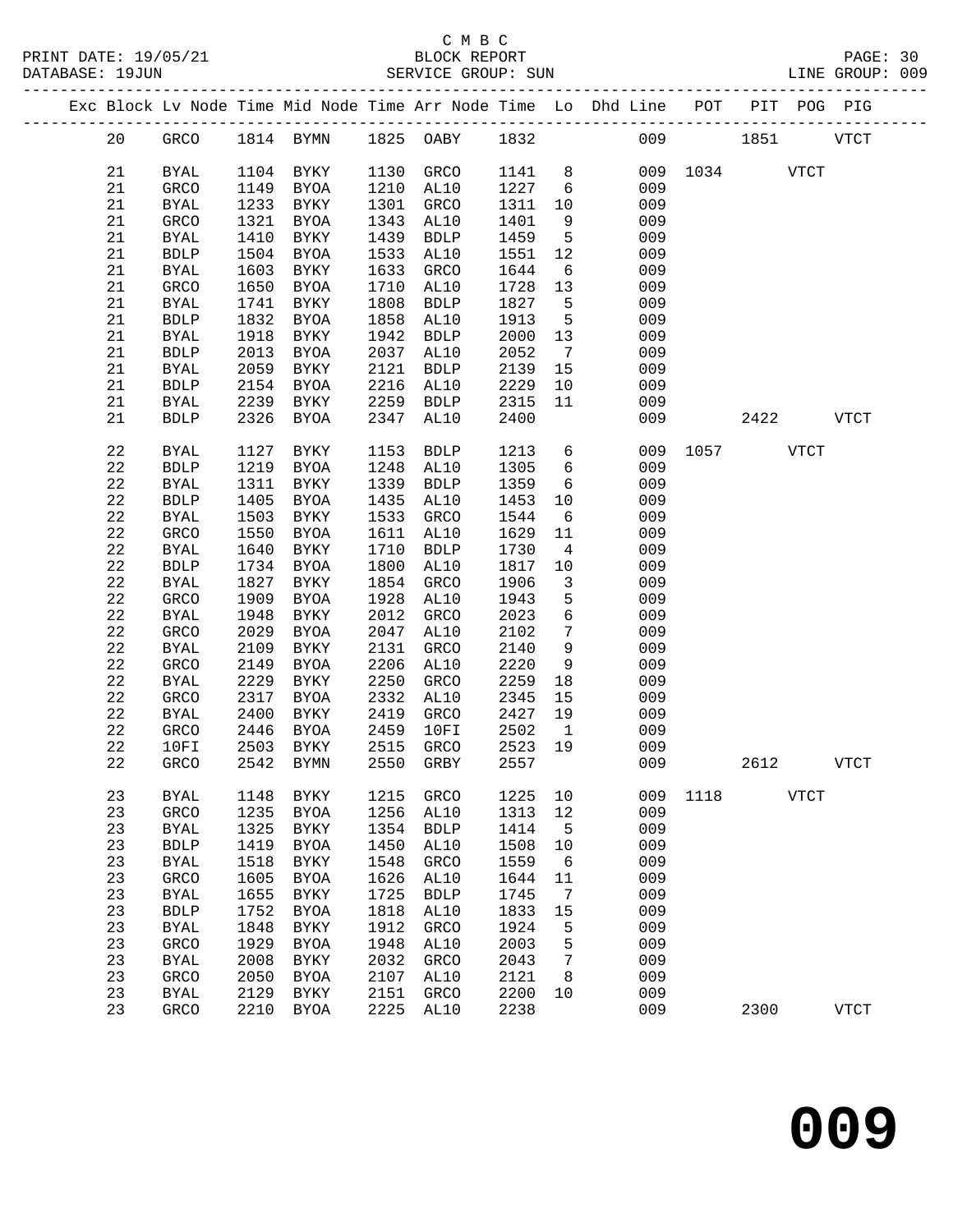| TNE. | GROUP: | 009 |
|------|--------|-----|

| DATABASE: 19JUN |    |             |      |             |      | SERVICE GROUP: SUN |      |     |                                                                |      |      |      | LINE GROUP: 009 |  |
|-----------------|----|-------------|------|-------------|------|--------------------|------|-----|----------------------------------------------------------------|------|------|------|-----------------|--|
|                 |    |             |      |             |      |                    |      |     | Exc Block Ly Node Time Mid Node Time Arr Node Time Lo Dhd Line | POT  | PIT  | POG  | PIG             |  |
|                 | 24 | BYAL        | 1318 | BYKY        | 1347 | GRCO               | 1357 | -9  | 009                                                            | 1248 |      | VTCT |                 |  |
|                 | 24 | GRCO        | 1406 | BYOA        | 1428 | AL10               | 1446 | 9   | 009                                                            |      |      |      |                 |  |
|                 | 24 | BYAL        | 1455 | BYKY        | 1525 | BDLP               | 1545 | 4   | 009                                                            |      |      |      |                 |  |
|                 | 24 | BDLP        | 1549 | <b>BYOA</b> | 1618 | AL10               | 1636 | 12  | 009                                                            |      |      |      |                 |  |
|                 | 24 | BYAL        | 1648 | BYKY        | 1718 | GRCO               | 1729 | 5   | 009                                                            |      |      |      |                 |  |
|                 | 24 | GRCO        | 1734 | BYOA        | 1753 | AL10               | 1810 | -7  | 009                                                            |      |      |      |                 |  |
|                 | 24 | BYAL        | 1817 | BYKY        | 1844 | BDLP               | 1903 | 10  | 009                                                            |      |      |      |                 |  |
|                 | 24 | <b>BDLP</b> | 1913 | BYOA        | 1938 | AL10               | 1953 | - 5 | 009                                                            |      |      |      |                 |  |
|                 | 24 | BYAL        | 1958 | BYKY        | 2022 | BDLP               | 2040 | 14  | 009                                                            |      |      |      |                 |  |
|                 | 24 | BDLP        | 2054 | BYOA        | 2117 | AL10               | 2131 | - 8 | 009                                                            |      |      |      |                 |  |
|                 | 24 | BYAL        | 2139 | BYKY        | 2201 | BDLP               | 2219 | 15  | 009                                                            |      |      |      |                 |  |
|                 | 24 | <b>BDLP</b> | 2234 | BYOA        | 2256 | AL10               | 2309 |     | 009                                                            |      | 2331 |      | <b>VTCT</b>     |  |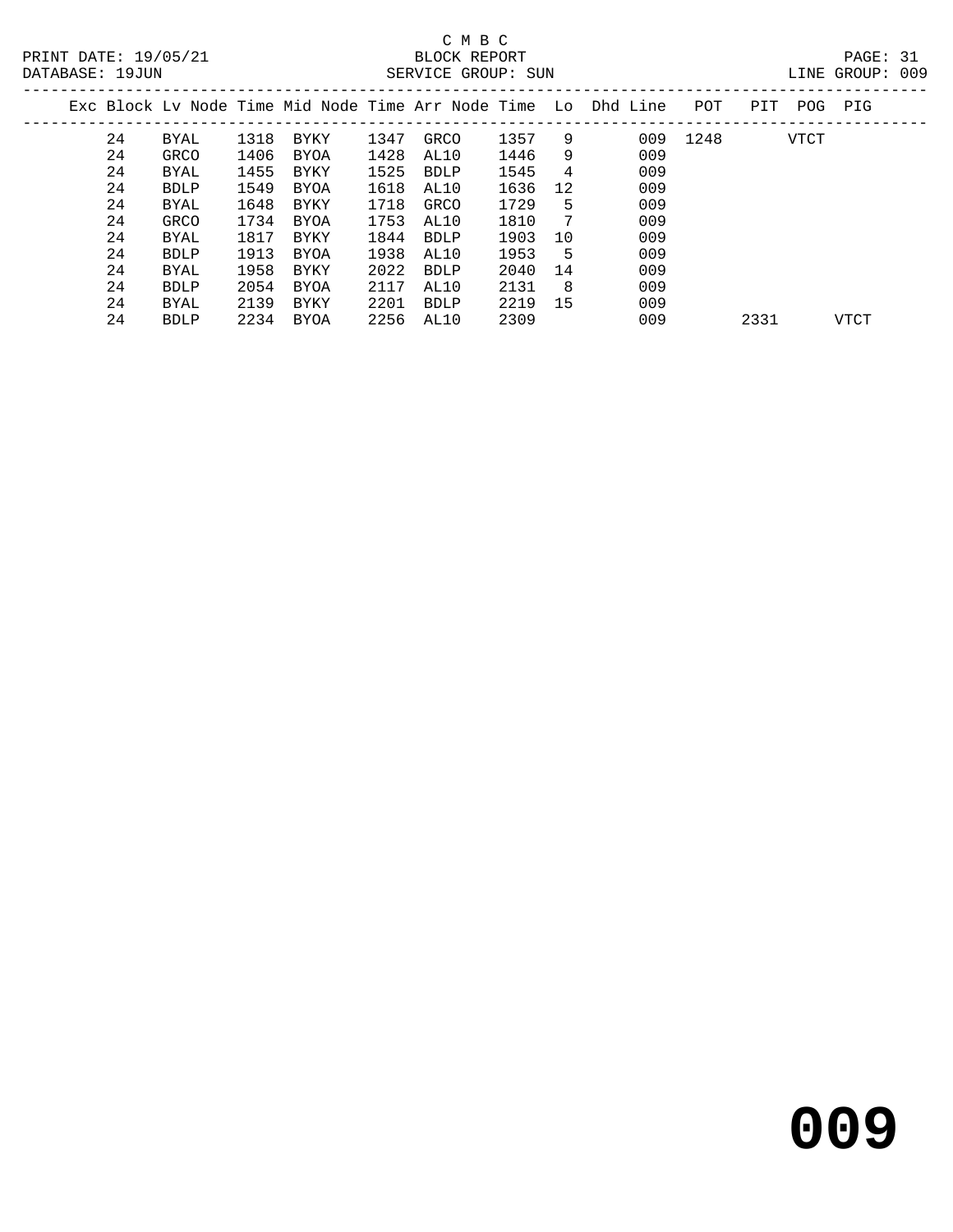|              |              |              |                   |      |                   |              |                          | Exc Block Lv Node Time Mid Node Time Arr Node Time Lo Dhd Line POT PIT POG PIG |     |                                                                                                              |      |             |  |
|--------------|--------------|--------------|-------------------|------|-------------------|--------------|--------------------------|--------------------------------------------------------------------------------|-----|--------------------------------------------------------------------------------------------------------------|------|-------------|--|
| $\mathbf{1}$ |              |              | MRST 520 GRBY     |      | 543 RIHA          |              |                          | 554 0 010 512 VTCT                                                             |     |                                                                                                              |      |             |  |
| $\mathbf 1$  | RIHA         |              | 554 GRBY          |      | 605 MRST          |              |                          | 625 12<br>010                                                                  |     |                                                                                                              |      |             |  |
| $\mathbf 1$  | MRST         |              | $637$ GRBY<br>714 |      | 701 RIHA          | 714          | $\overline{0}$           | 010                                                                            |     |                                                                                                              |      |             |  |
| $1\,$        | RIHA         |              | 714 GRBY          |      | 725 MRST          | 745          | $4\overline{4}$          | 010                                                                            |     |                                                                                                              |      |             |  |
| $\mathbf 1$  | MRST         |              | 749 GRBY          | 813  | RIHA              | 826          | $\overline{0}$           | 010                                                                            |     |                                                                                                              |      |             |  |
| 1            | RIHA         | 826          | GRBY              | 838  | MRST              | 902          | 9                        | 010                                                                            |     |                                                                                                              |      |             |  |
| 1            | MRST         | 911          | GRBY              | 938  | RIHA              | 954          | $\overline{0}$           | 010                                                                            |     |                                                                                                              |      |             |  |
| 1            | RIHA         | 954          | GRBY              | 1007 | MRST              | 1033         | 14                       | 010                                                                            |     |                                                                                                              |      |             |  |
| 1            | MRST         | 1047         | GRBY              | 1118 | RIHA              | 1135         | $\overline{0}$           | 010                                                                            |     |                                                                                                              |      |             |  |
| 1            | RIHA         | 1135         | GRBY              | 1152 | MRST              | 1223         | 22                       | 010                                                                            |     |                                                                                                              |      |             |  |
| 1            | MRST         | 1245         | GRBY              | 1318 | RIHA              | 1335         | $\overline{\phantom{0}}$ | 010                                                                            |     |                                                                                                              |      |             |  |
| $\mathbf 1$  | RIHA         | 1335         | GRBY              | 1352 | MRST              | 1424         | 21                       | 010                                                                            |     |                                                                                                              |      |             |  |
| 1            | MRST         | 1445         | GRBY              | 1518 | RIHA              | 1535         | $\overline{0}$           | 010                                                                            |     |                                                                                                              |      |             |  |
| $\mathbf 1$  | RIHA         | 1535         | GRBY              | 1554 | MRST              | 1629         | 19                       | 010                                                                            |     |                                                                                                              |      |             |  |
| 1            | MRST         | 1648         | GRBY              | 1719 | RIHA              | 1735         | $\overline{0}$           | 010                                                                            |     |                                                                                                              |      |             |  |
| $\mathbf 1$  | <b>RIHA</b>  | 1735         | GRBY              | 1753 | MRST              | 1826         |                          | 010                                                                            |     | 1833   1834   1845   1846   1847   1848   1848   1858   1858   1858   1858   1858   1858   1858   1858   185 |      | VTCT        |  |
| 2            | MRST         | 540          | GRBY              | 603  | RIHA              | 614          |                          | $\overline{0}$<br>010                                                          | 532 |                                                                                                              | VTCT |             |  |
| 2            | <b>RIHA</b>  | 614          | GRBY              | 625  | MRST              | 645          | 12                       | 010                                                                            |     |                                                                                                              |      |             |  |
| 2            | MRST         | 657          | GRBY              | 721  | RIHA              | 734          | $\overline{0}$           | 010                                                                            |     |                                                                                                              |      |             |  |
| 2            | RIHA         | 734          | GRBY              | 746  | MRST              | 806          | 10                       | 010                                                                            |     |                                                                                                              |      |             |  |
| 2            | MRST         | 816          | GRBY              | 840  | RIHA              | 854          | $\overline{0}$           | 010                                                                            |     |                                                                                                              |      |             |  |
| 2            | RIHA         | 854          | GRBY              | 906  | MRST              | 930          | $\overline{7}$           | 010                                                                            |     |                                                                                                              |      |             |  |
| 2            | MRST         | 937          | GRBY              | 1006 | RIHA              | 1022         | $\overline{0}$           | 010                                                                            |     |                                                                                                              |      |             |  |
| 2            | RIHA         | 1022         | GRBY              | 1035 | MRST              | 1103         | 15                       | 010                                                                            |     |                                                                                                              |      |             |  |
| 2            | MRST         | 1118         | GRBY              | 1149 | RIHA              | 1205         | $\overline{0}$           | 010                                                                            |     |                                                                                                              |      |             |  |
| 2            | RIHA         | 1205         | GRBY              | 1222 | MRST              | 1253         | 23                       | 010                                                                            |     |                                                                                                              |      |             |  |
| 2            | MRST         | 1316         | GRBY              | 1348 | RIHA              | 1405         | $\overline{0}$           | 010                                                                            |     |                                                                                                              |      |             |  |
| 2            | RIHA         | 1405         | GRBY              | 1422 | MRST              | 1454         | 22                       | 010                                                                            |     |                                                                                                              |      |             |  |
| 2            | MRST         | 1516         | GRBY              | 1549 | RIHA<br>1624 MRST | 1605         | $\overline{0}$           | 010                                                                            |     |                                                                                                              |      |             |  |
| 2            | RIHA         | 1605<br>1718 | GRBY              |      | 1749 RIHA         | 1659<br>1805 | 19<br>$\overline{0}$     | 010                                                                            |     |                                                                                                              |      |             |  |
| 2<br>2       | MRST<br>RIHA | 1805         | GRBY<br>GRBY      |      | 1823 MRST         | 1852         | 13                       | 010<br>010                                                                     |     |                                                                                                              |      |             |  |
| 2            | ${\tt MRST}$ |              |                   |      |                   |              |                          | 1905 GRBY 1935 RIHA 1951 0 010                                                 |     |                                                                                                              |      |             |  |
|              |              | 1951         | GRBY              | 2006 | MRST              | 2034         |                          | 010                                                                            |     |                                                                                                              |      |             |  |
| 2<br>2       | RIHA<br>MRST | 2050         | GRBY              | 2114 | RIHA              | 2129         | 16<br>0                  | 010                                                                            |     |                                                                                                              |      |             |  |
| 2            | RIHA         | 2129         | GRBY              | 2144 | MRST              | 2209         | 23                       | 010                                                                            |     |                                                                                                              |      |             |  |
| 2            | MRST         | 2232         | GRBY              | 2256 | RIHA              | 2309         | $\overline{0}$           | 010                                                                            |     |                                                                                                              |      |             |  |
| 2            | RIHA         | 2309         | GRBY              | 2323 | MRST              | 2346         | 9                        | 010                                                                            |     |                                                                                                              |      |             |  |
| 2            | MRST         | 2355         | GRBY              | 2419 | RIHA              | 2432         | 3                        | 010                                                                            |     |                                                                                                              |      |             |  |
| 2            | RIHA         | 2435         | GRBY              | 2450 | MRST              | 2511         |                          | 010                                                                            |     | 2516                                                                                                         |      | <b>VTCT</b> |  |
|              |              |              |                   |      |                   |              |                          |                                                                                |     |                                                                                                              |      |             |  |

C M B C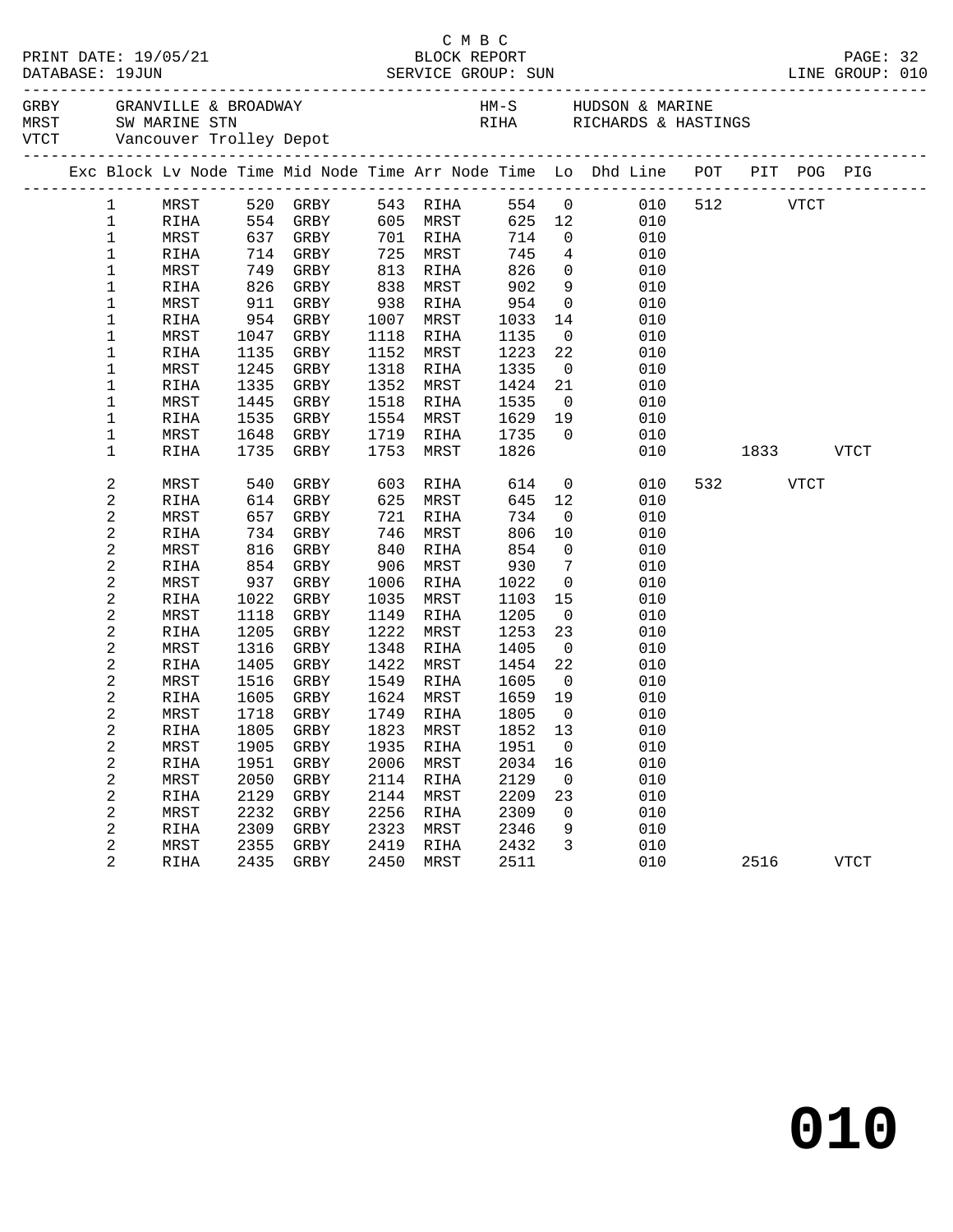| PRINT DATE: 19/05/21<br>DATABASE: 19JUN |                |      |            |                            |      |          |  |         |                 |                                                                                |              |      |           |             |  |
|-----------------------------------------|----------------|------|------------|----------------------------|------|----------|--|---------|-----------------|--------------------------------------------------------------------------------|--------------|------|-----------|-------------|--|
|                                         |                |      |            |                            |      |          |  |         |                 | Exc Block Lv Node Time Mid Node Time Arr Node Time Lo Dhd Line POT PIT POG PIG |              |      |           |             |  |
|                                         | 3              | MRST |            | 600 GRBY 623 RIHA 634 0    |      |          |  |         |                 |                                                                                | 010 552 VTCT |      |           |             |  |
|                                         | $\mathbf{3}$   | RIHA |            | 634 GRBY                   |      | 645 MRST |  |         |                 | 705 12<br>010                                                                  |              |      |           |             |  |
|                                         | 3              | MRST | 717        | GRBY                       |      | 741 RIHA |  | 754     | $\overline{0}$  | 010                                                                            |              |      |           |             |  |
|                                         | $\mathfrak{Z}$ | RIHA | 754<br>830 | GRBY                       | 806  | MRST     |  | 826     | $\overline{4}$  | 010                                                                            |              |      |           |             |  |
|                                         | 3              | MRST | 830        | GRBY                       | 855  | RIHA     |  | 909     | $\overline{0}$  | 010                                                                            |              |      |           |             |  |
|                                         | 3              | RIHA | 909        | GRBY                       | 921  | MRST     |  | 946     | 17              | 010                                                                            |              |      |           |             |  |
|                                         | 3              | MRST | 1003       | GRBY                       | 1033 | RIHA     |  | 1050    | $\overline{0}$  | 010                                                                            |              |      |           |             |  |
|                                         | 3              | RIHA | 1050       | GRBY                       | 1104 | MRST     |  | 1134    | 12              | 010                                                                            |              |      |           |             |  |
|                                         | 3              | MRST | 1146       | GRBY                       | 1219 | RIHA     |  | 1235    | $\overline{0}$  | 010                                                                            |              |      |           |             |  |
|                                         | 3              | RIHA | 1235       | GRBY                       | 1252 | MRST     |  | 1324    | 22              | 010                                                                            |              |      |           |             |  |
|                                         | $\mathsf 3$    | MRST | 1346       | GRBY                       | 1418 | RIHA     |  | 1435    | $\overline{0}$  | 010                                                                            |              |      |           |             |  |
|                                         | 3              | RIHA | 1435       | GRBY                       | 1453 | MRST     |  | 1527    | 20              | 010                                                                            |              |      |           |             |  |
|                                         | 3              | MRST | 1547       | GRBY                       | 1619 | RIHA     |  | 1635    | $\overline{0}$  | 010                                                                            |              |      |           |             |  |
|                                         | 3              | RIHA | 1635       | GRBY                       | 1653 | MRST     |  | 1726    | 22              | 010                                                                            |              |      |           |             |  |
|                                         | $\mathsf 3$    | MRST | 1748       | GRBY                       | 1819 | RIHA     |  | 1835    | $\overline{0}$  | 010                                                                            |              |      |           |             |  |
|                                         | 3              | RIHA | 1835       | GRBY                       | 1852 | MRST     |  | 1920    | 18              | 010                                                                            |              |      |           |             |  |
|                                         | $\mathsf 3$    | MRST | 1938       | GRBY                       | 2005 | RIHA     |  | 2021    | $\overline{0}$  | 010                                                                            |              |      |           |             |  |
|                                         | 3              | RIHA | 2021       | GRBY                       | 2036 | MRST     |  | 2103    | $7\overline{ }$ | 010                                                                            |              |      |           |             |  |
|                                         | 3              | MRST | 2110       | GRBY                       | 2134 | RIHA     |  | 2149    | $\overline{0}$  | 010                                                                            |              |      |           |             |  |
|                                         | 3              | RIHA | 2149       | GRBY                       | 2204 | MRST     |  | 2229    | 23              | 010                                                                            |              |      |           |             |  |
|                                         | 3              | MRST | 2252       | GRBY                       | 2316 | RIHA     |  | 2329    | $\overline{0}$  | 010                                                                            |              |      |           |             |  |
|                                         | 3              | RIHA | 2329       | GRBY                       | 2343 | MRST     |  | 2406    | 19              | 010                                                                            |              |      |           |             |  |
|                                         | 3              | MRST | 2425       | GRBY                       | 2449 | RIHA     |  | 2502    | $\overline{3}$  | 010                                                                            |              |      |           |             |  |
|                                         | 3              | RIHA | 2505       | GRBY                       | 2520 | HM-S     |  | 2536    |                 | 010                                                                            |              |      | 2538 VTCT |             |  |
|                                         | 4              | MRST | 617        | GRBY                       | 641  | RIHA     |  | 654     | $\overline{0}$  | 010                                                                            | 609          | VTCT |           |             |  |
|                                         | 4              | RIHA | 654        | GRBY                       | 705  | MRST     |  | 725     | 9               | 010                                                                            |              |      |           |             |  |
|                                         | 4              | MRST | 734        | GRBY                       | 758  | RIHA     |  | 811     | $\overline{0}$  | 010                                                                            |              |      |           |             |  |
|                                         | 4              | RIHA | 811        | GRBY                       | 823  | MRST     |  | 843     | 14              | 010                                                                            |              |      |           |             |  |
|                                         | 4              | MRST | 857        | GRBY                       | 923  | RIHA     |  | 939     | $\overline{0}$  | 010                                                                            |              |      |           |             |  |
|                                         | 4              | RIHA | 939        | GRBY                       | 952  | MRST     |  | 1018    | 14              | 010                                                                            |              |      |           |             |  |
|                                         | 4              | MRST | 1032       | GRBY                       | 1103 | RIHA     |  | 1120    | $\overline{0}$  | 010                                                                            |              |      |           |             |  |
|                                         | 4              | RIHA | 1120       | GRBY                       | 1135 | MRST     |  | 1206    | 10              | 010                                                                            |              |      |           |             |  |
|                                         | 4              | MRST | 1216       | GRBY                       | 1249 | RIHA     |  | 1305    | $\overline{0}$  | 010                                                                            |              |      |           |             |  |
|                                         | 4              | RIHA | 1305       | GRBY                       | 1322 | MRST     |  | 1354    | 22              | 010                                                                            |              |      |           |             |  |
|                                         | 4              | MRST | 1416       | GRBY                       | 1448 | RIHA     |  | 1505    | $\overline{0}$  | 010                                                                            |              |      |           |             |  |
|                                         | 4              | RIHA | 1505       | GRBY                       | 1523 | MRST     |  | 1557 21 |                 | 010                                                                            |              |      |           |             |  |
|                                         | 4              | MRST |            | 1618 GRBY 1649 RIHA 1705 0 |      |          |  |         |                 | 010                                                                            |              |      |           |             |  |
|                                         | 4              | RIHA | 1705       | GRBY                       | 1723 | MRST     |  | 1756    | 23              | 010                                                                            |              |      |           |             |  |
|                                         | 4              | MRST | 1819       | GRBY                       | 1849 | RIHA     |  | 1905    | 0               | 010                                                                            |              |      |           |             |  |
|                                         | 4              | RIHA | 1905       | GRBY                       | 1922 | MRST     |  | 1950    | 19              | 010                                                                            |              |      |           |             |  |
|                                         | 4              | MRST | 2009       | GRBY                       | 2035 | RIHA     |  | 2051    | $\overline{0}$  | 010                                                                            |              |      |           |             |  |
|                                         | 4              | RIHA | 2051       | GRBY                       | 2106 | MRST     |  | 2133    | 17              | 010                                                                            |              |      |           |             |  |
|                                         | 4              | MRST | 2150       | GRBY                       | 2214 | RIHA     |  | 2229    | 0               | 010                                                                            |              |      |           |             |  |
|                                         | 4              | RIHA | 2229       | GRBY                       | 2243 | MRST     |  | 2307    | 18              | 010                                                                            |              |      |           |             |  |
|                                         | $\overline{4}$ | MRST | 2325       | GRBY                       | 2349 | RIHA     |  | 2402    | 3               | 010                                                                            |              |      |           |             |  |
|                                         | 4              | RIHA | 2405       | GRBY                       | 2420 | MRST     |  | 2441    | 14              | 010                                                                            |              |      |           |             |  |
|                                         | 4              | MRST | 2455       | GRBY                       | 2519 | RIHA     |  | 2532    | 3               | 010                                                                            |              |      |           |             |  |
|                                         | 4              | RIHA | 2535       | GRBY                       | 2550 | $HM-S$   |  | 2606    |                 | 010                                                                            |              | 2608 |           | <b>VTCT</b> |  |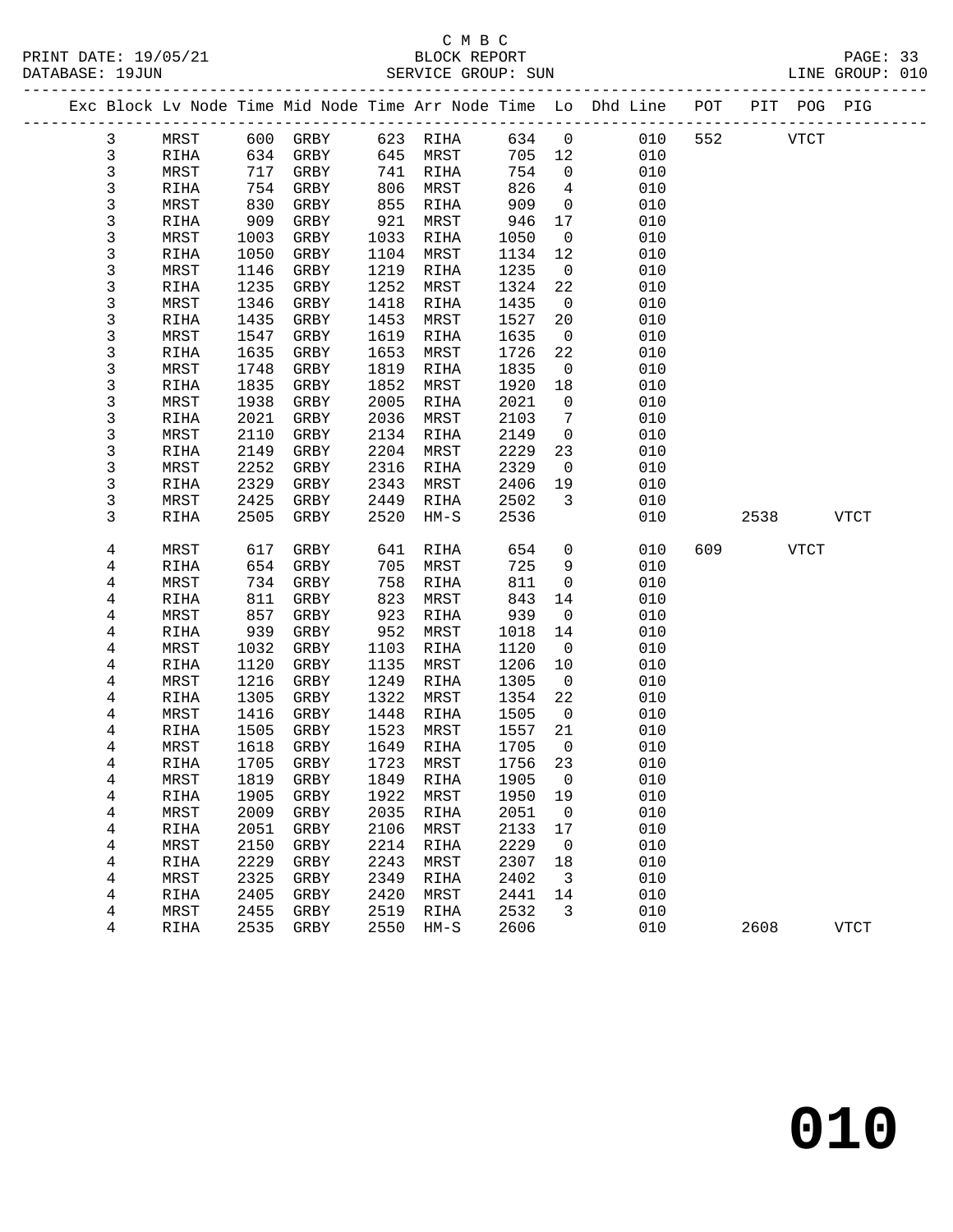## C M B C<br>BLOCK REPORT

|  |   |      |      |              |      |           |        |                          | Exc Block Lv Node Time Mid Node Time Arr Node Time Lo Dhd Line | POT | PIT  | POG PIG     |             |
|--|---|------|------|--------------|------|-----------|--------|--------------------------|----------------------------------------------------------------|-----|------|-------------|-------------|
|  | 5 | MRST | 802  | GRBY         |      | 826 RIHA  | 839    | 0                        | 010                                                            | 754 |      | <b>VTCT</b> |             |
|  | 5 | RIHA | 839  | GRBY         | 851  | MRST      | 915    | 9                        | 010                                                            |     |      |             |             |
|  | 5 | MRST | 924  | GRBY         | 953  | RIHA      | 1009   | $\mathsf{O}$             | 010                                                            |     |      |             |             |
|  | 5 | RIHA | 1009 | GRBY         | 1022 | MRST      | 1050   | 12                       | 010                                                            |     |      |             |             |
|  | 5 | MRST | 1102 | GRBY         | 1133 | RIHA      | 1150   | 0                        | 010                                                            |     |      |             |             |
|  | 5 | RIHA | 1150 | GRBY         | 1207 | MRST      | 1238   | 22                       | 010                                                            |     |      |             |             |
|  | 5 | MRST | 1300 | GRBY         | 1333 | RIHA      | 1350   | $\mathbf 0$              | 010                                                            |     |      |             |             |
|  | 5 | RIHA | 1350 | GRBY         | 1407 | MRST      | 1439   | 21                       | 010                                                            |     |      |             |             |
|  | 5 | MRST | 1500 | GRBY         | 1533 | RIHA      | 1550   | 0                        | 010                                                            |     |      |             |             |
|  | 5 | RIHA | 1550 | GRBY         | 1609 | MRST      | 1644   | 19                       | 010                                                            |     |      |             |             |
|  | 5 | MRST | 1703 | GRBY         | 1734 | RIHA      | 1750   | $\mathbf 0$              | 010                                                            |     |      |             |             |
|  | 5 | RIHA | 1750 | GRBY         | 1808 | MRST      | 1839   | 10                       | 010                                                            |     |      |             |             |
|  | 5 | MRST | 1849 | GRBY         | 1919 | RIHA      | 1935   | 0                        | 010                                                            |     |      |             |             |
|  | 5 | RIHA | 1935 | GRBY         | 1950 | MRST      | 2018   | 12                       | 010                                                            |     |      |             |             |
|  | 5 | MRST | 2030 | GRBY         | 2054 | RIHA      | 2109   | $\mathbf 0$              | 010                                                            |     |      |             |             |
|  | 5 | RIHA | 2109 | GRBY         | 2124 | MRST      | 2149   | 21                       | 010                                                            |     |      |             |             |
|  | 5 | MRST | 2210 | GRBY         | 2234 | RIHA      | 2249   | 0                        | 010                                                            |     |      |             |             |
|  | 5 | RIHA | 2249 | GRBY         | 2303 | MRST      | 2327   |                          | 010                                                            |     | 2332 |             | <b>VTCT</b> |
|  | 6 | MRST | 845  | ${\tt GRBY}$ | 910  | RIHA      | 924    | $\mathsf{O}$             | 010                                                            | 837 |      | <b>VTCT</b> |             |
|  | 6 | RIHA | 924  | GRBY         | 936  | MRST      | 1001   | 16                       | 010                                                            |     |      |             |             |
|  | 6 | MRST | 1017 | GRBY         | 1048 | RIHA      | 1105   | 0                        | 010                                                            |     |      |             |             |
|  | 6 | RIHA | 1105 | GRBY         | 1120 | MRST      | 1151   | 10                       | 010                                                            |     |      |             |             |
|  | 6 | MRST | 1201 | GRBY         | 1234 | RIHA      | 1250   | $\mathbf 0$              | 010                                                            |     |      |             |             |
|  | 6 | RIHA | 1250 | GRBY         | 1307 | MRST      | 1339   | 22                       | 010                                                            |     |      |             |             |
|  | 6 | MRST | 1401 | GRBY         | 1433 | RIHA      | 1450   | 0                        | 010                                                            |     |      |             |             |
|  | 6 | RIHA | 1450 | GRBY         | 1508 | MRST      | 1542   | 20                       | 010                                                            |     |      |             |             |
|  | 6 | MRST | 1602 | GRBY         | 1634 | RIHA      | 1650   | $\mathbf 0$              | 010                                                            |     |      |             |             |
|  | 6 | RIHA | 1650 | GRBY         | 1708 | MRST      | 1741   | 22                       | 010                                                            |     |      |             |             |
|  | 6 | MRST | 1803 | GRBY         | 1834 | RIHA      | 1850   | 0                        | 010                                                            |     |      |             |             |
|  | 6 | RIHA | 1850 | GRBY         | 1907 | MRST      | 1935   | 19                       | 010                                                            |     |      |             |             |
|  | 6 | MRST | 1954 | GRBY         | 2020 | RIHA      | 2036   | $\mathbf 0$              | 010                                                            |     |      |             |             |
|  | 6 | RIHA | 2036 | GRBY         | 2051 | MRST      | 2118   | 12                       | 010                                                            |     |      |             |             |
|  | 6 | MRST | 2130 | GRBY         | 2154 | RIHA      | 2209   | 0                        | 010                                                            |     |      |             |             |
|  | 6 | RIHA | 2209 | GRBY         | 2223 | MRST      | 2247   | 25                       | 010                                                            |     |      |             |             |
|  | 6 | MRST | 2312 | GRBY         | 2336 | RIHA      | 2349   | 0                        | 010                                                            |     |      |             |             |
|  | 6 | RIHA | 2349 | GRBY         | 2403 | MRST      | 2426   |                          | 010                                                            |     | 2431 |             | <b>VTCT</b> |
|  | 7 | MRST | 948  | GRBY         | 1018 | RIHA      | 1035   | $\mathsf{O}$             | 010                                                            | 940 |      | VTCT        |             |
|  | 7 | RIHA | 1035 | GRBY         | 1049 | MRST      | 1118   | 15                       | 010                                                            |     |      |             |             |
|  | 7 | MRST |      | 1133 GRBY    |      | 1204 RIHA | 1220 0 |                          | 010                                                            |     |      |             |             |
|  | 7 | RIHA | 1220 | GRBY         | 1237 | MRST      | 1308   | 23                       | 010                                                            |     |      |             |             |
|  | 7 | MRST | 1331 | GRBY         | 1403 | RIHA      | 1420   | $\overline{0}$           | 010                                                            |     |      |             |             |
|  | 7 | RIHA | 1420 | GRBY         | 1437 | MRST      | 1509   | 23                       | 010                                                            |     |      |             |             |
|  | 7 | MRST | 1532 | GRBY         | 1604 | RIHA      | 1620   | $\mathbf 0$              | 010                                                            |     |      |             |             |
|  | 7 | RIHA | 1620 | GRBY         | 1639 | MRST      | 1714   | 19                       | 010                                                            |     |      |             |             |
|  | 7 | MRST | 1733 | GRBY         | 1804 | RIHA      | 1820   | $\overline{\phantom{0}}$ | 010                                                            |     |      |             |             |
|  | 7 | RIHA | 1820 | GRBY         | 1838 | MRST      | 1907   | 16                       | 010                                                            |     |      |             |             |
|  | 7 | MRST | 1923 | GRBY         | 1950 | RIHA      | 2006   | 0                        | 010                                                            |     |      |             |             |
|  | 7 | RIHA | 2006 | GRBY         | 2021 | MRST      | 2048   |                          | 010                                                            |     | 2054 |             | <b>VTCT</b> |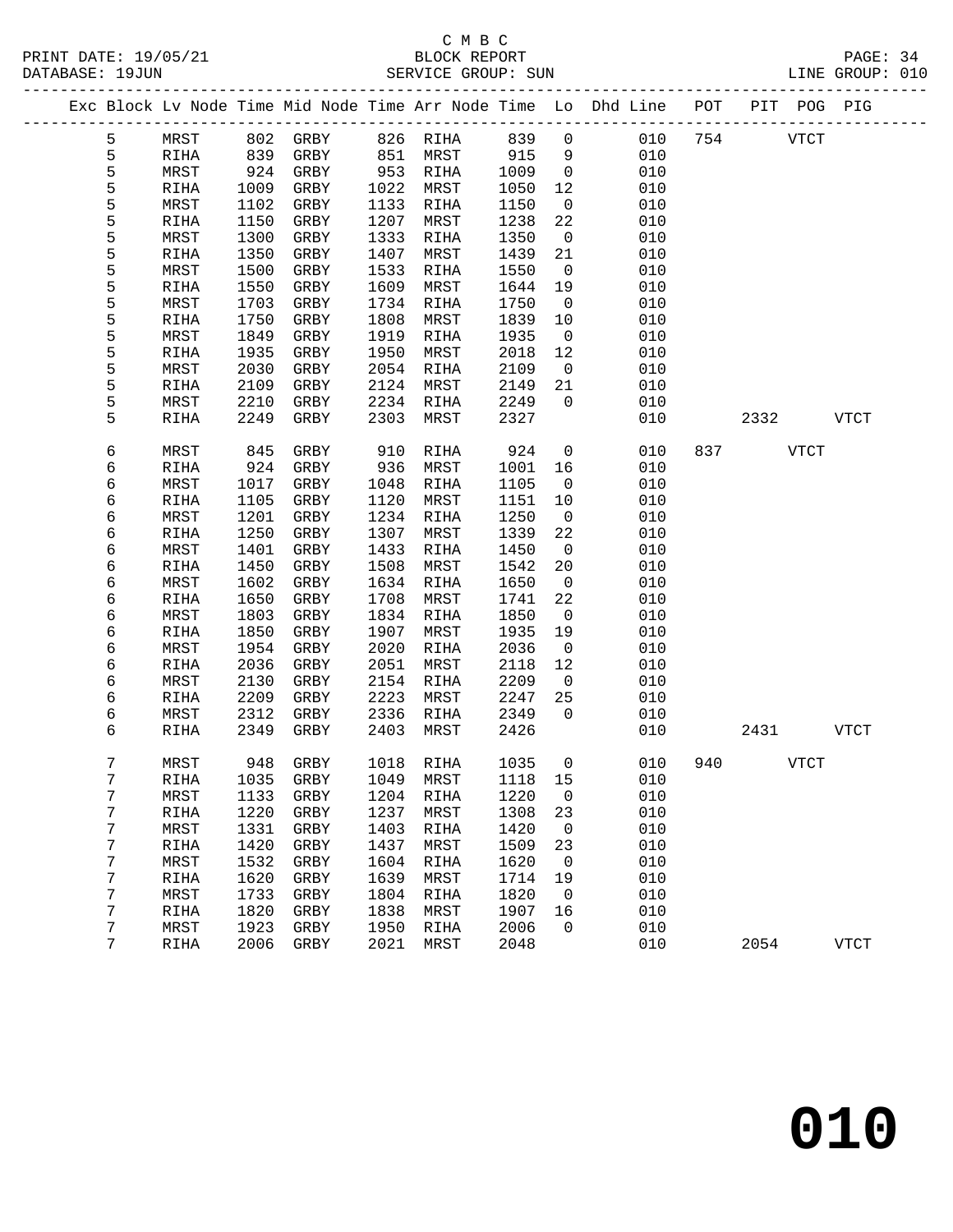# C M B C

| DATABASE: | ⊥9JUN | SERVICE | GROUP: | SUN | $\sqcup$ INE | GROUP. | UIU |
|-----------|-------|---------|--------|-----|--------------|--------|-----|
|           |       |         |        |     |              |        |     |

|  |   |      |      |      |      |      |      |                | Exc Block Ly Node Time Mid Node Time Arr Node Time Lo Dhd Line | POT  | PIT  | POG  | PIG  |
|--|---|------|------|------|------|------|------|----------------|----------------------------------------------------------------|------|------|------|------|
|  | 8 | MRST | 1231 | GRBY | 1304 | RIHA | 1320 | $\overline{0}$ | 010                                                            | 1223 |      | VTCT |      |
|  | 8 | RIHA | 1320 | GRBY | 1337 | MRST | 1409 | -21            | 010                                                            |      |      |      |      |
|  | 8 | MRST | 1430 | GRBY | 1503 | RIHA | 1520 | - 0            | 010                                                            |      |      |      |      |
|  | 8 | RIHA | 1520 | GRBY | 1538 | MRST | 1613 | 20             | 010                                                            |      |      |      |      |
|  | 8 | MRST | 1633 | GRBY | 1704 | RIHA | 1720 | $\overline{0}$ | 010                                                            |      |      |      |      |
|  | 8 | RIHA | 1720 | GRBY | 1738 | MRST | 1811 | 23             | 010                                                            |      |      |      |      |
|  | 8 | MRST | 1834 | GRBY | 1904 | RIHA | 1920 | $\Omega$       | 010                                                            |      |      |      |      |
|  | 8 | RIHA | 1920 | GRBY | 1937 | MRST | 2005 |                | 010                                                            |      | 2011 |      | VTCT |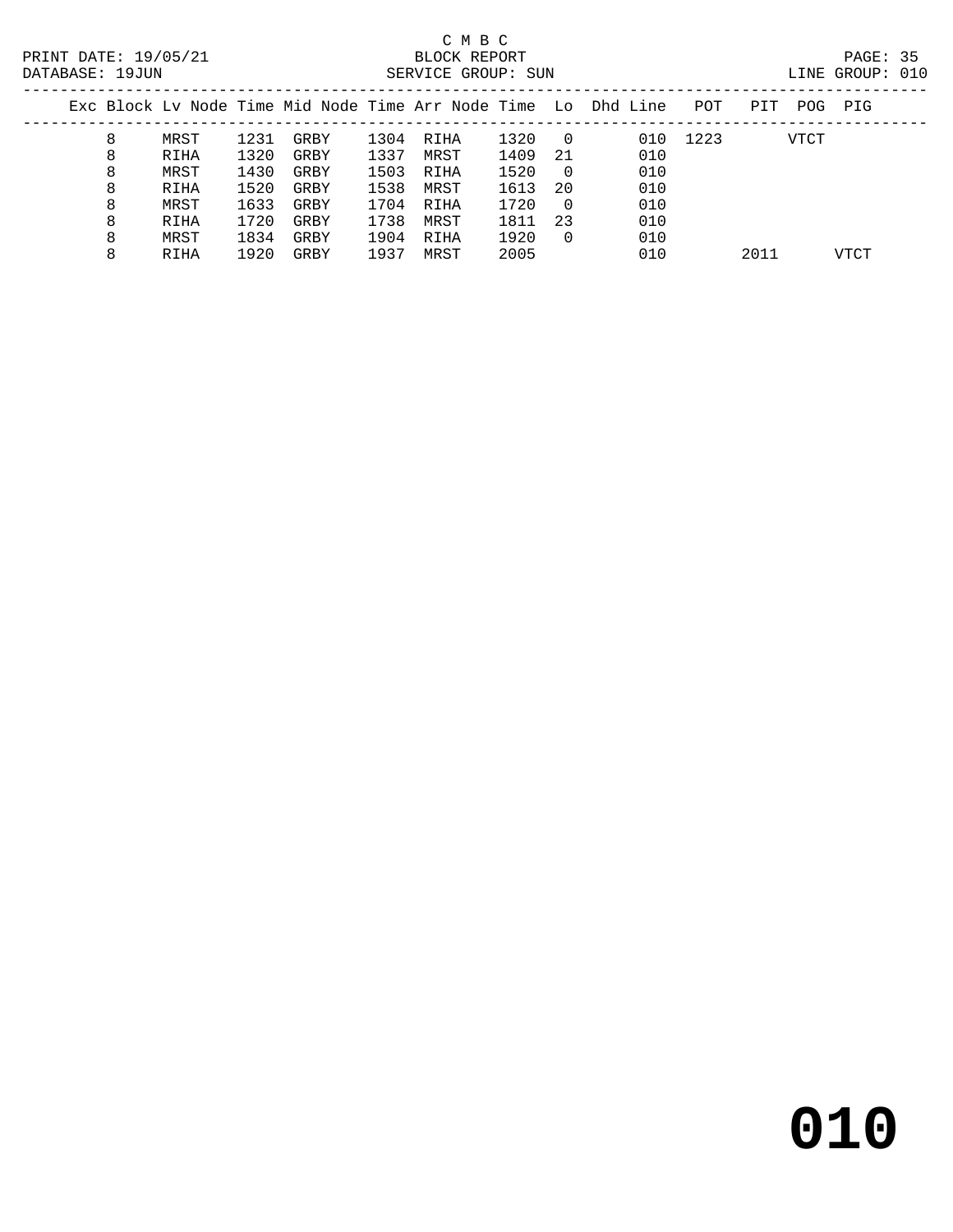| PRINT DATE: 19/05/21<br>BLOCK REPORT BLOCK PERT BLOCK PERRIT DATABASE: 19JUN SERVICE GROUP: SUN LINE GROUP: 014<br>PRINT DATE: 19/05/21<br>DATABASE: 19JUN |                              |                     |            |                      |      | C M B C              |              |                         |                                                                                                          |     |               |             |  |
|------------------------------------------------------------------------------------------------------------------------------------------------------------|------------------------------|---------------------|------------|----------------------|------|----------------------|--------------|-------------------------|----------------------------------------------------------------------------------------------------------|-----|---------------|-------------|--|
|                                                                                                                                                            | VTCT Vancouver Trolley Depot |                     |            |                      |      |                      |              |                         |                                                                                                          |     |               |             |  |
|                                                                                                                                                            |                              |                     |            |                      |      |                      |              |                         | Exc Block Lv Node Time Mid Node Time Arr Node Time Lo Dhd Line POT PIT POG PIG                           |     |               |             |  |
|                                                                                                                                                            | 61                           | GRBY                |            |                      |      |                      |              |                         | 534 HACO 553 KTLP 602 4 014                                                                              |     | 515 VTCT      |             |  |
|                                                                                                                                                            | 61                           |                     |            |                      |      |                      |              |                         | XTLP 606 BYGR 638 ULP1 656 2 014<br>ULP1 658 GRBY 718 KTLP 749 8 014<br>XTLP 757 BYGR 830 ULP1 849 4 014 |     |               |             |  |
|                                                                                                                                                            | 61                           |                     |            |                      |      |                      |              |                         |                                                                                                          |     |               |             |  |
|                                                                                                                                                            | 61                           |                     |            |                      |      | 830 ULP1             |              |                         |                                                                                                          |     |               |             |  |
|                                                                                                                                                            | 61                           | ULP1                |            | 853 GRBY             |      | 915 KTLP             | 949          |                         | 8 014                                                                                                    |     |               |             |  |
|                                                                                                                                                            | 61                           | KTLP                | 957        | BYGR                 |      | 1037 ULP1            | 1101<br>1221 |                         | $\begin{array}{cc} 13 & 014 \\ 15 & 014 \end{array}$                                                     |     |               |             |  |
|                                                                                                                                                            | 61                           | ULP1                |            | 1114 GRBY            |      | 1139 KTLP            |              | 15                      | 014                                                                                                      |     |               |             |  |
|                                                                                                                                                            | 61                           | KTLP                | 1236       | BYGR                 | 1319 | ULP1                 | 1345         | 14                      | 014                                                                                                      |     |               |             |  |
|                                                                                                                                                            | 61                           | ULP1                | 1359       | GRBY                 | 1424 | KTLP                 | 1510         | 16                      | 014                                                                                                      |     |               |             |  |
|                                                                                                                                                            | 61                           | KTLP                | 1526       | BYGR                 | 1608 | ULP1                 | 1636<br>1754 | 8 <sup>8</sup>          | 014                                                                                                      |     |               |             |  |
|                                                                                                                                                            | 61                           | ULP1                | 1644       | GRBY                 | 1709 | KTLP                 |              | 14                      | 014                                                                                                      |     |               |             |  |
|                                                                                                                                                            | 61                           | KTLP                | 1808       | BYGR                 | 1848 | ULP1                 | 1916         | 6                       | 014                                                                                                      |     |               |             |  |
|                                                                                                                                                            | 61                           | ULP1                | 1922       | GRBY                 | 1946 | HRPN                 | 1959         | $\overline{0}$          | 014                                                                                                      |     |               |             |  |
|                                                                                                                                                            | 61                           | HRPN                | 1959       | BYGR                 | 2014 | ULP1                 | 2039         | 15                      | 014                                                                                                      |     |               |             |  |
|                                                                                                                                                            | 61                           | ULP1                | 2054       | GRBY                 | 2117 | HRPN                 | 2129         |                         | 014                                                                                                      |     |               |             |  |
|                                                                                                                                                            | 61                           | HRPN                | 2129       | BYGR                 |      | 2144 ULP1            | 2205         |                         | $\begin{array}{c} 0 \\ 1.6 \end{array}$<br>014                                                           |     |               |             |  |
|                                                                                                                                                            | 61                           | ULP1                |            | 2221 A10N            | 2232 | GRBY                 | 2243         |                         |                                                                                                          |     | 014 2300 VTCT |             |  |
|                                                                                                                                                            | 62                           | BYGR                |            | 534 AL10<br>554 GRBY |      | 542 ULP1<br>614 KTLP | 552          |                         | $\frac{2}{2}$<br>014                                                                                     |     | 513 VTCT      |             |  |
|                                                                                                                                                            | 62                           | ULP1                |            |                      |      |                      | 642          |                         | 014                                                                                                      |     |               |             |  |
|                                                                                                                                                            | 62                           | KTLP                |            | 644 BYGR             |      | 717 ULP1             | 736          | $\overline{\mathbf{2}}$ | 014                                                                                                      |     |               |             |  |
|                                                                                                                                                            | 62                           | ULP1                | 738        | GRBY                 | 758  | KTLP                 | 829          | 15                      | 014                                                                                                      |     |               |             |  |
|                                                                                                                                                            | 62                           | KTLP                | 844<br>952 | BYGR                 |      | 919 ULP1             | 941          | 11                      | 014                                                                                                      |     |               |             |  |
|                                                                                                                                                            | 62                           | ULP1                |            | GRBY                 | 1015 | KTLP                 | 1054         | 10                      | 014                                                                                                      |     |               |             |  |
|                                                                                                                                                            | 62                           | KTLP                |            | 1104 BYGR            |      | 1144 ULP1            | 1210         | 12                      | 014                                                                                                      |     |               |             |  |
|                                                                                                                                                            | 62                           | ULP1                | 1222       | GRBY                 | 1247 | KTLP                 | 1332         | 16                      | 014                                                                                                      |     |               |             |  |
|                                                                                                                                                            | 62                           | KTLP                | 1348       | BYGR                 | 1432 | ULP1                 | 1500         |                         | $\frac{11}{15}$<br>014                                                                                   |     |               |             |  |
|                                                                                                                                                            | 62                           | ULP1                |            | 1511 GRBY            | 1536 | KTLP                 | 1622         | 16                      | 014                                                                                                      |     |               |             |  |
|                                                                                                                                                            | 62                           | KTLP                | 1638       | BYGR                 |      | 1719 ULP1            | 1747         | 14                      | 014                                                                                                      |     |               |             |  |
|                                                                                                                                                            | 62                           | ULP1                |            | 1801 GRBY            | 1826 | KTLP                 | 1910         |                         |                                                                                                          |     | 014 1952 VTCT |             |  |
|                                                                                                                                                            | 63                           | GRBY                | 554        | HACO                 | 613  | KTLP                 | 622          | 2                       | 014                                                                                                      | 535 |               | <b>VTCT</b> |  |
|                                                                                                                                                            | 63                           | <b>KTLP</b>         | 624        | ${\tt BYGR}$         | 656  | ULP1                 | 714          | 4                       | 014                                                                                                      |     |               |             |  |
|                                                                                                                                                            | 63                           | ULP1                | 718        | GRBY                 | 738  | KTLP                 | 809          | 3                       | 014                                                                                                      |     |               |             |  |
|                                                                                                                                                            | 63                           | <b>KTLP</b>         | 812        | ${\tt BYGR}$         | 846  | ULP1                 | 907          | $12$                    | 014                                                                                                      |     |               |             |  |
|                                                                                                                                                            | 63                           | ULP1                | 919        | ${\tt GRBY}$         | 942  | KTLP                 | 1019         | $7\phantom{.0}$         | 014                                                                                                      |     |               |             |  |
|                                                                                                                                                            | 63                           | <b>KTLP</b>         | 1026       | ${\tt BYGR}$         | 1106 | ULP1                 | 1130         | 19                      | 014                                                                                                      |     |               |             |  |
|                                                                                                                                                            | 63                           | ULP1                | 1149       | GRBY                 | 1214 | KTLP                 | 1259         | 13                      | 014                                                                                                      |     |               |             |  |
|                                                                                                                                                            | 63                           | <b>KTLP</b>         | 1312       | ${\tt BYGR}$         | 1356 | ULP1                 | 1424         | 11                      | 014                                                                                                      |     |               |             |  |
|                                                                                                                                                            | 63                           | ULP1                | 1435       | ${\tt GRBY}$         | 1500 | KTLP                 | 1546         | 16                      | 014                                                                                                      |     |               |             |  |
|                                                                                                                                                            | 63                           | <b>KTLP</b>         | 1602       | ${\tt BYGR}$         | 1644 | ULP1                 | 1712         |                         | 014                                                                                                      |     |               |             |  |
|                                                                                                                                                            |                              |                     | 1720       | GRBY                 | 1745 |                      | 1830         | 8                       | 014                                                                                                      |     |               |             |  |
|                                                                                                                                                            | 63<br>63                     | ULP1<br><b>KTLP</b> | 1839       | ${\tt BYGR}$         | 1917 | KTLP<br>ULP1         | 1944         | 9<br>8                  | 014                                                                                                      |     |               |             |  |
|                                                                                                                                                            | 63                           |                     | 1952       |                      | 2016 |                      | 2029         |                         | 014                                                                                                      |     |               |             |  |
|                                                                                                                                                            |                              | ULP1                |            | ${\tt GRBY}$         | 2044 | <b>HRPN</b>          |              | 0                       | 014                                                                                                      |     |               |             |  |
|                                                                                                                                                            | 63                           | <b>HRPN</b>         | 2029       | ${\tt BYGR}$         |      | ULP1                 | 2109         | 15                      |                                                                                                          |     |               |             |  |
|                                                                                                                                                            | 63                           | ULP1                | 2124       | GRBY                 | 2147 | <b>HRPN</b>          | 2159         | 0                       | 014                                                                                                      |     |               |             |  |
|                                                                                                                                                            | 63                           | <b>HRPN</b>         | 2159       | <b>BYGR</b>          | 2214 | ULP1                 | 2235         | 9                       | 014                                                                                                      |     |               |             |  |
|                                                                                                                                                            | 63                           | ULP1                | 2244       | ${\tt GRBY}$         | 2306 | <b>HRPN</b>          | 2318         | 0                       | 014                                                                                                      |     |               |             |  |
|                                                                                                                                                            | 63                           | HRPN                | 2318       | ${\tt BYGR}$         | 2333 | ULP1                 | 2352         | 8                       | 014                                                                                                      |     |               |             |  |
|                                                                                                                                                            | 63                           | ULP1                | 2400       | ${\tt GRBY}$         | 2420 | HRPN                 | 2432         | 0                       | 014                                                                                                      |     |               |             |  |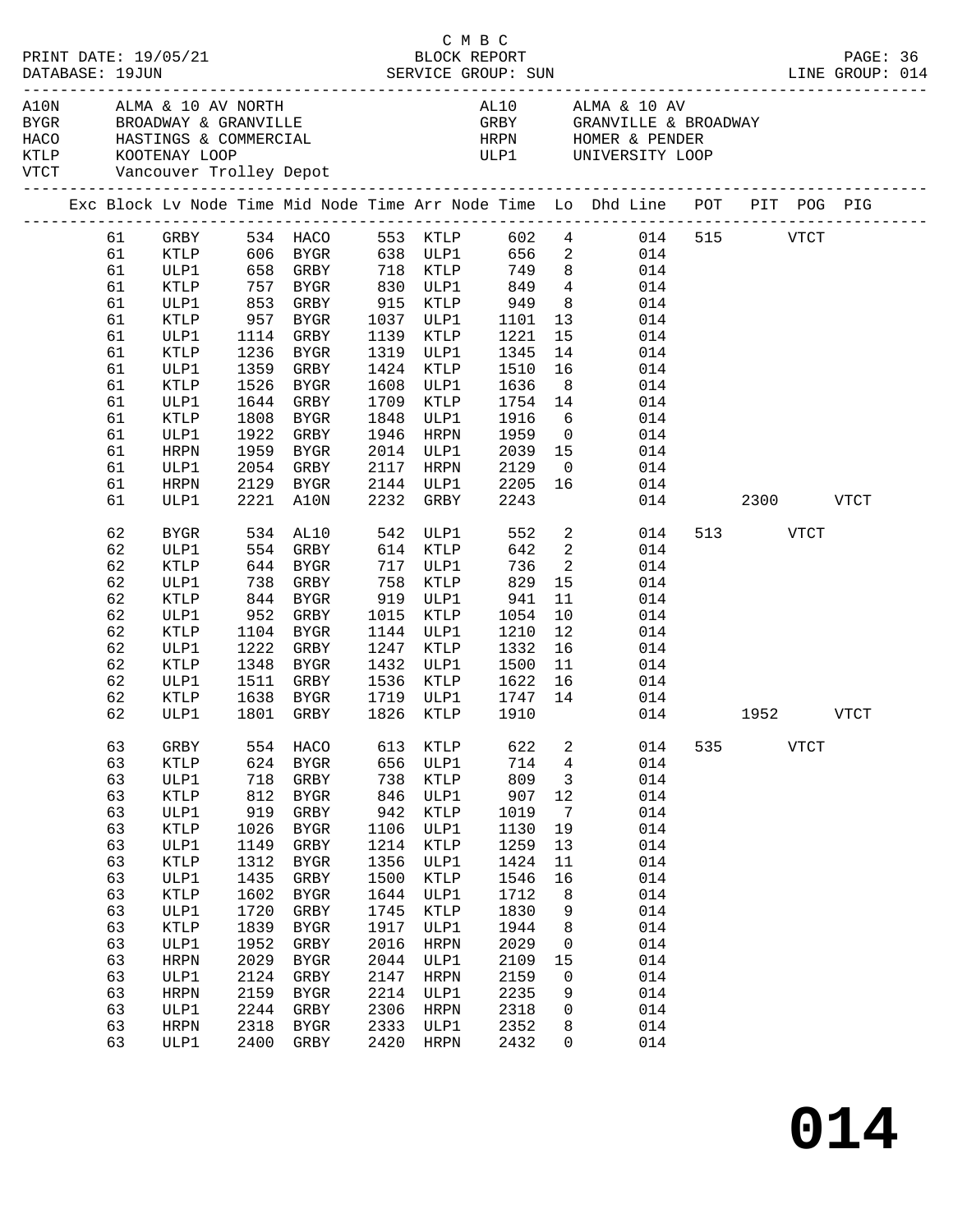## C M B C<br>BLOCK REPORT

| PRINT DATE: 19/05/21<br>DATABASE: 19JUN |    |             |      |                         |      |           |      |                 | 5/21 BLOCK REPORT<br>SERVICE GROUP: SUN                                        |     |          |             | PAGE: 37<br>LINE GROUP: 014 |  |
|-----------------------------------------|----|-------------|------|-------------------------|------|-----------|------|-----------------|--------------------------------------------------------------------------------|-----|----------|-------------|-----------------------------|--|
|                                         |    |             |      |                         |      |           |      |                 | Exc Block Lv Node Time Mid Node Time Arr Node Time Lo Dhd Line POT PIT POG PIG |     |          |             |                             |  |
|                                         |    |             |      |                         |      |           |      |                 | 63 HRPN 2432 BYGR 2447 ULP1 2506 3 014                                         |     |          |             |                             |  |
|                                         | 63 |             |      |                         |      |           |      |                 | ULP1 2509 A10N 2518 GRBY 2526 014 2541 VTCT                                    |     |          |             |                             |  |
|                                         | 64 | BYGR        |      |                         |      |           |      |                 | $\begin{array}{cc} 613 & 2 \\ 704 & 0 \end{array}$<br>014                      |     | 534 VTCT |             |                             |  |
|                                         | 64 | ULP1        |      |                         |      |           |      |                 | 014                                                                            |     |          |             |                             |  |
|                                         | 64 | KTLP        |      | 704 BYGR                |      | 737 ULP1  | 756  | 13              | 014                                                                            |     |          |             |                             |  |
|                                         | 64 | ULP1        |      | 809 GRBY                | 830  | KTLP      | 903  | 10              | 014                                                                            |     |          |             |                             |  |
|                                         | 64 | KTLP        |      | $913$ BYGR<br>1021 2007 |      | 951 ULP1  | 1011 | 10              | 014                                                                            |     |          |             |                             |  |
|                                         | 64 | ULP1        |      | 1021 GRBY               | 1045 | KTLP      | 1125 | 13              | 014                                                                            |     |          |             |                             |  |
|                                         | 64 | KTLP        |      | 1138 BYGR               |      | 1219 ULP1 | 1245 | 13              | 014                                                                            |     |          |             |                             |  |
|                                         | 64 | ULP1        | 1258 | GRBY                    |      | 1323 KTLP | 1408 | 17              | 014                                                                            |     |          |             |                             |  |
|                                         | 64 | KTLP        | 1425 | BYGR                    |      | 1508 ULP1 | 1536 | 11              | 014                                                                            |     |          |             |                             |  |
|                                         | 64 | ULP1        |      | 1547 GRBY               |      | 1612 KTLP | 1658 | 16              | 014                                                                            |     |          |             |                             |  |
|                                         | 64 | KTLP        |      | 1714 BYGR               |      | 1755 ULP1 | 1823 | 12              | 014                                                                            |     |          |             |                             |  |
|                                         | 64 | ULP1        |      | 1835 GRBY               | 1900 | KTLP      | 1939 |                 |                                                                                | 014 |          | 2021 2022   | <b>VTCT</b>                 |  |
|                                         | 65 | BYGR        |      | 615 AL10 623            |      | ULP1      | 633  |                 | 5 <sub>5</sub><br>014                                                          |     | 554 VTCT |             |                             |  |
|                                         | 65 | ULP1        |      | $638$ GRBY $658$ KTLP   |      |           | 727  | 15              | 014                                                                            |     |          |             |                             |  |
|                                         | 65 | KTLP        |      | 742 BYGR                |      | 815 ULP1  | 834  | $\overline{4}$  | 014                                                                            |     |          |             |                             |  |
|                                         | 65 | ULP1        | 838  | GRBY                    | 900  | KTLP      | 934  | 9               | 014                                                                            |     |          |             |                             |  |
|                                         | 65 | KTLP        |      | 943 BYGR                |      | 1021 ULP1 | 1043 | $4\overline{4}$ | 014                                                                            |     |          |             |                             |  |
|                                         | 65 | ULP1        |      | 1047 GRBY               |      | 1112 KTLP | 1153 |                 | 8<br>014                                                                       |     |          |             |                             |  |
|                                         | 65 | KTLP        |      | 1201 BYGR               |      | 1242 ULP1 | 1308 | 14              | 014                                                                            |     |          |             |                             |  |
|                                         | 65 | ULP1        | 1322 | GRBY                    |      | 1347 KTLP | 1433 | 16              | 014                                                                            |     |          |             |                             |  |
|                                         | 65 | KTLP        | 1449 | BYGR                    | 1532 | ULP1      | 1600 | 9               | 014                                                                            |     |          |             |                             |  |
|                                         | 65 | ULP1        |      | 1609 GRBY               |      | 1634 KTLP | 1720 | $\overline{7}$  | 014                                                                            |     |          |             |                             |  |
|                                         | 65 | KTLP        | 1727 | BYGR                    |      | 1808 ULP1 | 1836 | 16              | 014                                                                            |     |          |             |                             |  |
|                                         | 65 | ULP1        | 1852 | GRBY                    | 1916 | HRPN      | 1929 | $\overline{0}$  | 014                                                                            |     |          |             |                             |  |
|                                         | 65 | HRPN        | 1929 | BYGR                    |      | 1944 ULP1 | 2009 | 14              | 014                                                                            |     |          |             |                             |  |
|                                         | 65 | ULP1        | 2023 | GRBY                    |      | 2046 HRPN | 2059 | $\overline{0}$  | 014                                                                            |     |          |             |                             |  |
|                                         | 65 | HRPN        |      | 2059 BYGR               |      | 2114 ULP1 | 2139 | $\overline{0}$  | 014                                                                            |     |          |             |                             |  |
|                                         | 65 | ULP1        |      | 2139 A10N               | 2150 | GRBY      | 2201 |                 |                                                                                | 014 |          | 2218        | VTCT                        |  |
|                                         | 66 | GRBY        |      | 651 HACO 711 KTLP       |      |           | 720  |                 | $4\overline{ }$<br>014                                                         |     | 632 VTCT |             |                             |  |
|                                         | 66 | KTLP        |      | 724 BYGR 757 ULP1       |      |           | 816  |                 | 8<br>014                                                                       |     |          |             |                             |  |
|                                         | 66 | ULP1        |      | 824 GRBY                |      | 845 KTLP  | 918  | 10              | 014                                                                            |     |          |             |                             |  |
|                                         | 66 | KTLP        |      | 928 BYGR                |      | 1006 ULP1 | 1028 | $7\phantom{0}$  | 014                                                                            |     |          |             |                             |  |
|                                         |    |             |      |                         |      |           |      |                 | 66 ULP1 1035 GRBY 1100 KTLP 1141 9 014                                         |     |          |             |                             |  |
|                                         | 66 | KTLP        | 1150 | <b>BYGR</b>             | 1231 | ULP1      | 1257 | 13              | 014                                                                            |     |          |             |                             |  |
|                                         | 66 | ULP1        | 1310 | GRBY                    | 1335 | KTLP      | 1421 | 16              | 014                                                                            |     |          |             |                             |  |
|                                         | 66 | KTLP        | 1437 | BYGR                    | 1520 | ULP1      | 1548 | 10              | 014                                                                            |     |          |             |                             |  |
|                                         | 66 | ULP1        | 1558 | GRBY                    | 1623 | KTLP      | 1709 |                 | 014                                                                            |     | 1751     |             | <b>VTCT</b>                 |  |
|                                         | 67 | <b>BYGR</b> | 731  | AL10                    | 740  | ULP1      | 750  | 4               | 014                                                                            | 710 |          | <b>VTCT</b> |                             |  |
|                                         | 67 | ULP1        | 754  | GRBY                    | 815  | KTLP      | 848  | 10              | 014                                                                            |     |          |             |                             |  |
|                                         | 67 | KTLP        | 858  | BYGR                    | 936  | ULP1      | 956  | 10              | 014                                                                            |     |          |             |                             |  |
|                                         | 67 | ULP1        | 1006 | GRBY                    | 1030 | KTLP      | 1110 | $6\overline{6}$ | 014                                                                            |     |          |             |                             |  |
|                                         | 67 | KTLP        | 1116 | BYGR                    | 1156 | ULP1      | 1222 | 12              | 014                                                                            |     |          |             |                             |  |
|                                         |    |             |      |                         |      |           |      |                 |                                                                                |     |          |             |                             |  |

 67 ULP1 1234 GRBY 1259 KTLP 1344 16 014 67 KTLP 1400 BYGR 1444 ULP1 1512 11 014 67 ULP1 1523 GRBY 1548 KTLP 1634 16 014

67 KTLP 1650 BYGR 1731 ULP1 1759 014 1836 VTCT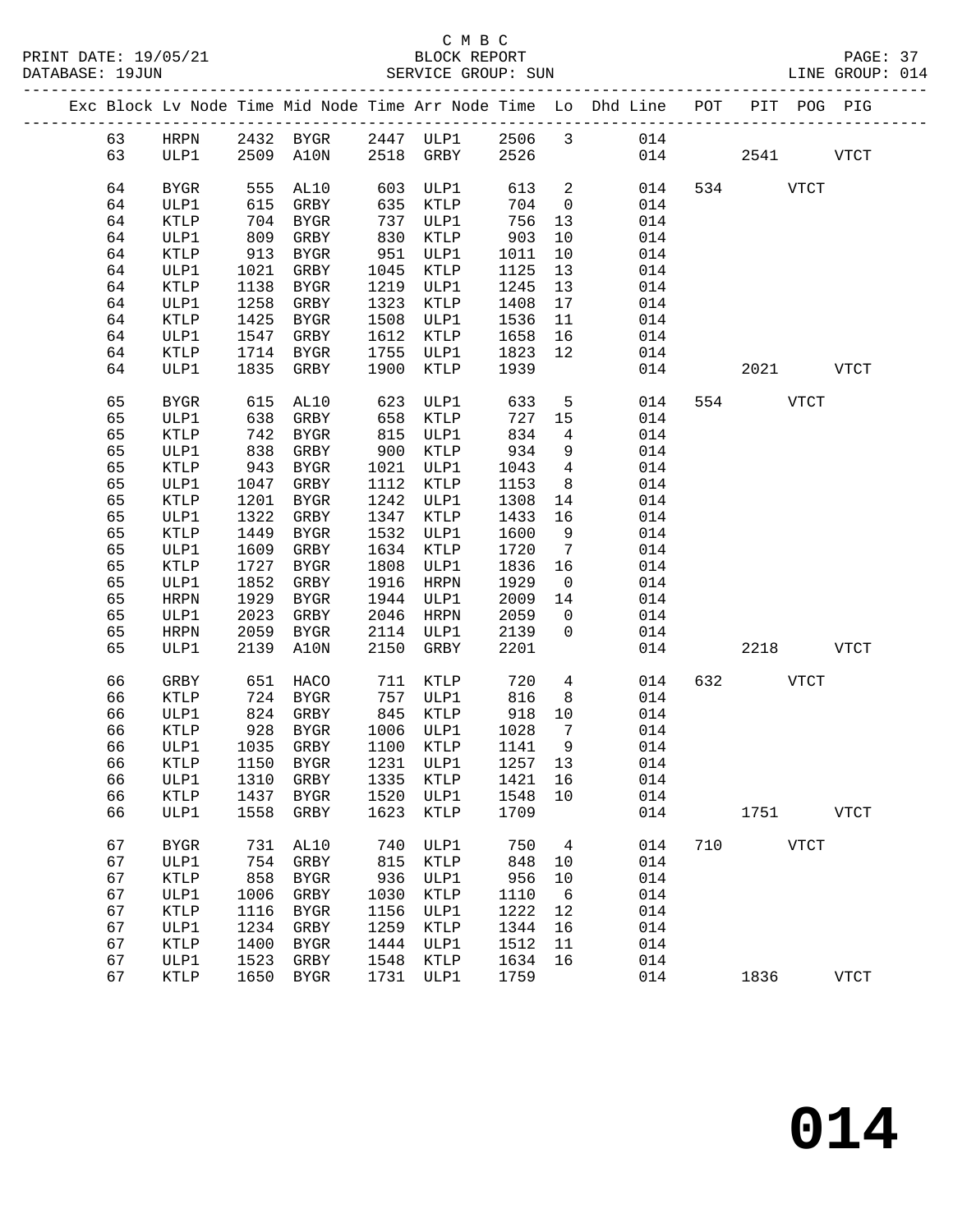# C M B C N B C N B C N B C C M B C

| DATABASE: 19JUN |    |             |      |           |      | SERVICE GROUP: SUN                                                             |        |                         |     | LINE GROUP: 014 |             |           |              |  |
|-----------------|----|-------------|------|-----------|------|--------------------------------------------------------------------------------|--------|-------------------------|-----|-----------------|-------------|-----------|--------------|--|
|                 |    |             |      |           |      | Exc Block Lv Node Time Mid Node Time Arr Node Time Lo Dhd Line POT PIT POG PIG |        |                         |     |                 |             |           |              |  |
|                 | 68 |             |      |           |      | GRBY 753 HACO 815 KTLP 824 5                                                   |        |                         |     | 014 734 VTCT    |             |           |              |  |
|                 | 68 | KTLP        | 829  |           |      | BYGR 904 ULP1 926 11                                                           |        |                         | 014 |                 |             |           |              |  |
|                 | 68 | ULP1        | 937  | GRBY      |      | 1000 KTLP                                                                      | 1039   | 13                      | 014 |                 |             |           |              |  |
|                 | 68 | KTLP        | 1052 | BYGR      |      | 1132 ULP1                                                                      | 1158   | 13                      | 014 |                 |             |           |              |  |
|                 | 68 | ULP1        | 1211 | GRBY      |      | 1236 KTLP                                                                      | 1321   | 15                      | 014 |                 |             |           |              |  |
|                 | 68 | KTLP        | 1336 | BYGR      |      | 1420 ULP1                                                                      | 1448   | 11                      | 014 |                 |             |           |              |  |
|                 | 68 | ULP1        | 1459 | GRBY      |      | 1524 KTLP                                                                      | 1610   | 16                      | 014 |                 |             |           |              |  |
|                 | 68 | KTLP        | 1626 | BYGR      |      | 1707 ULP1                                                                      | 1735   | 11                      | 014 |                 |             |           |              |  |
|                 | 68 | ULP1        | 1746 | GRBY      | 1811 | KTLP                                                                           | 1855   | $\overline{\mathbf{3}}$ | 014 |                 |             |           |              |  |
|                 | 68 | KTLP        | 1858 | BYGR      | 1936 | ULP1                                                                           | 2003   | $5^{\circ}$             | 014 |                 |             |           |              |  |
|                 | 68 | ULP1        | 2008 | GRBY      | 2031 | HRPN                                                                           | 2044   | $\overline{0}$          | 014 |                 |             |           |              |  |
|                 | 68 | HRPN        | 2044 | BYGR      | 2059 | ULP1                                                                           | 2124   | 19                      | 014 |                 |             |           |              |  |
|                 | 68 | ULP1        | 2143 | GRBY      | 2206 | HRPN                                                                           | 2218   | $\overline{0}$          | 014 |                 |             |           |              |  |
|                 | 68 | HRPN        | 2218 | BYGR      | 2233 | ULP1                                                                           | 2252   | 12                      | 014 |                 |             |           |              |  |
|                 | 68 | ULP1        | 2304 | GRBY      | 2326 | HRPN                                                                           | 2338   | $\overline{0}$          | 014 |                 |             |           |              |  |
|                 | 68 | HRPN        | 2338 | BYGR      | 2353 | ULP1                                                                           | 2412   | 18                      | 014 |                 |             |           |              |  |
|                 | 68 | ULP1        | 2430 | GRBY      | 2450 | HRPN                                                                           | 2502   | $\overline{0}$          | 014 |                 |             |           |              |  |
|                 | 68 | HRPN        |      | 2502 BYGR | 2517 | ULP1                                                                           | 2536   | $\overline{3}$          | 014 |                 |             |           |              |  |
|                 | 68 | ULP1        |      | 2539 A10N | 2548 | GRBY                                                                           | 2556   |                         | 014 |                 |             | 2611 VTCT |              |  |
|                 | 69 | BYGR        | 842  | AL10      | 852  | ULP1                                                                           | 902    | $5\overline{)}$         | 014 |                 | 821 VTCT    |           |              |  |
|                 | 69 | ULP1        | 907  | GRBY      |      | 930 KTLP                                                                       | 1007   | $5^{\circ}$             | 014 |                 |             |           |              |  |
|                 | 69 | KTLP        | 1012 | BYGR      |      | 1052 ULP1                                                                      | 1116   | 10                      | 014 |                 |             |           |              |  |
|                 | 69 | ULP1        | 1126 | GRBY      | 1151 | KTLP                                                                           | 1233   | 15                      | 014 |                 |             |           |              |  |
|                 | 69 | KTLP        | 1248 | BYGR      | 1332 | ULP1                                                                           | 1400   | 11                      | 014 |                 |             |           |              |  |
|                 | 69 | ULP1        | 1411 | GRBY      | 1436 | KTLP                                                                           | 1522   | 16                      | 014 |                 |             |           |              |  |
|                 | 69 | KTLP        | 1538 | BYGR      | 1620 | ULP1                                                                           | 1648   | 8 <sup>8</sup>          | 014 |                 |             |           |              |  |
|                 | 69 | ULP1        | 1656 | GRBY      | 1721 | KTLP                                                                           | 1806   |                         | 014 |                 |             | 1848 VTCT |              |  |
|                 | 70 | GRBY        | 954  | HACO      | 1021 | KTLP                                                                           | 1032   | $6\overline{6}$         | 014 |                 | 933 VTCT    |           |              |  |
|                 | 70 | KTLP        | 1038 | BYGR      |      | 1118 ULP1                                                                      | 1142   | 18                      | 014 |                 |             |           |              |  |
|                 | 70 | ULP1        | 1200 | GRBY      | 1225 | KTLP                                                                           | 1310   | 14                      | 014 |                 |             |           |              |  |
|                 | 70 | KTLP        | 1324 | BYGR      | 1408 | ULP1                                                                           | 1436   | 11                      | 014 |                 |             |           |              |  |
|                 | 70 | ULP1        | 1447 | GRBY      | 1512 | KTLP                                                                           | 1558   | 16                      | 014 |                 |             |           |              |  |
|                 | 70 | KTLP        | 1614 | BYGR      | 1656 | ULP1                                                                           | 1724   | 8 <sup>8</sup>          | 014 |                 |             |           |              |  |
|                 | 70 | ULP1        | 1732 | GRBY      | 1757 | KTLP                                                                           | 1842   |                         |     | 014             | 1924 VTCT   |           |              |  |
|                 | 71 | BYGR        |      | 1033 AL10 |      | 1045 ULP1                                                                      | 1057 2 |                         |     | 014 1012 VTCT   |             |           |              |  |
|                 | 71 |             |      |           |      | ULP1 1059 GRBY 1124 KTLP 1205 8 014                                            |        |                         |     |                 |             |           |              |  |
|                 | 71 | KTLP        | 1213 | BYGR      |      | 1254 ULP1                                                                      | 1320   | 14                      | 014 |                 |             |           |              |  |
|                 | 71 | ULP1        | 1334 | GRBY      | 1359 | KTLP                                                                           | 1445   | 16                      | 014 |                 |             |           |              |  |
|                 | 71 | KTLP        | 1501 | BYGR      | 1544 | ULP1                                                                           | 1612   | 8 <sup>8</sup>          | 014 |                 |             |           |              |  |
|                 | 71 | ULP1        | 1620 | GRBY      | 1645 | KTLP                                                                           | 1730   | 10                      | 014 |                 |             |           |              |  |
|                 | 71 | KTLP        | 1740 | BYGR      | 1821 | ULP1                                                                           | 1849   |                         | 014 |                 | 1926        |           | <b>VTCT</b>  |  |
|                 | 72 | GRBY        | 1040 | HACO      | 1107 | KTLP                                                                           | 1120   | $\overline{7}$          |     | 014 1019        | <b>VTCT</b> |           |              |  |
|                 | 72 | <b>KTLP</b> | 1127 | BYGR      | 1208 | ULP1                                                                           | 1234   | 12                      | 014 |                 |             |           |              |  |
|                 | 72 | ULP1        | 1246 | GRBY      | 1311 | KTLP                                                                           | 1356   | 16                      | 014 |                 |             |           |              |  |
|                 | 72 | KTLP        | 1412 | BYGR      | 1456 | ULP1                                                                           | 1524   | 11                      | 014 |                 |             |           |              |  |
|                 | 72 | ULP1        | 1535 | GRBY      | 1600 | KTLP                                                                           | 1646   | 16                      | 014 |                 |             |           |              |  |
|                 | 72 | KTLP        | 1702 | BYGR      | 1743 | ULP1                                                                           | 1811   | 6                       | 014 |                 |             |           |              |  |
|                 | 72 | ULP1        | 1817 | GRBY      | 1842 | KTLP                                                                           | 1924   |                         | 014 |                 | 2006        |           | ${\tt VTCT}$ |  |

**014**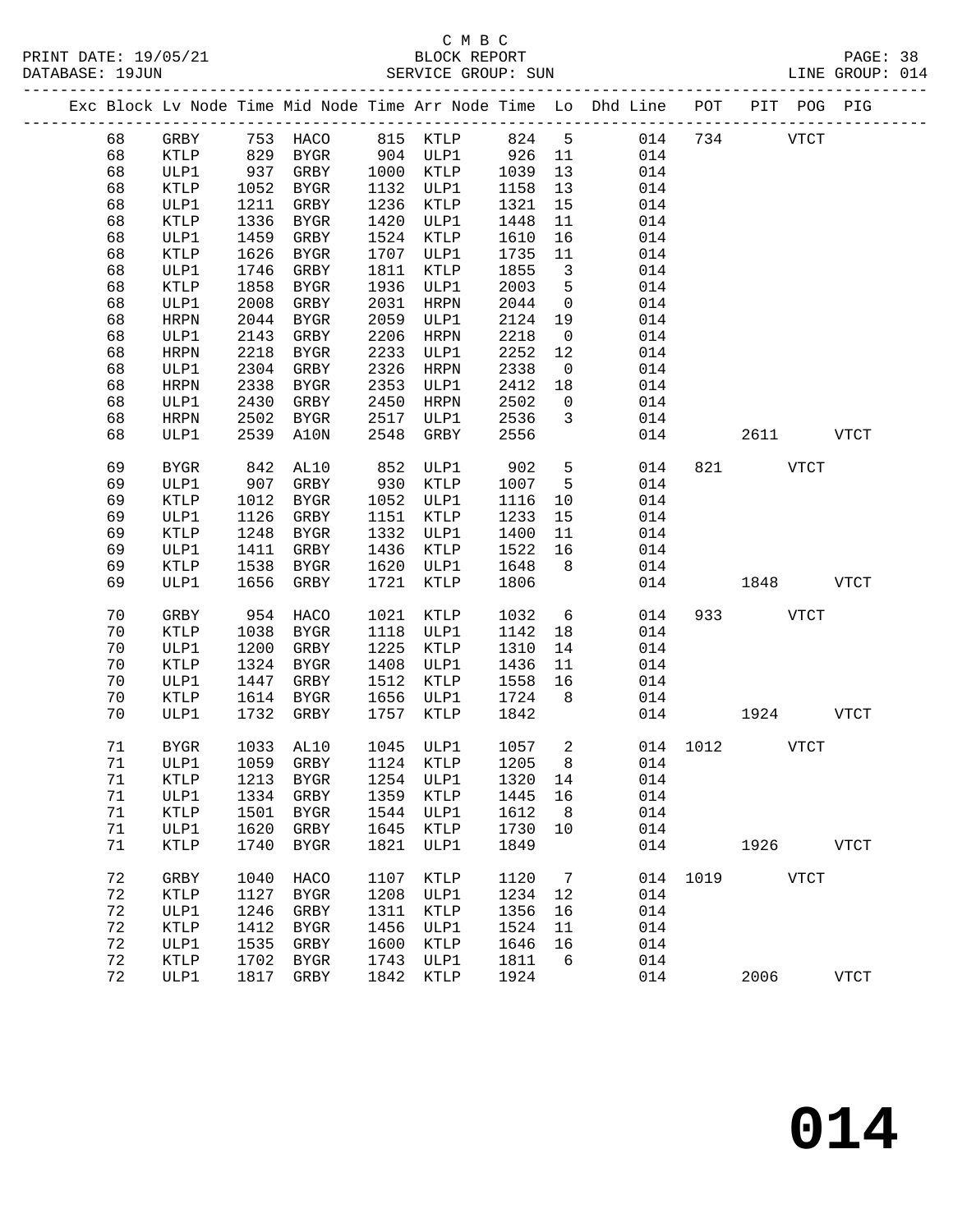|  |    |             |      |             |      |             |      |                 | Exc Block Lv Node Time Mid Node Time Arr Node Time Lo Dhd Line POT |          | PIT POG PIG |             |             |
|--|----|-------------|------|-------------|------|-------------|------|-----------------|--------------------------------------------------------------------|----------|-------------|-------------|-------------|
|  | 73 | BYGR        |      | 1109 AL10   |      | 1121 ULP1   | 1133 | 5               |                                                                    | 014 1048 |             | <b>VTCT</b> |             |
|  | 73 | ULP1        | 1138 | GRBY        | 1203 | KTLP        | 1248 | 12              | 014                                                                |          |             |             |             |
|  | 73 | KTLP        | 1300 | BYGR        | 1344 | ULP1        | 1412 | 11              | 014                                                                |          |             |             |             |
|  | 73 | ULP1        | 1423 | GRBY        | 1448 | KTLP        | 1534 | 16              | 014                                                                |          |             |             |             |
|  | 73 | <b>KTLP</b> | 1550 | BYGR        | 1632 | ULP1        | 1700 | 8               | 014                                                                |          |             |             |             |
|  | 73 | ULP1        | 1708 | GRBY        | 1733 | KTLP        | 1818 | $6\overline{6}$ | 014                                                                |          |             |             |             |
|  | 73 | <b>KTLP</b> | 1824 | BYGR        | 1902 | ULP1        | 1929 | 8               | 014                                                                |          |             |             |             |
|  | 73 | ULP1        | 1937 | GRBY        | 2001 | HRPN        | 2014 | $\overline{0}$  | 014                                                                |          |             |             |             |
|  | 73 | <b>HRPN</b> | 2014 | BYGR        | 2029 | ULP1        | 2054 | 15              | 014                                                                |          |             |             |             |
|  | 73 | ULP1        | 2109 | GRBY        | 2132 | HRPN        | 2144 | $\mathbf 0$     | 014                                                                |          |             |             |             |
|  | 73 | <b>HRPN</b> | 2144 | BYGR        | 2159 | ULP1        | 2220 | $\overline{3}$  | 014                                                                |          |             |             |             |
|  | 73 | ULP1        | 2223 | GRBY        | 2246 | HRPN        | 2258 | $\mathsf{O}$    | 014                                                                |          |             |             |             |
|  | 73 | <b>HRPN</b> | 2258 | BYGR        | 2313 | ULP1        | 2332 | 2               | 014                                                                |          |             |             |             |
|  | 73 | ULP1        | 2334 | A10N        | 2345 | GRBY        | 2353 |                 | 014                                                                |          | 2408        |             | <b>VTCT</b> |
|  |    |             |      |             |      |             |      |                 |                                                                    |          |             |             |             |
|  | 74 | GRBY        | 1130 | HACO        | 1159 | KTLP        | 1212 | 12              |                                                                    | 014 1109 |             | <b>VTCT</b> |             |
|  | 74 | KTLP        | 1224 | BYGR        | 1307 | ULP1        | 1333 | 14              | 014                                                                |          |             |             |             |
|  | 74 | ULP1        | 1347 | GRBY        | 1412 | KTLP        | 1458 | 15              | 014                                                                |          |             |             |             |
|  | 74 | KTLP        | 1513 | BYGR        | 1556 | ULP1        | 1624 | 8 <sup>8</sup>  | 014                                                                |          |             |             |             |
|  | 74 | ULP1        | 1632 | GRBY        | 1657 | KTLP        | 1742 | 11              | 014                                                                |          |             |             |             |
|  | 74 | <b>KTLP</b> | 1753 | BYGR        | 1833 | ULP1        | 1901 | 6               | 014                                                                |          |             |             |             |
|  | 74 | ULP1        | 1907 | GRBY        | 1931 | <b>HRPN</b> | 1944 | $\overline{0}$  | 014                                                                |          |             |             |             |
|  | 74 | <b>HRPN</b> | 1944 | BYGR        | 1959 | ULP1        | 2024 | 15              | 014                                                                |          |             |             |             |
|  | 74 | ULP1        | 2039 | GRBY        | 2102 | <b>HRPN</b> | 2114 | $\overline{0}$  | 014                                                                |          |             |             |             |
|  | 74 | <b>HRPN</b> | 2114 | <b>BYGR</b> | 2129 | ULP1        | 2150 | 13              | 014                                                                |          |             |             |             |
|  | 74 | ULP1        | 2203 | GRBY        | 2226 | HRPN        | 2238 | $\overline{0}$  | 014                                                                |          |             |             |             |
|  | 74 | <b>HRPN</b> | 2238 | <b>BYGR</b> | 2253 | ULP1        | 2312 | 16              | 014                                                                |          |             |             |             |
|  | 74 | ULP1        | 2328 | GRBY        | 2350 | HRPN        | 2402 | $\overline{0}$  | 014                                                                |          |             |             |             |
|  | 74 | <b>HRPN</b> | 2402 | BYGR        | 2417 | ULP1        | 2436 | 24              | 014                                                                |          |             |             |             |
|  | 74 | ULP1        | 2500 | GRBY        | 2520 | HRPN        | 2532 | $\overline{0}$  | 014                                                                |          |             |             |             |
|  | 74 | <b>HRPN</b> | 2532 | BYGR        | 2547 | ULP1        | 2606 | 3               | 014                                                                |          |             |             |             |
|  | 74 | ULP1        | 2609 | A10N        | 2618 | GRBY        | 2626 |                 | 014                                                                |          | 2641        |             | <b>VTCT</b> |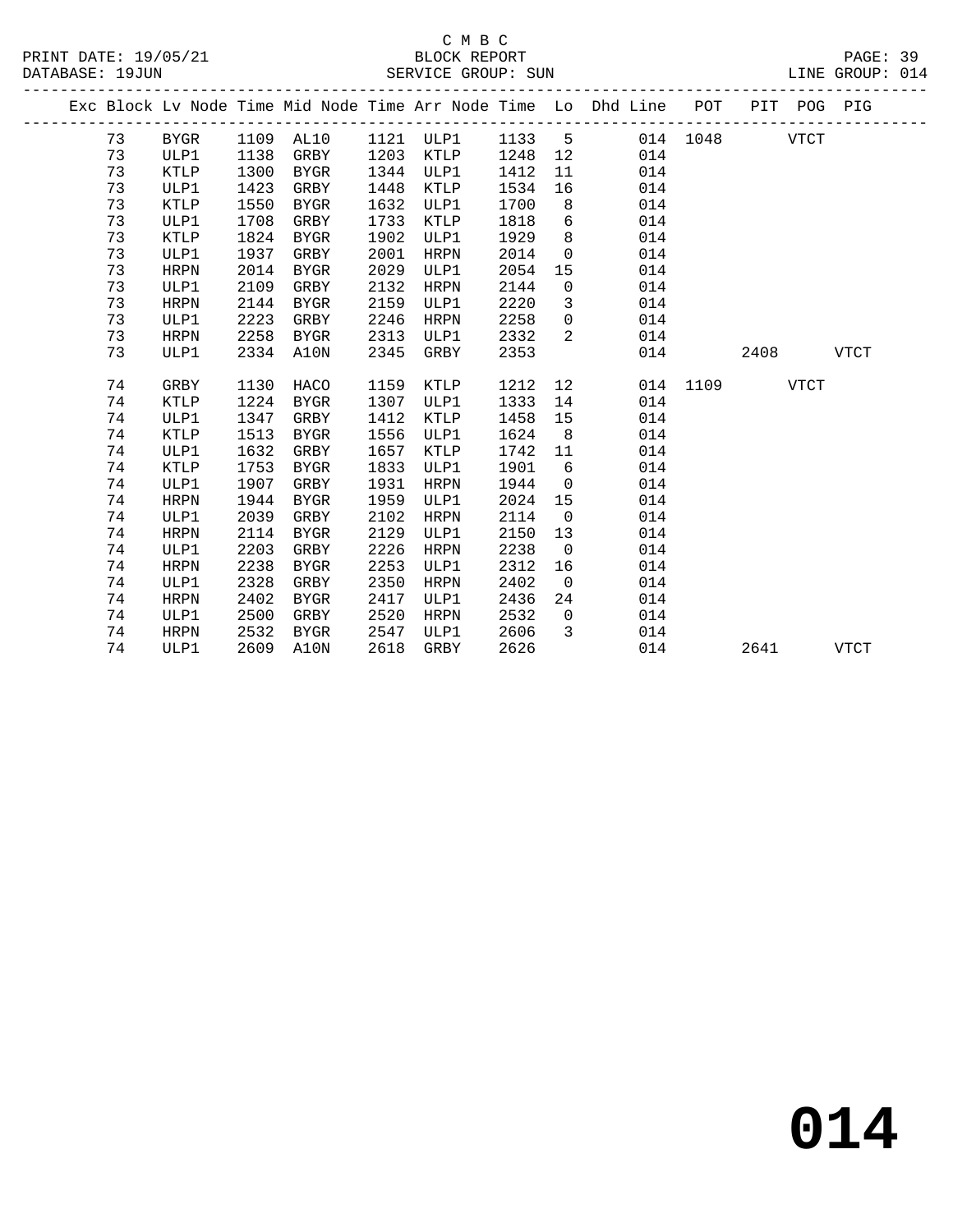|  |                        |              |                     |                                              |              |                        |                                                     |                                      |                                                                                                                                                                                                                                           |          | PAGE: 40 |  |
|--|------------------------|--------------|---------------------|----------------------------------------------|--------------|------------------------|-----------------------------------------------------|--------------------------------------|-------------------------------------------------------------------------------------------------------------------------------------------------------------------------------------------------------------------------------------------|----------|----------|--|
|  |                        |              |                     |                                              |              |                        |                                                     |                                      | EXAMPLE AND THE SAV & GRANVILLE ST<br>CAMBIE & 41 AV MODM HOWE & DUNSMUIR<br>KETA KEEFER & TAYLOR LAAN LAMEY'S MILL RD & ANDERSON<br>MRST SW MARINE STN OLYE EB W2 AV FS ASH ST<br>OLYW WB W2 AV FS CAMBIE ST VTC Vancouver Diesel Dep    |          |          |  |
|  |                        |              |                     |                                              |              |                        |                                                     |                                      | Exc Block Lv Node Time Mid Node Time Arr Node Time Lo Dhd Line POT PIT POG PIG                                                                                                                                                            |          |          |  |
|  | $1 \quad \blacksquare$ |              |                     |                                              |              |                        |                                                     |                                      | XETA 438 CLOV 452 OLYE 500 0 050 408 VTC<br>OLYE 500 CM41 508 MRST 514 6 015<br>MRST 520 CM41 526 OLYW 534 0 015<br>OLYW 534 5GRN 542 KETA 557 11 050<br>XETA 608 CLOV 622 OLYE 630 0 050<br>OLYE 630 CM41 638 MRST 644 5 015<br>MRST 649 |          |          |  |
|  | $\mathbf{1}$           |              |                     |                                              |              |                        |                                                     |                                      |                                                                                                                                                                                                                                           |          |          |  |
|  | $\mathbf{1}$           |              |                     |                                              |              |                        |                                                     |                                      |                                                                                                                                                                                                                                           |          |          |  |
|  | $\mathbf{1}$           |              |                     |                                              |              |                        |                                                     |                                      |                                                                                                                                                                                                                                           |          |          |  |
|  | $\mathbf 1$            |              |                     |                                              |              |                        |                                                     |                                      |                                                                                                                                                                                                                                           |          |          |  |
|  | $\mathbf 1$            |              |                     |                                              |              |                        |                                                     |                                      |                                                                                                                                                                                                                                           |          |          |  |
|  | $\mathbf 1$            |              |                     |                                              |              |                        |                                                     |                                      |                                                                                                                                                                                                                                           |          |          |  |
|  | $\mathbf 1$            | OLYW         |                     | 704 5GRN<br>738 CLOV<br>800 CM41<br>827 CM41 | 713          | KETA                   | 728                                                 |                                      | $\begin{array}{c} 10 \\ 0 \end{array}$<br>050                                                                                                                                                                                             |          |          |  |
|  | $\mathbf 1$            | KETA         |                     |                                              | 752          | OLYE                   | 800                                                 |                                      | 050<br>$\begin{array}{c}\n\mathbf{c} \\ \mathbf{c}\n\end{array}$                                                                                                                                                                          |          |          |  |
|  | $\mathbf 1$            | OLYE         |                     |                                              |              | 809 MRST<br>833 OLYW   | 816                                                 |                                      | 015                                                                                                                                                                                                                                       |          |          |  |
|  | $\mathbf 1$            | MRST         |                     |                                              |              |                        | 844                                                 |                                      | 015                                                                                                                                                                                                                                       |          |          |  |
|  | $\mathbf 1$            | OLYW         | $844$<br>916<br>940 | 5GRN                                         |              | 853 KETA<br>932 OLYE   | 910<br>940                                          | $\begin{matrix} 6 \\ 0 \end{matrix}$ | 050                                                                                                                                                                                                                                       |          |          |  |
|  | $\mathbf 1$            | KETA         |                     | CLOV                                         |              |                        |                                                     |                                      | 050                                                                                                                                                                                                                                       |          |          |  |
|  | $\mathbf 1$            | OLYE         |                     | CM41                                         | 952          | MRST                   | $\begin{array}{c} 2 \\ 959 \\ 1038 \end{array}$     | 16                                   | 015                                                                                                                                                                                                                                       |          |          |  |
|  | $\mathbf 1$            | MRST         | 1015                | CM41                                         |              | 1025 OLYW              |                                                     | $\overline{0}$                       | 015                                                                                                                                                                                                                                       |          |          |  |
|  | $\mathbf{1}$           | OLYW         | 1038                | 5GRN                                         |              | 1049 KETA              | 1106                                                | 9                                    | 050                                                                                                                                                                                                                                       |          |          |  |
|  | $\mathbf 1$            | KETA         | 1115                | CLOV                                         |              | 1133 OLYE              | 1142                                                | $\overline{0}$                       | 050                                                                                                                                                                                                                                       |          |          |  |
|  | $\mathbf 1$<br>$1\,$   | OLYE         | 1142                | CM41                                         |              | 1156 MRST              | 1207 11                                             |                                      | 015                                                                                                                                                                                                                                       |          |          |  |
|  | $\mathbf 1$            | MRST         | 1218<br>1244        | CM41<br>5GRN                                 |              | 1230 OLYW<br>1257 KETA | 1244<br>1316                                        | $\overline{0}$                       | 015                                                                                                                                                                                                                                       |          |          |  |
|  | $\mathbf 1$            | OLYW         |                     |                                              |              |                        |                                                     | 12 <sub>2</sub>                      | 050                                                                                                                                                                                                                                       |          |          |  |
|  | $\mathbf 1$            | KETA         | 1328<br>1357        | CLOV                                         |              | 1347 OLYE              | 1357                                                | $\overline{0}$                       | 050<br>015                                                                                                                                                                                                                                |          |          |  |
|  | $\mathbf 1$            | OLYE         | 1441                | CM41<br>CM41                                 |              | 1412 MRST<br>1451 OLYW | $\begin{array}{c} 1337 \\ 1422 \\ 1508 \end{array}$ | 19<br>$\overline{0}$                 | 015                                                                                                                                                                                                                                       |          |          |  |
|  | $\mathbf 1$            | MRST<br>OLYW | 1508                | 5GRN                                         |              | 1521 KETA              | 1543                                                | 8 <sup>8</sup>                       | 050                                                                                                                                                                                                                                       |          |          |  |
|  | $\mathbf 1$            | KETA         | 1551                | CLOV                                         |              | 1611 OLYE              | 1621                                                | $\overline{0}$                       | 050                                                                                                                                                                                                                                       |          |          |  |
|  | $\mathbf 1$            | OLYE         | 1621                | CM41                                         | 1637         | MRST                   | 1647 19                                             |                                      | 015                                                                                                                                                                                                                                       |          |          |  |
|  | $\mathbf 1$            | MRST         | 1706                | CM41                                         |              | 1716 OLYW              | 1732                                                | $\overline{0}$                       | 015                                                                                                                                                                                                                                       |          |          |  |
|  | $\mathbf 1$            | OLYW         | 1732                | 5GRN                                         |              | 1744 KETA              | 1802                                                | 14                                   | 050                                                                                                                                                                                                                                       |          |          |  |
|  | $\mathbf 1$            | KETA         | 1816                | CLOV                                         | 1835         | OLYE                   | 1845                                                | $\overline{0}$                       | 050                                                                                                                                                                                                                                       |          |          |  |
|  | $\mathbf 1$            | OLYE         | 1845                | CM41                                         | 1901         | MRST                   | 1909                                                | 10                                   | 015                                                                                                                                                                                                                                       |          |          |  |
|  | 1                      | MRST         | 1919                | CM41                                         | 1929         | OLYW                   | 1944                                                | $\overline{0}$                       | 015                                                                                                                                                                                                                                       |          |          |  |
|  | $\mathbf 1$            | OLYW         | 1944                | 5GRN                                         |              | 1956 KETA              | 2014                                                | $\overline{\mathbf{3}}$              | 050                                                                                                                                                                                                                                       |          |          |  |
|  | $\mathbf 1$            | KETA         | 2017                | CLOV                                         | 2034         | OLYE                   | 2044                                                | $\overline{0}$                       | 050                                                                                                                                                                                                                                       |          |          |  |
|  | $\mathbf 1$            | OLYE         | 2044                | CM41                                         | 2058         | MRST                   | 2105 19                                             |                                      | 015                                                                                                                                                                                                                                       |          |          |  |
|  | $\mathbf 1$            | MRST         | 2124                | CM41                                         | 2132         | OLYW                   |                                                     |                                      |                                                                                                                                                                                                                                           |          |          |  |
|  | $\mathbf 1$            | OLYW         | 2144                | 5GRN                                         |              | 2152 KETA              | 2144<br>2208                                        |                                      | $\begin{array}{ccc} 0 & \quad & 015 \\ 2 & \quad & 050 \end{array}$                                                                                                                                                                       |          |          |  |
|  | $\mathbf 1$            | KETA         | 2210                | CLOV                                         |              |                        | 2246                                                |                                      |                                                                                                                                                                                                                                           |          |          |  |
|  | 1                      | OLYE         | 2246                | CM41                                         | 2238<br>2259 | OLYE<br>MRST<br>MRST   | 2305                                                |                                      | $\begin{matrix} 0 && 050 \\ 015 && \end{matrix}$<br>015                                                                                                                                                                                   | 2310 VTC |          |  |
|  |                        |              |                     |                                              |              |                        |                                                     |                                      |                                                                                                                                                                                                                                           |          |          |  |

C M B C<br>BLOCK BEDORT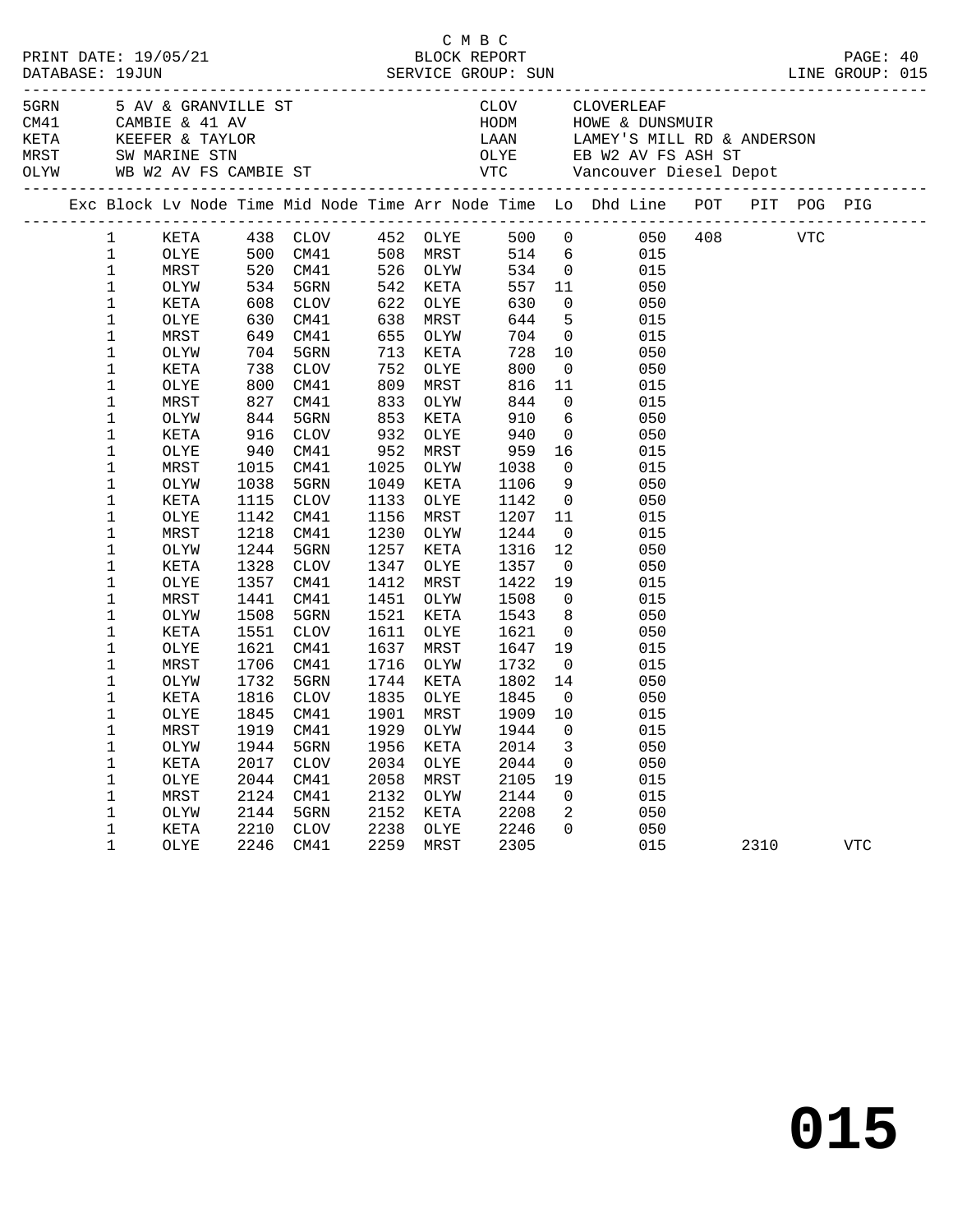|  |                |      |      |             |      |             |      |                 | Exc Block Lv Node Time Mid Node Time Arr Node Time Lo Dhd Line POT |     |      | PIT POG PIG |     |
|--|----------------|------|------|-------------|------|-------------|------|-----------------|--------------------------------------------------------------------|-----|------|-------------|-----|
|  | 2              | MRST |      | 450 CM41    | 456  | OLYW        | 504  | $\mathbf 0$     | 015                                                                | 442 |      | <b>VTC</b>  |     |
|  | $\mathbf 2$    | OLYW | 504  | 5GRN        | 512  | KETA        | 527  | 11              | 050                                                                |     |      |             |     |
|  | 2              | KETA | 538  | <b>CLOV</b> | 552  | OLYE        | 600  | $\Omega$        | 050                                                                |     |      |             |     |
|  | 2              | OLYE | 600  | CM41        | 608  | MRST        | 614  | 5               | 015                                                                |     |      |             |     |
|  | 2              | MRST | 619  | CM41        | 625  | OLYW        | 634  | $\mathbf 0$     | 015                                                                |     |      |             |     |
|  | 2              | OLYW | 634  | 5GRN        | 643  | KETA        | 658  | 20              | 050                                                                |     |      |             |     |
|  | 2              | KETA | 718  | <b>CLOV</b> | 732  | OLYE        | 740  | $\mathbf 0$     | 050                                                                |     |      |             |     |
|  | 2              | OLYE | 740  | CM41        | 749  | MRST        | 756  | 11              | 015                                                                |     |      |             |     |
|  | 2              | MRST | 807  | CM41        | 813  | OLYW        | 824  | $\mathbf 0$     | 015                                                                |     |      |             |     |
|  | 2              | OLYW | 824  | 5GRN        | 833  | KETA        | 850  | $7\phantom{.0}$ | 050                                                                |     |      |             |     |
|  | 2              | KETA | 857  | <b>CLOV</b> | 912  | OLYE        | 920  | $\mathbf 0$     | 050                                                                |     |      |             |     |
|  | 2              | OLYE | 920  | CM41        | 930  | MRST        | 937  | 21              | 015                                                                |     |      |             |     |
|  | 2              | MRST | 958  | CM41        | 1008 | OLYW        | 1021 | $\mathbf 0$     | 015                                                                |     |      |             |     |
|  | 2              | OLYW | 1021 | 5GRN        | 1032 | <b>KETA</b> | 1049 | 9               | 050                                                                |     |      |             |     |
|  | 2              | KETA | 1058 | <b>CLOV</b> | 1116 | OLYE        | 1125 | 0               | 050                                                                |     |      |             |     |
|  | 2              | OLYE | 1125 | CM41        | 1139 | MRST        | 1147 | 9               | 015                                                                |     |      |             |     |
|  | 2              | MRST | 1156 | CM41        | 1206 | OLYW        | 1220 | $\mathbf 0$     | 015                                                                |     |      |             |     |
|  | 2              | OLYW | 1220 | 5GRN        | 1233 | <b>KETA</b> | 1251 | 13              | 050                                                                |     |      |             |     |
|  | 2              | KETA | 1304 | <b>CLOV</b> | 1323 | OLYE        | 1333 | $\mathbf 0$     | 050                                                                |     |      |             |     |
|  | 2              | OLYE | 1333 | CM41        | 1348 | MRST        | 1358 | 17              | 015                                                                |     |      |             |     |
|  | 2              | MRST | 1415 | CM41        | 1427 | OLYW        | 1444 | $\Omega$        | 015                                                                |     |      |             |     |
|  | 2              | OLYW | 1444 | 5GRN        | 1457 | <b>KETA</b> | 1517 | 10              | 050                                                                |     |      |             |     |
|  | 2              | KETA | 1527 | <b>CLOV</b> | 1547 | OLYE        | 1557 | $\overline{0}$  | 050                                                                |     |      |             |     |
|  | 2              | OLYE | 1557 | CM41        | 1613 | MRST        | 1623 | 19              | 015                                                                |     |      |             |     |
|  | 2              | MRST | 1642 | CM41        | 1652 | OLYW        | 1708 | $\overline{0}$  | 015                                                                |     |      |             |     |
|  | 2              | OLYW | 1708 | 5GRN        | 1721 | KETA        | 1739 | 13              | 050                                                                |     |      |             |     |
|  | 2              | KETA | 1752 | <b>CLOV</b> | 1811 | OLYE        | 1821 | $\Omega$        | 050                                                                |     |      |             |     |
|  | 2              | OLYE | 1821 | CM41        | 1837 | MRST        | 1847 | 13              | 015                                                                |     |      |             |     |
|  | 2              | MRST | 1900 | CM41        | 1910 | OLYW        | 1926 | $\Omega$        | 015                                                                |     |      |             |     |
|  | $\overline{2}$ | OLYW | 1926 | 5GRN        | 1938 | KETA        | 1956 |                 | 050                                                                |     | 2021 |             | VTC |
|  |                |      |      |             |      |             |      |                 |                                                                    |     |      |             |     |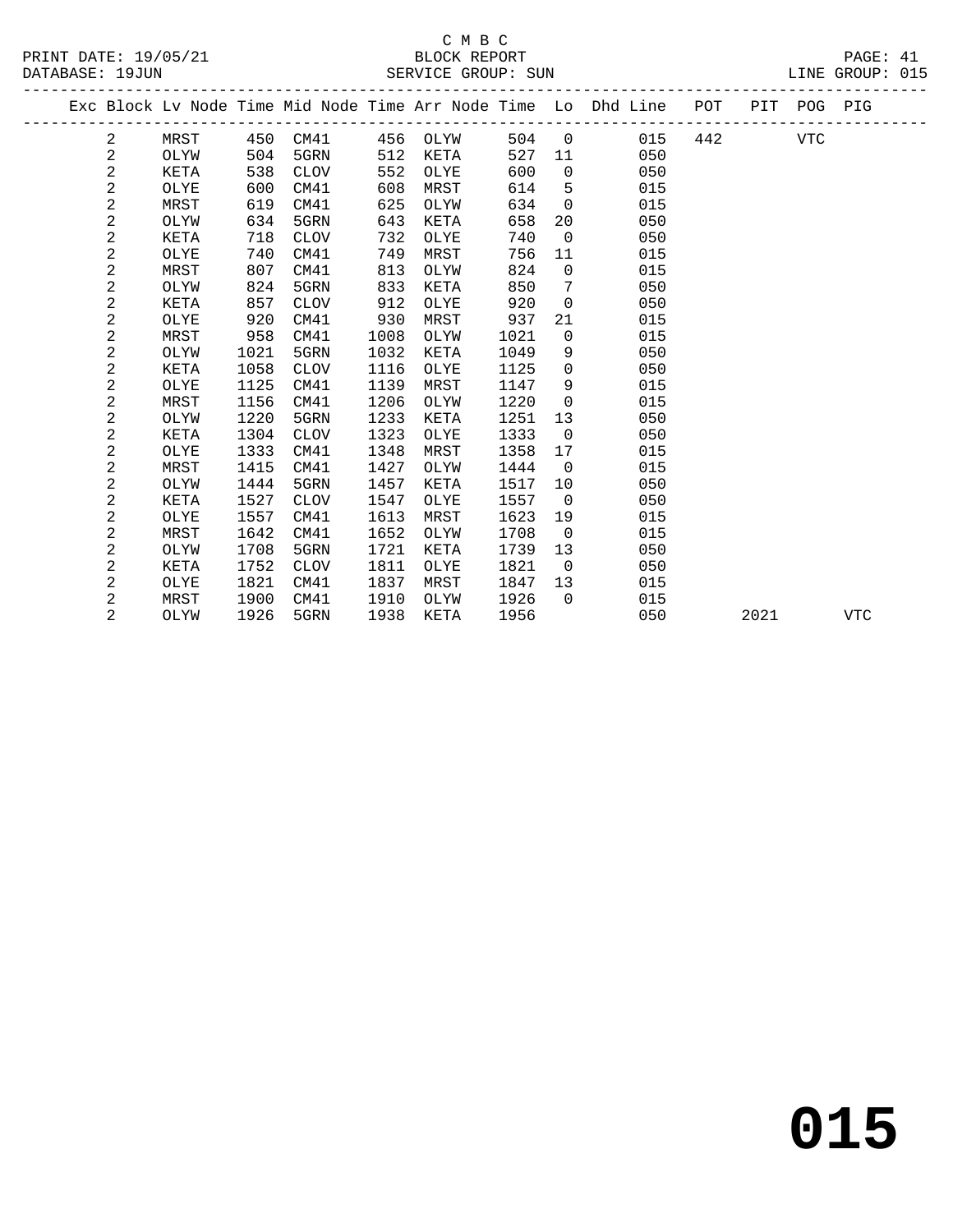|  |             |             |      |                 |      |      |      |                | Exc Block Lv Node Time Mid Node Time Arr Node Time Lo Dhd Line POT |     |      | PIT POG PIG |            |  |
|--|-------------|-------------|------|-----------------|------|------|------|----------------|--------------------------------------------------------------------|-----|------|-------------|------------|--|
|  | 3           | KETA        |      | 508 CLOV        | 522  | OLYE | 530  | $\overline{0}$ | 050                                                                | 438 |      | <b>VTC</b>  |            |  |
|  | 3           | OLYE        | 530  | CM41            | 538  | MRST | 544  | 6              | 015                                                                |     |      |             |            |  |
|  | 3           | MRST        | 550  | CM41            | 556  | OLYW | 604  | $\Omega$       | 015                                                                |     |      |             |            |  |
|  | 3           | OLYW        | 604  | 5GRN            | 612  | KETA | 627  | 11             | 050                                                                |     |      |             |            |  |
|  | 3           | KETA        | 638  | <b>CLOV</b>     | 652  | OLYE | 700  | $\mathbf 0$    | 050                                                                |     |      |             |            |  |
|  | 3           | OLYE        | 700  | CM41            | 708  | MRST | 714  | 13             | 015                                                                |     |      |             |            |  |
|  | 3           | MRST        | 727  | CM41            | 733  | OLYW | 744  | $\overline{0}$ | 015                                                                |     |      |             |            |  |
|  | 3           | OLYW        | 744  | 5GRN            | 753  | KETA | 808  | 10             | 050                                                                |     |      |             |            |  |
|  | $\mathsf 3$ | KETA        | 818  | <b>CLOV</b>     | 832  | OLYE | 840  | $\mathbf 0$    | 050                                                                |     |      |             |            |  |
|  | 3           | OLYE        | 840  | CM41            | 850  | MRST | 857  | 7              | 015                                                                |     |      |             |            |  |
|  | 3           | MRST        | 904  | CM41            | 912  | OLYW | 924  | $\Omega$       | 015                                                                |     |      |             |            |  |
|  | 3           | OLYW        | 924  | 5GRN            | 935  | KETA | 952  | 15             | 050                                                                |     |      |             |            |  |
|  | 3           | KETA        | 1007 | CLOV            | 1025 | OLYE | 1034 | $\overline{0}$ | 050                                                                |     |      |             |            |  |
|  | 3           | OLYE        | 1034 | CM41            | 1048 | MRST | 1056 | 10             | 015                                                                |     |      |             |            |  |
|  | 3           | MRST        | 1106 | CM41            | 1116 | OLYW | 1129 | $\overline{0}$ | 015                                                                |     |      |             |            |  |
|  | 3           | OLYW        | 1129 | 5GRN            | 1141 | KETA | 1158 | 6              | 050                                                                |     |      |             |            |  |
|  | 3           | KETA        | 1204 | <b>CLOV</b>     | 1223 | OLYE | 1233 | $\mathbf 0$    | 050                                                                |     |      |             |            |  |
|  | $\mathsf 3$ | OLYE        | 1233 | CM41            | 1247 | MRST | 1258 | 18             | 015                                                                |     |      |             |            |  |
|  | $\mathsf 3$ | MRST        | 1316 | CM41            | 1328 | OLYW | 1344 | $\overline{0}$ | 015                                                                |     |      |             |            |  |
|  | $\mathsf 3$ | OLYW        | 1344 | 5GRN            | 1357 | KETA | 1417 | 10             | 050                                                                |     |      |             |            |  |
|  | 3           | <b>KETA</b> | 1427 | $\mathtt{CLOV}$ | 1447 | OLYE | 1457 | $\overline{0}$ | 050                                                                |     |      |             |            |  |
|  | $\mathsf 3$ | OLYE        | 1457 | CM41            | 1513 | MRST | 1523 | 18             | 015                                                                |     |      |             |            |  |
|  | $\mathsf 3$ | MRST        | 1541 | CM41            | 1551 | OLYW | 1608 | $\overline{0}$ | 015                                                                |     |      |             |            |  |
|  | 3           | OLYW        | 1608 | 5GRN            | 1621 | KETA | 1643 | 9              | 050                                                                |     |      |             |            |  |
|  | 3           | <b>KETA</b> | 1652 | <b>CLOV</b>     | 1711 | OLYE | 1721 | $\overline{0}$ | 050                                                                |     |      |             |            |  |
|  | 3           | OLYE        | 1721 | CM41            | 1737 | MRST | 1747 | 19             | 015                                                                |     |      |             |            |  |
|  | 3           | MRST        | 1806 | CM41            | 1816 | OLYW | 1832 | $\overline{0}$ | 015                                                                |     |      |             |            |  |
|  | 3           | OLYW        | 1832 | 5GRN            | 1844 | KETA | 1902 | 12             | 050                                                                |     |      |             |            |  |
|  | 3           | KETA        | 1914 | <b>CLOV</b>     | 1932 | OLYE | 1942 | $\overline{0}$ | 050                                                                |     |      |             |            |  |
|  | 3           | OLYE        | 1942 | CM41            | 1956 | MRST | 2003 | 19             | 015                                                                |     |      |             |            |  |
|  | 3           | MRST        | 2022 | CM41            | 2030 | OLYW | 2044 | $\Omega$       | 015                                                                |     |      |             |            |  |
|  | 3           | OLYW        | 2044 | 5GRN            | 2056 | KETA | 2114 | $\overline{3}$ | 050                                                                |     |      |             |            |  |
|  | 3           | KETA        | 2117 | CLOV            | 2132 | OLYE | 2142 | $\overline{0}$ | 050                                                                |     |      |             |            |  |
|  | 3           | OLYE        | 2142 | CM41            | 2155 | MRST | 2201 | 24             | 015                                                                |     |      |             |            |  |
|  | 3           | MRST        | 2225 | CM41            | 2233 | OLYW | 2244 | $\Omega$       | 015                                                                |     |      |             |            |  |
|  | 3           | OLYW        | 2244 | 5GRN            | 2252 | KETA | 2308 |                | 050                                                                |     | 2333 |             | <b>VTC</b> |  |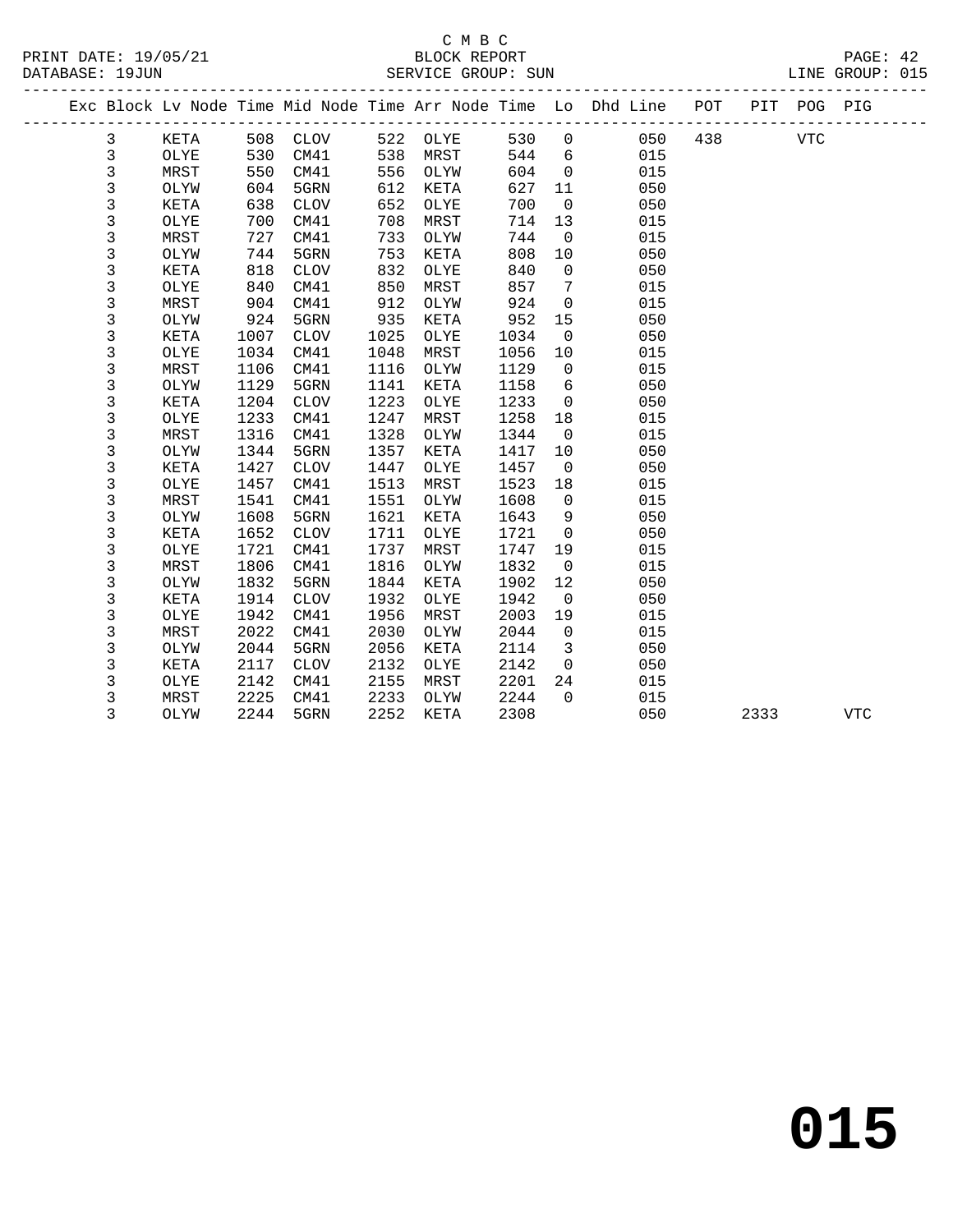# C M B C<br>BLOCK REPORT

| PRINT DATE: 19/05/21<br>DATABASE: 19JUN |                         |      |      |                 |      |          |       |                |                                                                                |     |      |     |  |
|-----------------------------------------|-------------------------|------|------|-----------------|------|----------|-------|----------------|--------------------------------------------------------------------------------|-----|------|-----|--|
| _____________                           |                         |      |      |                 |      |          |       |                |                                                                                |     |      |     |  |
|                                         |                         |      |      |                 |      |          |       |                | Exc Block Lv Node Time Mid Node Time Arr Node Time Lo Dhd Line POT PIT POG PIG |     |      |     |  |
|                                         | 4                       | MRST |      | 709 CM41        |      | 715 OLYW | 724 0 |                | 015                                                                            | 701 | VTC  |     |  |
|                                         | $\overline{4}$          | OLYW |      | 724 5GRN        |      | 733 KETA | 748   | 10             | 050                                                                            |     |      |     |  |
|                                         | $\overline{4}$          | KETA | 758  | CLOV            | 812  | OLYE     | 820   | $\mathbf 0$    | 050                                                                            |     |      |     |  |
|                                         | $\overline{4}$          | OLYE | 820  | CM41            | 829  | MRST     | 836   | 8              | 015                                                                            |     |      |     |  |
|                                         | $\,4$                   | MRST |      | 844 CM41        | 852  | OLYW     | 904   | $\overline{0}$ | 015                                                                            |     |      |     |  |
|                                         | $\overline{4}$          | OLYW | 904  | 5GRN            | 915  | KETA     | 932   | 20             | 050                                                                            |     |      |     |  |
|                                         | $\,4$                   | KETA | 952  | CLOV            | 1008 | OLYE     | 1017  | 0              | 050                                                                            |     |      |     |  |
|                                         | $\,4$                   | OLYE | 1017 | CM41            | 1031 | MRST     | 1039  | 10             | 015                                                                            |     |      |     |  |
|                                         | $\bf 4$                 | MRST | 1049 | CM41            | 1059 | OLYW     | 1112  | $\mathbf 0$    | 015                                                                            |     |      |     |  |
|                                         | $\,4$                   | OLYW | 1112 | 5GRN            | 1124 | KETA     | 1141  | 12             | 050                                                                            |     |      |     |  |
|                                         | $\overline{\mathbf{4}}$ | KETA | 1153 | $\mathtt{CLOV}$ | 1212 | OLYE     | 1221  | $\overline{0}$ | 050                                                                            |     |      |     |  |
|                                         | $\bf 4$                 | OLYE | 1221 | CM41            | 1235 | MRST     | 1246  | 18             | 015                                                                            |     |      |     |  |
|                                         | $\overline{4}$          | MRST | 1304 | CM41            | 1316 | OLYW     | 1332  | $\overline{0}$ | 015                                                                            |     |      |     |  |
|                                         | 4                       | OLYW | 1332 | 5GRN            | 1345 | KETA     | 1405  | 10             | 050                                                                            |     |      |     |  |
|                                         | $\overline{\mathbf{4}}$ | KETA | 1415 | <b>CLOV</b>     | 1435 | OLYE     | 1445  | $\mathbf 0$    | 050                                                                            |     |      |     |  |
|                                         | $\,4$                   | OLYE | 1445 | CM41            | 1501 | MRST     | 1511  | 18             | 015                                                                            |     |      |     |  |
|                                         | $\,4$                   | MRST | 1529 | CM41            | 1539 | OLYW     | 1556  | $\mathbf 0$    | 015                                                                            |     |      |     |  |
|                                         | 4                       | OLYW | 1556 | 5GRN            | 1609 | KETA     | 1631  | 8              | 050                                                                            |     |      |     |  |
|                                         | $\,4$                   | KETA | 1639 | $\mathtt{CLOV}$ | 1659 | OLYE     | 1709  | $\mathsf{O}$   | 050                                                                            |     |      |     |  |
|                                         | $\,4$                   | OLYE | 1709 | CM41            | 1725 | MRST     | 1735  | 19             | 015                                                                            |     |      |     |  |
|                                         | $\,4$                   | MRST | 1754 | CM41            | 1804 | OLYW     | 1820  | $\mathbf 0$    | 015                                                                            |     |      |     |  |
|                                         | $\,4$                   | OLYW | 1820 | 5GRN            | 1832 | KETA     | 1850  | 8              | 050                                                                            |     |      |     |  |
|                                         | $\,4$                   | KETA | 1858 | CLOV            | 1917 | OLYE     | 1927  | $\mathbf 0$    | 050                                                                            |     |      |     |  |
|                                         | $\,4$                   | OLYE | 1927 | CM41            | 1943 | MRST     | 1951  | 11             | 015                                                                            |     |      |     |  |
|                                         | $\,4$                   | MRST | 2002 | CM41            | 2010 | OLYW     | 2024  | $\mathbf 0$    | 015                                                                            |     |      |     |  |
|                                         | $\,4$                   | OLYW | 2024 | 5GRN            | 2036 | KETA     | 2054  | $\mathbf{3}$   | 050                                                                            |     |      |     |  |
|                                         | $\,4$                   | KETA | 2057 | <b>CLOV</b>     | 2114 | OLYE     | 2124  | $\mathbf 0$    | 050                                                                            |     |      |     |  |
|                                         | $\,4$                   | OLYE | 2124 | CM41            | 2137 | MRST     | 2144  | 21             | 015                                                                            |     |      |     |  |
|                                         | 4                       | MRST | 2205 | CM41            | 2213 | OLYW     | 2224  | $\mathsf{O}$   | 015                                                                            |     |      |     |  |
|                                         | $\,4$                   | OLYW | 2224 | 5GRN            | 2232 | KETA     | 2248  | 2              | 050                                                                            |     |      |     |  |
|                                         | $\,4$                   | KETA | 2250 | <b>CLOV</b>     | 2322 | OLYE     | 2330  | $\mathbf 0$    | 050                                                                            |     |      |     |  |
|                                         | 4                       | OLYE | 2330 | CM41            | 2341 | MRST     | 2347  | 21             | 015                                                                            |     |      |     |  |
|                                         | $\,4$                   | MRST | 2408 | CM41            | 2416 | OLYW     | 2427  | 0              | 015                                                                            |     |      |     |  |
|                                         | $\overline{4}$          | OLYW | 2427 | 5GRN            | 2435 | KETA     | 2449  | 2              | 050                                                                            |     |      |     |  |
|                                         | 4                       | KETA | 2451 | LAAN            | 2524 | OLYE     | 2530  | $\mathbf 0$    | 050                                                                            |     |      |     |  |
|                                         | $\,4$                   | OLYE | 2530 | CM41            | 2538 | MRST     | 2544  | $\overline{2}$ | 015                                                                            |     |      |     |  |
|                                         | $\bf 4$                 | MRST | 2546 |                 |      | HODM     | 2609  | 0              | N15                                                                            |     |      |     |  |
|                                         | 4                       | HODM | 2609 |                 |      | MRST     | 2639  | 5              | N15                                                                            |     |      |     |  |
|                                         | $\overline{4}$          | MRST | 2644 |                 |      | HODM     | 2707  | 2              | N15                                                                            |     |      |     |  |
|                                         | 4                       | HODM | 2709 |                 |      | MRST     | 2739  |                | N15                                                                            |     | 2744 | VTC |  |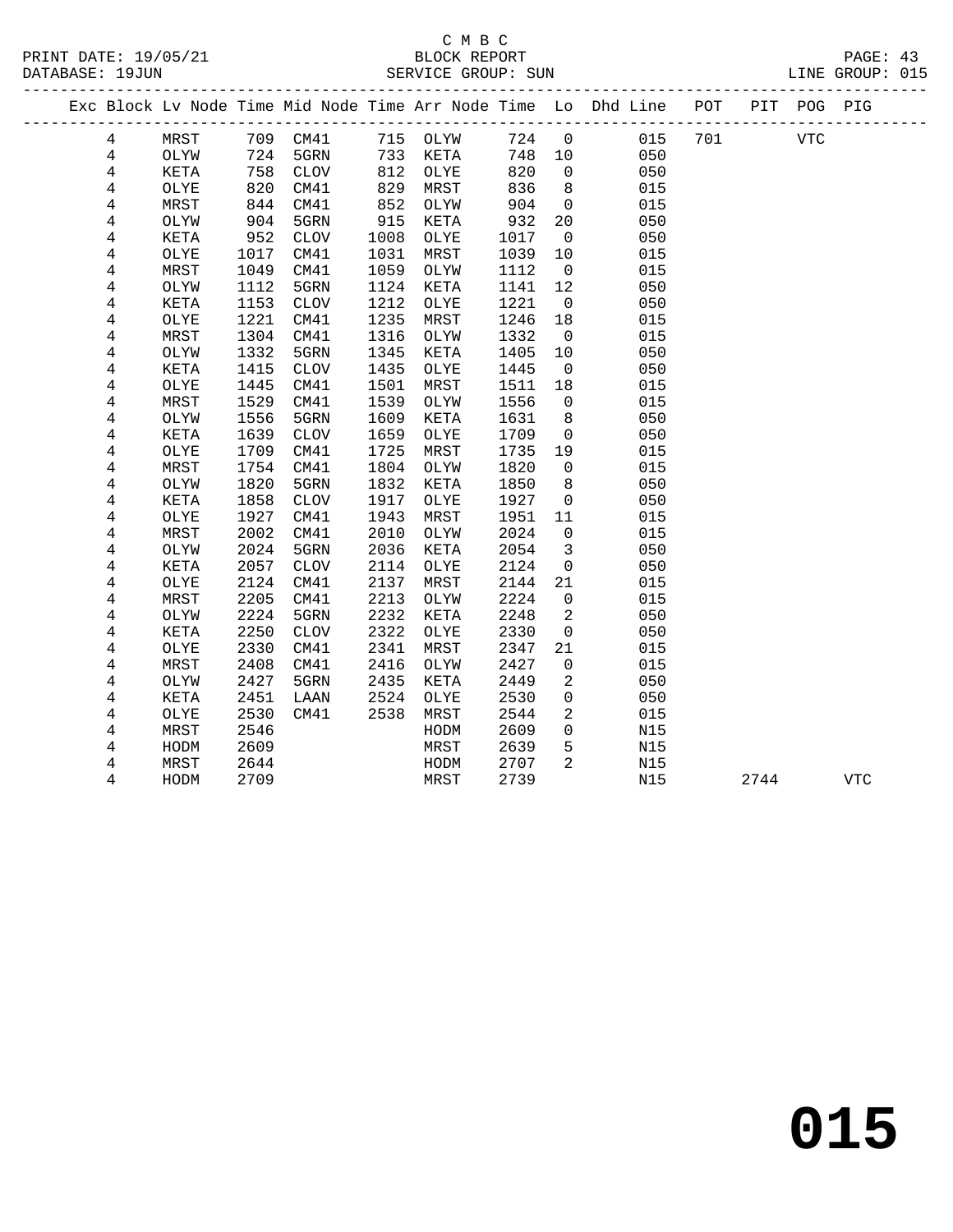# C M B C

| DATABASE: 19JUN |   |      |      |             |      | SERVICE GROUP: SUN |      |                |                                                                                |     |            | LINE GROUP: 015 |  |
|-----------------|---|------|------|-------------|------|--------------------|------|----------------|--------------------------------------------------------------------------------|-----|------------|-----------------|--|
|                 |   |      |      |             |      |                    |      |                | Exc Block Lv Node Time Mid Node Time Arr Node Time Lo Dhd Line POT PIT POG PIG |     |            |                 |  |
|                 | 5 | KETA |      | 658 CLOV    |      | 712 OLYE           | 720  | $\overline{0}$ | 050                                                                            | 628 | <b>VTC</b> |                 |  |
|                 | 5 | OLYE | 720  | CM41        |      | 728 MRST           | 734  | 13             | 015                                                                            |     |            |                 |  |
|                 | 5 | MRST | 747  | CM41        |      | 753 OLYW           | 804  | $\overline{0}$ | 015                                                                            |     |            |                 |  |
|                 | 5 | OLYW | 804  | 5GRN        | 813  | KETA               | 828  | 9              | 050                                                                            |     |            |                 |  |
|                 | 5 | KETA | 837  | CLOV        | 852  | OLYE               | 900  | $\Omega$       | 050                                                                            |     |            |                 |  |
|                 | 5 | OLYE | 900  | CM41        | 910  | MRST               | 917  | 6              | 015                                                                            |     |            |                 |  |
|                 | 5 | MRST | 923  | CM41        | 931  | OLYW               | 944  | $\mathbf 0$    | 015                                                                            |     |            |                 |  |
|                 | 5 | OLYW | 944  | 5GRN        | 955  | KETA               | 1012 | 12             | 050                                                                            |     |            |                 |  |
|                 | 5 | KETA | 1024 | CLOV        | 1042 | OLYE               | 1051 | $\overline{0}$ | 050                                                                            |     |            |                 |  |
|                 | 5 | OLYE | 1051 | CM41        | 1105 | MRST               | 1113 | 8              | 015                                                                            |     |            |                 |  |
|                 | 5 | MRST | 1121 | CM41        | 1131 | OLYW               | 1144 | $\mathbf 0$    | 015                                                                            |     |            |                 |  |
|                 | 5 | OLYW | 1144 | 5GRN        | 1157 | KETA               | 1215 | 13             | 050                                                                            |     |            |                 |  |
|                 | 5 | KETA | 1228 | CLOV        | 1247 | OLYE               | 1257 | $\overline{0}$ | 050                                                                            |     |            |                 |  |
|                 | 5 | OLYE | 1257 | CM41        | 1311 | MRST               | 1322 | 17             | 015                                                                            |     |            |                 |  |
|                 | 5 | MRST | 1339 | CM41        | 1351 | OLYW               | 1408 | $\overline{0}$ | 015                                                                            |     |            |                 |  |
|                 | 5 | OLYW | 1408 | 5GRN        | 1421 | KETA               | 1441 | 10             | 050                                                                            |     |            |                 |  |
|                 | 5 | KETA | 1451 | CLOV        | 1511 | OLYE               | 1521 | $\overline{0}$ | 050                                                                            |     |            |                 |  |
|                 | 5 | OLYE | 1521 | CM41        | 1538 | MRST               | 1548 | 17             | 015                                                                            |     |            |                 |  |
|                 | 5 | MRST | 1605 | CM41        | 1615 | OLYW               | 1632 | $\overline{0}$ | 015                                                                            |     |            |                 |  |
|                 | 5 | OLYW | 1632 | 5GRN        | 1645 | KETA               | 1704 | 12             | 050                                                                            |     |            |                 |  |
|                 | 5 | KETA | 1716 | <b>CLOV</b> | 1735 | OLYE               | 1745 | $\overline{0}$ | 050                                                                            |     |            |                 |  |
|                 | 5 | OLYE | 1745 | CM41        | 1801 | MRST               | 1811 | 19             | 015                                                                            |     |            |                 |  |
|                 | 5 | MRST | 1830 | CM41        | 1840 | OLYW               | 1856 | $\mathbf 0$    | 015                                                                            |     |            |                 |  |
|                 | 5 | OLYW | 1856 | 5GRN        | 1908 | KETA               | 1926 | 8              | 050                                                                            |     |            |                 |  |
|                 | 5 | KETA | 1934 | CLOV        | 1952 | OLYE               | 2002 | 0              | 050                                                                            |     |            |                 |  |
|                 | 5 | OLYE | 2002 | CM41        | 2016 | MRST               | 2023 | 21             | 015                                                                            |     |            |                 |  |
|                 | 5 | MRST | 2044 | CM41        | 2052 | OLYW               | 2104 | $\overline{0}$ | 015                                                                            |     |            |                 |  |
|                 | 5 | OLYW | 2104 | 5GRN        | 2112 | KETA               | 2128 | 10             | 050                                                                            |     |            |                 |  |
|                 | 5 | KETA | 2138 | CLOV        | 2152 | OLYE               | 2200 | $\overline{0}$ | 050                                                                            |     |            |                 |  |
|                 | 5 | OLYE | 2200 | CM41        | 2213 | MRST               | 2219 | 26             | 015                                                                            |     |            |                 |  |
|                 | 5 | MRST | 2245 | CM41        | 2253 | OLYW               | 2304 | $\overline{0}$ | 015                                                                            |     |            |                 |  |
|                 | 5 | OLYW | 2304 | 5GRN        | 2312 | KETA               | 2326 | 2              | 050                                                                            |     |            |                 |  |
|                 | 5 | KETA | 2328 | CLOV        | 2355 | OLYE               | 2403 | $\overline{0}$ | 050                                                                            |     |            |                 |  |
|                 | 5 | OLYE | 2403 | CM41        | 2411 | MRST               | 2417 | 21             | 015                                                                            |     |            |                 |  |
|                 | 5 | MRST | 2438 | CM41        | 2446 | OLYW               | 2457 | $\mathbf{0}$   | 015                                                                            |     |            |                 |  |
|                 | 5 | OLYW | 2457 | 5GRN        | 2505 | KETA               | 2519 | $\overline{2}$ | 050                                                                            |     |            |                 |  |
|                 | 5 | KETA | 2521 | LAAN        | 2554 | OLYE               | 2600 | $\overline{0}$ | 050                                                                            |     |            |                 |  |
|                 | 5 | OLYE | 2600 | CM41        | 2608 | MRST               | 2614 | $\overline{a}$ | 015                                                                            |     |            |                 |  |
|                 | 5 | MRST | 2616 |             |      | HODM               | 2639 | $\Omega$       | N15                                                                            |     |            |                 |  |
|                 | 5 | HODM | 2639 |             |      | MRST               | 2709 |                | N15                                                                            |     | 2714       | <b>VTC</b>      |  |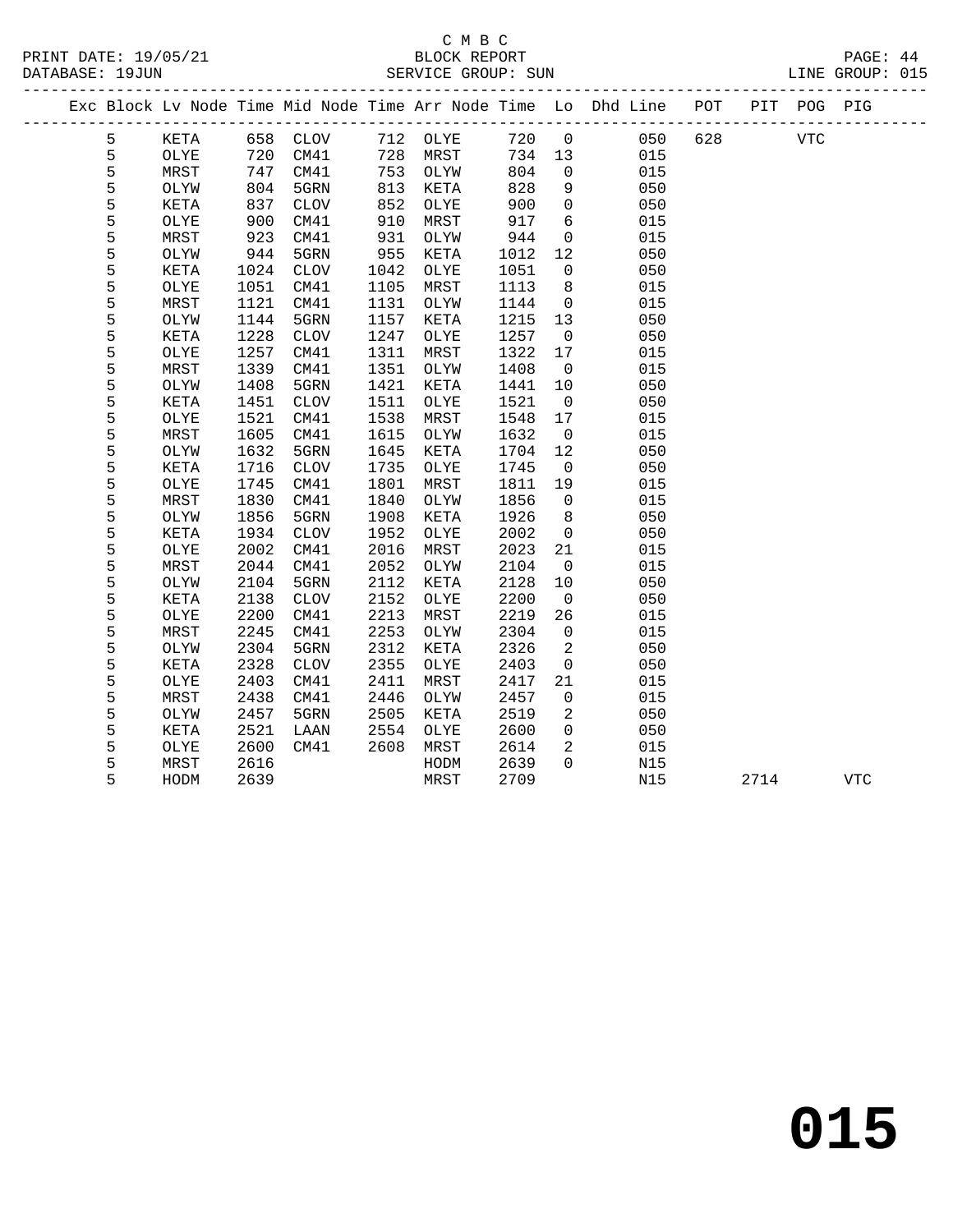|  |   |             |      |             |      |          |      |                | Exc Block Lv Node Time Mid Node Time Arr Node Time Lo Dhd Line POT |     |      | PIT POG PIG |            |
|--|---|-------------|------|-------------|------|----------|------|----------------|--------------------------------------------------------------------|-----|------|-------------|------------|
|  | 6 | KETA        | 935  | CLOV        |      | 951 OLYE | 1000 | $\overline{0}$ | 050                                                                | 905 |      | <b>VTC</b>  |            |
|  | 6 | OLYE        | 1000 | CM41        | 1014 | MRST     | 1022 | 10             | 015                                                                |     |      |             |            |
|  | 6 | MRST        | 1032 | CM41        | 1042 | OLYW     | 1055 | $\Omega$       | 015                                                                |     |      |             |            |
|  | 6 | OLYW        | 1055 | 5GRN        | 1106 | KETA     | 1123 | 7              | 050                                                                |     |      |             |            |
|  | 6 | KETA        | 1130 | <b>CLOV</b> | 1148 | OLYE     | 1157 | $\mathbf 0$    | 050                                                                |     |      |             |            |
|  | 6 | OLYE        | 1157 | CM41        | 1211 | MRST     | 1222 | 8              | 015                                                                |     |      |             |            |
|  | 6 | MRST        | 1230 | CM41        | 1242 | OLYW     | 1256 | $\Omega$       | 015                                                                |     |      |             |            |
|  | 6 | OLYW        | 1256 | 5GRN        | 1309 | KETA     | 1328 | 11             | 050                                                                |     |      |             |            |
|  | 6 | KETA        | 1339 | <b>CLOV</b> | 1359 | OLYE     | 1409 | $\Omega$       | 050                                                                |     |      |             |            |
|  | 6 | OLYE        | 1409 | CM41        | 1425 | MRST     | 1435 | 18             | 015                                                                |     |      |             |            |
|  | 6 | MRST        | 1453 | CM41        | 1503 | OLYW     | 1520 | $\overline{0}$ | 015                                                                |     |      |             |            |
|  | 6 | OLYW        | 1520 | 5GRN        | 1533 | KETA     | 1555 | 8              | 050                                                                |     |      |             |            |
|  | 6 | KETA        | 1603 | <b>CLOV</b> | 1623 | OLYE     | 1633 | $\mathbf 0$    | 050                                                                |     |      |             |            |
|  | 6 | OLYE        | 1633 | CM41        | 1649 | MRST     | 1659 | 19             | 015                                                                |     |      |             |            |
|  | 6 | MRST        | 1718 | CM41        | 1728 | OLYW     | 1744 | $\overline{0}$ | 015                                                                |     |      |             |            |
|  | 6 | OLYW        | 1744 | 5GRN        | 1756 | KETA     | 1814 | 14             | 050                                                                |     |      |             |            |
|  | 6 | <b>KETA</b> | 1828 | <b>CLOV</b> | 1847 | OLYE     | 1857 | $\mathbf 0$    | 050                                                                |     |      |             |            |
|  | 6 | OLYE        | 1857 | CM41        | 1913 | MRST     | 1921 | 21             | 015                                                                |     |      |             |            |
|  | 6 | MRST        | 1942 | CM41        | 1950 | OLYW     | 2004 | $\mathbf 0$    | 015                                                                |     |      |             |            |
|  | 6 | OLYW        | 2004 | 5GRN        | 2016 | KETA     | 2034 | $\mathbf{3}$   | 050                                                                |     |      |             |            |
|  | 6 | KETA        | 2037 | <b>CLOV</b> | 2054 | OLYE     | 2104 | $\mathbf 0$    | 050                                                                |     |      |             |            |
|  | 6 | OLYE        | 2104 | CM41        | 2117 | MRST     | 2124 | 21             | 015                                                                |     |      |             |            |
|  | 6 | MRST        | 2145 | CM41        | 2153 | OLYW     | 2204 | $\mathbf 0$    | 015                                                                |     |      |             |            |
|  | 6 | OLYW        | 2204 | 5GRN        | 2212 | KETA     | 2228 | 2              | 050                                                                |     |      |             |            |
|  | 6 | KETA        | 2230 | <b>CLOV</b> | 2255 | OLYE     | 2303 | $\Omega$       | 050                                                                |     |      |             |            |
|  | 6 | OLYE        | 2303 | CM41        | 2314 | MRST     | 2320 | 18             | 015                                                                |     |      |             |            |
|  | 6 | MRST        | 2338 | CM41        | 2346 | OLYW     | 2357 | $\mathbf 0$    | 015                                                                |     |      |             |            |
|  | 6 | OLYW        | 2357 | 5GRN        | 2405 | KETA     | 2419 | 2              | 050                                                                |     |      |             |            |
|  | 6 | KETA        | 2421 | LAAN        | 2454 | OLYE     | 2500 | $\Omega$       | 050                                                                |     |      |             |            |
|  | 6 | OLYE        | 2500 | CM41        | 2508 | MRST     | 2514 |                | 015                                                                |     | 2519 |             | <b>VTC</b> |
|  |   |             |      |             |      |          |      |                |                                                                    |     |      |             |            |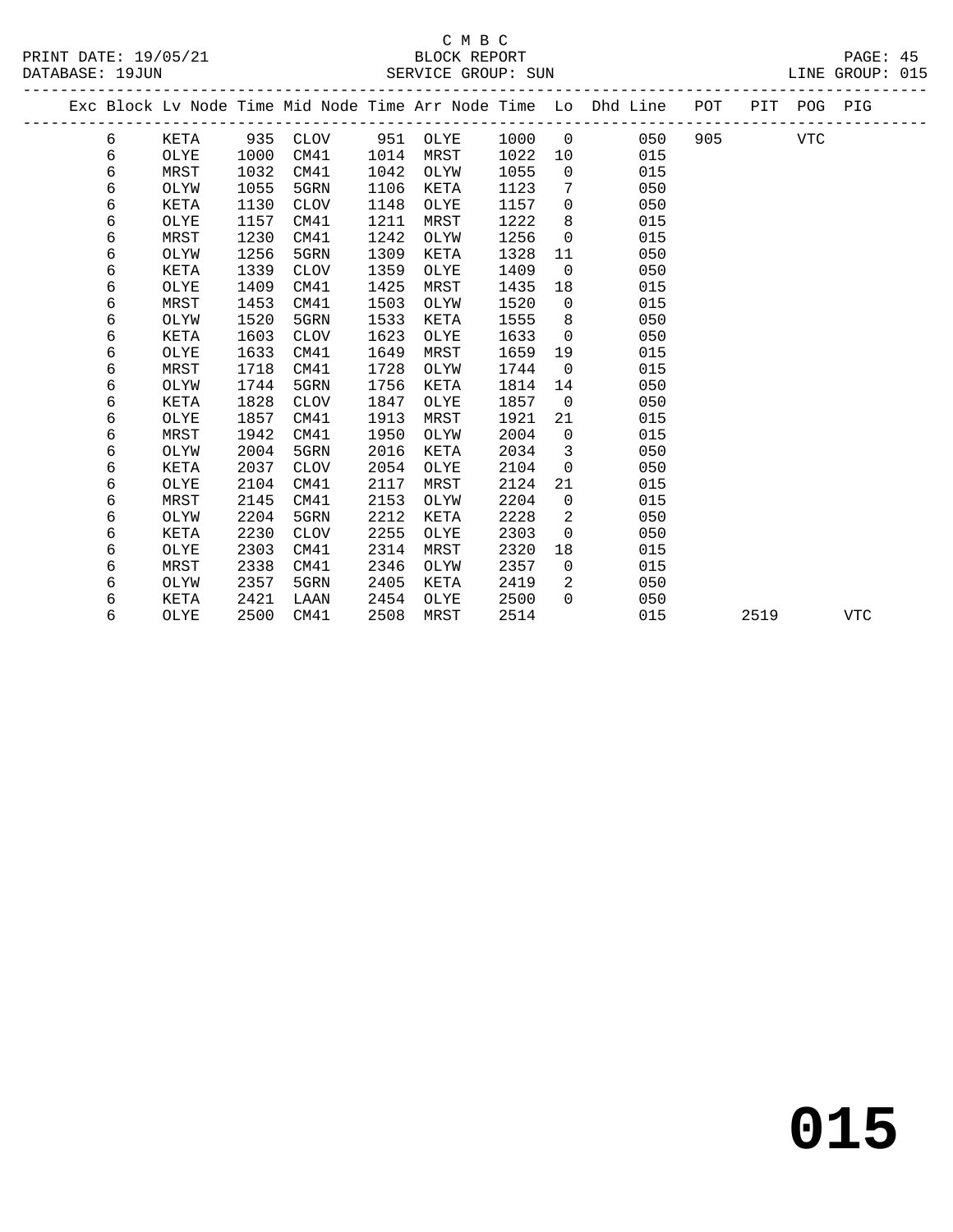### C M B C<br>BLOCK REPORT SERVICE GROUP: SUN

|        |              |              |              |              |          |              |                | Exc Block Lv Node Time Mid Node Time Arr Node Time Lo Dhd Line POT |      |      | PIT POG PIG |             |
|--------|--------------|--------------|--------------|--------------|----------|--------------|----------------|--------------------------------------------------------------------|------|------|-------------|-------------|
| 7      | MRST         | 941          | CM41         |              | 951 OLYW | 1004         | $\mathbf 0$    | 015                                                                | 933  |      | <b>VTC</b>  |             |
| 7      | OLYW         | 1004         | 5GRN         | 1015         | KETA     | 1032         | 9              | 050                                                                |      |      |             |             |
| 7      | KETA         | 1041         | CLOV         | 1059         | OLYE     | 1108         | $\overline{0}$ | 050                                                                |      |      |             |             |
| 7      | OLYE         | 1108         | CM41         | 1122         | MRST     | 1130         | 14             | 015                                                                |      |      |             |             |
| 7      | MRST         | 1144         | CM41         | 1154         | OLYW     | 1208         | $\overline{0}$ | 015                                                                |      |      |             |             |
| 7      | OLYW         | 1208         | 5GRN         | 1221         | KETA     | 1239         | 13             | 050                                                                |      |      |             |             |
| 7      | KETA         | 1252         | CLOV         | 1311         | OLYE     | 1321         | $\overline{0}$ | 050                                                                |      |      |             |             |
| 7      | OLYE         | 1321         | CM41         | 1336         | MRST     | 1347         | 16             | 015                                                                |      |      |             |             |
| 7      | MRST         | 1403         | CM41         | 1415         | OLYW     | 1432         | $\overline{0}$ | 015                                                                |      |      |             |             |
| 7      | OLYW         | 1432         | 5GRN         | 1445         | KETA     | 1505         | 10             | 050                                                                |      |      |             |             |
| 7      | KETA         | 1515         | <b>CLOV</b>  | 1535         | OLYE     | 1545         | $\overline{0}$ | 050                                                                |      |      |             |             |
| 7      | OLYE         | 1545         | CM41         | 1601         | MRST     | 1611         | 18             | 015                                                                |      |      |             |             |
| 7      | MRST         | 1629         | CM41         | 1639         | OLYW     | 1656         | $\overline{0}$ | 015                                                                |      |      |             |             |
| 7      | OLYW         | 1656         | 5GRN         | 1709         | KETA     | 1728         | 12             | 050                                                                |      |      |             |             |
| 7      | KETA         | 1740         | <b>CLOV</b>  | 1759         | OLYE     | 1809         | $\overline{0}$ | 050                                                                |      |      |             |             |
| 7      | OLYE         | 1809         | CM41         | 1825         | MRST     | 1835         | 10             | 015                                                                |      |      |             |             |
| 7      | MRST         | 1845         | CM41         | 1855         | OLYW     | 1911         | $\overline{0}$ | 015                                                                |      |      |             |             |
| 7      | OLYW         | 1911         | 5GRN         | 1923         | KETA     | 1941         | 16             | 050                                                                |      |      |             |             |
| 7      | KETA         | 1957         | CLOV         | 2015         | OLYE     | 2025         | $\overline{0}$ | 050                                                                |      |      |             |             |
| 7      | OLYE         | 2025         | CM41         | 2039         | MRST     | 2046         | 18             | 015                                                                |      |      |             |             |
| 7      | MRST         | 2104         | CM41         | 2112         | OLYW     | 2124         | $\overline{0}$ | 015                                                                |      |      |             |             |
| 7      | OLYW         | 2124         | 5GRN         | 2132         | KETA     | 2148         | 2              | 050                                                                |      |      |             |             |
| 7      | KETA         | 2150         | <b>CLOV</b>  | 2218         | OLYE     | 2226         | $\overline{0}$ | 050                                                                |      |      |             |             |
| 7      | OLYE         | 2226         | CM41         | 2239         | MRST     | 2245         | 23             | 015                                                                |      |      |             |             |
| 7      | MRST         | 2308         | CM41         | 2316         | OLYW     | 2327         | $\mathsf{O}$   | 015                                                                |      |      |             |             |
| 7      | OLYW         | 2327         | 5GRN         | 2335         | KETA     | 2349         | 2              | 050                                                                |      |      |             |             |
| 7      | KETA         | 2351         | LAAN         | 2424         | OLYE     | 2430         | $\overline{0}$ | 050                                                                |      |      |             |             |
| 7      | OLYE         | 2430         | CM41         | 2438         | MRST     | 2444         | 25             | 015                                                                |      |      |             |             |
| 7      | MRST         | 2509         | CM41         | 2516         | OLYW     | 2527         | $\mathbf 0$    | 015                                                                |      |      |             |             |
| 7      | OLYW         | 2527         | 5GRN         | 2535         | KETA     | 2549         |                | 050                                                                |      | 2609 |             | <b>VTC</b>  |
|        |              |              |              |              |          |              |                |                                                                    |      |      |             |             |
| 8      | KETA         | 1141         | <b>CLOV</b>  | 1200         | OLYE     | 1209         | $\mathsf{O}$   | 050                                                                | 1111 |      | VTC         |             |
| 8      | OLYE         | 1209         | CM41         | 1223         | MRST     | 1234         | 6              | 015                                                                |      |      |             |             |
| 8      | MRST         | 1240         | CM41         | 1252         | OLYW     | 1308         | $\mathbf 0$    | 015                                                                |      |      |             |             |
| 8      | OLYW         | 1308         | 5GRN         | 1321         | KETA     | 1341         | 10             | 050                                                                |      |      |             |             |
| 8      | KETA         | 1351         | <b>CLOV</b>  | 1411         | OLYE     | 1421         | $\overline{0}$ | 050                                                                |      |      |             |             |
| 8      | OLYE         | 1421         | CM41         | 1437         | MRST     | 1447         | 18             | 015                                                                |      |      |             |             |
| 8      | MRST         | 1505         | CM41         | 1515         | OLYW     | 1532         | $\overline{0}$ | 015                                                                |      |      |             |             |
| 8      | OLYW         | 1532         | 5GRN         | 1545         | KETA     | 1607         | 8              | 050                                                                |      |      |             |             |
| 8      | KETA         | 1615         | ${\tt CLOV}$ | 1635         | OLYE     | 1645 0       |                | 050                                                                |      |      |             |             |
| 8      | OLYE         | 1645         | CM41         | 1701         | MRST     | 1711         | 19             | 015                                                                |      |      |             |             |
| 8      | MRST         | 1730         | CM41         | 1740         | OLYW     | 1756         | 0              | 015                                                                |      |      |             |             |
| 8      | OLYW         | 1756         | 5GRN         | 1808         | KETA     | 1826         | 17             | 050                                                                |      |      |             |             |
| 8      | KETA         | 1843         | <b>CLOV</b>  | 1902         | OLYE     | 1912         | 0              | 050                                                                |      |      |             |             |
| 8      | OLYE         | 1912         | CM41         | 1928         | MRST     | 1936         |                | 015                                                                |      | 1942 |             | ${\tt VTC}$ |
|        |              |              |              |              | OLYW     |              |                | 015                                                                |      |      |             |             |
| 9<br>9 | MRST<br>OLYW | 1133<br>1156 | CM41<br>5GRN | 1143<br>1209 | KETA     | 1156<br>1227 | 0<br>13        | 050                                                                | 1125 |      | <b>VTC</b>  |             |
| 9      | KETA         | 1240         | ${\tt CLOV}$ | 1259         | OLYE     | 1309         | $\mathsf{O}$   | 050                                                                |      |      |             |             |
| 9      | OLYE         | 1309         | CM41         | 1324         | MRST     | 1335         | 16             | 015                                                                |      |      |             |             |
| 9      | MRST         | 1351         | CM41         | 1403         | OLYW     | 1420         | 0              | 015                                                                |      |      |             |             |
| 9      | OLYW         | 1420         | 5GRN         | 1433         | KETA     | 1453         | 10             | 050                                                                |      |      |             |             |
| 9      | KETA         | 1503         | <b>CLOV</b>  | 1523         | OLYE     | 1533         | 0              | 050                                                                |      |      |             |             |
| 9      | OLYE         | 1533         | CM41         | 1549         | MRST     | 1559         | 18             | 015                                                                |      |      |             |             |
| 9      | MRST         | 1617         | CM41         | 1627         | OLYW     | 1644         | 0              | 015                                                                |      |      |             |             |
| 9      | OLYW         | 1644         | 5GRN         | 1657         | KETA     | 1716         | 12             | 050                                                                |      |      |             |             |
|        |              |              |              |              |          |              |                |                                                                    |      |      |             |             |

**015**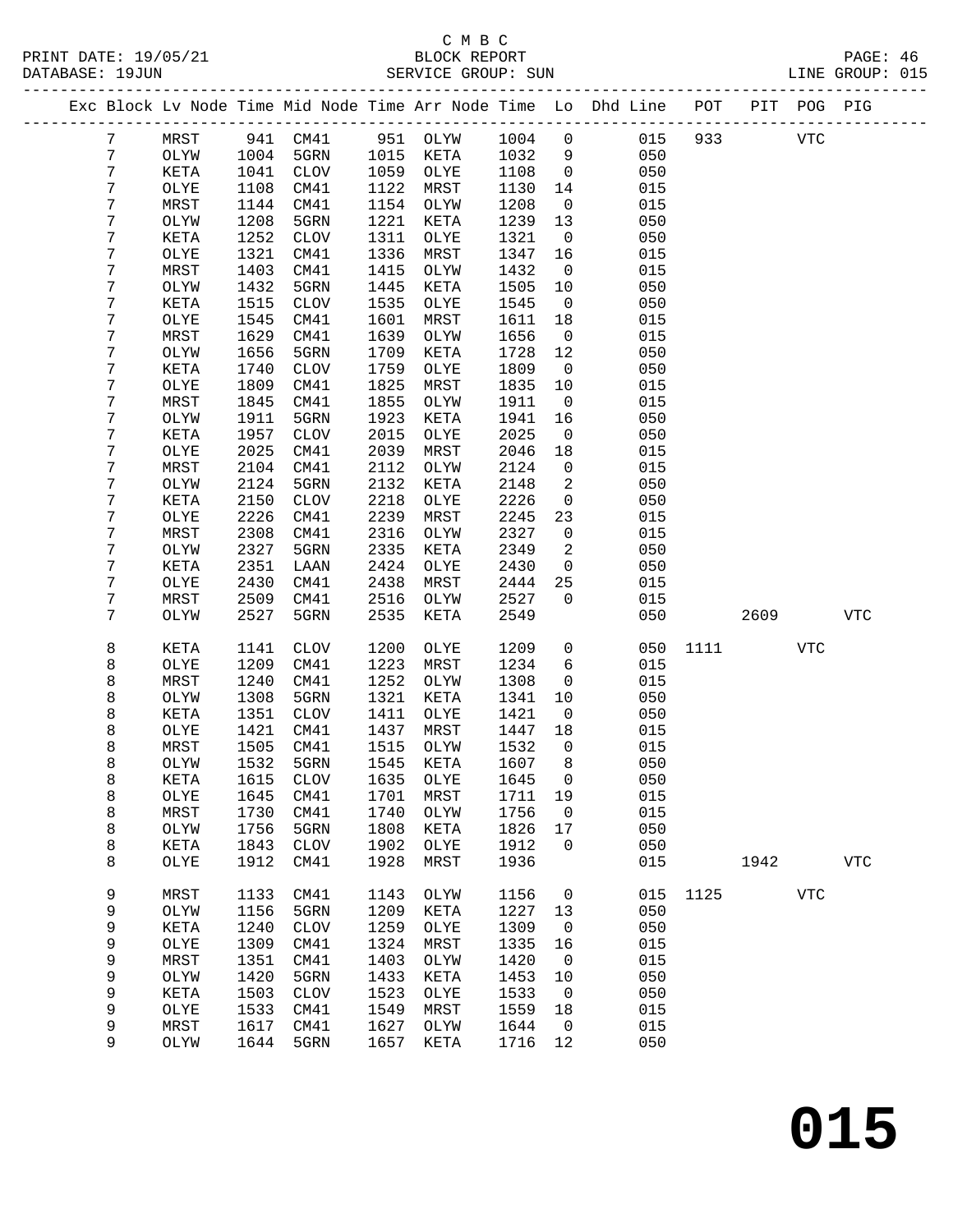|          |              |              |              |              |              |              |                      | Exc Block Lv Node Time Mid Node Time Arr Node Time Lo Dhd Line POT |          |          | PIT POG PIG |            |
|----------|--------------|--------------|--------------|--------------|--------------|--------------|----------------------|--------------------------------------------------------------------|----------|----------|-------------|------------|
| 9        | KETA         |              |              |              |              |              |                      | 1728 CLOV 1747 OLYE 1757 0 050                                     |          |          |             |            |
| 9        | <b>OLYE</b>  |              | 1757 CM41    |              | 1813 MRST    | 1823         |                      |                                                                    | 015      | 1830     |             | VTC        |
| 10       | KETA         | 1216         | CLOV         | 1235         | OLYE         | 1245         | $\overline{0}$       |                                                                    | 050 1146 |          | <b>VTC</b>  |            |
| 10       | OLYE         | 1245         | CM41         | 1259         | MRST         | 1310         | 18                   | 015                                                                |          |          |             |            |
| 10       | MRST         | 1328         | CM41         | 1340         | OLYW         | 1356         | $\overline{0}$       | 015                                                                |          |          |             |            |
| 10       | OLYW         | 1356         | 5GRN         | 1409         | KETA         | 1429         | 10                   | 050                                                                |          |          |             |            |
| 10       | KETA         | 1439         | CLOV         | 1459         | OLYE         | 1509         | $\overline{0}$       | 050                                                                |          |          |             |            |
| 10       | OLYE         | 1509         | CM41         | 1526         | MRST         | 1536         | 17                   | 015                                                                |          |          |             |            |
| 10       | MRST         | 1553         | CM41         | 1603         | OLYW         | 1620         | $\overline{0}$       | 015                                                                |          |          |             |            |
| 10       | OLYW         | 1620         | 5GRN         | 1633         | KETA         | 1654         | 10                   | 050                                                                |          |          |             |            |
| 10       | KETA         | 1704         | CLOV         | 1723         | OLYE         | 1733         | $\overline{0}$       | 050                                                                |          |          |             |            |
| 10       | OLYE         | 1733         | CM41         | 1749         | MRST         | 1759         | 19                   | 015                                                                |          |          |             |            |
| 10       | MRST         | 1818         | CM41         | 1828         | OLYW         | 1844         | $\overline{0}$       | 015                                                                |          |          |             |            |
| 10       | OLYW         | 1844         | 5GRN         | 1856         | KETA         | 1914         |                      | 050                                                                |          | 1939     |             | VTC        |
| 11       | MRST         | 1206         | CM41         | 1218         | OLYW         | 1232         | $\overline{0}$       | 015                                                                |          | 1158 31  | <b>VTC</b>  |            |
| 11       | OLYW         | 1232         | 5GRN         | 1245         | KETA         | 1304         | 12                   | 050                                                                |          |          |             |            |
| $11\,$   | KETA         | 1316         | CLOV         | 1335         | OLYE         | 1345         | $\overline{0}$       | 050                                                                |          |          |             |            |
| 11       | OLYE         | 1345         | CM41         | 1400         | MRST         | 1410         | 17                   | 015                                                                |          |          |             |            |
| 11       | MRST         | 1427         | CM41         | 1439         | OLYW         | 1456         | $\overline{0}$       | 015                                                                |          |          |             |            |
| 11       | OLYW         | 1456         | 5GRN         | 1509         | KETA         | 1529         | 10                   | 050                                                                |          |          |             |            |
| 11       | KETA         | 1539         | CLOV         | 1559         | OLYE         | 1609         | $\overline{0}$       | 050                                                                |          |          |             |            |
| 11       | OLYE         | 1609         | CM41         | 1625         | MRST         | 1635         | 19                   | 015                                                                |          |          |             |            |
| 11       | MRST         | 1654         | CM41         | 1704         | OLYW         | 1720         | $\overline{0}$       | 015                                                                |          |          |             |            |
| 11       | OLYW         | 1720         | 5GRN         | 1732         | KETA         | 1750         | 14                   | 050                                                                |          |          |             |            |
| 11       | KETA         | 1804         | CLOV         | 1823         | OLYE         | 1833         | $\overline{0}$       | 050                                                                |          |          |             |            |
| 11       | OLYE         | 1833         | CM41         | 1849         | MRST         | 1857         |                      | 015                                                                |          | 1904     |             | <b>VTC</b> |
|          |              |              |              |              |              |              |                      |                                                                    |          |          |             |            |
| 12<br>12 | MRST<br>OLYW | 1252<br>1320 | CM41<br>5GRN | 1304<br>1333 | OLYW<br>KETA | 1320<br>1353 | $\overline{0}$<br>10 | 050                                                                | 015 1244 |          | <b>VTC</b>  |            |
| 12       | <b>KETA</b>  | 1403         | CLOV         | 1423         | OLYE         | 1433         | $\overline{0}$       | 050                                                                |          |          |             |            |
| 12       | OLYE         | 1433         | CM41         | 1449         | MRST         | 1459         | 18                   | 015                                                                |          |          |             |            |
| 12       | MRST         | 1517         | CM41         | 1527         |              | 1544         | $\overline{0}$       | 015                                                                |          |          |             |            |
| 12       | OLYW         | 1544         | 5GRN         | 1557         | OLYW<br>KETA | 1619         | 8 <sup>8</sup>       | 050                                                                |          |          |             |            |
| 12       | KETA         | 1627         | CLOV         | 1647         | OLYE         | 1657         | $\overline{0}$       | 050                                                                |          |          |             |            |
| 12       | OLYE         | 1657         | CM41         | 1713         | MRST         | 1723         | 19                   | 015                                                                |          |          |             |            |
| 12       | MRST         | 1742         | CM41         | 1752         | OLYW         | 1808         | $\Omega$             | 015                                                                |          |          |             |            |
| 12       | OLYW         |              | 1808 5GRN    | 1820         | KETA         | 1838         |                      | 050                                                                |          | 1903 VTC |             |            |
|          |              |              |              |              |              |              |                      |                                                                    |          |          |             |            |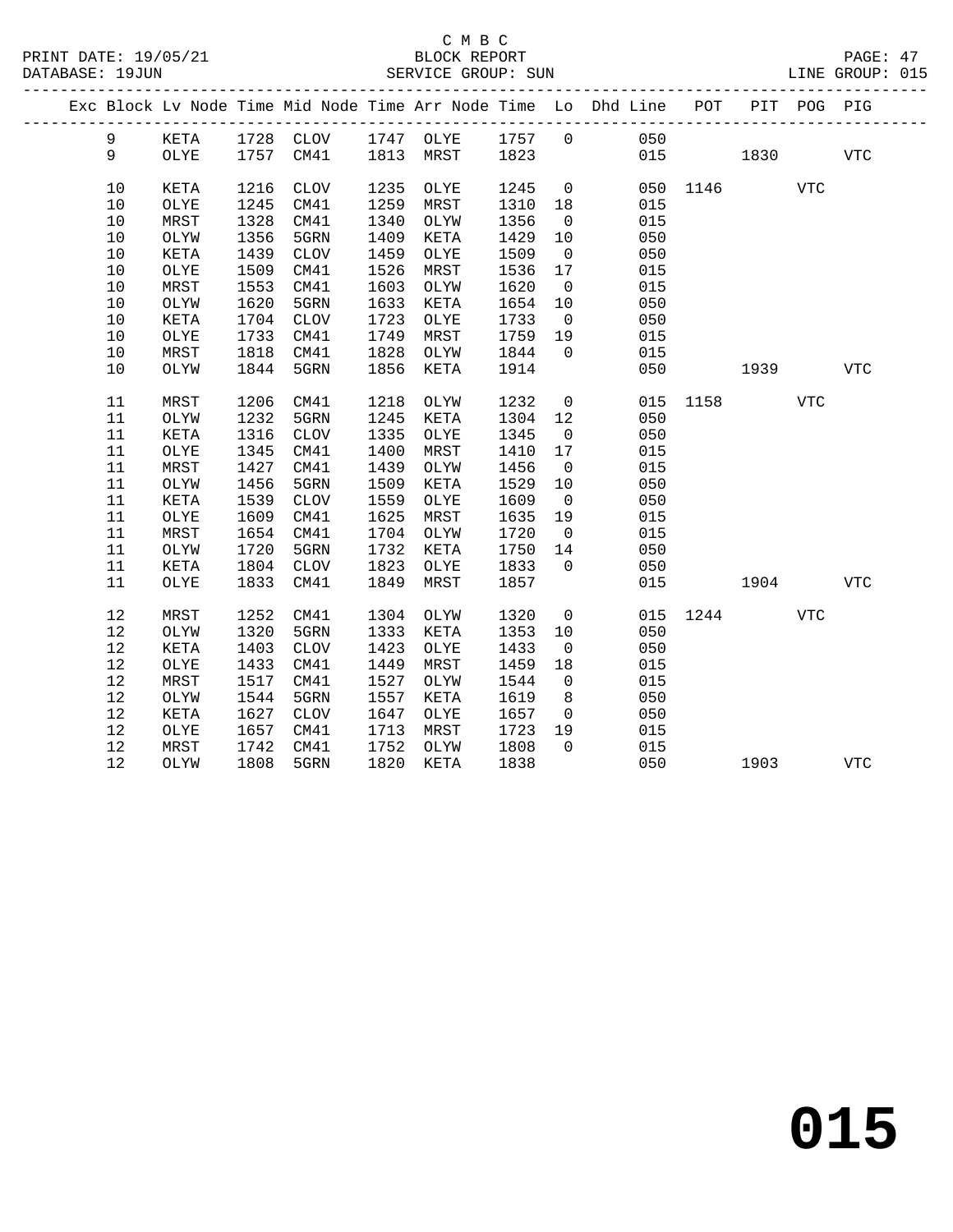|                                                                                          |                                                                                      |                                                                              |                                                                                                                                                                                                                                                                                                                                          |                                                                   |                                                                                                                       |                                                                                       |                                                                                     | 99 29 AV STATION AND MONOGRIFE REAKY AND STATION CHEARLY AND SERVICE REAKY SAN BROADWAY & GRANVILLE A BROADWAY EAKLY HACO HASTINGS & COMMERCIAL AND MARINE AND MARINE AND MARINE AND MONOGRAPH CHEAP REAKLY AND MARINE AND MAR |              |                |      |             |  |
|------------------------------------------------------------------------------------------|--------------------------------------------------------------------------------------|------------------------------------------------------------------------------|------------------------------------------------------------------------------------------------------------------------------------------------------------------------------------------------------------------------------------------------------------------------------------------------------------------------------------------|-------------------------------------------------------------------|-----------------------------------------------------------------------------------------------------------------------|---------------------------------------------------------------------------------------|-------------------------------------------------------------------------------------|--------------------------------------------------------------------------------------------------------------------------------------------------------------------------------------------------------------------------------|--------------|----------------|------|-------------|--|
|                                                                                          |                                                                                      |                                                                              |                                                                                                                                                                                                                                                                                                                                          |                                                                   |                                                                                                                       |                                                                                       |                                                                                     | Exc Block Lv Node Time Mid Node Time Arr Node Time Lo Dhd Line POT PIT POG PIG                                                                                                                                                 |              |                |      |             |  |
| 10<br>10<br>10<br>10<br>10<br>10<br>10<br>10<br>10<br>10<br>$10$<br>10<br>11<br>11<br>11 | 63LP<br>29ST<br>63LP<br>29ST<br>63LP<br>29ST<br>63LP<br>29ST<br>63LP<br>EAKY<br>63LP | 1425<br>1725<br>1900<br>2019<br>2147<br>633<br>743<br>855                    | $\begin{tabular}{lllllllllllll} 63LP & 600 & GRBY & 619 & EAKY & 700 & 23 \\ EAKY & 723 & HACO & 743 & 63LP & 825 & 17 \\ 63LP & 842 & GRBY & 905 & 29ST & 954 & 7 \\ 29ST & 1001 & HACO & 1024 & 63LP & 1114 & 10 \end{tabular}$<br>1124 GRBY<br>1254 HACO<br>GRBY<br>1555 HACO<br>GRBY<br>HACO<br>GRBY<br>HACO<br>GRBY<br>HACO<br>GRBY | 1148<br>1450<br>2207<br>652                                       | 29ST<br>1320 63LP<br>29ST<br>1618 63LP<br>1749 29ST<br>1921 63LP<br>2042 29ST<br>63LP<br>EAKY<br>804 63LP<br>918 29ST | 1242<br>1418<br>1546<br>1716<br>1845 15<br>2014<br>2134<br>2257<br>737<br>846<br>1009 | 12<br>$\overline{7}$<br>9<br>9<br>5 <sup>5</sup><br>13<br>6<br>9<br>$7\overline{ }$ | 016<br>016<br>016<br>016<br>016<br>016<br>016<br>016<br>016<br>016<br>016<br>016<br>016<br>016                                                                                                                                 | 016 553 VTCT | 2304<br>626 70 | VTCT | <b>VTCT</b> |  |
| 11<br>11<br>11<br>11<br>11<br>11<br>11<br>11<br>11<br>11<br>11                           | 29ST<br>63LP<br>29ST<br>63LP<br>29ST<br>63LP<br>29ST<br>63LP<br>29ST<br>63LP<br>29ST | 1016<br>1136<br>1306<br>1437<br>1741<br>1915<br>2035<br>2207<br>2319<br>2437 | HACO<br>GRBY<br>HACO<br>GRBY<br>1607 HACO<br>GRBY<br>HACO<br>GRBY<br>HACO<br>GRBY<br>HACO                                                                                                                                                                                                                                                | 1200<br>1502<br>1630<br>1805<br>2058<br>2226<br>2339<br>2453      | 1039 63LP<br>29ST<br>1332 63LP<br>29ST<br>63LP<br>29ST<br>1936 63LP<br>29ST<br>63LP<br>29ST<br>63LP                   | 1129<br>1254<br>1430<br>1558<br>1728<br>1900<br>2029<br>2149<br>2314<br>2420<br>2537  | $7\phantom{.0}$<br>12<br>$\overline{7}$<br>9<br>13<br>15<br>6<br>18<br>$-5$<br>17   | 016<br>016<br>016<br>016<br>016<br>016<br>016<br>016<br>016<br>016<br>016                                                                                                                                                      |              | 2543           |      | VTCT        |  |
| 12<br>12<br>12<br>12<br>$12$<br>12<br>12<br>12<br>12<br>12                               | EAKY<br>63LP<br>29ST<br>63LP<br>29ST<br>63LP<br>29ST<br>63LP<br>29ST<br>63LP         | 639<br>748<br>1022<br>1154<br>1321<br>1630                                   | HACO<br>GRBY<br>901 HACO<br>GRBY<br>HACO<br>GRBY<br>1454 HACO<br>GRBY<br>1759 HACO<br>1931 GRBY                                                                                                                                                                                                                                          | 658<br>810<br>923<br>1046<br>1220<br>1347<br>1518<br>1654<br>1822 | 63LP<br>29ST<br>63LP<br>29ST<br>63LP<br>29ST<br>63LP<br>29ST<br>63LP<br>1954 29ST                                     | 738<br>852<br>1011<br>1141<br>1315<br>1444<br>1616<br>1749<br>1915<br>2046            | 10<br>9<br>11<br>13<br>6<br>10<br>14<br>10<br>16                                    | 016<br>016<br>016<br>016<br>016<br>016<br>016<br>016<br>016                                                                                                                                                                    | 016 01       | 609 VTCT       | 2116 | VTCT        |  |

C M B C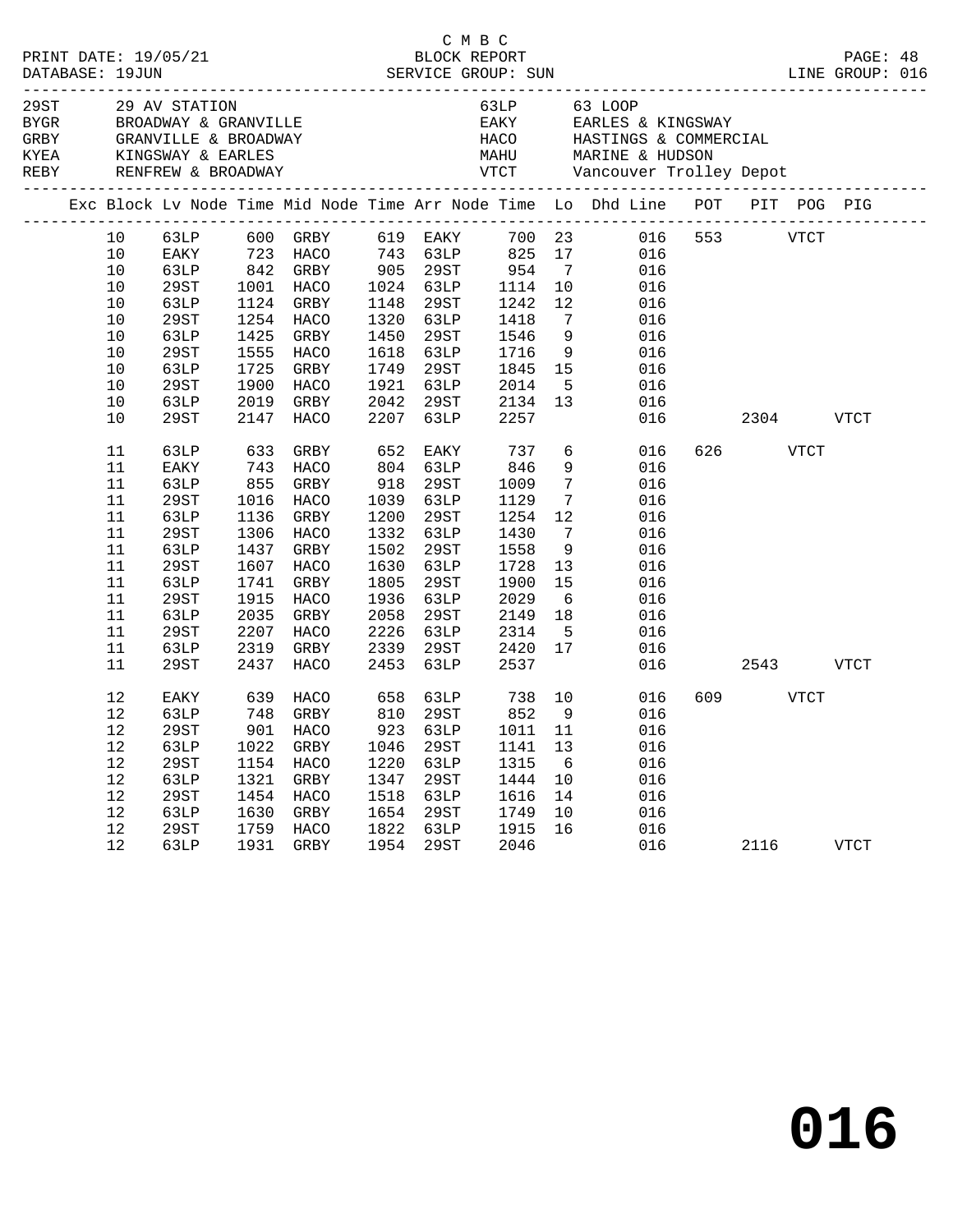|  |    |             |      |                                            |      |                 |         |                         | Exc Block Lv Node Time Mid Node Time Arr Node Time Lo Dhd Line POT PIT POG PIG |     |          |             |              |
|--|----|-------------|------|--------------------------------------------|------|-----------------|---------|-------------------------|--------------------------------------------------------------------------------|-----|----------|-------------|--------------|
|  | 13 | <b>BYGR</b> |      | 644 REBY                                   |      | 63LP            |         |                         | 702 6<br>016                                                                   | 623 |          | <b>VTCT</b> |              |
|  | 13 | 63LP        | 708  | GRBY                                       |      | 730 29ST        | 812     | 19                      | 016                                                                            |     |          |             |              |
|  | 13 | 29ST        |      | 831 HACO<br>953 GRBY                       |      | 852 63LP        | 939     | 14                      | 016                                                                            |     |          |             |              |
|  | 13 | 63LP        |      |                                            | 1017 | 29ST            | 1109    | 9                       | 016                                                                            |     |          |             |              |
|  | 13 | 29ST        | 1118 | HACO                                       | 1142 | 63LP            | 1234    | 13                      | 016                                                                            |     |          |             |              |
|  | 13 | 63LP        | 1247 | GRBY                                       | 1313 | 29ST            | 1408    | 10                      | 016                                                                            |     |          |             |              |
|  | 13 | 29ST        | 1418 | HACO                                       | 1442 | 63LP            | 1540    | 13                      | 016                                                                            |     |          |             |              |
|  | 13 | 63LP        | 1553 | GRBY                                       | 1617 | 29ST            | 1713    | 16                      | 016                                                                            |     |          |             |              |
|  | 13 | 29ST        | 1729 | HACO                                       | 1752 | 63LP            | 1846    | 15                      | 016                                                                            |     |          |             |              |
|  | 13 | 63LP        | 1901 | GRBY                                       | 1924 | 29ST            | 2016    | 11                      | 016                                                                            |     |          |             |              |
|  | 13 | 29ST        | 2027 | HACO                                       | 2048 | 63LP            | 2137    | 14                      | 016                                                                            |     |          |             |              |
|  | 13 | 63LP        | 2151 | GRBY                                       | 2212 | 29ST            | 2300    | $\overline{7}$          | 016                                                                            |     |          |             |              |
|  | 13 | 29ST        | 2307 | HACO                                       | 2325 | 63LP            | 2409    | $\overline{\mathbf{3}}$ | 016                                                                            |     |          |             |              |
|  | 13 | 63LP        | 2412 | GRBY                                       | 2430 | KYEA            | 2523    |                         | 016                                                                            |     | 2546     |             | VTCT         |
|  | 14 | 63LP        | 648  | GRBY                                       | 710  | 29ST            | 752     | 9                       | 016                                                                            |     | 641 VTCT |             |              |
|  | 14 | 29ST        | 801  | HACO                                       | 821  | 63LP            | 904     | 21                      | 016                                                                            |     |          |             |              |
|  | 14 | 63LP        | 925  | GRBY                                       | 948  | 29ST            | 1039    | 15                      | 016                                                                            |     |          |             |              |
|  | 14 | 29ST        | 1054 | HACO                                       | 1118 | 63LP            | 1210    | 13                      | 016                                                                            |     |          |             |              |
|  | 14 | 63LP        | 1223 | GRBY                                       | 1249 | 29ST            | 1343    | 11                      | 016                                                                            |     |          |             |              |
|  | 14 | 29ST        | 1354 | HACO                                       | 1418 | 63LP            | 1516    | 12                      | 016                                                                            |     |          |             |              |
|  | 14 | 63LP        | 1528 | GRBY                                       | 1552 | 29ST            | 1648    | 11                      | 016                                                                            |     |          |             |              |
|  | 14 | 29ST        | 1659 | HACO                                       | 1722 | 63LP            | 1816    | 11                      | 016                                                                            |     |          |             |              |
|  | 14 | 63LP        | 1827 | GRBY                                       | 1851 | 29ST            | 1945    |                         | 016                                                                            |     | 2015     |             | <b>VTCT</b>  |
|  | 15 | EAKY        | 701  | HACO                                       | 721  | 63LP            | 801     | 14                      | 016                                                                            |     | 631 VTCT |             |              |
|  | 15 | 63LP        | 815  | GRBY                                       | 837  | 29ST            | 922     | 9                       | 016                                                                            |     |          |             |              |
|  | 15 | 29ST        | 931  | HACO                                       | 954  | 63LP            | 1042    | $\overline{7}$          | 016                                                                            |     |          |             |              |
|  | 15 | 63LP        | 1049 | GRBY                                       | 1113 | 29ST            | 1208    | 10                      | 016                                                                            |     |          |             |              |
|  | 15 | 29ST        | 1218 | HACO                                       | 1244 | 63LP            | 1339    | 9                       | 016                                                                            |     |          |             |              |
|  | 15 | 63LP        | 1348 | GRBY                                       | 1413 | 29ST            | 1509    | 9                       | 016                                                                            |     |          |             |              |
|  | 15 | 29ST        | 1518 | HACO                                       | 1542 | 63LP            | 1640    | 17                      | 016                                                                            |     |          |             |              |
|  | 15 | 63LP        | 1657 | GRBY                                       | 1721 | 29ST            | 1815    | 14                      | 016                                                                            |     |          |             |              |
|  | 15 | 29ST        | 1829 | HACO                                       | 1852 | 63LP            | 1945    |                         | 016                                                                            |     | 1952     |             | <b>VTCT</b>  |
|  | 16 | <b>BYGR</b> | 704  | REBY                                       |      | 63LP            | 722     | 6                       | 016                                                                            | 643 |          | <b>VTCT</b> |              |
|  | 16 | 63LP        | 728  | GRBY                                       |      | 750 29ST        | 832     | 14                      | 016                                                                            |     |          |             |              |
|  | 16 | 29ST        |      | 846 HACO                                   |      | 907 63LP        | 955 13  |                         | 016                                                                            |     |          |             |              |
|  | 16 | 63LP        |      | 1008 GRBY                                  |      | 1032 29ST       | 1124 18 |                         | 016                                                                            |     |          |             |              |
|  |    |             |      | 16  29ST  1142  HACO  1206  63LP  1258  13 |      |                 |         |                         | 016                                                                            |     |          |             |              |
|  | 16 | 63LP        | 1311 | GRBY                                       | 1337 | 29ST            | 1432    | 10                      | 016                                                                            |     |          |             |              |
|  | 16 | 29ST        | 1442 | HACO                                       | 1506 | 63LP            | 1604    | 13                      | 016                                                                            |     |          |             |              |
|  | 16 | 63LP        | 1617 | GRBY                                       | 1641 | 29ST            | 1737    | 7                       | 016                                                                            |     |          |             |              |
|  | 16 | <b>29ST</b> | 1744 | HACO                                       | 1807 | <b>63LP</b>     | 1901    | 15                      | 016                                                                            |     |          |             |              |
|  | 16 | 63LP        | 1916 | GRBY                                       | 1939 | 29ST            | 2031    | 16                      | 016                                                                            |     |          |             |              |
|  | 16 | <b>29ST</b> | 2047 | HACO                                       | 2108 | 63LP            | 2157    | 15                      | 016                                                                            |     |          |             |              |
|  | 16 | 63LP        | 2212 | GRBY                                       | 2232 | 29ST            | 2317    | 18                      | 016                                                                            |     |          |             |              |
|  | 16 | 29ST        | 2335 | HACO                                       | 2351 | 63LP            | 2435    | 6                       | 016                                                                            |     |          |             |              |
|  | 16 | 63LP        | 2441 | GRBY                                       | 2459 | $\texttt{KYEA}$ | 2552    |                         | 016                                                                            |     | 2615     |             | ${\tt VTCT}$ |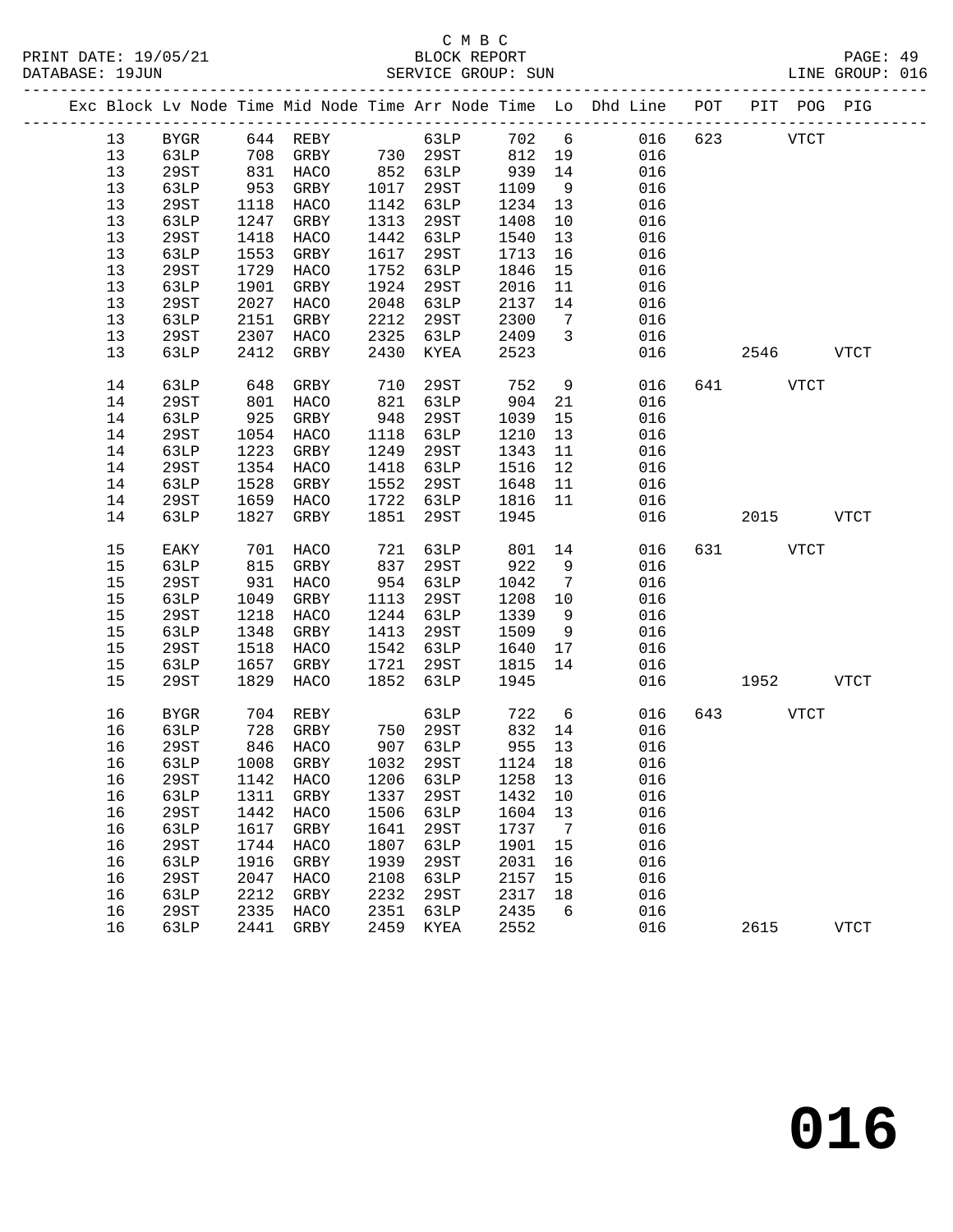|                 |             |      |               |      |            |      |                         | Exc Block Lv Node Time Mid Node Time Arr Node Time Lo Dhd Line POT |     |          | PIT POG PIG |             |
|-----------------|-------------|------|---------------|------|------------|------|-------------------------|--------------------------------------------------------------------|-----|----------|-------------|-------------|
| 17              | MAHU        |      | 750 GRBY      |      | 63LP 756 4 |      |                         | 010                                                                | 748 |          | <b>VTCT</b> |             |
| 17              | 63LP        | 800  | GRBY          |      | 822 29ST   | 907  | 9                       | 016                                                                |     |          |             |             |
| 17              | 29ST        | 916  | HACO          |      | 938 63LP   | 1026 | 11                      | 016                                                                |     |          |             |             |
| 17              | 63LP        | 1037 | GRBY          | 1101 | 29ST       | 1156 | 10                      | 016                                                                |     |          |             |             |
| 17              | 29ST        | 1206 | HACO          | 1232 | 63LP       | 1327 | 6                       | 016                                                                |     |          |             |             |
| 17              | 63LP        | 1333 | GRBY          | 1359 | 29ST       | 1456 | 10                      | 016                                                                |     |          |             |             |
| 17              | <b>29ST</b> | 1506 | HACO          | 1530 | 63LP       | 1628 | 15                      | 016                                                                |     |          |             |             |
| 17              | 63LP        | 1643 | GRBY          | 1707 | 29ST       | 1801 | 13                      | 016                                                                |     |          |             |             |
| 17              | 29ST        | 1814 | HACO          | 1837 | 63LP       | 1930 | 17                      | 016                                                                |     |          |             |             |
| 17              | 63LP        | 1947 | GRBY          | 2010 | 29ST       | 2102 | $-5$                    | 016                                                                |     |          |             |             |
| 17              | 29ST        | 2107 | HACO          | 2127 | 63LP       | 2217 | 15                      | 016                                                                |     |          |             |             |
| 17              | 63LP        | 2232 | GRBY          | 2252 | 29ST       | 2337 |                         | 016                                                                |     | 2402     |             | <b>VTCT</b> |
|                 |             |      |               |      |            |      |                         |                                                                    |     |          |             |             |
| 18              | EAKY        | 813  | HACO          | 836  | 63LP       | 923  | 17                      | 016                                                                |     | 743 VTCT |             |             |
| 18              | 63LP        | 940  | GRBY          | 1003 | 29ST       | 1054 | 12                      | 016                                                                |     |          |             |             |
| 18              | 29ST        | 1106 | HACO          | 1130 | 63LP       | 1222 | 14                      | 016                                                                |     |          |             |             |
| 18              | 63LP        | 1236 | GRBY          | 1302 | 29ST       | 1356 | 10                      | 016                                                                |     |          |             |             |
| 18              | 29ST        | 1406 | HACO          | 1430 | 63LP       | 1528 | 13                      | 016                                                                |     |          |             |             |
| 18              | 63LP        | 1541 | GRBY          | 1605 | 29ST       | 1701 | 13                      | 016                                                                |     |          |             |             |
| 18              | 29ST        | 1714 | HACO          | 1737 | 63LP       | 1831 | 12                      | 016                                                                |     |          |             |             |
| 18              | 63LP        | 1843 | GRBY          | 1907 | 29ST       | 2001 | $6\overline{6}$         | 016                                                                |     |          |             |             |
| 18              | <b>29ST</b> | 2007 | HACO          | 2028 | 63LP       | 2121 | 10                      | 016                                                                |     |          |             |             |
| 18              | 63LP        | 2131 | GRBY          | 2152 | 29ST       | 2240 | 7                       | 016                                                                |     |          |             |             |
| 18              | <b>29ST</b> | 2247 | HACO          | 2306 | 63LP       | 2354 |                         | 016                                                                |     | 2401     |             | <b>VTCT</b> |
|                 |             |      |               |      |            |      |                         |                                                                    |     |          |             |             |
| 19              | MAHU        | 814  | GRBY          |      | 63LP       | 820  | $7\phantom{.0}$         | 010                                                                | 812 |          | <b>VTCT</b> |             |
| 19              | 63LP        | 827  | GRBY          | 850  | 29ST       | 939  | $7\overline{ }$         | 016                                                                |     |          |             |             |
| 19              | 29ST        | 946  | HACO          | 1009 | 63LP       | 1057 | 15                      | 016                                                                |     |          |             |             |
| 19              | 63LP        | 1112 | GRBY          | 1136 | 29ST       | 1230 | 12                      | 016                                                                |     |          |             |             |
| 19              | <b>29ST</b> | 1242 | HACO          | 1308 | 63LP       | 1404 | 9                       | 016                                                                |     |          |             |             |
| 19              | 63LP        | 1413 | GRBY          | 1438 | 29ST       | 1534 | 9                       | 016                                                                |     |          |             |             |
| 19              | <b>29ST</b> | 1543 | HACO          | 1606 | 63LP       | 1704 | 8                       | 016                                                                |     |          |             |             |
| 19              | 63LP        | 1712 | GRBY          | 1736 | 29ST       | 1830 | 14                      | 016                                                                |     |          |             |             |
| 19              | <b>29ST</b> | 1844 | HACO          | 1907 | 63LP       | 2000 | $\overline{\mathbf{3}}$ | 016                                                                |     |          |             |             |
| 19              | 63LP        | 2003 | GRBY          | 2026 | 29ST       | 2118 | 9                       | 016                                                                |     |          |             |             |
| 19              | 29ST        | 2127 | HACO          | 2147 | 63LP       | 2237 | 15                      | 016                                                                |     |          |             |             |
| 19              | 63LP        | 2252 | GRBY          | 2312 | 29ST       | 2357 | 10                      | 016                                                                |     |          |             |             |
| 19              | 29ST        | 2407 | HACO          | 2423 | 63LP       | 2507 |                         | 016                                                                |     | 2513     |             | <b>VTCT</b> |
| 20 <sub>o</sub> |             |      | MAHU 855 GRBY |      |            |      |                         | 63LP 901 9 010 853                                                 |     |          | <b>VTCT</b> |             |
| 20              | 63LP        | 910  | GRBY          | 933  | 29ST       | 1024 | 6                       | 016                                                                |     |          |             |             |
| 20              | 29ST        | 1030 | HACO          | 1054 | 63LP       | 1146 | 11                      | 016                                                                |     |          |             |             |
| 20              | 63LP        | 1157 | GRBY          | 1223 | 29ST       | 1318 | 12                      | 016                                                                |     |          |             |             |
| 20              | <b>29ST</b> | 1330 | HACO          | 1354 | 63LP       | 1452 | 10                      | 016                                                                |     |          |             |             |
| 20              | 63LP        | 1502 | GRBY          | 1527 | 29ST       | 1622 | 9                       | 016                                                                |     |          |             |             |
| 20              | <b>29ST</b> | 1631 | HACO          | 1654 | 63LP       | 1749 | 8                       | 016                                                                |     |          |             |             |
| 20              | 63LP        | 1757 | GRBY          | 1821 | 29ST       | 1915 | 15                      | 016                                                                |     |          |             |             |
| 20              | 29ST        | 1930 | HACO          | 1951 | 63LP       | 2044 | 7                       | 016                                                                |     |          |             |             |
| 20              | 63LP        | 2051 | GRBY          | 2114 | 29ST       | 2205 | 22                      | 016                                                                |     |          |             |             |
| 20              | 29ST        | 2227 | HACO          | 2246 | 63LP       | 2334 | 8                       | 016                                                                |     |          |             |             |
| 20              | 63LP        | 2342 | GRBY          | 2400 | EAKY       | 2452 | 12                      | 016                                                                |     |          |             |             |
| 20              | EAKY        | 2504 | HACO          | 2523 | 63LP       | 2605 |                         | 016                                                                |     | 2611     |             | <b>VTCT</b> |
|                 |             |      |               |      |            |      |                         |                                                                    |     |          |             |             |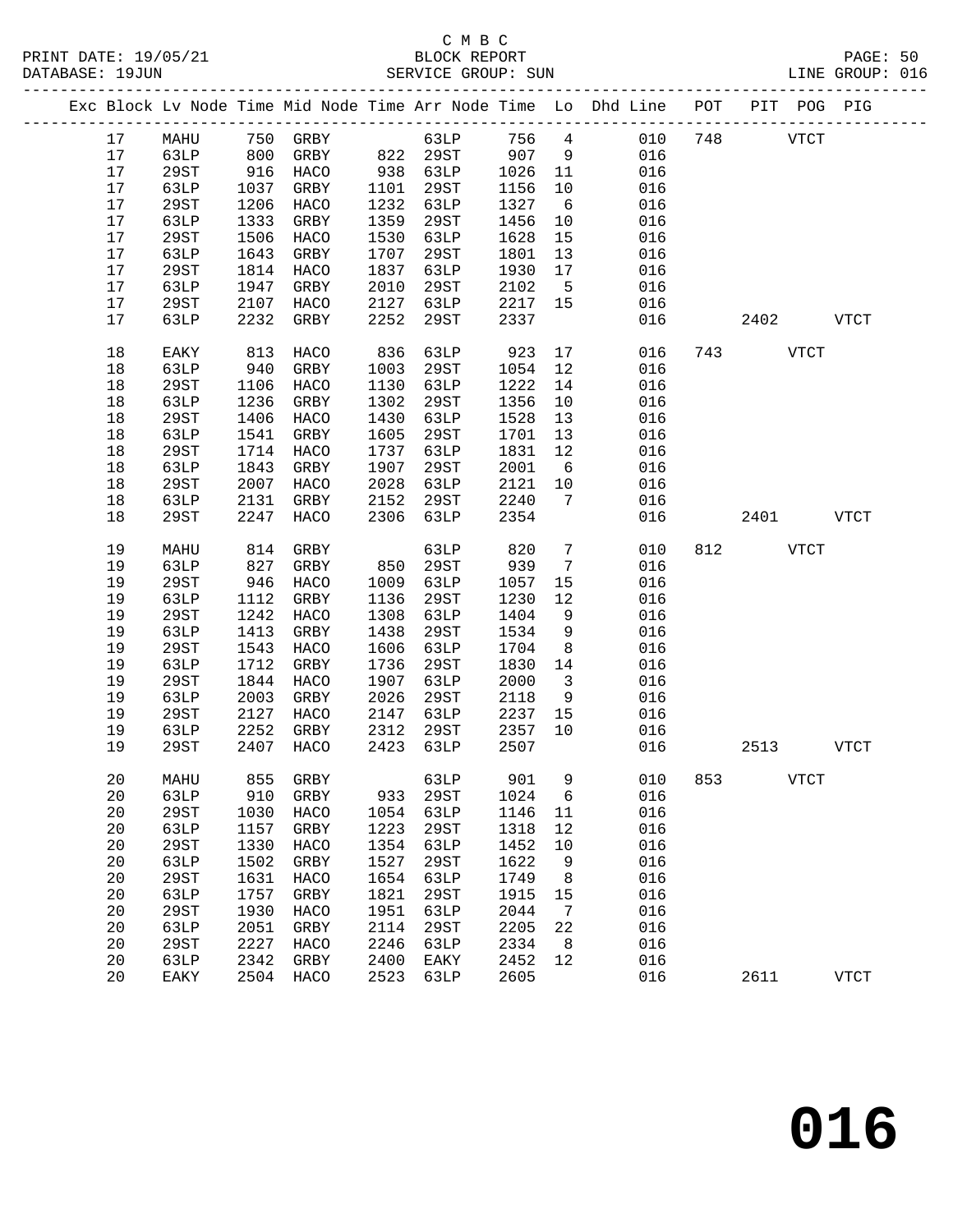|  |    |      |      |      |      |      |      |    | Exc Block Lv Node Time Mid Node Time Arr Node Time Lo Dhd Line | POT  | PIT  | POG  | PIG         |
|--|----|------|------|------|------|------|------|----|----------------------------------------------------------------|------|------|------|-------------|
|  | 21 | 29ST | 1042 | HACO | 1106 | 63LP | 1158 | 12 | 016                                                            | 1006 |      | VTCT |             |
|  | 21 | 63LP | 1210 | GRBY | 1236 | 29ST | 1331 | 11 | 016                                                            |      |      |      |             |
|  | 21 | 29ST | 1342 | HACO | 1406 | 63LP | 1504 | 11 | 016                                                            |      |      |      |             |
|  | 21 | 63LP | 1515 | GRBY | 1540 | 29ST | 1635 | 9  | 016                                                            |      |      |      |             |
|  | 21 | 29ST | 1644 | HACO | 1707 | 63LP | 1802 | 10 | 016                                                            |      |      |      |             |
|  | 21 | 63LP | 1812 | GRBY | 1836 | 29ST | 1930 | 17 | 016                                                            |      |      |      |             |
|  | 21 | 29ST | 1947 | HACO | 2008 | 63LP | 2101 | 12 | 016                                                            |      |      |      |             |
|  | 21 | 63LP | 2113 | GRBY | 2134 | 29ST | 2222 |    | 016                                                            |      | 2250 |      | VTCT        |
|  |    |      |      |      |      |      |      |    |                                                                |      |      |      |             |
|  | 22 | 63LP | 1100 | GRBY | 1124 | 29ST | 1218 | 12 | 016                                                            | 1046 |      | VTCT |             |
|  | 22 | 29ST | 1230 | HACO | 1256 | 63LP | 1352 | 9  | 016                                                            |      |      |      |             |
|  | 22 | 63LP | 1401 | GRBY | 1426 | 29ST | 1522 | 9  | 016                                                            |      |      |      |             |
|  | 22 | 29ST | 1531 | HACO | 1554 | 63LP | 1652 |    | 016                                                            |      | 1659 |      | <b>VTCT</b> |
|  |    |      |      |      |      |      |      |    |                                                                |      |      |      |             |
|  | 23 | 29ST | 1130 | HACO | 1154 | 63LP | 1246 | 13 | 016                                                            | 1054 |      | VTCT |             |
|  | 23 | 63LP | 1259 | GRBY | 1325 | 29ST | 1420 | 10 | 016                                                            |      |      |      |             |
|  | 23 | 29ST | 1430 | HACO | 1454 | 63LP | 1552 | 13 | 016                                                            |      |      |      |             |
|  | 23 | 63LP | 1605 | GRBY | 1629 | 29ST | 1725 |    | 016                                                            |      | 1755 |      | <b>VTCT</b> |
|  |    |      |      |      |      |      |      |    |                                                                |      |      |      |             |
|  | 24 | 63LP | 1148 | GRBY | 1212 | 29ST | 1306 | 12 | 016                                                            | 1134 |      | VTCT |             |
|  | 24 | 29ST | 1318 | HACO | 1344 | 63LP | 1442 | 8  | 016                                                            |      |      |      |             |
|  | 24 | 63LP | 1450 | GRBY | 1515 | 29ST | 1610 | 9  | 016                                                            |      |      |      |             |
|  | 24 | 29ST | 1619 | HACO | 1642 | 63LP | 1740 |    | 016                                                            |      | 1747 |      | <b>VTCT</b> |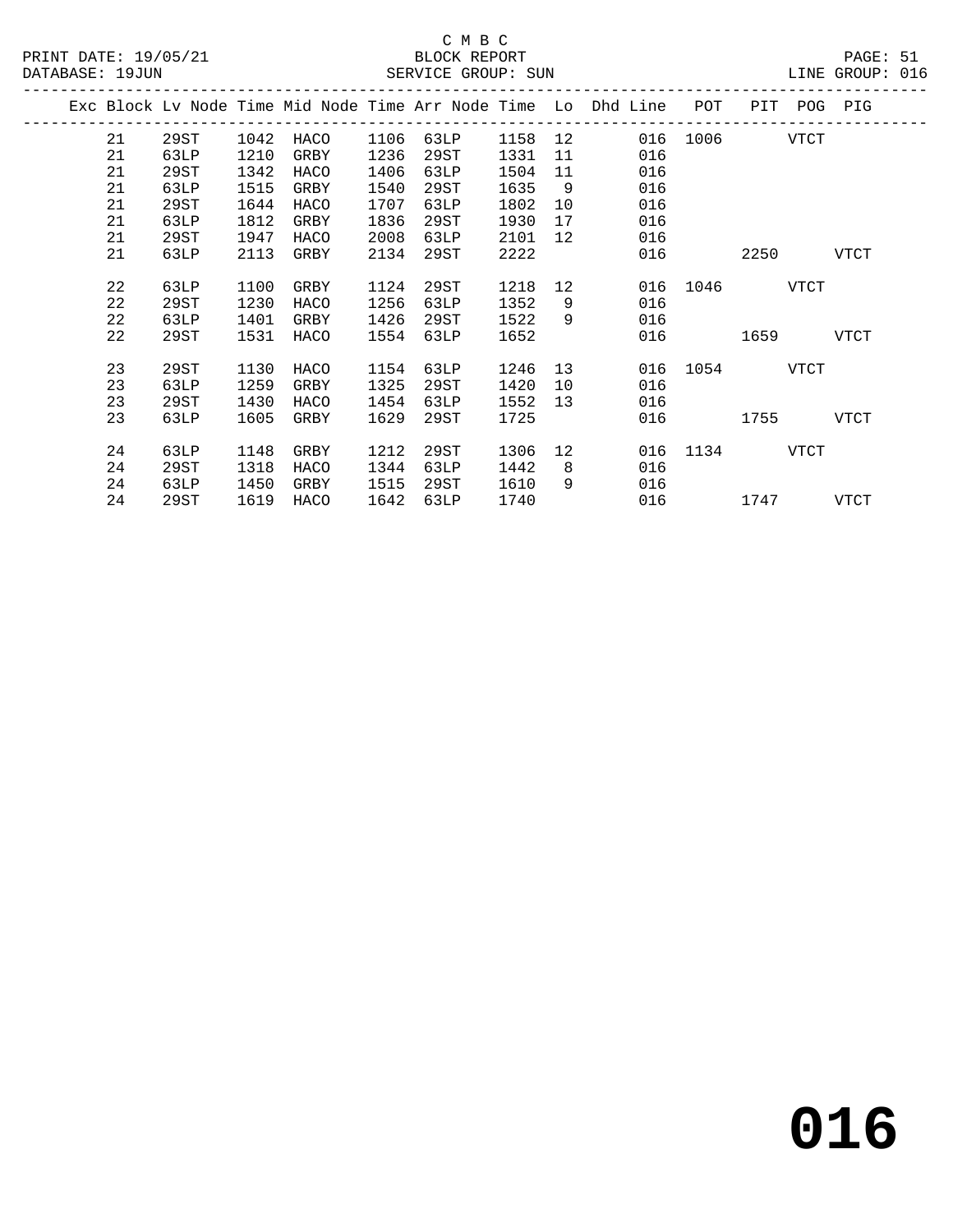|  |                              |              |              |                        |      |                   |              |                               | LINE GROUP: 017                                                                                                                                                                                                                |          |           |             |  |
|--|------------------------------|--------------|--------------|------------------------|------|-------------------|--------------|-------------------------------|--------------------------------------------------------------------------------------------------------------------------------------------------------------------------------------------------------------------------------|----------|-----------|-------------|--|
|  |                              |              |              |                        |      |                   |              |                               | CAMBIE ST FS W BROADWAY MRST SW MARINE STN OABY OAK & BROADWAY NEST SW MARINE STN OABY OAK & BROADWAY DEPOTE STORE STORE STORE STORE STORE STORE STORE STORE STORE STORE STORE STORE STORE STORE STORE STORE STORE STORE STORE |          |           |             |  |
|  |                              |              |              |                        |      |                   |              |                               |                                                                                                                                                                                                                                |          |           |             |  |
|  |                              |              |              |                        |      |                   |              |                               | Exc Block Lv Node Time Mid Node Time Arr Node Time Lo Dhd Line POT PIT POG PIG                                                                                                                                                 |          |           |             |  |
|  | $\mathbf{1}$                 | MRST         |              | 520 CBYN               |      | 543 RORI          |              |                               | 548 0 017                                                                                                                                                                                                                      |          | 512 VTCT  |             |  |
|  | $\mathbf{1}$                 | RORI         | 548          | OABY                   |      | MRST              | 628 12       |                               | 017                                                                                                                                                                                                                            |          |           |             |  |
|  | $\mathbf 1$                  | MRST         | 640          | CBYN                   |      | 703 RORI          | 708          | $\overline{0}$                | 017                                                                                                                                                                                                                            |          |           |             |  |
|  | 1                            | RORI         | 708<br>805   | OABY                   |      | MRST              | 748          | 17                            | 017                                                                                                                                                                                                                            |          |           |             |  |
|  | $\mathbf 1$                  | MRST         |              | CBYN                   |      | 828 RORI          | 833          | $\overline{0}$                | 017                                                                                                                                                                                                                            |          |           |             |  |
|  | $\mathbf 1$                  | RORI         | 833          | OABY                   |      | MRST              | 914          | 17                            | 017                                                                                                                                                                                                                            |          |           |             |  |
|  | 1                            | MRST         | 931          | CBYN                   |      | 958 RORI          | 1003         | $\overline{\mathbf{0}}$       | 017                                                                                                                                                                                                                            |          |           |             |  |
|  | 1                            | RORI         | 1003         | OABY                   |      | MRST              | 1047         | 13                            | 017                                                                                                                                                                                                                            |          |           |             |  |
|  | $\mathbf 1$                  | MRST         | 1100         | CBYN                   |      | 1128 RORI         | 1133         | $\overline{0}$                | 017                                                                                                                                                                                                                            |          |           |             |  |
|  | 1                            | RORI         | 1133         | OABY                   |      | MRST              | 1219         | 20                            | 017                                                                                                                                                                                                                            |          |           |             |  |
|  | $\mathbf 1$                  | MRST         | 1239         | CBYN                   |      | 1311 RORI         | 1317         | $\overline{\phantom{0}}$      | 017                                                                                                                                                                                                                            |          |           |             |  |
|  | 1                            | RORI         | 1317         | OABY                   |      | MRST              | 1406         | 18                            | 017                                                                                                                                                                                                                            |          |           |             |  |
|  | $\mathbf 1$                  | MRST         | 1424         | CBYN                   |      | 1457 RORI         | 1503         | $\overline{0}$                | 017                                                                                                                                                                                                                            |          |           |             |  |
|  | 1                            | RORI         | 1503         | OABY                   |      | MRST              | 1555         | 14                            | 017                                                                                                                                                                                                                            |          |           |             |  |
|  | 1                            | MRST         | 1609         | CBYN                   |      | 1642 RORI         | 1648         | $\overline{\mathbf{0}}$       | 017                                                                                                                                                                                                                            |          |           |             |  |
|  | 1                            | RORI         | 1648         | OABY                   |      | MRST              | 1739         | 19                            | 017                                                                                                                                                                                                                            |          |           |             |  |
|  | $\mathbf 1$                  | MRST         | 1758         | CBYN                   |      | 1827 RORI         | 1833         | $\overline{\mathbf{0}}$       | 017                                                                                                                                                                                                                            |          |           |             |  |
|  | 1<br>$\mathbf 1$             | RORI         | 1833         | OABY                   |      | MRST              | 1920         | 10<br>$\overline{\mathbf{0}}$ | 017<br>017                                                                                                                                                                                                                     |          |           |             |  |
|  | 1                            | MRST<br>RORI | 1930<br>2003 | CBYN<br>OABY           |      | 1957 RORI<br>MRST | 2003<br>2045 | 17                            | 017                                                                                                                                                                                                                            |          |           |             |  |
|  | 1                            | MRST         | 2102         | CBYN                   |      | 2128 RORI         | 2133         | $\overline{0}$                | 017                                                                                                                                                                                                                            |          |           |             |  |
|  | 1                            | RORI         | 2133         | OABY                   |      | MRST              | 2214         |                               | 017                                                                                                                                                                                                                            |          | 2219 VTCT |             |  |
|  | 2                            | MRST         | 540          | CBYN                   |      | 603 RORI          | 608          | $\overline{0}$                | 017                                                                                                                                                                                                                            | 532 VTCT |           |             |  |
|  | 2                            | RORI         | 608          | OABY                   |      | MRST              | 648          | 12                            | 017                                                                                                                                                                                                                            |          |           |             |  |
|  | 2                            | MRST         | 700          | CBYN                   |      | 723 RORI          | 728          | $\overline{\mathbf{0}}$       | 017                                                                                                                                                                                                                            |          |           |             |  |
|  | 2                            | RORI         | 728          | OABY                   |      | MRST              | 808          | 12                            | 017                                                                                                                                                                                                                            |          |           |             |  |
|  | 2                            | MRST         | 820          | CBYN                   |      | 843 RORI          | 848          | $\overline{\mathbf{0}}$       | 017                                                                                                                                                                                                                            |          |           |             |  |
|  | 2                            | RORI         | 848          | OABY                   |      | MRST              | 930          | 16                            | 017                                                                                                                                                                                                                            |          |           |             |  |
|  | 2                            | MRST         |              | 946 CBYN               |      | 1013 RORI         | 1018         | $\overline{0}$                | 017                                                                                                                                                                                                                            |          |           |             |  |
|  | 2                            | RORI         |              | 1018 OABY              |      | MRST              | 1102 13      |                               | 017                                                                                                                                                                                                                            |          |           |             |  |
|  | 2                            | MRST         |              | 1115 CBYN              |      | 1143 RORI         | 1148         | $\overline{0}$                | 017                                                                                                                                                                                                                            |          |           |             |  |
|  | 2                            | RORI         |              | 1148 OABY MRST 1234 21 |      |                   |              |                               | 017                                                                                                                                                                                                                            |          |           |             |  |
|  | 2                            | MRST         | 1255         | CBYN                   | 1327 | RORI              | 1333         | 0                             | 017                                                                                                                                                                                                                            |          |           |             |  |
|  | 2                            | RORI         | 1333         | OABY                   |      | MRST              | 1422         | 17                            | 017                                                                                                                                                                                                                            |          |           |             |  |
|  | 2                            | MRST         | 1439         | CBYN                   | 1512 | RORI              | 1518         | 0                             | 017                                                                                                                                                                                                                            |          |           |             |  |
|  | 2<br>$\overline{\mathbf{c}}$ | RORI<br>MRST | 1518<br>1624 | OABY<br>CBYN           | 1657 | MRST<br>RORI      | 1610<br>1703 | 14<br>$\mathsf 0$             | 017<br>017                                                                                                                                                                                                                     |          |           |             |  |
|  | 2                            | RORI         | 1703         | OABY                   |      | MRST              | 1754         | 19                            | 017                                                                                                                                                                                                                            |          |           |             |  |
|  | 2                            | MRST         | 1813         | CBYN                   | 1842 | RORI              | 1848         | 0                             | 017                                                                                                                                                                                                                            |          |           |             |  |
|  | 2                            | RORI         | 1848         | OABY                   |      | MRST              | 1935         | 10                            | 017                                                                                                                                                                                                                            |          |           |             |  |
|  | 2                            | MRST         | 1945         | $\rm CBYN$             | 2012 | RORI              | 2018         | $\mathsf 0$                   | 017                                                                                                                                                                                                                            |          |           |             |  |
|  | 2                            | RORI         | 2018         | OABY                   |      | MRST              | 2100         | 17                            | 017                                                                                                                                                                                                                            |          |           |             |  |
|  | 2                            | MRST         | 2117         | CBYN                   | 2143 | RORI              | 2148         | 0                             | 017                                                                                                                                                                                                                            |          |           |             |  |
|  | 2                            | RORI         | 2148         | OABY                   |      | MRST              | 2229         | 9                             | 017                                                                                                                                                                                                                            |          |           |             |  |
|  | 2                            | MRST         | 2238         | CBYN                   | 2303 | RORI              | 2308         | 0                             | 017                                                                                                                                                                                                                            |          |           |             |  |
|  | 2                            | RORI         | 2308         | OABY                   |      | MRST              | 2349         | 17                            | 017                                                                                                                                                                                                                            |          |           |             |  |
|  | 2                            | MRST         | 2406         | CBYN                   | 2431 | RORI              | 2436         | $\mathbf 0$                   | 017                                                                                                                                                                                                                            |          |           |             |  |
|  | 2                            | RORI         | 2436         | OABY                   |      | MRST              | 2517         |                               | 017                                                                                                                                                                                                                            | 2522     |           | <b>VTCT</b> |  |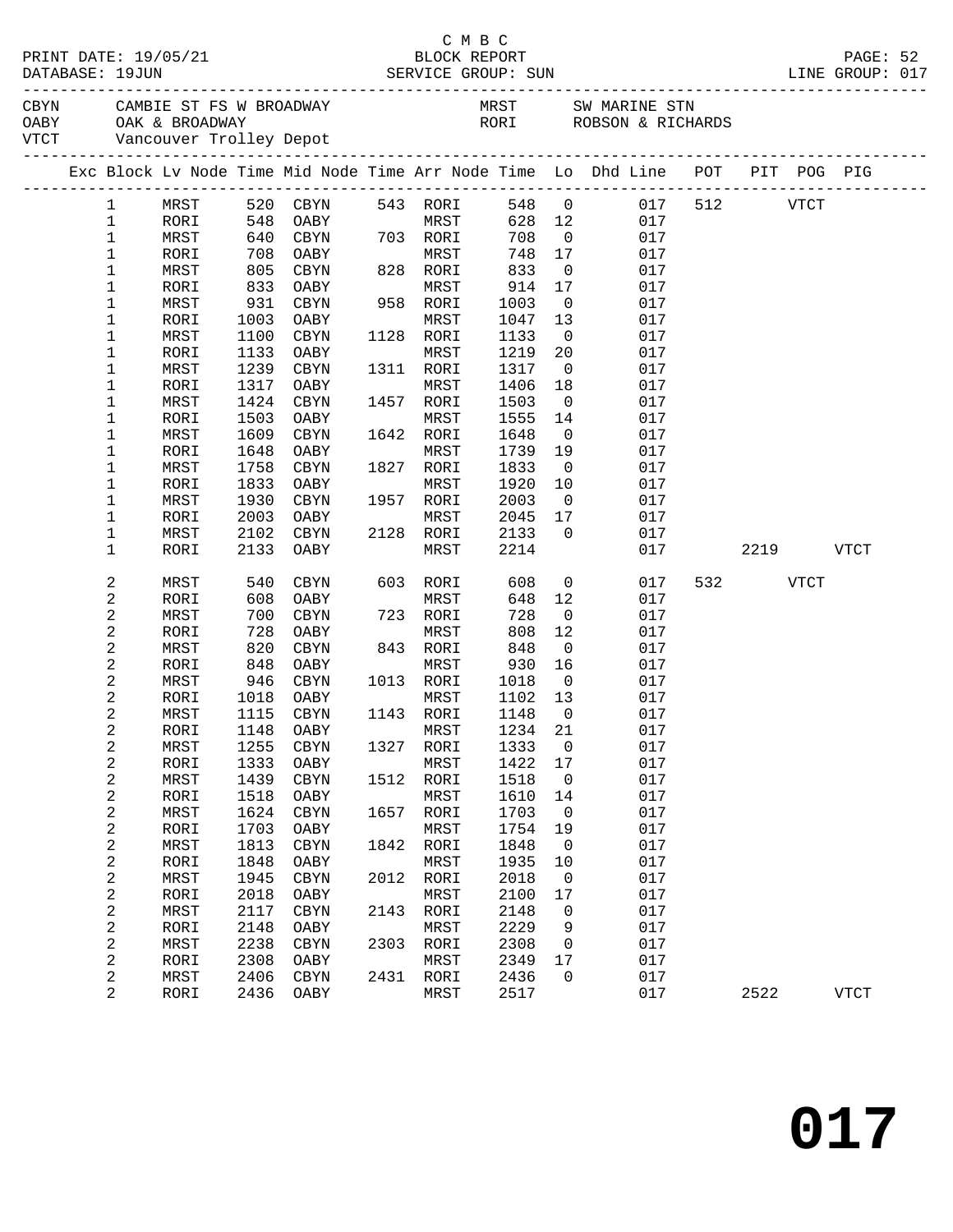#### C M B C<br>BLOCK REPORT PRINT DATE: 19/05/21 BLOCK REPORT PAGE: 53 SERVICE GROUP: SUN

|              |              |             |              |      |                   |              |                          | Exc Block Lv Node Time Mid Node Time Arr Node Time Lo Dhd Line | POT |             | PIT POG PIG |             |
|--------------|--------------|-------------|--------------|------|-------------------|--------------|--------------------------|----------------------------------------------------------------|-----|-------------|-------------|-------------|
| 3            | MRST         |             | 600 CBYN     |      | 623 RORI          | 628          | $\overline{0}$           | 017                                                            | 552 | <b>VTCT</b> |             |             |
| $\mathsf{3}$ | RORI         | 628         | OABY         |      | MRST              | 708          | 12                       | 017                                                            |     |             |             |             |
| 3            | MRST         | 720         | CBYN         |      | 743 RORI          | 748          | $\overline{0}$           | 017                                                            |     |             |             |             |
| 3            | RORI         | 748         | OABY         |      | MRST              | 829          | 20                       | 017                                                            |     |             |             |             |
| 3            | MRST         | 849         | CBYN         |      | 913 RORI          | 918          | $\overline{0}$           | 017                                                            |     |             |             |             |
| 3            | RORI         | 918         | OABY         |      | MRST              | 1000         | 15                       | 017                                                            |     |             |             |             |
| 3            | MRST         | 1015        | CBYN         |      | 1043 RORI         | 1048         | $\overline{0}$           | 017                                                            |     |             |             |             |
| 3            | RORI         | 1048        | OABY         |      | MRST              | 1134         | 10                       | 017                                                            |     |             |             |             |
| 3            | MRST         | 1144        | CBYN         |      | 1213 RORI         | 1218         | $\overline{0}$           | 017                                                            |     |             |             |             |
| 3            | RORI         | 1218        | OABY         |      | MRST              | 1305         | 19                       | 017                                                            |     |             |             |             |
| 3            | MRST         | 1324        | CBYN         |      | 1357 RORI         | 1403         | $\overline{0}$           | 017                                                            |     |             |             |             |
| 3            | RORI         | 1403        | OABY         |      | MRST              | 1452         | 17                       | 017                                                            |     |             |             |             |
| 3            | MRST         | 1509        | CBYN         |      | 1542 RORI         | 1548         | $\overline{0}$           | 017                                                            |     |             |             |             |
| 3            | RORI         | 1548        | OABY         |      | MRST              | 1640         | 16                       | 017                                                            |     |             |             |             |
| 3            | MRST         | 1656        | CBYN         |      | 1727 RORI         | 1733         | $\overline{0}$           | 017                                                            |     |             |             |             |
| 3            | RORI         | 1733        | OABY         |      | MRST              | 1823         | 20                       | 017                                                            |     |             |             |             |
| 3            | MRST         | 1843        | CBYN         |      | 1912 RORI         | 1918         | $\overline{\phantom{0}}$ | 017                                                            |     |             |             |             |
| 3            | RORI         | 1918        | OABY         |      | MRST              | 2003         | 13                       | 017                                                            |     |             |             |             |
| 3            | MRST         | 2016        | CBYN         |      | 2042 RORI         | 2048         | $\overline{0}$           | 017                                                            |     |             |             |             |
| 3            | RORI         | 2048        | OABY         |      | MRST              | 2130         | 7                        | 017                                                            |     |             |             |             |
| 3            | MRST         | 2137        | CBYN         | 2203 | RORI              | 2208         | $\mathbf 0$              | 017                                                            |     |             |             |             |
| 3            | RORI         | 2208        | OABY         |      | MRST              | 2249         | 9                        | 017                                                            |     |             |             |             |
| 3            | MRST         | 2258        | CBYN         |      | 2323 RORI         | 2328         | $\mathbf 0$              | 017                                                            |     |             |             |             |
| 3            | RORI         | 2328        | OABY         |      | MRST              | 2409         |                          | 017                                                            |     | 2414        |             | <b>VTCT</b> |
|              |              |             |              |      |                   |              |                          |                                                                |     |             |             |             |
| 4            | MRST         | 620         | CBYN         |      | 643 RORI          | 648          | $\mathbf 0$              | 017                                                            | 612 |             | VTCT        |             |
| 4            | RORI         | 648         | OABY         |      | MRST              | 728          | $7\phantom{.0}$          | 017                                                            |     |             |             |             |
| 4            | MRST         | 735         | CBYN         |      | 758 RORI          | 803          | $\overline{0}$           | 017                                                            |     |             |             |             |
| 4            | RORI         | 803<br>902  | OABY         |      | MRST              | 844<br>933   | 18<br>$\overline{0}$     | 017<br>017                                                     |     |             |             |             |
| 4            | MRST         |             | CBYN         |      | 928 RORI          |              | 14                       | 017                                                            |     |             |             |             |
| 4<br>4       | RORI<br>MRST | 933<br>1030 | OABY<br>CBYN |      | MRST<br>1058 RORI | 1016<br>1103 | $\overline{0}$           | 017                                                            |     |             |             |             |
| 4            | RORI         | 1103        | OABY         |      | MRST              | 1149         | 20                       | 017                                                            |     |             |             |             |
| 4            | MRST         | 1209        | CBYN         |      | 1241 RORI         | 1247         | $\overline{0}$           | 017                                                            |     |             |             |             |
| 4            | RORI         | 1247        | OABY         |      | MRST              | 1337         | 17                       | 017                                                            |     |             |             |             |
| 4            | MRST         | 1354        | CBYN         |      | 1427 RORI         | 1433         | $\overline{0}$           | 017                                                            |     |             |             |             |
| 4            | RORI         | 1433        | OABY         |      | MRST              | 1521         | 18                       | 017                                                            |     |             |             |             |
| 4            | MRST         | 1539        | CBYN         |      | 1612 RORI         | 1618         | $\overline{0}$           | 017                                                            |     |             |             |             |
| 4            | RORI         | 1618        | OABY         |      | MRST              | 1710         | 16                       | 017                                                            |     |             |             |             |
| 4            | MRST         |             | 1726 CBYN    |      | 1757 RORI         | 1803 0       |                          | 017                                                            |     |             |             |             |
| 4            | RORI         | 1803        | OABY         |      | MRST              | 1850         | 10                       | 017                                                            |     |             |             |             |
| 4            | MRST         | 1900        | CBYN         | 1927 | RORI              | 1933         | $\overline{0}$           | 017                                                            |     |             |             |             |
| 4            | RORI         | 1933        | OABY         |      | MRST              | 2017         | 15                       | 017                                                            |     |             |             |             |
| 4            | MRST         | 2032        | CBYN         | 2058 | RORI              | 2103         | 0                        | 017                                                            |     |             |             |             |
| 4            | RORI         | 2103        | OABY         |      | MRST              | 2144         | 13                       | 017                                                            |     |             |             |             |
| 4            | MRST         | 2157        | $\rm CBYN$   | 2223 | RORI              | 2228         | 0                        | 017                                                            |     |             |             |             |
| 4            | RORI         | 2228        | OABY         |      | MRST              | 2309         | 9                        | 017                                                            |     |             |             |             |
| 4            | MRST         | 2318        | $\rm CBYN$   | 2343 | RORI              | 2348         | 0                        | 017                                                            |     |             |             |             |
| 4            | RORI         | 2348        | OABY         |      | MRST              | 2429         | 7                        | 017                                                            |     |             |             |             |
| 4            | MRST         | 2436        | $\rm CBYN$   | 2501 | RORI              | 2506         | 0                        | 017                                                            |     |             |             |             |
| 4            | RORI         | 2506        | OABY         |      | MRST              | 2547         |                          | 017                                                            |     | 2552        |             | <b>VTCT</b> |
|              |              |             |              |      |                   |              |                          |                                                                |     |             |             |             |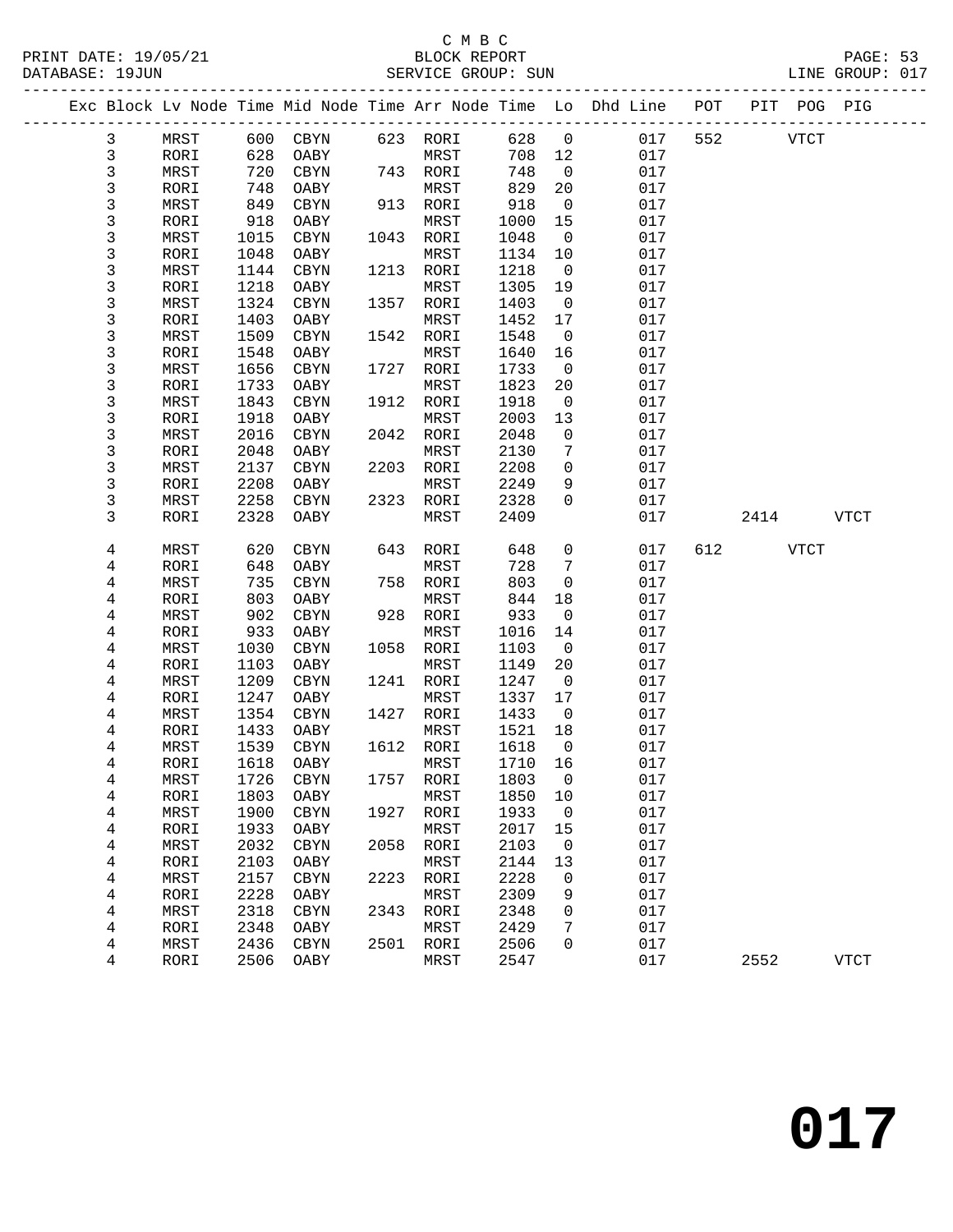### C M B C<br>BLOCK REPORT SERVICE GROUP: SUN

|        |              |              |              |      |              |              |                    | Exc Block Lv Node Time Mid Node Time Arr Node Time Lo Dhd Line | POT  | PIT  | POG PIG     |              |
|--------|--------------|--------------|--------------|------|--------------|--------------|--------------------|----------------------------------------------------------------|------|------|-------------|--------------|
| 5      | MRST         | 750          | CBYN         |      | 813 RORI     | 818          | $\overline{0}$     | 017                                                            | 742  |      | <b>VTCT</b> |              |
| 5      | RORI         | 818          | OABY         |      | MRST         | 859          | 18                 | 017                                                            |      |      |             |              |
| 5      | MRST         | 917          | CBYN         |      | 943 RORI     | 948          | $\overline{0}$     | 017                                                            |      |      |             |              |
| 5      | RORI         | 948          | OABY         |      | MRST         | 1031         | 14                 | 017                                                            |      |      |             |              |
| 5      | MRST         | 1045         | CBYN         | 1113 | RORI         | 1118         | $\overline{0}$     | 017                                                            |      |      |             |              |
| 5      | RORI         | 1118         | OABY         |      | MRST         | 1204         | 19                 | 017                                                            |      |      |             |              |
| 5      | MRST         | 1223         | CBYN         | 1255 | RORI         | 1301         | $\overline{0}$     | 017                                                            |      |      |             |              |
| 5      | RORI         | 1301         | OABY         |      | MRST         | 1350         | 19                 | 017                                                            |      |      |             |              |
| 5      | MRST         | 1409         | CBYN         | 1442 | RORI         | 1448         | $\overline{0}$     | 017                                                            |      |      |             |              |
| 5      | RORI         | 1448         | OABY         |      | MRST         | 1536         | 18                 | 017                                                            |      |      |             |              |
| 5      | MRST         | 1554         | CBYN         | 1627 | RORI         | 1633         | $\overline{0}$     | 017                                                            |      |      |             |              |
| 5      | RORI         | 1633         | OABY         |      | MRST         | 1724         | 17                 | 017                                                            |      |      |             |              |
| 5      | MRST         | 1741         | CBYN         | 1812 | RORI         | 1818         | $\mathbf 0$        | 017                                                            |      |      |             |              |
| 5      | RORI         | 1818         | OABY         |      | MRST         | 1905         | 10                 | 017                                                            |      |      |             |              |
| 5      | MRST         | 1915         | CBYN         | 1942 | RORI         | 1948         | $\mathsf{O}$       | 017                                                            |      |      |             |              |
| 5      | RORI         | 1948         | OABY         |      | MRST         | 2032         | 15                 | 017                                                            |      |      |             |              |
| 5      | MRST         | 2047         | CBYN         | 2113 | RORI         | 2118         | 0                  | 017                                                            |      |      |             |              |
| 5      | RORI         | 2118         | OABY         |      | MRST         | 2159         | 18                 | 017                                                            |      |      |             |              |
| 5      | MRST         | 2217         | CBYN         | 2243 | RORI         | 2248         | $\mathbf 0$        | 017                                                            |      |      |             |              |
| 5      | RORI         | 2248         | OABY         |      | MRST         | 2329         | 7                  | 017                                                            |      |      |             |              |
| 5      | MRST         | 2336         | CBYN         | 2401 | RORI         | 2406         | $\mathbf 0$        | 017                                                            |      |      |             |              |
| 5      | RORI         | 2406         | OABY         |      | MRST         | 2447         | 21                 | 017                                                            |      |      |             |              |
| 5      | MRST         | 2508         | CBYN         | 2533 | RORI         | 2538         | $\Omega$           | 017                                                            |      |      |             |              |
| 5      | RORI         | 2538         | OABY         |      | MRST         | 2619         |                    | 017                                                            |      | 2624 |             | <b>VTCT</b>  |
|        |              |              |              |      |              |              |                    |                                                                |      |      |             |              |
| 6      | MRST         | 834          | CBYN         | 858  | RORI         | 903          | $\mathsf{O}$       | 017                                                            | 826  |      | <b>VTCT</b> |              |
| 6      | RORI         | 903          | OABY         |      | MRST         | 945          | 15                 | 017                                                            |      |      |             |              |
| 6      | MRST         | 1000         | CBYN         | 1028 | RORI         | 1033         | $\overline{0}$     | 017<br>017                                                     |      |      |             |              |
| 6      | RORI         | 1033<br>1129 | OABY         | 1158 | MRST         | 1119         | 10                 | 017                                                            |      |      |             |              |
| 6<br>6 | MRST<br>RORI | 1203         | CBYN<br>OABY |      | RORI<br>MRST | 1203<br>1250 | $\mathsf{O}$<br>20 | 017                                                            |      |      |             |              |
| 6      | MRST         | 1310         | CBYN         | 1342 | RORI         | 1348         | $\mathbf 0$        | 017                                                            |      |      |             |              |
| 6      | RORI         | 1348         | OABY         |      | MRST         | 1437         | 17                 | 017                                                            |      |      |             |              |
| 6      | MRST         | 1454         | CBYN         | 1527 | RORI         | 1533         | 0                  | 017                                                            |      |      |             |              |
| 6      | RORI         | 1533         | OABY         |      | MRST         | 1625         | 14                 | 017                                                            |      |      |             |              |
| 6      | MRST         | 1639         | CBYN         | 1712 | RORI         | 1718         | $\overline{0}$     | 017                                                            |      |      |             |              |
| 6      | RORI         | 1718         | OABY         |      | MRST         | 1809         | 19                 | 017                                                            |      |      |             |              |
| 6      | MRST         | 1828         | CBYN         | 1857 | RORI         | 1903         | $\overline{0}$     | 017                                                            |      |      |             |              |
| 6      | RORI         | 1903         | OABY         |      | MRST         | 1948         | 13                 | 017                                                            |      |      |             |              |
| 6      | MRST         |              | 2001 CBYN    |      | 2027 RORI    | 2033 0       |                    | 017                                                            |      |      |             |              |
| 6      | RORI         | 2033         | OABY         |      | MRST         | 2115         |                    | 017                                                            |      | 2120 |             | <b>VTCT</b>  |
|        |              |              |              |      |              |              |                    |                                                                |      |      |             |              |
| 7      | MRST         | 1155         | CBYN         | 1227 | RORI         | 1233         | $\mathsf{O}$       | 017                                                            | 1147 |      | <b>VTCT</b> |              |
| 7      | RORI         | 1233         | OABY         |      | MRST         | 1323         | 16                 | 017                                                            |      |      |             |              |
| 7      | MRST         | 1339         | CBYN         | 1412 | RORI         | 1418         | 0                  | 017                                                            |      |      |             |              |
| 7      | RORI         | 1418         | OABY         |      | MRST         | 1507         | 17                 | 017                                                            |      |      |             |              |
| 7      | MRST         | 1524         | CBYN         | 1557 | RORI         | 1603         | 0                  | 017                                                            |      |      |             |              |
| 7      | RORI         | 1603         | OABY         |      | MRST         | 1655         | 16                 | 017                                                            |      |      |             |              |
| 7      | MRST         | 1711         | CBYN         | 1742 | RORI         | 1748         | 0                  | 017                                                            |      |      |             |              |
| 7      | RORI         | 1748         | OABY         |      | MRST         | 1838         |                    | 017                                                            |      | 1845 |             | ${\tt VTCT}$ |
|        |              |              |              |      |              |              |                    |                                                                |      |      |             |              |

**017**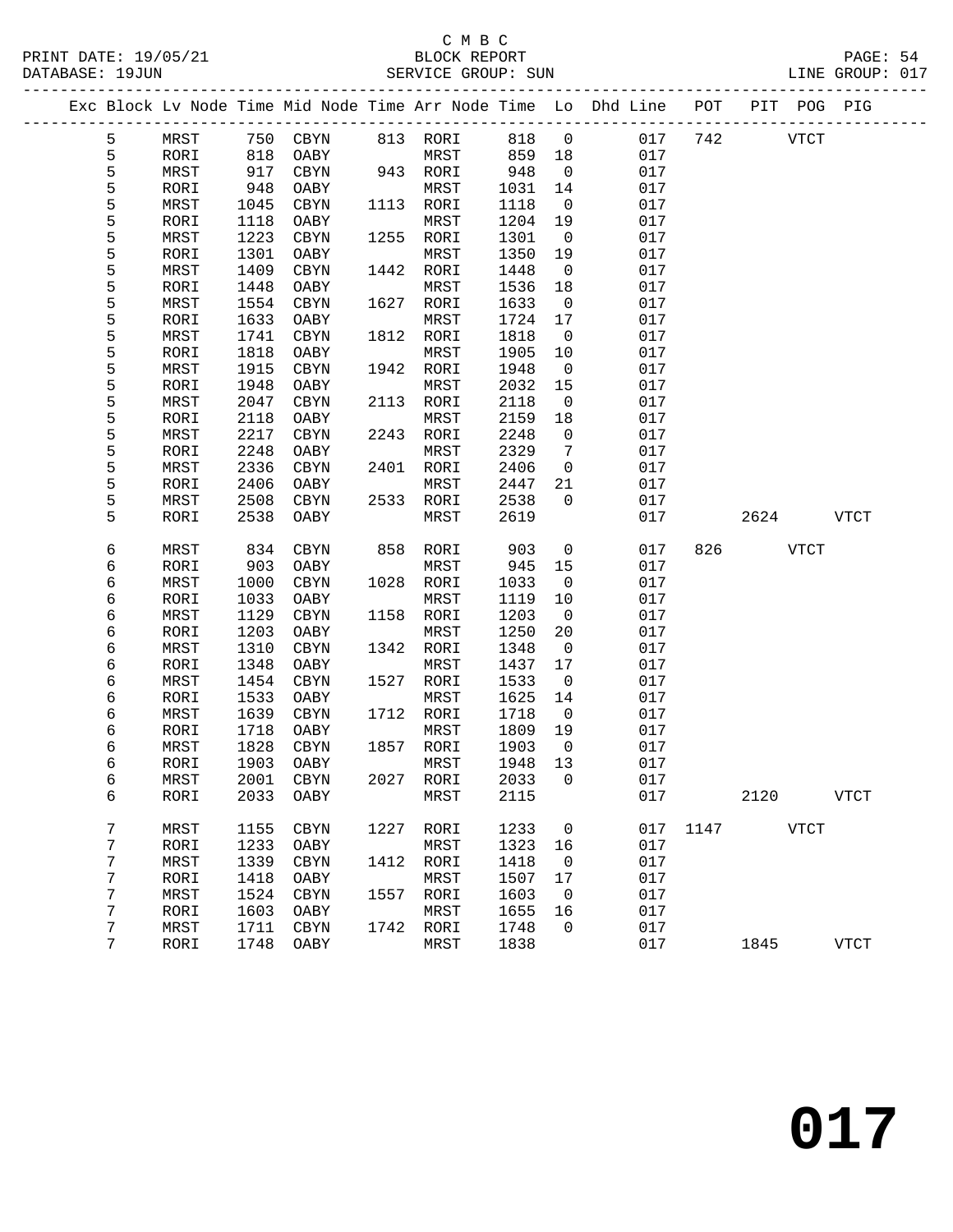|                              |                     |              | C M B C<br>PRINT DATE: 19/05/21<br>DATABASE: 19JUN<br>DATABASE: 19JUN<br>SERVICE GROUP: SUN                                                                                                                                              |                                       |                     |            |          | LINE GROUP: 019                                                                        |     |           | PAGE: 55    |  |
|------------------------------|---------------------|--------------|------------------------------------------------------------------------------------------------------------------------------------------------------------------------------------------------------------------------------------------|---------------------------------------|---------------------|------------|----------|----------------------------------------------------------------------------------------|-----|-----------|-------------|--|
|                              |                     |              | A10N ALMA & 10 AV NORTH<br>CMHA CAMBIE & HASTINGS<br>HRPN HOMER & PENDER<br>KYBY KINGSWAY & BROADWAY<br>MTST METROTOWN STATION<br>PNBU PENDER & BURRARD<br>PNHM PENDER & HAMILITON<br>PNHM PENDER & HAMILITON<br>PNHM PENDER & HAMILITON |                                       |                     |            |          | BYGR BROADWAY & GRANVILLE<br>GRBY GRANVILLE & BROADWAY<br>JOKY JOYCE & KINGSWAY        |     |           |             |  |
|                              |                     |              |                                                                                                                                                                                                                                          |                                       |                     |            |          |                                                                                        |     |           |             |  |
|                              |                     |              |                                                                                                                                                                                                                                          |                                       |                     |            |          |                                                                                        |     |           |             |  |
|                              |                     |              |                                                                                                                                                                                                                                          |                                       |                     |            |          | KYJO KINGSWAY & JOYCE                                                                  |     |           |             |  |
|                              |                     |              |                                                                                                                                                                                                                                          |                                       |                     |            |          |                                                                                        |     |           |             |  |
|                              |                     |              |                                                                                                                                                                                                                                          |                                       |                     |            |          |                                                                                        |     |           |             |  |
|                              |                     |              |                                                                                                                                                                                                                                          |                                       |                     |            |          | STTE PACIFIC CENTRAL STATION ULP1 UNIVERSITY LOOP                                      |     |           |             |  |
|                              |                     |              |                                                                                                                                                                                                                                          |                                       |                     |            |          |                                                                                        |     |           |             |  |
|                              |                     |              |                                                                                                                                                                                                                                          |                                       |                     |            |          | Exc Block Lv Node Time Mid Node Time Arr Node Time Lo Dhd Line POT PIT POG PIG         |     |           |             |  |
|                              |                     |              |                                                                                                                                                                                                                                          |                                       |                     |            |          |                                                                                        |     |           |             |  |
| $\mathbf{1}$<br>$\mathbf{1}$ |                     |              |                                                                                                                                                                                                                                          |                                       |                     |            |          |                                                                                        |     |           |             |  |
| $\mathbf 1$                  |                     |              | KYJO 459 MTST<br>MTST 507 KYBY 530 PNBU<br>PNBU 549 KYBY 603 MTST                                                                                                                                                                        |                                       |                     |            |          | MTST 506 1 019 434 VTCT<br>PNBU 544 5 019<br>MTST 625 4 019                            |     |           |             |  |
| $\mathbf{1}$                 | MTST                |              | 629 KYBY 654 STLP                                                                                                                                                                                                                        |                                       |                     |            |          | 715 18 019                                                                             |     |           |             |  |
| $\mathbf 1$                  |                     |              |                                                                                                                                                                                                                                          |                                       |                     |            |          | 11 019                                                                                 |     |           |             |  |
| 1                            |                     |              | STLP 733 KYBY 755 MTST 819<br>MTST 830 KYBY 855 STLP 918<br>STLP 934 KYBY 958 MTST 1028                                                                                                                                                  |                                       |                     |            |          |                                                                                        |     |           |             |  |
| 1                            |                     |              |                                                                                                                                                                                                                                          |                                       |                     |            |          | $\begin{array}{cc} 16 & \qquad & 019 \\ 7 & \qquad & 019 \end{array}$                  |     |           |             |  |
| $\mathbf 1$                  | MTST                |              | 1035 KYBY 1110 STLP 1138                                                                                                                                                                                                                 |                                       |                     |            |          | 7 019                                                                                  |     |           |             |  |
| 1                            | STLP                | 1145         | KYBY                                                                                                                                                                                                                                     | 1214 MTST                             |                     |            |          | $1252 \qquad 4 \qquad \qquad 019$                                                      |     |           |             |  |
| 1                            | MTST                | 1256         | KYBY                                                                                                                                                                                                                                     |                                       |                     |            |          | 1334 STLP 1404 6 019<br>1444 MTST 1522 11 019                                          |     |           |             |  |
| $\mathbf 1$                  | ${\tt STLP}$        | 1410         | KYBY                                                                                                                                                                                                                                     |                                       |                     |            |          |                                                                                        |     |           |             |  |
| 1                            | MTST                | 1533         | KYBY                                                                                                                                                                                                                                     | 1610 STLP 1636                        |                     |            |          | $9$ 019                                                                                |     |           |             |  |
| 1                            | STLP                | 1645         | KYBY                                                                                                                                                                                                                                     | 1721 MTST                             |                     |            |          | 1752 8 019                                                                             |     |           |             |  |
| 1<br>1                       | MTST<br>STLP        | 1800<br>1912 | KYBY<br>KYBY                                                                                                                                                                                                                             |                                       |                     |            |          | 1834 STLP 1858 14 019<br>1945 MTST 2016 12 019                                         |     |           |             |  |
| 1                            | MTST                | 2028         | KYBY                                                                                                                                                                                                                                     |                                       |                     |            |          | 2057 STLP 2120 0 019                                                                   |     |           |             |  |
| 1                            | STLP                | 2120         | KYBY                                                                                                                                                                                                                                     |                                       |                     |            |          | 2150 MTST 2220 8 019                                                                   |     |           |             |  |
| 1                            | MTST                | 2228         | KYBY                                                                                                                                                                                                                                     |                                       |                     |            |          |                                                                                        |     |           |             |  |
| 1                            | STLP                | 2319         | KYBY                                                                                                                                                                                                                                     | 2256 STLP 2319 0<br>2347 MTST 2414 13 |                     |            |          | 019<br>019                                                                             |     |           |             |  |
| 1                            | MTST                | 2427         | KYBY 2453 STLP 2519                                                                                                                                                                                                                      |                                       |                     |            |          | $\begin{array}{ccc}\n 13 & 019 \\  \hline\n 0 & 019\n \end{array}$                     |     |           |             |  |
| 1                            | STLP                |              |                                                                                                                                                                                                                                          |                                       |                     |            |          |                                                                                        |     |           |             |  |
| 1                            | MTST                |              |                                                                                                                                                                                                                                          |                                       |                     |            |          | 2519 KYBY 2600 MTST 2624 3 019<br>2627 JOKY 2635 0 019<br>2635 OA41 2651 OA41 2651 041 |     |           |             |  |
| 1                            | JOKY                |              |                                                                                                                                                                                                                                          |                                       |                     |            |          |                                                                                        | 041 | 2702 VTCT |             |  |
| 2                            | KYJO                | 522          |                                                                                                                                                                                                                                          |                                       |                     |            |          | MTST 529 1 019                                                                         |     | 457 VTCT  |             |  |
| 2                            | MTST                |              | 530 KYBY 553 PNBU                                                                                                                                                                                                                        |                                       |                     |            |          | 607 0<br>019                                                                           |     |           |             |  |
| 2                            |                     |              | PNBU 607 KYBY 621 MTST 643 4                                                                                                                                                                                                             |                                       |                     |            |          | 019                                                                                    |     |           |             |  |
| 2                            | MTST                | 647          | KYBY                                                                                                                                                                                                                                     | 712                                   | <b>STLP</b>         | 733        | 13       | 019                                                                                    |     |           |             |  |
| 2                            | <b>STLP</b>         | 746<br>844   | KYBY                                                                                                                                                                                                                                     | 808<br>910                            | MTST                | 832<br>935 | 12<br>12 | 019<br>019                                                                             |     |           |             |  |
| 2<br>2                       | MTST<br><b>STLP</b> | 947          | KYBY<br>KYBY                                                                                                                                                                                                                             | 1011                                  | <b>STLP</b><br>MTST | 1041       | 6        | 019                                                                                    |     |           |             |  |
| 2                            | MTST                | 1047         | KYBY                                                                                                                                                                                                                                     | 1122                                  | <b>STLP</b>         | 1150       | 7        | 019                                                                                    |     |           |             |  |
| 2                            | <b>STLP</b>         | 1157         | KYBY                                                                                                                                                                                                                                     | 1226                                  | MTST                | 1304       | 16       | 019                                                                                    |     |           |             |  |
| 2                            | MTST                | 1320         | KYBY                                                                                                                                                                                                                                     | 1358                                  | <b>STLP</b>         | 1428       | 6        | 019                                                                                    |     |           |             |  |
| 2                            | <b>STLP</b>         | 1434         | KYBY                                                                                                                                                                                                                                     | 1509                                  | MTST                | 1547       | 12       | 019                                                                                    |     |           |             |  |
| 2                            | MTST                | 1559         | KYBY                                                                                                                                                                                                                                     | 1634                                  | <b>STLP</b>         | 1700       | 11       | 019                                                                                    |     |           |             |  |
| 2                            | <b>STLP</b>         | 1711         | KYBY                                                                                                                                                                                                                                     | 1745                                  | MTST                | 1816       | 8        | 019                                                                                    |     |           |             |  |
| 2                            | MTST                | 1824         | KYBY                                                                                                                                                                                                                                     | 1858                                  | STLP                | 1922       | 0        | 019                                                                                    |     |           |             |  |
| 2                            | <b>STLP</b>         | 1922         |                                                                                                                                                                                                                                          |                                       | ${\tt PNGR}$        | 1937       |          | 019                                                                                    |     | 2005      | <b>VTCT</b> |  |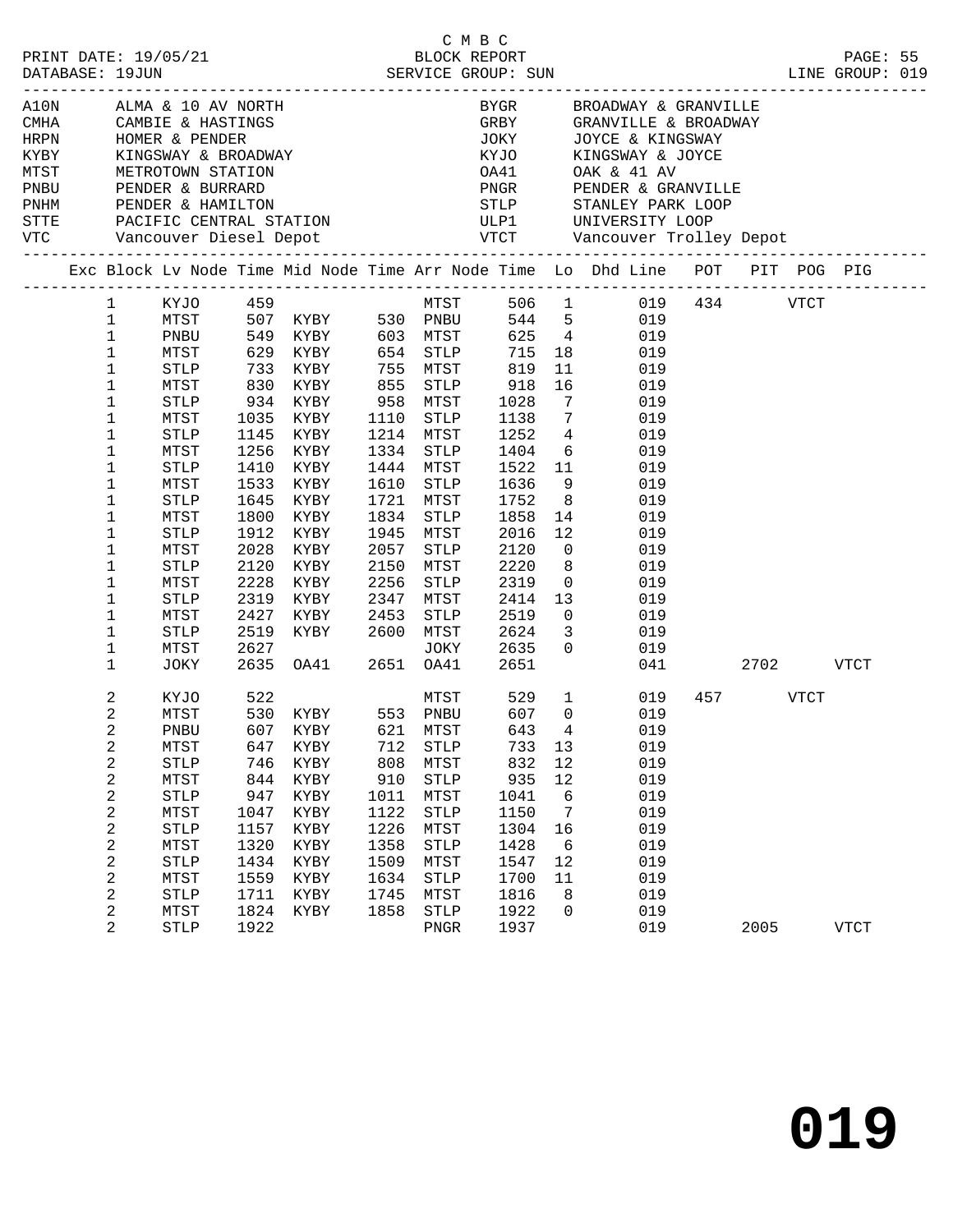|  |        |                     |              |              |              |                              |              |              | Exc Block Lv Node Time Mid Node Time Arr Node Time Lo Dhd Line POT |     |      | PIT POG PIG |             |
|--|--------|---------------------|--------------|--------------|--------------|------------------------------|--------------|--------------|--------------------------------------------------------------------|-----|------|-------------|-------------|
|  | 3      | KYBY                | 533          | KYJO         | 548          | MTST                         | 555          | 5            | 019                                                                | 508 |      | <b>VTCT</b> |             |
|  | 3      | MTST                | 600          | KYBY         | 624          | STLP                         | 644          | 14           | 019                                                                |     |      |             |             |
|  | 3      | STLP                | 658          | KYBY         | 720          | MTST                         | 743          | 6            | 019                                                                |     |      |             |             |
|  | 3      | MTST                | 749          | KYBY         | 814          | STLP                         | 837          | 8            | 019                                                                |     |      |             |             |
|  | 3      | <b>STLP</b>         | 845          | KYBY         | 909          | MTST                         | 935          | 16           | 019                                                                |     |      |             |             |
|  | 3      | MTST                | 951          | KYBY         | 1022         | STLP                         | 1048         | 8            | 019                                                                |     |      |             |             |
|  | 3      | <b>STLP</b>         | 1056         | KYBY         | 1123         | MTST                         | 1157         | 13           | 019                                                                |     |      |             |             |
|  | 3      | MTST                | 1210         | KYBY         | 1245         | STLP                         | 1315         | 8            | 019                                                                |     |      |             |             |
|  | 3      | <b>STLP</b>         | 1323         | KYBY         | 1355         | MTST                         | 1434         | 12           | 019                                                                |     |      |             |             |
|  | 3      | MTST                | 1446         | KYBY         | 1522         | STLP                         | 1550         | 8            | 019                                                                |     |      |             |             |
|  | 3      | <b>STLP</b>         | 1558         | KYBY         | 1634         | MTST                         | 1710         | 13           | 019                                                                |     |      |             |             |
|  | 3      | MTST                | 1723         | KYBY         | 1758         | STLP                         | 1823         | 13           | 019                                                                |     |      |             |             |
|  | 3      | <b>STLP</b>         | 1836         | KYBY         | 1909         | MTST                         | 1940         | 11           | 019                                                                |     |      |             |             |
|  | 3      | MTST                | 1951         | KYBY         | 2022         | ${\tt STLP}$                 | 2046         | 4            | 019                                                                |     |      |             |             |
|  | 3      | <b>STLP</b>         | 2050         |              |              | ${\tt PNGR}$                 | 2102         |              | 019                                                                |     | 2130 |             | VTCT        |
|  | 4      | KYJO                | 537          |              |              | MTST                         | 544          | $\mathbf{1}$ | 019                                                                | 512 |      | <b>VTCT</b> |             |
|  | 4      | MTST                | 545          | KYBY         | 609          | STLP                         | 629          | 14           | 019                                                                |     |      |             |             |
|  | 4      | <b>STLP</b>         | 643          | KYBY         | 705          | MTST                         | 728          | 6            | 019                                                                |     |      |             |             |
|  | 4      | MTST                | 734          | KYBY         | 759          | STLP                         | 821          | 12           | 019                                                                |     |      |             |             |
|  | 4      | <b>STLP</b>         | 833          | KYBY         | 857          | MTST                         | 922          | 6            | 019                                                                |     |      |             |             |
|  | 4      | MTST                | 928          | KYBY         | 958          | STLP                         | 1023         | 9            | 019                                                                |     |      |             |             |
|  | 4      | <b>STLP</b>         | 1032         | KYBY         | 1059         | MTST                         | 1130         | 17           | 019                                                                |     |      |             |             |
|  | 4      | MTST                | 1147         | KYBY         | 1222         | <b>STLP</b>                  | 1250         | 8            | 019                                                                |     |      |             |             |
|  | 4<br>4 | <b>STLP</b><br>MTST | 1258<br>1422 | KYBY<br>KYBY | 1330<br>1458 | MTST<br>STLP                 | 1409<br>1528 | 13<br>- 6    | 019<br>019                                                         |     |      |             |             |
|  | 4      | <b>STLP</b>         | 1534         | KYBY         | 1609         | MTST                         | 1647         | 12           | 019                                                                |     |      |             |             |
|  | 4      | MTST                | 1659         | KYBY         | 1734         | STLP                         | 1759         | 12           | 019                                                                |     |      |             |             |
|  | 4      | <b>STLP</b>         | 1811         | KYBY         | 1845         | MTST                         | 1916         | 3            | 019                                                                |     |      |             |             |
|  | 4      | MTST                | 1919         | KYBY         | 1952         | STLP                         | 2016         | 8            | 019                                                                |     |      |             |             |
|  | 4      | <b>STLP</b>         | 2024         | KYBY         | 2054         | MTST                         | 2124         | 3            | 019                                                                |     |      |             |             |
|  | 4      | MTST                | 2127         | KYBY         | 2156         | <b>STLP</b>                  | 2219         | $\mathbf 0$  | 019                                                                |     |      |             |             |
|  | 4      | <b>STLP</b>         | 2219         | KYBY         | 2249         | MTST                         | 2317         | 10           | 019                                                                |     |      |             |             |
|  | 4      | MTST                | 2327         | KYBY         | 2353         | <b>STLP</b>                  | 2419         | $\mathbf 0$  | 019                                                                |     |      |             |             |
|  | 4      | STLP                | 2419         | KYBY         | 2500         | MTST                         | 2524         | 3            | 019                                                                |     |      |             |             |
|  | 4      | MTST                | 2527         |              |              | JOKY                         | 2535         | $\mathbf 0$  | 019                                                                |     |      |             |             |
|  | 4      | JOKY                | 2535         | OA41         | 2551         | OA41                         | 2551         |              | 041                                                                |     | 2602 |             | <b>VTCT</b> |
|  | 5      | <b>CMHA</b>         |              | 559 PNGR     |              | 602 STLP                     | 611          | 2            | 019                                                                | 519 |      | VTCT        |             |
|  | 5      | STLP                |              | 613 KYBY     |              | 635 MTST 658 6               |              |              | 019                                                                |     |      |             |             |
|  | 5      | MTST                | 704          | KYBY         | 729          | STLP                         | 751          | 8            | 019                                                                |     |      |             |             |
|  | 5      | <b>STLP</b>         | 759          | KYBY         | 821          | MTST                         | 845          | 11           | 019                                                                |     |      |             |             |
|  | 5      | MTST                | 856          | KYBY         | 922          | STLP                         | 947          | 12           | 019                                                                |     |      |             |             |
|  | 5      | <b>STLP</b>         | 959          | KYBY         | 1023         | MTST                         | 1053         | 6            | 019                                                                |     |      |             |             |
|  | 5      | MTST                | 1059         | KYBY         | 1134         | $\operatorname{STLP}$        | 1202         | 5            | 019                                                                |     |      |             |             |
|  | 5      | STLP                | 1207         | KYBY         | 1239         | MTST                         | 1320         | 12           | 019                                                                |     |      |             |             |
|  | 5<br>5 | MTST<br><b>STLP</b> | 1332<br>1446 | KYBY<br>KYBY | 1410<br>1521 | ${\tt STLP}$<br>${\tt MTST}$ | 1440<br>1559 | 6<br>12      | 019<br>019                                                         |     |      |             |             |
|  | 5      | MTST                | 1611         | KYBY         | 1646         | STLP                         | 1712         | 11           | 019                                                                |     |      |             |             |
|  | 5      | STLP                | 1723         | KYBY         | 1757         | MTST                         | 1828         | 8            | 019                                                                |     |      |             |             |
|  | 5      | MTST                | 1836         | KYBY         | 1910         | STLP                         | 1934         | 5            | 019                                                                |     |      |             |             |
|  | 5      | <b>STLP</b>         | 1939         | KYBY         | 2009         | ${\tt MTST}$                 | 2039         | 9            | 019                                                                |     |      |             |             |
|  | 5      | MTST                | 2048         | KYBY         | 2117         | $\operatorname{STLP}$        | 2140         | 0            | 019                                                                |     |      |             |             |
|  | 5      | <b>STLP</b>         | 2140         | KYBY         | 2210         | MTST                         | 2238         | 13           | 019                                                                |     |      |             |             |
|  | 5      | MTST                | 2251         | KYBY         | 2318         | ${\tt STLP}$                 | 2339         | 0            | 019                                                                |     |      |             |             |
|  | 5      | STLP                | 2339         | KYBY         | 2406         | MTST                         | 2432         | 3            | 019                                                                |     |      |             |             |
|  |        |                     |              |              |              |                              |              |              |                                                                    |     |      |             |             |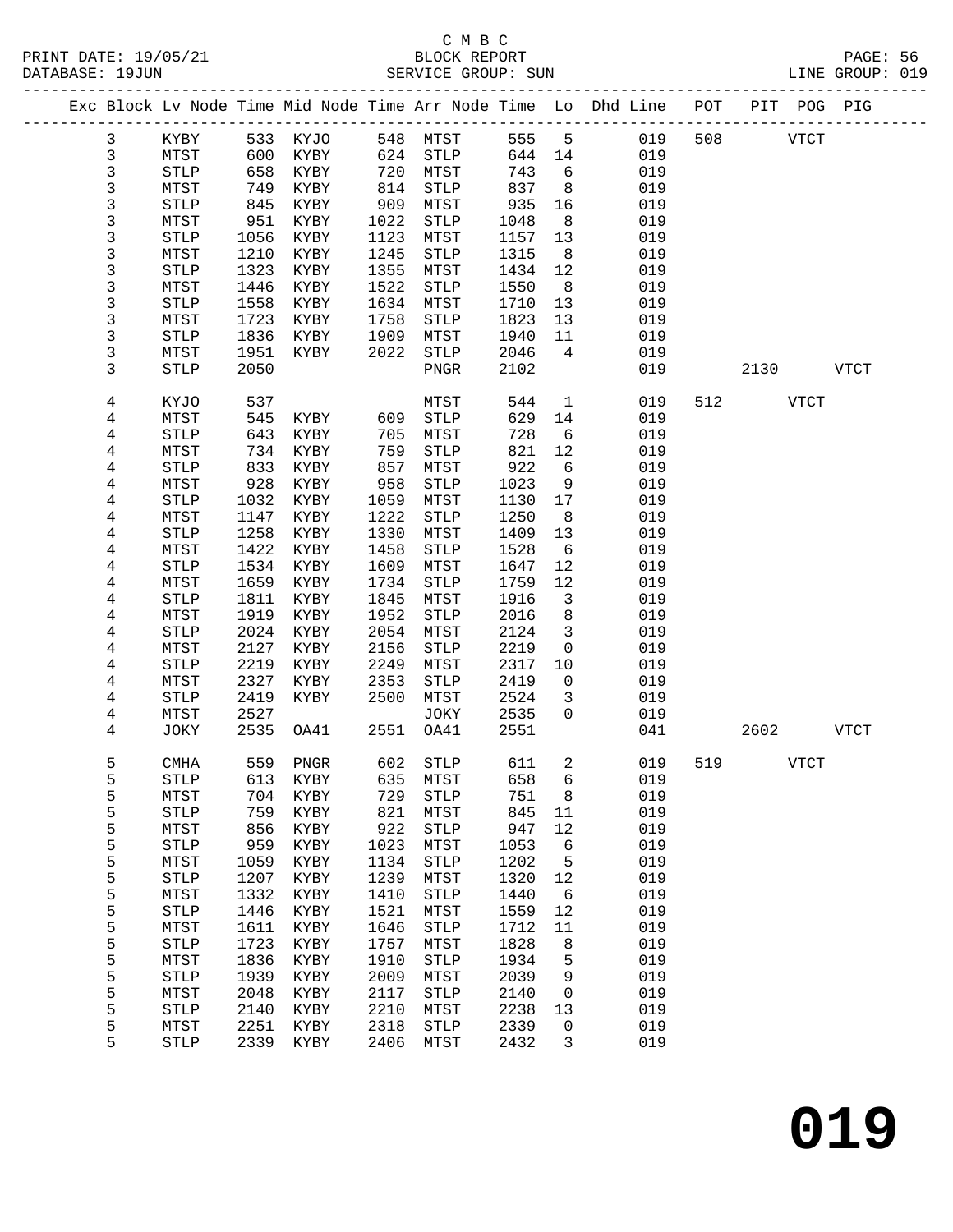## C M B C<br>BLOCK REPORT

|  | DATABASE: 19JUN |             |      |           |      | SERVICE GROUP: SUN |      |                   |                                                                    |     |      |             | LINE GROUP: 019 |  |
|--|-----------------|-------------|------|-----------|------|--------------------|------|-------------------|--------------------------------------------------------------------|-----|------|-------------|-----------------|--|
|  |                 |             |      |           |      |                    |      |                   | Exc Block Lv Node Time Mid Node Time Arr Node Time Lo Dhd Line POT |     |      |             | PIT POG PIG     |  |
|  | 5               | MTST        | 2435 |           |      | JOKY               | 2443 | $\Omega$          | 019                                                                |     |      |             |                 |  |
|  | 5               | JOKY        |      | 2443 OA41 | 2501 | OA41               | 2501 |                   | 041                                                                |     | 2512 |             | <b>VTCT</b>     |  |
|  | 6               | CMHA        | 614  | PNGR      | 617  | STLP               | 626  | 2                 | 019                                                                | 534 |      | <b>VTCT</b> |                 |  |
|  | 6               | <b>STLP</b> | 628  | KYBY      | 650  | MTST               | 713  | 6                 | 019                                                                |     |      |             |                 |  |
|  | 6               | MTST        | 719  | KYBY      | 744  | <b>STLP</b>        | 806  | 15                | 019                                                                |     |      |             |                 |  |
|  | 6               | <b>STLP</b> | 821  | KYBY      | 845  | MTST               | 910  | 6                 | 019                                                                |     |      |             |                 |  |
|  | 6               | MTST        | 916  | KYBY      | 946  | <b>STLP</b>        | 1011 | 9                 | 019                                                                |     |      |             |                 |  |
|  | 6               | STLP        | 1020 | KYBY      | 1047 | MTST               | 1118 | 17                | 019                                                                |     |      |             |                 |  |
|  | 6               | MTST        | 1135 | KYBY      | 1210 | <b>STLP</b>        | 1238 | 7                 | 019                                                                |     |      |             |                 |  |
|  | 6               | <b>STLP</b> | 1245 | KYBY      | 1317 | MTST               | 1358 | 12                | 019                                                                |     |      |             |                 |  |
|  | 6               | MTST        | 1410 | KYBY      | 1446 | <b>STLP</b>        | 1516 | 6                 | 019                                                                |     |      |             |                 |  |
|  | 6               | STLP        | 1522 | KYBY      | 1557 | MTST               | 1635 | 12                | 019                                                                |     |      |             |                 |  |
|  | 6               | MTST        | 1647 | KYBY      | 1722 | <b>STLP</b>        | 1747 | 12                | 019                                                                |     |      |             |                 |  |
|  | 6               | STLP        | 1759 | KYBY      | 1833 | MTST               | 1904 | $\Omega$          | 019                                                                |     |      |             |                 |  |
|  | 6               | MTST        | 1904 |           |      | JOKY               | 1916 |                   | 019                                                                |     | 1941 |             | VTCT            |  |
|  | 7               | KYJO        | 607  |           |      | MTST               | 614  | 1                 | 019                                                                | 542 |      | <b>VTCT</b> |                 |  |
|  | 7               | MTST        | 615  | KYBY      | 639  | <b>STLP</b>        | 700  | 18                | 019                                                                |     |      |             |                 |  |
|  | 7               | <b>STLP</b> | 718  | KYBY      | 740  | MTST               | 804  | 13                | 019                                                                |     |      |             |                 |  |
|  | 7               | MTST        | 817  | KYBY      | 842  | <b>STLP</b>        | 905  | 17                | 019                                                                |     |      |             |                 |  |
|  | 7               | STLP        | 922  | KYBY      | 946  | MTST               | 1016 | 11                | 019                                                                |     |      |             |                 |  |
|  | 7               | MTST        | 1027 | KYBY      | 1058 | <b>STLP</b>        | 1126 | 6                 | 019                                                                |     |      |             |                 |  |
|  | 7               | <b>STLP</b> | 1132 | KYBY      | 1201 | MTST               | 1239 | 5                 | 019                                                                |     |      |             |                 |  |
|  | 7               | MTST        | 1244 | KYBY      | 1322 | STLP               | 1352 | 6                 | 019                                                                |     |      |             |                 |  |
|  | 7               | <b>STLP</b> | 1358 | KYBY      | 1432 | MTST               | 1510 | $12 \overline{ }$ | 019                                                                |     |      |             |                 |  |
|  | 7               | MTST        | 1522 | KYBY      | 1558 | <b>STLP</b>        | 1625 | 8                 | 019                                                                |     |      |             |                 |  |
|  | 7               | STLP        | 1633 | KYBY      | 1709 | MTST               | 1740 | 7                 | 019                                                                |     |      |             |                 |  |
|  | 7               | MTST        | 1747 | KYBY      | 1822 | STLP               | 1847 | 13                | 019                                                                |     |      |             |                 |  |
|  | 7               | <b>STLP</b> | 1900 | KYBY      | 1933 | MTST               | 2004 | 3                 | 019                                                                |     |      |             |                 |  |
|  | 7               | MTST        | 2007 |           |      | JOKY               | 2017 |                   | 019                                                                |     | 2039 |             | <b>VTCT</b>     |  |

8 CMHA 753 PNGR 756 STLP 805 4 019 713 VTCT

8 MTST 2109 JOKY 2119 019 2141 VTCT

8 STLP 1008 KYBY 1035 MTST 1106

 8 STLP 809 KYBY 833 MTST 858 6 019 e – 2014 KYBY 934 STLP 959 9 019<br>8 STLP 1008 KYBY 1035 MTST 1106 17 019

 8 MTST 1123 KYBY 1158 STLP 1226 7 019 8 STLP 1233 KYBY 1305 MTST 1346 12 019

8 MTST 1358 KYBY 1434 STLP 1504 6 019<br>8 STLP 1510 KYBY 1545 MTST 1623 12 019<br>8 MTST 1635 KYBY 1710 STLP 1735 12 019<br>8 STLP 1747 KYBY 1821 MTST 1852 12 019 8 STLP 1510 KYBY 1545 MTST 1623 12 019<br>8 MTST 1635 KYBY 1710 STLP 1735 12 019<br>8 STLP 1747 KYBY 1821 MTST 1852 12 019<br>8 STLP 2009 KYBY 2039 MTST 2109 0 019<br>8 STLP 2009 KYBY 2039 MTST 2109 0 019

 8 MTST 1635 KYBY 1710 STLP 1735 12 019 8 STLP 1747 KYBY 1821 MTST 1852 12 019 8 MTST 1904 KYBY 1937 STLP 2001 8 019 8 STLP 2009 KYBY 2039 MTST 2109 0 019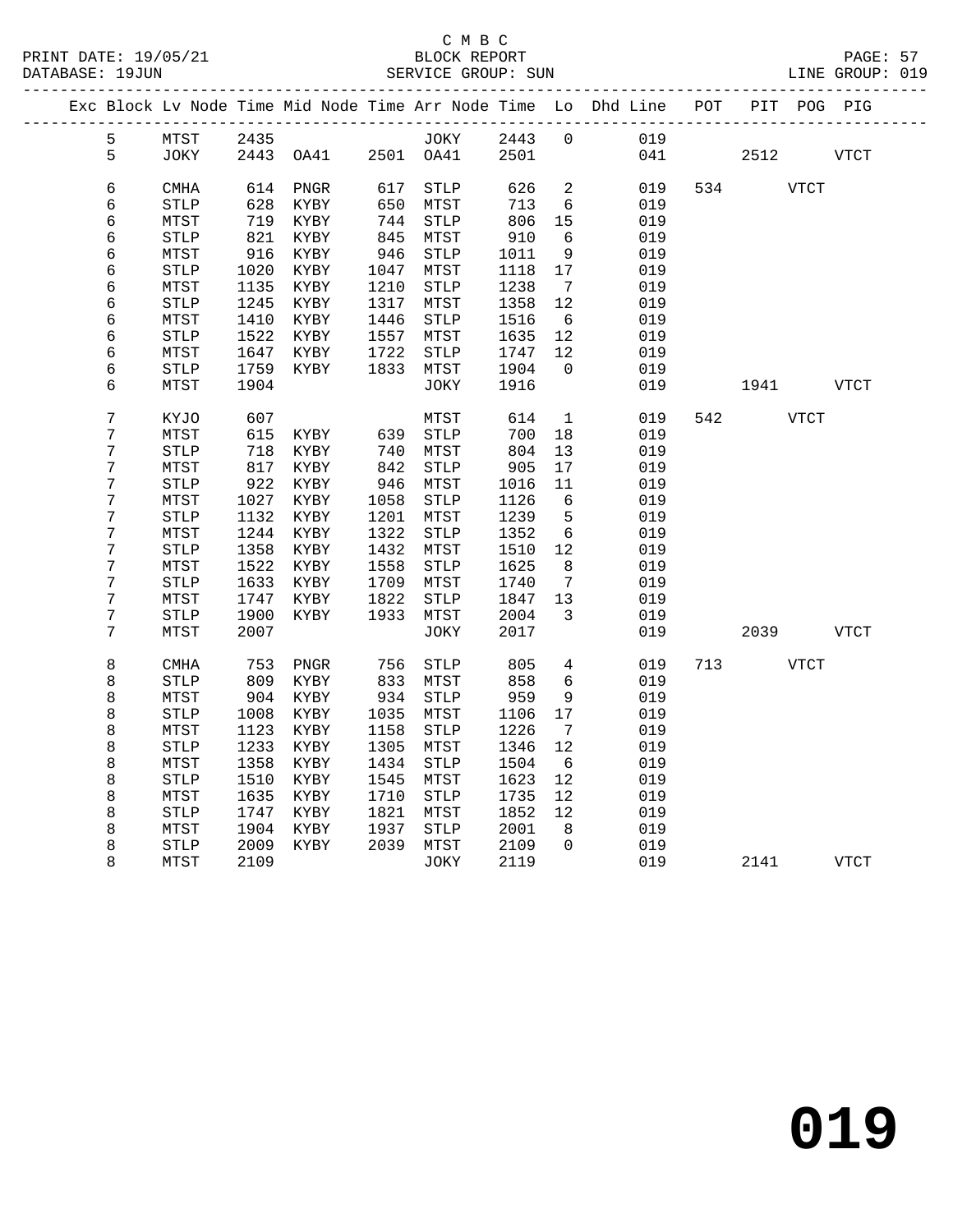#### C M B C<br>BLOCK REPORT PRINT DATE: 19/05/21 BLOCK REPORT PAGE: 58 SERVICE GROUP: SUN

|             |                       |      |          |      |              |      |                 | Exc Block Lv Node Time Mid Node Time Arr Node Time Lo Dhd Line | POT | PIT POG PIG |      |
|-------------|-----------------------|------|----------|------|--------------|------|-----------------|----------------------------------------------------------------|-----|-------------|------|
| 9           | KYJO                  | 755  |          |      | MTST         | 804  | $\overline{0}$  | 019                                                            | 730 | <b>VTCT</b> |      |
| $\mathsf 9$ | MTST                  |      | 804 KYBY |      | 829 STLP     | 852  | 17              | 019                                                            |     |             |      |
| 9           | <b>STLP</b>           | 909  | KYBY     | 933  | MTST         | 1003 | 12              | 019                                                            |     |             |      |
| 9           | MTST                  | 1015 | KYBY     | 1046 | STLP         | 1114 | 7               | 019                                                            |     |             |      |
| 9           | $\operatorname{STLP}$ | 1121 | KYBY     | 1149 | MTST         | 1227 | 5               | 019                                                            |     |             |      |
| 9           | MTST                  | 1232 | KYBY     | 1310 | STLP         | 1340 | 8               | 019                                                            |     |             |      |
| 9           | <b>STLP</b>           | 1348 | KYBY     | 1420 | MTST         | 1459 | 11              | 019                                                            |     |             |      |
| 9           | MTST                  | 1510 | KYBY     | 1546 | ${\tt STLP}$ | 1613 | 7               | 019                                                            |     |             |      |
| 9           | <b>STLP</b>           | 1620 | KYBY     | 1657 | MTST         | 1731 | $\overline{4}$  | 019                                                            |     |             |      |
| 9           | MTST                  | 1735 | KYBY     | 1810 | <b>STLP</b>  | 1835 | 13              | 019                                                            |     |             |      |
| 9           | STLP                  | 1848 | KYBY     | 1921 | MTST         | 1952 | 14              | 019                                                            |     |             |      |
| 9           | MTST                  | 2006 | KYBY     | 2037 | STLP         | 2100 | $\mathbf 0$     | 019                                                            |     |             |      |
| 9           | STLP                  | 2100 | KYBY     | 2130 | MTST         | 2200 | 8               | 019                                                            |     |             |      |
| 9           | MTST                  | 2208 | KYBY     | 2236 | ${\tt STLP}$ | 2259 | $\mathbf 0$     | 019                                                            |     |             |      |
| 9           | STLP                  | 2259 | KYBY     | 2327 | MTST         | 2354 | 3               | 019                                                            |     |             |      |
| 9           | MTST                  | 2357 | KYBY     | 2423 | <b>STLP</b>  | 2449 | $\mathbf 0$     | 019                                                            |     |             |      |
| 9           | <b>STLP</b>           | 2449 | KYBY     | 2530 | MTST         | 2554 | 3               | 019                                                            |     |             |      |
| 9           | MTST                  | 2557 |          |      | JOKY         | 2605 | $\Omega$        | 019                                                            |     |             |      |
| 9           | JOKY                  | 2605 | OA41     | 2621 | OA41         | 2621 |                 | 041                                                            |     | 2632        | VTCT |
| 10          | CMHA                  | 840  | PNGR     | 843  | STLP         | 853  | 4               | 019                                                            | 800 | <b>VTCT</b> |      |
| $10$        | STLP                  | 857  | KYBY     | 921  | MTST         | 947  | 16              | 019                                                            |     |             |      |
| 10          | MTST                  | 1003 | KYBY     | 1034 | STLP         | 1102 | 7               | 019                                                            |     |             |      |
| 10          | $\operatorname{STLP}$ | 1109 | KYBY     | 1137 | MTST         | 1215 | 8               | 019                                                            |     |             |      |
| 10          | MTST                  | 1223 | KYBY     | 1258 | STLP         | 1328 | 8               | 019                                                            |     |             |      |
| 10          | STLP                  | 1336 | KYBY     | 1408 | MTST         | 1447 | 11              | 019                                                            |     |             |      |
| $10$        | MTST                  | 1458 | KYBY     | 1534 | STLP         | 1601 | 7               | 019                                                            |     |             |      |
| 10          | STLP                  | 1608 | KYBY     | 1645 | MTST         | 1719 | $\mathbf 0$     | 019                                                            |     |             |      |
| 10          | MTST                  | 1719 |          |      | JOKY         | 1729 |                 | 019                                                            |     | 1754        | VTCT |
| 11          | KYJO                  | 922  |          |      | MTST         | 932  | 7               | 019                                                            | 857 | VTCT        |      |
| 11          | MTST                  | 939  | KYBY     | 1010 | <b>STLP</b>  | 1036 | 8               | 019                                                            |     |             |      |
| 11          | $\operatorname{STLP}$ | 1044 | KYBY     | 1111 | MTST         | 1145 | 13              | 019                                                            |     |             |      |
| 11          | MTST                  | 1158 | KYBY     | 1233 | STLP         | 1303 | $7\phantom{.0}$ | 019                                                            |     |             |      |
| 11          | STLP                  | 1310 | KYBY     | 1342 | MTST         | 1421 | 13              | 019                                                            |     |             |      |
| 11          | MTST                  | 1434 | KYBY     | 1510 | ${\tt STLP}$ | 1538 | 7               | 019                                                            |     |             |      |
| $11\,$      | STLP                  | 1545 | KYBY     | 1621 | ${\tt MTST}$ | 1657 | 14              | 019                                                            |     |             |      |
| 11          | MTST                  | 1711 | KYBY     | 1746 | ${\tt STLP}$ | 1811 | 12              | 019                                                            |     |             |      |
| 11          | STLP                  | 1823 | KYBY     | 1857 | MTST         | 1928 | 8               | 019                                                            |     |             |      |
| 11          | MTST                  | 1936 | KYBY     | 2007 | <b>STLP</b>  | 2031 | 8               | 019                                                            |     |             |      |
| 11          | <b>STLP</b>           | 2039 | KYBY     | 2109 | MTST         | 2139 | 9               | 019                                                            |     |             |      |
| 11          | MTST                  | 2148 | KYBY     | 2216 | STLP         | 2239 | $\mathbf 0$     | 019                                                            |     |             |      |
| 11          | STLP                  | 2239 | KYBY     | 2307 | MTST         | 2334 | $\mathbf{3}$    | 019                                                            |     |             |      |
| 11          | MTST                  | 2337 |          |      | JOKY         | 2345 |                 | 019                                                            |     | 2407        | VTCT |
|             |                       |      |          |      |              |      |                 |                                                                |     |             |      |

**019**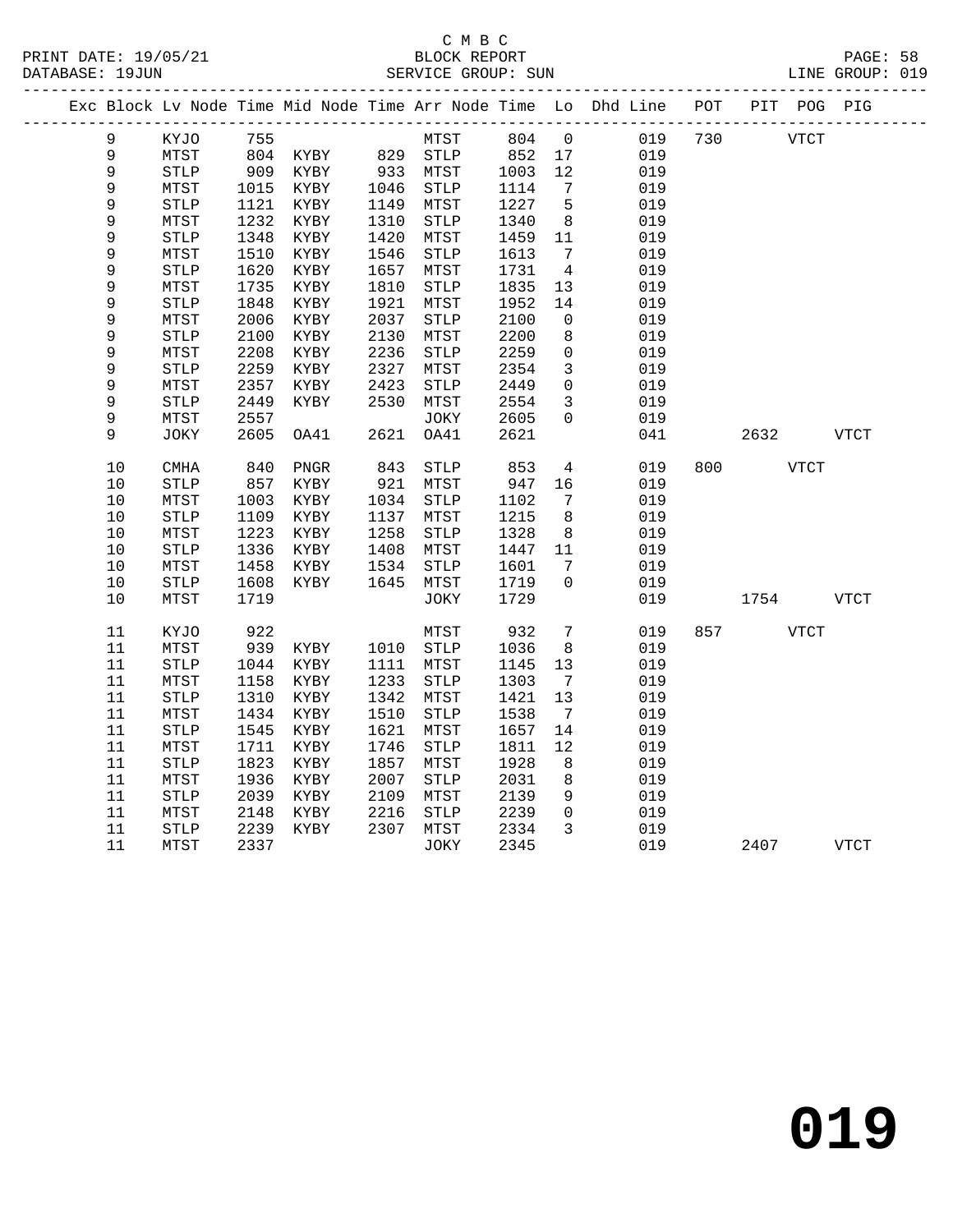|  |      |                       |      | Exc Block Lv Node Time Mid Node Time Arr Node Time Lo Dhd Line POT PIT POG PIG |      |              |        |                 |              |     |      |               |      |             |
|--|------|-----------------------|------|--------------------------------------------------------------------------------|------|--------------|--------|-----------------|--------------|-----|------|---------------|------|-------------|
|  | 12   | KYJO                  | 1057 |                                                                                |      | MTST         | 1109 2 |                 |              |     |      | 019 1031 VTCT |      |             |
|  | 12   | MTST                  | 1111 | KYBY 1146 STLP                                                                 |      |              | 1214   | 6               |              | 019 |      |               |      |             |
|  | 12   | $\operatorname{STLP}$ | 1220 | KYBY                                                                           |      | 1252 MTST    | 1333   | 11              |              | 019 |      |               |      |             |
|  | 12   | MTST                  | 1344 | KYBY                                                                           | 1422 | STLP         | 1452   | 6               |              | 019 |      |               |      |             |
|  | 12   | <b>STLP</b>           | 1458 | KYBY                                                                           | 1533 | MTST         | 1611   | 12              |              | 019 |      |               |      |             |
|  | 12   | MTST                  | 1623 | KYBY                                                                           | 1658 | STLP         | 1724   | 11              |              | 019 |      |               |      |             |
|  | 12   | <b>STLP</b>           | 1735 | KYBY                                                                           | 1809 | MTST         | 1840   | 8               |              | 019 |      |               |      |             |
|  | 12   | MTST                  | 1848 | KYBY                                                                           | 1922 | STLP         | 1946   | 8 <sup>8</sup>  |              | 019 |      |               |      |             |
|  | 12   | <b>STLP</b>           | 1954 | KYBY                                                                           | 2024 | MTST         | 2054   | 13              |              | 019 |      |               |      |             |
|  | 12   | MTST                  | 2107 | KYBY                                                                           | 2136 | STLP         | 2159   | $\overline{0}$  |              | 019 |      |               |      |             |
|  | 12   | <b>STLP</b>           | 2159 | KYBY                                                                           | 2229 | MTST         | 2257   | 14              |              | 019 |      |               |      |             |
|  | 12   | MTST                  | 2311 | KYBY                                                                           | 2338 | STLP         | 2359   | $\mathsf{O}$    |              | 019 |      |               |      |             |
|  | $12$ | <b>STLP</b>           | 2359 | KYBY                                                                           | 2434 | MTST         | 2458   | 3               |              | 019 |      |               |      |             |
|  | 12   | MTST                  | 2501 | KYBY                                                                           | 2526 | PNHM         | 2534   | $\overline{0}$  | $\mathbf{3}$ | 019 |      |               |      |             |
|  | 12   | <b>HRPN</b>           | 2537 | <b>BYGR</b>                                                                    | 2552 | ULP1         | 2611   | 8               |              | 014 |      |               |      |             |
|  | 12   | ULP1                  | 2619 | A10N                                                                           | 2628 | GRBY         | 2636   |                 |              | 014 |      | 2651          |      | <b>VTCT</b> |
|  |      |                       |      |                                                                                |      |              |        |                 |              |     |      |               |      |             |
|  | 13   | KYJO                  | 1244 |                                                                                |      | MTST         | 1258   | 10              |              | 019 | 1218 |               | VTCT |             |
|  | 13   | MTST                  | 1308 | KYBY                                                                           | 1346 | STLP         | 1416   | 6               |              | 019 |      |               |      |             |
|  | 13   | <b>STLP</b>           | 1422 | KYBY                                                                           | 1456 | MTST         | 1534   | 13              |              | 019 |      |               |      |             |
|  | 13   | MTST                  | 1547 | KYBY                                                                           | 1622 | <b>STLP</b>  | 1648   | 10              |              | 019 |      |               |      |             |
|  | 13   | <b>STLP</b>           | 1658 | KYBY                                                                           | 1732 | MTST         | 1803   | 8 <sup>8</sup>  |              | 019 |      |               |      |             |
|  | 13   | MTST                  | 1811 | KYBY                                                                           | 1846 | STLP         | 1911   | 13              |              | 019 |      |               |      |             |
|  | 13   | <b>STLP</b>           | 1924 | KYBY                                                                           | 1957 | MTST         | 2028   | 2               |              | 019 |      |               |      |             |
|  | 13   | MTST                  | 2030 |                                                                                |      | JOKY         | 2040   |                 |              | 019 |      | 2102          |      | <b>VTCT</b> |
|  |      |                       |      |                                                                                |      |              |        |                 |              |     |      |               |      |             |
|  | 60   | STTE                  | 827  |                                                                                |      | STLP         | 847    | 14              |              | 019 |      | 802 300       | VTC  |             |
|  | 60   | <b>STLP</b>           | 901  |                                                                                |      | STTE         | 919    | $\overline{2}$  |              | 019 |      |               |      |             |
|  | 60   | STTE                  | 921  |                                                                                |      | <b>STLP</b>  | 941    | 12              |              | 019 |      |               |      |             |
|  | 60   | <b>STLP</b>           | 953  |                                                                                |      | STTE         | 1011   | 7               |              | 019 |      |               |      |             |
|  | 60   | STTE                  | 1018 |                                                                                |      | <b>STLP</b>  | 1042   | 10              |              | 019 |      |               |      |             |
|  | 60   | <b>STLP</b>           | 1052 |                                                                                |      | ${\tt STTE}$ | 1111   | 7               |              | 019 |      |               |      |             |
|  | 60   | STTE                  | 1118 |                                                                                |      | <b>STLP</b>  | 1144   | 7               |              | 019 |      |               |      |             |
|  | 60   | <b>STLP</b>           | 1151 |                                                                                |      | STTE         | 1211   | 7               |              | 019 |      |               |      |             |
|  | 60   | STTE                  | 1218 |                                                                                |      | STLP         | 1244   | 7               |              | 019 |      |               |      |             |
|  | 60   | <b>STLP</b>           | 1251 |                                                                                |      | STTE         | 1312   | $7\phantom{.0}$ |              | 019 |      |               |      |             |
|  | 60   | STTE                  | 1319 |                                                                                |      | <b>STLP</b>  | 1346   | $7\phantom{.0}$ |              | 019 |      |               |      |             |
|  | 60   | <b>STLP</b>           | 1353 |                                                                                |      | STTE         | 1414   | $7\phantom{.0}$ |              | 019 |      |               |      |             |
|  | 60   | STTE                  | 1421 |                                                                                |      | STLP         | 1446   | 6               |              | 019 |      |               |      |             |
|  | 60   | ${\tt STLP}$          | 1452 |                                                                                |      | STTE 1514    |        | 7 <sup>7</sup>  |              | 019 |      |               |      |             |
|  | 60   | ${\tt STTE}$          | 1521 |                                                                                |      | STLP         | 1543   | 9               |              | 019 |      |               |      |             |
|  | 60   | <b>STLP</b>           | 1552 |                                                                                |      | ${\tt STTE}$ | 1614   | 7               |              | 019 |      |               |      |             |
|  | 60   | ${\tt STTE}$          | 1621 |                                                                                |      | STLP         | 1642   | 9               |              | 019 |      |               |      |             |
|  | 60   | STLP                  | 1651 |                                                                                |      | ${\tt STTE}$ | 1715   | 6               |              | 019 |      |               |      |             |
|  | 60   | ${\tt STTE}$          | 1721 |                                                                                |      | STLP         | 1741   | 12              |              | 019 |      |               |      |             |
|  | 60   | STLP                  | 1753 |                                                                                |      | <b>STTE</b>  | 1817   | 5               |              | 019 |      |               |      |             |
|  | 60   | <b>STTE</b>           | 1822 |                                                                                |      | STLP         | 1842   | 12              |              | 019 |      |               |      |             |
|  | 60   | <b>STLP</b>           | 1854 |                                                                                |      | ${\tt STTE}$ | 1918   |                 |              | 019 |      | 1943          |      | <b>VTC</b>  |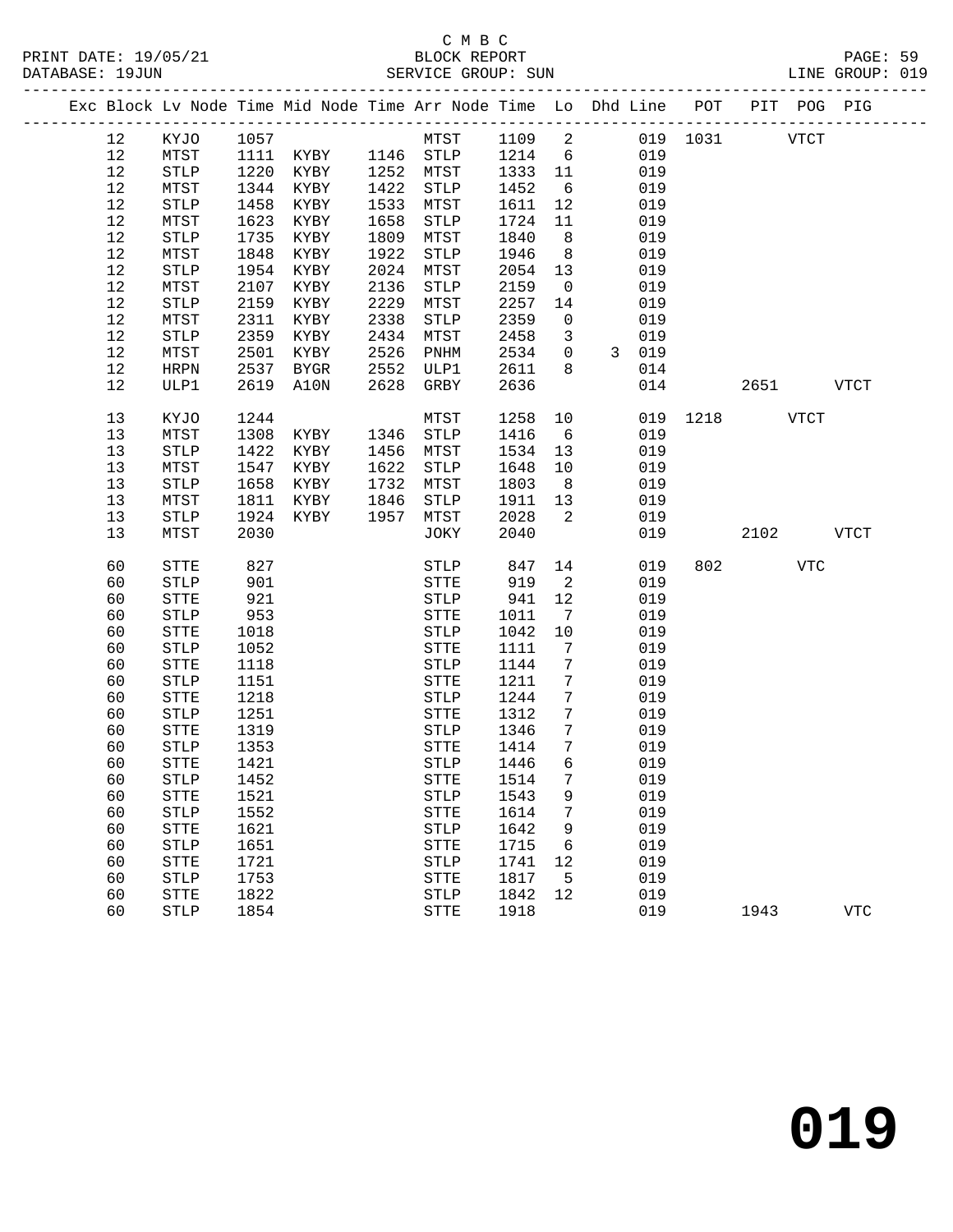### C M B C<br>BLOCK REPORT SERVICE GROUP: SUN

|  |    | Exc Block Lv Node Time Mid Node Time Arr Node Time Lo Dhd Line |      |  |              |      |                 |     | POT |      | PIT POG PIG |            |  |
|--|----|----------------------------------------------------------------|------|--|--------------|------|-----------------|-----|-----|------|-------------|------------|--|
|  | 61 | STTE                                                           | 851  |  | STLP         | 911  | 5               | 019 | 826 |      | <b>VTC</b>  |            |  |
|  | 61 | STLP                                                           | 916  |  | <b>STTE</b>  | 934  | 9               | 019 |     |      |             |            |  |
|  | 61 | <b>STTE</b>                                                    | 943  |  | STLP         | 1005 | 12              | 019 |     |      |             |            |  |
|  | 61 | <b>STLP</b>                                                    | 1017 |  | STTE         | 1035 | 7               | 019 |     |      |             |            |  |
|  | 61 | STTE                                                           | 1042 |  | STLP         | 1108 | 8               | 019 |     |      |             |            |  |
|  | 61 | <b>STLP</b>                                                    | 1116 |  | <b>STTE</b>  | 1135 | 7               | 019 |     |      |             |            |  |
|  | 61 | STTE                                                           | 1142 |  | ${\tt STLP}$ | 1208 | $6\overline{6}$ | 019 |     |      |             |            |  |
|  | 61 | <b>STLP</b>                                                    | 1214 |  | STTE         | 1234 | 8               | 019 |     |      |             |            |  |
|  | 61 | <b>STTE</b>                                                    | 1242 |  | <b>STLP</b>  | 1309 | 7               | 019 |     |      |             |            |  |
|  | 61 | <b>STLP</b>                                                    | 1316 |  | <b>STTE</b>  | 1337 | 6               | 019 |     |      |             |            |  |
|  | 61 | STTE                                                           | 1343 |  | STLP         | 1410 | $7\phantom{.0}$ | 019 |     |      |             |            |  |
|  | 61 | STLP                                                           | 1417 |  | <b>STTE</b>  | 1438 | 7               | 019 |     |      |             |            |  |
|  | 61 | STTE                                                           | 1445 |  | STLP         | 1510 | 6               | 019 |     |      |             |            |  |
|  | 61 | $\operatorname{STLP}$                                          | 1516 |  | ${\tt STTE}$ | 1538 | 7               | 019 |     |      |             |            |  |
|  | 61 | <b>STTE</b>                                                    | 1545 |  | <b>STLP</b>  | 1607 | 8               | 019 |     |      |             |            |  |
|  | 61 | <b>STLP</b>                                                    | 1615 |  | <b>STTE</b>  | 1638 | $7\phantom{.0}$ | 019 |     |      |             |            |  |
|  | 61 | STTE                                                           | 1645 |  | <b>STLP</b>  | 1706 | 11              | 019 |     |      |             |            |  |
|  | 61 | $\operatorname{STLP}$                                          | 1717 |  | <b>STTE</b>  | 1741 | $\overline{4}$  | 019 |     |      |             |            |  |
|  | 61 | STTE                                                           | 1745 |  | STLP         | 1805 | 12              | 019 |     |      |             |            |  |
|  | 61 | <b>STLP</b>                                                    | 1817 |  | STTE         | 1841 |                 | 019 |     | 1906 |             | VTC        |  |
|  |    |                                                                |      |  |              |      |                 |     |     |      |             |            |  |
|  | 62 | STTE                                                           | 904  |  | STLP         | 924  | 4               | 019 | 839 |      | <b>VTC</b>  |            |  |
|  | 62 | <b>STLP</b>                                                    | 928  |  | <b>STTE</b>  | 946  | 9               | 019 |     |      |             |            |  |
|  | 62 | <b>STTE</b>                                                    | 955  |  | <b>STLP</b>  | 1017 | 11              | 019 |     |      |             |            |  |
|  | 62 | $\operatorname{STLP}$                                          | 1028 |  | ${\tt STTE}$ | 1047 | 7               | 019 |     |      |             |            |  |
|  | 62 | STTE                                                           | 1054 |  | STLP         | 1120 | 7               | 019 |     |      |             |            |  |
|  | 62 | <b>STLP</b>                                                    | 1127 |  | STTE         | 1147 | 7               | 019 |     |      |             |            |  |
|  | 62 | STTE                                                           | 1154 |  | <b>STLP</b>  | 1220 | 6               | 019 |     |      |             |            |  |
|  | 62 | <b>STLP</b>                                                    | 1226 |  | <b>STTE</b>  | 1247 | 7               | 019 |     |      |             |            |  |
|  | 62 | STTE                                                           | 1254 |  | <b>STLP</b>  | 1321 | 8               | 019 |     |      |             |            |  |
|  | 62 | <b>STLP</b>                                                    | 1329 |  | <b>STTE</b>  | 1350 | $7\phantom{.0}$ | 019 |     |      |             |            |  |
|  | 62 | <b>STTE</b>                                                    | 1357 |  | ${\tt STLP}$ | 1422 | 6               | 019 |     |      |             |            |  |
|  | 62 | <b>STLP</b>                                                    | 1428 |  | STTE         | 1450 | 7               | 019 |     |      |             |            |  |
|  | 62 | <b>STTE</b>                                                    | 1457 |  | <b>STLP</b>  | 1520 | 8               | 019 |     |      |             |            |  |
|  | 62 | <b>STLP</b>                                                    | 1528 |  | <b>STTE</b>  | 1550 | 7               | 019 |     |      |             |            |  |
|  | 62 | STTE                                                           | 1557 |  | <b>STLP</b>  | 1618 | 9               | 019 |     |      |             |            |  |
|  | 62 | <b>STLP</b>                                                    | 1627 |  | ${\tt STTE}$ | 1650 | $7\phantom{.0}$ | 019 |     |      |             |            |  |
|  | 62 | ${\tt STTE}$                                                   | 1657 |  | ${\tt STLP}$ | 1717 | 12              | 019 |     |      |             |            |  |
|  | 62 | <b>STLP</b>                                                    | 1729 |  | STTE         | 1753 | $\overline{4}$  | 019 |     |      |             |            |  |
|  | 62 | STTE                                                           | 1757 |  | <b>STLP</b>  | 1817 | 12              | 019 |     |      |             |            |  |
|  | 62 | <b>STLP</b>                                                    | 1829 |  | <b>STTE</b>  | 1853 |                 | 019 |     | 1918 |             | <b>VTC</b> |  |

**019**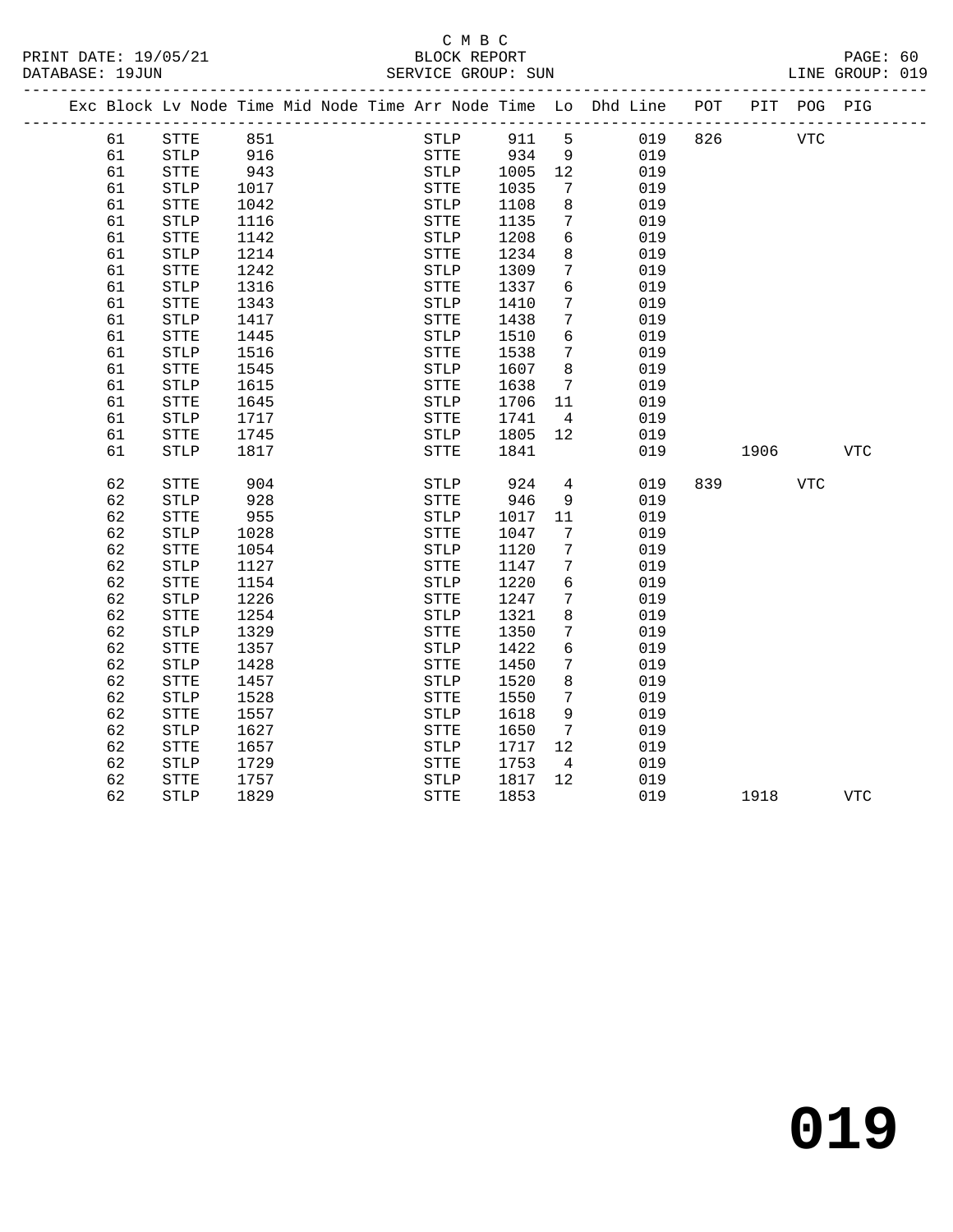# C M B C<br>BLOCK REPORT

| PRINT DATE: 19/05/21<br>DATABASE: 19JUN |                                             |                       |      |  | BLOCK REPORT<br>SERVICE GROUP: SUN |              |                 |                                                                    |     |            |                                                                                                                                                                                                                                 | PAGE: 61<br>LINE GROUP: 019 |  |
|-----------------------------------------|---------------------------------------------|-----------------------|------|--|------------------------------------|--------------|-----------------|--------------------------------------------------------------------|-----|------------|---------------------------------------------------------------------------------------------------------------------------------------------------------------------------------------------------------------------------------|-----------------------------|--|
|                                         |                                             |                       |      |  |                                    |              |                 | Exc Block Lv Node Time Mid Node Time Arr Node Time Lo Dhd Line POT |     |            | PIT POG PIG                                                                                                                                                                                                                     |                             |  |
|                                         | 63                                          | <b>STTE</b>           | 910  |  | STLP                               | 930 10       |                 | 019                                                                | 845 | <b>VTC</b> |                                                                                                                                                                                                                                 |                             |  |
|                                         | 63                                          | STLP                  | 940  |  | STTE 958                           |              | 9               | 019                                                                |     |            |                                                                                                                                                                                                                                 |                             |  |
|                                         | 63                                          | STTE                  | 1007 |  | STLP                               | 1031<br>1059 | 9               | 019                                                                |     |            |                                                                                                                                                                                                                                 |                             |  |
|                                         | 63                                          | <b>STLP</b>           | 1040 |  | STTE                               | 1059         | $7\overline{ }$ | 019                                                                |     |            |                                                                                                                                                                                                                                 |                             |  |
|                                         | 63                                          | <b>STTE</b>           | 1106 |  | STLP                               | 1132         | $6\overline{6}$ | 019                                                                |     |            |                                                                                                                                                                                                                                 |                             |  |
|                                         | 63                                          | <b>STLP</b>           | 1138 |  | STTE                               | 1158         | 8               | 019                                                                |     |            |                                                                                                                                                                                                                                 |                             |  |
|                                         | 63                                          | ${\tt STTE}$          | 1206 |  | <b>STLP</b>                        | 1232         | 6               | 019                                                                |     |            |                                                                                                                                                                                                                                 |                             |  |
|                                         | 63                                          | <b>STLP</b>           | 1238 |  | STTE                               | 1259         | 8               | 019                                                                |     |            |                                                                                                                                                                                                                                 |                             |  |
|                                         | 63                                          | <b>STTE</b>           | 1307 |  | STLP                               | 1334         | 7               | 019                                                                |     |            |                                                                                                                                                                                                                                 |                             |  |
|                                         | 63<br>$\operatorname{STLP}$<br>1341<br>1409 |                       |      |  | STTE                               | 1402         | $7\phantom{.0}$ | 019                                                                |     |            |                                                                                                                                                                                                                                 |                             |  |
|                                         | 63<br>${\tt STTE}$                          |                       |      |  | STLP                               | 1434         | 6               | 019                                                                |     |            |                                                                                                                                                                                                                                 |                             |  |
|                                         | 63                                          | <b>STLP</b>           | 1440 |  | <b>STTE</b>                        | 1502         | 7               | 019                                                                |     |            |                                                                                                                                                                                                                                 |                             |  |
|                                         | 63                                          | <b>STTE</b>           | 1509 |  | STLP                               | 1532         | 8               | 019                                                                |     |            |                                                                                                                                                                                                                                 |                             |  |
|                                         | 63                                          | <b>STLP</b>           | 1540 |  | STTE                               | 1602         | 7               | 019                                                                |     |            |                                                                                                                                                                                                                                 |                             |  |
|                                         | 63                                          | <b>STTE</b>           | 1609 |  | STLP                               | 1630         | 9               | 019                                                                |     |            |                                                                                                                                                                                                                                 |                             |  |
|                                         | 63                                          | <b>STLP</b>           | 1639 |  | STTE                               | 1703         | 6               | 019                                                                |     |            |                                                                                                                                                                                                                                 |                             |  |
|                                         | 63                                          | <b>STTE</b>           | 1709 |  | STLP                               | 1729         | 12              | 019                                                                |     |            |                                                                                                                                                                                                                                 |                             |  |
|                                         | 63                                          | $\operatorname{STLP}$ | 1741 |  | <b>STTE</b>                        | 1805         | $\overline{4}$  | 019                                                                |     |            |                                                                                                                                                                                                                                 |                             |  |
|                                         | 63                                          | ${\tt STTE}$          | 1809 |  | STLP                               | 1829         | 12 <sup>°</sup> | 019                                                                |     |            |                                                                                                                                                                                                                                 |                             |  |
|                                         | 63                                          | STLP                  | 1841 |  | STTE                               | 1905         |                 | 019                                                                |     |            | 1930 — 1930 — 1930 — 1930 — 1930 — 1930 — 1930 — 1930 — 1930 — 1930 — 1930 — 1930 — 1930 — 1930 — 1930 — 1930 — 1930 — 1930 — 1930 — 1930 — 1930 — 1930 — 1930 — 1930 — 1930 — 1930 — 1930 — 1930 — 1930 — 1930 — 1930 — 1930 — | VTC                         |  |
|                                         | 64                                          | <b>STTE</b>           | 931  |  | STLP                               | 953          | 12              | 019                                                                |     | 906 — 100  | <b>VTC</b>                                                                                                                                                                                                                      |                             |  |
|                                         | 64                                          | <b>STLP</b>           | 1005 |  | <b>STTE</b>                        | 1023         | $7\phantom{.0}$ | 019                                                                |     |            |                                                                                                                                                                                                                                 |                             |  |
|                                         | 64                                          | <b>STTE</b>           | 1030 |  | STLP                               | 1056         | 8               | 019                                                                |     |            |                                                                                                                                                                                                                                 |                             |  |
|                                         | 64                                          | <b>STLP</b>           | 1104 |  | <b>STTE</b>                        | 1123         | 7               | 019                                                                |     |            |                                                                                                                                                                                                                                 |                             |  |
|                                         | 64                                          | ${\tt STTE}$          | 1130 |  | STLP                               | 1156         | $7\phantom{.0}$ | 019                                                                |     |            |                                                                                                                                                                                                                                 |                             |  |
|                                         | 64                                          | <b>STLP</b>           | 1203 |  | STTE                               | 1223         | 7               | 019                                                                |     |            |                                                                                                                                                                                                                                 |                             |  |
|                                         | 64                                          | <b>STTE</b>           | 1230 |  | <b>STLP</b>                        | 1257         | 7               | 019                                                                |     |            |                                                                                                                                                                                                                                 |                             |  |
|                                         | 64                                          | <b>STLP</b>           | 1304 |  | <b>STTE</b>                        | 1325         | 6               | 019                                                                |     |            |                                                                                                                                                                                                                                 |                             |  |
|                                         | 64                                          | <b>STTE</b>           | 1331 |  | <b>STLP</b>                        | 1358         | $7\phantom{.0}$ | 019                                                                |     |            |                                                                                                                                                                                                                                 |                             |  |
|                                         | 64                                          | <b>STLP</b>           | 1405 |  | <b>STTE</b>                        | 1426         | 7               | 019                                                                |     |            |                                                                                                                                                                                                                                 |                             |  |
|                                         | 64                                          | <b>STTE</b>           | 1433 |  | STLP                               | 1458         | 6               | 019                                                                |     |            |                                                                                                                                                                                                                                 |                             |  |
|                                         | 64                                          | <b>STLP</b>           | 1504 |  | <b>STTE</b>                        | 1526         | 7               | 019                                                                |     |            |                                                                                                                                                                                                                                 |                             |  |
|                                         | 64                                          | <b>STTE</b>           | 1533 |  | STLP                               | 1555         | 9               | 019                                                                |     |            |                                                                                                                                                                                                                                 |                             |  |
|                                         | 64                                          | <b>STLP</b>           | 1604 |  | STTE                               | 1627         | 6               | 019                                                                |     |            |                                                                                                                                                                                                                                 |                             |  |
|                                         | 64                                          | ${\tt STTE}$          | 1633 |  | ${\tt STLP}$                       | 1654         | 10              | 019                                                                |     |            |                                                                                                                                                                                                                                 |                             |  |
|                                         | 64                                          | STLP                  | 1704 |  | STTE                               | 1728         | 5               | 019                                                                |     |            |                                                                                                                                                                                                                                 |                             |  |
|                                         | 64                                          | <b>STTE</b>           | 1733 |  | <b>STLP</b>                        | 1753         | 12              | 019                                                                |     |            |                                                                                                                                                                                                                                 |                             |  |
|                                         | 64                                          | <b>STLP</b>           | 1805 |  | <b>STTE</b>                        | 1829         |                 | 019                                                                |     | 1854       |                                                                                                                                                                                                                                 | <b>VTC</b>                  |  |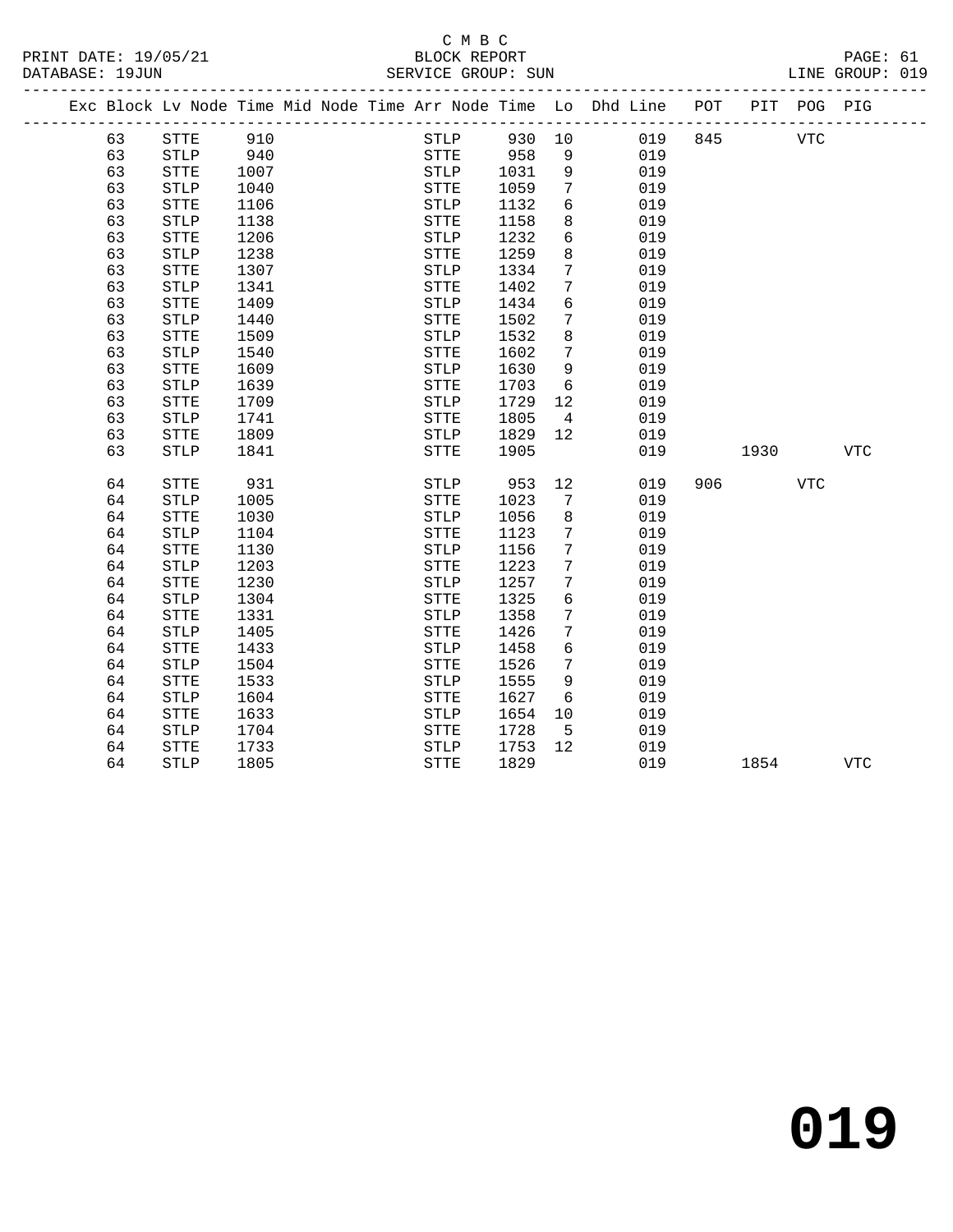| DATABASE: 19JUN         | PRINT DATE: 19/05/21 |              |                                                                     |              | C M B C<br>BLOCK REPORT |              |                 |                                                                                                                                                                                    |          |           | PAGE: 62    |  |
|-------------------------|----------------------|--------------|---------------------------------------------------------------------|--------------|-------------------------|--------------|-----------------|------------------------------------------------------------------------------------------------------------------------------------------------------------------------------------|----------|-----------|-------------|--|
|                         | 41BR 41AV & BRUCE ST |              |                                                                     |              |                         |              |                 | 41VI 41 AV & VICTORIA<br>BYST BROADWAY STN FIRE THAT AV & VICTORIA<br>RORI ROBSON & RICHARDS FIRE THAN HALP HARRISON LOOP<br>VITCT Vancouver Trolley Depot<br>The Victoria & 41 av |          |           |             |  |
|                         |                      |              |                                                                     |              |                         |              |                 | Exc Block Lv Node Time Mid Node Time Arr Node Time Lo Dhd Line POT PIT POG PIG                                                                                                     |          |           |             |  |
|                         |                      |              |                                                                     |              |                         |              |                 | 1 VI41 501 BYST 510 RORI 530 0 020<br>1 RORI 530 BYST 551 HALP 609 22 020                                                                                                          | 438 VTCT |           |             |  |
|                         |                      |              |                                                                     |              |                         |              |                 |                                                                                                                                                                                    |          |           |             |  |
| $\mathbf{1}$            |                      |              | HALP 631 BYST 649 RORI 710 0                                        |              |                         |              |                 | 020                                                                                                                                                                                |          |           |             |  |
| $\mathbf 1$             | RORI                 | 710          | BYST 733 HALP 751 15<br>BYST 824 RORI 850 0<br>RYST 917 HALP 939 15 |              |                         |              |                 | 020                                                                                                                                                                                |          |           |             |  |
| $\mathbf 1$             | HALP                 |              | 806 BYST<br>850 BYST                                                |              |                         |              |                 | $\begin{array}{c} 0 \\ 15 \end{array}$<br>020                                                                                                                                      |          |           |             |  |
| 1                       | RORI                 |              |                                                                     |              |                         |              |                 | 020                                                                                                                                                                                |          |           |             |  |
| 1                       | HALP                 |              | 954 BYST                                                            |              | 1015 RORI               | 1044         |                 | $5 - 5$<br>020                                                                                                                                                                     |          |           |             |  |
| 1                       | RORI                 | 1049         | BYST                                                                |              | 1122 HALP               | 1146         |                 | $6\overline{}$<br>020                                                                                                                                                              |          |           |             |  |
| 1                       | HALP                 | 1152         | BYST                                                                |              | 1214 RORI               | 1245<br>1352 |                 | 5 <sub>5</sub><br>020                                                                                                                                                              |          |           |             |  |
| 1                       | RORI                 | 1250         | BYST                                                                |              | 1326 HALP               |              | $6\overline{6}$ | 020                                                                                                                                                                                |          |           |             |  |
| 1                       | HALP                 | 1358         | BYST                                                                |              | 1422 RORI               | 1454         |                 | 5 <sub>1</sub><br>020                                                                                                                                                              |          |           |             |  |
| 1                       | RORI                 | 1459         | BYST                                                                | 1536         | HALP                    | 1601         | 10              | 020                                                                                                                                                                                |          |           |             |  |
| 1                       | HALP                 | 1611         | BYST                                                                |              | 1634 RORI               | 1703         |                 | $\overline{\mathbf{c}}$<br>020                                                                                                                                                     |          |           |             |  |
| 1                       | RORI                 | 1705         | BYST                                                                |              | 1741 HALP               | 1806         | 16              | 020                                                                                                                                                                                |          |           |             |  |
| 1                       | HALP                 |              | 1822 BYST                                                           |              | 1843 RORI               | 1912         |                 | $\overline{0}$<br>020                                                                                                                                                              |          |           |             |  |
| $\mathbf 1$             | RORI                 | 1912         | BYST                                                                | 1947         | HALP                    | 2008         | $\overline{7}$  | 020                                                                                                                                                                                |          |           |             |  |
| 1                       | HALP                 | 2015         | BYST                                                                | 2034         | RORI                    | 2103         | $\overline{0}$  | 020                                                                                                                                                                                |          |           |             |  |
| $\mathbf 1$             | RORI                 | 2103<br>2206 | BYST<br>BYST 2223 RORI                                              |              | 2133 HALP               | 2153         |                 | $\begin{array}{c} 13 \\ 0 \end{array}$<br>020                                                                                                                                      |          |           |             |  |
| 1<br>$\mathbf 1$        | HALP                 |              | 2248 BYST 2316 HALP                                                 |              |                         | 2248<br>2336 | $\overline{0}$  | 020<br>020                                                                                                                                                                         |          |           |             |  |
| 1                       | RORI<br>HALP         | 2336         |                                                                     |              | 41VI                    | 2344         |                 | 020                                                                                                                                                                                |          | 2403 VTCT |             |  |
|                         |                      |              |                                                                     |              |                         |              |                 |                                                                                                                                                                                    |          |           |             |  |
| 2                       | 41BR                 | 500          |                                                                     |              | HALP                    | 509          |                 | 3 <sup>1</sup><br>020                                                                                                                                                              | 441 VTCT |           |             |  |
| $\overline{c}$          | HALP                 |              | 512 BYST                                                            |              | 529 RORI                | 550          |                 | $\overline{0}$<br>020                                                                                                                                                              |          |           |             |  |
| $\boldsymbol{2}$        | RORI                 | 550          | BYST                                                                |              | 611 HALP                | 629          | 22              | 020                                                                                                                                                                                |          |           |             |  |
| $\sqrt{2}$              | HALP                 |              | 651 BYST<br>730 BYST                                                | 709          | RORI                    | 730<br>812   | $\overline{0}$  | 020                                                                                                                                                                                |          |           |             |  |
| $\sqrt{2}$              | RORI                 |              |                                                                     |              | 754 HALP                |              |                 | 9<br>020                                                                                                                                                                           |          |           |             |  |
| $\overline{c}$          | HALP                 |              | 821 BYST                                                            |              | 840 RORI                | 907          | $\overline{1}$  | 020                                                                                                                                                                                |          |           |             |  |
| 2                       | RORI                 | 908          | BYST                                                                |              | 937 HALP                | 1000         |                 | 14<br>020                                                                                                                                                                          |          |           |             |  |
| $\overline{c}$          | HALP                 |              | $1014$ BYST<br>1100 ----                                            |              | 1035 RORI<br>1142 HALP  | 1104<br>1206 | $5^{\circ}$     | 020                                                                                                                                                                                |          |           |             |  |
| $\overline{c}$          | RORI                 |              | 1109 BYST                                                           |              |                         | 1206 12      |                 | 020                                                                                                                                                                                |          |           |             |  |
| 2                       | HALP                 |              | <b>BYST</b>                                                         |              |                         |              |                 | 1218 BYST 1242 RORI 1315 5 020                                                                                                                                                     |          |           |             |  |
| 2<br>$\boldsymbol{2}$   | RORI<br>HALP         | 1320<br>1430 |                                                                     | 1356<br>1453 | HALP                    | 1422<br>1524 | 8<br>5          | 020<br>020                                                                                                                                                                         |          |           |             |  |
| $\overline{\mathbf{c}}$ | RORI                 | 1529         | BYST<br>BYST                                                        | 1607         | RORI<br>HALP            | 1632         | 10              | 020                                                                                                                                                                                |          |           |             |  |
| $\boldsymbol{2}$        | HALP                 | 1642         | <b>BYST</b>                                                         | 1705         | RORI                    | 1734         | $\overline{0}$  | 020                                                                                                                                                                                |          |           |             |  |
| $\boldsymbol{2}$        | RORI                 | 1734         | <b>BYST</b>                                                         | 1809         | HALP                    | 1833         | 14              | 020                                                                                                                                                                                |          |           |             |  |
| $\sqrt{2}$              | HALP                 | 1847         | <b>BYST</b>                                                         | 1907         | RORI                    | 1936         | $\overline{0}$  | 020                                                                                                                                                                                |          |           |             |  |
| $\sqrt{2}$              | RORI                 | 1936         | <b>BYST</b>                                                         | 2010         | HALP                    | 2031         | 16              | 020                                                                                                                                                                                |          |           |             |  |
| $\boldsymbol{2}$        | HALP                 | 2047         | BYST                                                                | 2105         | RORI                    | 2133         | $\overline{0}$  | 020                                                                                                                                                                                |          |           |             |  |
| $\sqrt{2}$              | RORI                 | 2133         | <b>BYST</b>                                                         | 2203         | HALP                    | 2223         | 13              | 020                                                                                                                                                                                |          |           |             |  |
| $\boldsymbol{2}$        | HALP                 | 2236         | <b>BYST</b>                                                         | 2253         | RORI                    | 2318         | 0               | 020                                                                                                                                                                                |          |           |             |  |
| $\boldsymbol{2}$        | RORI                 | 2318         | <b>BYST</b>                                                         | 2344         | HALP                    | 2403         | 0               | 020                                                                                                                                                                                |          |           |             |  |
| 2                       | HALP                 | 2403         |                                                                     |              | 41VI                    | 2411         |                 | 020                                                                                                                                                                                | 2430     |           | <b>VTCT</b> |  |
|                         |                      |              |                                                                     |              |                         |              |                 |                                                                                                                                                                                    |          |           |             |  |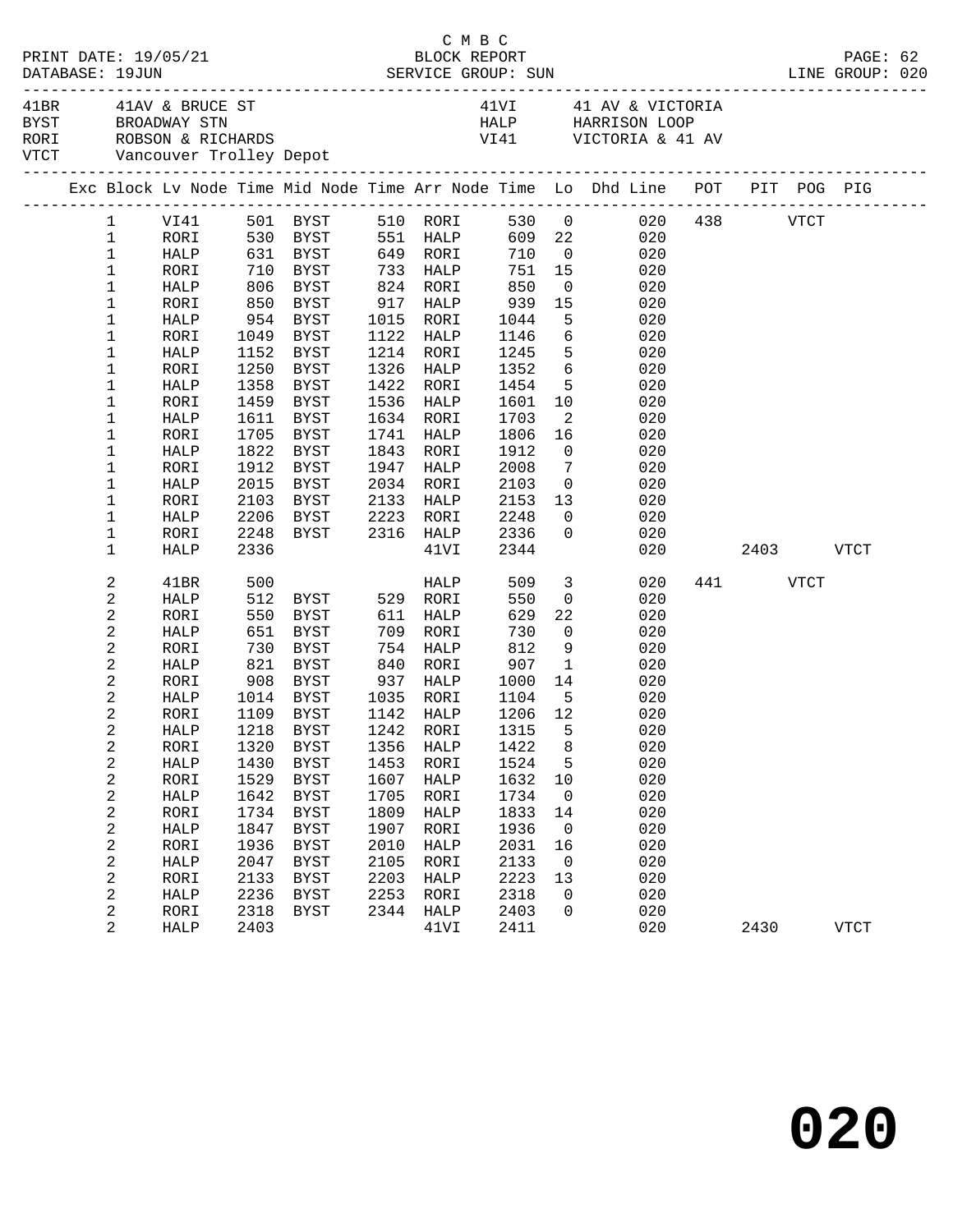|              |              |              |              |              |              |              |                         | Exc Block Lv Node Time Mid Node Time Arr Node Time Lo Dhd Line POT |     |          |      | PIT POG PIG |
|--------------|--------------|--------------|--------------|--------------|--------------|--------------|-------------------------|--------------------------------------------------------------------|-----|----------|------|-------------|
| 3            | 41BR         | 520          |              |              | HALP         | 529          | $\overline{\mathbf{3}}$ | 020                                                                |     | 501 VTCT |      |             |
| $\mathsf{3}$ | HALP         | 532          | <b>BYST</b>  |              | 549 RORI     | 610          | $\overline{0}$          | 020                                                                |     |          |      |             |
| 3            | RORI         | 610          | BYST         | 631          | HALP         | 649          | 22                      | 020                                                                |     |          |      |             |
| 3            | HALP         | 711          | BYST         | 729          | RORI         | 750          | $\overline{0}$          | 020                                                                |     |          |      |             |
| 3            | RORI         | 750          | BYST         | 814          | HALP         | 832          | 18                      | 020                                                                |     |          |      |             |
| 3            | HALP         | 850          | <b>BYST</b>  | 909          | RORI         | 937          | $\overline{\mathbf{3}}$ | 020                                                                |     |          |      |             |
| 3            | RORI         | 940          | BYST         | 1013         | HALP         | 1037         | 13                      | 020                                                                |     |          |      |             |
| 3            | HALP         | 1050         | BYST         | 1114         | RORI         | 1144         | 5                       | 020                                                                |     |          |      |             |
| $\mathsf{3}$ | RORI         | 1149         | BYST         | 1223         | HALP         | 1248         | 9                       | 020                                                                |     |          |      |             |
| 3            | HALP         | 1257         | <b>BYST</b>  | 1321         | RORI         | 1354         | 5                       | 020                                                                |     |          |      |             |
| 3            | RORI         | 1359         | BYST         | 1435         | HALP         | 1501         | 9                       | 020                                                                |     |          |      |             |
| 3            | HALP         | 1510         | BYST         | 1533         | RORI         | 1604         | 5                       | 020                                                                |     |          |      |             |
| 3            | RORI         | 1609         | <b>BYST</b>  | 1647         | HALP         | 1712         | 12                      | 020                                                                |     |          |      |             |
| 3            | HALP         | 1724         | BYST         | 1745         | RORI         | 1814         | $\overline{0}$          | 020                                                                |     |          |      |             |
| 3            | RORI         | 1814         | BYST         | 1849         | HALP         | 1912         | 13                      | 020                                                                |     |          |      |             |
| 3            | HALP         | 1925         | BYST         | 1944         | RORI         | 2012         | $\mathbf 0$             | 020                                                                |     |          |      |             |
| 3            | RORI         | 2012         | BYST         | 2044         | HALP         | 2104         | 13                      | 020                                                                |     |          |      |             |
| 3            | HALP         | 2117         | BYST         | 2135         | RORI         | 2203         | $\mathsf{O}$            | 020                                                                |     |          |      |             |
| 3            | RORI         | 2203         | <b>BYST</b>  | 2231         | HALP         | 2251         | 2                       | 020                                                                |     |          |      |             |
| 3            | HALP         | 2253         | BYST         | 2309         | RORI         | 2333         | $\mathbf 0$             | 020                                                                |     |          |      |             |
| 3            | RORI         | 2333         | BYST         | 2359         | HALP         | 2418         | 6                       | 020                                                                |     |          |      |             |
| 3            | HALP         | 2424         | <b>BYST</b>  | 2440         | RORI         | 2503         | $\mathsf{O}$            | 020                                                                |     |          |      |             |
| 3            | RORI         | 2503         | BYST         | 2532         | HALP         | 2549         | 2                       | 020                                                                |     |          |      |             |
| 3            | HALP         | 2551         |              |              | 41VI         | 2559         |                         | 020                                                                |     | 2617     |      | VTCT        |
| 4            | 41BR         | 540          |              |              | HALP         | 549          | $\mathbf{3}$            | 020                                                                | 519 |          | VTCT |             |
| 4            | HALP         | 552          | BYST         | 609          | RORI         | 630          | $\overline{0}$          | 020                                                                |     |          |      |             |
| 4            | RORI         | 630          | BYST         | 652          | HALP         | 710          | 20                      | 020                                                                |     |          |      |             |
| 4            | HALP         | 730          | BYST         | 748          | RORI         | 811          | $\mathbf 0$             | 020                                                                |     |          |      |             |
| 4            | RORI         | 811          | BYST         | 836          | HALP         | 855          | 10                      | 020                                                                |     |          |      |             |
| 4            | HALP         | 905          | <b>BYST</b>  | 924          | RORI         | 952          | $\overline{3}$          | 020                                                                |     |          |      |             |
| 4            | RORI         | 955          | BYST         | 1028         | HALP         | 1052         | 18                      | 020                                                                |     |          |      |             |
| 4            | HALP         | 1110         | BYST         | 1134         | RORI         | 1204         | 5                       | 020                                                                |     |          |      |             |
| 4            | RORI         | 1209         | BYST         | 1244         | HALP         | 1309         | 8                       | 020                                                                |     |          |      |             |
| 4            | HALP         | 1317         | BYST         | 1341         | RORI         | 1414         | 5                       | 020                                                                |     |          |      |             |
| 4            | RORI         | 1419         | BYST         | 1456         | HALP         | 1521         | 9                       | 020                                                                |     |          |      |             |
| 4            | HALP         | 1530         | BYST         | 1553         | RORI         | 1624         | 5                       | 020                                                                |     |          |      |             |
| 4            | RORI         | 1629<br>1746 | BYST         | 1706         | HALP         | 1731         | 15<br>$\mathbf 0$       | 020                                                                |     |          |      |             |
| 4            | <b>HALP</b>  |              | BYST         |              | 1807 RORI    | 1836         |                         | 020                                                                |     |          |      |             |
| 4            | RORI         |              | 1836 BYST    |              | 1911 HALP    | 1932 17      |                         | 020                                                                |     |          |      |             |
| 4            | HALP         | 1949<br>2036 | BYST         | 2008<br>2106 | RORI         | 2036<br>2126 | 0                       | 020<br>020                                                         |     |          |      |             |
| 4<br>4       | RORI<br>HALP | 2132         | BYST<br>BYST | 2150         | HALP<br>RORI | 2218         | 6<br>0                  | 020                                                                |     |          |      |             |
| 4            | RORI         | 2218         | BYST         | 2246         | HALP         | 2306         | 2                       | 020                                                                |     |          |      |             |
| 4            | HALP         | 2308         | BYST         | 2324         | RORI         | 2348         | 0                       | 020                                                                |     |          |      |             |
| 4            | RORI         | 2348         | BYST         | 2414         | HALP         | 2433         | 0                       | 020                                                                |     |          |      |             |
| 4            | HALP         | 2433         |              |              | 41VI         | 2441         |                         | 020                                                                |     | 2500     |      | <b>VTCT</b> |
|              |              |              |              |              |              |              |                         |                                                                    |     |          |      |             |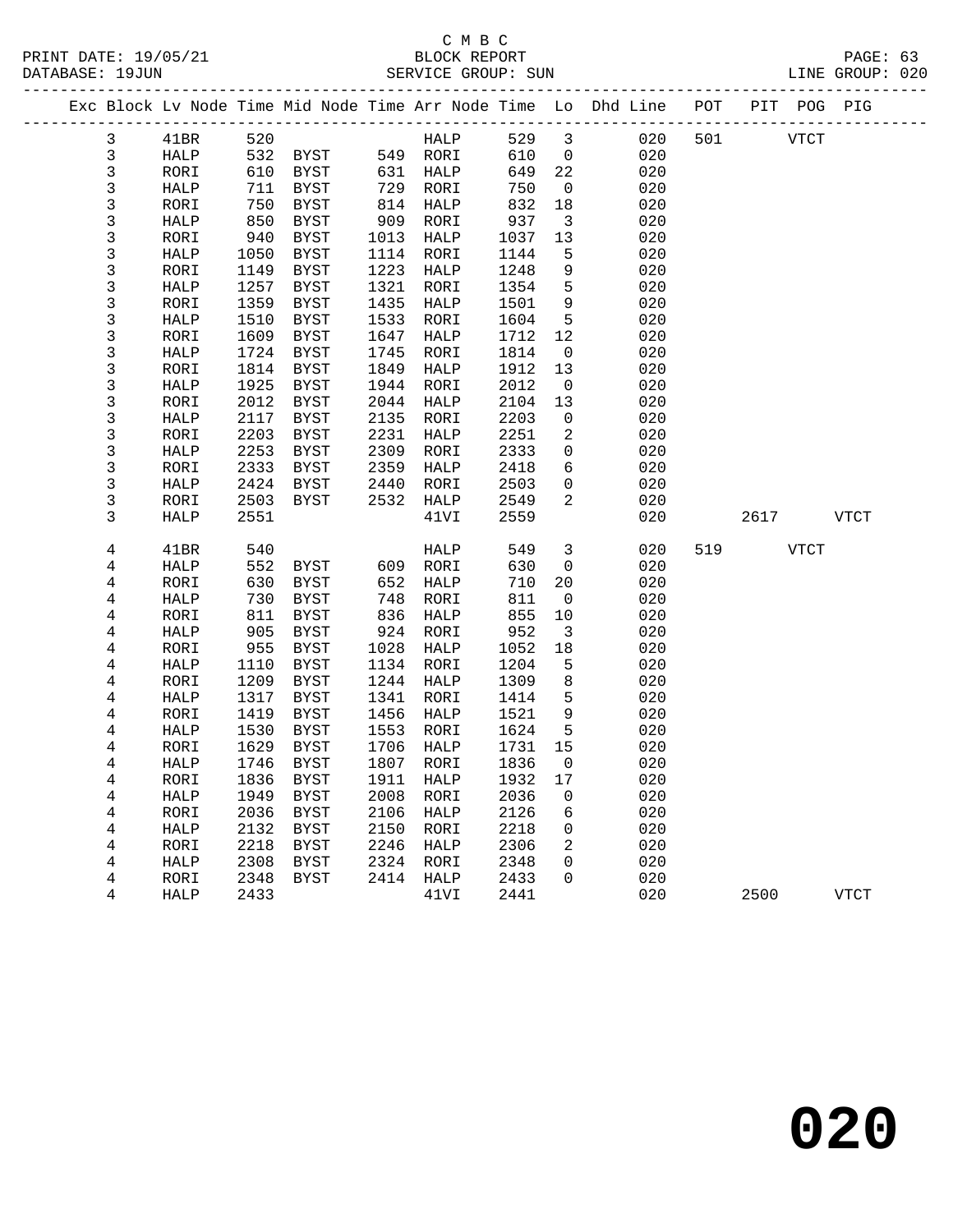|  |   |             |      |             |      |             |                  |                 | Exc Block Lv Node Time Mid Node Time Arr Node Time Lo Dhd Line POT PIT POG PIG |     |      |             |             |
|--|---|-------------|------|-------------|------|-------------|------------------|-----------------|--------------------------------------------------------------------------------|-----|------|-------------|-------------|
|  | 5 | 41BR        | 600  |             |      | HALP        | 609              | $\mathbf{3}$    | 020                                                                            | 539 |      | <b>VTCT</b> |             |
|  | 5 | HALP        |      | 612 BYST    |      | 629 RORI    | 650              | $\overline{0}$  | 020                                                                            |     |      |             |             |
|  | 5 | RORI        | 650  | BYST        |      | 713 HALP    | 731              | 17              | 020                                                                            |     |      |             |             |
|  | 5 | HALP        | 748  | BYST        | 806  | RORI        | 831              | $\overline{0}$  | 020                                                                            |     |      |             |             |
|  | 5 | RORI        | 831  | BYST        | 856  | HALP        | 915              | 15              | 020                                                                            |     |      |             |             |
|  | 5 | HALP        | 930  | <b>BYST</b> | 951  | RORI        | 1021             | 3               | 020                                                                            |     |      |             |             |
|  | 5 | RORI        | 1024 | BYST        | 1057 | HALP        | 1121             | 9               | 020                                                                            |     |      |             |             |
|  | 5 | HALP        | 1130 | BYST        | 1154 | RORI        | 1224             | 5               | 020                                                                            |     |      |             |             |
|  | 5 | RORI        | 1229 | BYST        | 1304 | HALP        | 1329             | 9               | 020                                                                            |     |      |             |             |
|  | 5 | HALP        | 1338 | <b>BYST</b> | 1402 | RORI        | 1434             | 5               | 020                                                                            |     |      |             |             |
|  | 5 | RORI        | 1439 | BYST        | 1516 | HALP        | 1541             | 8               | 020                                                                            |     |      |             |             |
|  | 5 | HALP        | 1549 | BYST        | 1612 | RORI        | 1643             | $\overline{4}$  | 020                                                                            |     |      |             |             |
|  | 5 | RORI        | 1647 | BYST        |      | 1724 HALP   | 1749             | $\mathbf{0}$    | 020                                                                            |     |      |             |             |
|  | 5 | HALP        | 1749 |             |      | 41VI        | 1759             |                 | 020                                                                            |     | 1818 |             | VTCT        |
|  |   |             |      |             |      |             |                  |                 |                                                                                |     |      |             |             |
|  | 6 | 41BR        | 827  |             |      | HALP        | 836              | $\mathbf 0$     | 020                                                                            | 806 |      | <b>VTCT</b> |             |
|  | 6 | <b>HALP</b> | 836  | BYST        | 855  | RORI        | 922              | $\mathbf{3}$    | 020                                                                            |     |      |             |             |
|  | 6 | RORI        | 925  | BYST        | 954  | HALP        | 1017             | 16              | 020                                                                            |     |      |             |             |
|  | 6 | HALP        | 1033 | BYST        | 1054 | RORI        | 1123             | $6\overline{6}$ | 020                                                                            |     |      |             |             |
|  | 6 | RORI        | 1129 | BYST        | 1202 | HALP        | 1226             | 11              | 020                                                                            |     |      |             |             |
|  | 6 | <b>HALP</b> | 1237 | BYST        | 1301 | RORI        | 1334             | 5               | 020                                                                            |     |      |             |             |
|  | 6 | RORI        | 1339 | <b>BYST</b> | 1415 | HALP        | 1441             | 9               | 020                                                                            |     |      |             |             |
|  | 6 | HALP        | 1450 | <b>BYST</b> | 1513 | RORI        | 1544             | 5               | 020                                                                            |     |      |             |             |
|  | 6 | RORI        | 1549 | <b>BYST</b> | 1627 | HALP        | 1652             | 10              | 020                                                                            |     |      |             |             |
|  | 6 | HALP        | 1702 | BYST        | 1725 | RORI        | 1754             | $\overline{0}$  | 020                                                                            |     |      |             |             |
|  | 6 | RORI        | 1754 | BYST        | 1829 | HALP        | 1853             | $\mathbf 0$     | 020                                                                            |     |      |             |             |
|  | 6 | <b>HALP</b> | 1853 |             |      | 41VI        | 1903             |                 | 020                                                                            |     | 1922 |             | <b>VTCT</b> |
|  | 7 | 41BR        | 902  |             |      | HALP        | 912              | 5               | 020                                                                            | 841 |      | <b>VTCT</b> |             |
|  | 7 | HALP        | 917  | BYST        |      | 938 RORI    | 1008             | $\mathbf{3}$    | 020                                                                            |     |      |             |             |
|  | 7 | RORI        | 1011 | BYST        | 1044 | HALP        | 1108             | 12              | 020                                                                            |     |      |             |             |
|  | 7 | HALP        | 1120 | BYST        | 1144 | RORI        | 1214             | 5               | 020                                                                            |     |      |             |             |
|  | 7 | RORI        | 1219 | <b>BYST</b> | 1254 | HALP        | 1319             | 8               | 020                                                                            |     |      |             |             |
|  | 7 | HALP        | 1327 | BYST        | 1351 | RORI        | 1424             | 5               | 020                                                                            |     |      |             |             |
|  | 7 | RORI        | 1429 | <b>BYST</b> | 1506 | HALP        | 1531             | 8               | 020                                                                            |     |      |             |             |
|  | 7 | HALP        | 1539 | <b>BYST</b> | 1602 | RORI        | 1633             | 5               | 020                                                                            |     |      |             |             |
|  | 7 | RORI        | 1638 | BYST        | 1715 | HALP        | 1740             | 18              | 020                                                                            |     |      |             |             |
|  | 7 | HALP        | 1758 | BYST        |      | 1819 RORI   | 1848             | $\overline{0}$  | 020                                                                            |     |      |             |             |
|  | 7 | RORI        | 1848 | BYST        |      | 1923 HALP   | 1944             | 17              | 020                                                                            |     |      |             |             |
|  | 7 | HALP        |      | 2001 BYST   |      |             | 2020 RORI 2048 0 |                 | 020                                                                            |     |      |             |             |
|  | 7 | RORI        | 2048 | <b>BYST</b> | 2118 | HALP        | 2138             | 13              | 020                                                                            |     |      |             |             |
|  | 7 | HALP        | 2151 | <b>BYST</b> | 2208 | RORI        | 2233             | 0               | 020                                                                            |     |      |             |             |
|  | 7 | RORI        | 2233 | <b>BYST</b> | 2301 | HALP        | 2321             | 2               | 020                                                                            |     |      |             |             |
|  | 7 | HALP        | 2323 | <b>BYST</b> | 2339 | RORI        | 2403             | 0               | 020                                                                            |     |      |             |             |
|  | 7 | RORI        | 2403 | <b>BYST</b> | 2432 | HALP        | 2449             | 12              | 020                                                                            |     |      |             |             |
|  | 7 | HALP        | 2501 | <b>BYST</b> | 2516 | RORI        | 2533             | 0               | 020                                                                            |     |      |             |             |
|  | 7 | RORI        | 2533 | <b>BYST</b> | 2602 | <b>HALP</b> | 2619             | 2               | 020                                                                            |     |      |             |             |
|  | 7 | HALP        | 2621 |             |      | 41VI        | 2629             |                 | 020                                                                            |     | 2647 |             | <b>VTCT</b> |
|  |   |             |      |             |      |             |                  |                 |                                                                                |     |      |             |             |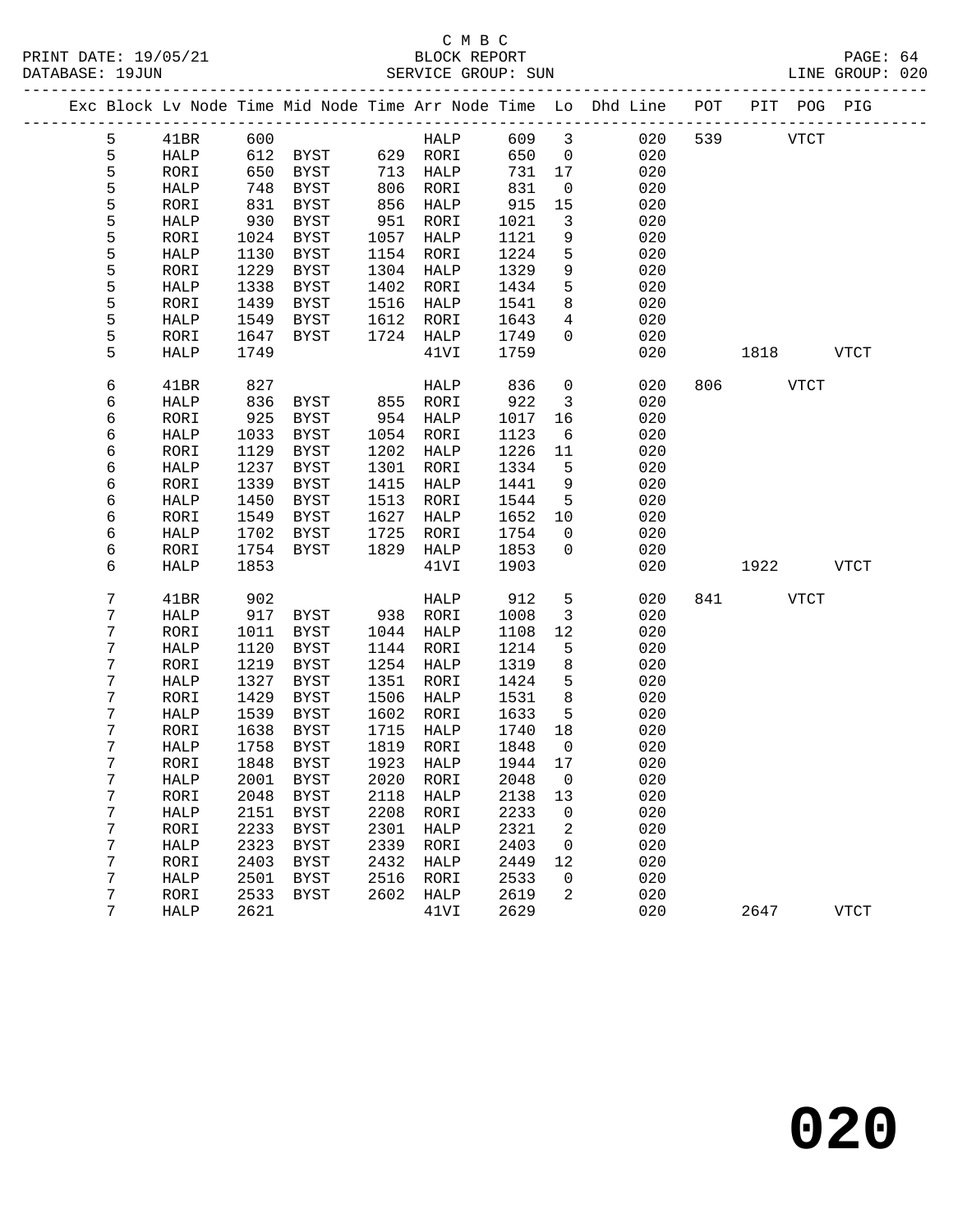|             |              |      |                |      |             |      |                          | Exc Block Lv Node Time Mid Node Time Arr Node Time Lo Dhd Line | POT |      | PIT POG PIG |             |
|-------------|--------------|------|----------------|------|-------------|------|--------------------------|----------------------------------------------------------------|-----|------|-------------|-------------|
| 8           | 41BR         | 931  |                |      | HALP        | 941  | $\overline{a}$           | 020                                                            | 908 |      | <b>VTCT</b> |             |
| 8           | HALP         | 943  | BYST 1004 RORI |      |             | 1033 | $\overline{4}$           | 020                                                            |     |      |             |             |
| 8           | RORI         |      | 1037 BYST      |      | 1110 HALP   | 1134 | 8                        | 020                                                            |     |      |             |             |
| 8           | HALP         | 1142 | BYST           |      | 1204 RORI   | 1235 | 5                        | 020                                                            |     |      |             |             |
| 8           | RORI         | 1240 | <b>BYST</b>    | 1316 | HALP        | 1342 | 6                        | 020                                                            |     |      |             |             |
| 8           | HALP         | 1348 | <b>BYST</b>    | 1412 | RORI        | 1444 | 5                        | 020                                                            |     |      |             |             |
| 8           | RORI         | 1449 | <b>BYST</b>    | 1526 | HALP        | 1551 | $\overline{9}$           | 020                                                            |     |      |             |             |
| 8           | HALP         | 1600 | <b>BYST</b>    | 1623 | RORI        | 1652 | $\overline{4}$           | 020                                                            |     |      |             |             |
| 8           | RORI         | 1656 | <b>BYST</b>    | 1733 | HALP        | 1758 | 12                       | 020                                                            |     |      |             |             |
| 8           | HALP         | 1810 | <b>BYST</b>    | 1831 | RORI        | 1900 | 0                        | 020                                                            |     |      |             |             |
| 8           | RORI         | 1900 | <b>BYST</b>    | 1935 | HALP        | 1956 | $\mathbf 0$              | 020                                                            |     |      |             |             |
| 8           | HALP         | 1956 |                |      | 41VI        | 2005 |                          | 020                                                            |     | 2024 |             | VTCT        |
| 9           | 41BR         | 942  |                |      | HALP        | 952  | 12                       | 020                                                            | 919 |      | <b>VTCT</b> |             |
| 9           | HALP         | 1004 | BYST           |      | 1025 RORI   | 1054 | 5                        | 020                                                            |     |      |             |             |
| 9           | RORI         | 1059 | <b>BYST</b>    | 1132 | HALP        | 1156 | 6                        | 020                                                            |     |      |             |             |
| 9           | ${\tt HALP}$ | 1202 | <b>BYST</b>    | 1224 | RORI        | 1255 | 5                        | 020                                                            |     |      |             |             |
| 9           | RORI         | 1300 | <b>BYST</b>    | 1336 | HALP        | 1402 | $\,8\,$                  | 020                                                            |     |      |             |             |
| 9           | HALP         | 1410 | <b>BYST</b>    | 1433 | RORI        | 1504 | 5                        | 020                                                            |     |      |             |             |
| 9           | RORI         | 1509 | <b>BYST</b>    | 1547 | <b>HALP</b> | 1612 | 10                       | 020                                                            |     |      |             |             |
| 9           | HALP         | 1622 | <b>BYST</b>    | 1645 | RORI        | 1714 | $\overline{\phantom{0}}$ | 020                                                            |     |      |             |             |
| 9           | RORI         | 1714 | <b>BYST</b>    | 1750 | HALP        | 1815 | 19                       | 020                                                            |     |      |             |             |
| 9           | HALP         | 1834 | <b>BYST</b>    | 1855 | RORI        | 1924 | $\overline{\phantom{0}}$ | 020                                                            |     |      |             |             |
| $\mathsf 9$ | RORI         | 1924 | <b>BYST</b>    | 1959 | HALP        | 2020 | 10                       | 020                                                            |     |      |             |             |
| 9           | HALP         | 2030 | <b>BYST</b>    | 2049 | RORI        | 2118 | $\overline{0}$           | 020                                                            |     |      |             |             |
| 9           | RORI         | 2118 | <b>BYST</b>    | 2148 | <b>HALP</b> | 2208 | 13                       | 020                                                            |     |      |             |             |
| 9           | HALP         | 2221 | BYST           | 2238 | RORI        | 2303 | $\mathbf 0$              | 020                                                            |     |      |             |             |
| 9           | RORI         | 2303 | <b>BYST</b>    | 2329 | HALP        | 2348 | 6                        | 020                                                            |     |      |             |             |
| 9           | HALP         | 2354 | BYST           | 2410 | RORI        | 2433 | 0                        | 020                                                            |     |      |             |             |
| 9           | RORI         | 2433 | <b>BYST</b>    | 2502 | <b>HALP</b> | 2519 | $\mathbf 1$              | 020                                                            |     |      |             |             |
| 9           | <b>HALP</b>  | 2520 |                |      | 41VI        | 2528 |                          | 020                                                            |     | 2546 |             | <b>VTCT</b> |
| 10          | 41BR         | 1002 |                |      | HALP        | 1012 | 12                       | 020                                                            | 939 |      | VTCT        |             |
| 10          | <b>HALP</b>  | 1024 | BYST           |      | 1045 RORI   | 1114 | 5                        | 020                                                            |     |      |             |             |
| 10          | RORI         | 1119 | <b>BYST</b>    | 1152 | HALP        | 1216 | 11                       | 020                                                            |     |      |             |             |
| 10          | <b>HALP</b>  | 1227 | <b>BYST</b>    | 1251 | RORI        | 1324 | 5                        | 020                                                            |     |      |             |             |
| 10          | RORI         | 1329 | <b>BYST</b>    | 1405 | HALP        | 1431 | 9                        | 020                                                            |     |      |             |             |
| 10          | <b>HALP</b>  | 1440 | <b>BYST</b>    | 1503 | RORI        | 1534 | 5                        | 020                                                            |     |      |             |             |
| 10          | RORI         | 1539 | <b>BYST</b>    | 1617 | HALP        | 1642 | 10                       | 020                                                            |     |      |             |             |
| 10          | <b>HALP</b>  | 1652 | <b>BYST</b>    | 1715 | RORI        | 1744 | $\mathsf{O}$             | 020                                                            |     |      |             |             |
| 10          | RORI         | 1744 | <b>BYST</b>    | 1819 | <b>HALP</b> | 1843 | 16                       | 020                                                            |     |      |             |             |
| 10          | <b>HALP</b>  | 1859 | <b>BYST</b>    | 1919 | RORI        | 1948 | $\Omega$                 | 020                                                            |     |      |             |             |
| 10          | RORI         | 1948 | <b>BYST</b>    | 2022 | HALP        | 2043 | $\Omega$                 | 020                                                            |     |      |             |             |
| 10          | <b>HALP</b>  | 2043 |                |      | 41VI        | 2052 |                          | 020                                                            |     | 2111 |             | <b>VTCT</b> |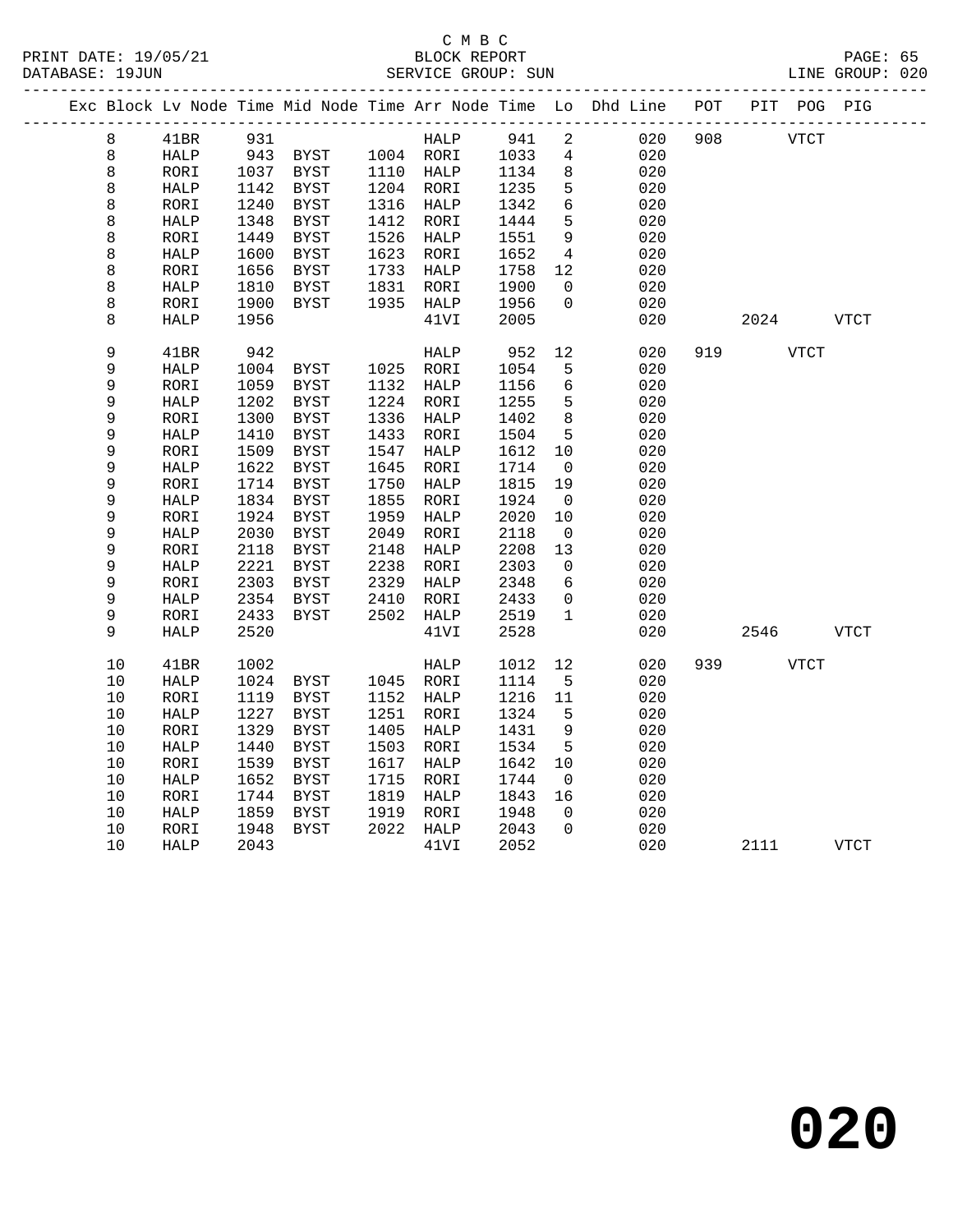|  |      |              |      |                |      |           |      |                 | Exc Block Lv Node Time Mid Node Time Arr Node Time Lo Dhd Line POT |               |           | PIT POG PIG |             |
|--|------|--------------|------|----------------|------|-----------|------|-----------------|--------------------------------------------------------------------|---------------|-----------|-------------|-------------|
|  | 11   | 41BR         | 1021 |                |      | HALP 1031 |      |                 | 020<br>$9 \left( \frac{1}{2} \right)$                              | 958           |           | <b>VTCT</b> |             |
|  | 11   | HALP         | 1040 | BYST 1104 RORI |      |           | 1134 | $5^{\circ}$     | 020                                                                |               |           |             |             |
|  | 11   | RORI         | 1139 | BYST           |      | 1213 HALP | 1238 | 9               | 020                                                                |               |           |             |             |
|  | 11   | HALP         | 1247 | <b>BYST</b>    | 1311 | RORI      | 1344 | 5               | 020                                                                |               |           |             |             |
|  | 11   | RORI         | 1349 | BYST           | 1425 | HALP      | 1451 | $\overline{9}$  | 020                                                                |               |           |             |             |
|  | 11   | HALP         | 1500 | BYST           | 1523 | RORI      | 1554 | $5^{\circ}$     | 020                                                                |               |           |             |             |
|  | 11   | RORI         | 1559 | BYST           | 1637 | HALP      | 1702 | 10              | 020                                                                |               |           |             |             |
|  | 11   | HALP         | 1712 | BYST           | 1735 | RORI      | 1804 | $\overline{0}$  | 020                                                                |               |           |             |             |
|  | 11   | RORI         | 1804 | BYST           | 1839 | HALP      | 1902 | 11              | 020                                                                |               |           |             |             |
|  | 11   | HALP         | 1913 | BYST           | 1932 | RORI      | 2000 | $\overline{0}$  | 020                                                                |               |           |             |             |
|  | 11   | RORI         | 2000 | BYST           | 2032 | HALP      | 2052 | 10              | 020                                                                |               |           |             |             |
|  | 11   | HALP         | 2102 | BYST           | 2120 | RORI      | 2148 | $\overline{0}$  | 020                                                                |               |           |             |             |
|  | 11   | RORI         | 2148 | BYST           | 2218 | HALP      | 2238 | $\overline{0}$  | 020                                                                |               |           |             |             |
|  | 11   | HALP         | 2238 |                |      | 41VI      | 2246 |                 | 020                                                                |               | 2305 VTCT |             |             |
|  | 12   | 41BR         | 1038 |                |      | HALP      | 1048 | 12              |                                                                    | 020 1015 VTCT |           |             |             |
|  | $12$ | HALP         | 1100 | BYST 1124 RORI |      |           | 1154 | 5               | 020                                                                |               |           |             |             |
|  | 12   | RORI         | 1159 | <b>BYST</b>    |      | 1233 HALP | 1258 | 9               | 020                                                                |               |           |             |             |
|  | $12$ | HALP         | 1307 | <b>BYST</b>    | 1331 | RORI      | 1404 | 5               | 020                                                                |               |           |             |             |
|  | 12   | RORI         | 1409 | BYST           | 1446 | HALP      | 1511 | 9               | 020                                                                |               |           |             |             |
|  | $12$ | ${\tt HALP}$ | 1520 | BYST           | 1543 | RORI      | 1614 | $5\overline{5}$ | 020                                                                |               |           |             |             |
|  | 12   | RORI         | 1619 | BYST           | 1656 | HALP      | 1721 | 13              | 020                                                                |               |           |             |             |
|  | 12   | HALP         | 1734 | BYST           | 1755 | RORI      | 1824 | $\overline{0}$  | 020                                                                |               |           |             |             |
|  | 12   | RORI         | 1824 | BYST           | 1859 | HALP      | 1922 | 15              | 020                                                                |               |           |             |             |
|  | 12   | HALP         | 1937 | BYST           | 1956 | RORI      | 2024 | $\overline{0}$  | 020                                                                |               |           |             |             |
|  | 12   | RORI         | 2024 | BYST           | 2056 | HALP      | 2116 | $\Omega$        | 020                                                                |               |           |             |             |
|  | 12   | <b>HALP</b>  | 2116 |                |      | 41VI      | 2125 |                 | 020                                                                |               | 2144      |             | <b>VTCT</b> |
|  | 13   | 41BR         | 1158 |                |      | HALP      | 1208 | $\mathbf{1}$    | 020                                                                | 1135          |           | VTCT        |             |
|  | 13   | HALP         | 1209 | BYST           |      | 1233 RORI | 1306 | 5               | 020                                                                |               |           |             |             |
|  | 13   | RORI         | 1311 | BYST           | 1347 | HALP      | 1413 | 7               | 020                                                                |               |           |             |             |
|  | 13   | HALP         | 1420 | BYST           | 1443 | RORI      | 1514 | 5               | 020                                                                |               |           |             |             |
|  | 13   | RORI         | 1519 | BYST           | 1557 | HALP      | 1622 | 10              | 020                                                                |               |           |             |             |
|  | 13   | HALP         | 1632 | BYST           | 1655 | RORI      | 1724 | $\overline{0}$  | 020                                                                |               |           |             |             |
|  | 13   | RORI         | 1724 | BYST           | 1800 | HALP      | 1825 | $\Omega$        | 020                                                                |               |           |             |             |
|  | 13   | HALP         | 1825 |                |      | 41VI      | 1835 |                 | 020                                                                |               | 1854 VTCT |             |             |
|  |      |              |      |                |      |           |      |                 |                                                                    |               |           |             |             |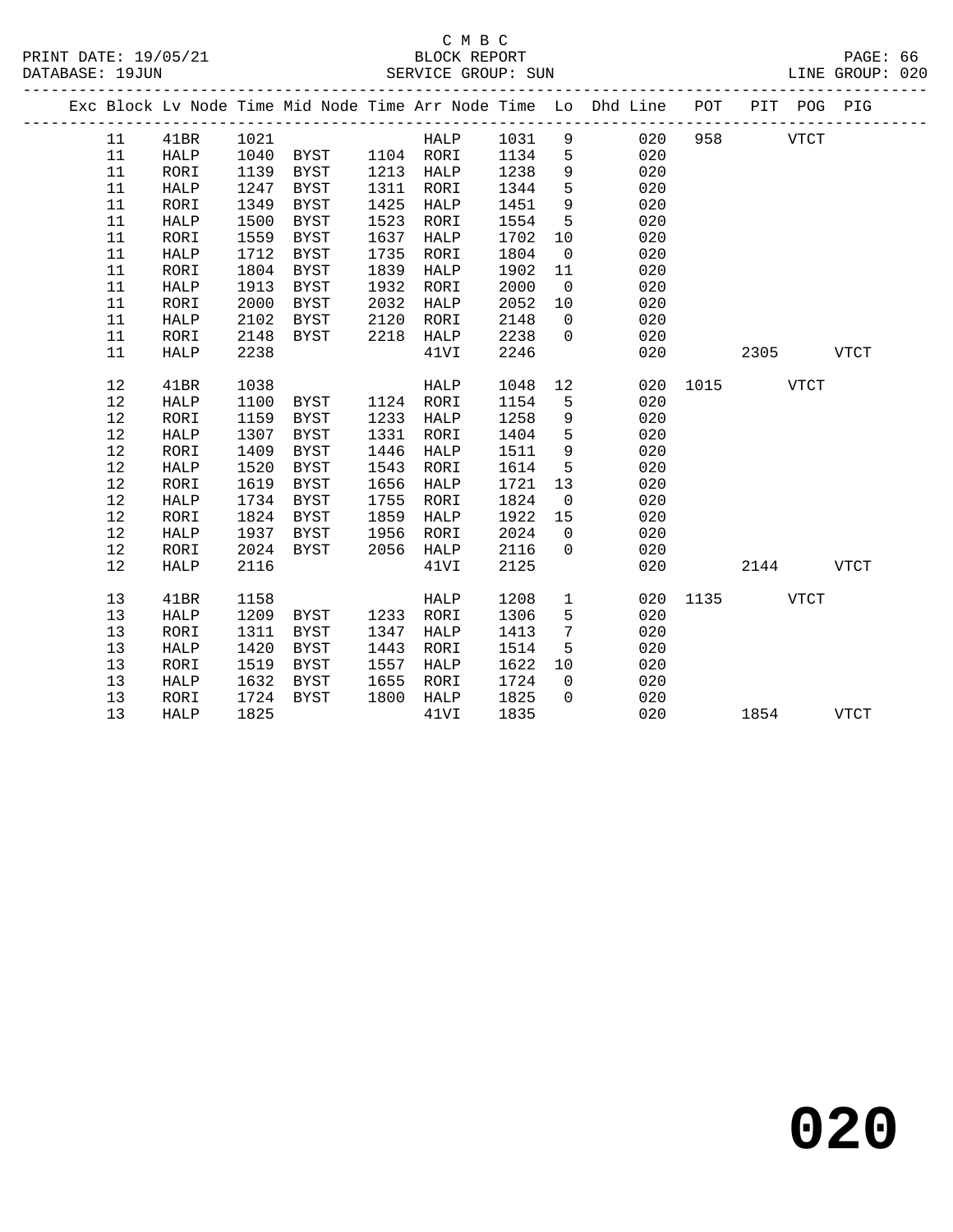|                                                                                                                                                      |                                                                                                                                                                                  |                                                                                              |                                                                                                           |                                                                                                                                                                                                                           |                                                                                                                                   |                                                                                                            |                                                                                                                               |                                                                                                                            |                                                                                                                                                                                                                                                                                                                                                                                                                                                                                                                 |                      |      | PAGE: 67                                 |                                                                                                                                             |
|------------------------------------------------------------------------------------------------------------------------------------------------------|----------------------------------------------------------------------------------------------------------------------------------------------------------------------------------|----------------------------------------------------------------------------------------------|-----------------------------------------------------------------------------------------------------------|---------------------------------------------------------------------------------------------------------------------------------------------------------------------------------------------------------------------------|-----------------------------------------------------------------------------------------------------------------------------------|------------------------------------------------------------------------------------------------------------|-------------------------------------------------------------------------------------------------------------------------------|----------------------------------------------------------------------------------------------------------------------------|-----------------------------------------------------------------------------------------------------------------------------------------------------------------------------------------------------------------------------------------------------------------------------------------------------------------------------------------------------------------------------------------------------------------------------------------------------------------------------------------------------------------|----------------------|------|------------------------------------------|---------------------------------------------------------------------------------------------------------------------------------------------|
|                                                                                                                                                      |                                                                                                                                                                                  |                                                                                              |                                                                                                           |                                                                                                                                                                                                                           |                                                                                                                                   |                                                                                                            |                                                                                                                               |                                                                                                                            |                                                                                                                                                                                                                                                                                                                                                                                                                                                                                                                 |                      |      |                                          |                                                                                                                                             |
|                                                                                                                                                      |                                                                                                                                                                                  |                                                                                              |                                                                                                           |                                                                                                                                                                                                                           |                                                                                                                                   |                                                                                                            |                                                                                                                               |                                                                                                                            |                                                                                                                                                                                                                                                                                                                                                                                                                                                                                                                 |                      |      |                                          |                                                                                                                                             |
| $\mathbf 1$<br>$\mathbf{1}$<br>$\mathbf 1$<br>$\mathbf 1$<br>1<br>$\mathbf{1}$<br>1<br>1<br>1<br>1<br>$\mathbf 1$<br>1<br>1<br>1<br>1<br>1<br>1<br>1 | BUB4<br>DULP<br>BUB4<br>DULP<br>BUB4<br><b>DULP</b><br>BUB4<br>16BA<br>BUB4<br>DULP<br>BUB4<br>16BA<br>BUB4<br>DULP                                                              | 1148<br>1237<br>1316<br>1428<br>1514<br>1556<br>1708<br>1757                                 | MDBY<br>MDBY<br>MDBY<br>MDBY<br>MDBY<br>MDBY<br>MDBY<br>MDBY                                              | 1208<br>1250<br>1336<br>1402<br>1448<br>1528<br>1616<br>1640<br>1728<br>1810                                                                                                                                              | DULP<br>BUB4<br>DULP<br>BUB4<br>16BA<br>BUB4<br>DULP<br>BUB4<br>16BA<br>BUB4<br>BUB4                                              | 1311<br>1423<br>1551<br>1623<br>1831                                                                       |                                                                                                                               | 002<br>002<br>002<br>002<br>002<br>002<br>002<br>002<br>002<br>002<br>002<br>002<br>002<br>002                             |                                                                                                                                                                                                                                                                                                                                                                                                                                                                                                                 |                      |      |                                          |                                                                                                                                             |
| 1<br>1                                                                                                                                               | 16BA<br>BUB4                                                                                                                                                                     |                                                                                              |                                                                                                           |                                                                                                                                                                                                                           |                                                                                                                                   | 1941<br>2018                                                                                               |                                                                                                                               | 002<br>002                                                                                                                 |                                                                                                                                                                                                                                                                                                                                                                                                                                                                                                                 |                      |      | VTC                                      |                                                                                                                                             |
| 2<br>2<br>2<br>2<br>$\sqrt{2}$<br>2<br>2<br>2<br>2<br>$\sqrt{2}$<br>2<br>2<br>$\sqrt{2}$<br>$\sqrt{2}$<br>2<br>2<br>2<br>$\sqrt{2}$<br>2             | DULP<br>BUB4<br>DULP<br>BUB4<br><b>DULP</b><br>BUB4<br>BUB4<br><b>DULP</b><br>BUB4<br>DULP<br>BUB4<br>16BA<br>BUB4<br><b>DULP</b><br>BUB4<br>16BA<br>BUB4<br><b>DULP</b><br>BUB4 | 1048<br>1129<br>1208<br>1253<br>1332<br>1410<br>1444<br>1530<br>1612<br>1649<br>1724<br>1813 | MDBY<br>MDBY<br>MDBY<br>MDBY<br>MDBY<br>MDBY<br>MDBY<br>MDBY<br>MDBY<br>MDBY<br>MDBY<br>$\texttt{MDBY}{}$ | 1108<br>1142<br>1228<br>1306<br>1352<br>1416<br>1504<br>1544<br>1632<br>1656<br>1744<br>1826                                                                                                                              | BUB4<br><b>DULP</b><br>BUB4<br><b>DULP</b><br>BUB4<br>16BA<br>BUB4<br><b>DULP</b><br>BUB4<br>16BA<br>BUB4<br>DULP<br>BUB4<br>16BA | 730<br>803<br>1120<br>1203<br>1241<br>1327<br>1359<br>1439<br>1517<br>1607<br>1639<br>1719<br>1759<br>1847 | 9<br>5<br>12<br>5<br>11<br>5<br>13<br>5<br>10<br>5<br>14<br>5                                                                 | 002<br>002<br>002<br>002<br>002<br>002<br>002<br>002<br>002<br>002<br>002<br>002<br>002<br>002<br>002<br>002<br>002<br>002 |                                                                                                                                                                                                                                                                                                                                                                                                                                                                                                                 |                      | VTC  | <b>VTC</b>                               |                                                                                                                                             |
|                                                                                                                                                      | 1<br>2                                                                                                                                                                           | PRINT DATE: 19/05/21<br>BUB4                                                                 | CLBY CLARK & BROADWAY<br>1836<br>806<br>1852                                                              | 16BA 16 AV & BALACLAVA ST<br>908 MDBY<br>$\frac{1028}{1028}$ MDBY<br>1110<br>MDBY<br>1356 MDBY<br>1633 MDBY<br>MDBY<br>1914 MDBY<br>1944 MDBY<br>636 MDBY<br>706 MDBY<br>736 MDBY<br>MDBY<br>851 MDBY<br>928 MDBY<br>MDBY | 1856<br>1912                                                                                                                      | 1005 BUB4<br>1046<br>1123<br>1920<br>720<br>748<br>822 DULP<br>903 BUB4<br>944 DULP                        | смвс<br>BLOCK REPORT<br>843 BUB4<br>924 DULP<br>DULP<br>16BA<br>BUB4<br>2004 DULP<br>648 BUB4<br>יו דוזים 120<br>DULP<br>1918 | 935<br>1023<br>1058<br>1143<br>1343<br>1501<br>1703<br>1743<br>1902<br>703<br>730<br>832<br>923<br>955                     | BUB4 646 MDBY 659 DULP 708 8 002<br>DULP 716 MDBY 728 BUB4 743 3 002<br>BUB4 746 MDBY 802 DULP 812 19 002<br>DULP 831 MDBY 843 BUB4 903 5 002<br>18<br>$5\overline{)}$<br>12<br>5 <sub>1</sub><br>1221 16<br>$5^{\circ}$<br>13<br>5 <sup>1</sup><br>13<br>$5^{\circ}$<br>10<br>$5^{\circ}$<br>14<br>5 <sub>1</sub><br>$\begin{array}{c} 12 \\ 3 \end{array}$<br>002<br>$\overline{\mathbf{3}}$<br>$6\overline{6}$<br>3 <sup>1</sup><br>19<br>5 <sup>5</sup><br>17<br>DULP 1012 MDBY 1025 BUB4 1043 5 002<br>002 | BUB4 BURRARD STATION | 1943 | DULP WB W 41 AV FS DUNBAR ST<br>619 — 10 | Exc Block Lv Node Time Mid Node Time Arr Node Time Lo Dhd Line POT PIT POG PIG<br>1 DULP 616 MDBY 628 BUB4 643 3 002 559 VTC<br>2028 — 2021 |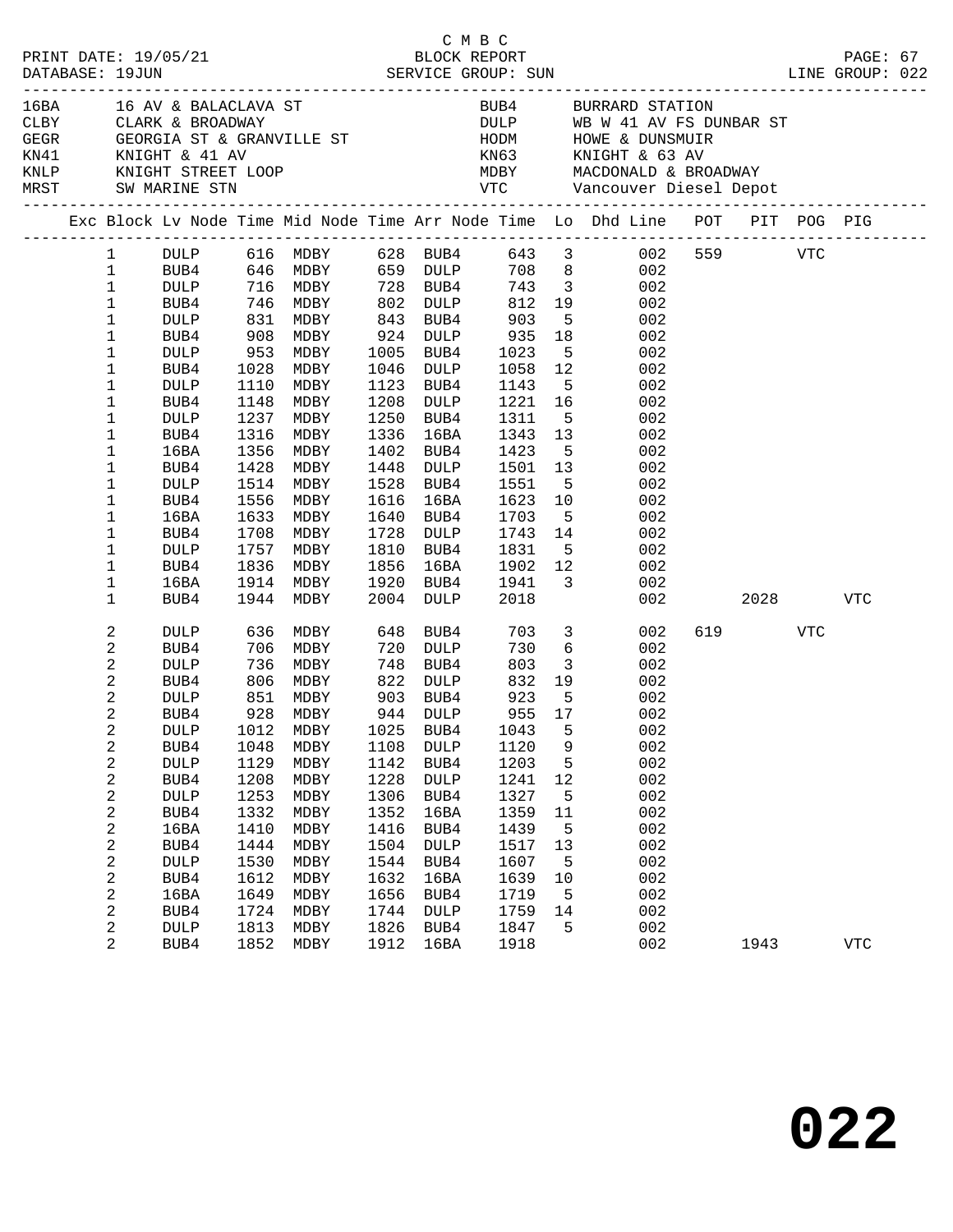|  |              |                     |              |              |              |                  |              |                         | Exc Block Lv Node Time Mid Node Time Arr Node Time Lo Dhd Line POT |     |      | PIT POG PIG |            |  |
|--|--------------|---------------------|--------------|--------------|--------------|------------------|--------------|-------------------------|--------------------------------------------------------------------|-----|------|-------------|------------|--|
|  | $\mathbf{3}$ | DULP                | 656          | MDBY         |              | 708 BUB4         | 723          | $\mathbf{3}$            | 002                                                                | 639 |      | <b>VTC</b>  |            |  |
|  | $\mathbf{3}$ | BUB4                | 726          | MDBY         | 740          | DULP             | 750          | 6                       | 002                                                                |     |      |             |            |  |
|  | 3            | <b>DULP</b>         | 756          | MDBY         | 808          | BUB4             | 823          | $5\overline{5}$         | 002                                                                |     |      |             |            |  |
|  | 3            | BUB4                | 828          | MDBY         | 844          | DULP             | 854          | 17                      | 002                                                                |     |      |             |            |  |
|  | 3            | <b>DULP</b>         | 911          | MDBY         | 923          | BUB4             | 943          | 5                       | 002                                                                |     |      |             |            |  |
|  | 3            | BUB4                | 948          | MDBY         | 1006         | DULP             | 1018         | 14                      | 002                                                                |     |      |             |            |  |
|  | 3            | <b>DULP</b>         | 1032         | MDBY         | 1045         | BUB4             | 1103         | $5\overline{5}$         | 002                                                                |     |      |             |            |  |
|  | 3            | BUB4                | 1108         | MDBY         | 1130         | DULP             | 1143         | 16                      | 002                                                                |     |      |             |            |  |
|  | 3            | <b>DULP</b>         | 1159         | MDBY         | 1212         | BUB4             | 1233         | $5^{\circ}$             | 002                                                                |     |      |             |            |  |
|  | 3            | BUB4                | 1238         | MDBY         | 1258         | 16BA             | 1305         | 19                      | 002                                                                |     |      |             |            |  |
|  | 3            | 16BA                | 1324         | MDBY         | 1330         | BUB4             | 1351         | 5                       | 002                                                                |     |      |             |            |  |
|  | 3            | BUB4                | 1356         | MDBY         | 1416         | DULP             | 1429         | 13                      | 002                                                                |     |      |             |            |  |
|  | 3            | <b>DULP</b>         | 1442         | MDBY         | 1456         | BUB4             | 1519         | 5                       | 002                                                                |     |      |             |            |  |
|  | 3            | BUB4                | 1524         | MDBY         | 1544         | 16BA             | 1551         | 11                      | 002                                                                |     |      |             |            |  |
|  | 3            | 16BA                | 1602         | MDBY         | 1608         | BUB4             | 1631         | 5                       | 002                                                                |     |      |             |            |  |
|  | 3<br>3       | BUB4<br><b>DULP</b> | 1636         | MDBY         | 1656<br>1738 | <b>DULP</b>      | 1709         | 15                      | 002<br>002                                                         |     |      |             |            |  |
|  | 3            | BUB4                | 1724<br>1804 | MDBY<br>MDBY | 1824         | BUB4<br>16BA     | 1759<br>1830 | $5^{\circ}$<br>20       | 002                                                                |     |      |             |            |  |
|  | 3            | 16BA                | 1850         | MDBY         | 1856         | BUB4             | 1917         | $\overline{\mathbf{3}}$ | 002                                                                |     |      |             |            |  |
|  | 3            | BUB4                | 1920         | MDBY         | 1940         | DULP             | 1954         | 24                      | 002                                                                |     |      |             |            |  |
|  | 3            | <b>DULP</b>         | 2018         | MDBY         | 2031         | BUB4             | 2052         | $\mathbf{3}$            | 002                                                                |     |      |             |            |  |
|  | 3            | BUB4                | 2055         | MDBY         | 2113         | 16BA             | 2119         |                         | 002                                                                |     | 2144 |             | <b>VTC</b> |  |
|  |              |                     |              |              |              |                  |              |                         |                                                                    |     |      |             |            |  |
|  | 4            | 16BA                | 755          | MDBY         | 758          | BUB4             | 813          | $4\overline{ }$         | 002                                                                | 733 |      | <b>VTC</b>  |            |  |
|  | 4            | BUB4                | 817          | MDBY         | 833          | 16BA             | 838          | 10                      | 002                                                                |     |      |             |            |  |
|  | 4            | 16BA                | 848          | MDBY         | 853          | BUB4             | 913          | 5                       | 002                                                                |     |      |             |            |  |
|  | 4            | BUB4                | 918          | MDBY         | 934          | 16BA             | 939          | 11                      | 002                                                                |     |      |             |            |  |
|  | 4            | 16BA                | 950          | MDBY         | 955          | BUB4             | 1013         | 5                       | 002                                                                |     |      |             |            |  |
|  | 4<br>4       | BUB4                | 1018         | MDBY         | 1036<br>1055 | 16BA             | 1041<br>1113 | 9<br>5                  | 002<br>002                                                         |     |      |             |            |  |
|  | 4            | 16BA<br>BUB4        | 1050<br>1118 | MDBY<br>MDBY | 1140         | BUB4<br>16BA     | 1145         | 12                      | 002                                                                |     |      |             |            |  |
|  | 4            | 16BA                | 1157         | MDBY         | 1202         | BUB4             | 1223         | 5                       | 002                                                                |     |      |             |            |  |
|  | 4            | BUB4                | 1228         | MDBY         | 1248         | DULP             | 1301         | 6                       | 002                                                                |     |      |             |            |  |
|  | 4            | <b>DULP</b>         | 1307         | MDBY         | 1322         | BUB4             | 1343         | 5                       | 002                                                                |     |      |             |            |  |
|  | 4            | BUB4                | 1348         | MDBY         | 1408         | 16BA             | 1415         | 11                      | 002                                                                |     |      |             |            |  |
|  | 4            | 16BA                | 1426         | MDBY         | 1432         | BUB4             | 1455         | 5                       | 002                                                                |     |      |             |            |  |
|  | 4            | BUB4                | 1500         | MDBY         | 1520         | <b>DULP</b>      | 1533         | 13                      | 002                                                                |     |      |             |            |  |
|  | 4            | DULP                | 1546         | MDBY         | 1600         | BUB4             | 1623         | 5                       | 002                                                                |     |      |             |            |  |
|  | 4            | BUB4                | 1628         | MDBY         | 1648         | 16BA             | 1655 11      |                         | 002                                                                |     |      |             |            |  |
|  | 4            | 16BA                |              | 1706 MDBY    |              | 1712 BUB4 1735 5 |              |                         | 002                                                                |     |      |             |            |  |
|  | 4            | BUB4                | 1740         | MDBY         | 1800         | <b>DULP</b>      | 1815         | 16                      | 002                                                                |     |      |             |            |  |
|  | 4            | DULP                | 1831         | MDBY         | 1844         | BUB4             | 1905         | 3                       | 002                                                                |     |      |             |            |  |
|  | 4            | BUB4                | 1908         | MDBY         | 1928         | 16BA             | 1934         | 8                       | 002                                                                |     |      |             |            |  |
|  | 4            | 16BA                | 1942         | MDBY         | 1946         | BUB4             | 2007         | 3                       | 002                                                                |     |      |             |            |  |
|  | 4            | BUB4                | 2010         | MDBY         | 2030         | DULP             | 2044         | 8                       | 002                                                                |     |      |             |            |  |
|  | 4            | DULP                | 2052         | MDBY         | 2104         | BUB4             | 2122         | 3                       | 002                                                                |     |      |             |            |  |
|  | 4            | BUB4                | 2125         | MDBY         | 2141         | 16BA             | 2146         | 0                       | 002                                                                |     |      |             |            |  |
|  | 4            | 16BA                | 2146         | MDBY         | 2150         | BUB4             | 2208         | 2                       | 002                                                                |     |      |             |            |  |
|  | 4            | BUB4                | 2210         | MDBY         | 2226         | DULP             | 2237         | 16                      | 002                                                                |     |      |             |            |  |
|  | 4            | DULP                | 2253         | MDBY         | 2305         | BUB4             | 2323         | 2                       | 002                                                                |     |      |             |            |  |
|  | 4            | BUB4                | 2325<br>2347 | MDBY         | 2341<br>2351 | 16BA             | 2346<br>2408 | 1                       | 002<br>002                                                         |     |      |             |            |  |
|  | 4<br>4       | 16BA<br>BUB4        | 2410         | MDBY<br>MDBY | 2426         | BUB4<br>DULP     | 2437         | 2<br>20                 | 002                                                                |     |      |             |            |  |
|  | 4            | <b>DULP</b>         | 2457         | MDBY         | 2507         | BUB4             | 2523         | 8                       | 002                                                                |     |      |             |            |  |
|  | 4            | BUB4                | 2531         | MDBY         | 2547         | DULP             | 2558         | 12                      | 002                                                                |     |      |             |            |  |
|  | 4            | <b>DULP</b>         | 2610         |              |              | GEGR             | 2636         | 3                       | N22                                                                |     |      |             |            |  |
|  |              |                     |              |              |              |                  |              |                         |                                                                    |     |      |             |            |  |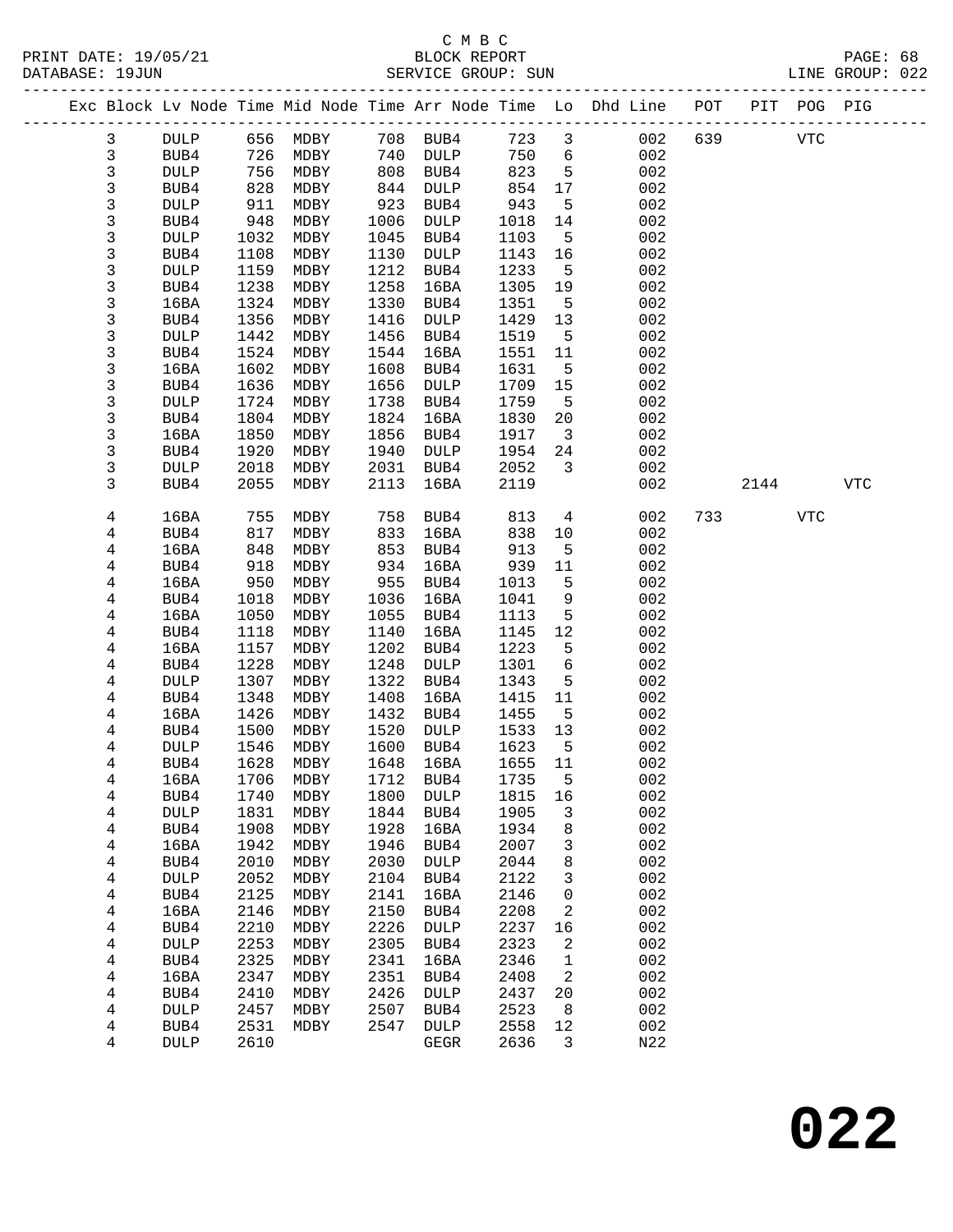|  |                 |              |              |                            |              |              |              |                         | Exc Block Lv Node Time Mid Node Time Arr Node Time Lo Dhd Line POT PIT POG PIG |     |            |            |            |
|--|-----------------|--------------|--------------|----------------------------|--------------|--------------|--------------|-------------------------|--------------------------------------------------------------------------------|-----|------------|------------|------------|
|  | $4\overline{ }$ | GEGR         | 2639         |                            |              | DULP 2704    |              |                         |                                                                                | N22 | 2714       |            | VTC        |
|  | 5               | 16BA         | 810          | MDBY                       |              | 815 BUB4     | 833          | 5                       | 002                                                                            |     | 748        | <b>VTC</b> |            |
|  | 5               | BUB4         | 838          | MDBY                       | 854          | 16BA         | 859          | 9                       | 002                                                                            |     |            |            |            |
|  | 5               | 16BA         | 908          | MDBY                       | 913          | BUB4         | 933          | 5                       | 002                                                                            |     |            |            |            |
|  | 5               | BUB4         | 938          | MDBY                       | 956          | 16BA         | 1001         | 9                       | 002                                                                            |     |            |            |            |
|  | 5               | 16BA         | 1010         | MDBY                       | 1015         | BUB4         | 1033         | 5                       | 002                                                                            |     |            |            |            |
|  | 5               | BUB4         | 1038         | MDBY                       | 1058         | 16BA         | 1103         | 5                       | 002                                                                            |     |            |            |            |
|  | 5               | 16BA         | 1108         | MDBY                       | 1113         | BUB4         | 1133         | 5                       | 002                                                                            |     |            |            |            |
|  | 5               | BUB4         | 1138         | MDBY                       | 1158         | 16BA         | 1205         | 12                      | 002                                                                            |     |            |            |            |
|  | 5               | 16BA         | 1217         | MDBY                       | 1222         | BUB4         | 1243         | 5                       | 002                                                                            |     |            |            |            |
|  | 5               | BUB4         | 1248         | MDBY                       | 1308         | DULP         | 1321         | 18                      | 002                                                                            |     |            |            |            |
|  | 5               | DULP         | 1339         | MDBY                       | 1354         | BUB4         | 1415         | 5                       | 002                                                                            |     |            |            |            |
|  | 5               | BUB4         | 1420         | MDBY                       | 1440         | 16BA         | 1447         | 11                      | 002                                                                            |     |            |            |            |
|  | 5               | 16BA         | 1458         | MDBY                       | 1504         | BUB4         | 1527         | $5^{\circ}$             | 002                                                                            |     |            |            |            |
|  | 5               | BUB4         | 1532         | MDBY                       | 1552         | DULP         | 1605         | 13                      | 002                                                                            |     |            |            |            |
|  | 5               | <b>DULP</b>  | 1618         | MDBY                       | 1632         | BUB4         | 1655         | $-5$                    | 002                                                                            |     |            |            |            |
|  | 5               | BUB4         | 1700         | MDBY                       | 1720         | 16BA         | 1726         | 14                      | 002                                                                            |     |            |            |            |
|  | 5               | 16BA         | 1740         | MDBY                       | 1746         | BUB4         | 1807         | 5                       | 002                                                                            |     |            |            |            |
|  | 5               | BUB4         | 1812         | MDBY                       | 1832         | DULP         | 1847         | 8                       | 002                                                                            |     |            |            |            |
|  | 5<br>5          | <b>DULP</b>  | 1855<br>1932 | MDBY                       | 1908<br>1952 | BUB4         | 1929<br>1958 | $\overline{3}$<br>14    | 002<br>002                                                                     |     |            |            |            |
|  | 5               | BUB4<br>16BA | 2012         | MDBY<br>MDBY               | 2016         | 16BA<br>BUB4 | 2037         | $\overline{\mathbf{3}}$ | 002                                                                            |     |            |            |            |
|  | 5               | BUB4         | 2040         | MDBY                       | 2058         | DULP         | 2110         | 12                      | 002                                                                            |     |            |            |            |
|  | 5               | DULP         | 2122         | MDBY                       | 2134         | BUB4         | 2152         | 3                       | 002                                                                            |     |            |            |            |
|  | 5               | BUB4         | 2155         | MDBY                       | 2211         | 16BA         | 2216         | $\mathbf 0$             | 002                                                                            |     |            |            |            |
|  | 5               | 16BA         | 2216         | MDBY                       | 2220         | BUB4         | 2238         | 2                       | 002                                                                            |     |            |            |            |
|  | 5               | BUB4         | 2240         | MDBY                       | 2256         | DULP         | 2307         | 16                      | 002                                                                            |     |            |            |            |
|  | 5               | <b>DULP</b>  | 2323         | MDBY                       | 2335         | BUB4         | 2353         | 2                       | 002                                                                            |     |            |            |            |
|  | 5               | BUB4         | 2355         | MDBY                       | 2411         | 16BA         | 2416         | $\mathbf{1}$            | 002                                                                            |     |            |            |            |
|  | 5               | 16BA         | 2417         | MDBY                       | 2421         | BUB4         | 2438         | 2                       | 002                                                                            |     |            |            |            |
|  | 5               | BUB4         | 2440         | MDBY                       | 2456         | DULP         | 2507         | 5                       | 002                                                                            |     |            |            |            |
|  | 5               | <b>DULP</b>  | 2512         | MDBY                       | 2522         | BUB4         | 2538         | 8                       | 002                                                                            |     |            |            |            |
|  | 5               | BUB4         | 2546         | MDBY                       | 2602         | 16BA         | 2607         |                         | 002                                                                            |     | 2632       |            | VTC        |
|  | 6               | DULP         | 813          | MDBY                       | 825          | BUB4         | 843          | 5                       | 002                                                                            |     | 756 750 17 | VTC        |            |
|  | 6               | BUB4         | 848          | MDBY                       | 904          | DULP         | 914          | 19                      | 002                                                                            |     |            |            |            |
|  | 6               | <b>DULP</b>  | 933          | MDBY                       | 945          | BUB4         | 1003         | $5^{\circ}$             | 002                                                                            |     |            |            |            |
|  | 6               | BUB4         | 1008         | MDBY                       |              | 1026 DULP    | 1038 14      |                         | 002                                                                            |     |            |            |            |
|  | 6               | DULP         |              | 1052 MDBY 1105 BUB4 1123 5 |              |              |              |                         | 002                                                                            |     |            |            |            |
|  | 6               | BUB4         | 1128         | MDBY                       | 1150         | DULP         | 1203         | 16                      | 002                                                                            |     |            |            |            |
|  | 6               | DULP         | 1219         | MDBY                       | 1232         | BUB4         | 1253         | $5^{\circ}$             | 002                                                                            |     |            |            |            |
|  | 6               | BUB4         | 1258         | MDBY                       | 1318         | 16BA         | 1325         | 15                      | 002                                                                            |     |            |            |            |
|  | 6               | 16BA         | 1340         | MDBY                       | 1346         | BUB4         | 1407         | 5                       | 002                                                                            |     |            |            |            |
|  | 6               | BUB4         | 1412         | MDBY                       | 1432         | <b>DULP</b>  | 1445         | 13                      | 002                                                                            |     |            |            |            |
|  | 6<br>6          | DULP<br>BUB4 | 1458<br>1540 | MDBY<br>MDBY               | 1512<br>1600 | BUB4<br>16BA | 1535<br>1607 | 5<br>11                 | 002<br>002                                                                     |     |            |            |            |
|  | 6               | 16BA         | 1618         | MDBY                       | 1624         | BUB4         | 1647         | 5                       | 002                                                                            |     |            |            |            |
|  | 6               | BUB4         | 1652         | MDBY                       | 1712         | <b>DULP</b>  | 1725         | 15                      | 002                                                                            |     |            |            |            |
|  | 6               | <b>DULP</b>  | 1740         | MDBY                       | 1754         | BUB4         | 1815         | 5                       | 002                                                                            |     |            |            |            |
|  | 6               | BUB4         | 1820         | MDBY                       | 1840         | 16BA         | 1846         |                         | 002                                                                            |     | 1911       |            | <b>VTC</b> |
|  |                 |              |              |                            |              |              |              |                         |                                                                                |     |            |            |            |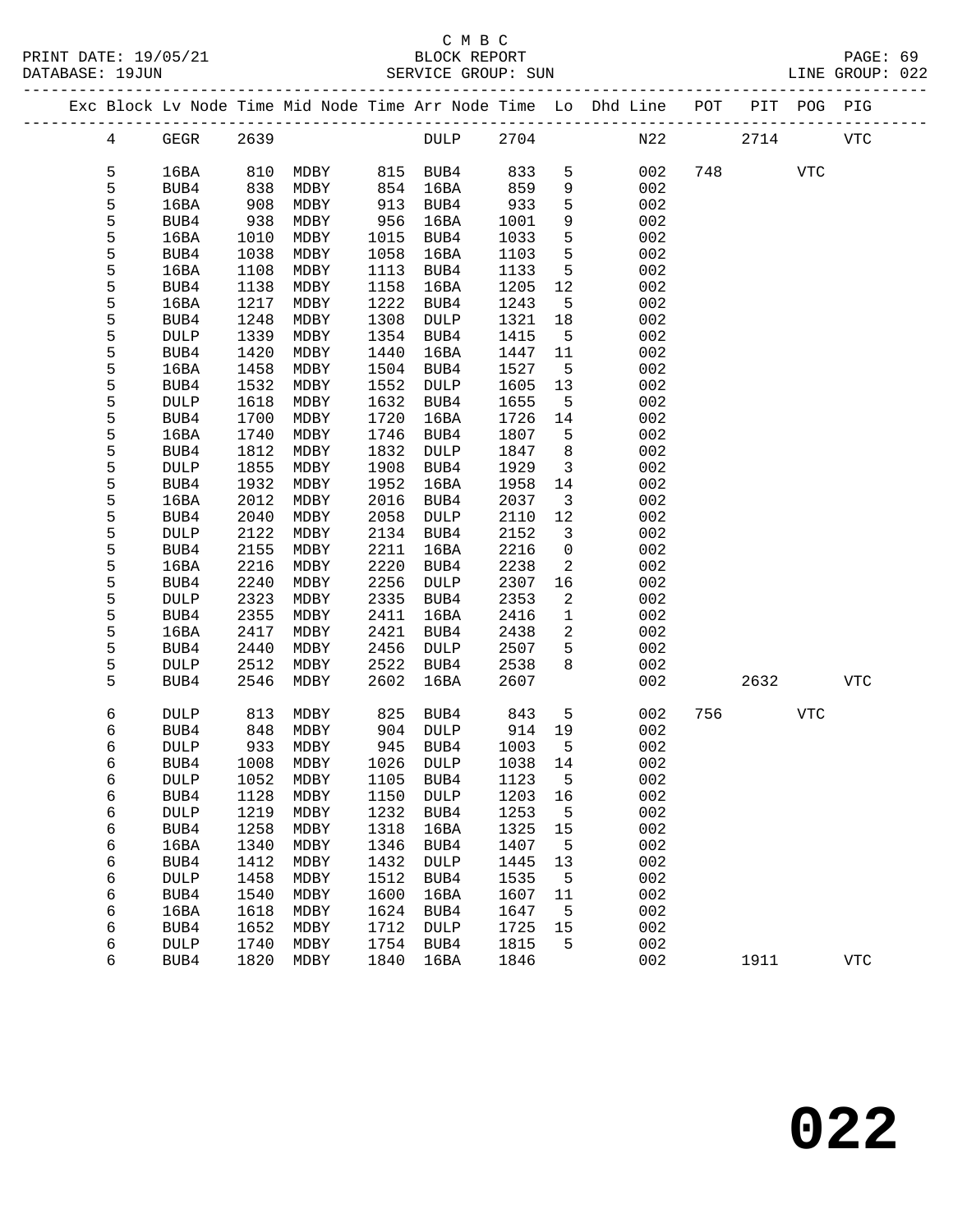### C M B C<br>BLOCK REPORT SERVICE GROUP: SUN

PRINT DATE: 19/05/21 BLOCK REPORT PAGE: 70 -------------------------------------------------------------------------------------------------

|  |                  |             |      |             |      |             |         |                | Exc Block Lv Node Time Mid Node Time Arr Node Time Lo Dhd Line | POT  | PIT  | POG PIG    |              |
|--|------------------|-------------|------|-------------|------|-------------|---------|----------------|----------------------------------------------------------------|------|------|------------|--------------|
|  | 7                | 16BA        | 830  | MDBY        | 835  | BUB4        | 853     | 5              | 002                                                            | 808  |      | <b>VTC</b> |              |
|  | 7                | BUB4        | 858  | MDBY        | 914  | 16BA        | 919     | 9              | 002                                                            |      |      |            |              |
|  | 7                | 16BA        | 928  | MDBY        | 933  | BUB4        | 953     | 5              | 002                                                            |      |      |            |              |
|  | 7                | BUB4        | 958  | MDBY        | 1016 | 16BA        | 1021    | 9              | 002                                                            |      |      |            |              |
|  | 7                | 16BA        | 1030 | MDBY        | 1035 | BUB4        | 1053    | 5              | 002                                                            |      |      |            |              |
|  | 7                | BUB4        | 1058 | MDBY        | 1118 | 16BA        | 1123    | 5              | 002                                                            |      |      |            |              |
|  | 7                | 16BA        | 1128 | MDBY        | 1133 | BUB4        | 1153    | 5              | 002                                                            |      |      |            |              |
|  | 7                | BUB4        | 1158 | MDBY        | 1218 | 16BA        | 1225    | 10             | 002                                                            |      |      |            |              |
|  | 7                | 16BA        | 1235 | MDBY        | 1242 | BUB4        | 1303    | 5              | 002                                                            |      |      |            |              |
|  | 7                | BUB4        | 1308 | MDBY        | 1328 | DULP        | 1341    | 12             | 002                                                            |      |      |            |              |
|  | 7                | DULP        | 1353 | MDBY        | 1408 | BUB4        | 1431    | 5              | 002                                                            |      |      |            |              |
|  | $\boldsymbol{7}$ | BUB4        | 1436 | MDBY        | 1456 | 16BA        | 1503    | 11             | 002                                                            |      |      |            |              |
|  | $\boldsymbol{7}$ | 16BA        | 1514 | MDBY        | 1520 | BUB4        | 1543    | 5              | 002                                                            |      |      |            |              |
|  | 7                | BUB4        | 1548 | MDBY        | 1608 | DULP        | 1621    | 13             | 002                                                            |      |      |            |              |
|  | 7                | <b>DULP</b> | 1634 | MDBY        | 1648 | BUB4        | 1711    | 5              | 002                                                            |      |      |            |              |
|  | $\boldsymbol{7}$ | BUB4        | 1716 | MDBY        | 1736 | 16BA        | 1742    | 14             | 002                                                            |      |      |            |              |
|  | 7                | 16BA        | 1756 | MDBY        | 1802 | BUB4        | 1823    | 5              | 002                                                            |      |      |            |              |
|  | 7                | BUB4        | 1828 | MDBY        | 1848 | DULP        | 1903    | 16             | 002                                                            |      |      |            |              |
|  | 7                | <b>DULP</b> | 1919 | MDBY        | 1932 | BUB4        | 1953    | $\overline{3}$ | 002                                                            |      |      |            |              |
|  | $\boldsymbol{7}$ | BUB4        | 1956 | MDBY        | 2016 | 16BA        | 2022    | 23             | 002                                                            |      |      |            |              |
|  | 7                | 16BA        | 2045 | MDBY        | 2049 | BUB4        | 2107    | $\mathbf{3}$   | 002                                                            |      |      |            |              |
|  | 7                | BUB4        | 2110 | MDBY        | 2126 | DULP        | 2137    | 16             | 002                                                            |      |      |            |              |
|  | 7                | <b>DULP</b> | 2153 | MDBY        | 2205 | BUB4        | 2223    | 2              | 002                                                            |      |      |            |              |
|  | 7                | BUB4        | 2225 | MDBY        | 2241 | 16BA        | 2246    | 0              | 002                                                            |      |      |            |              |
|  | $\boldsymbol{7}$ | 16BA        | 2246 | MDBY        | 2250 | BUB4        | 2308    | 2              | 002                                                            |      |      |            |              |
|  | 7                | BUB4        | 2310 | MDBY        | 2326 | DULP        | 2337    | 19             | 002                                                            |      |      |            |              |
|  | $\boldsymbol{7}$ | <b>DULP</b> | 2356 | MDBY        | 2406 | BUB4        | 2423    | 2              | 002                                                            |      |      |            |              |
|  | 7                | BUB4        | 2425 | MDBY        | 2441 | 16BA        | 2446    | $\overline{a}$ | 002                                                            |      |      |            |              |
|  | 7                | 16BA        | 2448 | MDBY        | 2452 | BUB4        | 2508    | 6              | 002                                                            |      |      |            |              |
|  | 7                | BUB4        | 2514 | MDBY        | 2530 | 16BA        | 2535    |                | 002                                                            |      | 2600 |            | ${\tt VTC}$  |
|  | 8                | <b>DULP</b> | 1139 | MDBY        | 1152 | BUB4        | 1213    | 5              | 002                                                            | 1122 |      | <b>VTC</b> |              |
|  | 8                | BUB4        | 1218 | MDBY        | 1238 | 16BA        | 1245    | $\sqrt{6}$     | 002                                                            |      |      |            |              |
|  | 8                | 16BA        | 1251 | MDBY        | 1258 | BUB4        | 1319    | 5              | 002                                                            |      |      |            |              |
|  | 8                | BUB4        | 1324 | MDBY        | 1344 | DULP        | 1357    | 12             | 002                                                            |      |      |            |              |
|  | 8                | <b>DULP</b> | 1409 | MDBY        | 1424 | BUB4        | 1447    | 5              | 002                                                            |      |      |            |              |
|  | 8                | BUB4        | 1452 | MDBY        | 1512 | 16BA        | 1519    | 11             | 002                                                            |      |      |            |              |
|  | 8                | 16BA        | 1530 | MDBY        | 1536 | BUB4        | 1559    | 5              | 002                                                            |      |      |            |              |
|  | 8                | BUB4        | 1604 | MDBY        | 1624 | DULP        | 1637    | 13             | 002                                                            |      |      |            |              |
|  | 8                | <b>DULP</b> | 1650 | MDBY        | 1704 | BUB4        | 1727    | 5              | 002                                                            |      |      |            |              |
|  | 8                | BUB4        |      | 1732 MDBY   |      | 1752 16BA   | 1758 14 |                | 002                                                            |      |      |            |              |
|  | 8                | 16BA        | 1812 | MDBY        | 1818 | BUB4        | 1839    | 5              | 002                                                            |      |      |            |              |
|  | 8                | BUB4        | 1844 | MDBY        | 1904 | <b>DULP</b> | 1918    |                | 002                                                            |      | 1928 |            | $_{\rm VTC}$ |
|  |                  |             |      |             |      |             |         |                |                                                                |      |      |            |              |
|  | 9                | <b>DULP</b> | 1323 | MDBY        | 1338 | BUB4        | 1359    | 5              | 002                                                            | 1306 |      | <b>VTC</b> |              |
|  | 9                | BUB4        | 1404 | MDBY        | 1424 | 16BA        | 1431    | 11             | 002                                                            |      |      |            |              |
|  | 9                | 16BA        | 1442 | <b>MDBY</b> | 1448 | BUB4        | 1511    | 5              | 002                                                            |      |      |            |              |
|  | 9                | BUB4        | 1516 | MDBY        | 1536 | DULP        | 1549    | 13             | 002                                                            |      |      |            |              |
|  | 9                | <b>DULP</b> | 1602 | MDBY        | 1616 | BUB4        | 1639    | 5              | 002                                                            |      |      |            |              |
|  | 9                | BUB4        | 1644 | MDBY        | 1704 | 16BA        | 1711    | 13             | 002                                                            |      |      |            |              |
|  | 9                | 16BA        | 1724 | MDBY        | 1730 | BUB4        | 1751    | 5              | 002                                                            |      |      |            |              |
|  | 9                | BUB4        | 1756 | MDBY        | 1816 | <b>DULP</b> | 1831    |                | 002                                                            |      | 1843 |            | ${\tt VTC}$  |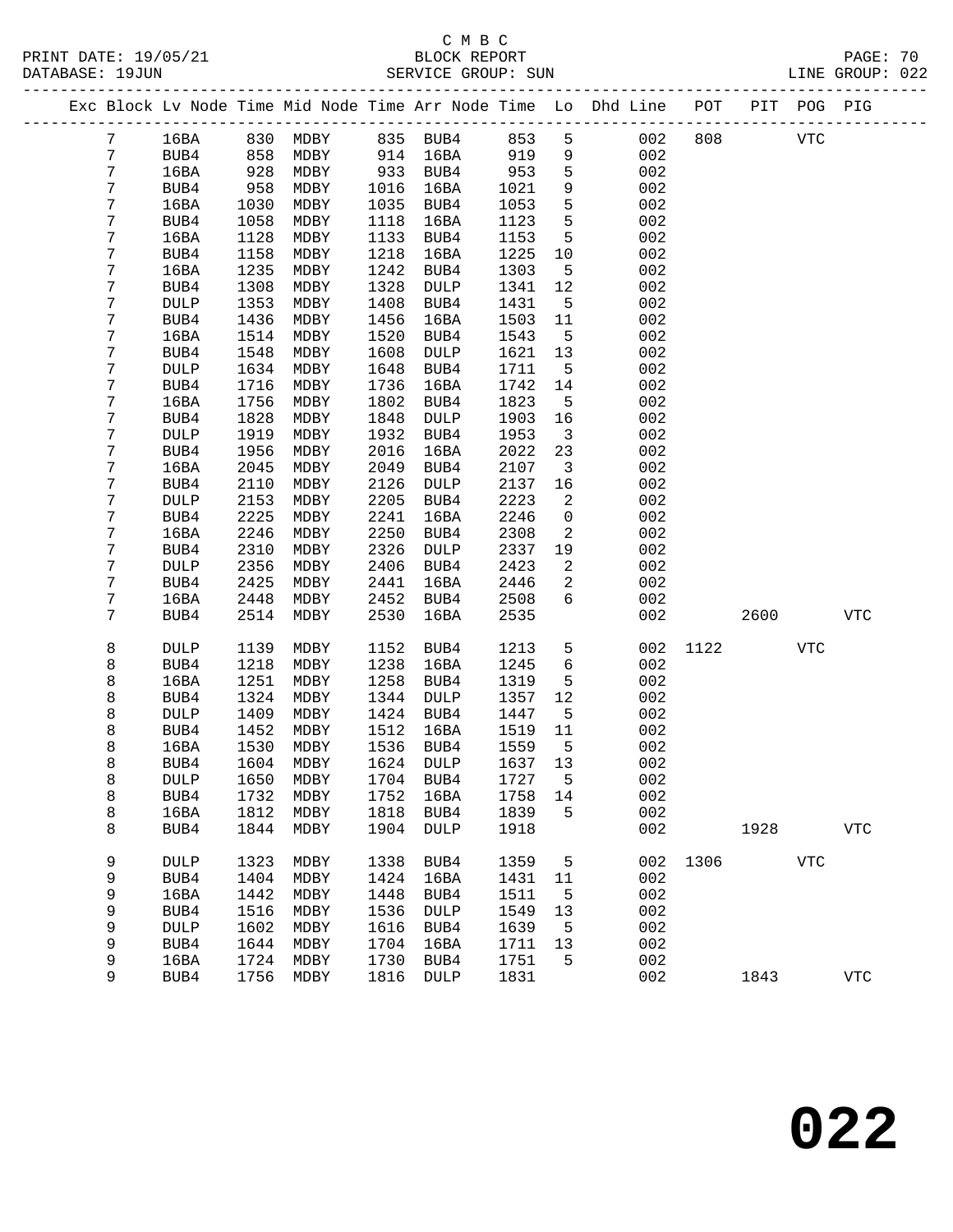|  |      |                 |      |                            |      |                   |      |                         | Exc Block Lv Node Time Mid Node Time Arr Node Time Lo Dhd Line POT |          |            | PIT POG PIG |            |  |
|--|------|-----------------|------|----------------------------|------|-------------------|------|-------------------------|--------------------------------------------------------------------|----------|------------|-------------|------------|--|
|  | 10   | 16BA            |      | 1308 MDBY 1314 BUB4 1335 5 |      |                   |      |                         |                                                                    | 002 1246 | <b>VTC</b> |             |            |  |
|  | 10   | BUB4            | 1340 | MDBY                       |      | 1400 DULP 1413 13 |      |                         | 002                                                                |          |            |             |            |  |
|  | $10$ | <b>DULP</b>     | 1426 | MDBY                       |      | 1440 BUB4         | 1503 | $5^{\circ}$             | 002                                                                |          |            |             |            |  |
|  | 10   | BUB4            | 1508 | MDBY                       | 1528 | 16BA              | 1535 | 11                      | 002                                                                |          |            |             |            |  |
|  | 10   | 16BA            | 1546 | MDBY                       | 1552 | BUB4              | 1615 | $5^{\circ}$             | 002                                                                |          |            |             |            |  |
|  | $10$ | BUB4            | 1620 | MDBY                       | 1640 | DULP              | 1653 | 13                      | 002                                                                |          |            |             |            |  |
|  | $10$ | <b>DULP</b>     | 1706 | MDBY                       | 1720 | BUB4              | 1743 | $5^{\circ}$             | 002                                                                |          |            |             |            |  |
|  | 10   | BUB4            | 1748 | MDBY                       | 1808 | 16BA              | 1814 | 14                      | 002                                                                |          |            |             |            |  |
|  | 10   | 16BA            | 1828 | MDBY                       | 1834 | BUB4              | 1855 | $5^{\circ}$             | 002                                                                |          |            |             |            |  |
|  | 10   | BUB4            | 1900 | MDBY                       | 1920 | DULP              | 1934 | 14                      | 002                                                                |          |            |             |            |  |
|  | $10$ | <b>DULP</b>     | 1948 | MDBY                       | 2001 | BUB4              | 2022 | $\overline{\mathbf{3}}$ | 002                                                                |          |            |             |            |  |
|  | $10$ | BUB4            | 2025 | MDBY                       | 2045 | 16BA              | 2051 | 24                      | 002                                                                |          |            |             |            |  |
|  | 10   | 16BA            | 2115 | MDBY                       | 2119 | BUB4              | 2137 | $\overline{\mathbf{3}}$ | 002                                                                |          |            |             |            |  |
|  | 10   | BUB4            | 2140 | MDBY                       | 2156 | DULP              | 2207 | 16                      | 002                                                                |          |            |             |            |  |
|  | 10   | $\texttt{DULP}$ | 2223 | MDBY                       | 2235 | BUB4              | 2253 | 2                       | 002                                                                |          |            |             |            |  |
|  | $10$ | BUB4            | 2255 | MDBY                       | 2311 | 16BA              | 2316 | $\overline{0}$          | 002                                                                |          |            |             |            |  |
|  | 10   | 16BA            | 2316 | MDBY                       | 2320 | BUB4              | 2338 | $\overline{2}$          | 002                                                                |          |            |             |            |  |
|  | 10   | BUB4            | 2340 | MDBY                       | 2356 | DULP              | 2407 | 19                      | 002                                                                |          |            |             |            |  |
|  | $10$ | <b>DULP</b>     | 2426 | MDBY                       | 2436 | BUB4              | 2453 | $\overline{4}$          | 002                                                                |          |            |             |            |  |
|  | $10$ | BUB4            | 2457 | MDBY                       | 2513 | DULP              | 2524 | 16                      | 002                                                                |          |            |             |            |  |
|  | 10   | $\texttt{DULP}$ | 2540 |                            |      | ${\tt GEGR}$      | 2606 | $\overline{\mathbf{3}}$ | N22                                                                |          |            |             |            |  |
|  | 10   | <b>GEGR</b>     | 2609 |                            |      | DULP              | 2634 | 6                       | N22                                                                |          |            |             |            |  |
|  | 10   | DULP            | 2640 |                            |      | GEGR              | 2706 | $\mathbf{3}$            | N22                                                                |          |            |             |            |  |
|  | 10   | GEGR            | 2709 |                            |      | <b>DULP</b>       | 2734 |                         | N22                                                                |          | 2744       |             | <b>VTC</b> |  |
|  | 40   | KN41            | 617  | CLBY                       | 625  | BUB4              | 643  | $\overline{a}$          | 022                                                                |          | 601 700    | <b>VTC</b>  |            |  |
|  | 40   | BUB4            | 645  | CLBY                       | 703  | KNLP              | 717  | 8                       | 022                                                                |          |            |             |            |  |
|  | 40   | $\textsc{KNLP}$ | 725  | CLBY                       | 741  | BUB4              | 800  | $\overline{4}$          | 022                                                                |          |            |             |            |  |
|  | 40   | BUB4            | 804  | CLBY                       | 823  | KNLP              | 838  | 12                      | 022                                                                |          |            |             |            |  |
|  | 40   | KNLP            | 850  | CLBY                       | 907  | BUB4              | 926  | $\overline{4}$          | 022                                                                |          |            |             |            |  |
|  | 40   | BUB4            | 930  | CLBY                       | 953  | KNLP              | 1008 | $7\overline{ }$         | 022                                                                |          |            |             |            |  |
|  | 40   | KNLP            | 1015 | CLBY                       | 1034 | BUB4              | 1056 | 5                       | 022                                                                |          |            |             |            |  |
|  | 40   | BUB4            | 1101 | CLBY                       | 1125 | KNLP              | 1142 | 18                      | 022                                                                |          |            |             |            |  |
|  | 40   | <b>KNLP</b>     | 1200 | CLBY                       | 1219 | BUB4              | 1243 | $\overline{4}$          | 022                                                                |          |            |             |            |  |
|  | 40   | BUB4            | 1247 | CLBY                       | 1313 | KNLP              | 1332 | 11                      | 022                                                                |          |            |             |            |  |
|  | 40   | <b>KNLP</b>     | 1343 | CLBY                       | 1406 | BUB4              | 1431 | $\overline{4}$          | 022                                                                |          |            |             |            |  |
|  | 40   | BUB4            | 1435 | CLBY                       | 1501 | KNLP              | 1520 | 19                      | 022                                                                |          |            |             |            |  |
|  | 40   | $\textsc{KNLP}$ | 1539 | CLBY                       | 1559 | BUB4              | 1619 | $4\overline{4}$         | 022                                                                |          |            |             |            |  |
|  | 40   | BUB4            | 1623 | CLBY                       | 1647 | KNLP              | 1706 | 9                       | 022                                                                |          |            |             |            |  |
|  | 40   | KNLP            | 1715 | CLBY                       | 1735 | BUB4              | 1755 | $\overline{4}$          | 022                                                                |          |            |             |            |  |
|  | 40   | BUB4            | 1759 | CLBY                       | 1823 | KN63              | 1842 |                         | 022                                                                |          | 1853       |             | <b>VTC</b> |  |
|  |      |                 |      |                            |      |                   |      |                         |                                                                    |          |            |             |            |  |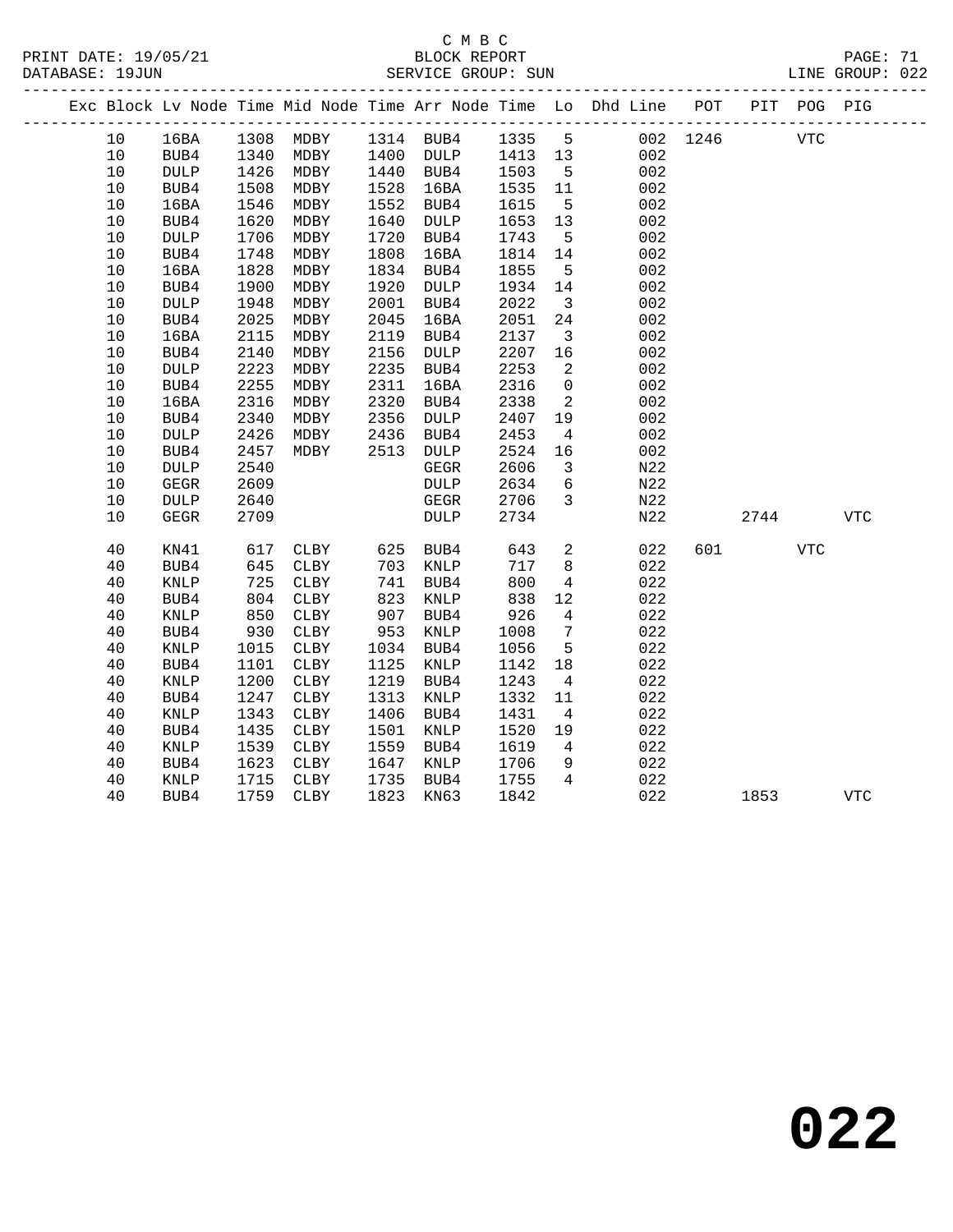# C M B C

|  |          |                 |                      | PRINT DATE: 19/05/21<br>DATABASE: 19JUN BLOCK REPORT<br>SERVICE GROUP: SUN     |      |                |            |                         |       |                            |     |      |            | PAGE: 72<br>PAGE: 72<br>LINE GROUP: 022 |  |
|--|----------|-----------------|----------------------|--------------------------------------------------------------------------------|------|----------------|------------|-------------------------|-------|----------------------------|-----|------|------------|-----------------------------------------|--|
|  |          |                 |                      | Exc Block Lv Node Time Mid Node Time Arr Node Time Lo Dhd Line POT PIT POG PIG |      |                |            |                         |       |                            |     |      |            |                                         |  |
|  | 41       | KN41            |                      | 632 CLBY                                                                       |      | KNLP 637 8 022 |            |                         |       |                            | 616 |      | <b>VTC</b> |                                         |  |
|  | 41       | KNLP            |                      |                                                                                |      |                |            |                         |       | $720$ 4 022<br>$756$ 7 022 |     |      |            |                                         |  |
|  | 41       | BUB4            |                      | 645 CLBY 701 BUB4<br>724 CLBY 742 KNLP<br>803 CLBY 819 BUB4                    |      |                |            | $7\overline{ }$         |       |                            |     |      |            |                                         |  |
|  | 41       | KNLP            |                      |                                                                                |      |                | 838        |                         | 6 022 |                            |     |      |            |                                         |  |
|  | 41       | BUB4            | 844                  | CLBY                                                                           |      | 905 KNLP       | 920 10 022 |                         |       |                            |     |      |            |                                         |  |
|  | 41       | KNLP            | $-930$               | CLBY                                                                           | 949  | BUB4           | 1008       | $\overline{2}$          |       | 022                        |     |      |            |                                         |  |
|  | 41       | BUB4            | 1010                 | CLBY                                                                           | 1034 | KNLP           | 1050       | 12                      |       | 022                        |     |      |            |                                         |  |
|  | 41       | KNLP            | 1102                 | CLBY                                                                           | 1121 | BUB4           | 1143       | $\overline{4}$          |       | 022                        |     |      |            |                                         |  |
|  | 41       | BUB4            | 1147                 | CLBY                                                                           | 1211 | KNLP           | 1230 15    |                         |       | 022                        |     |      |            |                                         |  |
|  | 41       | KNLP            | 1245                 | CLBY                                                                           | 1306 | BUB4           | 1331       | $\overline{4}$          |       | 022                        |     |      |            |                                         |  |
|  | 41       | BUB4            | 1335                 | CLBY                                                                           | 1403 | KNLP           | 1422       | 12                      |       | 022                        |     |      |            |                                         |  |
|  | 41       | $\texttt{KNLP}$ | 1434                 | CLBY                                                                           | 1457 | BUB4           | 1519       | $\overline{4}$          |       | 022                        |     |      |            |                                         |  |
|  | 41       | BUB4            | 1523                 | CLBY                                                                           | 1549 | KNLP           | 1609 18    |                         |       | 022                        |     |      |            |                                         |  |
|  | 41       | KNLP            | 1627                 | CLBY                                                                           | 1647 | BUB4           | 1707       | $\overline{4}$          |       | 022                        |     |      |            |                                         |  |
|  | 41       | BUB4            | 1711                 | CLBY                                                                           | 1735 | KNLP           | 1754       | 10                      |       | 022                        |     |      |            |                                         |  |
|  | 41       | KNLP            | 1804                 | CLBY                                                                           | 1824 | BUB4           | 1843       | $4\overline{4}$         |       | 022                        |     |      |            |                                         |  |
|  | 41       | BUB4            | 1847                 | CLBY                                                                           | 1910 | KNLP           | 1927 10    |                         |       | 022                        |     |      |            |                                         |  |
|  | 41       | KNLP            | 1937                 | CLBY                                                                           | 1955 | BUB4           | 2013       | $\overline{4}$          |       | 022                        |     |      |            |                                         |  |
|  | 41       | BUB4            | 2017                 | CLBY                                                                           | 2040 | KNLP           | 2057       | 12                      |       | 022                        |     |      |            |                                         |  |
|  | 41       | KNLP            | 2109                 |                                                                                |      | BUB4           | 2143       | $\overline{4}$          |       | 022                        |     |      |            |                                         |  |
|  | 41       | BUB4            | 2147                 | CLBY                                                                           | 2207 | KNLP           | 2224 15    |                         |       | 022                        |     |      |            |                                         |  |
|  | 41       | KNLP            | 2239                 |                                                                                |      | BUB4           | 2311       | $5^{\circ}$             |       | 022                        |     |      |            |                                         |  |
|  | 41       | BUB4            | 2316                 | BUB4<br>CLBY 2335 KNLP<br>CLBY 2410 BUB4                                       |      |                | 2351       | $4\overline{4}$         |       | 022                        |     |      |            |                                         |  |
|  | 41       | KNLP            | 2355                 |                                                                                |      |                | 2432       | $\overline{\mathbf{2}}$ |       | 022                        |     |      |            |                                         |  |
|  | 41       | BUB4            | 2434                 | $CLBY$ 2503                                                                    |      | KN63           | 2516       | $\overline{\mathbf{2}}$ |       | 7 022                      |     |      |            |                                         |  |
|  | 41       | MRST            | 2525                 |                                                                                |      | HODM           | 2604       | $5 -$                   |       | N8                         |     |      |            |                                         |  |
|  | 41       | HODM            | 2609                 |                                                                                |      | MRST           | 2652       |                         |       | N8                         |     | 2657 |            | VTC                                     |  |
|  | 42       | KN41            |                      | 632 CLBY 641 BUB4                                                              |      |                | 700        | 5 <sup>1</sup>          |       | 022                        | 616 |      | VTC        |                                         |  |
|  | 42       | BUB4            | 705                  | CLBY                                                                           | 723  | KNLP           | 737        | $7\phantom{.0}$         |       | 022                        |     |      |            |                                         |  |
|  | 42       | KNLP            | 744                  | CLBY                                                                           | 800  | BUB4           | 819        | 5 <sub>5</sub>          |       | 022                        |     |      |            |                                         |  |
|  | 42       | BUB4            | 824                  | CLBY                                                                           | 844  | KNLP           | 859        | 5 <sub>5</sub>          |       | 022                        |     |      |            |                                         |  |
|  | 42       | $\textsc{KNLP}$ | 904                  | CLBY                                                                           | 923  | BUB4           | 942        | $\overline{\mathbf{3}}$ |       | 022                        |     |      |            |                                         |  |
|  | 42       | BUB4            | 945                  | CLBY                                                                           | 1008 | KNLP           | 1023       | 15                      |       | 022                        |     |      |            |                                         |  |
|  | 42       | KNLP            | 1038<br>1038<br>1123 | CLBY                                                                           | 1057 | BUB4           | 1119       | $\overline{4}$          |       | 022                        |     |      |            |                                         |  |
|  | 42       | BUB4            |                      | CLBY                                                                           | 1147 | KNLP           | 1204       | 20                      |       | 022                        |     |      |            |                                         |  |
|  | 42       | KNLP            |                      | 1224 CLBY                                                                      | 1243 | BUB4           | 1307       | $4\overline{4}$         |       | 022                        |     |      |            |                                         |  |
|  | 42       | ${\tt BUB4}$    | 1311                 | ${\tt CLBY}$                                                                   | 1337 | <b>KNLP</b>    | 1356       | 11                      |       | 022                        |     |      |            |                                         |  |
|  | 42       | KNLP            | 1407                 | ${\tt CLBY}$                                                                   | 1430 | BUB4           | 1455       | 4                       |       | 022                        |     |      |            |                                         |  |
|  | 42       | BUB4            | 1459                 | CLBY                                                                           | 1525 | KNLP           | 1544       | 18                      |       | 022                        |     |      |            |                                         |  |
|  | 42       | KNLP            | 1602                 | CLBY                                                                           | 1622 | BUB4           | 1643       | 4                       |       | 022                        |     |      |            |                                         |  |
|  | 42       | BUB4            | 1647                 | CLBY                                                                           | 1711 | <b>KNLP</b>    | 1730       | 9                       |       | 022                        |     |      |            |                                         |  |
|  | 42       | KNLP            | 1739                 | CLBY                                                                           | 1759 | BUB4           | 1819       | 4                       |       | 022                        |     |      |            |                                         |  |
|  | 42       | BUB4            | 1823                 | ${\tt CLBY}$                                                                   | 1847 | KNLP           | 1904       | 17                      |       | 022                        |     |      |            |                                         |  |
|  | 42       | KNLP            | 1921                 | CLBY                                                                           | 1940 | BUB4           | 1958       | 4                       |       | 022                        |     |      |            |                                         |  |
|  | 42       | BUB4            | 2002                 | CLBY                                                                           | 2025 | <b>KNLP</b>    | 2042       | 12                      |       | 022                        |     |      |            |                                         |  |
|  | 42       | KNLP            | 2054                 |                                                                                |      | BUB4           | 2128       | 4                       |       | 022                        |     |      |            |                                         |  |
|  | 42       | BUB4            | 2132                 | CLBY                                                                           | 2152 | KNLP           | 2209       | 14                      |       | 022                        |     |      |            |                                         |  |
|  | 42<br>42 | KNLP            | 2223                 |                                                                                |      | BUB4           | 2256       | 5                       |       | 022<br>022                 |     |      |            |                                         |  |
|  |          | BUB4            | 2301                 | ${\tt CLBY}$                                                                   | 2320 | KN63           | 2336       |                         |       |                            |     | 2347 |            | <b>VTC</b>                              |  |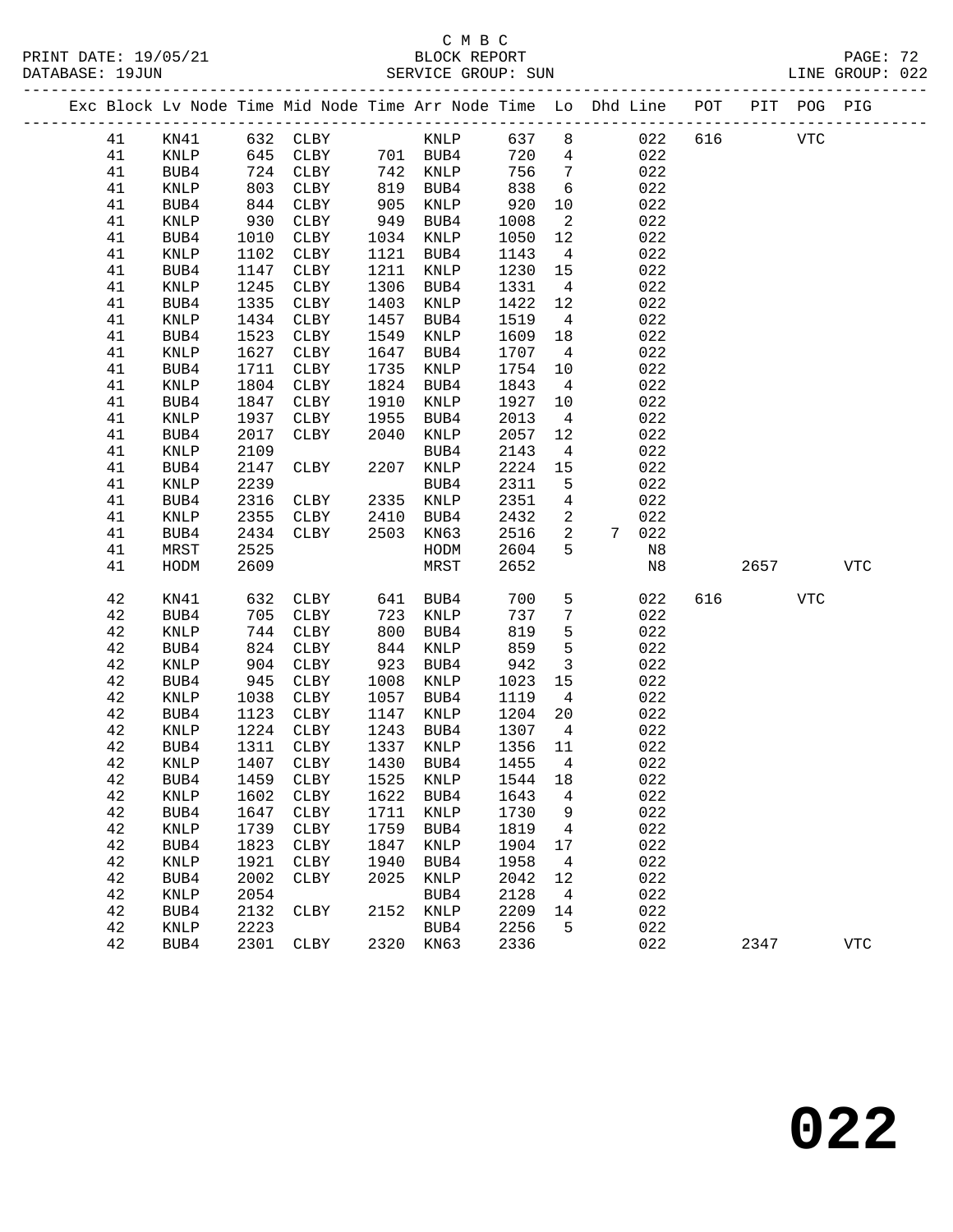|          |                 |              |                                         |              |                   |                 |                      | Exc Block Lv Node Time Mid Node Time Arr Node Time Lo Dhd Line POT |     |      | PIT POG PIG |             |
|----------|-----------------|--------------|-----------------------------------------|--------------|-------------------|-----------------|----------------------|--------------------------------------------------------------------|-----|------|-------------|-------------|
| 43       | KN41            |              | 652 CLBY                                |              | KNLP              | 657             | 8                    | 022                                                                | 636 |      | VTC         |             |
| 43       | $\texttt{KNLP}$ | 705          | CLBY                                    |              | 721 BUB4          | 740             | $\overline{4}$       | 022                                                                |     |      |             |             |
| 43       | BUB4            | 744          | CLBY                                    | 803          | KNLP              | 818             | 17                   | 022                                                                |     |      |             |             |
| 43       | KNLP            | 835          | CLBY                                    | 852          | BUB4              | 911             | $\overline{4}$       | 022                                                                |     |      |             |             |
| 43       | BUB4            | 915          | CLBY                                    | 936          | KNLP              | 951             | 12                   | 022                                                                |     |      |             |             |
| 43       | KNLP            | 1003         | CLBY                                    | 1022         | BUB4              | 1044            | $6\overline{6}$      | 022                                                                |     |      |             |             |
| 43       | BUB4            | 1050         | CLBY                                    | 1114         | KNLP              | 1130            | 18                   | 022                                                                |     |      |             |             |
| 43       | $\textsc{KNLP}$ | 1148         | CLBY                                    | 1207         | BUB4              | 1231            | $\overline{4}$       | 022                                                                |     |      |             |             |
| 43       | BUB4            | 1235         | CLBY                                    | 1301         | KNLP              | 1320            | 11                   | 022                                                                |     |      |             |             |
| 43       | KNLP            | 1331         | CLBY                                    | 1354         | BUB4              | 1419            | $\overline{4}$       | 022                                                                |     |      |             |             |
| 43       | BUB4            | 1423         | CLBY                                    | 1449         | KNLP              | 1508            | 19                   | 022                                                                |     |      |             |             |
| 43       | KNLP            | 1527         | CLBY                                    | 1547         | BUB4              | 1607            | $\overline{4}$       | 022                                                                |     |      |             |             |
| 43       | BUB4            | 1611         | CLBY                                    | 1635         | KN63              | 1654            |                      | 022                                                                |     | 1705 |             | <b>VTC</b>  |
| 44       | KN41            | 808          | CLBY                                    |              | KNLP              | 813             | 8                    | 022                                                                | 752 |      | <b>VTC</b>  |             |
| 44       | KNLP            | 821          | CLBY                                    | 837          | BUB4              | 856             | $\overline{4}$       | 022                                                                |     |      |             |             |
| 44       | BUB4            | 900          | CLBY                                    | 921          | KNLP              | 936             | 15                   | 022                                                                |     |      |             |             |
| 44       | KNLP            | 951          | CLBY                                    | 1010         | BUB4              | 1032            | 6                    | 022                                                                |     |      |             |             |
| 44       | BUB4            | 1038         | CLBY                                    | 1102         | KNLP              | 1118            | 18                   | 022                                                                |     |      |             |             |
| 44       | KNLP            | 1136         | CLBY                                    | 1155         | BUB4              | 1219            | $\overline{4}$       | 022                                                                |     |      |             |             |
| 44       | BUB4            | 1223         | CLBY                                    | 1249         | KNLP              | 1308            | 11                   | 022                                                                |     |      |             |             |
| 44       | KNLP            | 1319         | CLBY                                    | 1342         | BUB4              | 1407            | $\overline{4}$       | 022                                                                |     |      |             |             |
| 44       | BUB4            | 1411         | CLBY                                    | 1437         | KNLP              | 1456            | 17                   | 022                                                                |     |      |             |             |
| 44       | $\textsc{KNLP}$ | 1513         | CLBY                                    | 1533         | BUB4              | 1555            | $\overline{4}$       | 022                                                                |     |      |             |             |
| 44       | BUB4            | 1559         | CLBY                                    | 1625         | KNLP              | 1645            | 18                   | 022                                                                |     |      |             |             |
| 44       | KNLP            | 1703         | CLBY                                    | 1723         | BUB4              | 1743            | $\overline{4}$       | 022                                                                |     |      |             |             |
| 44       | BUB4            | 1747         | CLBY                                    | 1811         | KNLP              | 1830            | 19                   | 022                                                                |     |      |             |             |
| 44<br>44 | $\textsc{KNLP}$ | 1849<br>1932 | CLBY                                    | 1909<br>1955 | BUB4              | 1928            | $\overline{4}$       | 022<br>022                                                         |     |      |             |             |
| 44       | BUB4<br>KNLP    | 2022         | CLBY<br>CLBY                            | 2040         | KNLP<br>BUB4      | 2012<br>2058    | 10<br>$\overline{4}$ | 022                                                                |     |      |             |             |
| 44       | BUB4            | 2102         | CLBY                                    | 2122         | KNLP              | 2139            | 16                   | 022                                                                |     |      |             |             |
| 44       | KNLP            | 2155         |                                         |              | BUB4              | 2228            | $\overline{4}$       | 022                                                                |     |      |             |             |
| 44       | BUB4            | 2232         | CLBY                                    | 2252         | KN63              | 2308            |                      | 022                                                                |     | 2319 |             | <b>VTC</b>  |
|          |                 |              |                                         |              |                   |                 |                      |                                                                    |     |      |             |             |
| 45       | KN41            | 906          | CLBY                                    |              | KNLP<br>936 BUB4  | 912             | $5\phantom{.0}$      | 022                                                                | 850 |      | VTC         |             |
| 45       | KNLP            | 917          | CLBY                                    | 1020         |                   | 955             | 2                    | 022                                                                |     |      |             |             |
| 45       | BUB4            | 957          | CLBY                                    | 1109         | KNLP              | 1035            | 15<br>$\overline{4}$ | 022                                                                |     |      |             |             |
| 45<br>45 | KNLP            | 1050<br>1135 | CLBY                                    |              | BUB4<br>1159 KNLP | 1131<br>1218 18 |                      | 022<br>022                                                         |     |      |             |             |
|          | BUB4            |              | CLBY<br>KNLP 1236 CLBY 1255 BUB4 1319 4 |              |                   |                 |                      |                                                                    |     |      |             |             |
| 45       |                 |              |                                         |              |                   |                 |                      | 022                                                                |     |      |             |             |
| 45<br>45 | BUB4<br>KNLP    | 1323<br>1422 | CLBY<br>CLBY                            | 1349<br>1445 | KNLP<br>BUB4      | 1408<br>1507    | 14<br>4              | 022<br>022                                                         |     |      |             |             |
| 45       | BUB4            | 1511         | CLBY                                    | 1537         | KNLP              | 1557            | 17                   | 022                                                                |     |      |             |             |
| 45       | KNLP            | 1614         | CLBY                                    | 1634         | BUB4              | 1655            | 4                    | 022                                                                |     |      |             |             |
| 45       | BUB4            | 1659         | CLBY                                    | 1723         | KNLP              | 1742            | 10                   | 022                                                                |     |      |             |             |
| 45       | KNLP            | 1752         | CLBY                                    | 1812         | BUB4              | 1831            | 4                    | 022                                                                |     |      |             |             |
| 45       | BUB4            | 1835         | CLBY                                    | 1858         | KN63              | 1915            |                      | 022                                                                |     | 1926 |             | ${\tt VTC}$ |
|          |                 |              |                                         |              |                   |                 |                      |                                                                    |     |      |             |             |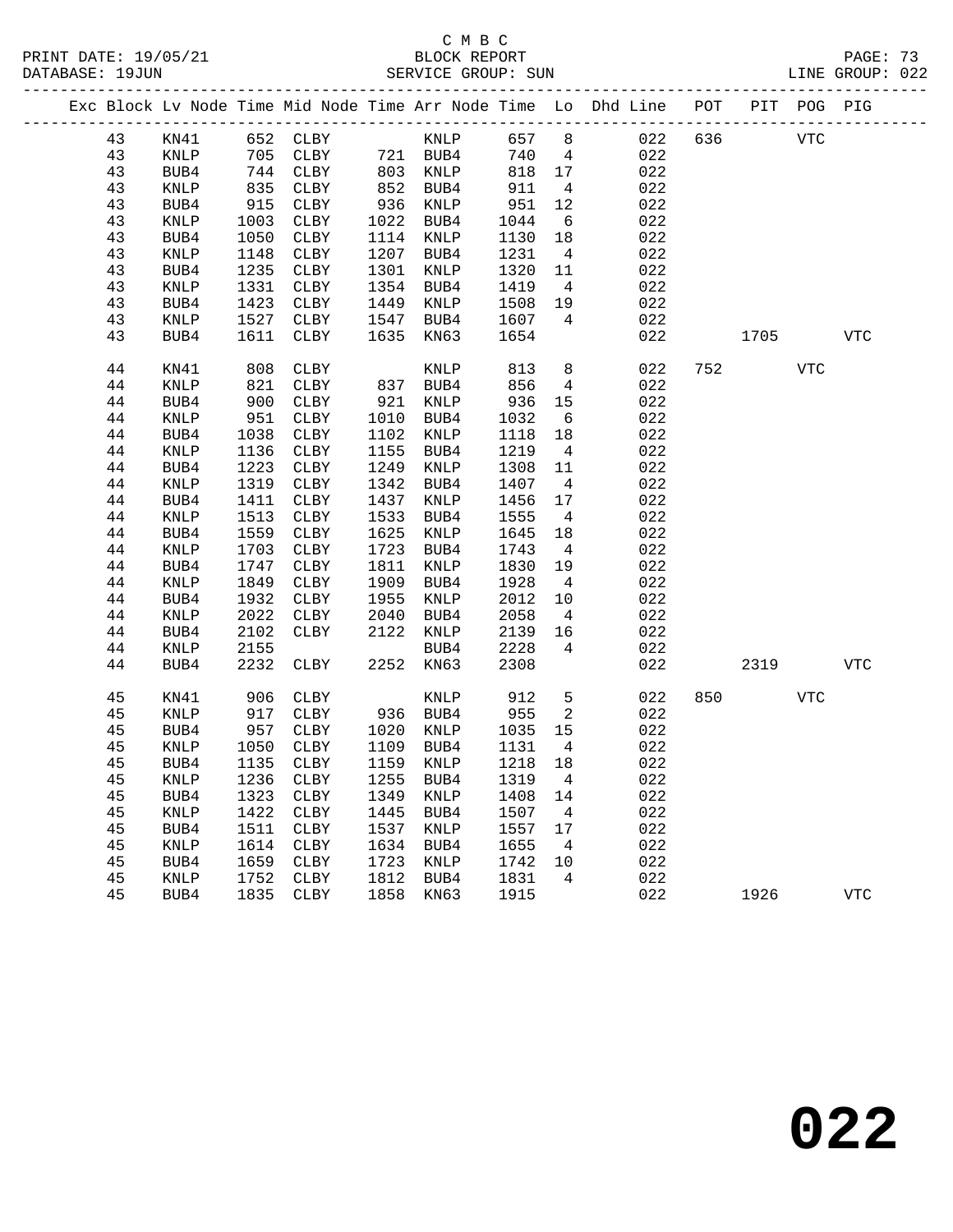### C M B C<br>BLOCK REPORT SERVICE GROUP: SUN

|  |    |                 |      |              |      |           |         |                         | Exc Block Lv Node Time Mid Node Time Arr Node Time Lo Dhd Line POT |     |      | PIT POG PIG |            |
|--|----|-----------------|------|--------------|------|-----------|---------|-------------------------|--------------------------------------------------------------------|-----|------|-------------|------------|
|  | 46 | KN41            |      | 933 CLBY     |      | KNLP      | 939 3   |                         | 022                                                                | 917 |      | <b>VTC</b>  |            |
|  | 46 | KNLP            | 942  | <b>CLBY</b>  |      | 1001 BUB4 | 1020    | $\overline{\mathbf{3}}$ | 022                                                                |     |      |             |            |
|  | 46 | BUB4            | 1023 | CLBY         |      | 1047 KNLP | 1103 11 |                         | 022                                                                |     |      |             |            |
|  | 46 | KNLP            | 1114 | CLBY         |      | 1133 BUB4 | 1155    | $\overline{4}$          | 022                                                                |     |      |             |            |
|  | 46 | BUB4            | 1159 | CLBY         | 1223 | KNLP      | 1242    | 15                      | 022                                                                |     |      |             |            |
|  | 46 | KNLP            | 1257 | CLBY         | 1318 | BUB4      | 1343    | $\overline{4}$          | 022                                                                |     |      |             |            |
|  | 46 | BUB4            | 1347 | CLBY         | 1415 | KNLP      | 1434    | 12                      | 022                                                                |     |      |             |            |
|  | 46 | KNLP            | 1446 | CLBY         | 1509 | BUB4      | 1531    | $\overline{4}$          | 022                                                                |     |      |             |            |
|  | 46 | BUB4            | 1535 | CLBY         | 1601 | KNLP      | 1621    | 18                      | 022                                                                |     |      |             |            |
|  | 46 | KNLP            | 1639 | CLBY         | 1659 | BUB4      | 1719    | $\overline{4}$          | 022                                                                |     |      |             |            |
|  | 46 | BUB4            | 1723 | CLBY         | 1747 | KNLP      | 1806    | 13                      | 022                                                                |     |      |             |            |
|  | 46 | KNLP            | 1819 | CLBY         | 1839 | BUB4      | 1858    | $\overline{4}$          | 022                                                                |     |      |             |            |
|  | 46 | BUB4            | 1902 | CLBY         | 1925 | KNLP      | 1942    | 10                      | 022                                                                |     |      |             |            |
|  | 46 | $\textsc{KNLP}$ | 1952 | CLBY         | 2010 | BUB4      | 2028    | $\overline{4}$          | 022                                                                |     |      |             |            |
|  | 46 | BUB4            | 2032 | CLBY         | 2053 | KNLP      | 2110    | 14                      | 022                                                                |     |      |             |            |
|  | 46 | KNLP            | 2124 |              |      | BUB4      | 2158    | $\overline{4}$          | 022                                                                |     |      |             |            |
|  | 46 | BUB4            | 2202 | CLBY         |      | 2222 KNLP | 2238    | 16                      | 022                                                                |     |      |             |            |
|  | 46 | KNLP            | 2254 |              |      | BUB4      | 2326    | 5                       | 022                                                                |     |      |             |            |
|  | 46 | BUB4            | 2331 | CLBY         |      | 2350 KN63 | 2406    |                         | 022                                                                |     | 2417 |             | <b>VTC</b> |
|  | 47 | KN41            | 1013 | CLBY         |      | KNLP      | 1020    | $7\overline{ }$         | 022                                                                | 957 |      | VTC         |            |
|  | 47 | KNLP            | 1027 | CLBY         | 1046 | BUB4      | 1108    | $\overline{4}$          | 022                                                                |     |      |             |            |
|  | 47 | BUB4            | 1112 | CLBY         | 1136 | KNLP      | 1153    | 19                      | 022                                                                |     |      |             |            |
|  | 47 | KNLP            | 1212 | CLBY         | 1231 | BUB4      | 1255    | $\overline{4}$          | 022                                                                |     |      |             |            |
|  | 47 | BUB4            | 1259 | CLBY         | 1325 | KNLP      | 1344    | 11                      | 022                                                                |     |      |             |            |
|  | 47 | KNLP            | 1355 | CLBY         | 1418 | BUB4      | 1443    | $\overline{4}$          | 022                                                                |     |      |             |            |
|  | 47 | BUB4            | 1447 | CLBY         | 1513 | KNLP      | 1532    | 18                      | 022                                                                |     |      |             |            |
|  | 47 | KNLP            | 1550 | ${\tt CLBY}$ | 1610 | BUB4      | 1631    | $4\overline{ }$         | 022                                                                |     |      |             |            |
|  | 47 | BUB4            | 1635 | CLBY         | 1659 | KNLP      | 1718    | 9                       | 022                                                                |     |      |             |            |
|  | 47 | <b>KNLP</b>     | 1727 | CLBY         | 1747 | BUB4      | 1807    | $\overline{4}$          | 022                                                                |     |      |             |            |
|  | 47 | BUB4            | 1811 | CLBY         | 1835 | KNLP      | 1852    | 14                      | 022                                                                |     |      |             |            |
|  | 47 | KNLP            | 1906 | CLBY         | 1925 | BUB4      | 1943    | $\overline{4}$          | 022                                                                |     |      |             |            |
|  | 47 | BUB4            | 1947 | CLBY         | 2010 | KNLP      | 2027    | 12                      | 022                                                                |     |      |             |            |
|  | 47 | KNLP            | 2039 |              |      | BUB4      | 2113    | $\overline{4}$          | 022                                                                |     |      |             |            |
|  | 47 | BUB4            | 2117 | CLBY         | 2137 | KNLP      | 2154    | 16                      | 022                                                                |     |      |             |            |
|  | 47 | <b>KNLP</b>     | 2210 |              |      | BUB4      | 2243    | $4\overline{ }$         | 022                                                                |     |      |             |            |
|  | 47 | BUB4            | 2247 | CLBY         |      | 2307 KNLP | 2323    | 6                       | 022                                                                |     |      |             |            |
|  | 47 | KNLP            | 2329 | CLBY         | 2344 | BUB4      | 2406    | $\overline{4}$          | 022                                                                |     |      |             |            |
|  | 47 | BUB4            | 2410 | CLBY         | 2439 | KNLP      | 2452    | 14                      | 022                                                                |     |      |             |            |
|  | 47 | <b>KNLP</b>     | 2506 | CLBY         | 2521 | BUB4      | 2543    | $\Omega$                | 022                                                                |     |      |             |            |

47 BUB4 2543 CLBY 2612 KN63 2625 022 2636 VTC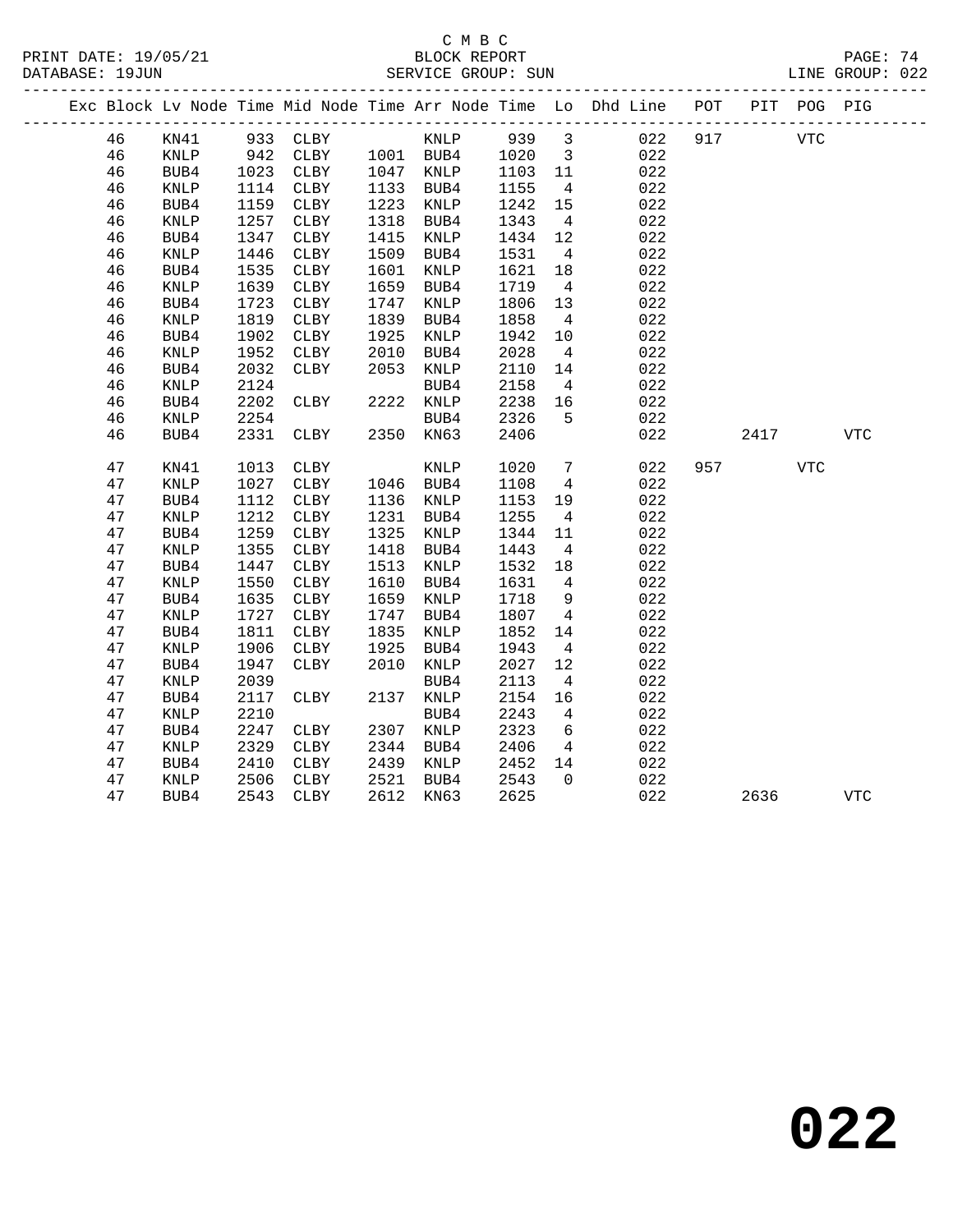# C M B C<br>BLOCK REPORT

| PRINT DATE: 19/05/21 | BLOCK REPORT       | PAGE: 75        |  |
|----------------------|--------------------|-----------------|--|
| DATABASE: 19JUN      | SERVICE GROUP: SUN | LINE GROUP: 022 |  |

|  |    |      |      |      |      |             |         |                | Exc Block Lv Node Time Mid Node Time Arr Node Time Lo Dhd Line POT |          | PIT POG PIG |     |     |
|--|----|------|------|------|------|-------------|---------|----------------|--------------------------------------------------------------------|----------|-------------|-----|-----|
|  | 48 | KN41 | 1107 | CLBY |      | KNLP        | 1114 10 |                |                                                                    | 022 1051 |             | VTC |     |
|  | 48 | KNLP | 1124 | CLBY | 1143 | BUB4        | 1207    | $\overline{4}$ | 022                                                                |          |             |     |     |
|  | 48 | BUB4 | 1211 | CLBY | 1237 | <b>KNLP</b> | 1256    | 13             | 022                                                                |          |             |     |     |
|  | 48 | KNLP | 1309 | CLBY | 1330 | BUB4        | 1355    | $\overline{4}$ | 022                                                                |          |             |     |     |
|  | 48 | BUB4 | 1359 | CLBY | 1427 | KNLP        | 1446    | 12             | 022                                                                |          |             |     |     |
|  | 48 | KNLP | 1458 | CLBY | 1521 | BUB4        | 1543    | $\overline{4}$ | 022                                                                |          |             |     |     |
|  | 48 | BUB4 | 1547 | CLBY | 1613 | KNLP        | 1633    | 18             | 022                                                                |          |             |     |     |
|  | 48 | KNLP | 1651 | CLBY | 1711 | BUB4        | 1731    | $\overline{4}$ | 022                                                                |          |             |     |     |
|  | 48 | BUB4 | 1735 | CLBY | 1759 | KNLP        | 1818    | 16             | 022                                                                |          |             |     |     |
|  | 48 | KNLP | 1834 | CLBY | 1854 | BUB4        | 1913    | 4              | 022                                                                |          |             |     |     |
|  | 48 | BUB4 | 1917 | CLBY | 1940 | KNLP        | 1957    | 10             | 022                                                                |          |             |     |     |
|  | 48 | KNLP | 2007 | CLBY | 2025 | BUB4        | 2043    | $\overline{4}$ | 022                                                                |          |             |     |     |
|  | 48 | BUB4 | 2047 | CLBY | 2108 | KNLP        | 2125    | 15             | 022                                                                |          |             |     |     |
|  | 48 | KNLP | 2140 |      |      | BUB4        | 2213    | 4              | 022                                                                |          |             |     |     |
|  | 48 | BUB4 | 2217 | CLBY | 2237 | KNLP        | 2253    | 16             | 022                                                                |          |             |     |     |
|  | 48 | KNLP | 2309 |      |      | BUB4        | 2341    | 5              | 022                                                                |          |             |     |     |
|  | 48 | BUB4 | 2346 | CLBY | 2405 | <b>KNLP</b> | 2421    | 4              | 022                                                                |          |             |     |     |
|  | 48 | KNLP | 2425 | CLBY | 2440 | BUB4        | 2502    | 4              | 022                                                                |          |             |     |     |
|  | 48 | BUB4 | 2506 | CLBY | 2535 | KN63        | 2548    |                | 022                                                                |          | 2559        |     | VTC |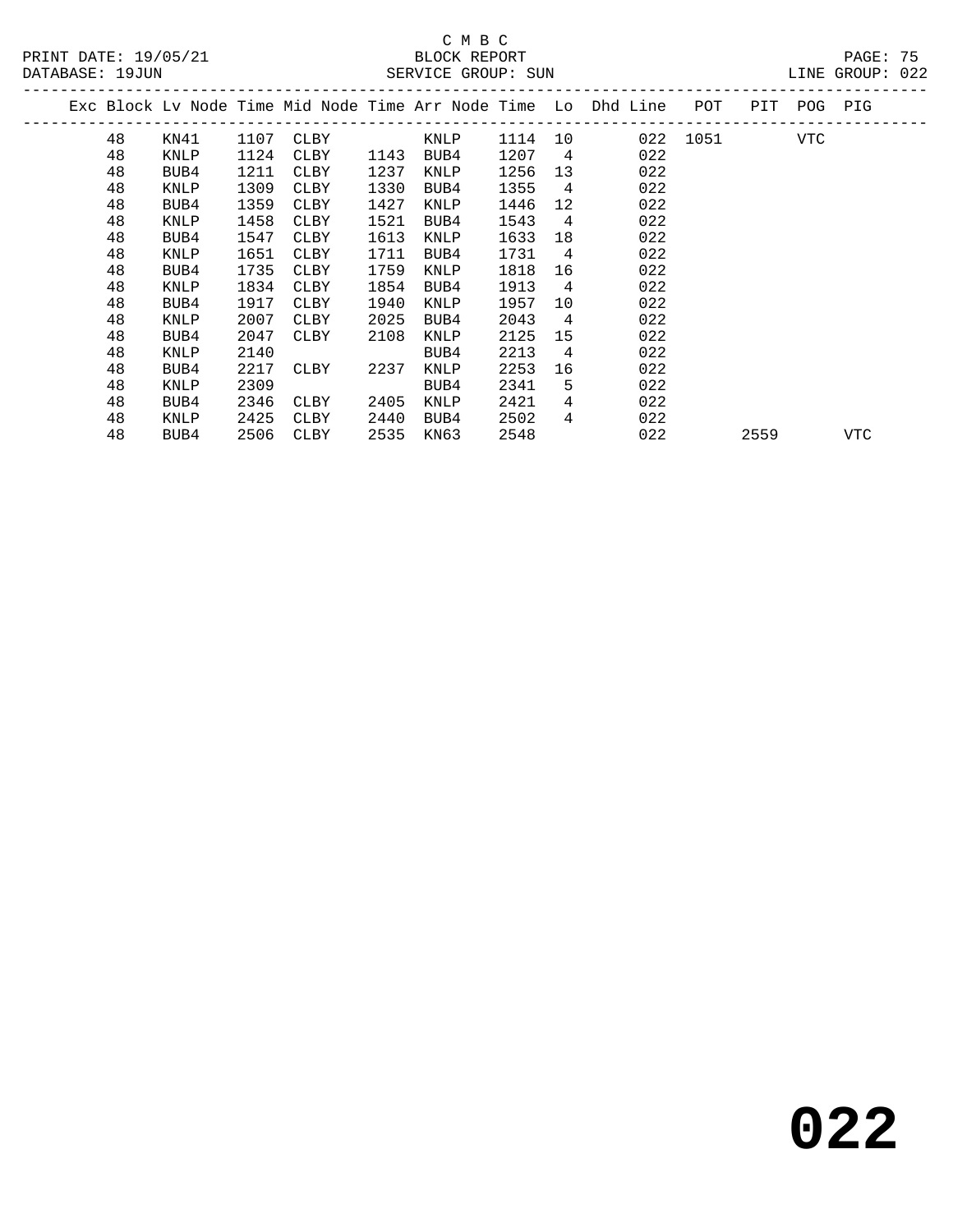| $16$ GR $-$<br>MRST<br>ULP |                                                                                                                                | 16 AV & GRANVILLE<br>SW MARINE STN                                                                                        |                                                                                                                   | 16GR 16 AV & GRANVILLE<br>25DU KING EDWARD & DUNBAR<br>29ST 29 AV STATION<br>41GR 41 AV & GRANVILLE<br>BW05 BRENTWOOD STN BAY5<br>HODM HOWE & DUNSMUIR<br>MRST SW MARINE STN |                                                                              |                                                                                                                                                 | 410A<br>41OA<br>GR25<br><b>JOST</b>                                                                                          |                                                                                                             | 22BD 22 AV & BOUNDARY<br>25GR KING EDWARD & GRANVILLE<br>$41CR$ $41$ AV & CROWN<br>41 AV & OAK<br>GRANVILLE & KING EDWARD<br>JOYCE STATION<br>NAST NANAIMO STATION                                                               |     |                         |            |                          |  |
|----------------------------|--------------------------------------------------------------------------------------------------------------------------------|---------------------------------------------------------------------------------------------------------------------------|-------------------------------------------------------------------------------------------------------------------|------------------------------------------------------------------------------------------------------------------------------------------------------------------------------|------------------------------------------------------------------------------|-------------------------------------------------------------------------------------------------------------------------------------------------|------------------------------------------------------------------------------------------------------------------------------|-------------------------------------------------------------------------------------------------------------|----------------------------------------------------------------------------------------------------------------------------------------------------------------------------------------------------------------------------------|-----|-------------------------|------------|--------------------------|--|
|                            |                                                                                                                                |                                                                                                                           |                                                                                                                   |                                                                                                                                                                              |                                                                              |                                                                                                                                                 |                                                                                                                              |                                                                                                             | Exc Block Lv Node Time Mid Node Time Arr Node Time Lo Dhd Line POT PIT POG PIG                                                                                                                                                   |     |                         |            |                          |  |
|                            | $\mathbf{1}$<br>$\mathbf 1$<br>$\mathbf 1$<br>$1\,$<br>1<br>1<br>1<br>1<br>1<br>1<br>1<br>1<br>1<br>1<br>1<br>1<br>1<br>1<br>1 | ULP 950<br>BW05<br>ULP<br>BW05<br>ULP<br>BW05<br>ULP<br>BW05<br>ULP<br>BW05<br>ULP<br>JOST<br>ULP<br>JOST<br>41CR<br>MRST | 1101<br>1325<br>1447<br>1602<br>1723<br>1837<br>1950<br>2055<br>2203<br>2308<br>2403<br>2453<br>2527<br>2546      | 25GR<br>25GR<br>1214 25GR<br>$25$ GR<br>$25$ GR<br>$25$ GR<br>$25$ GR<br>25GR<br>$25$ GR<br>25GR<br>$41$ GR<br>$41$ GR<br>$41$ GR<br>$41$ GR<br>41GR 2534 41OA               | 1236<br>1511<br>1641<br>1746<br>2012<br>2131<br>2225<br>2331<br>2422<br>2512 | 1011 BW05<br>1139 ULP<br>1236 BW05<br>BW05<br>1405 ULP<br>BW05<br>ULP<br>BW05<br>1916 ULP<br>BW05<br>ULP<br>JOST<br>ULP<br>JOST<br>41CR<br>HODM | 1046<br>1202<br>1316<br>1428<br>1552<br>1706<br>1826<br>1939<br>2049<br>2151<br>2251<br>2353<br>2445<br>2521<br>2537<br>2633 | 15<br>12<br>9<br>19<br>10<br>17<br>11<br>11<br>6<br>12<br>17<br>10<br>8 <sup>8</sup><br>6<br>2<br>6         | BW05 643 25GR 717 ULP 736 9 025 608 VTC<br>ULP 745 25GR 804 BW05 836 4 025<br>BW05 840 25GR 918 ULP 939 11 025<br>025<br>025<br>025<br>025<br>025<br>025<br>025<br>025<br>025<br>025<br>041<br>041<br>041<br>041<br>7 041<br>N20 |     |                         |            |                          |  |
|                            | 1<br>2<br>2<br>2<br>2<br>2<br>2<br>$\mathbf{2}$<br>2<br>2<br>2<br>2<br>2<br>2<br>2<br>2                                        | HODM<br>BW05<br>ULP<br>BW05<br>ULP<br>BW05<br>ULP<br>ULP<br>BW05<br>ULP<br>BW05<br>ULP<br>BW05<br>ULP<br>BW05             | 2639<br>726<br>828<br>925<br>1038<br>1149<br>1301<br>1535<br>1650<br>1803<br>1922<br>2037<br>2138<br>2237<br>2341 | 25GR 802 ULP 822<br>$25$ GR<br>25GR<br>25GR<br>25GR<br>25GR<br>25GR<br>$25$ GR<br>25GR<br>25GR<br>25GR<br>$25$ GR<br>25GR<br>25GR                                            | 1559<br>1729<br>1825<br>2001<br>2058<br>2214<br>2258                         | MRST<br>847 BW05<br>1004 ULP<br>1100 BW05<br>1227 ULP<br>1324 RW05<br>1324 BW05<br>BW05<br>ULP<br>BW05<br>ULP<br>BW05<br>ULP<br>BW05<br>GR25    | 2728<br>921<br>1025<br>1136<br>1250<br>1404<br>1640<br>1754<br>1905<br>2022<br>2133<br>2234<br>2332<br>2414                  | $6\overline{6}$<br>$\overline{4}$<br>13<br>13<br>11<br>$\overline{9}$<br>10<br>9<br>17<br>15<br>5<br>3<br>9 | N20<br>025<br>025<br>025<br>025<br>025<br>025<br>BW05 1413 25GR 1454 ULP 1517 18 025<br>025<br>025<br>025<br>025<br>025<br>025<br>025<br>025                                                                                     |     | 2733<br>651 VTC<br>2424 |            | <b>VTC</b><br><b>VTC</b> |  |
|                            | 3<br>3<br>3<br>3<br>3<br>3<br>3<br>3<br>3<br>3                                                                                 | 25DU<br>BW05<br>ULP<br>BW05<br>ULP<br>BW05<br>ULP<br>BW05<br>ULP<br>BW05                                                  | 628<br>711<br>815<br>910<br>1026<br>1137<br>1249<br>1401<br>1523<br>1638                                          | NAST<br>25GR<br>25GR<br>25GR<br>25GR<br>25GR<br>25GR<br>25GR<br>25GR<br>25GR                                                                                                 | 652<br>747<br>834<br>949<br>1048<br>1215<br>1312<br>1441<br>1547             | BW05<br>ULP<br>BW05<br>ULP<br>BW05<br>ULP<br>BW05<br>ULP<br>BW05<br>1717 ULP                                                                    | 707<br>807<br>906<br>1010<br>1124<br>1238<br>1352<br>1504<br>1628<br>1742                                                    | 4<br>8<br>4<br>16<br>13<br>11<br>9<br>19<br>10                                                              | 025<br>025<br>025<br>025<br>025<br>025<br>025<br>025<br>025<br>025                                                                                                                                                               | 608 | 1804                    | <b>VTC</b> | VTC                      |  |

**025**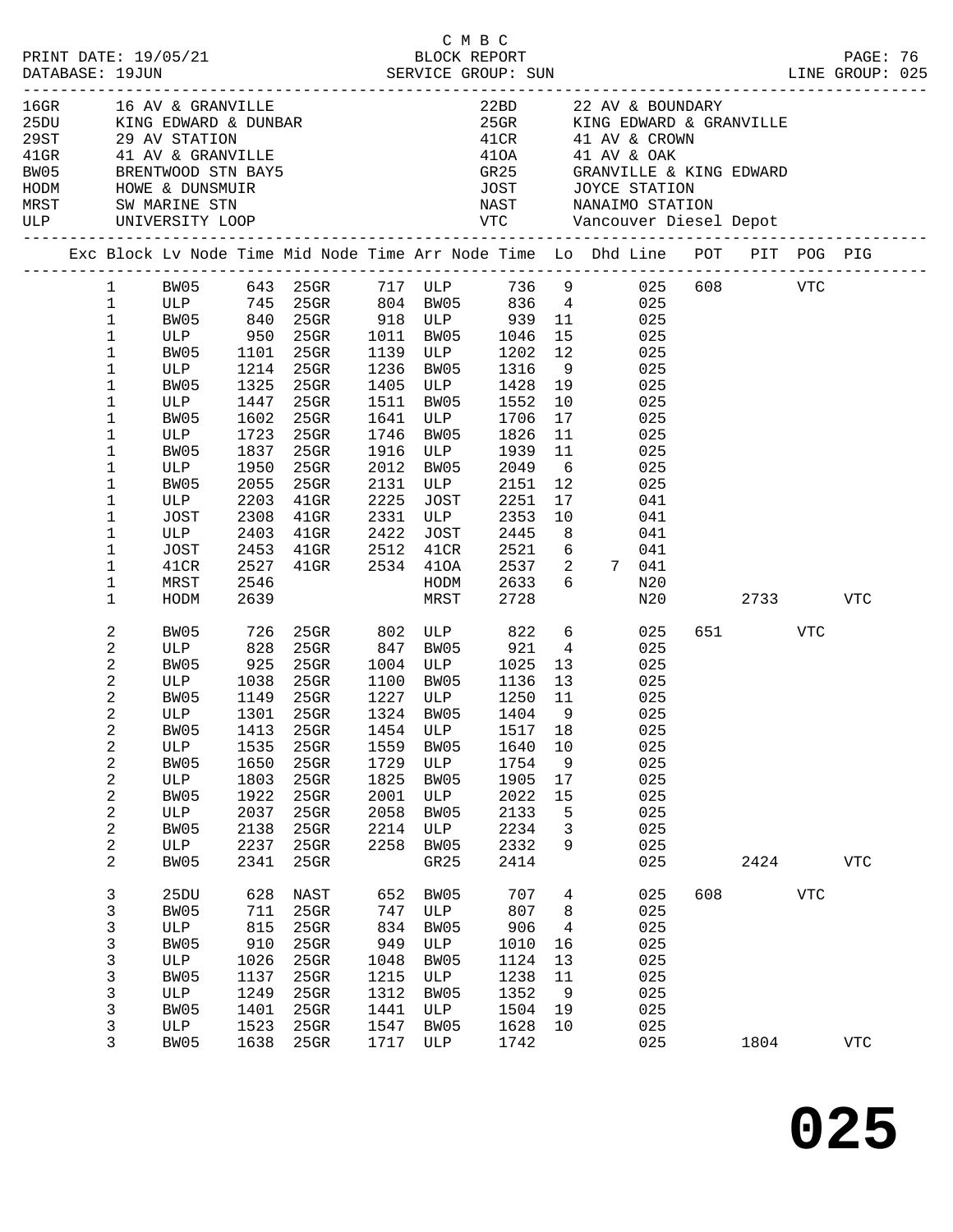|  |                |               |              |                     |      | Exc Block Lv Node Time Mid Node Time Arr Node Time Lo Dhd Line POT PIT POG PIG |              |                         |   |            |     |      |            |              |
|--|----------------|---------------|--------------|---------------------|------|--------------------------------------------------------------------------------|--------------|-------------------------|---|------------|-----|------|------------|--------------|
|  | $\overline{4}$ | ULP           |              | 1014 25GR           |      | 1035 BW05                                                                      | 1110 15      |                         |   | 025        | 952 |      | <b>VTC</b> |              |
|  | $\overline{4}$ | BW05          | 1125         | 25GR                | 1203 | ULP                                                                            | 1226         | 11                      |   | 025        |     |      |            |              |
|  | $\overline{4}$ | ULP           | 1237         | 25GR                | 1300 | BW05                                                                           | 1340         | 9                       |   | 025        |     |      |            |              |
|  | 4              | BW05          | 1349         | 25GR                | 1429 | ULP                                                                            | 1452         | 19                      |   | 025        |     |      |            |              |
|  | 4              | ULP           | 1511         | 25GR                | 1535 | BW05                                                                           | 1616         | 10                      |   | 025        |     |      |            |              |
|  | 4              | BW05          | 1626         | 25GR                | 1705 | ULP                                                                            | 1730         | 18                      |   | 025        |     |      |            |              |
|  | 4              | ULP           | 1748         | 25GR                | 1810 | BW05                                                                           | 1850         | 17                      |   | 025        |     |      |            |              |
|  | 4              | BW05          | 1907         | 25GR                | 1946 | ULP                                                                            | 2007         | 15                      |   | 025        |     |      |            |              |
|  | 4              | ULP           | 2022         | 25GR                | 2043 | BW05                                                                           | 2119         |                         |   | 025        |     |      |            | <b>VTC</b>   |
|  |                |               |              |                     |      |                                                                                |              |                         |   |            |     | 2154 |            |              |
|  | 5              | BW05          | 1025         | 25GR                | 1105 | ULP                                                                            | 1128         | 10                      |   | 025        | 950 |      | VTC        |              |
|  | 5              | ULP           | 1138         | 25GR                | 1200 | BW05                                                                           | 1240         | 8                       |   | 025        |     |      |            |              |
|  | 5              | BW05          | 1248         | 25GR                | 1328 | ULP                                                                            | 1351         | 20                      |   | 025        |     |      |            |              |
|  | 5              | ULP           | 1411         | 25GR                | 1436 | BW05                                                                           | 1516         | 9                       |   | 025        |     |      |            |              |
|  | 5              | BW05          | 1525         | 25GR                | 1606 | ULP                                                                            | 1630         | 15                      |   | 025        |     |      |            |              |
|  | 5              | ULP           | 1645         | 25GR                | 1708 | BW05                                                                           | 1752         | 14                      |   | 025        |     |      |            |              |
|  | 5              | BW05          | 1806         | 25GR                | 1846 | ULP                                                                            | 1909         | 10                      |   | 025        |     |      |            |              |
|  | 5              | ULP           | 1919         | 25GR                | 1941 | BW05                                                                           | 2019         | 5                       |   | 025        |     |      |            |              |
|  | 5              | BW05          | 2024         | 25GR                | 2101 | ULP                                                                            | 2121         | 16                      |   | 025        |     |      |            |              |
|  | 5              | ULP           | 2137         | 25GR                | 2158 | BW05                                                                           | 2232         | 6                       |   | 025        |     |      |            |              |
|  | 5              | BW05          | 2238         | $25$ GR             | 2314 | ULP                                                                            | 2333         | 4                       |   | 025        |     |      |            |              |
|  | 5              | ULP           | 2337         | 25GR                | 2358 | BW05                                                                           | 2432         |                         |   | 025        |     | 2500 |            | <b>VTC</b>   |
|  | 6              | 29ST          | 800          | $16$ GR             | 823  | ULP                                                                            | 842          | 14                      |   | 033        | 735 |      | VTC        |              |
|  | 6              | ULP           | 856          | $25$ GR             | 917  | BW05                                                                           | 952          | 9                       |   | 025        |     |      |            |              |
|  | 6              | BW05          | 1001         | 25GR                | 1041 | ULP                                                                            | 1102         | 11                      |   | 025        |     |      |            |              |
|  | 6              | ULP           | 1113         | 25GR                | 1135 | BW05                                                                           | 1212         | 12                      |   | 025        |     |      |            |              |
|  | 6              | BW05          | 1224         | 25GR                | 1303 | ULP                                                                            | 1326         | 9                       |   | 025        |     |      |            |              |
|  | 6              | ULP           | 1335         | 25GR                | 1400 | BW05                                                                           | 1440         | 8                       |   | 025        |     |      |            |              |
|  | 6              | BW05          | 1448         | 25GR                | 1530 | ULP                                                                            | 1553         | 16                      |   | 025        |     |      |            |              |
|  | 6              | ULP           | 1609         | 25GR                | 1633 | BW05                                                                           | 1714         | 9                       |   | 025        |     |      |            |              |
|  | 6              | BW05          | 1723         | 25GR                | 1805 | ULP                                                                            | 1828         | 18                      |   | 025        |     |      |            |              |
|  | 6              | ULP           | 1846         | $41$ GR             | 1910 | JOST                                                                           | 1937         | $7\phantom{.0}$         |   | 041        |     |      |            |              |
|  | 6              | JOST          | 1944         | $41$ GR             | 2009 | 41CR                                                                           | 2021         | 10                      |   | 041        |     |      |            |              |
|  | 6              | 41CR          | 2031         | $41$ GR             | 2042 | <b>JOST</b>                                                                    | 2109         | 13                      |   | 041        |     |      |            |              |
|  | 6              | JOST          | 2122         | $41$ GR             | 2146 | 41CR                                                                           | 2158         | $\overline{\mathbf{3}}$ |   | 041        |     |      |            |              |
|  |                |               | 2201         |                     | 2211 |                                                                                |              |                         |   |            |     |      |            |              |
|  | 6              | 41CR          | 2253         | $41$ GR             | 2316 | JOST<br>41CR                                                                   | 2237<br>2327 | 16<br>$\mathbf{1}$      |   | 041        |     |      |            |              |
|  | 6<br>6         | JOST          | 2328         | $41$ GR<br>$41$ GR  |      |                                                                                | 2404         | 8                       |   | 041<br>041 |     |      |            |              |
|  |                | 41CR          |              |                     | 2338 | JOST                                                                           |              |                         |   | 041        |     |      |            |              |
|  | 6              | $_{\rm JOST}$ |              | 2412 41GR 2431 41CR |      |                                                                                | 2442 5       |                         |   |            |     |      |            |              |
|  | 6              | 41CR          | 2447         | $41$ GR             | 2454 | 410A                                                                           | 2457         | 12                      | 7 | 041        |     |      |            |              |
|  | 6<br>6         | MRST<br>HODM  | 2516<br>2609 |                     |      | HODM<br>MRST                                                                   | 2603<br>2658 | 6                       |   | N20<br>N20 |     | 2703 |            | $_{\rm VTC}$ |
|  |                |               |              |                     |      |                                                                                |              |                         |   |            |     |      |            |              |
|  | 7              | 22BD          | 618          | $25$ GR             | 643  | ULP                                                                            | 702          | 13                      |   | 025        | 548 |      | <b>VTC</b> |              |
|  | 7              | ULP           | 715          | 25GR                | 734  | BW05                                                                           | 806          | 5                       |   | 025        |     |      |            |              |
|  | 7              | BW05          | 811          | 25GR                | 847  | ULP                                                                            | 908          | 3                       |   | 025        |     |      |            |              |
|  | 7              | ULP           | 911          | 25GR                | 932  | BW05                                                                           | 1007         | 6                       |   | 025        |     |      |            |              |
|  | 7              | BW05          | 1013         | 25GR                | 1053 | ULP                                                                            | 1116         | 10                      |   | 025        |     |      |            |              |
|  | 7              | ULP           | 1126         | $25$ GR             | 1148 | BW05                                                                           | 1225         | 10                      |   | 025        |     |      |            |              |
|  | 7              | BW05          | 1235         | $25$ GR             | 1315 | ULP                                                                            | 1338         | 9                       |   | 025        |     |      |            |              |
|  | 7              | ULP           | 1347         | 25GR                | 1412 | BW05                                                                           | 1452         | 8                       |   | 025        |     |      |            |              |
|  | 7              | BW05          | 1500         | 25GR                | 1542 | $_{\rm ULP}$                                                                   | 1605         | 16                      |   | 025        |     |      |            |              |
|  | 7              | ULP           | 1621         | $25$ GR             | 1644 | BW05                                                                           | 1728         | 7                       |   | 025        |     |      |            |              |
|  | 7              | BW05          | 1735         | $25$ GR             | 1817 | ULP                                                                            | 1840         |                         |   | 025        |     | 1902 |            | ${\tt VTC}$  |
|  |                |               |              |                     |      |                                                                                |              |                         |   |            |     |      |            |              |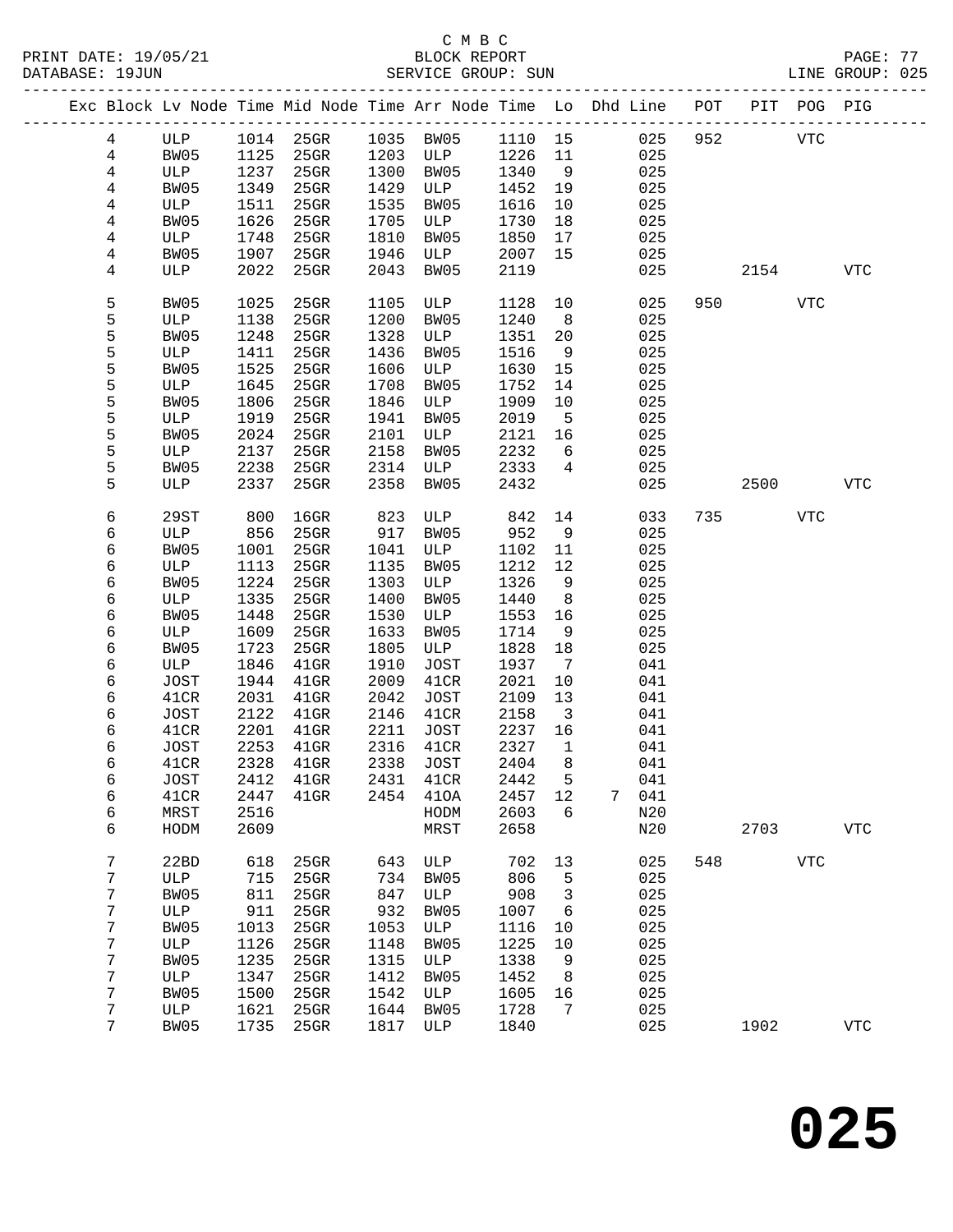PRINT DATE: 19/05/21 BLOCK REPORT BATABASE: 19JUN

## C M B C<br>BLOCK REPORT

PAGE: 78<br>LINE GROUP: 025

|         |      |      |         |      |      |      |                 | Exc Block Lv Node Time Mid Node Time Arr Node Time Lo Dhd Line POT |     |      | PIT POG PIG |              |
|---------|------|------|---------|------|------|------|-----------------|--------------------------------------------------------------------|-----|------|-------------|--------------|
| 8       | ULP  | 730  | 25GR    | 749  | BW05 | 821  | 5               | 025                                                                | 708 |      | <b>VTC</b>  |              |
| 8       | BW05 | 826  | 25GR    | 902  | ULP  | 923  | 15              | 025                                                                |     |      |             |              |
| $\,8\,$ | ULP  | 938  | 25GR    | 959  | BW05 | 1034 | 15              | 025                                                                |     |      |             |              |
| 8       | BW05 | 1049 | $25$ GR | 1127 | ULP  | 1150 | 12              | 025                                                                |     |      |             |              |
| 8       | ULP  | 1202 | 25GR    | 1224 | BW05 | 1304 | 9               | 025                                                                |     |      |             |              |
| 8       | BW05 | 1313 | 25GR    | 1353 | ULP  | 1416 | 19              | 025                                                                |     |      |             |              |
| 8       | ULP  | 1435 | 25GR    | 1459 | BW05 | 1540 | 9               | 025                                                                |     |      |             |              |
| 8       | BW05 | 1549 | 25GR    | 1630 | ULP  | 1654 | 17              | 025                                                                |     |      |             |              |
| 8       | ULP  | 1711 | 25GR    | 1734 | BW05 | 1814 | $7\phantom{.0}$ | 025                                                                |     |      |             |              |
| 8       | BW05 | 1821 | 25GR    | 1901 |      | 1924 |                 | 025                                                                |     |      |             |              |
|         |      |      |         |      | ULP  |      | 11              |                                                                    |     |      |             |              |
| 8       | ULP  | 1935 | 25GR    | 1957 | BW05 | 2034 | 6               | 025                                                                |     |      |             |              |
| 8       | BW05 | 2040 | $25$ GR | 2116 | ULP  | 2136 |                 | 025                                                                |     | 2158 |             | <b>VTC</b>   |
| 9       | 22BD | 548  | $25$ GR | 613  | ULP  | 632  | 13              | 025                                                                | 518 |      | <b>VTC</b>  |              |
| 9       | ULP  | 645  | 25GR    | 704  | BW05 | 736  | 5               | 025                                                                |     |      |             |              |
| 9       | BW05 | 741  | 25GR    | 817  | ULP  | 837  | 6               | 025                                                                |     |      |             |              |
| 9       | ULP  | 843  | 25GR    | 902  | BW05 | 936  | 13              | 025                                                                |     |      |             |              |
| 9       | BW05 | 949  | 25GR    | 1029 | ULP  | 1050 | 11              | 025                                                                |     |      |             |              |
| 9       | ULP  | 1101 | 25GR    | 1123 | BW05 | 1200 | 12              | 025                                                                |     |      |             |              |
| 9       | BW05 | 1212 | 25GR    | 1251 | ULP  | 1314 | 10              | 025                                                                |     |      |             |              |
| 9       | ULP  | 1324 | 25GR    | 1348 | BW05 | 1429 | $\overline{7}$  | 025                                                                |     |      |             |              |
| 9       | BW05 | 1436 | $25$ GR | 1518 | ULP  | 1541 | 16              | 025                                                                |     |      |             |              |
| 9       | ULP  | 1557 | 25GR    | 1621 | BW05 | 1702 | 10              | 025                                                                |     |      |             |              |
| 9       | BW05 | 1712 | 25GR    | 1753 | ULP  | 1816 | 17              | 025                                                                |     |      |             |              |
|         |      |      |         |      |      |      |                 |                                                                    |     |      |             |              |
| 9       | ULP  | 1833 | 25GR    | 1855 | BW05 | 1934 | 5               | 025                                                                |     |      |             |              |
| 9       | BW05 | 1939 | 25GR    | 2016 | ULP  | 2036 | 16              | 025                                                                |     |      |             |              |
| 9       | ULP  | 2052 | 25GR    | 2113 | BW05 | 2148 |                 | 025                                                                |     | 2216 |             | <b>VTC</b>   |
| 10      | BW05 | 937  | $25$ GR | 1017 | ULP  | 1038 | 11              | 025                                                                | 902 |      | VTC         |              |
| $10$    | ULP  | 1049 | 25GR    | 1111 | BW05 | 1148 | 13              | 025                                                                |     |      |             |              |
| 10      | BW05 | 1201 | 25GR    | 1239 | ULP  | 1302 | 11              | 025                                                                |     |      |             |              |
| $10$    | ULP  | 1313 | 25GR    | 1336 | BW05 | 1416 | 9               | 025                                                                |     |      |             |              |
| 10      | BW05 | 1425 | $25$ GR | 1506 | ULP  | 1529 | 16              | 025                                                                |     |      |             |              |
| $10$    | ULP  | 1545 | 25GR    | 1609 | BW05 | 1650 | 10              | 025                                                                |     |      |             |              |
| 10      | BW05 | 1700 | 25GR    | 1741 | ULP  | 1804 | 14              | 025                                                                |     |      |             |              |
| 10      | ULP  | 1818 | $25$ GR | 1840 | BW05 | 1919 |                 | 025                                                                |     | 1954 |             | <b>VTC</b>   |
|         |      |      |         |      |      |      |                 |                                                                    |     |      |             |              |
| 11      | ULP  | 926  | $25$ GR | 947  | BW05 | 1022 | 16              | 025                                                                | 904 |      | <b>VTC</b>  |              |
| 11      | BW05 | 1038 | 25GR    | 1116 | ULP  | 1139 | 11              | 025                                                                |     |      |             |              |
| $11\,$  | ULP  | 1150 | 25GR    | 1212 | BW05 | 1252 | 9               | 025                                                                |     |      |             |              |
| 11      | BW05 | 1301 | $25$ GR | 1341 | ULP  | 1404 | 19              | 025                                                                |     |      |             |              |
| 11      | ULP  | 1423 | 25GR    | 1448 | BW05 | 1528 | 9               | 025                                                                |     |      |             |              |
| 11      | BW05 | 1537 | $25$ GR | 1618 | ULP  | 1642 | 16              | 025                                                                |     |      |             |              |
| 11      | ULP  | 1658 | 25GR    | 1721 | BW05 | 1802 |                 | 025                                                                |     | 1837 |             | $_{\rm VTC}$ |
| 12      | BW05 | 658  | 25GR    | 732  | ULP  | 751  | 9               | 025                                                                | 623 |      | ${\tt VTC}$ |              |
| $12$    | ULP  | 800  | 25GR    | 819  | BW05 | 851  | 4               | 025                                                                |     |      |             |              |
| 12      | BW05 | 855  | 25GR    | 934  | ULP  | 955  | 7               | 025                                                                |     |      |             |              |
| $12$    |      | 1002 |         | 1023 | BW05 |      | 15              | 025                                                                |     |      |             |              |
|         | ULP  |      | 25GR    |      |      | 1058 |                 |                                                                    |     |      |             |              |
| 12      | BW05 | 1113 | 25GR    | 1151 | ULP  | 1214 | 12              | 025                                                                |     |      |             |              |
| 12      | ULP  | 1226 | 25GR    | 1248 | BW05 | 1328 | 9               | 025                                                                |     |      |             |              |
| 12      | BW05 | 1337 | 25GR    | 1417 | ULP  | 1440 | 19              | 025                                                                |     |      |             |              |
| $12$    | ULP  | 1459 | 25GR    | 1523 | BW05 | 1604 | 10              | 025                                                                |     |      |             |              |
| 12      | BW05 | 1614 | 25GR    | 1653 | ULP  | 1718 | 18              | 025                                                                |     |      |             |              |
| $12$    | ULP  | 1736 | 25GR    | 1758 | BW05 | 1838 | 14              | 025                                                                |     |      |             |              |
| 12      | BW05 | 1852 | $25$ GR | 1931 | ULP  | 1954 | 13              | 025                                                                |     |      |             |              |
|         |      |      |         |      |      |      |                 |                                                                    |     |      |             |              |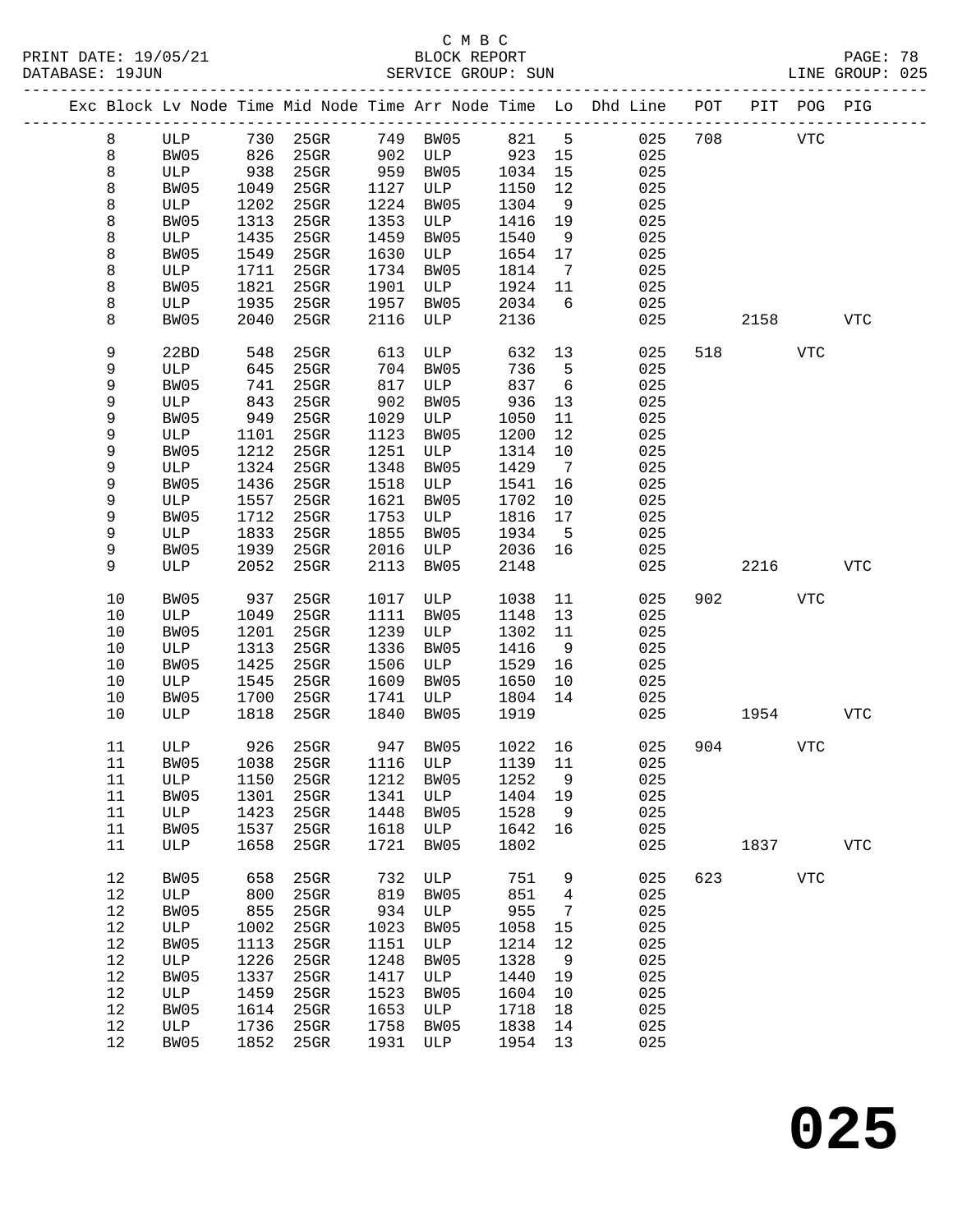| INE GROUP: | 02! |
|------------|-----|
|            |     |

|  |                |                    |                      |                         |                      |                     |                      |                | Exc Block Ly Node Time Mid Node Time Arr Node Time Lo Dhd Line | POT  | PIT  | POG. | PIG        |
|--|----------------|--------------------|----------------------|-------------------------|----------------------|---------------------|----------------------|----------------|----------------------------------------------------------------|------|------|------|------------|
|  | 12<br>12       | ULP<br>BW05        | 2007<br>2110         | 25GR<br>25GR            | 2028<br>2146         | BW05<br>ULP         | 2104<br>2206         | 6              | 025<br>025                                                     |      | 2228 |      | <b>VTC</b> |
|  | 13<br>13<br>13 | ULP<br>BW05<br>ULP | 1359<br>1512<br>1633 | 25GR<br>25GR<br>$25$ GR | 1424<br>1554<br>1656 | BW05<br>ULP<br>BW05 | 1504<br>1617<br>1740 | -8<br>-16<br>9 | 025<br>025<br>025                                              | 1337 |      | VTC  |            |
|  | 13<br>13       | BW05<br>ULP        | 1749<br>1904         | 25GR<br>25GR            | 1831<br>1926         | ULP<br>BW05         | 1854<br>2004         | 10<br>5        | 025<br>025                                                     |      |      |      |            |
|  | 13             | BW05               | 2009                 | 25GR                    | 2046                 | ULP                 | 2106                 |                | 025                                                            |      | 2128 |      | VTC        |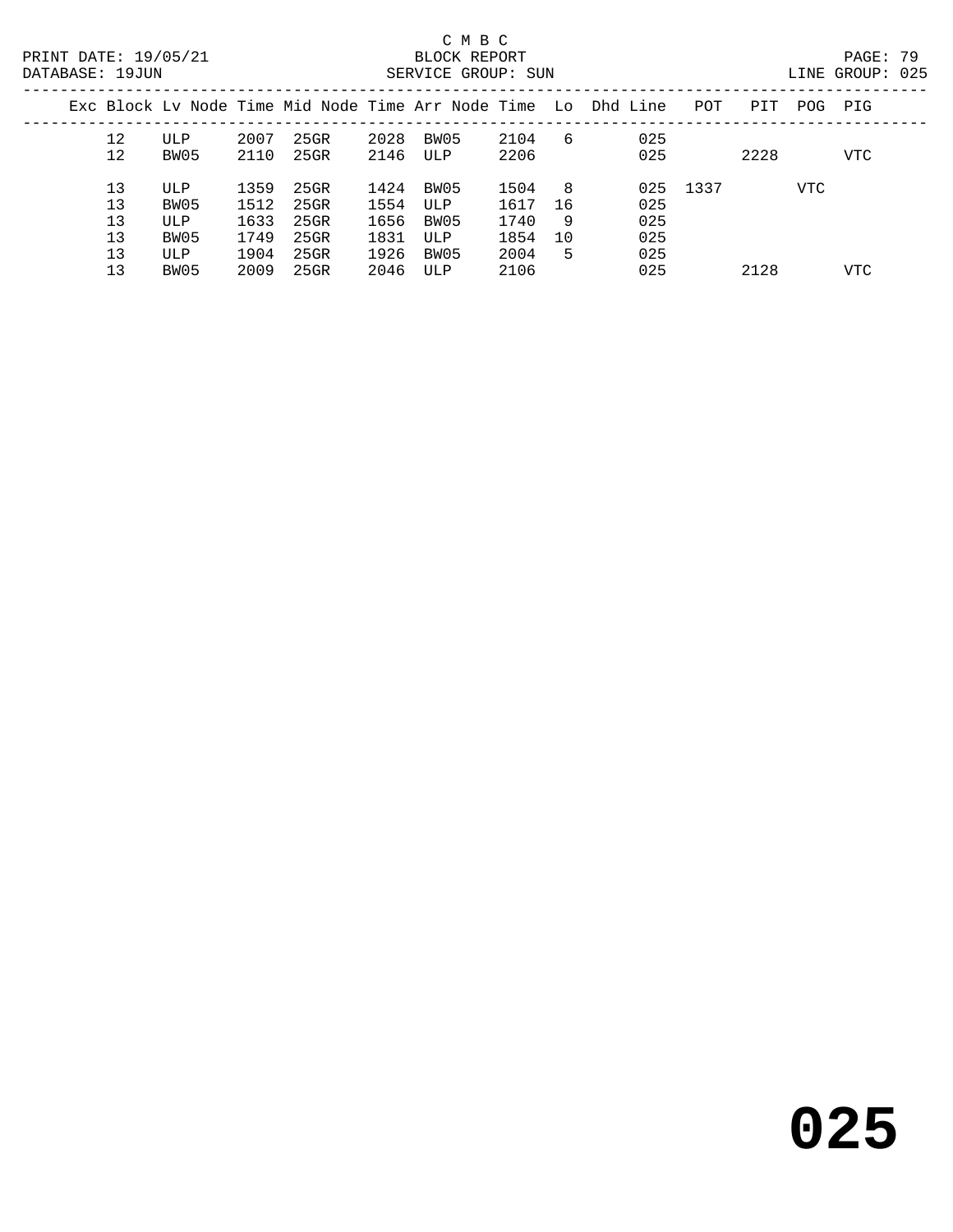| Exc Block Lv Node Time Mid Node Time Arr Node Time Lo Dhd Line POT PIT POG PIG<br>942 14 033 838 VTC<br>ULP 900 16GR 919 29ST<br>$\mathbf{1}$<br>956 16GR<br>1023 ULP<br>$\mathbf{1}$<br>29ST<br>1042<br>18<br>033<br>$\mathbf 1$<br>ULP<br>1100 16GR<br>1120<br>29ST<br>1145<br>9<br>033<br>1154<br>$16$ GR<br>1223 ULP<br>1243<br>15<br>$\mathbf 1$<br>29ST<br>033<br>$\mathbf 1$<br>1258<br>$16$ GR<br>1319<br>1346<br>8 <sup>8</sup><br>ULP<br>29ST<br>033<br>$\mathbf 1$<br>29ST<br>1354<br>$16$ GR<br>1423<br>1443<br>17<br>ULP<br>033<br>$\mathbf 1$<br>1500<br>$16$ GR<br>1521<br>1547<br>ULP<br>29ST<br>8 <sup>8</sup><br>033<br>1555<br>$16$ GR<br>1623<br>1644<br>16<br>1<br>29ST<br>ULP<br>033<br>1<br>1700<br>$16$ GR<br>1720<br>11<br>033<br>ULP<br>29ST<br>1747<br>1758<br>$16$ GR<br>1824<br>17<br>1<br>29ST<br>ULP<br>1843<br>033<br>$\mathbf 1$<br>1900<br>$16$ GR<br>1919<br>1945<br>ULP<br>29ST<br>15<br>033<br>$\mathbf 1$<br>2000<br>$16$ GR<br>2024<br>29ST<br>ULP<br>2043<br>18<br>033<br>2101<br>$16$ GR<br>2119<br>2140<br>20<br>1<br>29ST<br>033<br>ULP<br>ULP<br>1<br>2200<br>2223<br>2240<br>20<br>29ST<br>16GR<br>033<br>2300<br>2318<br>2339<br>1<br>16GR<br>29ST<br>033<br>2402<br><b>VTC</b><br>ULP<br>2<br>29ST<br>828<br>16GR<br>853<br>ULP<br>912<br>18<br>033<br>803 — 100<br>VTC<br>949<br>$\boldsymbol{2}$<br>12<br>$16$ GR<br>29ST<br>033<br>ULP<br>930<br>1013<br>2<br>1025<br>$16$ GR<br>1053<br>ULP<br>033<br>29ST<br>1113<br>17<br>$\boldsymbol{2}$<br>$16$ GR<br>1150<br>1215<br>ULP<br>1130<br>29ST<br>9<br>033<br>$\sqrt{2}$<br>1224<br>$16$ GR<br>1253<br>1313<br>29ST<br>ULP<br>15<br>033<br>$\boldsymbol{2}$<br>1349<br>ULP<br>1328<br>16GR<br>29ST<br>1416<br>$\overline{7}$<br>033<br>2<br>1514 16<br>29ST<br>1423<br>16GR<br>1453<br>ULP<br>033<br>$\overline{c}$<br>1530<br>$16$ GR<br>1551<br>1617<br>8 <sup>8</sup><br>ULP<br>29ST<br>033<br>2<br>1625<br>$16$ GR<br>1653<br>16<br>29ST<br>ULP<br>1714<br>033<br>$\overline{c}$<br>1730<br>$16$ GR<br>1750<br>11<br>ULP<br>29ST<br>1817<br>033<br>2<br>1828<br>$16$ GR<br>1854<br>1913<br>17<br>033<br>29ST<br>ULP<br>2<br>1930<br>$16$ GR<br>1949<br>2015<br>ULP<br>29ST<br>15<br>033<br>2<br>2030<br>$16$ GR<br>2054<br>2113<br>17<br>29ST<br>ULP<br>033<br>2<br>2130<br>$16$ GR<br>2148<br>29ST<br>2209<br>033<br>2232<br>ULP<br><b>VTC</b><br>3<br>16GR 819 29ST 841 17<br>800<br>033<br>738 — 138<br>VTC<br>ULP<br>$16$ GR<br>3<br>29ST<br>858<br>923 ULP 942 18<br>1019 29ST 1044 11<br>033<br>3<br>$16$ GR<br>ULP<br>1000<br>033<br>29ST 1055 16GR 1123 ULP 1143 17 033<br>3<br>1220<br>1246<br>033<br>3<br>ULP<br>1200<br>$16$ GR<br>29ST<br>8<br>3<br>1254<br>$16$ GR<br>1323<br>1343<br>033<br>29ST<br>ULP<br>15<br>3<br>1358<br>1419<br>1446<br>033<br>ULP<br>$16$ GR<br>29ST<br>9<br>1523<br>3<br>1455<br>$16$ GR<br>1544<br>033<br>29ST<br>ULP<br>16<br>1621<br>033<br>3<br>ULP<br>1600<br>$16$ GR<br>29ST<br>1647<br>8 <sup>8</sup><br>3<br>1723<br>29ST<br>1655<br>$16$ GR<br>1744<br>17<br>033<br>ULP<br>3<br>1820<br>033<br>1801<br>$16$ GR<br>29ST<br>1846<br>13<br>ULP<br>3<br>1859<br>1924<br>1943<br>17<br>033<br>29ST<br>$16$ GR<br>ULP<br>3<br>2019<br>29ST<br>2045<br>033<br>ULP<br>2000<br>$16$ GR<br>15<br>3<br>29ST<br>2100<br>$16$ GR<br>2124<br>ULP<br>2143<br>17<br>033<br>3<br>033<br>ULP<br>2200<br>$16$ GR<br>2218<br>29ST<br>2239<br>2302<br><b>VTC</b> |  |  |  |  |  |  |  |  |  |
|---------------------------------------------------------------------------------------------------------------------------------------------------------------------------------------------------------------------------------------------------------------------------------------------------------------------------------------------------------------------------------------------------------------------------------------------------------------------------------------------------------------------------------------------------------------------------------------------------------------------------------------------------------------------------------------------------------------------------------------------------------------------------------------------------------------------------------------------------------------------------------------------------------------------------------------------------------------------------------------------------------------------------------------------------------------------------------------------------------------------------------------------------------------------------------------------------------------------------------------------------------------------------------------------------------------------------------------------------------------------------------------------------------------------------------------------------------------------------------------------------------------------------------------------------------------------------------------------------------------------------------------------------------------------------------------------------------------------------------------------------------------------------------------------------------------------------------------------------------------------------------------------------------------------------------------------------------------------------------------------------------------------------------------------------------------------------------------------------------------------------------------------------------------------------------------------------------------------------------------------------------------------------------------------------------------------------------------------------------------------------------------------------------------------------------------------------------------------------------------------------------------------------------------------------------------------------------------------------------------------------------------------------------------------------------------------------------------------------------------------------------------------------------------------------------------------------------------------------------------------------------------------------------------------------------------------------------------------------------------------------------------------------------------------------------------------------------------------------------------------------------------------------------------------------------------------------------------------------------------------------------------------------------------------------------------------------------------------------------------------------------------------------|--|--|--|--|--|--|--|--|--|
|                                                                                                                                                                                                                                                                                                                                                                                                                                                                                                                                                                                                                                                                                                                                                                                                                                                                                                                                                                                                                                                                                                                                                                                                                                                                                                                                                                                                                                                                                                                                                                                                                                                                                                                                                                                                                                                                                                                                                                                                                                                                                                                                                                                                                                                                                                                                                                                                                                                                                                                                                                                                                                                                                                                                                                                                                                                                                                                                                                                                                                                                                                                                                                                                                                                                                                                                                                                                   |  |  |  |  |  |  |  |  |  |
|                                                                                                                                                                                                                                                                                                                                                                                                                                                                                                                                                                                                                                                                                                                                                                                                                                                                                                                                                                                                                                                                                                                                                                                                                                                                                                                                                                                                                                                                                                                                                                                                                                                                                                                                                                                                                                                                                                                                                                                                                                                                                                                                                                                                                                                                                                                                                                                                                                                                                                                                                                                                                                                                                                                                                                                                                                                                                                                                                                                                                                                                                                                                                                                                                                                                                                                                                                                                   |  |  |  |  |  |  |  |  |  |
|                                                                                                                                                                                                                                                                                                                                                                                                                                                                                                                                                                                                                                                                                                                                                                                                                                                                                                                                                                                                                                                                                                                                                                                                                                                                                                                                                                                                                                                                                                                                                                                                                                                                                                                                                                                                                                                                                                                                                                                                                                                                                                                                                                                                                                                                                                                                                                                                                                                                                                                                                                                                                                                                                                                                                                                                                                                                                                                                                                                                                                                                                                                                                                                                                                                                                                                                                                                                   |  |  |  |  |  |  |  |  |  |
|                                                                                                                                                                                                                                                                                                                                                                                                                                                                                                                                                                                                                                                                                                                                                                                                                                                                                                                                                                                                                                                                                                                                                                                                                                                                                                                                                                                                                                                                                                                                                                                                                                                                                                                                                                                                                                                                                                                                                                                                                                                                                                                                                                                                                                                                                                                                                                                                                                                                                                                                                                                                                                                                                                                                                                                                                                                                                                                                                                                                                                                                                                                                                                                                                                                                                                                                                                                                   |  |  |  |  |  |  |  |  |  |
|                                                                                                                                                                                                                                                                                                                                                                                                                                                                                                                                                                                                                                                                                                                                                                                                                                                                                                                                                                                                                                                                                                                                                                                                                                                                                                                                                                                                                                                                                                                                                                                                                                                                                                                                                                                                                                                                                                                                                                                                                                                                                                                                                                                                                                                                                                                                                                                                                                                                                                                                                                                                                                                                                                                                                                                                                                                                                                                                                                                                                                                                                                                                                                                                                                                                                                                                                                                                   |  |  |  |  |  |  |  |  |  |
|                                                                                                                                                                                                                                                                                                                                                                                                                                                                                                                                                                                                                                                                                                                                                                                                                                                                                                                                                                                                                                                                                                                                                                                                                                                                                                                                                                                                                                                                                                                                                                                                                                                                                                                                                                                                                                                                                                                                                                                                                                                                                                                                                                                                                                                                                                                                                                                                                                                                                                                                                                                                                                                                                                                                                                                                                                                                                                                                                                                                                                                                                                                                                                                                                                                                                                                                                                                                   |  |  |  |  |  |  |  |  |  |
|                                                                                                                                                                                                                                                                                                                                                                                                                                                                                                                                                                                                                                                                                                                                                                                                                                                                                                                                                                                                                                                                                                                                                                                                                                                                                                                                                                                                                                                                                                                                                                                                                                                                                                                                                                                                                                                                                                                                                                                                                                                                                                                                                                                                                                                                                                                                                                                                                                                                                                                                                                                                                                                                                                                                                                                                                                                                                                                                                                                                                                                                                                                                                                                                                                                                                                                                                                                                   |  |  |  |  |  |  |  |  |  |
|                                                                                                                                                                                                                                                                                                                                                                                                                                                                                                                                                                                                                                                                                                                                                                                                                                                                                                                                                                                                                                                                                                                                                                                                                                                                                                                                                                                                                                                                                                                                                                                                                                                                                                                                                                                                                                                                                                                                                                                                                                                                                                                                                                                                                                                                                                                                                                                                                                                                                                                                                                                                                                                                                                                                                                                                                                                                                                                                                                                                                                                                                                                                                                                                                                                                                                                                                                                                   |  |  |  |  |  |  |  |  |  |
|                                                                                                                                                                                                                                                                                                                                                                                                                                                                                                                                                                                                                                                                                                                                                                                                                                                                                                                                                                                                                                                                                                                                                                                                                                                                                                                                                                                                                                                                                                                                                                                                                                                                                                                                                                                                                                                                                                                                                                                                                                                                                                                                                                                                                                                                                                                                                                                                                                                                                                                                                                                                                                                                                                                                                                                                                                                                                                                                                                                                                                                                                                                                                                                                                                                                                                                                                                                                   |  |  |  |  |  |  |  |  |  |
|                                                                                                                                                                                                                                                                                                                                                                                                                                                                                                                                                                                                                                                                                                                                                                                                                                                                                                                                                                                                                                                                                                                                                                                                                                                                                                                                                                                                                                                                                                                                                                                                                                                                                                                                                                                                                                                                                                                                                                                                                                                                                                                                                                                                                                                                                                                                                                                                                                                                                                                                                                                                                                                                                                                                                                                                                                                                                                                                                                                                                                                                                                                                                                                                                                                                                                                                                                                                   |  |  |  |  |  |  |  |  |  |
|                                                                                                                                                                                                                                                                                                                                                                                                                                                                                                                                                                                                                                                                                                                                                                                                                                                                                                                                                                                                                                                                                                                                                                                                                                                                                                                                                                                                                                                                                                                                                                                                                                                                                                                                                                                                                                                                                                                                                                                                                                                                                                                                                                                                                                                                                                                                                                                                                                                                                                                                                                                                                                                                                                                                                                                                                                                                                                                                                                                                                                                                                                                                                                                                                                                                                                                                                                                                   |  |  |  |  |  |  |  |  |  |
|                                                                                                                                                                                                                                                                                                                                                                                                                                                                                                                                                                                                                                                                                                                                                                                                                                                                                                                                                                                                                                                                                                                                                                                                                                                                                                                                                                                                                                                                                                                                                                                                                                                                                                                                                                                                                                                                                                                                                                                                                                                                                                                                                                                                                                                                                                                                                                                                                                                                                                                                                                                                                                                                                                                                                                                                                                                                                                                                                                                                                                                                                                                                                                                                                                                                                                                                                                                                   |  |  |  |  |  |  |  |  |  |
|                                                                                                                                                                                                                                                                                                                                                                                                                                                                                                                                                                                                                                                                                                                                                                                                                                                                                                                                                                                                                                                                                                                                                                                                                                                                                                                                                                                                                                                                                                                                                                                                                                                                                                                                                                                                                                                                                                                                                                                                                                                                                                                                                                                                                                                                                                                                                                                                                                                                                                                                                                                                                                                                                                                                                                                                                                                                                                                                                                                                                                                                                                                                                                                                                                                                                                                                                                                                   |  |  |  |  |  |  |  |  |  |
|                                                                                                                                                                                                                                                                                                                                                                                                                                                                                                                                                                                                                                                                                                                                                                                                                                                                                                                                                                                                                                                                                                                                                                                                                                                                                                                                                                                                                                                                                                                                                                                                                                                                                                                                                                                                                                                                                                                                                                                                                                                                                                                                                                                                                                                                                                                                                                                                                                                                                                                                                                                                                                                                                                                                                                                                                                                                                                                                                                                                                                                                                                                                                                                                                                                                                                                                                                                                   |  |  |  |  |  |  |  |  |  |
|                                                                                                                                                                                                                                                                                                                                                                                                                                                                                                                                                                                                                                                                                                                                                                                                                                                                                                                                                                                                                                                                                                                                                                                                                                                                                                                                                                                                                                                                                                                                                                                                                                                                                                                                                                                                                                                                                                                                                                                                                                                                                                                                                                                                                                                                                                                                                                                                                                                                                                                                                                                                                                                                                                                                                                                                                                                                                                                                                                                                                                                                                                                                                                                                                                                                                                                                                                                                   |  |  |  |  |  |  |  |  |  |
|                                                                                                                                                                                                                                                                                                                                                                                                                                                                                                                                                                                                                                                                                                                                                                                                                                                                                                                                                                                                                                                                                                                                                                                                                                                                                                                                                                                                                                                                                                                                                                                                                                                                                                                                                                                                                                                                                                                                                                                                                                                                                                                                                                                                                                                                                                                                                                                                                                                                                                                                                                                                                                                                                                                                                                                                                                                                                                                                                                                                                                                                                                                                                                                                                                                                                                                                                                                                   |  |  |  |  |  |  |  |  |  |
|                                                                                                                                                                                                                                                                                                                                                                                                                                                                                                                                                                                                                                                                                                                                                                                                                                                                                                                                                                                                                                                                                                                                                                                                                                                                                                                                                                                                                                                                                                                                                                                                                                                                                                                                                                                                                                                                                                                                                                                                                                                                                                                                                                                                                                                                                                                                                                                                                                                                                                                                                                                                                                                                                                                                                                                                                                                                                                                                                                                                                                                                                                                                                                                                                                                                                                                                                                                                   |  |  |  |  |  |  |  |  |  |
|                                                                                                                                                                                                                                                                                                                                                                                                                                                                                                                                                                                                                                                                                                                                                                                                                                                                                                                                                                                                                                                                                                                                                                                                                                                                                                                                                                                                                                                                                                                                                                                                                                                                                                                                                                                                                                                                                                                                                                                                                                                                                                                                                                                                                                                                                                                                                                                                                                                                                                                                                                                                                                                                                                                                                                                                                                                                                                                                                                                                                                                                                                                                                                                                                                                                                                                                                                                                   |  |  |  |  |  |  |  |  |  |
|                                                                                                                                                                                                                                                                                                                                                                                                                                                                                                                                                                                                                                                                                                                                                                                                                                                                                                                                                                                                                                                                                                                                                                                                                                                                                                                                                                                                                                                                                                                                                                                                                                                                                                                                                                                                                                                                                                                                                                                                                                                                                                                                                                                                                                                                                                                                                                                                                                                                                                                                                                                                                                                                                                                                                                                                                                                                                                                                                                                                                                                                                                                                                                                                                                                                                                                                                                                                   |  |  |  |  |  |  |  |  |  |
|                                                                                                                                                                                                                                                                                                                                                                                                                                                                                                                                                                                                                                                                                                                                                                                                                                                                                                                                                                                                                                                                                                                                                                                                                                                                                                                                                                                                                                                                                                                                                                                                                                                                                                                                                                                                                                                                                                                                                                                                                                                                                                                                                                                                                                                                                                                                                                                                                                                                                                                                                                                                                                                                                                                                                                                                                                                                                                                                                                                                                                                                                                                                                                                                                                                                                                                                                                                                   |  |  |  |  |  |  |  |  |  |
|                                                                                                                                                                                                                                                                                                                                                                                                                                                                                                                                                                                                                                                                                                                                                                                                                                                                                                                                                                                                                                                                                                                                                                                                                                                                                                                                                                                                                                                                                                                                                                                                                                                                                                                                                                                                                                                                                                                                                                                                                                                                                                                                                                                                                                                                                                                                                                                                                                                                                                                                                                                                                                                                                                                                                                                                                                                                                                                                                                                                                                                                                                                                                                                                                                                                                                                                                                                                   |  |  |  |  |  |  |  |  |  |
|                                                                                                                                                                                                                                                                                                                                                                                                                                                                                                                                                                                                                                                                                                                                                                                                                                                                                                                                                                                                                                                                                                                                                                                                                                                                                                                                                                                                                                                                                                                                                                                                                                                                                                                                                                                                                                                                                                                                                                                                                                                                                                                                                                                                                                                                                                                                                                                                                                                                                                                                                                                                                                                                                                                                                                                                                                                                                                                                                                                                                                                                                                                                                                                                                                                                                                                                                                                                   |  |  |  |  |  |  |  |  |  |
|                                                                                                                                                                                                                                                                                                                                                                                                                                                                                                                                                                                                                                                                                                                                                                                                                                                                                                                                                                                                                                                                                                                                                                                                                                                                                                                                                                                                                                                                                                                                                                                                                                                                                                                                                                                                                                                                                                                                                                                                                                                                                                                                                                                                                                                                                                                                                                                                                                                                                                                                                                                                                                                                                                                                                                                                                                                                                                                                                                                                                                                                                                                                                                                                                                                                                                                                                                                                   |  |  |  |  |  |  |  |  |  |
|                                                                                                                                                                                                                                                                                                                                                                                                                                                                                                                                                                                                                                                                                                                                                                                                                                                                                                                                                                                                                                                                                                                                                                                                                                                                                                                                                                                                                                                                                                                                                                                                                                                                                                                                                                                                                                                                                                                                                                                                                                                                                                                                                                                                                                                                                                                                                                                                                                                                                                                                                                                                                                                                                                                                                                                                                                                                                                                                                                                                                                                                                                                                                                                                                                                                                                                                                                                                   |  |  |  |  |  |  |  |  |  |
|                                                                                                                                                                                                                                                                                                                                                                                                                                                                                                                                                                                                                                                                                                                                                                                                                                                                                                                                                                                                                                                                                                                                                                                                                                                                                                                                                                                                                                                                                                                                                                                                                                                                                                                                                                                                                                                                                                                                                                                                                                                                                                                                                                                                                                                                                                                                                                                                                                                                                                                                                                                                                                                                                                                                                                                                                                                                                                                                                                                                                                                                                                                                                                                                                                                                                                                                                                                                   |  |  |  |  |  |  |  |  |  |
|                                                                                                                                                                                                                                                                                                                                                                                                                                                                                                                                                                                                                                                                                                                                                                                                                                                                                                                                                                                                                                                                                                                                                                                                                                                                                                                                                                                                                                                                                                                                                                                                                                                                                                                                                                                                                                                                                                                                                                                                                                                                                                                                                                                                                                                                                                                                                                                                                                                                                                                                                                                                                                                                                                                                                                                                                                                                                                                                                                                                                                                                                                                                                                                                                                                                                                                                                                                                   |  |  |  |  |  |  |  |  |  |
|                                                                                                                                                                                                                                                                                                                                                                                                                                                                                                                                                                                                                                                                                                                                                                                                                                                                                                                                                                                                                                                                                                                                                                                                                                                                                                                                                                                                                                                                                                                                                                                                                                                                                                                                                                                                                                                                                                                                                                                                                                                                                                                                                                                                                                                                                                                                                                                                                                                                                                                                                                                                                                                                                                                                                                                                                                                                                                                                                                                                                                                                                                                                                                                                                                                                                                                                                                                                   |  |  |  |  |  |  |  |  |  |
|                                                                                                                                                                                                                                                                                                                                                                                                                                                                                                                                                                                                                                                                                                                                                                                                                                                                                                                                                                                                                                                                                                                                                                                                                                                                                                                                                                                                                                                                                                                                                                                                                                                                                                                                                                                                                                                                                                                                                                                                                                                                                                                                                                                                                                                                                                                                                                                                                                                                                                                                                                                                                                                                                                                                                                                                                                                                                                                                                                                                                                                                                                                                                                                                                                                                                                                                                                                                   |  |  |  |  |  |  |  |  |  |
|                                                                                                                                                                                                                                                                                                                                                                                                                                                                                                                                                                                                                                                                                                                                                                                                                                                                                                                                                                                                                                                                                                                                                                                                                                                                                                                                                                                                                                                                                                                                                                                                                                                                                                                                                                                                                                                                                                                                                                                                                                                                                                                                                                                                                                                                                                                                                                                                                                                                                                                                                                                                                                                                                                                                                                                                                                                                                                                                                                                                                                                                                                                                                                                                                                                                                                                                                                                                   |  |  |  |  |  |  |  |  |  |
|                                                                                                                                                                                                                                                                                                                                                                                                                                                                                                                                                                                                                                                                                                                                                                                                                                                                                                                                                                                                                                                                                                                                                                                                                                                                                                                                                                                                                                                                                                                                                                                                                                                                                                                                                                                                                                                                                                                                                                                                                                                                                                                                                                                                                                                                                                                                                                                                                                                                                                                                                                                                                                                                                                                                                                                                                                                                                                                                                                                                                                                                                                                                                                                                                                                                                                                                                                                                   |  |  |  |  |  |  |  |  |  |
|                                                                                                                                                                                                                                                                                                                                                                                                                                                                                                                                                                                                                                                                                                                                                                                                                                                                                                                                                                                                                                                                                                                                                                                                                                                                                                                                                                                                                                                                                                                                                                                                                                                                                                                                                                                                                                                                                                                                                                                                                                                                                                                                                                                                                                                                                                                                                                                                                                                                                                                                                                                                                                                                                                                                                                                                                                                                                                                                                                                                                                                                                                                                                                                                                                                                                                                                                                                                   |  |  |  |  |  |  |  |  |  |
|                                                                                                                                                                                                                                                                                                                                                                                                                                                                                                                                                                                                                                                                                                                                                                                                                                                                                                                                                                                                                                                                                                                                                                                                                                                                                                                                                                                                                                                                                                                                                                                                                                                                                                                                                                                                                                                                                                                                                                                                                                                                                                                                                                                                                                                                                                                                                                                                                                                                                                                                                                                                                                                                                                                                                                                                                                                                                                                                                                                                                                                                                                                                                                                                                                                                                                                                                                                                   |  |  |  |  |  |  |  |  |  |
|                                                                                                                                                                                                                                                                                                                                                                                                                                                                                                                                                                                                                                                                                                                                                                                                                                                                                                                                                                                                                                                                                                                                                                                                                                                                                                                                                                                                                                                                                                                                                                                                                                                                                                                                                                                                                                                                                                                                                                                                                                                                                                                                                                                                                                                                                                                                                                                                                                                                                                                                                                                                                                                                                                                                                                                                                                                                                                                                                                                                                                                                                                                                                                                                                                                                                                                                                                                                   |  |  |  |  |  |  |  |  |  |
|                                                                                                                                                                                                                                                                                                                                                                                                                                                                                                                                                                                                                                                                                                                                                                                                                                                                                                                                                                                                                                                                                                                                                                                                                                                                                                                                                                                                                                                                                                                                                                                                                                                                                                                                                                                                                                                                                                                                                                                                                                                                                                                                                                                                                                                                                                                                                                                                                                                                                                                                                                                                                                                                                                                                                                                                                                                                                                                                                                                                                                                                                                                                                                                                                                                                                                                                                                                                   |  |  |  |  |  |  |  |  |  |
|                                                                                                                                                                                                                                                                                                                                                                                                                                                                                                                                                                                                                                                                                                                                                                                                                                                                                                                                                                                                                                                                                                                                                                                                                                                                                                                                                                                                                                                                                                                                                                                                                                                                                                                                                                                                                                                                                                                                                                                                                                                                                                                                                                                                                                                                                                                                                                                                                                                                                                                                                                                                                                                                                                                                                                                                                                                                                                                                                                                                                                                                                                                                                                                                                                                                                                                                                                                                   |  |  |  |  |  |  |  |  |  |
|                                                                                                                                                                                                                                                                                                                                                                                                                                                                                                                                                                                                                                                                                                                                                                                                                                                                                                                                                                                                                                                                                                                                                                                                                                                                                                                                                                                                                                                                                                                                                                                                                                                                                                                                                                                                                                                                                                                                                                                                                                                                                                                                                                                                                                                                                                                                                                                                                                                                                                                                                                                                                                                                                                                                                                                                                                                                                                                                                                                                                                                                                                                                                                                                                                                                                                                                                                                                   |  |  |  |  |  |  |  |  |  |
|                                                                                                                                                                                                                                                                                                                                                                                                                                                                                                                                                                                                                                                                                                                                                                                                                                                                                                                                                                                                                                                                                                                                                                                                                                                                                                                                                                                                                                                                                                                                                                                                                                                                                                                                                                                                                                                                                                                                                                                                                                                                                                                                                                                                                                                                                                                                                                                                                                                                                                                                                                                                                                                                                                                                                                                                                                                                                                                                                                                                                                                                                                                                                                                                                                                                                                                                                                                                   |  |  |  |  |  |  |  |  |  |
|                                                                                                                                                                                                                                                                                                                                                                                                                                                                                                                                                                                                                                                                                                                                                                                                                                                                                                                                                                                                                                                                                                                                                                                                                                                                                                                                                                                                                                                                                                                                                                                                                                                                                                                                                                                                                                                                                                                                                                                                                                                                                                                                                                                                                                                                                                                                                                                                                                                                                                                                                                                                                                                                                                                                                                                                                                                                                                                                                                                                                                                                                                                                                                                                                                                                                                                                                                                                   |  |  |  |  |  |  |  |  |  |
|                                                                                                                                                                                                                                                                                                                                                                                                                                                                                                                                                                                                                                                                                                                                                                                                                                                                                                                                                                                                                                                                                                                                                                                                                                                                                                                                                                                                                                                                                                                                                                                                                                                                                                                                                                                                                                                                                                                                                                                                                                                                                                                                                                                                                                                                                                                                                                                                                                                                                                                                                                                                                                                                                                                                                                                                                                                                                                                                                                                                                                                                                                                                                                                                                                                                                                                                                                                                   |  |  |  |  |  |  |  |  |  |
|                                                                                                                                                                                                                                                                                                                                                                                                                                                                                                                                                                                                                                                                                                                                                                                                                                                                                                                                                                                                                                                                                                                                                                                                                                                                                                                                                                                                                                                                                                                                                                                                                                                                                                                                                                                                                                                                                                                                                                                                                                                                                                                                                                                                                                                                                                                                                                                                                                                                                                                                                                                                                                                                                                                                                                                                                                                                                                                                                                                                                                                                                                                                                                                                                                                                                                                                                                                                   |  |  |  |  |  |  |  |  |  |
|                                                                                                                                                                                                                                                                                                                                                                                                                                                                                                                                                                                                                                                                                                                                                                                                                                                                                                                                                                                                                                                                                                                                                                                                                                                                                                                                                                                                                                                                                                                                                                                                                                                                                                                                                                                                                                                                                                                                                                                                                                                                                                                                                                                                                                                                                                                                                                                                                                                                                                                                                                                                                                                                                                                                                                                                                                                                                                                                                                                                                                                                                                                                                                                                                                                                                                                                                                                                   |  |  |  |  |  |  |  |  |  |
|                                                                                                                                                                                                                                                                                                                                                                                                                                                                                                                                                                                                                                                                                                                                                                                                                                                                                                                                                                                                                                                                                                                                                                                                                                                                                                                                                                                                                                                                                                                                                                                                                                                                                                                                                                                                                                                                                                                                                                                                                                                                                                                                                                                                                                                                                                                                                                                                                                                                                                                                                                                                                                                                                                                                                                                                                                                                                                                                                                                                                                                                                                                                                                                                                                                                                                                                                                                                   |  |  |  |  |  |  |  |  |  |
|                                                                                                                                                                                                                                                                                                                                                                                                                                                                                                                                                                                                                                                                                                                                                                                                                                                                                                                                                                                                                                                                                                                                                                                                                                                                                                                                                                                                                                                                                                                                                                                                                                                                                                                                                                                                                                                                                                                                                                                                                                                                                                                                                                                                                                                                                                                                                                                                                                                                                                                                                                                                                                                                                                                                                                                                                                                                                                                                                                                                                                                                                                                                                                                                                                                                                                                                                                                                   |  |  |  |  |  |  |  |  |  |
|                                                                                                                                                                                                                                                                                                                                                                                                                                                                                                                                                                                                                                                                                                                                                                                                                                                                                                                                                                                                                                                                                                                                                                                                                                                                                                                                                                                                                                                                                                                                                                                                                                                                                                                                                                                                                                                                                                                                                                                                                                                                                                                                                                                                                                                                                                                                                                                                                                                                                                                                                                                                                                                                                                                                                                                                                                                                                                                                                                                                                                                                                                                                                                                                                                                                                                                                                                                                   |  |  |  |  |  |  |  |  |  |
|                                                                                                                                                                                                                                                                                                                                                                                                                                                                                                                                                                                                                                                                                                                                                                                                                                                                                                                                                                                                                                                                                                                                                                                                                                                                                                                                                                                                                                                                                                                                                                                                                                                                                                                                                                                                                                                                                                                                                                                                                                                                                                                                                                                                                                                                                                                                                                                                                                                                                                                                                                                                                                                                                                                                                                                                                                                                                                                                                                                                                                                                                                                                                                                                                                                                                                                                                                                                   |  |  |  |  |  |  |  |  |  |
|                                                                                                                                                                                                                                                                                                                                                                                                                                                                                                                                                                                                                                                                                                                                                                                                                                                                                                                                                                                                                                                                                                                                                                                                                                                                                                                                                                                                                                                                                                                                                                                                                                                                                                                                                                                                                                                                                                                                                                                                                                                                                                                                                                                                                                                                                                                                                                                                                                                                                                                                                                                                                                                                                                                                                                                                                                                                                                                                                                                                                                                                                                                                                                                                                                                                                                                                                                                                   |  |  |  |  |  |  |  |  |  |

C M B C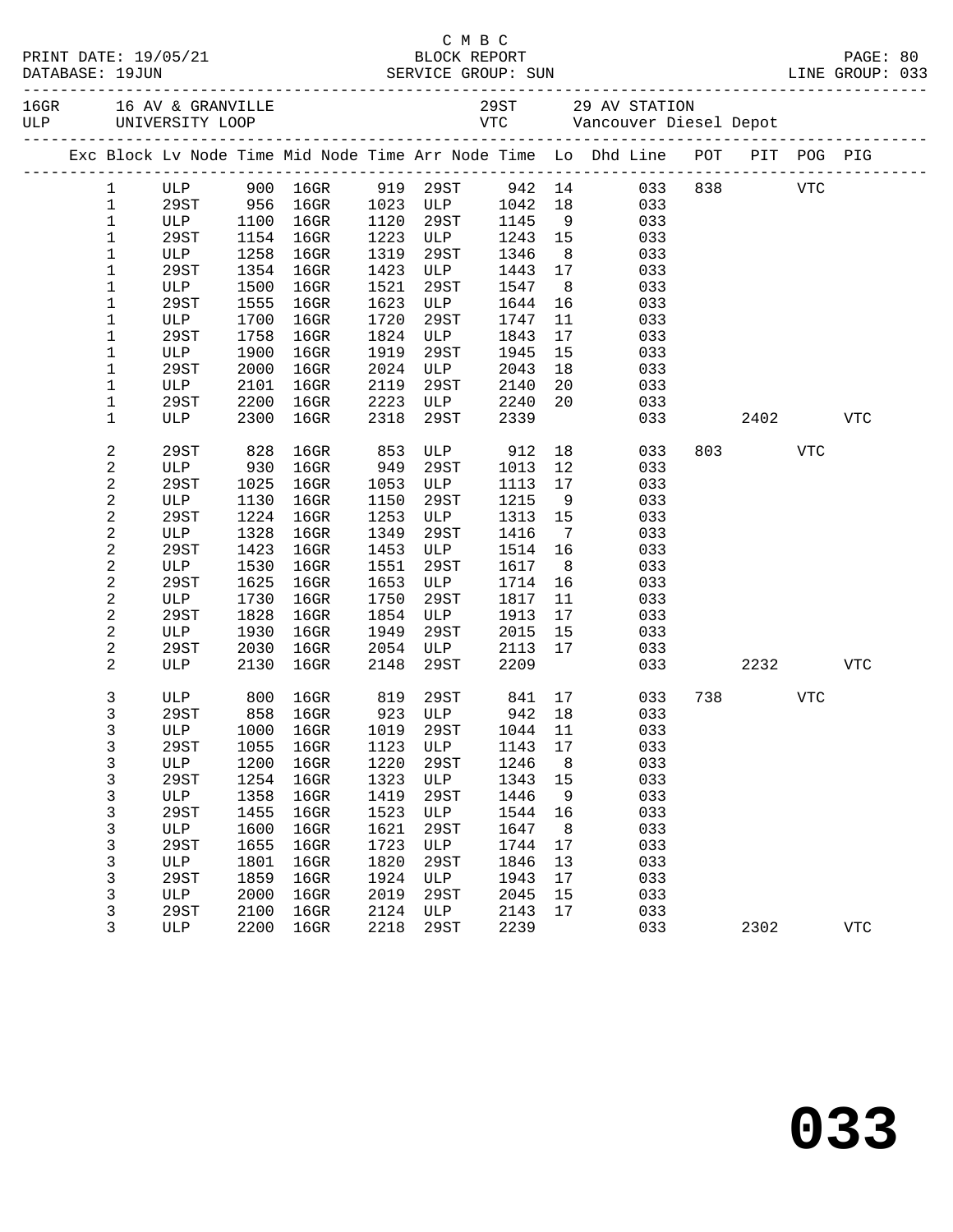| DAIADADE · 1700N |   |      |      |         |      | DERVICE GROOT · DON |        |    |                                                                |     |      |     | ATTAM ATTOOT .<br><u>ل ل</u> |  |
|------------------|---|------|------|---------|------|---------------------|--------|----|----------------------------------------------------------------|-----|------|-----|------------------------------|--|
|                  |   |      |      |         |      |                     |        |    | Exc Block Lv Node Time Mid Node Time Arr Node Time Lo Dhd Line | POT | PIT  | POG | PIG                          |  |
|                  | 4 | ULP  | 830  | 16GR    | 849  | 29ST                | 911 15 |    | 033                                                            | 808 |      | VTC |                              |  |
|                  | 4 | 29ST | 926  | 16GR    | 953  | ULP                 | 1012   | 18 | 033                                                            |     |      |     |                              |  |
|                  | 4 | ULP  | 1030 | $16$ GR | 1049 | 29ST                | 1114   | 11 | 033                                                            |     |      |     |                              |  |
|                  | 4 | 29ST | 1125 | 16GR    | 1153 | ULP                 | 1213   | 17 | 033                                                            |     |      |     |                              |  |
|                  | 4 | ULP  | 1230 | 16GR    | 1250 | 29ST                | 1316   | -8 | 033                                                            |     |      |     |                              |  |
|                  | 4 | 29ST | 1324 | 16GR    | 1353 | ULP                 | 1413   | 16 | 033                                                            |     |      |     |                              |  |
|                  | 4 | ULP  | 1429 | 16GR    | 1450 | 29ST                | 1517   | 8  | 033                                                            |     |      |     |                              |  |
|                  | 4 | 29ST | 1525 | $16$ GR | 1553 | ULP                 | 1614   | 16 | 033                                                            |     |      |     |                              |  |
|                  | 4 | ULP  | 1630 | $16$ GR | 1651 | 29ST                | 1718   | 7  | 033                                                            |     |      |     |                              |  |
|                  | 4 | 29ST | 1725 | 16GR    | 1753 | ULP                 | 1814   | 16 | 033                                                            |     |      |     |                              |  |
|                  | 4 | ULP  | 1830 | $16$ GR | 1849 | 29ST                | 1915   | 15 | 033                                                            |     |      |     |                              |  |
|                  | 4 | 29ST | 1930 | $16$ GR | 1954 | ULP                 | 2013   | 17 | 033                                                            |     |      |     |                              |  |
|                  | 4 | ULP  | 2030 | $16$ GR | 2049 | 29ST                | 2115   | 17 | 033                                                            |     |      |     |                              |  |
|                  | 4 | 29ST | 2132 | $16$ GR | 2155 | ULP                 | 2212   | 18 | 033                                                            |     |      |     |                              |  |
|                  | 4 | ULP  | 2230 | $16$ GR | 2248 | 29ST                | 2309   |    | 033                                                            |     | 2332 |     | VTC                          |  |
|                  |   |      |      |         |      |                     |        |    |                                                                |     |      |     |                              |  |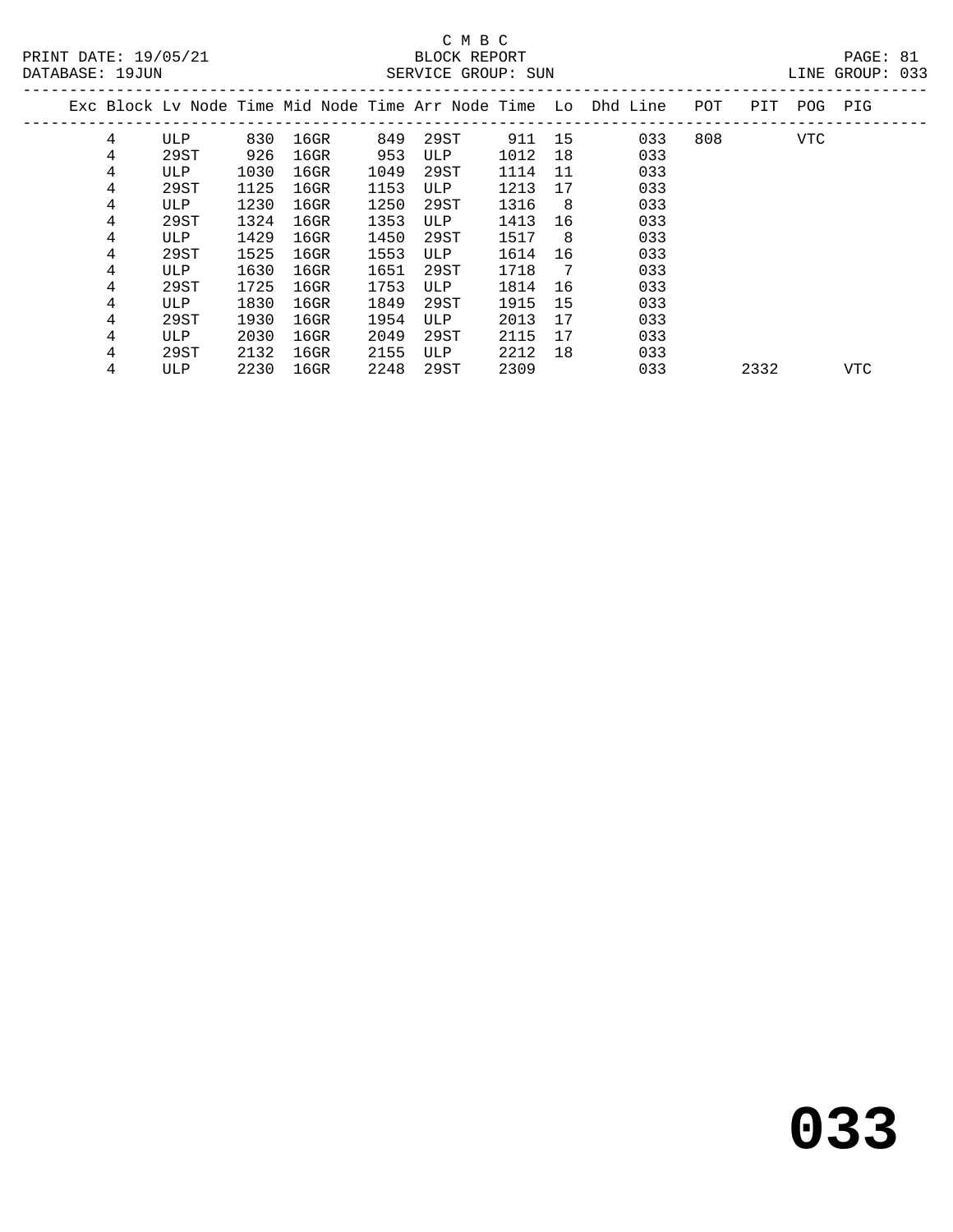| PRINT DATE: 19/05/21<br>DATABASE: 19JUN                                                          |                                                                                                    |                                                                                                                                     |                                                                     | SERVICE GROUP: SUN                                                                                                                                                    |                                                                                                  |                                                                                          | C M B C | BLOCK REPORT                                                                                                      |                                        | LINE GROUP: 041                                                                                                                                                                                                                                                                                  |                                |          | PAGE: 82   |  |
|--------------------------------------------------------------------------------------------------|----------------------------------------------------------------------------------------------------|-------------------------------------------------------------------------------------------------------------------------------------|---------------------------------------------------------------------|-----------------------------------------------------------------------------------------------------------------------------------------------------------------------|--------------------------------------------------------------------------------------------------|------------------------------------------------------------------------------------------|---------|-------------------------------------------------------------------------------------------------------------------|----------------------------------------|--------------------------------------------------------------------------------------------------------------------------------------------------------------------------------------------------------------------------------------------------------------------------------------------------|--------------------------------|----------|------------|--|
| 410A 41 AV & OAK<br>HODM HOWE & DUNSMUIR<br>MRST SW MARINE STN<br>OA41 OAK & 41 AV<br><b>VTC</b> |                                                                                                    | Vancouver Diesel Depot                                                                                                              |                                                                     | 25GR KING EDWARD & GRANVILLE<br>41FR          41  AV  &  FRASER                                                                                                       |                                                                                                  |                                                                                          |         | JOST<br>NAST                                                                                                      |                                        | 41CR             41  AV  &  CROWN<br>41GR            41  AV  &  GRANVILLE<br>BW05 BRENTWOOD STN BAY5<br>DULP WB W 41 AV FS DUNBAR ST GR25 GRANVILLE & KING EDWARD<br>JOST JOYCE STATION<br>NAST MANAIMO STATION<br>ULP UNIVERSITY LOOP                                                           |                                |          |            |  |
|                                                                                                  |                                                                                                    |                                                                                                                                     |                                                                     |                                                                                                                                                                       |                                                                                                  |                                                                                          |         |                                                                                                                   |                                        | Exc Block Lv Node Time Mid Node Time Arr Node Time Lo Dhd Line POT PIT POG PIG                                                                                                                                                                                                                   |                                |          |            |  |
|                                                                                                  | 61<br>61<br>61<br>61<br>61<br>61<br>61<br>61<br>61<br>61<br>61<br>61<br>61<br>61<br>61<br>61<br>61 | 41CR<br>41CR<br>JOST<br><b>ULP</b><br>JOST<br>41CR<br>JOST<br>41CR<br>JOST<br>41CR<br>JOST<br>41CR<br>JOST                          | 1011<br>1106<br>1158<br>1250<br>1342<br>1435<br>1527<br>1620        | 634 41GR 643 JOST<br>718 41GR<br>41GR 1032 JOST 1058 8<br>$41$ GR<br>$41$ GR<br>$41$ GR<br>$41$ GR<br>$41$ GR<br>$41$ GR<br>$41$ GR<br>1712 41GR<br>1804 41GR         | 738 ULP<br>1131<br>1833 41CR                                                                     |                                                                                          | 41CR    | 800 15<br>1144 14<br>1209   JOST        1238    12<br>1316    41CR        1331    11<br>1502 41CR 1517 10<br>1846 |                                        | 61  410A  422  41FR  428  JOST  439  1  041  412  VTC<br>703 15 041<br>041<br>ULP 815 41GR 836 JOST 901 12 041<br>JOST 913 41GR 937 ULP 959 12 041<br>041<br>041<br>041<br>041<br>1353 JOST 1425 10 041<br>041<br>1538 JOST 1610 10 041<br>1646 41CR 1700 12 041<br>1723 JOST 1754 10 041<br>041 |                                | 1858 VTC |            |  |
|                                                                                                  | 62<br>62<br>62<br>62<br>62<br>62<br>62<br>62<br>62<br>62<br>62<br>62<br>62<br>62<br>62<br>62       | 410A<br>JOST<br>41CR<br>JOST<br>41CR<br>JOST<br>41CR<br>JOST<br>JOST<br>41CR<br><b>JOST</b><br>41CR<br>JOST<br>41CR<br>JOST<br>41CR | 508<br>1136<br>1227<br>1320<br>1412<br>1505<br>1557<br>1650<br>1742 | 41FR 514 JOST<br>528 41GR<br>605 41GR<br>900 41GR<br>943 41GR<br>62 ULP 1040 41GR 1101 JOST 1130 6<br>41GR<br>$41$ GR<br>41GR<br>41GR<br>41GR<br>41GR<br>41GR<br>41GR | 548 41CR<br>613 JOST<br>1007 ULP<br>1201<br>1238<br>1347<br>1423<br>1532<br>1608<br>1716<br>1753 | 41CR<br><b>JOST</b><br>41CR<br><b>JOST</b><br>41CR<br><b>JOST</b><br>41CR<br><b>JOST</b> |         | 910 JOST 936 7<br>1029 11<br>1214<br>1309<br>1402<br>1455<br>1547<br>1639<br>1730<br>1823                         | 13<br>11<br>10<br>10<br>10<br>11<br>12 | 525 3 041<br>559 6<br>041<br>632 16<br>041<br>648 41GR 708 41CR 719 15 041<br>734 41GR 743 JOST 805 12 041<br>817 41GR 839 41CR 850 10 041<br>041<br>041<br>041<br>041<br>041<br>041<br>041<br>041<br>041<br>041<br>041                                                                          | 458 and $\overline{a}$<br>1848 | VTC      | <b>VTC</b> |  |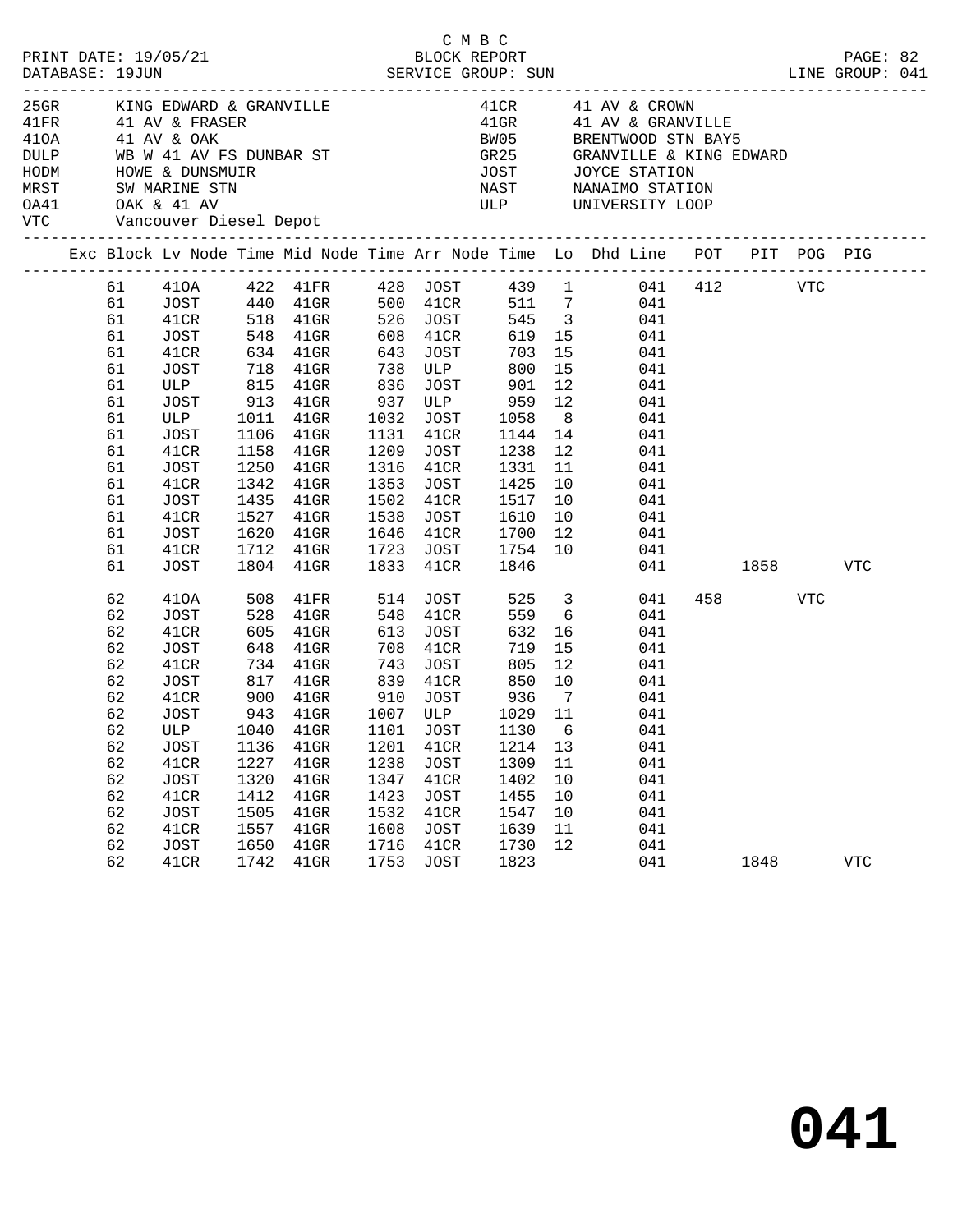| PRINT DATE: 19/05/21<br>DATABASE: 19JUN |    |             |      | DESCRIPTION DESCRIPTION DESCRIPTION DESCRIPTION DESCRIPTION DESCRIPTION DESCRIPTION DESCRIPTION DESCRIPTION DE<br>DATABASE: 19JUN DESCRIPTION DESCRIPTION DESCRIPTION DESCRIPTION DESCRIPTION DESCRIPTION DESCRIPTION DESCRIPTIO |      | C M B C<br>BLOCK REPORT |        |                         |                                                                    | PAGE: 83<br>LINE GROUP: 041 |      |             |            |
|-----------------------------------------|----|-------------|------|----------------------------------------------------------------------------------------------------------------------------------------------------------------------------------------------------------------------------------|------|-------------------------|--------|-------------------------|--------------------------------------------------------------------|-----------------------------|------|-------------|------------|
|                                         |    |             |      |                                                                                                                                                                                                                                  |      | ----------------------- |        |                         | Exc Block Lv Node Time Mid Node Time Arr Node Time Lo Dhd Line POT | ----------------            |      | PIT POG PIG |            |
|                                         | 63 | 410A        | 515  |                                                                                                                                                                                                                                  |      | 41CR                    | 528    | 5                       | 041                                                                | 505                         |      | <b>VTC</b>  |            |
|                                         | 63 | 41CR        |      | 533 41GR                                                                                                                                                                                                                         |      | 541 JOST                | 600    | $\overline{\mathbf{3}}$ | 041                                                                |                             |      |             |            |
|                                         | 63 | <b>JOST</b> |      | 603 41GR                                                                                                                                                                                                                         | 623  | 41CR                    | 634 15 |                         | 041                                                                |                             |      |             |            |
|                                         | 63 | 41CR        | 649  | $41$ GR                                                                                                                                                                                                                          | 658  | JOST                    | 718    | 15                      | 041                                                                |                             |      |             |            |
|                                         | 63 | JOST        | 733  | $41$ GR                                                                                                                                                                                                                          | 753  | 41CR                    | 804    | 13                      | 041                                                                |                             |      |             |            |
|                                         | 63 | 41CR        | 817  | $41$ GR                                                                                                                                                                                                                          | 826  | <b>JOST</b>             | 848    | 10                      | 041                                                                |                             |      |             |            |
|                                         | 63 | JOST        | 858  | $41$ GR                                                                                                                                                                                                                          | 922  | ULP                     | 944    | 12                      | 041                                                                |                             |      |             |            |
|                                         | 63 | ULP         | 956  | $41$ GR                                                                                                                                                                                                                          | 1017 | JOST                    | 1043   | 8 <sup>8</sup>          | 041                                                                |                             |      |             |            |
|                                         | 63 | JOST        | 1051 | $41$ GR                                                                                                                                                                                                                          | 1116 | 41CR                    | 1129   | 14                      | 041                                                                |                             |      |             |            |
|                                         | 63 | 41CR        | 1143 | $41$ GR                                                                                                                                                                                                                          | 1154 | JOST                    | 1223   | 12                      | 041                                                                |                             |      |             |            |
|                                         | 63 | <b>JOST</b> | 1235 | $41$ GR                                                                                                                                                                                                                          | 1301 | 41CR                    | 1316   | 11                      | 041                                                                |                             |      |             |            |
|                                         | 63 | 41CR        | 1327 | $41$ GR                                                                                                                                                                                                                          | 1338 | JOST                    | 1410   | 10                      | 041                                                                |                             |      |             |            |
|                                         | 63 | JOST        | 1420 | $41$ GR                                                                                                                                                                                                                          | 1447 | 41CR                    | 1502   | 10                      | 041                                                                |                             |      |             |            |
|                                         | 63 | 41CR        | 1512 | $41$ GR                                                                                                                                                                                                                          | 1523 | JOST                    | 1555   | 10                      | 041                                                                |                             |      |             |            |
|                                         | 63 | JOST        | 1605 | $41$ GR                                                                                                                                                                                                                          | 1631 | 41CR                    | 1645   | $12 \overline{ }$       | 041                                                                |                             |      |             |            |
|                                         | 63 | 41CR        | 1657 | $41$ GR                                                                                                                                                                                                                          | 1708 | <b>JOST</b>             | 1739   | 10                      | 041                                                                |                             |      |             |            |
|                                         | 63 | <b>JOST</b> | 1749 | $41$ GR                                                                                                                                                                                                                          | 1818 | 41CR                    | 1831   | 16                      | 041                                                                |                             |      |             |            |
|                                         | 63 | 41CR        | 1847 | $41$ GR                                                                                                                                                                                                                          | 1858 | JOST                    | 1925   | $\overline{7}$          | 041                                                                |                             |      |             |            |
|                                         | 63 | <b>JOST</b> | 1932 | $41$ GR                                                                                                                                                                                                                          | 1957 | ULP                     | 2024   | 11                      | 041                                                                |                             |      |             |            |
|                                         | 63 | ULP         | 2035 | $41$ GR                                                                                                                                                                                                                          | 2057 | JOST                    | 2124   | 13                      | 041                                                                |                             |      |             |            |
|                                         | 63 | JOST        | 2137 | $41$ GR                                                                                                                                                                                                                          | 2201 | ULP                     | 2223   | 10                      | 041                                                                |                             |      |             |            |
|                                         | 63 | ULP         | 2233 | $41$ GR                                                                                                                                                                                                                          | 2254 | <b>JOST</b>             | 2320   | 19                      | 041                                                                |                             |      |             |            |
|                                         | 63 | JOST        | 2339 | $41$ GR                                                                                                                                                                                                                          | 2402 | 41CR                    | 2413   | 19                      | 041                                                                |                             |      |             |            |
|                                         | 63 | 41CR        | 2432 | $41$ GR                                                                                                                                                                                                                          | 2440 | JOST                    | 2503   | $\mathbf{1}$            | 041                                                                |                             |      |             |            |
|                                         | 63 | <b>JOST</b> | 2504 | $41$ GR                                                                                                                                                                                                                          | 2523 | 41CR                    | 2532   | 6                       | 041                                                                |                             |      |             |            |
|                                         | 63 | 41CR        | 2538 | $41$ GR                                                                                                                                                                                                                          | 2545 | 410A                    | 2548   | $\mathbf{0}$            | 7 041                                                              |                             |      |             |            |
|                                         | 63 | MRST        | 2555 |                                                                                                                                                                                                                                  |      | HODM                    | 2634   | 5                       | N8                                                                 |                             |      |             |            |
|                                         | 63 | HODM        | 2639 |                                                                                                                                                                                                                                  |      | MRST                    | 2722   |                         | N8                                                                 |                             | 2727 |             | <b>VTC</b> |
|                                         | 64 | 410A        | 559  | 41FR                                                                                                                                                                                                                             | 605  | JOST                    | 616    | 2                       | 041                                                                | 549                         |      | <b>VTC</b>  |            |
|                                         | 64 | JOST        | 618  | $41$ GR                                                                                                                                                                                                                          | 638  | 41CR                    | 649    | 15                      | 041                                                                |                             |      |             |            |
|                                         | 64 | 41CR        | 704  | $41$ GR                                                                                                                                                                                                                          | 713  | JOST                    | 733    | 15                      | 041                                                                |                             |      |             |            |
|                                         | 64 | JOST        | 748  | $41$ GR                                                                                                                                                                                                                          | 808  | ULP                     | 830    | 11                      | 041                                                                |                             |      |             |            |
|                                         | 64 | ULP         | 841  | $41$ GR                                                                                                                                                                                                                          | 902  | JOST                    | 928    | 8                       | 041                                                                |                             |      |             |            |
|                                         | 64 | <b>JOST</b> | 936  | $41$ GR                                                                                                                                                                                                                          | 1000 | 41CR                    | 1011   | 4                       | 041                                                                |                             |      |             |            |
|                                         | 64 | 41CR        | 1015 | $41$ GR                                                                                                                                                                                                                          | 1025 | JOST                    | 1051   | $7\phantom{.0}$         | 041                                                                |                             |      |             |            |
|                                         | 64 | JOST        | 1058 | $41$ GR                                                                                                                                                                                                                          | 1123 | ULP                     | 1145   | 9                       | 041                                                                |                             |      |             |            |
|                                         | 64 | ULP         | 1154 | $41$ GR                                                                                                                                                                                                                          | 1216 | JOST                    | 1245   | 12                      | 041                                                                |                             |      |             |            |
|                                         | 64 | JOST        | 1257 | $41$ GR                                                                                                                                                                                                                          | 1323 | ULP                     | 1347   | 19                      | 041                                                                |                             |      |             |            |
|                                         | 64 | ULP         | 1406 | $41$ GR                                                                                                                                                                                                                          | 1430 | JOST                    | 1502   | 10                      | 041                                                                |                             |      |             |            |
|                                         | 64 | <b>JOST</b> | 1512 | 41GR                                                                                                                                                                                                                             | 1539 | ULP                     | 1603   | 18                      | 041                                                                |                             |      |             |            |

64 ULP 1621 41GR 1645 JOST 1716 10 041

64 JOST 1726 41GR 1753 ULP 1819 041 1841 VTC

**041**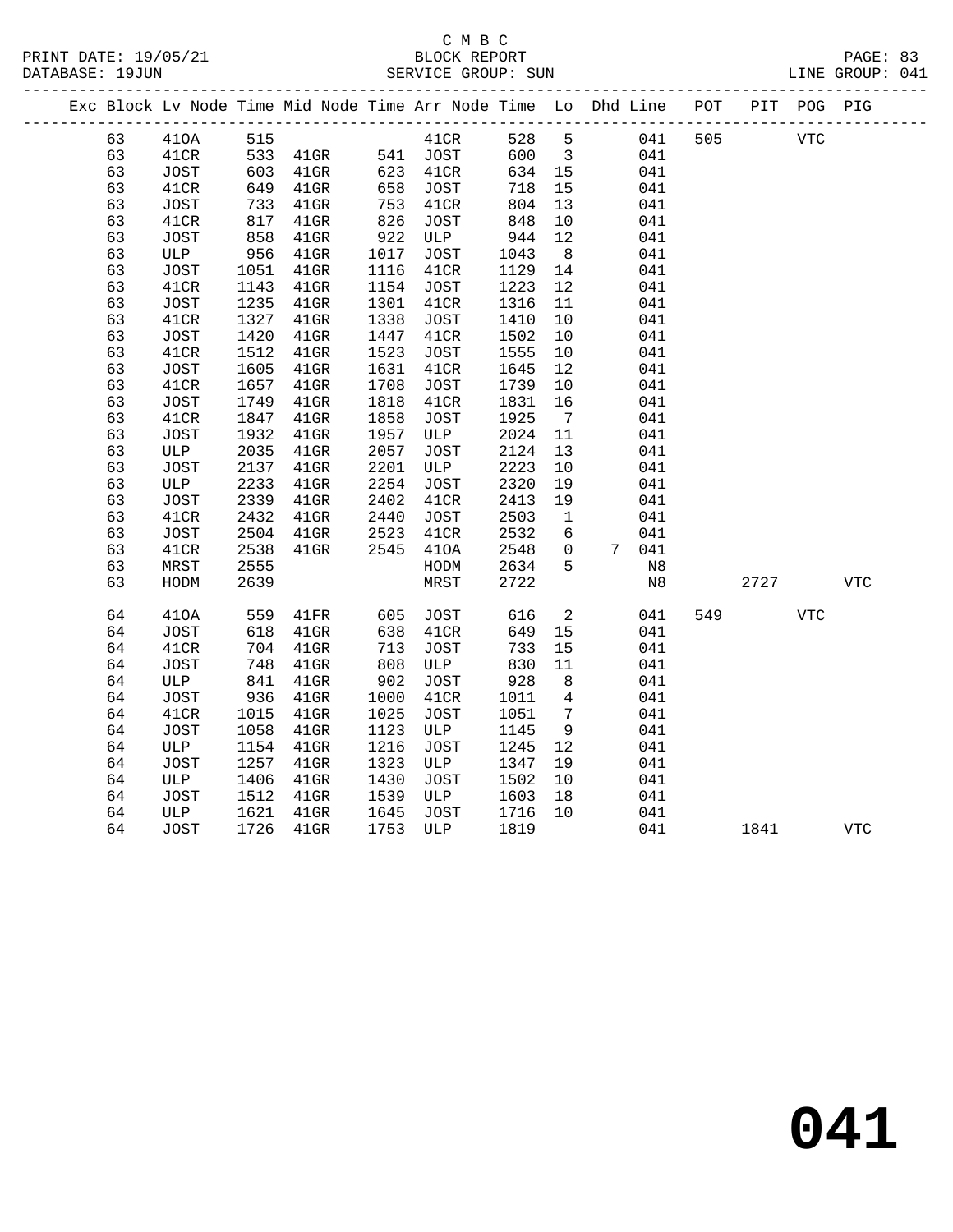### C M B C DATABASE: 19JUN SERVICE GROUP: SUN LINE GROUP: 041

|    |      |      |               |      |             |        |                 | Exc Block Lv Node Time Mid Node Time Arr Node Time Lo Dhd Line POT |     | PIT      |            | POG PIG |
|----|------|------|---------------|------|-------------|--------|-----------------|--------------------------------------------------------------------|-----|----------|------------|---------|
| 65 |      |      | 41CR 620 41GR |      | 628 JOST    |        |                 | 647 16<br>041                                                      | 605 |          | <b>VTC</b> |         |
| 65 | JOST | 703  | $41$ GR       | 723  | 41CR        | 734 15 |                 | 041                                                                |     |          |            |         |
| 65 | 41CR | 749  | $41$ GR       | 758  | <b>JOST</b> | 820    | $\overline{7}$  | 041                                                                |     |          |            |         |
| 65 | JOST | 827  | $41$ GR       | 849  | ULP         | 911    | 15              | 041                                                                |     |          |            |         |
| 65 | ULP  | 926  | $41$ GR       | 947  | JOST        | 1013   | 8 <sup>8</sup>  | 041                                                                |     |          |            |         |
| 65 | JOST | 1021 | $41$ GR       | 1046 | 41CR        | 1059   | 14              | 041                                                                |     |          |            |         |
| 65 | 41CR | 1113 | $41$ GR       | 1124 | JOST        | 1153   | $-5$            | 041                                                                |     |          |            |         |
| 65 | JOST | 1158 | $41$ GR       | 1223 | ULP         | 1247   | $5^{\circ}$     | 041                                                                |     |          |            |         |
| 65 | ULP  | 1252 | $41$ GR       | 1315 | JOST        | 1347   | 10              | 041                                                                |     |          |            |         |
| 65 | JOST | 1357 | $41$ GR       | 1424 | ULP         | 1448   | 18              | 041                                                                |     |          |            |         |
| 65 | ULP  | 1506 | $41$ GR       | 1530 | JOST        | 1602   | 10              | 041                                                                |     |          |            |         |
| 65 | JOST | 1612 | $41$ GR       | 1638 | ULP         | 1703   | 18              | 041                                                                |     |          |            |         |
| 65 | ULP  | 1721 | $41$ GR       | 1745 | JOST        | 1816   | 14              | 041                                                                |     |          |            |         |
| 65 | JOST | 1830 | $41$ GR       | 1858 | ULP         | 1925   | 8 <sup>8</sup>  | 041                                                                |     |          |            |         |
| 65 | ULP  | 1933 | $41$ GR       | 1957 | <b>JOST</b> | 2024   | 13              | 041                                                                |     |          |            |         |
| 65 | JOST | 2037 | $41$ GR       | 2101 | ULP         | 2126   | 9               | 041                                                                |     |          |            |         |
| 65 | ULP  | 2135 | $41$ GR       | 2157 | <b>JOST</b> | 2223   | 14              | 041                                                                |     |          |            |         |
| 65 | JOST | 2237 | $41$ GR       | 2301 | ULP         | 2323   | 11              | 041                                                                |     |          |            |         |
| 65 | ULP  | 2334 | $41$ GR       | 2354 | JOST        | 2417   | $\overline{7}$  | 041                                                                |     |          |            |         |
| 65 | JOST | 2424 | $41$ GR       | 2443 | 41CR        | 2454   |                 | 041                                                                |     | 2506 VTC |            |         |
| 66 | JOST | 633  | $41$ GR       | 653  | 41CR        | 704    | 15              | 041                                                                | 608 |          | VTC        |         |
| 66 | 41CR | 719  | $41$ GR       | 728  | JOST        | 750    | 8               | 041                                                                |     |          |            |         |
| 66 | JOST | 758  | $41$ GR       | 818  | 41CR        | 829    | $\overline{7}$  | 041                                                                |     |          |            |         |
| 66 | 41CR | 836  | $41$ GR       | 846  | JOST        | 911    | 10 <sup>°</sup> | 041                                                                |     |          |            |         |
| 66 | JOST | 921  | 41GR          | 945  | 41CR        | 956    | $\overline{4}$  | 041                                                                |     |          |            |         |
| 66 | 41CR | 1000 | $41$ GR       | 1010 | <b>JOST</b> | 1036   | $7\phantom{.0}$ | 041                                                                |     |          |            |         |
| 66 | JOST | 1043 | $41$ GR       | 1108 | ULP         | 1130   | 9               | 041                                                                |     |          |            |         |
| 66 | ULP  | 1139 | $41$ GR       | 1201 | JOST        | 1230   | 12              | 041                                                                |     |          |            |         |
| 66 | JOST | 1242 | $41$ GR       | 1308 | ULP         | 1332   | 19              | 041                                                                |     |          |            |         |
| 66 | ULP  | 1351 | $41$ GR       | 1415 | JOST        | 1447   | 10              | 041                                                                |     |          |            |         |
| 66 | JOST | 1457 | 41GR          | 1524 | ULP         | 1548   | 18              | 041                                                                |     |          |            |         |
| 66 | ULP  | 1606 | 41GR          | 1630 | JOST        | 1701   | 11              | 041                                                                |     |          |            |         |
| 66 | JOST | 1712 | 41GR          | 1738 | ULP         | 1803   | 6               | 041                                                                |     |          |            |         |
| 66 | ULP  | 1809 | $41$ GR       | 1833 | JOST        | 1901   | 5               | 041                                                                |     |          |            |         |
| 66 | JOST | 1906 | $41$ GR       | 1933 | 41CR        | 1946   |                 | 041                                                                |     | 1958     |            | VTC     |
| 67 | 410A | 738  | 41FR          | 744  | JOST        | 758    | 10              | 041                                                                | 728 |          | <b>VTC</b> |         |
| 67 | JOST | 808  | $41$ GR       | 828  | ULP         | 850    | 6               | 041                                                                |     |          |            |         |
| 67 | ULP  | 856  | $41$ GR       | 917  | <b>JOST</b> | 943    | 8               | 041                                                                |     |          |            |         |
|    |      |      |               |      |             |        |                 |                                                                    |     |          |            |         |

 67 JOST 951 41GR 1016 41CR 1029 15 041 67 41CR 1044 41GR 1054 JOST 1123 5 041 67 JOST 1128 41GR 1153 ULP 1215 7 041 67 ULP 1222 41GR 1245 JOST 1316 11 041 67 JOST 1327 41GR 1354 ULP 1418 18 041 67 ULP 1436 41GR 1500 JOST 1532 10 041 67 JOST 1542 41GR 1609 ULP 1633 18 041 67 ULP 1651 41GR 1715 JOST 1746 10 041

67 ULP 1910 41GR 1934 JOST 2001 7<br>67 JOST 2008 41GR 2033 ULP 2100 7

 67 BW05 2208 25GR 2244 ULP 2304 3 025 67 ULP 2307 25GR 2328 BW05 2402 9 025

67 JOST 1756 41GR 1825 ULP 1852 18 041

 67 JOST 2008 41GR 2033 ULP 2100 7 041 67 ULP 2107 25GR 2128 BW05 2202 6 025

67 BW05 2208 25GR 2244 ULP 2304 3 025<br>67 ULP 2307 25GR 2328 BW05 2402 9 025<br>67 BW05 2411 25GR GR25 2444 025 2454 VTC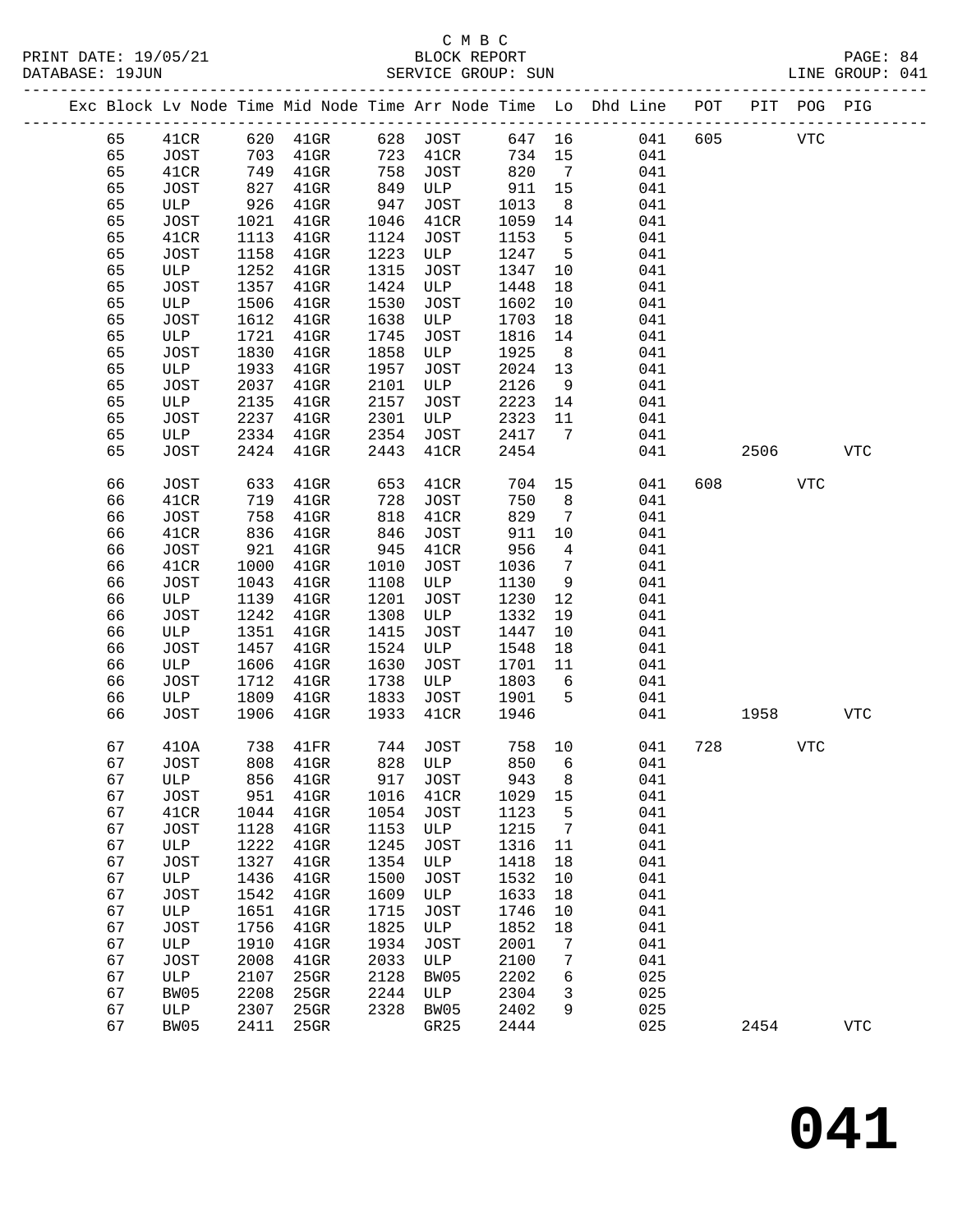### C M B C<br>BLOCK REPORT SERVICE GROUP: SUN

|    |             |      |          |      |             |        |                 | Exc Block Lv Node Time Mid Node Time Arr Node Time Lo Dhd Line POT |     |      | PIT POG PIG |            |
|----|-------------|------|----------|------|-------------|--------|-----------------|--------------------------------------------------------------------|-----|------|-------------|------------|
| 68 | 41CR        |      | 804 41GR |      | 813 JOST    | 835 10 |                 | 041                                                                | 749 |      | VTC         |            |
| 68 | JOST        | 845  | $41$ GR  | 907  | ULP         | 929    | 12              | 041                                                                |     |      |             |            |
| 68 | ULP         | 941  | $41$ GR  | 1002 | JOST        | 1028   | 8               | 041                                                                |     |      |             |            |
| 68 | JOST        | 1036 | $41$ GR  | 1101 | 41CR        | 1114   | 14              | 041                                                                |     |      |             |            |
| 68 | 41CR        | 1128 | $41$ GR  | 1139 | JOST        | 1208   | $5^{\circ}$     | 041                                                                |     |      |             |            |
| 68 | JOST        | 1213 | $41$ GR  | 1238 | ULP         | 1302   | 19              | 041                                                                |     |      |             |            |
| 68 | ULP         | 1321 | $41$ GR  | 1345 | JOST        | 1417   | 10              | 041                                                                |     |      |             |            |
| 68 | JOST        | 1427 | $41$ GR  | 1454 | ULP         | 1518   | 18              | 041                                                                |     |      |             |            |
| 68 | ULP         | 1536 | $41$ GR  | 1600 | <b>JOST</b> | 1632   | 10              | 041                                                                |     |      |             |            |
| 68 | JOST        | 1642 | $41$ GR  | 1708 | ULP         | 1733   | 18              | 041                                                                |     |      |             |            |
| 68 | ULP         | 1751 | $41$ GR  | 1815 | JOST        | 1844   | 12              | 041                                                                |     |      |             |            |
| 68 | JOST        | 1856 | $41$ GR  | 1921 | ULP         | 1948   | 15              | 041                                                                |     |      |             |            |
| 68 | ULP         | 2003 | 41GR     | 2027 | JOST        | 2054   | 13              | 041                                                                |     |      |             |            |
| 68 | <b>JOST</b> | 2107 | $41$ GR  | 2131 | ULP         | 2153   | 14              | 041                                                                |     |      |             |            |
| 68 | ULP         | 2207 | $25$ GR  | 2228 | BW05        | 2302   | 6               | 025                                                                |     |      |             |            |
| 68 | BW05        | 2308 | 25GR     | 2344 | ULP         | 2403   | $\overline{4}$  | 025                                                                |     |      |             |            |
| 68 | ULP         | 2407 | 25GR     | 2428 | NAST        | 2445   |                 | 025                                                                |     | 2505 |             | <b>VTC</b> |
| 69 | 410A        | 807  | 41FR     | 813  | JOST        | 827    | 10              | 041                                                                | 757 |      | <b>VTC</b>  |            |
| 69 | JOST        | 837  | $41$ GR  | 859  | 41CR        | 910    | 5               | 041                                                                |     |      |             |            |
| 69 | 41CR        | 915  | $41$ GR  | 925  | <b>JOST</b> | 951    | $\overline{7}$  | 041                                                                |     |      |             |            |
| 69 | JOST        | 958  | $41$ GR  | 1023 | ULP         | 1045   | 10              | 041                                                                |     |      |             |            |
| 69 | ULP         | 1055 | $41$ GR  | 1116 | JOST        | 1145   | $6\overline{6}$ | 041                                                                |     |      |             |            |
| 69 | JOST        | 1151 | $41$ GR  | 1216 | 41CR        | 1231   | 11              | 041                                                                |     |      |             |            |
| 69 | 41CR        | 1242 | $41$ GR  | 1253 | <b>JOST</b> | 1325   | 10              | 041                                                                |     |      |             |            |
| 69 | JOST        | 1335 | $41$ GR  | 1402 | 41CR        | 1417   | 10              | 041                                                                |     |      |             |            |
| 69 | 41CR        | 1427 | $41$ GR  | 1438 | <b>JOST</b> | 1510   | 10              | 041                                                                |     |      |             |            |
| 69 | JOST        | 1520 | $41$ GR  | 1547 | 41CR        | 1602   | 10              | 041                                                                |     |      |             |            |
| 69 | 41CR        | 1612 | $41$ GR  | 1623 | JOST        | 1654   | 11              | 041                                                                |     |      |             |            |
| 69 | JOST        | 1705 | $41$ GR  | 1731 | 41CR        | 1745   | 12              | 041                                                                |     |      |             |            |
| 69 | 41CR        | 1757 | $41$ GR  | 1808 | JOST        | 1837   |                 | 041                                                                |     | 1902 |             | <b>VTC</b> |
| 70 | JOST        | 851  | $41$ GR  | 915  | 41CR        | 926    | 4               | 041                                                                | 826 |      | <b>VTC</b>  |            |
| 70 | 41CR        | 930  | $41$ GR  | 940  | JOST        | 1006   | 7               | 041                                                                |     |      |             |            |
| 70 | <b>JOST</b> | 1013 | $41$ GR  | 1038 | ULP         | 1100   | 9               | 041                                                                |     |      |             |            |
| 70 | ULP         | 1109 | $41$ GR  | 1131 | <b>JOST</b> | 1200   | 6               | 041                                                                |     |      |             |            |
| 70 | JOST        | 1206 | $41$ GR  | 1231 | 41CR        | 1246   | 11              | 041                                                                |     |      |             |            |
| 70 | 41CR        | 1257 | $41$ GR  | 1308 | JOST        | 1340   | 10              | 041                                                                |     |      |             |            |
| 70 | JOST        | 1350 | $41$ GR  | 1417 | 41CR        | 1432   | 10              | 041                                                                |     |      |             |            |
| 70 | 41CR        | 1442 | $41$ GR  | 1453 | <b>JOST</b> | 1525   | 10              | 041                                                                |     |      |             |            |
| 70 | JOST        | 1535 | $41$ GR  | 1602 | 41CR        | 1617   | 10              | 041                                                                |     |      |             |            |
| 70 | 41CR        | 1627 | $41$ GR  | 1638 | JOST        | 1709   | 10              | 041                                                                |     |      |             |            |
| 70 | JOST        | 1719 | $41$ GR  | 1746 | 41CR        | 1759   | 13              | 041                                                                |     |      |             |            |
| 70 | 41CR        | 1812 | $41$ GR  | 1823 | JOST        | 1851   |                 | 041                                                                |     | 1916 |             | <b>VTC</b> |
|    |             |      |          |      |             |        |                 |                                                                    |     |      |             |            |

**041**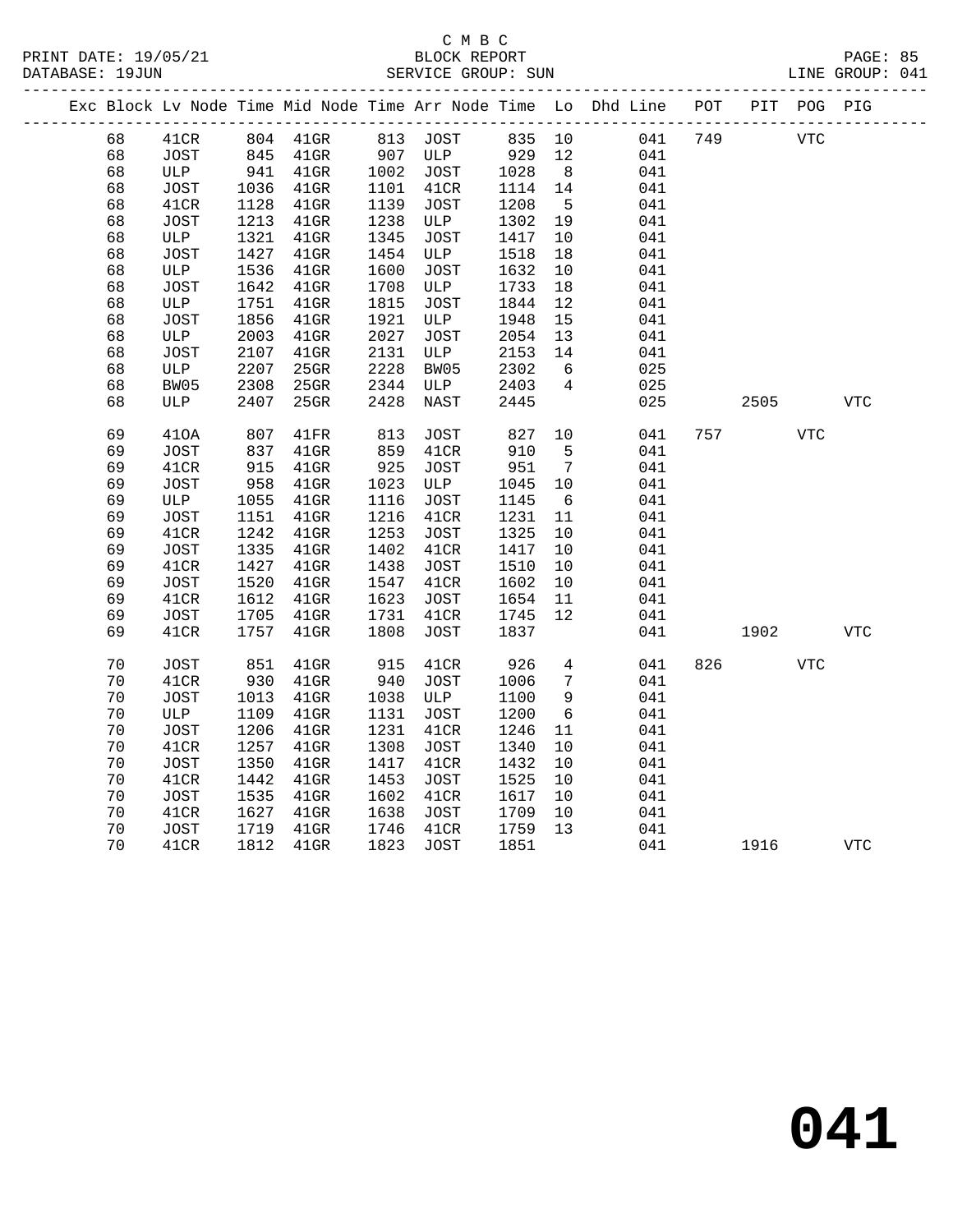|  |             |              |              |                    |              |                    |              |                 | Exc Block Lv Node Time Mid Node Time Arr Node Time Lo Dhd Line POT PIT POG PIG |     |      |            |            |
|--|-------------|--------------|--------------|--------------------|--------------|--------------------|--------------|-----------------|--------------------------------------------------------------------------------|-----|------|------------|------------|
|  | 71          | 41CR         | 845          | $41$ GR            |              | 855 JOST           | 921          | $7\overline{ }$ | 041                                                                            | 830 |      | <b>VTC</b> |            |
|  | 71          | JOST         | 928          | $41$ GR            | 952          | ULP                | 1014         | 12              | 041                                                                            |     |      |            |            |
|  | 71          | ULP          | 1026         | $41$ GR            | 1047         | JOST               | 1113         | 8               | 041                                                                            |     |      |            |            |
|  | 71          | JOST         | 1121         | $41$ GR            |              | 1146 41CR          | 1159         | 13              | 041                                                                            |     |      |            |            |
|  | 71          | 41CR         | 1212         | $41$ GR            | 1223         | JOST               | 1254         | 11              | 041                                                                            |     |      |            |            |
|  | 71          | <b>JOST</b>  | 1305         | $41$ GR            | 1331         | 41CR               | 1346         | 11              | 041                                                                            |     |      |            |            |
|  | 71          | 41CR         | 1357         | $41$ GR            | 1408         | JOST               | 1440         | 10              | 041                                                                            |     |      |            |            |
|  | 71          | JOST         | 1450         | $41$ GR            | 1517         | 41CR               | 1532         | 10              | 041                                                                            |     |      |            |            |
|  | 71          | 41CR         | 1542         | $41$ GR            | 1553         | JOST               | 1625         | 10              | 041                                                                            |     |      |            |            |
|  | 71          | JOST         | 1635         | $41$ GR            | 1701         | 41CR               | 1715         | 12              | 041                                                                            |     |      |            |            |
|  | 71          | 41CR         | 1727         | 41GR               | 1738         | JOST               | 1809         | 11              | 041                                                                            |     |      |            |            |
|  | 71          | JOST         | 1820         | 41GR               | 1848         | 41CR               | 1901         | 10              | 041                                                                            |     |      |            |            |
|  | 71          | 41CR         | 1911         | $41$ GR            | 1922         | JOST               | 1949         | 7               | 041                                                                            |     |      |            |            |
|  | 71          | JOST         | 1956         | $41$ GR            | 2021         | 41CR               | 2033         |                 | 041                                                                            |     | 2045 |            | <b>VTC</b> |
|  | 72          |              | 906          |                    | 930          | 41CR               | 941          | $\overline{4}$  | 041                                                                            | 841 |      | <b>VTC</b> |            |
|  | 72          | <b>JOST</b>  |              | $41$ GR            | 955          |                    |              | $7\phantom{.0}$ | 041                                                                            |     |      |            |            |
|  | 72          | 41CR<br>JOST | 945<br>1028  | $41$ GR<br>$41$ GR |              | <b>JOST</b><br>ULP | 1021<br>1115 | 9               | 041                                                                            |     |      |            |            |
|  | 72          |              |              |                    | 1053<br>1146 |                    | 1215         | $5\overline{5}$ | 041                                                                            |     |      |            |            |
|  | 72          | ULP          | 1124<br>1220 | $41$ GR            | 1246         | <b>JOST</b>        |              |                 |                                                                                |     |      |            |            |
|  |             | JOST         |              | $41$ GR            |              | 41CR               | 1301         | 11              | 041                                                                            |     |      |            |            |
|  | 72          | 41CR         | 1312         | $41$ GR            | 1323         | <b>JOST</b>        | 1355         | 10              | 041                                                                            |     |      |            |            |
|  | 72          | JOST         | 1405         | $41$ GR            | 1432         | 41CR               | 1447         | $10$            | 041                                                                            |     |      |            |            |
|  | $7\sqrt{2}$ | 41CR         | 1457         | $41$ GR            | 1508<br>1616 | JOST               | 1540         | 10              | 041                                                                            |     |      |            |            |
|  | $7\sqrt{2}$ | JOST         | 1550         | $41$ GR            |              | 41CR               | 1630         | 12              | 041                                                                            |     |      |            |            |
|  | 72          | 41CR         | 1642         | $41$ GR            | 1653         | JOST               | 1724         | $10\,$          | 041                                                                            |     |      |            |            |
|  | 72          | JOST         | 1734         | $41$ GR            | 1803         | 41CR               | 1816         | 18              | 041                                                                            |     |      |            |            |
|  | 72          | 41CR         | 1834         | 41GR               | 1845         | JOST               | 1913         | $\overline{7}$  | 041                                                                            |     |      |            |            |
|  | 72          | JOST         | 1920         | $41$ GR            | 1945         | 41CR               | 1957         | $\overline{4}$  | 041                                                                            |     |      |            |            |
|  | 72          | 41CR         | 2001         | $41$ GR            | 2012         | JOST               | 2039         | 13              | 041                                                                            |     |      |            |            |
|  | 72          | <b>JOST</b>  | 2052         | $41$ GR            | 2116         | 41CR               | 2128         | $\overline{4}$  | 041                                                                            |     |      |            |            |
|  | 72          | 41CR         | 2132         | 41GR               | 2142         | JOST               | 2209         | 13              | 041                                                                            |     |      |            |            |
|  | 72          | <b>JOST</b>  | 2222         | $41$ GR            | 2246         | 41CR               | 2257         | $\overline{2}$  | 041                                                                            |     |      |            |            |
|  | 72          | 41CR         | 2259         | $41$ GR            | 2309         | JOST               | 2335         |                 | 041                                                                            |     | 2400 |            | <b>VTC</b> |
|  | 73          | ULP          | 700          | $25$ GR            | 719          | BW05               | 751          | 5               | 025                                                                            | 638 |      | <b>VTC</b> |            |
|  | 73          | BW05         | 756          | 25GR               | 832          | ULP                | 852          | 19              | 025                                                                            |     |      |            |            |
|  | 73          | ULP          | 911          | $41$ GR            | 932          | JOST               | 958          | 8               | 041                                                                            |     |      |            |            |
|  | 73          | JOST         | 1006         | $41$ GR            | 1031         | 41CR               | 1044         | 15              | 041                                                                            |     |      |            |            |
|  | 73          | 41CR         | 1059         | 41GR               | 1109         | JOST               | 1138         | 5               | 041                                                                            |     |      |            |            |
|  | 73          | JOST         | 1143         | 41GR               | 1208         | ULP                | 1230         | $7\overline{ }$ | 041                                                                            |     |      |            |            |
|  | 73          | ULP          | 1237         | $41$ GR            | 1300         | JOST               | 1332         | 10              | 041                                                                            |     |      |            |            |
|  | 73          | <b>JOST</b>  | 1342         | $41$ GR            | 1409         | ULP                | 1433         | 18              | 041                                                                            |     |      |            |            |
|  | 73          | ULP          | 1451         | $41$ GR            | 1515         | JOST               | 1547         | 10              | 041                                                                            |     |      |            |            |
|  | 73          | <b>JOST</b>  | 1557         | $41$ GR            | 1623         | ULP                | 1648         | 18              | 041                                                                            |     |      |            |            |
|  | 73          | ULP          | 1706         | $41$ GR            | 1730         | JOST               | 1801         | 10              | 041                                                                            |     |      |            |            |
|  | 73          | JOST         | 1811         | $41$ GR            | 1840         | ULP                | 1907         |                 | 041                                                                            |     | 1929 |            | <b>VTC</b> |
|  |             |              |              |                    |              |                    |              |                 |                                                                                |     |      |            |            |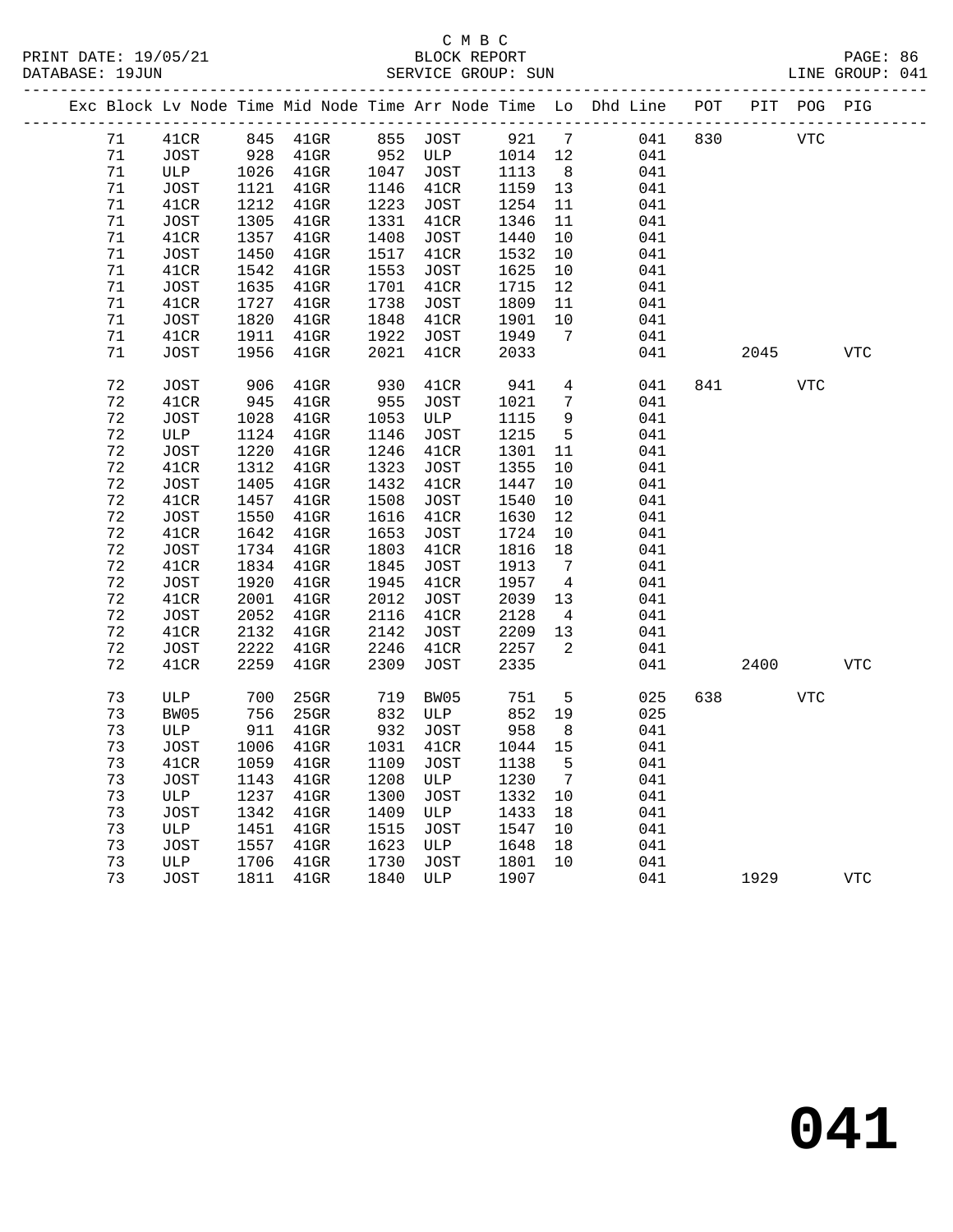PRINT DATE: 19/05/21 BLOCK REPORT PAGE: 87 DATABASE: 19JUN

# C M B C<br>BLOCK REPORT

|  | DAIADAJE · IJUUN |       |                    | OBRVICE GROUP. SUN | TIME GROOF. AIT                 |        |                                                                                |  |  |     |  |
|--|------------------|-------|--------------------|--------------------|---------------------------------|--------|--------------------------------------------------------------------------------|--|--|-----|--|
|  |                  |       |                    |                    |                                 |        | Exc Block Lv Node Time Mid Node Time Arr Node Time Lo Dhd Line POT PIT POG PIG |  |  |     |  |
|  | 74               |       |                    |                    | 41CR 1030 41GR 1040 JOST 1106 7 |        | 041 1015                                                                       |  |  | VTC |  |
|  | 74               | TOST. | 1113 41GR 1138 ULP |                    |                                 | 1200 7 | 041                                                                            |  |  |     |  |

| 74 | JOST            | 1113 | $41$ GR | 1138 | ULP          | 1200 | $7\phantom{.0}$ |                | 041         |      |      |                |                |
|----|-----------------|------|---------|------|--------------|------|-----------------|----------------|-------------|------|------|----------------|----------------|
| 74 | ULP             | 1207 | $41$ GR | 1230 | <b>JOST</b>  | 1301 | $11\,$          |                | 041         |      |      |                |                |
| 74 | <b>JOST</b>     | 1312 | $41$ GR | 1338 | ULP          | 1402 | 19              |                | 041         |      |      |                |                |
| 74 | ULP             | 1421 | $41$ GR | 1445 | <b>JOST</b>  | 1517 | $10$            |                | 041         |      |      |                |                |
| 74 | <b>JOST</b>     | 1527 | $41$ GR | 1554 | ULP          | 1618 | 18              |                | 041         |      |      |                |                |
| 74 | ULP             | 1636 | $41$ GR | 1700 | JOST         | 1731 | 10              |                | 041         |      |      |                |                |
| 74 | <b>JOST</b>     | 1741 | $41$ GR | 1810 | ULP          | 1836 | 12              |                | 041         |      |      |                |                |
| 74 | ULP             | 1848 | 25GR    | 1910 | BW05         | 1949 | 5               |                | 025         |      |      |                |                |
| 74 | BW05            | 1954 | 25GR    | 2031 | ULP          | 2051 | 14              |                | 025         |      |      |                |                |
| 74 | ULP             | 2105 | $41$ GR | 2127 | <b>JOST</b>  | 2154 | 13              |                | 041         |      |      |                |                |
| 74 | <b>JOST</b>     | 2207 | $41$ GR | 2231 | ULP          | 2253 | $10$            |                | 041         |      |      |                |                |
| 74 | ULP             | 2303 | $41$ GR | 2324 | JOST         | 2350 | $7\phantom{.0}$ |                | 041         |      |      |                |                |
| 74 | <b>JOST</b>     | 2357 | $41$ GR | 2416 | 41CR         | 2427 | $17$            |                | 041         |      |      |                |                |
| 74 | 41CR            | 2444 | $41$ GR | 2452 | <b>JOST</b>  | 2518 | 5               |                | 041         |      |      |                |                |
| 74 | <b>JOST</b>     | 2523 | $41$ GR | 2542 | DULP         | 2552 | $\overline{4}$  |                | 041         |      |      |                |                |
| 74 | $\texttt{DULP}$ | 2556 | $41$ GR | 2602 | 410A         | 2605 | 4               | 7 <sup>7</sup> | 041         |      |      |                |                |
| 74 | MRST            | 2616 |         |      | HODM         | 2703 | 6               |                | N20         |      |      |                |                |
| 74 | HODM            | 2709 |         |      | MRST         | 2758 |                 |                | N20         |      | 2803 |                | ${\hbox{VTC}}$ |
|    |                 |      |         |      |              |      |                 |                |             |      |      |                |                |
| 75 | <b>JOST</b>     | 1227 | 41GR    | 1253 | ULP          | 1317 | 19              |                | 041         | 1202 |      | $_{\rm VTC}$   |                |
| 75 | $_{\rm ULP}$    | 1336 | $41$ GR | 1400 | <b>JOST</b>  | 1432 | $10$            |                | 041         |      |      |                |                |
| 75 | <b>JOST</b>     | 1442 | $41$ GR | 1509 | $_{\rm ULP}$ | 1533 | 18              |                | 041         |      |      |                |                |
| 75 | ULP             | 1551 | $41$ GR | 1615 | JOST         | 1646 | 11              |                | 041         |      |      |                |                |
| 75 | JOST            | 1657 | $41$ GR | 1723 | ULP          | 1748 |                 |                | 041         |      | 1810 |                | <b>VTC</b>     |
|    |                 |      |         |      |              |      |                 |                |             |      |      |                |                |
| 76 | ULP             | 1306 | $41$ GR | 1330 | <b>JOST</b>  | 1402 | 10              |                | 041         | 1244 |      | ${\hbox{VTC}}$ |                |
| 76 | <b>JOST</b>     | 1412 | $41$ GR | 1439 | ULP          | 1503 | 18              |                | 041         |      |      |                |                |
| 76 | ULP             | 1521 | $41$ GR | 1545 | <b>JOST</b>  | 1617 | $10$            |                | 041         |      |      |                |                |
| 76 | <b>JOST</b>     | 1627 | $41$ GR | 1653 | ULP          | 1718 | 18              |                | 041         |      |      |                |                |
| 76 | ULP             | 1736 | $41$ GR | 1800 | <b>JOST</b>  | 1830 | $12$            |                | 041         |      |      |                |                |
| 76 | <b>JOST</b>     | 1842 | $41$ GR | 1910 | 41CR         | 1923 | 12              |                | 041         |      |      |                |                |
| 76 | 41CR            | 1935 | $41$ GR | 1946 | <b>JOST</b>  | 2013 | $\mathsf 9$     |                | 041         |      |      |                |                |
| 76 | <b>JOST</b>     | 2022 | $41$ GR | 2046 | 41CR         | 2058 | $\overline{4}$  |                | 041         |      |      |                |                |
| 76 | 41CR            | 2102 | 41GR    | 2112 | <b>JOST</b>  | 2139 | 13              |                | 041         |      |      |                |                |
| 76 | <b>JOST</b>     | 2152 | $41$ GR | 2216 | 41CR         | 2228 | $1\,$           |                | 041         |      |      |                |                |
| 76 | 41CR            | 2229 | $41$ GR | 2239 | JOST         | 2305 | $18\,$          |                | 041         |      |      |                |                |
| 76 | <b>JOST</b>     | 2323 | $41$ GR | 2346 | 41CR         | 2357 | 0               |                | 041         |      |      |                |                |
| 76 | 41CR            | 2357 | $41$ GR | 2406 | <b>JOST</b>  | 2429 | 8               |                | 041         |      |      |                |                |
| 76 | <b>JOST</b>     | 2437 | $41$ GR | 2456 | 41CR         | 2507 | 5               |                | 041         |      |      |                |                |
| 76 | 41CR            | 2512 | $41$ GR | 2520 | <b>JOST</b>  | 2549 | 6               |                | 041         |      |      |                |                |
| 76 | <b>JOST</b>     | 2555 | OA41    | 2612 | OA41         | 2612 | 4               | 9              | 041         |      |      |                |                |
| 76 | MRST            | 2625 |         |      | HODM         | 2704 | 5               |                | $_{\rm N8}$ |      |      |                |                |
| 76 | HODM            | 2709 |         |      | MRST         | 2752 |                 |                | $_{\rm N8}$ |      | 2757 |                | <b>VTC</b>     |
|    |                 |      |         |      |              |      |                 |                |             |      |      |                |                |